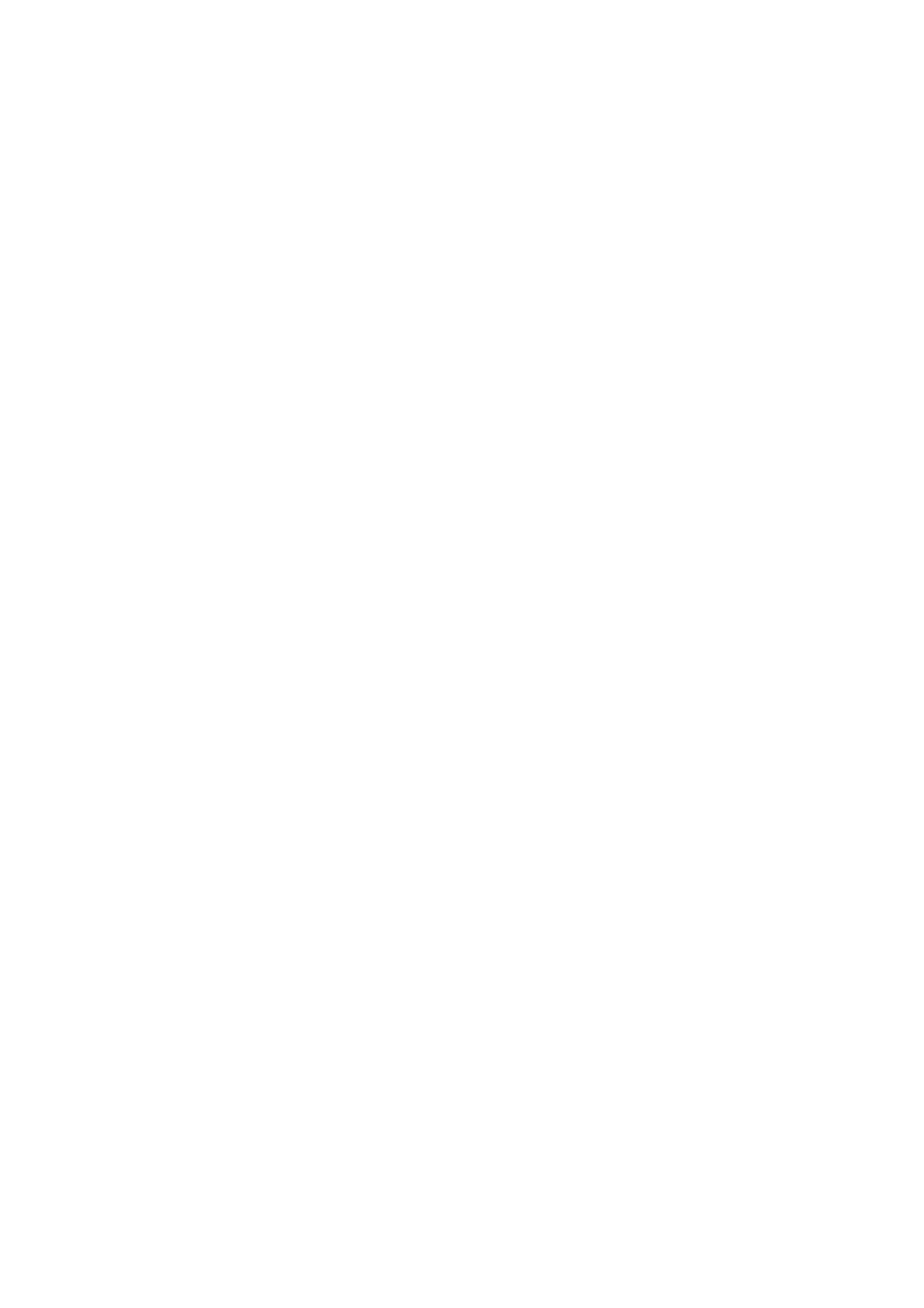## Acknowledgements

I want to thank Prof. Dr. U. Helmke for introducing me to the exciting field of geometric control theory as well as for his always open ear during his supervision of the last five years of my work in the field. Special thanks go to Prof. Dr. P.A. Fuhrmann for our valuable discussions during my stays in Beer Sheva and San Diego. I feel indebted to the people of the Math Department of the University of Würzburg, who created a pleasant and family like working atmosphere. Especially, I want to mention I. Böhm, Dr. G. Dirr, Prof. Dr. R. Göb, Dr. R. Greiner, Prof. Dr. T. Grundhöfer, Dr. K. Hüper, M. Kleinsteuber, Dr. L. Kramer, K. Krumpholz, Dr. N. Rosehr and Dr. O. Roth.

This work has been partially supported by a grant from the German-Israeli Foundation GIF I-526-034.06/97.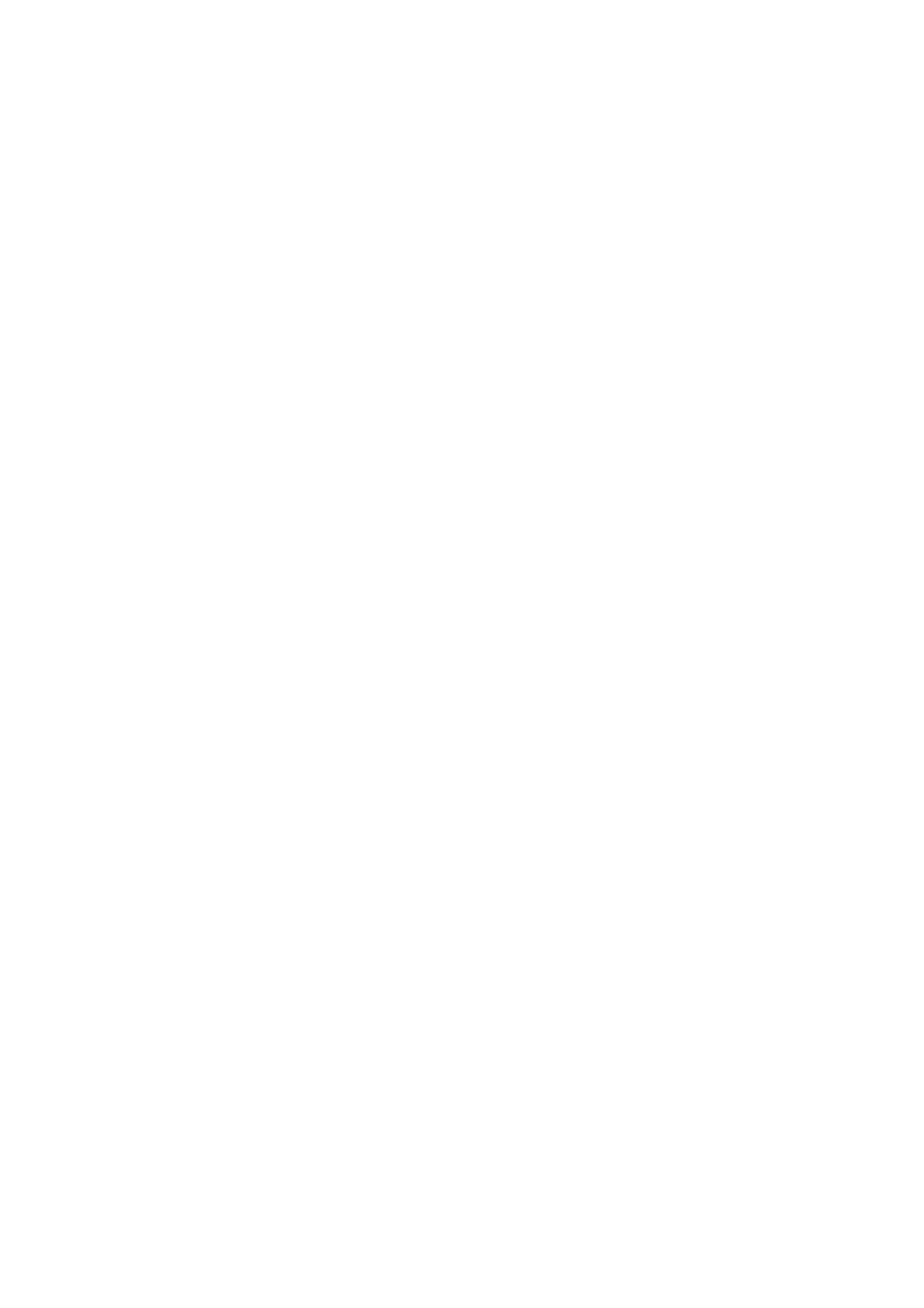### **CONTENTS**

# **Contents**

| $\mathbf{1}$   |     | Introduction                                                              | 7   |
|----------------|-----|---------------------------------------------------------------------------|-----|
| $\mathbf 2$    |     | Almost invariant subspaces                                                | 13  |
|                | 2.1 | Almost $(A, B)$ -invariant subspaces                                      | 13  |
|                |     | Subspace algorithms $I \dots \dots \dots \dots \dots \dots$<br>2.1.1      | 18  |
|                |     | Feedback transformations<br>2.1.2                                         | 20  |
|                |     | 2.1.3<br>Restricted and corestricted systems I                            | 22  |
|                | 2.2 |                                                                           | 26  |
|                | 2.3 | Almost $(C, A)$ -invariant subspaces $\ldots \ldots \ldots \ldots \ldots$ | 28  |
|                |     | 2.3.1                                                                     | 31  |
|                |     | 2.3.2                                                                     | 32  |
|                |     | Restricted and core<br>stricted systems $\mathrm{II}$ .<br><br>2.3.3      | 35  |
| 3              |     | <b>Observers</b>                                                          | 39  |
|                | 3.1 |                                                                           | 39  |
|                | 3.2 |                                                                           | 41  |
|                |     | Singular (partially) tracking observers $\dots \dots \dots$<br>3.2.1      | 45  |
|                |     | 3.2.2<br>Uniqueness vs. pole assignment $\ldots \ldots \ldots \ldots$     | 55  |
|                |     | 3.2.3<br>Tracking output observers                                        | 62  |
|                |     | Tracking observers with output $\ldots \ldots \ldots \ldots$<br>3.2.4     | 64  |
|                | 3.3 |                                                                           | 66  |
|                |     | Asymptotic output observers<br>3.3.1                                      | 77  |
| 4              |     | Moduli spaces of linear systems                                           | 89  |
|                | 4.1 |                                                                           | 89  |
|                |     | Topology of $\mu$ -regular pairs<br>4.1.1                                 | 91  |
|                | 4.2 |                                                                           | 95  |
|                | 4.3 | The manifold of tracking observers $\dots \dots \dots \dots \dots$        | 98  |
| $\overline{5}$ |     | Kernel representations                                                    | 105 |
|                | 5.1 | The tight case $\ldots \ldots \ldots \ldots \ldots \ldots \ldots \ldots$  | 105 |
|                | 5.2 | The instantaneous case $\dots \dots \dots \dots \dots \dots \dots \dots$  | 111 |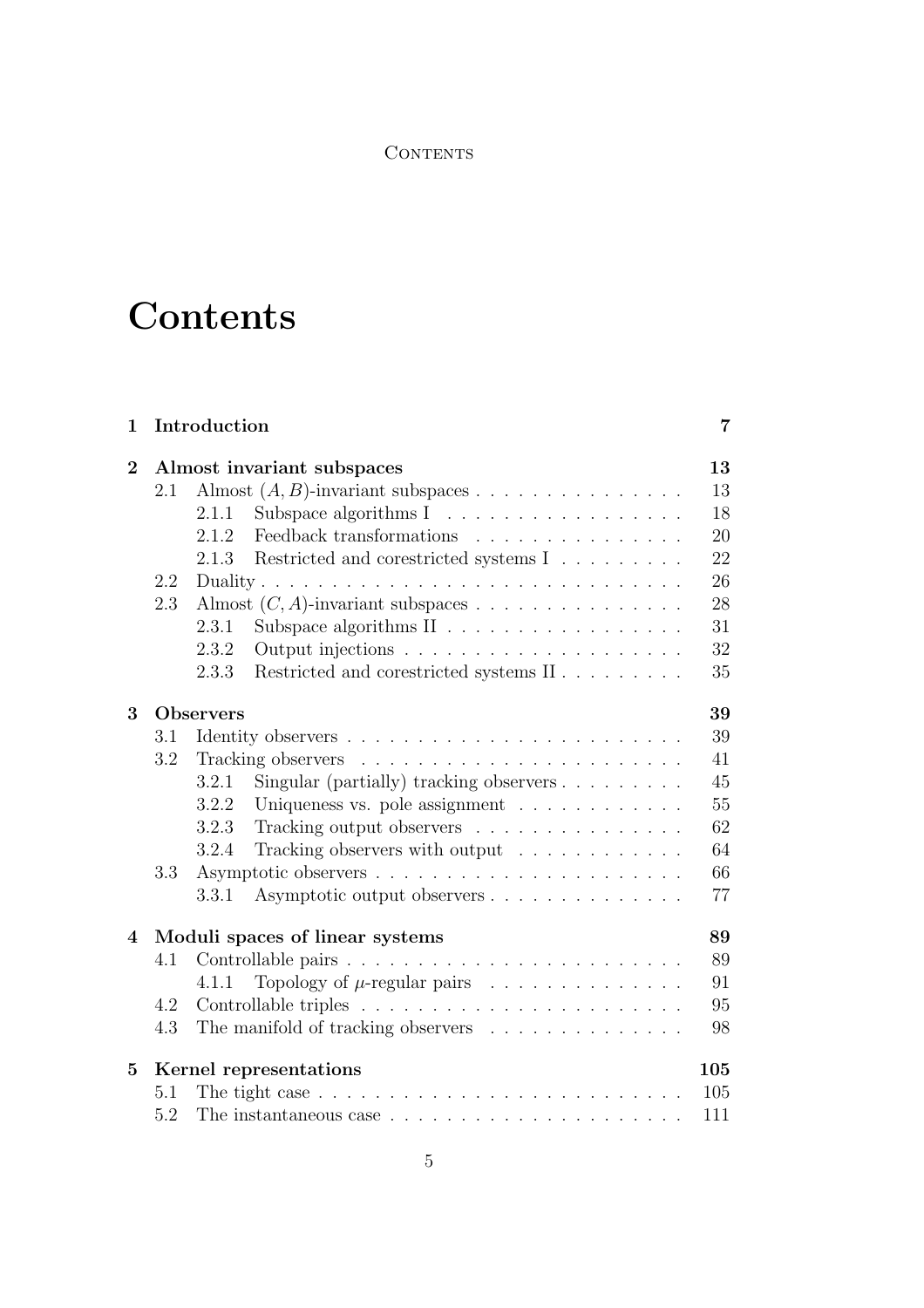### **CONTENTS**

|   | 5.3                 |                                                                           | 119 |  |  |
|---|---------------------|---------------------------------------------------------------------------|-----|--|--|
|   | 5.4                 | The observability case $\dots \dots \dots \dots \dots \dots \dots \dots$  | 124 |  |  |
|   | 5.5                 | The restriction pencil $\ldots \ldots \ldots \ldots \ldots \ldots \ldots$ | 126 |  |  |
|   | 5.6                 |                                                                           | 128 |  |  |
|   | 5.7                 |                                                                           | 133 |  |  |
| 6 |                     | Image representations                                                     | 147 |  |  |
|   | 6.1                 | Brunovsky and Kronecker strata                                            | 147 |  |  |
|   | 6.2                 |                                                                           | 158 |  |  |
|   | 6.3                 |                                                                           | 164 |  |  |
|   |                     | A Topology of orbit spaces                                                | 177 |  |  |
|   |                     | B On the differentiability of vector bundles                              | 181 |  |  |
|   | <b>Bibliography</b> |                                                                           |     |  |  |
|   | Notation            |                                                                           |     |  |  |
|   | Index               |                                                                           |     |  |  |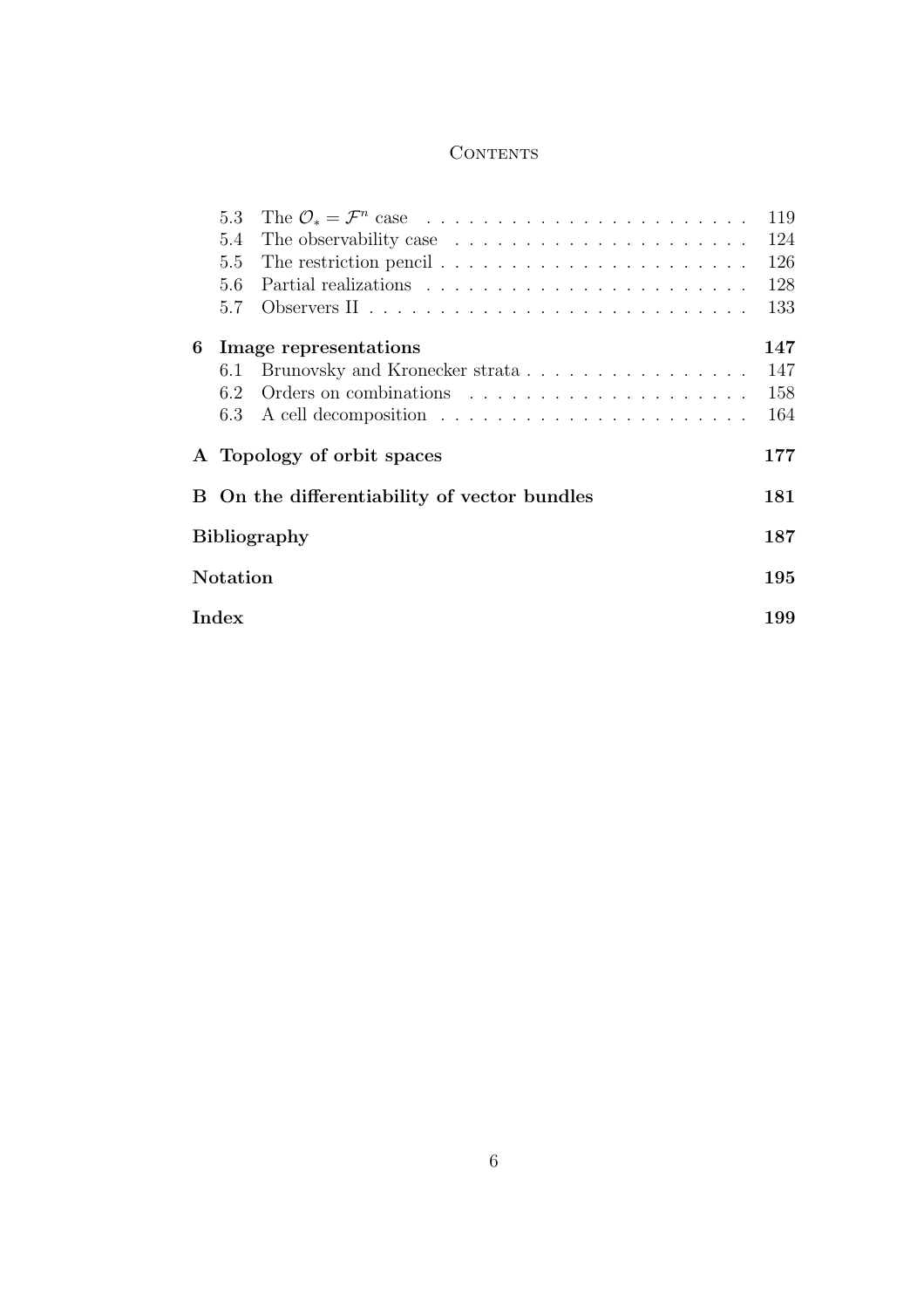## Chapter 1

## Introduction

The concept of an invariant subspace is the basic tool in the structure theory of linear dynamical systems. Consider for example a linear finite-dimensional time-invariant ODE

$$
\dot{x} = Ax \tag{1.1}
$$

where  $x \in \mathbb{R}^n$  and  $A \in \mathbb{R}^{n \times n}$ . An invariant subspace of this system is a linear subspace  $\mathcal{V} \subset \mathbb{R}^n$  with the property that every trajectory starting in  $\mathcal{V}$  will stay in  $V$  in the future. Apparently the system can be restricted to such a subspace. As is well known, the invariant subspaces for the system (1.1) are exactly the invariant subspaces of the linear operator  $A: \mathbb{R}^n \longrightarrow \mathbb{R}^n$ , i.e. the subspaces  $\mathcal{V} \subset \mathbb{R}^n$  with  $A\mathcal{V} \subset \mathcal{V}$ .

What is called the geometric approach to linear systems theory is the attempt to apply the same idea to linear control systems. Consider, for example, a linear finite-dimensional time-invariant control systems in state space form

$$
\begin{aligned}\n\dot{x} &= Ax + Bu, \\
y &= Cx.\n\end{aligned} \tag{1.2}
$$

A subspace  $V$  of the state space is called  $(A, B)$ -invariant or controlled invariant, if for every starting point in  $V$  there exists a control input such that the corresponding trajectory stays in  $\mathcal V$  in the future. One of the most important results of linear systems theory says that such a control input can always be chosen in a special form, namely constant state feedback  $u(t) := Fx(t)$ . In algebraic terms this means that  $\mathcal V$  is  $(A, B)$ -invariant if and only if there exists F such that V is  $(A + BF)$ -invariant, i.e.  $(A + BF)$  $V \subset V$  holds. Applying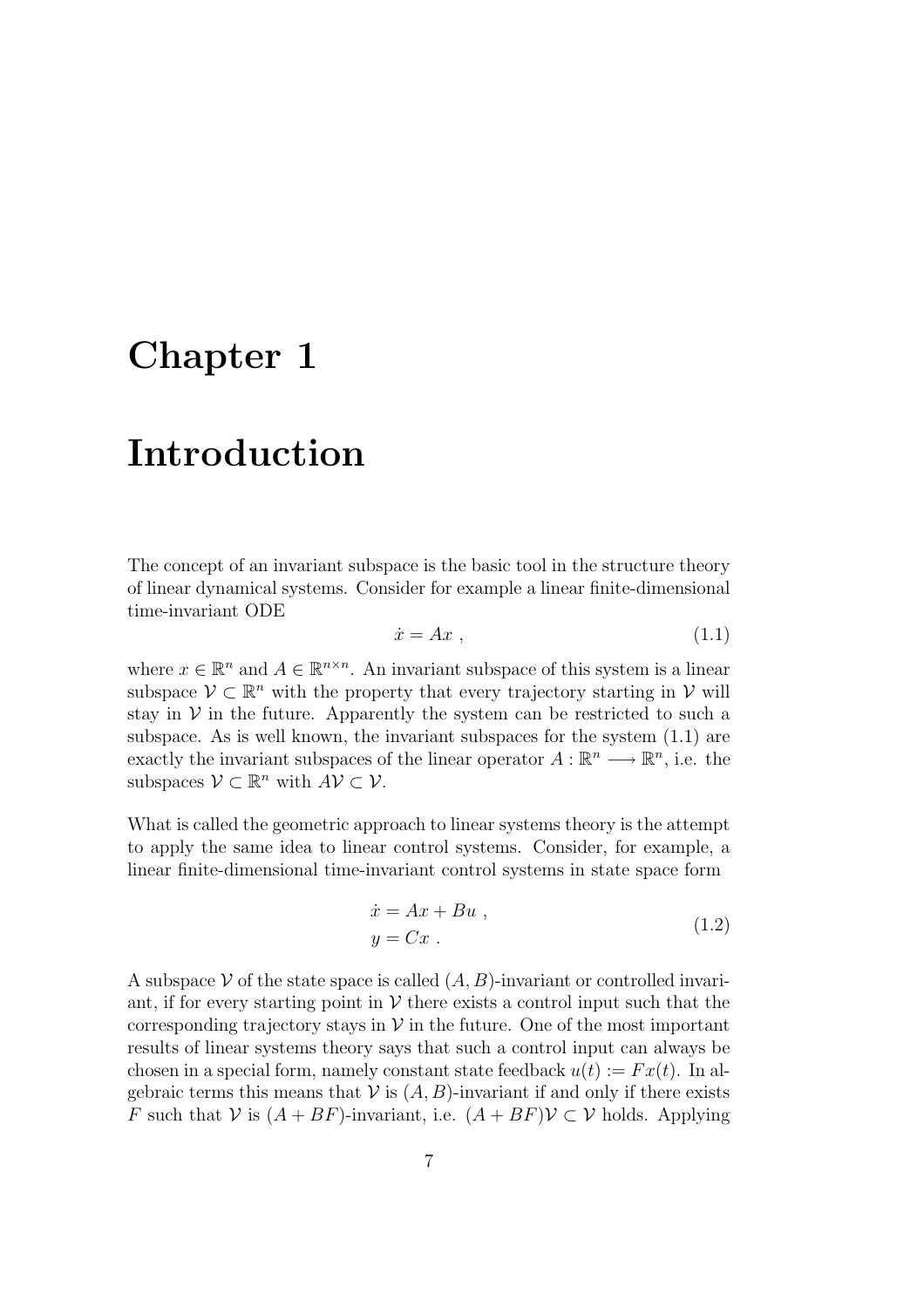constant state feedback makes the  $(A, B)$ -invariant subspace dynamically invariant, such that the control system can be restricted to the subspace. An equivalent condition is  $A\mathcal{V} \subset \mathcal{V} + \text{Im } B$ , i.e. that  $\mathcal{V}$  is A-invariant up to Im B.

While  $(A, B)$ -invariant subspaces address the input side of a control system an analogous formation of a concept on the output side results in the notion of  $(C, A)$ -invariant or conditioned invariant subspaces. A subspace V of the state space is called  $(C, A)$ -invariant, if  $A(V \cap \text{Ker } C) \subset V$  holds. This is the case if and only if there exists J such that  $\mathcal V$  is  $(A - JC)$ -invariant, i.e.  $(A - JC)\mathcal{V} \subset \mathcal{V}$  holds. Apparently, a  $(C, A)$ -invariant subspace can be made dynamically invariant by applying constant output injection. Then the control system can be restricted to the subspace.

From the point of view of linear algebra the concepts of  $(A, B)$ -invariance and  $(C, A)$ -invariance are dual to each other. A subspace V is  $(A, B)$ -invariant (i.e. controlled invariant) if and only if its orthogonal complement  $\mathcal{V}^{\perp}$  with respect to the standard inner product is  $(B^*, A^*)$ -invariant (i.e. conditioned invariant). In system theoretic terms this means that a subspace is  $(A, B)$ invariant with respect to the system (1.2) if and only if its orthogonal complement is  $(C, A)$ -invariant with respect to the dual system. In view of duality, restrictions to  $(A, B)$ -invariant subspaces translate to corestrictions to  $(C, A)$ -invariant subspaces, i.e. restrictions to the factor space with respect to the given subspace.

A natural question now is what can be said about the set of all invariant subspaces for a given fixed system. In the case of a linear ODE of the form (1.1), i.e. in the case of a linear operator  $A$ , the geometry of the set of  $A$ -invariant subspaces is well understood. It can easily be seen to be a compact algebraic subvariety of the Grassmann manifold it is part of. Most of the literature in the field treats the more general case of  $A$ -invariant partial flags, which includes the case of A-invariant subspaces as the special case of flag length one. Steinberg [Ste76] obtained some results about the dimension of the variety and the number of irreducible components. His results imply that the variety is connected when  $A$  is nilpotent. For the case of flag length one, connectedness was already proved by Douglas and Pearcy [DP68]. Shimomura [Shi80] constructed a stratification of the variety into a finite number of affine spaces indexed by a Young diagram. In [Shi85] he studied the irreducible components of these strata. In the case of flag length one Shayman [Sha82] constructed a stratification of the variety in a finite number of smooth submanifolds of the Grassmannian. The strata consist of the subspaces with fixed cyclic structure, i.e. fixed Jordan type of the restriction of A to the subspace. Shayman showed that these strata in general are neither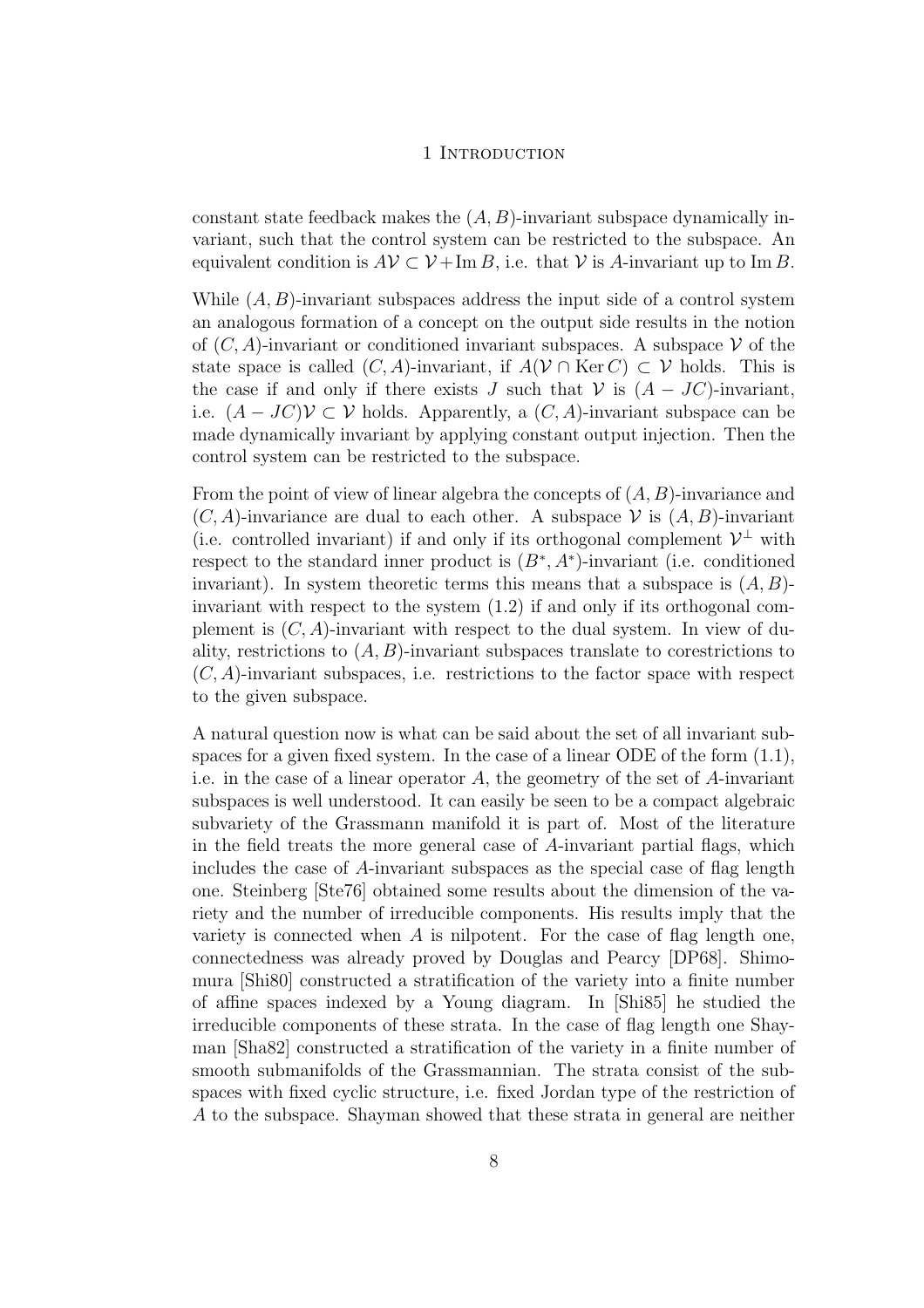unions nor intersections of Schubert varieties. Helmke and Shayman [HS87] generalized these results to arbitrary flag length. Furthermore, they showed that each Jordan stratum has a biflag manifold as a strong deformation retract, which allows to identify the homology type of the strata as that of a product of Grassmannians. In the case of flag length one, the biflag manifold is a generalized partial flag manifold. Helmke and Shayman used the Schubert cell decomposition of that flag manifold to calculate the Betti numbers of the Jordan strata in this case.

The structure of the set of all  $(C, A)$ -invariant subpaces for a given fixed control system is considerably more complicated and not fully understood, yet. In a remarkable paper Hinrichsen, Münzner and Prätzel-Wolters [HMP81] associated to each  $(C, A)$ -invariant subspace a module of Laurent series and parametrized these modules using their so-called Kronecker-Hermite bases. This leads to a parametrization of  $(C, A)$ -invariant subspaces, which depends on the restriction indices, i.e. the observability indices of the restriction of the pair  $(C, A)$  to the subspace. This paper also contains a rudimentary structure theory for  $(C, A)$ -invariant subspaces. In unpublished work based on these ideas Münzner constructed a stratification of the set of  $(C, A)$ -invariant subspaces into smooth submanifolds of the Grassmannian. He also constructed cell decompositions of these strata.

Polynomial descriptions of  $(A, B)$ -invariant and  $(C, A)$ -invariant subspaces have also been derived by Fuhrmann and Willems [FW79, FW80], Emre and Hautus [EH80] and Fuhrmann [Fuh81], focussing rather on characterizations, not so much on parametrization.

During the last five years there has been a sort of a revival of interest in parametrization issues in geometric control theory. Fuhrmann and Helmke [FH97, FH00, FH01] constructed a smooth map from the manifold of similarity classes of  $\mu$ -regular controllable pairs of the appropriate size onto the set  $\mathcal{V}_k(C, A)$  of all  $(C, A)$ -invariant subspaces of codimension k of a fixed control system of the form  $(1.2)$ . They showed that this map restricts to a diffeomorphism between the submanifold of  $\mu$ -tight pairs and the subset  $\mathcal{T}_k(C, A)$  of tight subspaces. The map is given in terms of kernels of truncated and permuted reachability matrices (hence the name kernel representation), whose entries are directly related to corestrictions of the given control system to the  $(C, A)$ -invariant subspaces under consideration. The exact relation is stated and proved in this thesis, see the discussion below Proposition 5.30. Furthermore, analogous mappings between sets of restricted system equivalence classes of controllable triples and sets of almost  $(C, A)$ -invariant subspaces are constructed (Sections 5.2 and 5.3). Almost  $(C, A)$ -invariant subspaces were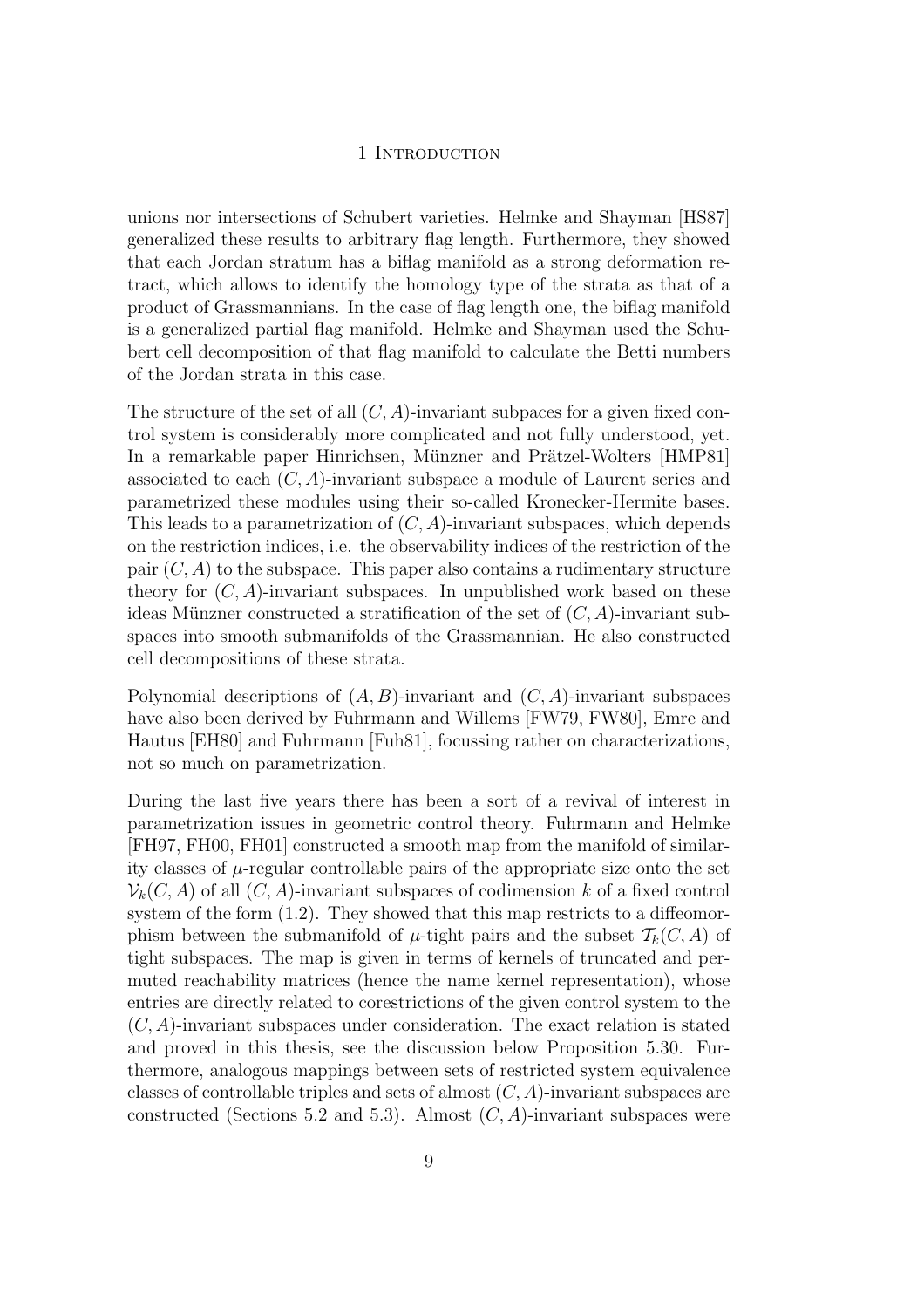introduced in a series of papers by Willems [Wil80, Wil81, Wil82]. They satisfy the invariance condition only up to an arbitrarily small  $\varepsilon$  (in the metric of the state space).

Ferrer, F. Puerta and X. Puerta [FPP98, FPP00] constructed a stratification of  $\mathcal{V}_k(C, A)$  into smooth submanifolds of the Grassmann manifold of codimension k subspaces. These so called Brunovsky strata consist of the subspaces with fixed restriction indices. F. Puerta, X. Puerta and Zaballa [PPZ00] explicitely described coordinate atlases for the strata, in [PPZ01] they constructed cell decompositions. While kernel representations are related to corestrictions, these are not used in [FPP98, FPP00, PPZ00, PPZ01]. Instead, the stratification and cell decomposition results of Ferrer, F. Puerta, X. Puerta and Zaballa make use of restrictions of control systems to  $(C, A)$ invariant subspaces. They lead to image representations, i.e. the subspaces are parametrized via columnspans of block Toeplitz type matrices. Such descriptions have also been derived by Fuhrmann and Helmke [FH00, FH01], using submodules of polynomial models to describe  $(C, A)$ -invariant subspaces.

X. Puerta and Helmke [PH00] showed that the Brunovsky strata have generalized flag manifolds as strong deformation retracts, thus deriving effective formulas for the Betti numbers of the strata. Inspired by this paper, the stratification and cell decomposition results of Ferrer, F. Puerta, X. Puerta and Zaballa are re-derived and simplified in this thesis in the special case of tight subspaces using a different approach involving Kronecker forms and unipotent transformations (Chapter 6). In this way the known cell decomposition of  $\mathcal{T}_k(C, A)$  is shown to be induced by a Bruhat decomposition of a generalized flag manifold. Furthermore, the adherence order of the cell decomposition is identified.

One of the difficulties arising in the study of the geometry and the topology of  $V_k(C, A)$  is that this set is in general not compact, i.e. not closed in the Grassmannian. A first attempt at obtaining a compactification might be to extend the set by including all almost  $(C, A)$ -invariant subspaces. An example due to Ozveren, Verghese and Willsky [OVW88] shows that this attempt fails by constructing a subspace in the closure of all  $(C, A)$ -invariant subspaces which is not almost  $(C, A)$ -invariant. With a different approach it is however possible to construct a compactification, at least in some special cases. The corresponding result is not part of this thesis, but will appear in a joint paper with Helmke and Fuhrmann [THF02].

While one of the most important applications of (almost)  $(A, B)$ -invariant subspaces is the solution of the (almost) disturbance decoupling problem, in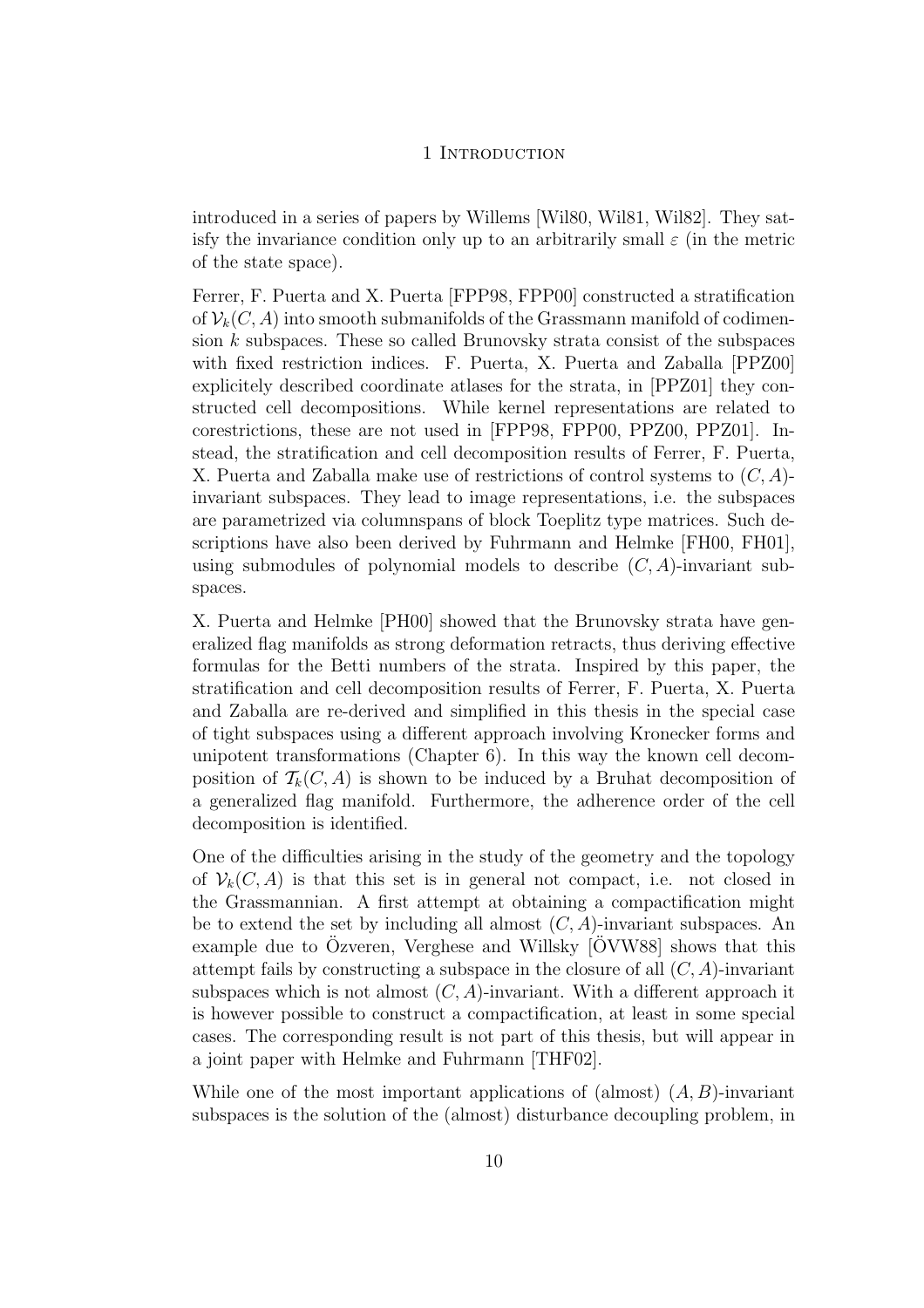the dual setting this role is played by partial observers. A partial observer is a control system which reconstructs part of the state of the observed system from the input and output data of that system. The literature on partial observers splits into two lines of research. One part is mainly concerned with existence results, therefore the theory is formulated in the context of factor spaces with respect to (almost) invariant subpaces. The second approach is more application-oriented, the main focus lies on characterization results in terms of matrix equations. Since characterizations of partial observers is what is needed for parametrization issues, the second approach is chosen in this work. Unfortunately the literature in this field is a kind of fragmentary and contains a number of flaws and misunderstandings. Hence the whole theory is redeveloped from scratch, here. Furthermore, the characterization results are extended to the almost invariant case using descriptor systems as observers (Section 3.2.1). Concerning parametrization issues this new approach seems to be more fruitful than the usual PID-observer approach (cf. Section 5.7).

This thesis is organized as follows.

In Chapter 2 the definitions and basic properties of various kinds of (almost) invariant subspaces are presented. This includes decomposition results, algorithms for computing such subspaces and (co)restrictions of control systems to such subspaces. The (dual) Brunovsky form and the (dual) Kronecker form of a control system is explained.

In Chapter 3 dynamic characterizations of (almost)  $(C, A)$ -invariant subspaces in terms of observers are derived. A structure theory for observers is developed. New results in this chapter are the characterization of almost  $(C, A)$ -invariant subspaces in terms of singular observers (Section 3.2.1), the characterization of tracking output observers (Section 3.2.3) and the characterization of asymptotic observers for functions of the state of non controllable systems (Theorem 3.57).

Chapter 4 contains some basic topological facts about moduli spaces of linear systems. New results in this chapter are the  $\mu$ -partial Kalman embedding (Proposition 4.4) and the vector bundle structure of the set of  $(C, A)$ invariant subspaces plus friends over the moduli space of tracking observer parameters (Section 4.3).

In Chapter 5 kernel representations of almost  $(C, A)$ -invariant subspaces are used for parametrization issues. The link to partial realization theory and to the restriction pencil (see Jaffe and Karcanias [JK81]) is explained. New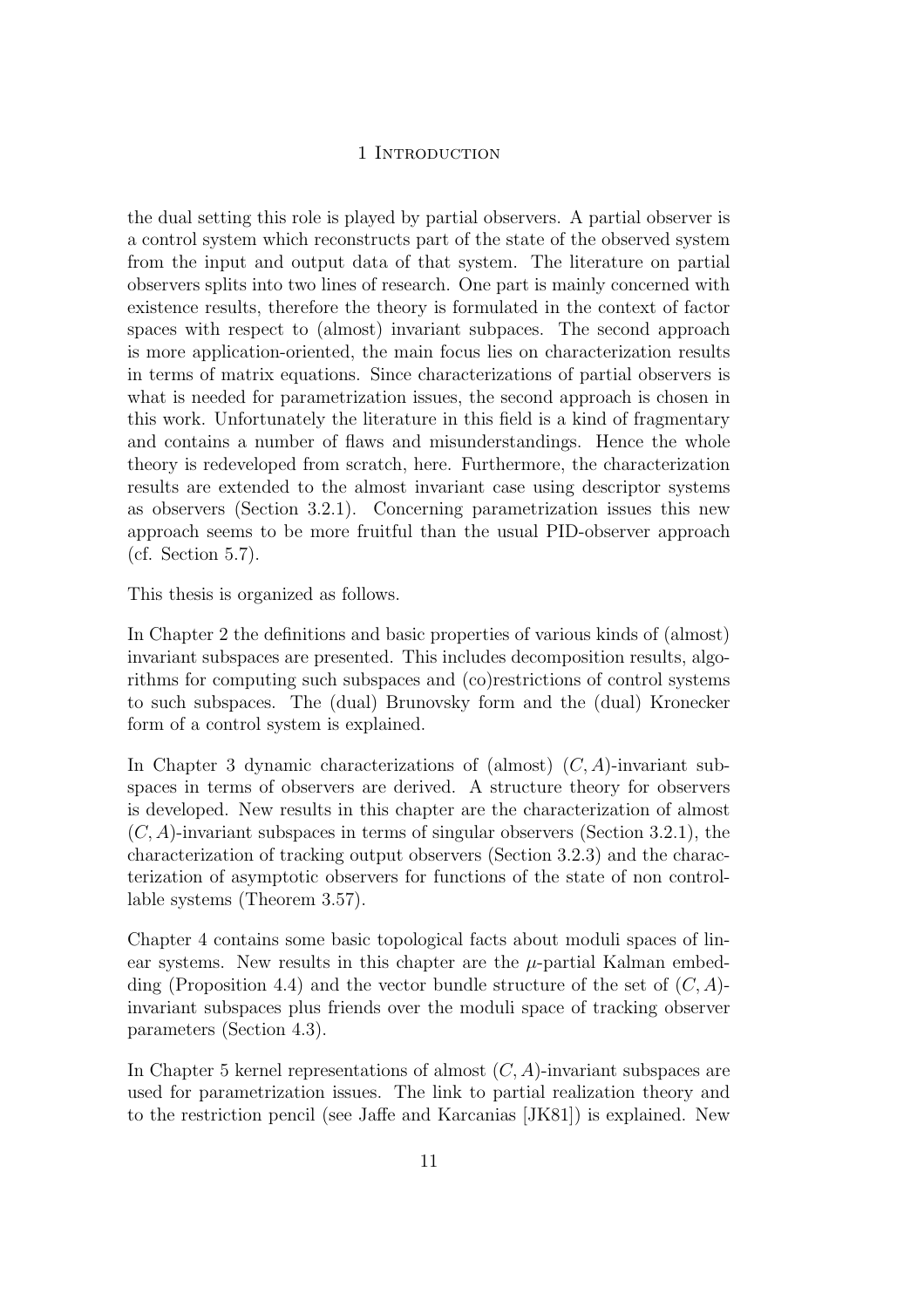#### 1 INTRODUCTION

results in this chapter are the kernel representations of almost observability and almost  $(C, A)$ -invariant subspaces (Sections 5.2 and 5.3), the characterization of observability subspaces in this context (Section 5.4), the link to the restriction pencil (Section 5.5) and the connection between kernel representations, corestrictions and observers (Section 5.7).

The aim of Chapter 6 is to construct a Bruhat type cell decomposition of certain sets (Brunovsky strata) of  $(C, A)$ -invariant subspaces. The construction uses image representations of these subspaces. New results in this chapter are the construction of Kronecker strata of tight  $(C, A)$ -invariant subspaces (Theorem 6.12), the equivalence of the reverse Bruhat order and the Kronecker order on any  $S(m)$ -orbit of combinations (Section 6.2) and the identification of the Kronecker cell decomposition of a Brunovsky stratum as being induced by the Bruhat decomposition of a generalized flag manifold (Proposition 6.33 and Theorem 6.34).

In Appendix A some facts about orbit spaces of Lie group actions are presented. A somehow best possible criterion for the orbit space to be a manifold is given. The meaning of "best possible" is explained by an example.

Appendix B contains a sufficient criterion for a (topological) vector bundle to be a differentiable vector bundle. It can also be seen as a sufficient criterion for the preimage of a smooth submanifold to be again a smooth submanifold. Quotients of vector bundles with respect to Lie group actions are considered.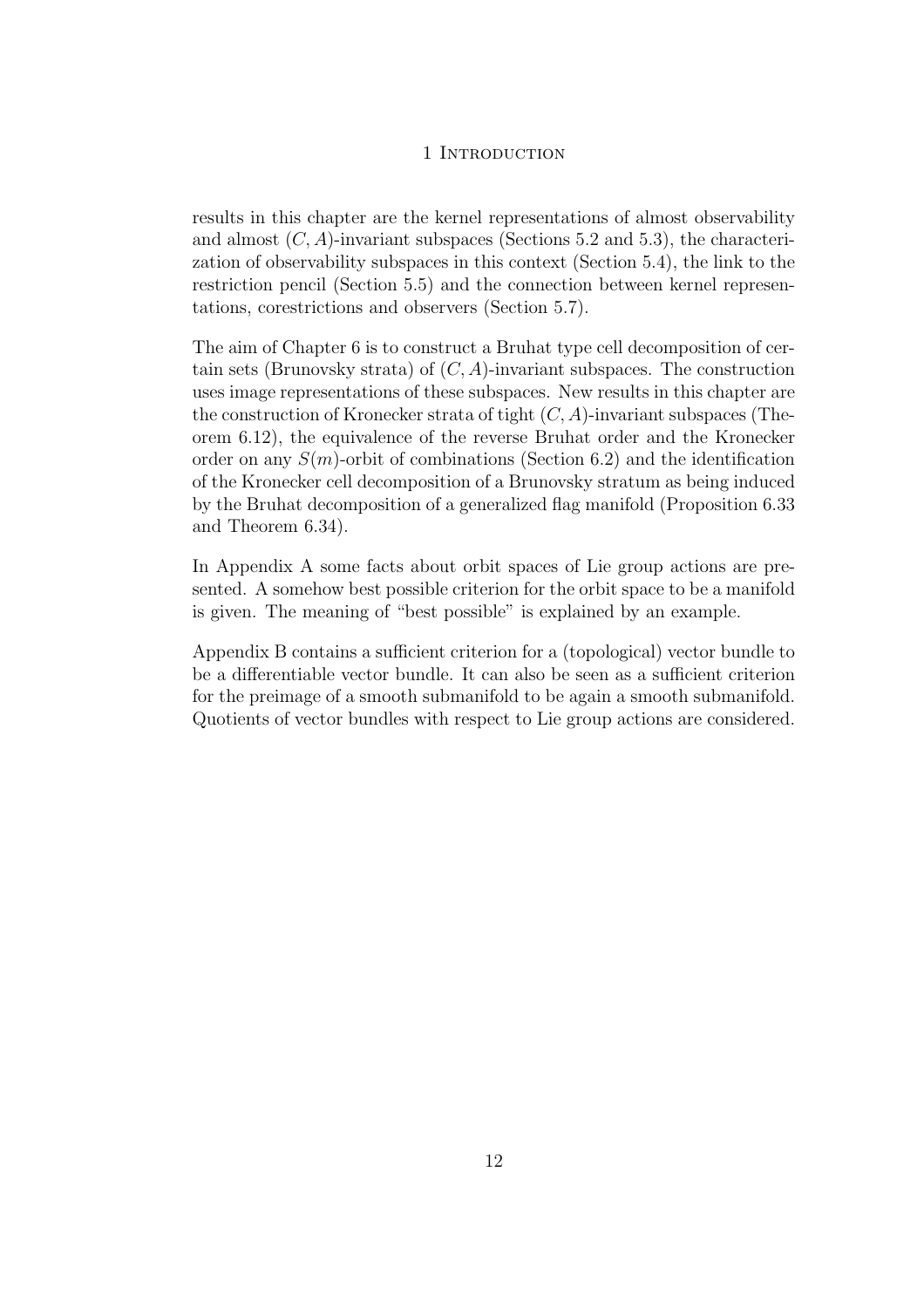## Chapter 2

### Almost invariant subspaces

In this chapter, the definitions and basic properties of various kinds of invariant subspaces are presented. These invariant subspaces are linear subspaces of the *state space*  $\mathcal{F}^n$ ,  $\mathcal{F} = \mathbb{R}, \mathbb{C}$ , of the linear finite-dimensional time-invariant control system

$$
\begin{aligned}\n\dot{x} &= Ax + Bu \\
y &= Cx \,,\n\end{aligned} \tag{2.1}
$$

where  $A \in \mathcal{F}^{n \times n}$ ,  $B \in \mathcal{F}^{n \times m}$  and  $C \in \mathcal{F}^{p \times n}$ . Here  $x \in \mathcal{F}^n$  is referred to as the *state*,  $u \in \mathcal{F}^m$  as the *control* or *input* and  $y \in \mathcal{F}^p$  as the *output* of system (2.1), respectively.

### 2.1 Almost  $(A, B)$ -invariant subspaces

The concept of almost  $(A, B)$ -invariant subspaces was introduced by Willems [Wil80, Wil81]. He generalized the concept of  $(A, B)$ -invariant subspaces introduced by Basile and Marro [BM69] and by Wonham and Morse [WM70]. An extensive treatment of  $(A, B)$ -invariant subspaces can be found in the books by Wonham [Won74] and Basile and Marro [BM92]. A good source for further results on almost  $(A, B)$ -invariant subspaces is Trentelman's thesis [Tre85]. All the results presented in this section, except for some of the results on feedback transformations (subsection 2.1.2) and (co)restrictions (subsection 2.1.3), can be found in that work. Further references will be given on the spot.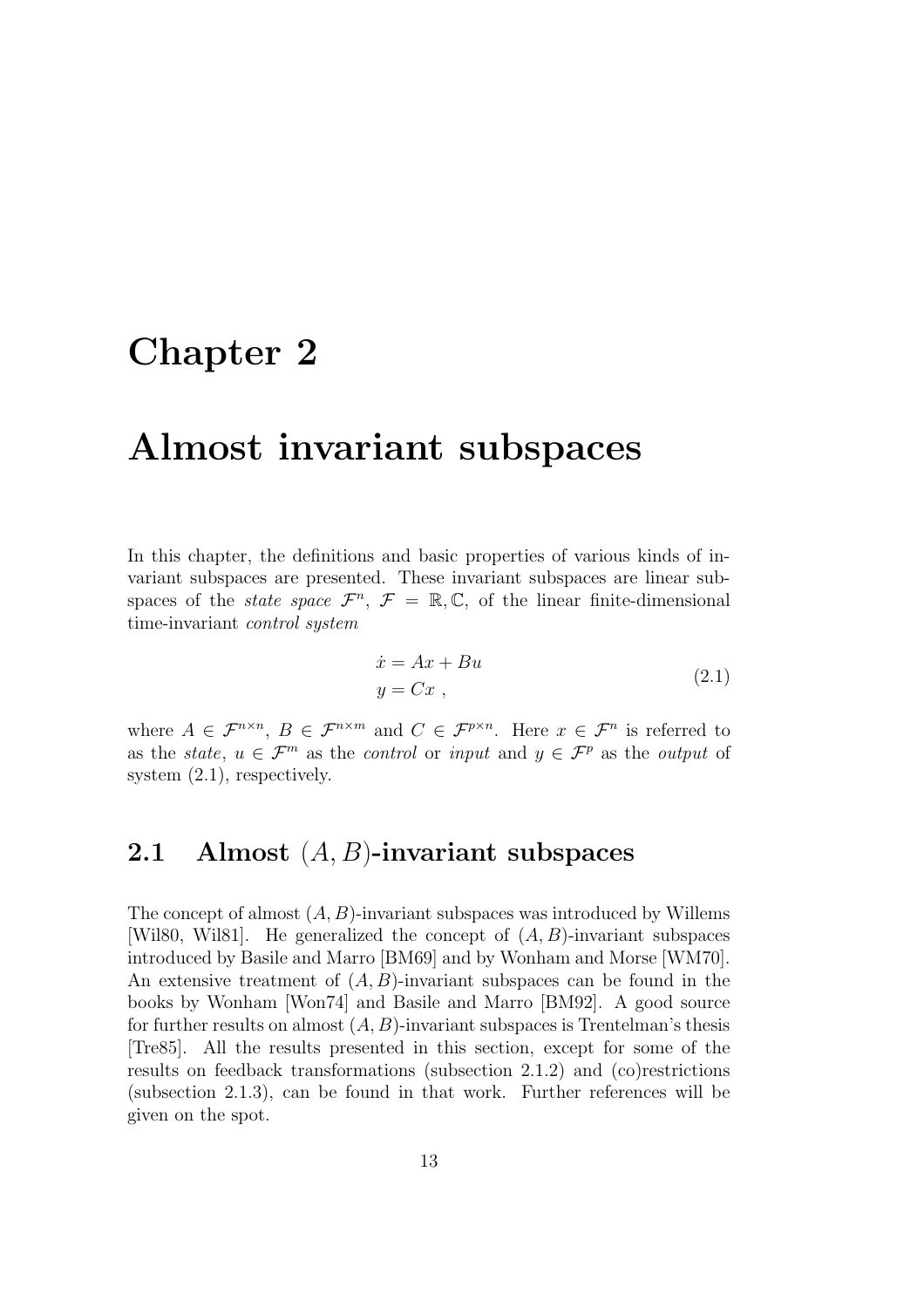The definitions in this section are formulated from the behavioral point of view, i.e. using solution trajectories rather than state space vectors (cf. Polderman and Willems [PW98]). In the behavioral approach to system theory a system is regarded as a subset of a function space, the *behavior*, containing the input/state/output-trajectories defined by equations of the form  $(2.1)$ . The state part of the behavior defined by  $(2.1)$  is the set

$$
\Sigma_x(A, B) := \{ x \in C_{\text{abs}}(\mathbb{R}, \mathcal{F}^n) \mid \exists x_0 \in \mathcal{F}^n \exists u \in \mathcal{L}_1^{\text{loc}}(\mathbb{R}, \mathcal{F}^m) \,\forall t \in \mathbb{R} \}
$$

$$
x(t) = e^{At} x_0 + \int_0^t e^{A(t-\tau)} B u(\tau) d\tau \},
$$

where  $C_{\text{abs}}(\mathbb{R}, \mathcal{F}^i)$  and  $\mathcal{L}_1^{\text{loc}}(\mathbb{R}, \mathcal{F}^i)$  denote the spaces of absolutely continuous and locally integrable functions  $f : \mathbb{R} \longrightarrow \mathcal{F}^i$ , respectively.

Remark 2.1. It would not change the subsequent notion of invariance if  $x$  was required to lie in  $\mathcal{L}_1^{\text{loc}}(\mathbb{R}, \mathcal{F}^n)$ , with the defining variation of constant equation of  $\Sigma_x(A, B)$  assumed to hold almost everywhere. Since any linear subspace  $V$  of  $\mathcal{F}^n$  is closed, any absolutely continuous trajectory which does not lie in  $V$  in time  $t_0$  in fact does not lie in  $V$  for a time set of measure greater than zero (this time set necessarily contains a non empty interval around  $t_0$ ).

**Definition 2.2.** A linear subspace  $V$  of the state space  $\mathcal{F}^n$  of system (2.1) is called  $(A, B)$ -invariant, if for every starting point  $x_0 \in V$  there exists at least one trajectory  $x \in \Sigma_x(A, B)$  satisfying  $x(0) = x_0$  and  $x(t) \in V$  for all  $t \in \mathbb{R}$ .

A linear subspace  $\mathcal{V}_a$  of the state space  $\mathcal{F}^n$  of system (2.1) is called almost  $(A, B)$ -invariant, if for every starting point  $x_0 \in V_a$  and every  $\varepsilon > 0$ there exists at least one trajectory  $x \in \Sigma_x(A, B)$  satisfying  $x(0) = x_0$  and  $dist(x(t), V_a) < \varepsilon$  for all  $t \in \mathbb{R}$ .



Figure 2.1: (almost)  $(A, B)$ -invariant subspaces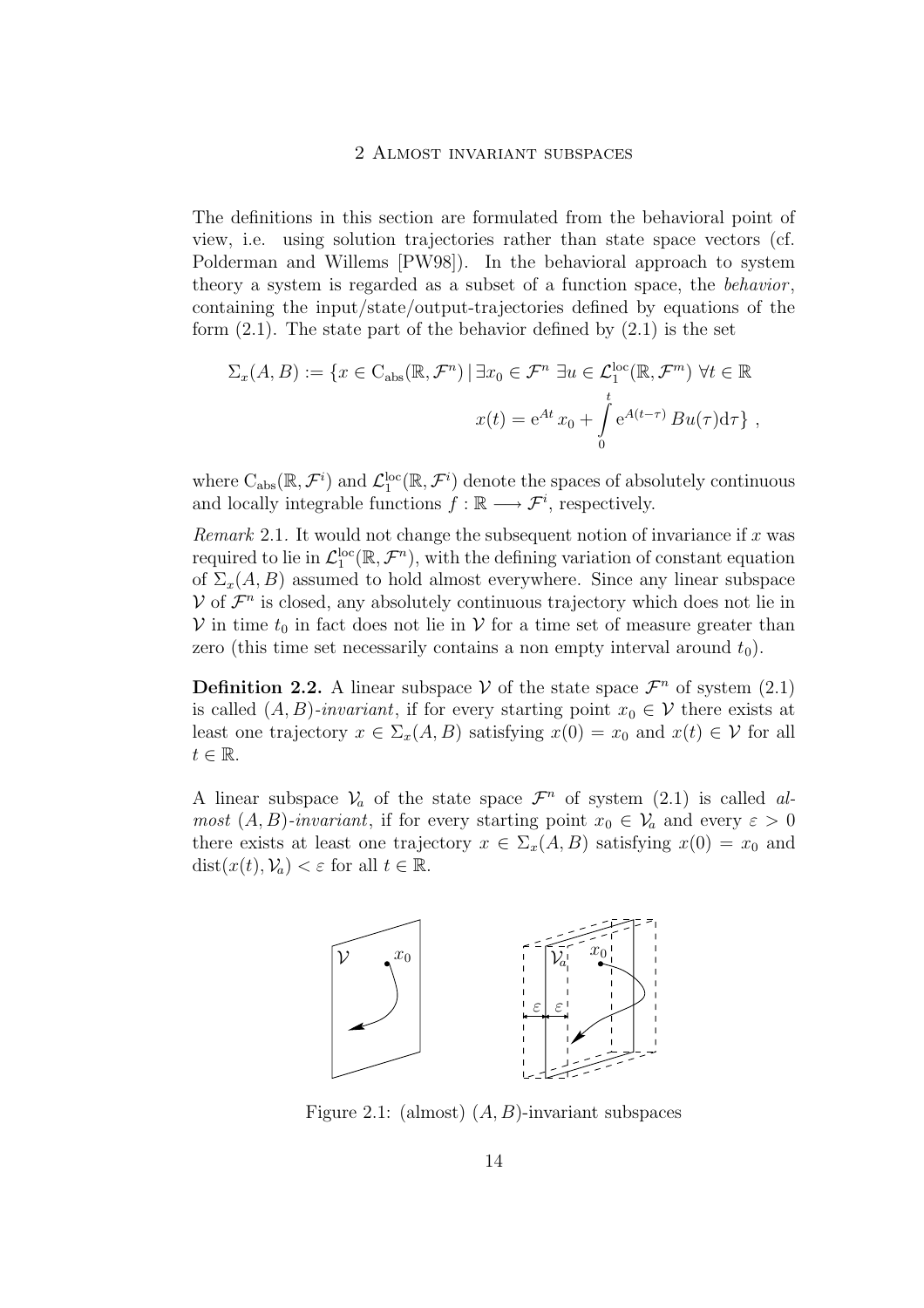#### 2.1 ALMOST  $(A, B)$ -INVARIANT SUBSPACES

The  $(A, B)$ -invariant subspaces are exactly those subspaces, to which the control system can be restricted (cf. Section 2.1.3). Thus  $(A, B)$ -invariant subspaces correspond uniquely to linear subspaces of the behavior  $\Sigma_x(A, B)$ . There are the following geometric and *feedback* characterizations.

**Proposition 2.3.** A subspace V is  $(A, B)$ -invariant if and only if  $AV \subset V$  + Im B or, equivalently, if and only if there exists a feedback matrix  $F \in \mathcal{F}^{m \times n}$ such that  $A_F V \subset V$ , where  $A_F = A + BF$ . Such an F is called a friend of V.

To obtain similar characterizations for almost  $(A, B)$ -invariant subspaces, it is convenient to introduce another concept, first.

**Definition 2.4.** A linear subspace  $\mathcal{R}$  of the state space  $\mathcal{F}^n$  of system (2.1) is called a *controllability subspace*, if for every pair of points  $x_0, x_1 \in \mathcal{R}$  there exists a time  $T > 0$  and at least one trajectory  $x \in \Sigma_x(A, B)$  satisfying  $x(0) = x_0, x(T) = x_1 \text{ and } x(t) \in \mathcal{R} \text{ for all } t \in \mathbb{R}.$ 

A linear subspace  $\mathcal{R}_a$  of the state space  $\mathcal{F}^n$  of system  $(2.1)$  is called an *almost* controllability subspace, if for every pair of points  $x_0, x_1 \in \mathcal{R}$  there exists a time  $T > 0$  such that for every  $\varepsilon > 0$  there exists at least one trajectory  $x \in \Sigma_x(A, B)$  satisfying  $x(0) = x_0, x(T) = x_1$  and  $dist(x(t), \mathcal{R}_a) < \varepsilon$  for all  $t \in \mathbb{R}$ .



Figure 2.2: (almost) controllability subspaces

Controllability subspaces were introduced by Wonham and Morse [WM70], almost controllability subspaces by Willems [Wil80, Wil81]. Note, that T depends on  $x_0$  and  $x_1$  but not on  $\varepsilon$  in the definition of almost controllability subspaces. The controllability subspaces are exactly those  $(A, B)$ -invariant subspaces, such that the restricted system is controllable (cf. Section 2.1.3). Note further, that every almost controllability subspace is almost  $(A, B)$ invariant. There are the following feedback characterizations.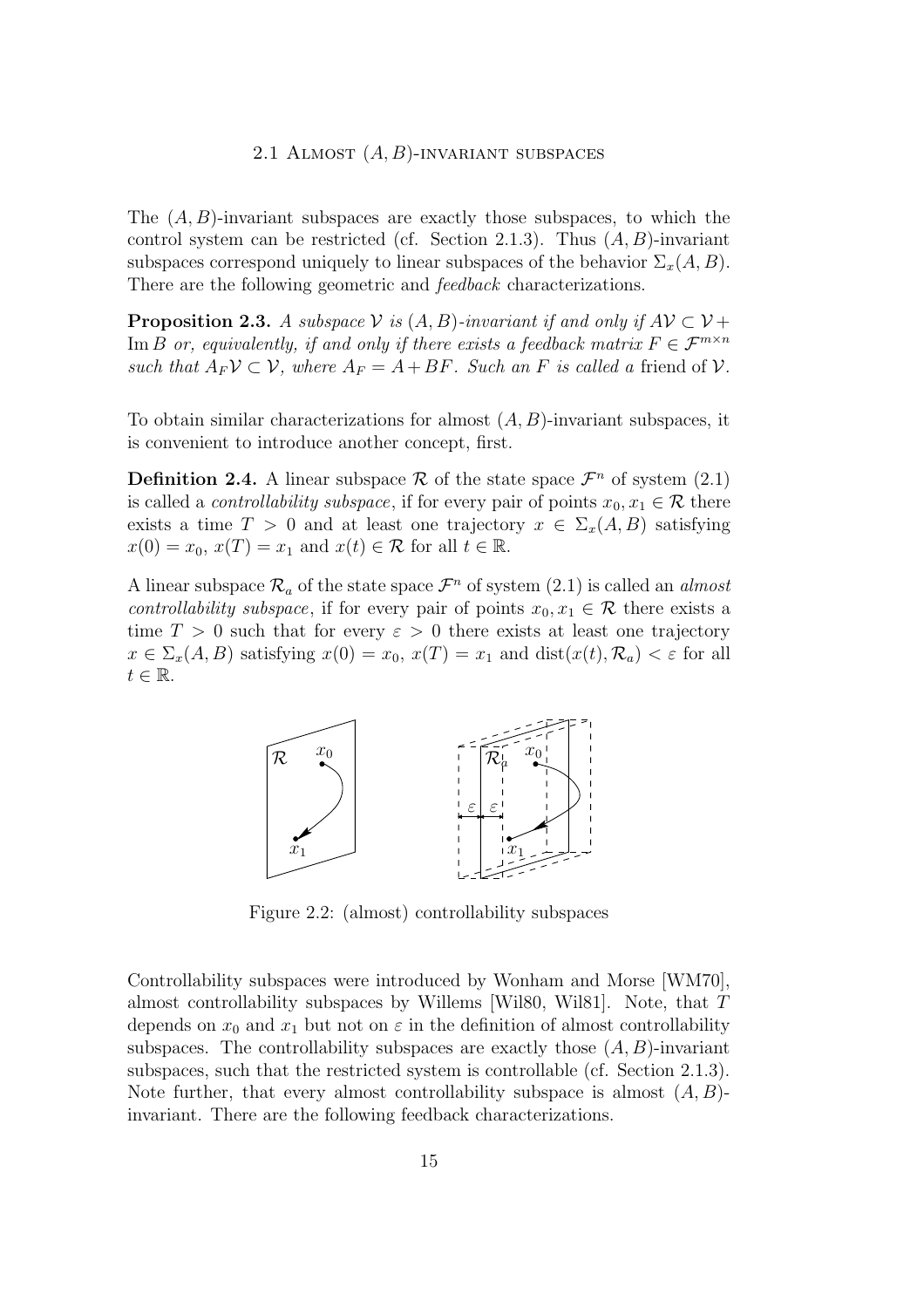**Proposition 2.5.** A subspace  $\mathcal{R}$  is a controllability subspace if and only if there exist a feedback matrix  $F \in \mathcal{F}^{m \times n}$  and a subspace  $\mathcal{B}_1 \subset \text{Im } B$  such that

 $\mathcal{R} = \mathcal{B}_1 + A_F \mathcal{B}_1 + \cdots + A_F^{n-1} \mathcal{B}_1$ .

A subspace  $\mathcal{R}_a$  is an almost controllability subspace if and only if there exist a feedback matrix  $F \in \mathcal{F}^{m \times n}$  and a chain of subspaces  $\text{Im } B \supset B_1 \supset \cdots \supset B_r$ such that

$$
\mathcal{R}_a=\mathcal{B}_1+A_F\mathcal{B}_2+\cdots+A_F^{r-1}\mathcal{B}_r.
$$

The chain can be chosen such that the sums are direct sums and  $\dim \mathcal{B}_i =$  $\dim A_F^{i-1} \mathcal{B}_i$  for  $i = 1, \ldots, r$ .

Let

$$
\mathcal{R}(A, B) := \operatorname{Im} R_n(A, B) := \operatorname{Im} \left( B \quad AB \quad \dots \quad A^{n-1}B \right)
$$

denote the *reachable subspace* of system (2.1). Since  $\mathcal{R}(A + BF, B)$  =  $\mathcal{R}(A, B)$  for every feedback matrix  $F \in \mathcal{F}^{m \times n}$ , any (almost) controllability subspace is contained in the reachable subspace.

To generalize the well known spectral assignability property of controllability subspaces to the almost controllability case, the notion of  $\mathbb{C}_q \subset \mathbb{C}$ , a 'good' part of the complex plane, is needed. See Trentelman's thesis [Tre85, Section 2.7] for a reasoning on this.  $\mathbb{C}_q$  denotes any subset of  $\mathbb C$  which is symmetric (i.e.  $\lambda \in \mathbb{C}_q \Leftrightarrow \bar{\lambda} \in \mathbb{C}_q$ , where  $\bar{\lambda}$  denotes the complex conjugate of  $\lambda$ ) and contains a left semi infinite real interval (i.e. there exists a number  $c \in \mathbb{R}$  such that  $]-\infty, c] \subset \mathbb{C}_q$ . The prototype of such a 'good' part is  $\mathbb{C}^{-} = \{ z \in \mathbb{C} \mid \text{Re } z < 0 \}.$ 

**Proposition 2.6.** A subspace  $\mathcal{R}$  is a controllability subspace if and only if for every monic polynomial p of degree  $\dim \mathcal{R}$  there exists a feedback matrix  $F \in \mathcal{F}^{m \times n}$  such that  $A_F \mathcal{R} \subset \mathcal{R}$  and the characteristic polynomial of  $A_F |_{\mathcal{R}}$  is equal to p.

A subspace  $\mathcal{R}_a$  is an almost controllability subspace if and only if for every set  $\mathbb{C}_g$  and every  $\varepsilon > 0$  there exists a feedback matrix  $F \in \mathcal{F}^{m \times n}$  such that  $dist(e^{A_F t} x_0, \mathcal{R}_a) < \varepsilon$  for all  $t \geq 0$  and  $x_0 \in \mathcal{R}_a$ , while the spectrum of  $A_F |_{\mathcal{R}(A,B)}$  lies in  $\mathbb{C}_g$ .

The use of  $\mathcal{R}(A, B)$  rather than  $\mathcal{R}_a$  in the almost part of this characterization is due to the fact that a restriction of  $A_F$  to  $\mathcal{R}_a$  is not well definable since  $\mathcal{R}_a$  is not necessarily  $(A, B)$ -invariant. Now it is possible to formulate a geometric and a feedback characterization of almost  $(A, B)$ -invariant subspaces.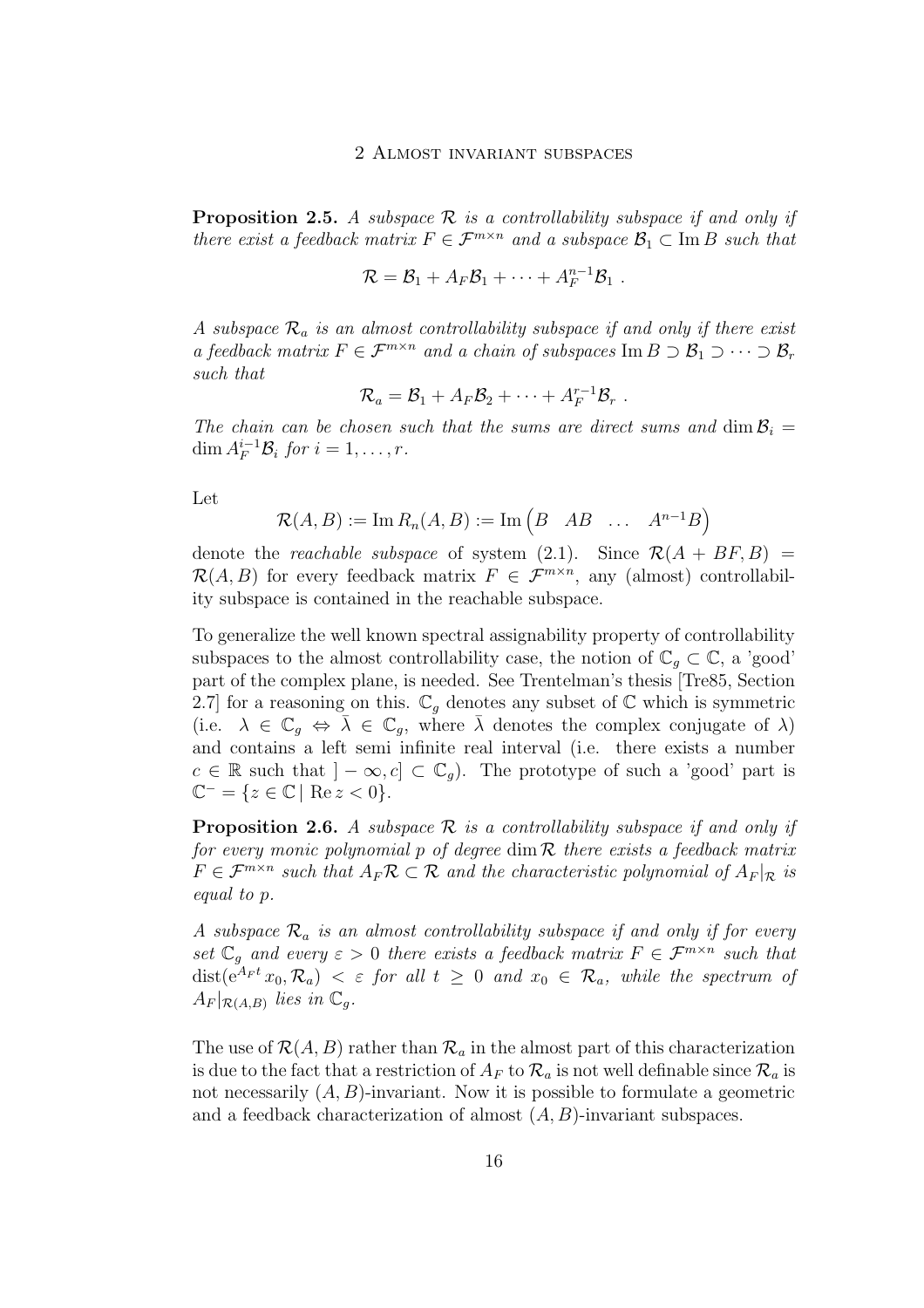#### 2.1 ALMOST  $(A, B)$ -INVARIANT SUBSPACES

**Proposition 2.7.** A subspace  $V_a$  is almost  $(A, B)$ -invariant if and only if there exist an  $(A, B)$ -invariant subspace V and an almost controllability subspace  $\mathcal{R}_a$  such that  $\mathcal{V}_a = \mathcal{V} + \mathcal{R}_a$  or, equivalently, if and only if for every  $\varepsilon > 0$  there exists a feedback matrix  $F \in \mathcal{F}^{m \times n}$  such that  $dist(e^{A_F t} x_0, \mathcal{V}_a) < \varepsilon$ for all  $t \geq 0$  and  $x_0 \in \mathcal{V}_a$ .

Further insight into the structure of almost  $(A, B)$ -invariant subspaces is achieved by introducing the concepts of coasting and sliding subspaces due to Willems [Wil80]. They provide a tool to eliminate the ambiguity resulting of the fact that controllability subspaces are both  $(A, B)$ -invariant and almost controllability subspaces.

**Definition 2.8.** A linear subspace C of the state space  $\mathcal{F}^n$  of system (2.1) is called *coasting*, if for every starting point  $x_0 \in \mathcal{C}$  there exists exactly one trajectory  $x \in \Sigma_x(A, B)$  satisfying  $x(0) = x_0$  and  $x(t) \in C$  for all  $t \in \mathbb{R}$ , i.e. if C is  $(A, B)$ -invariant and  $x_1, x_2 \in \Sigma_x(A, B), x_1(0) = x_2(0), x_1(t) \in C$  and  $x_2(t) \in \mathcal{C}$  for all  $t \in \mathbb{R}$  imply  $x_1 = x_2$ .

A linear subspace S of the state space  $\mathcal{F}^n$  of system (2.1) is called *sliding*, if S is an almost controllability subspace and  $x \in \Sigma_x(A, B)$  and  $x(t) \in S$  for all  $t \in \mathbb{R}$  imply  $x(t) = 0$  for all  $t \in \mathbb{R}$ .

Coasting and sliding subspaces can be understood as  $(A, B)$ -invariant subspaces or almost controllability subspaces, respectively, which contain no nontrivial controllability subspace. To formulate this property in mathematically correct terms, the upper *semilattice structure* of the set of  $(A, B)$ invariant subspaces contained in a given subspace is presented next.

**Proposition 2.9.** The sum of any two  $(A, B)$ -invariant subspaces is an  $(A, B)$ -invariant subspace. Let any linear subspace U of the state space  $\mathcal{F}^n$  of system  $(2.1)$  be given. The set of all  $(A, B)$ -invariant subspaces contained in U forms an upper semilattice with respect to  $\subset, +$ , hence it admits a supremum, the maximal  $(A, B)$ -invariant subspace contained in  $\mathcal U$ , which will be denoted by  $\mathcal{V}^*(\mathcal{U})$ .

The analogous result holds for almost  $(A, B)$ -invariant subspaces, controllability subspaces and almost controllability subspaces. The corresponding suprema will be denoted by  $\mathcal{V}_a^*(\mathcal{U}), \mathcal{R}^*(\mathcal{U})$  and  $\mathcal{R}_a^*(\mathcal{U}),$  respectively.

Now it is possible to formulate the following charaterization of coasting and sliding subspaces.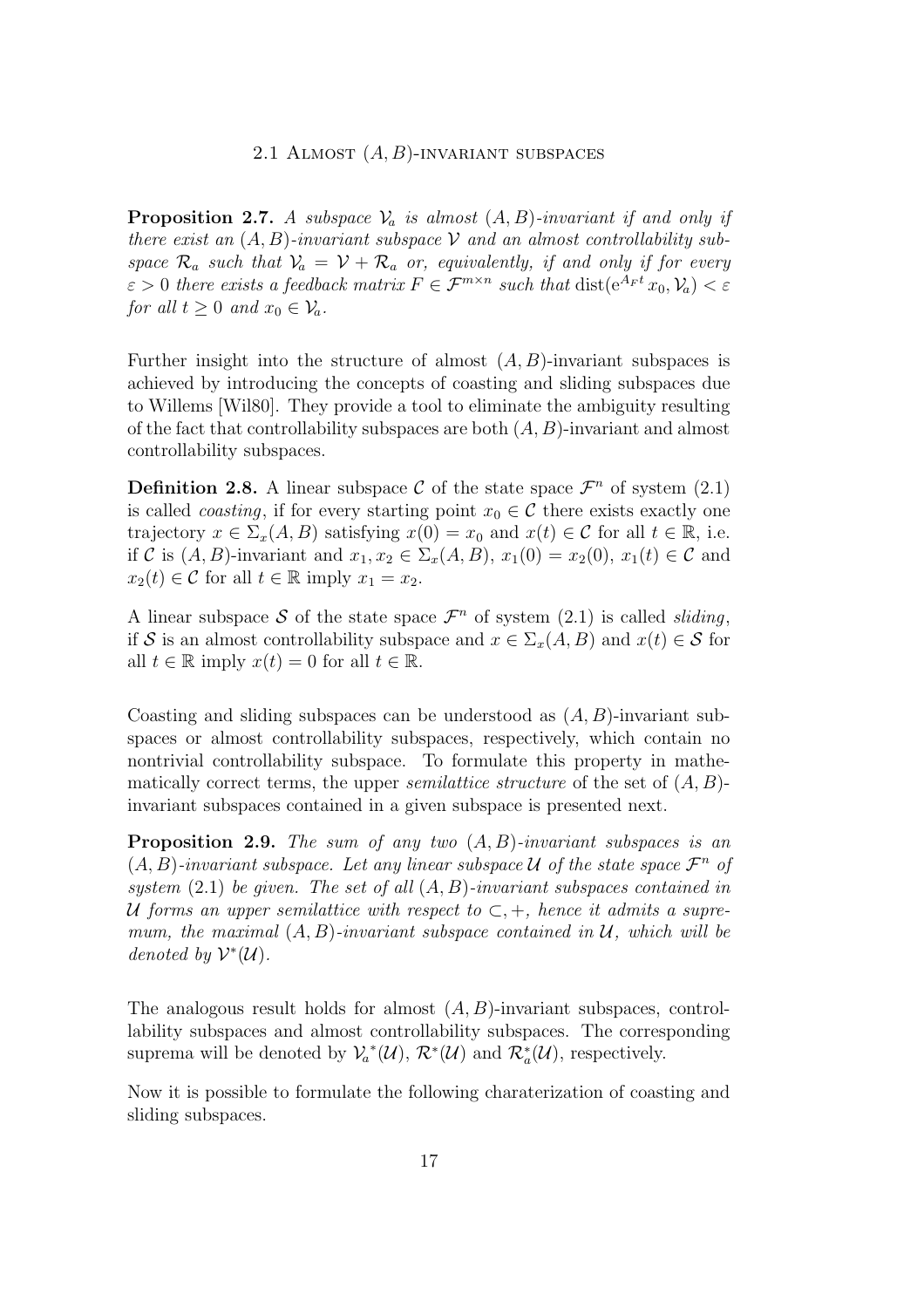**Proposition 2.10.** A subspace C is coasting if and only if C is  $(A, B)$ invariant and  $\mathcal{R}^*(\mathcal{C}) = \{0\}$  holds.

A subspace S is sliding if and only if S is an almost controllability subspace and  $\mathcal{R}^*(\mathcal{S}) = \{0\}$  holds.

Using these concepts, Proposition 2.7 can be refined as follows.

**Proposition 2.11.** For every almost  $(A, B)$ -invariant subspace  $\mathcal{V}_a$  there exist a coasting subspace  $\mathcal C$  and a sliding subspace  $\mathcal S$  such that

$$
\mathcal{V}_a = \mathcal{C} \oplus \mathcal{R} \oplus \mathcal{S} ,
$$
  
\n
$$
\mathcal{R} = \mathcal{R}^*(\mathcal{V}_a) ,
$$
  
\n
$$
\mathcal{C} \oplus \mathcal{R} = \mathcal{V}^*(\mathcal{V}_a) \text{ and}
$$
  
\n
$$
\mathcal{R} \oplus \mathcal{S} = \mathcal{R}_a^*(\mathcal{V}_a) .
$$

If  $\mathcal{R}^*(\mathcal{V}_a) = \{0\}$  then C and S are uniquely determined.

Note the following consequence of this decomposition result: If an almost  $(A, B)$ -invariant subspace is both  $(A, B)$ -invariant and an almost controllability subspace, then it is a controllability subspace.

*Remark* 2.12. Apparently the notion of (almost)  $(A, B)$ -invariance depends on the function space the behavior defined by (2.1) lives in. It has been shown by Willems [Wil81] that  $(A, B)$ -invariance with respect to the space of *distributions* is the same as almost  $(A, B)$ -invariance as it is presented here. For (almost) controllability subspaces a similar result holds.

Computations done by the author indicate that using hyperfunctions with compact support (see Morimoto [Mor93]) instead of distributions does not change this picture. Whether the use of hyperfunctions with non compact support would generate a new notion of invariance is an open problem.

#### 2.1.1 Subspace algorithms I

In this section two algorithms for computing some types of maximal invariant subspaces are presented. Both algorithms (ISA and ACSA) were already used by Wonham [Won74]. The meaning of the limit of ACSA was discovered by Willems [Wil80].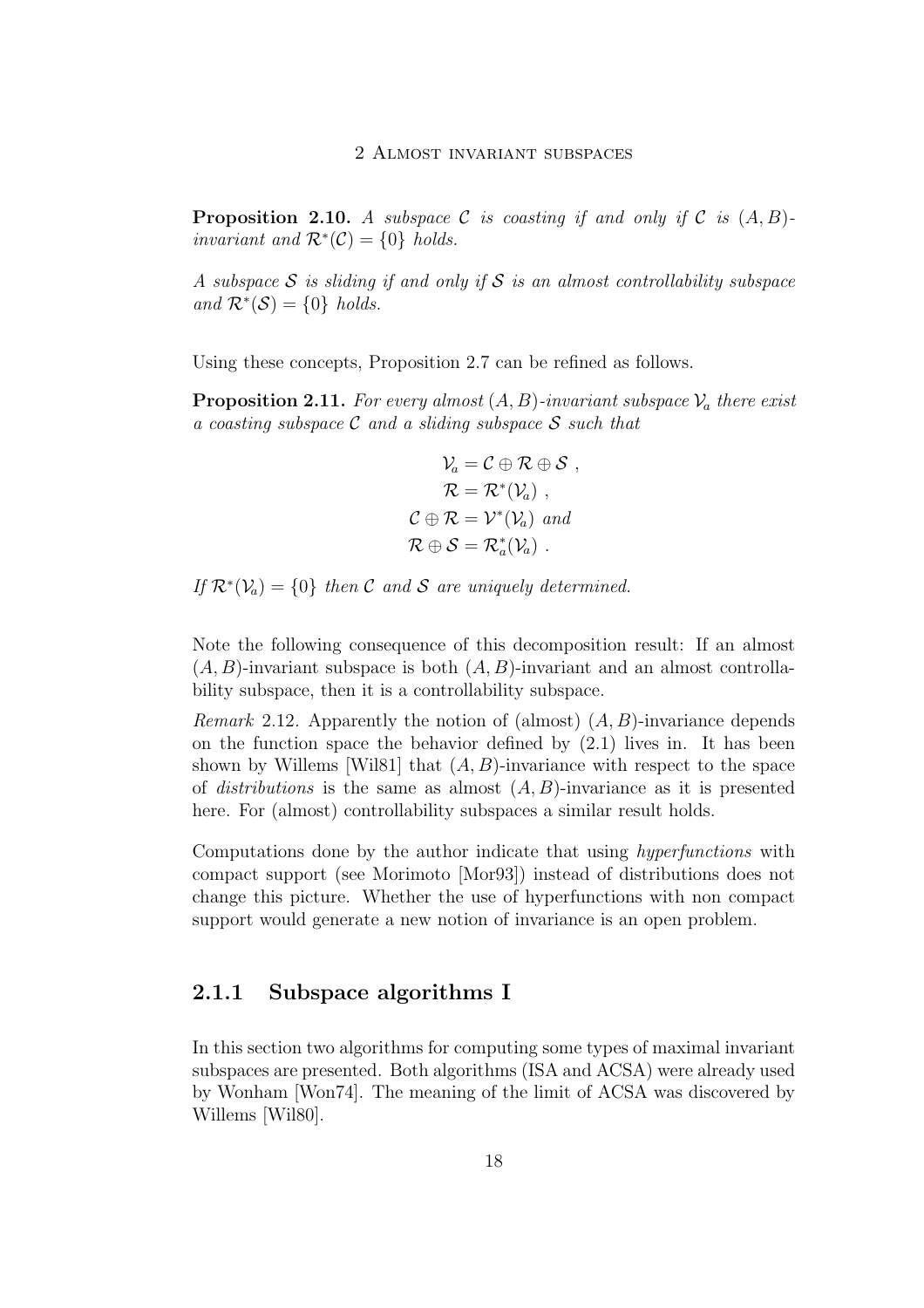#### 2.1 ALMOST  $(A, B)$ -INVARIANT SUBSPACES

**Proposition 2.13.** Consider an arbitrary linear subspace  $U$  of the state space  $\mathcal{F}^n$ . Then  $\mathcal{V}^*(\mathcal{U})$  coincides with the limit  $\mathcal{V}^{\infty}(\mathcal{U})$  of the invariant subspace algorithm:

$$
\mathcal{V}^{1}(\mathcal{U}) = \mathcal{U} ,
$$
  
\n
$$
\mathcal{V}^{i+1}(\mathcal{U}) = \mathcal{U} \cap A^{-1}(\mathcal{V}^{i}(\mathcal{U}) + \text{Im } B) .
$$
\n(ISA)

Note, that the sequence  $(\mathcal{V}^i(\mathcal{U}))_{i\in\mathbb{N}}$  is nonincreasing. Hence the limit  $\mathcal{V}^{\infty}(\mathcal{U})$ exists.

**Proposition 2.14.** Consider an arbitrary linear subspace  $U$  of the state space  $\mathcal{F}^n$ . Then  $\mathcal{R}_a^*(\mathcal{U})$  coincides with the limit  $\mathcal{R}^\infty(\mathcal{U})$  of the almost controllability subspace algorithm:

$$
\mathcal{R}^{0}(\mathcal{U}) = \{0\},
$$
  
\n
$$
\mathcal{R}^{i+1}(\mathcal{U}) = \mathcal{U} \cap (A\mathcal{R}^{i}(\mathcal{U}) + \text{Im } B).
$$
\n(ACSA)

Here the sequence  $(\mathcal{R}^i(\mathcal{U}))_{i\in\mathbb{N}_0}$  is nondecreasing and contained in  $\mathcal{U}$ . Hence the limit  $\mathcal{R}^{\infty}(\mathcal{U})$  exists. Using Proposition 2.11, similar results for controllability subspaces and almost  $(A, B)$ -invariant subspaces are achieved.

**Proposition 2.15.** Consider an arbitrary linear subspace  $U$  of the state space  $\mathcal{F}^n$ . Then

(1)  $\mathcal{R}^*(\mathcal{U}) = \mathcal{V}^{\infty}(\mathcal{U}) \cap \mathcal{R}^{\infty}(\mathcal{U}) = \mathcal{R}^{\infty}(\mathcal{V}^{\infty}(\mathcal{U})) = \mathcal{V}^{\infty}(\mathcal{R}^{\infty}(\mathcal{U}))$  and

(2) 
$$
V_a^*(\mathcal{U}) = \mathcal{V}^\infty(\mathcal{U}) + \mathcal{R}^\infty(\mathcal{U})
$$
.

The preceding results can be used to obtain the following geometric characterisations of coasting and sliding subspaces, respectively.

**Proposition 2.16.** A subspace C is coasting if and only if C is  $(A, B)$ invariant and  $\mathcal{R}^{\infty}(\mathcal{C}) = \{0\}$  or, equivalently,  $\mathcal{C} \cap \text{Im } B = \{0\}$  holds.

A subspace S is sliding if and only if S is an almost controllability subspace and  $\mathcal{V}^{\infty}(\mathcal{S}) = \{0\}$  holds.

*Proof.* Let C be  $(A, B)$ -invariant, then  $\mathcal{V}^*(\mathcal{C}) = \mathcal{C}$  and C is coasting if and only if  $\mathcal{R}^*(\mathcal{C}) = \{0\}$  (Proposition 2.10). According to Propositions 2.15 and 2.13 this is the case if and only if  $\mathcal{R}^{\infty}(\mathcal{C}) = \{0\}$ . Since the sequence  $\mathcal{R}^{i}(\mathcal{C})$  is nondecreasing this is the case if and only if  $\mathcal{R}^1(\mathcal{C}) = \mathcal{C} \cap \text{Im } B = \{0\}.$ 

Let S be an almost controllability subspace with respect to the pair  $(A, B)$ , then  $\mathcal{R}_a^*(\mathcal{S}) = \mathcal{S}$  and  $\mathcal{S}$  is sliding if and only if  $\mathcal{R}^*(\mathcal{S}) = \{0\}$  (Proposition 2.10). According to Propositions 2.15 and 2.14 this is the case if and only if  $\mathcal{V}^{\infty}(\mathcal{S}) = \{0\}.$  $\Box$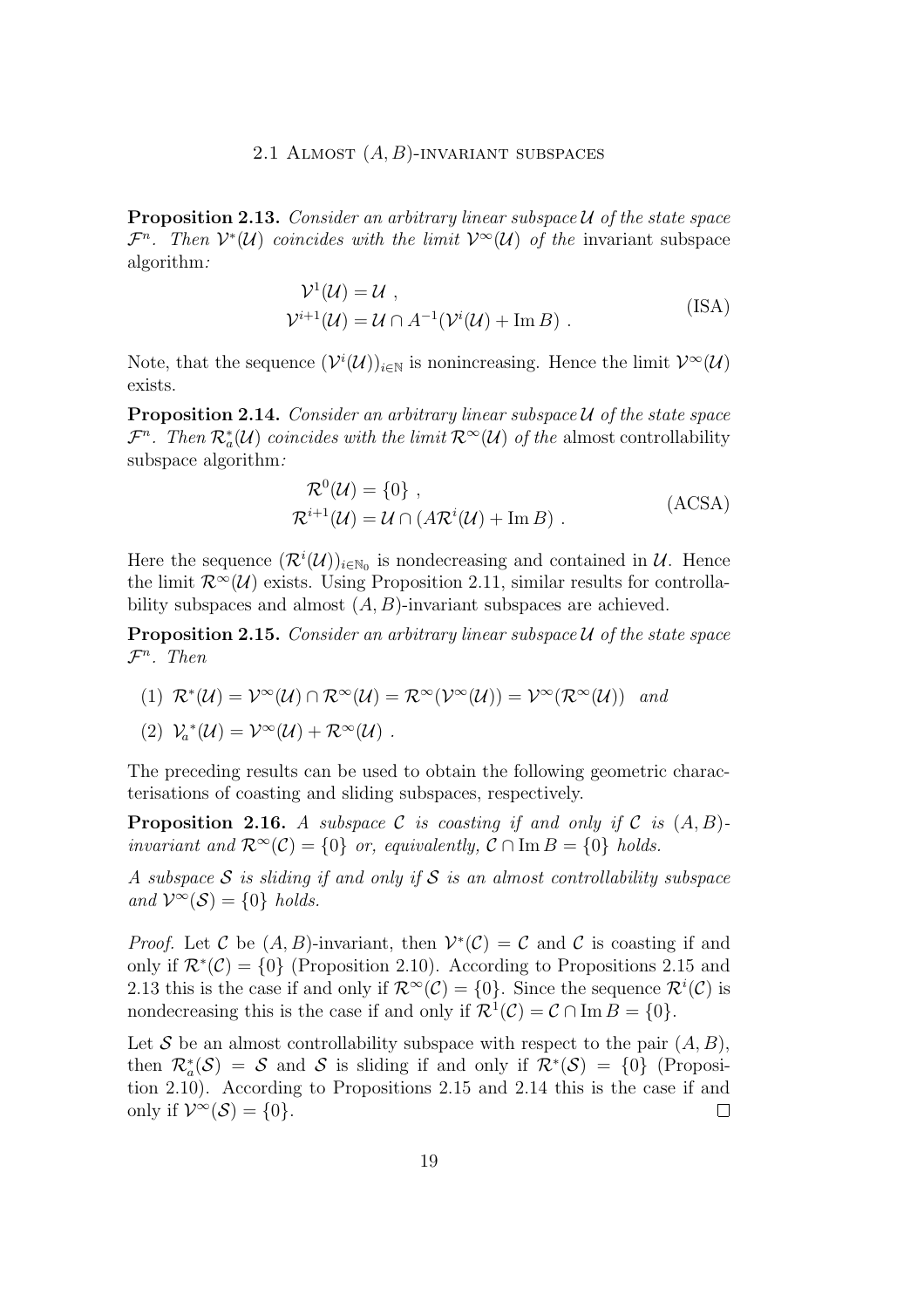#### 2.1.2 Feedback transformations

The results on controllability indices presented in the first part of this section are due to Brunovsky [Bru70] and Wonham and Morse [WM72]. A nice treatment of the subject can be found in the book by Wonham [Won74, Chapter 5.7]. The results on Kronecker indices presented in the second part of this section are due to Helmke [Hel82, Hel85].

Note that all types of invariant subspaces introduced in the first part of this chapter depend only on the linear maps represented by the pair of matrices  $(A, B)$  and have feedback characterizations. That is to say, these concepts are invariant under feedback transformations

$$
((T, F, S), (A, B)) \mapsto (T(A + BF)T^{-1}, TBS^{-1}),
$$

where  $F \in \mathcal{F}^{m \times n}$  is an arbitrary matrix and  $T \in \mathcal{F}^{n \times n}$ ,  $S \in \mathcal{F}^{m \times m}$  are invertible. In fact, T describes the choice of a basis in the state space  $\mathcal{F}^n$ , S describes the choice of a basis in the input space  $\mathcal{F}^m$ , F describes constant state feedback. All such transformations form a group, the feedback transformation group, which acts on the set of controllable pairs  $(A, B)$ . Let  $\Omega$ be the orbit space of this action. Two pairs belonging to the same orbit are called feedback equivalent.

**Proposition 2.17.** There is a bijection from  $\Omega$  onto the set of all lists of integers  $\kappa = (\kappa_1, \ldots, \kappa_m)$  with  $\kappa_1 \geq \cdots \geq \kappa_m \geq 0$  and  $\kappa_1 + \cdots + \kappa_m = n$ .

Given a controllable pair  $(A, B)$ , the corresponding numbers  $(\kappa_1, \ldots, \kappa_m)$  are called the controllability indices of the pair.

**Proposition 2.18.** A controllable pair  $(A, B)$  with controllability indices  $(\kappa_1, \ldots, \kappa_m)$  is feedback equivalent to the pair



This pair is said to be in Brunovsky canonical form. Actually, the Brunovsky canonical form is a normal form for the feedback equivalence relation.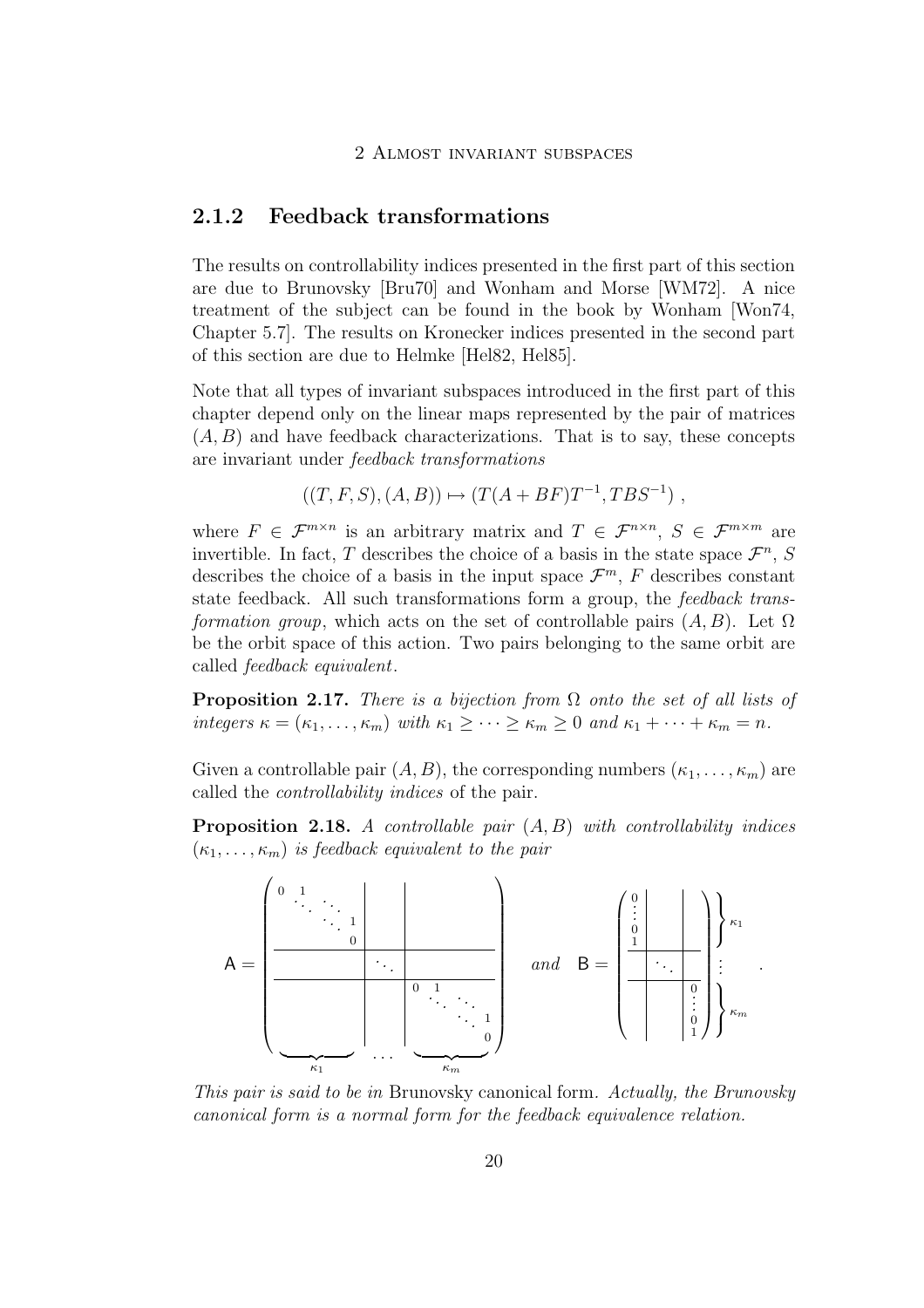#### 2.1 ALMOST  $(A, B)$ -INVARIANT SUBSPACES

For the pupose of parametrization or classification of invariant subspaces (of any of the above types) of a given controllable system  $(2.1)$ , it is sometimes convenient to assume that the system, i.e. the matrix pair  $(A, B)$ , is in Brunovsky canonical form. This can be done without loss of generality. Note that the previous proposition implies that the number of nonzero controllability indices is equal to rk B.

Helmke [Hel82] considered the action of the following subgroup of the feedback transformation group. A restricted feedback transformation is defined by

$$
((T, F, U), (A, B)) \mapsto (T(A + BF)T^{-1}, TBU^{-1}),
$$

where  $F \in \mathcal{F}^{m \times n}$  is an arbitrary matrix,  $T \in \mathcal{F}^{n \times n}$  is invertible and  $U \in$  $\mathcal{F}^{m \times m}$  is unipotent upper triangular (i.e. U is invertible and upper triangular with all diagonal entries equal to 1). The choice of a basis in the input space  $\mathcal{F}^m$  is thus restricted to unipotent transformations of the standard basis. All such transformations form a group, the restricted feedback transformation *group*, which acts on the set of all controllable pairs  $(A, B)$ . Let  $\Omega$  be the orbit space of this action. Two pairs belonging to the same orbit are called restricted feedback equivalent.

**Proposition 2.19.** There is a bijection from  $\hat{\Omega}$  onto the set of all unordered lists of nonnegative integers  $K = (K_1, \ldots, K_m)$  with  $K_1 + \cdots + K_m = n$ .

Given a controllable pair  $(A, B)$ , the corresponding numbers are called the Kronecker indices of the pair.

**Proposition 2.20.** A controllable pair  $(A, B)$  with Kronecker indices  $(K_1,$  $\dots, K_m$ ) is restricted feedback equivalent to a pair of the form shown in Proposition 2.18 but with block sizes  $K_1, \ldots, K_m$ . This pair is said to be in Kronecker canonical form. Actually, the Kronecker canonical form is a normal form for the restricted feedback equivalence relation.

Apparently the only difference between controllability indices and Kronecker indices is that the former are ordered while the latter need not to be ordered. The precise connection is as follows.

**Proposition 2.21.** Let the controllable pair  $(A, B)$  have controllability indices  $(\kappa_1, \ldots, \kappa_m)$  and Kronecker indices  $(K_1, \ldots, K_m)$ . Then there exists a permutation  $\pi \in S(m)$  such that

$$
(K_1,\ldots,K_m)=(\kappa_{\pi(1)},\ldots,\kappa_{\pi(m)})\ .
$$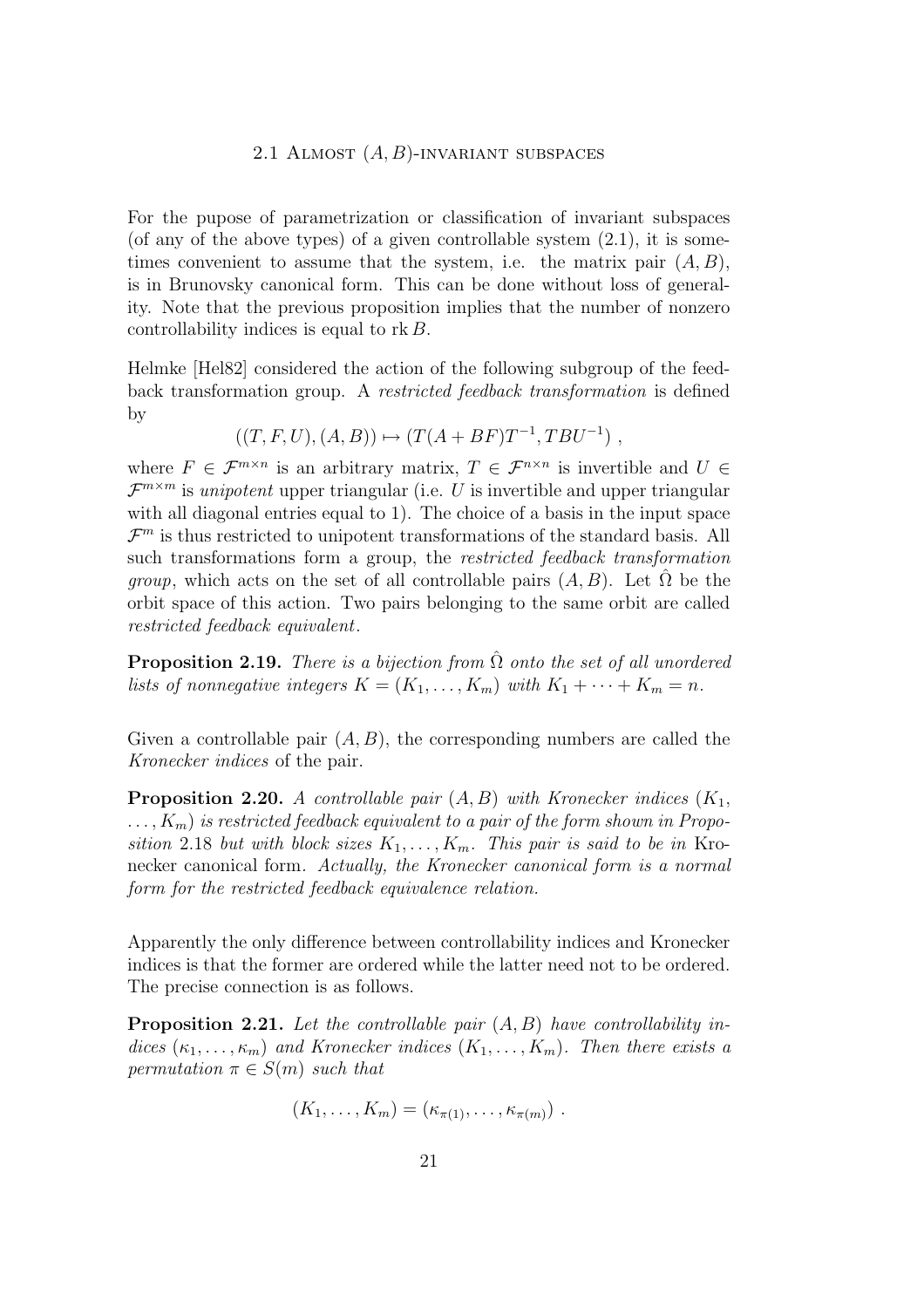*Proof.* Let  $(A_K, B_K)$  be the Kronecker canonical form of  $(A, B)$ . Then  $(A_K, B_K)$  is restricted feedback equivalent, hence feedback equivalent to  $(A, B)$ . Therefore  $(A_K, B_K)$  is feedback equivalent to the Brunovsky canonical form  $(A_B, B_B)$  of  $(A, B)$ .

Let  $\pi^{-1} \in S(m)$  be a permutation that orders  $(K_1, \ldots, K_m)$ , i.e.  $K_{\pi^{-1}(1)} \geq$  $\cdots \geq K_{\pi^{-1}(m)}$ . Let  $P^{-1}$  be a permutation matrix that represents  $\pi^{-1}$  and let  $\hat{P}^{-1}$  be a permutation matrix that permutes the blocks in  $(A_K, B_K)$  in the same way. Then  $(\hat{A}, \hat{B}) = (\hat{P} A_K \hat{P}^{-1}, \hat{P} B_K P^{-1})$  is in Brunovsky canonical form and feedback equivalent (in general not restricted feedback equivalent, since P is in general not unipotent) to  $(A_K, B_K)$ .

It follows that  $(\hat{A}, \hat{B}) = (A_B, B_B)$  and  $(K_1, \ldots, K_m) = (\kappa_{\pi(1)}, \ldots, \kappa_{\pi(m)})$ .  $\Box$ 

As a consequence of this statement the orbits of the feedback transformation group action (Brunovsky strata) decompose into orbits of the restricted feedback transformation group action (Kronecker strata) and this decomposition is parametrized by the permutations  $\pi \in S(m)$ . In the dual setting of Section 6.3 this fact will be used to identify a certain cell decomposition as a Bruhat decomposition.

Remark 2.22. The (restricted) feedback transformation group also acts on the set of all matrix pairs  $(A, B) \in \mathcal{F}^{n \times n} \times \mathcal{F}^{n \times m}$ . The notion of (restricted) feedback equivalence will also be used in the general case. A complete set of feedback invariants is provided by the controllability indices together with the *invariant factors* (*uncontrollable modes*) of  $(A, B)$ , see e.g. Wolovich [Wol74] for the details. For restricted feedback equivalence a corresponding result seems to be unknown.

#### 2.1.3 Restricted and corestricted systems I

In this section the meaning of "restricting" and "corestricting" system (2.1) to a given  $(A, B)$ -invariant subspace V is clarified.

The notion of (co)restriction can be easily understood if one considers the linear maps represented by the matrices A, B and so on. Given an  $(A, B)$ invariant subspace  $\mathcal{V}$ , Proposition 2.3 asserts that there exists a feedback matrix F such that  $(A + BF)\mathcal{V} \subset \mathcal{V}$ , i.e. V is an invariant subspace of the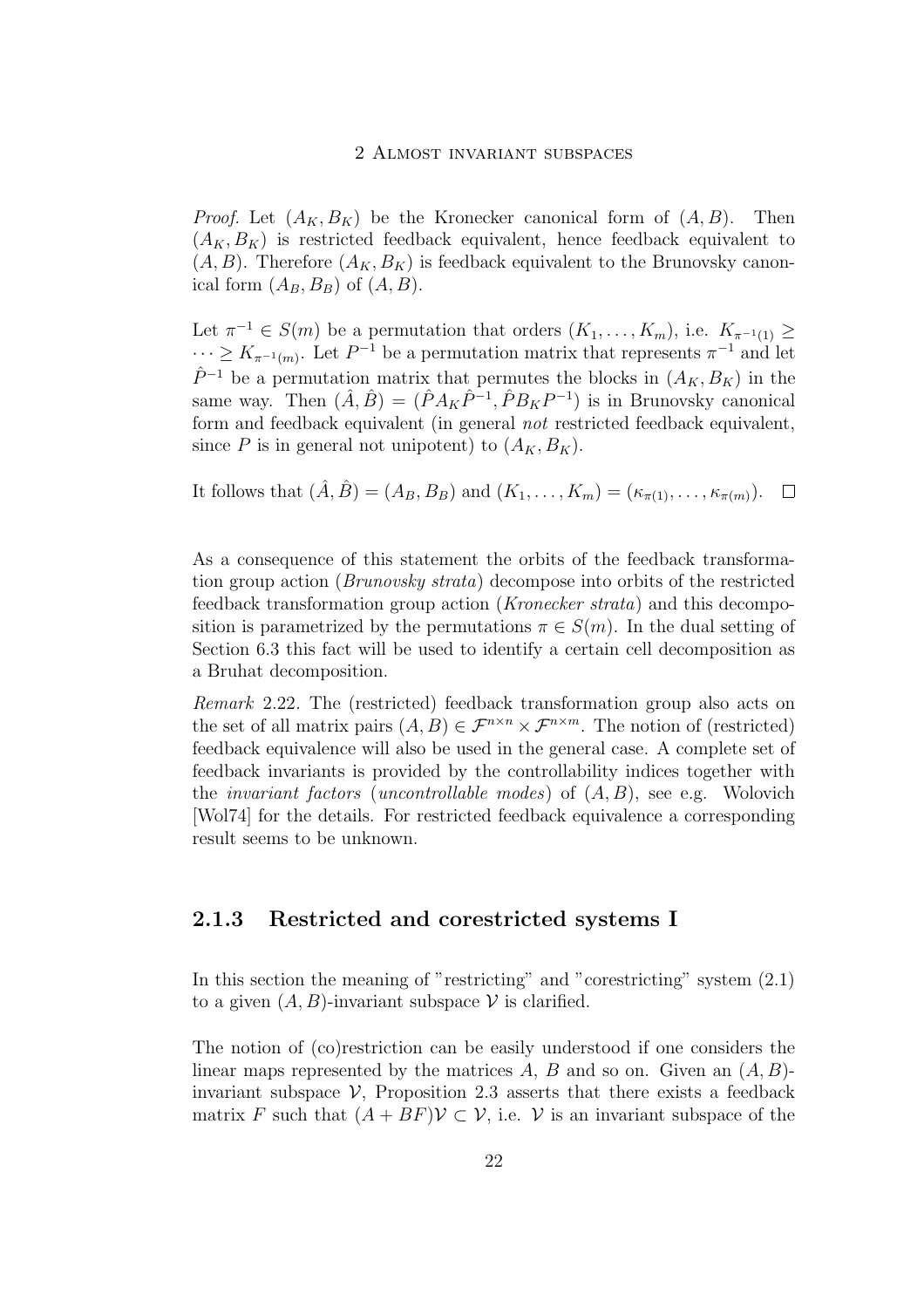#### 2.1 ALMOST  $(A, B)$ -INVARIANT SUBSPACES

linear map represented by  $A_F = A + BF$ . But then the commutative diagram of linear maps



defines a restriction  $(\bar{A}, \bar{B})$  and a corestriction  $(\tilde{A}, \tilde{B})$  of the pair  $(A, B)$  to  $V$  in terms of linear maps. Of course, both of them depend on the choice of F. Let  $k = \dim V$  and  $l = \dim B^{-1}(V)$ . The matrix representations  $(\bar{A}, \bar{B}) \in$  $\mathcal{F}^{k\times k}\times \mathcal{F}^{k\times l}$  and  $(\tilde{A},\tilde{B})\in \mathcal{F}^{(n-k)\times (n-k)}\times \mathcal{F}^{(n-k)\times (m-l)}$  of the (co)restriction depend on the choice of a basis in  $\mathcal V$  and  $B^{-1}(\mathcal V)$ , also. More precisely, the following holds.

**Proposition 2.23.** Let V be an  $(A, B)$ -invariant subspace. Any two matrix representations of (co)restrictions of the pair  $(A, B)$  to V are feedback equivalent.

*Proof.* Let  $(\bar{A}_1, \bar{B}_1)$  and  $(\bar{A}_2, \bar{B}_2)$  be two matrix representations of restrictions of  $(A, B)$  to V with corresponding feedback matrices  $F_1$  and  $F_2$ , respectively. Since  $\overline{B}_1$  and  $\overline{B}_2$  do not depend on the choice of feedback, they represent the same map  $\bar{B}: B^{-1}(\mathcal{V}) \longrightarrow \mathcal{V}$ . Hence there exist invertible  $T \in \mathcal{F}^{k \times k}$  and  $S \in \mathcal{F}^{l \times l}$  such that  $\overline{B}_2 = T \overline{B}_1 S^{-1}$ .

Furthermore,  $(A+BF_1)\mathcal{V} \subset \mathcal{V}$  and  $(A+BF_2)\mathcal{V} \subset \mathcal{V}$ , hence  $B(F_2-F_1)\mathcal{V} \subset \mathcal{V}$ and

$$
(F_2-F_1)\mathcal{V}\subset B^{-1}(\mathcal{V})\ .
$$

It follows that

$$
(A + BF_2)|_{\mathcal{V}} = (A + BF_1)|_{\mathcal{V}} + \bar{B}(F_2 - F_1)|_{\mathcal{V}}.
$$
 (2.2)

Let  $\bar{F} \in \mathcal{F}^{l \times k}$  represent the map  $(F_2 - F_1)|_{\mathcal{V}} : \mathcal{V} \longrightarrow B^{-1}(\mathcal{V})$  in the basis corresponding to  $(\bar{A}_1, \bar{B}_1)$ . Then the map on the right side of equation (2.2) is represented by  $\bar{A}_1 + \bar{B}_1 \bar{F}$  in the basis corresponding to  $(\bar{A}_1, \bar{B}_1)$ . On the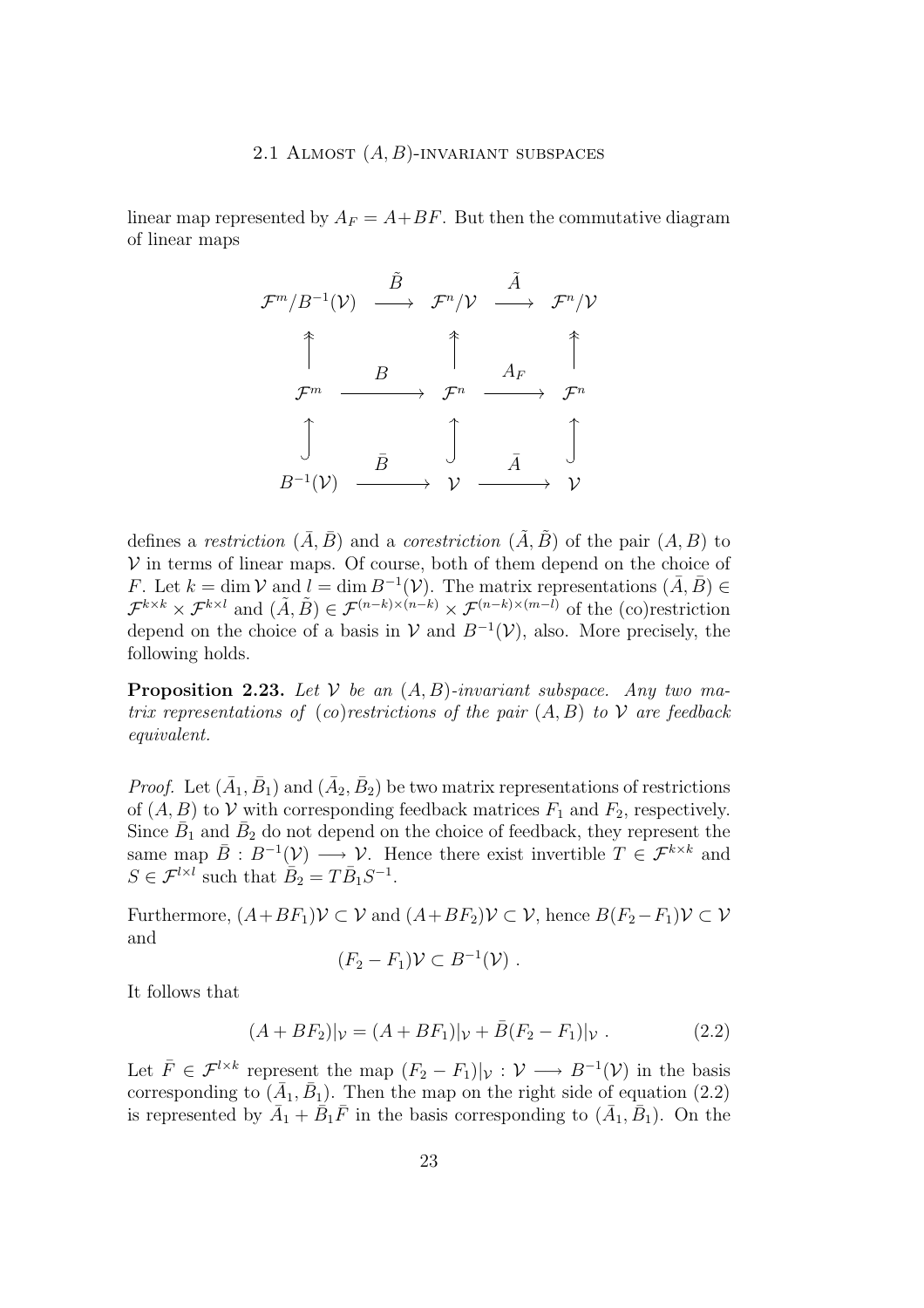other hand the map on the left side of equation (2.2) is represented by  $\overline{A}_2$  in the basis corresponding to  $(\bar{A}_2, \bar{B}_2)$ . It follows that  $\bar{A}_2 = T(\bar{A}_1 + \bar{B}_1 \bar{F})T^{-1}$ .

The result on corestrictions follows along the same lines.

*Remark* 2.24. Note that the restriction  $(\bar{A}, \bar{B})$  of a controllable pair  $(A, B)$ to  $V$  is controllable if and only if  $V$  is a controllability subspace, while the corestriction  $(A, B)$  is always controllable. Note further that  $\overline{B}$  and B are both of full column rank if B has full column rank.

Corollary 2.25. The controllability indices of all matrix representations of controllable restrictions (resp. corestrictions) coincide. They are called the (co) restriction indices of  $(A, B)$  with respect to  $V$ .

The situation is even more convenient since there is a canonical choice for the matrix representation of a controllable (co)restriction of the pair  $(A, B)$ to V.

**Proposition 2.26.** Given an  $(A, B)$ -invariant subspace V and a matrix representation of a (co) restriction of  $(A, B)$  to V, every feedback equivalent matrix pair is also a matrix representation of a (co)restriction of  $(A, B)$  to  $V$ .

*Proof.* Let  $(\bar{A}_0, \bar{B}_0)$  be a matrix representation of a restriction of  $(A, B)$  to V with corresponding feedback matrix  $F_0$ . Given invertible  $T \in \mathcal{F}^{k \times k}$  and  $S \in \mathcal{F}^{l \times l}$  as well as any  $\bar{F} \in \mathcal{F}^{l \times k}$ , it has to be shown that the pair

$$
(\bar{A}, \bar{B}) := (T(\bar{A}_0 + \bar{B}_0 \bar{F})T^{-1}, T\bar{B}_0 S^{-1})
$$

is a matrix representation of a restriction of  $(A, B)$  to  $\mathcal V$ .

Let  $Z_0 \in \mathcal{F}^{n \times k}$  with  $\mathcal{V} = \text{Im } Z_0$  and  $W_0 \in \mathcal{F}^{m \times l}$  with  $B^{-1}(\mathcal{V}) = \text{Im } W_0$  be the bases corresponding to  $(\bar{A}_0, \bar{B}_0)$ . Then the defining diagram yields

$$
(A + BF_0)Z_0 = Z_0\overline{A}_0 \quad \text{and} \quad BW_0 = Z_0\overline{B}_0
$$

and  $Z = Z_0 T^{-1}$  and  $W = W_0 S^{-1}$  are the bases corresponding to  $(\overline{A}, \overline{B})$ . It follows  $Z\overline{B} = Z_0T^{-1}T\overline{B}_0S^{-1} = BW_0S^{-1} = BW$ . Furthermore

$$
Z\bar{A} = Z_0 T^{-1} T (\bar{A}_0 + \bar{B}_0 \bar{F}) T^{-1}
$$
  
=  $Z_0 \bar{A}_0 T^{-1} + Z_0 \bar{B}_0 \bar{F} T^{-1}$   
=  $(A + BF_0) Z_0 T^{-1} + BW_0 \bar{F} T^{-1}$   
=  $(A + BF_0) Z + BW_0 \bar{F} T^{-1}$ .

Take  $F \in \mathcal{F}^{m \times n}$  with  $FZ_0 = W_0 \bar{F}$ . Then  $Z\bar{A} = (A + BF_0)Z + BFZ_0T^{-1} =$  $(A + B(F_0 + F))Z$ .

Again the result on corestrictions follows along the same lines.

 $\Box$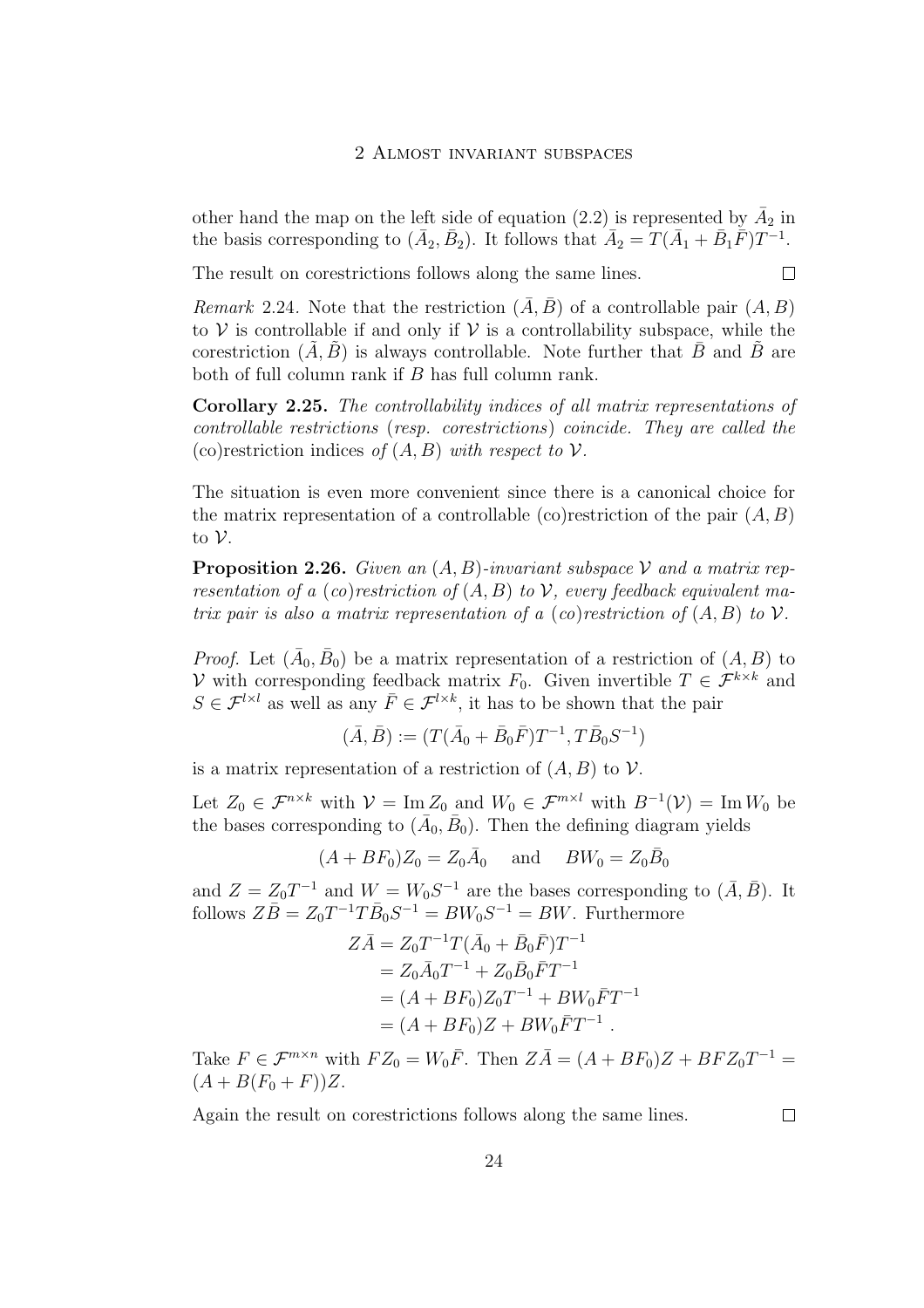#### 2.1 ALMOST  $(A, B)$ -INVARIANT SUBSPACES

Now Proposition 2.18 immediately yields the following corollary.

**Corollary 2.27.** Given an  $(A, B)$ -invariant subspace  $V$  with controllable  $(c)$  co)restriction, there exists a feedback matrix F and a matrix representation of the resulting (co)restriction, which is in Brunovsky canonical form.

Sometimes this special matrix representation is referred to as the (co)restriction of the pair  $(A, B)$  to  $\mathcal V$  or the (co)restricted system on  $\mathcal V$ . Propositions 2.23 and 2.26 together yield the following result on the degree of uniqueness of matrix representations of (co)restrictions.

**Proposition 2.28.** Let  $(\bar{A}_0, \bar{B}_0)$  be a matrix representation of a restriction of  $(A, B)$  to  $\mathcal V$ . Then the set

$$
\{ (T(\bar{A}_0 + \bar{B}_0 \bar{F})T^{-1}, T\bar{B}_0 S^{-1}) \mid T \in \mathcal{F}^{k \times k}, S \in \mathcal{F}^{l \times l}, \bar{F} \in \mathcal{F}^{l \times k},
$$
  

$$
T, S \text{ invertible} \}
$$

is the set of all matrix representations of all restrictions of  $(A, B)$  to  $\mathcal V$ . For corestrictions the analogous result holds.

In the dual setting of Section 6.1 a similar but slightly different notion of restrictions (which play the role of corestrictions then) involving unipotent transformations will be used to obtain the cell decomposition of Section 6.3. The following proposition characterizes the admissible corestriction indices of a given pair  $(A, B)$ .

**Proposition 2.29.** Let  $(A, B)$  have controllability indices  $(\kappa_1, \ldots, \kappa_m)$  and let  $(\lambda_1, \ldots, \lambda_{m-l})$  be the corestriction indices of  $(A, B)$  with respect to the  $(A, B)$ -invariant subspace  $\mathcal V$ . Then

$$
\lambda_i \le \kappa_i , \qquad i = 1, \dots, m - l . \tag{2.3}
$$

Conversely, for all integers  $0 \leq l < m$  and all lists of integers  $(\lambda_1, \ldots, \lambda_{m-l})$ with  $\lambda_1 \geq \cdots \geq \lambda_{m-l} \geq 1$  and  $\lambda_1 + \cdots + \lambda_{m-l} = n-k \leq n$  satisfying equation (2.3) there exists an  $(A, B)$ -invariant subspace V of dimension k, such that  $(A, B)$  has corestriction indices  $(\lambda_1, \ldots, \lambda_{m-l})$  with respect to V.

The first statement of (the first part of) Proposition 2.29 the author could find is contained in a paper by Heymann [Hey76, Theorem 7.3]. Another reference  $($ for the full statement) is Baragaña and Zaballa  $[$ BZ95 $]$ , who discuss also the general case of corestrictions, where the pair  $(A, B)$  is not controllable.

Heymann also derived a result on the restriction indices of a controllable pair  $(A, B)$  with respect to a controllability subspace [Hey76, Theorem 7.5]. Baragaña and Zaballa [BZ97] obtained similar results for restrictions of a controllable pair  $(A, B)$  to an  $(A, B)$ -invariant subspace. In a recent paper [BZ99] they address restrictions in the general case.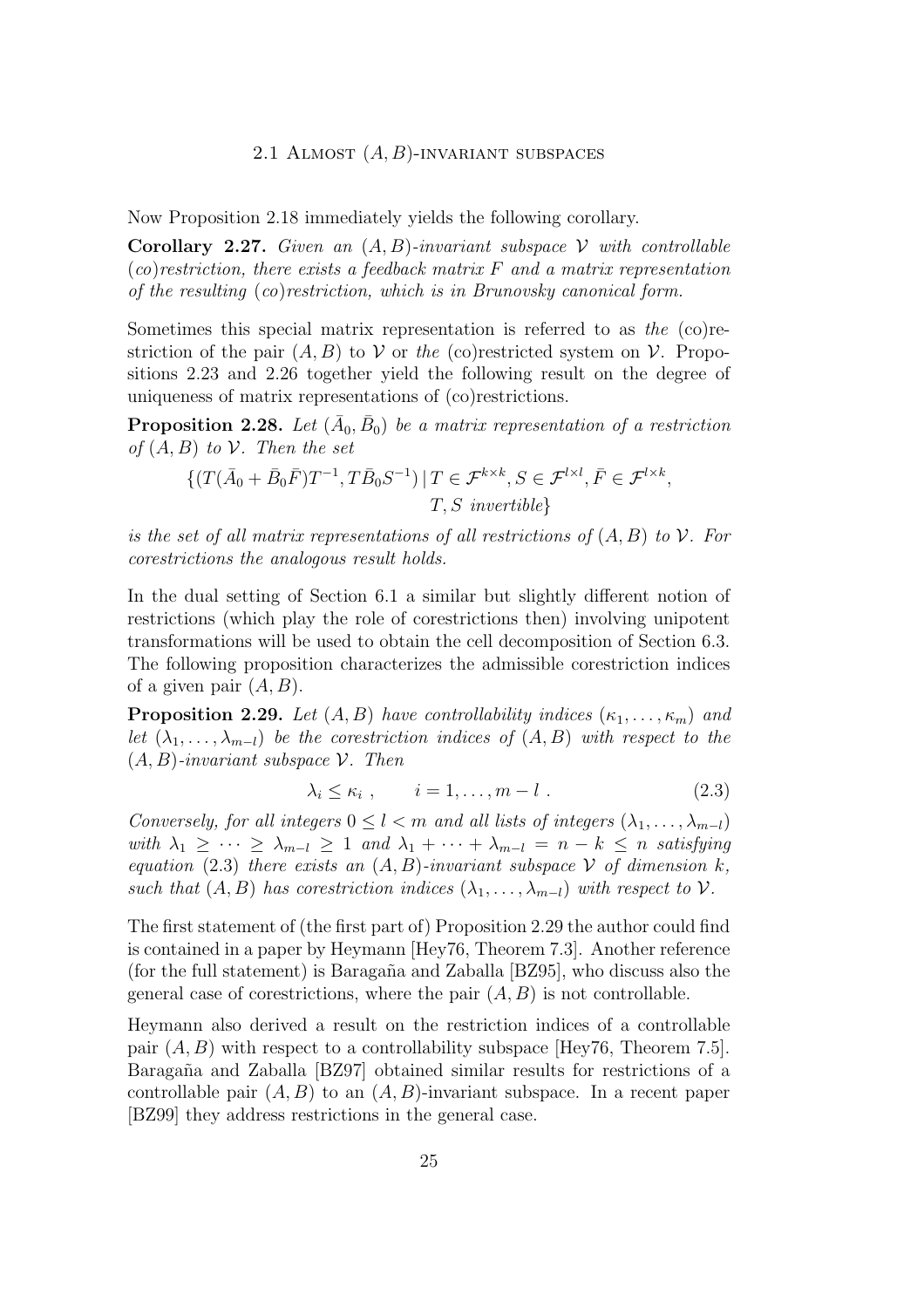### 2.2 Duality

Duality is a fundamental tool in linear systems theory. The basic idea is the following: associate to any system another system, the dual system, and to any property of a system another property, the dual property, such that a system exhibits a special property if and only if the dual system exhibits the dual property. Instead of proving that a given system has a special property, it is possible to prove that its dual system has the dual property, then. If both properties happen to be of interest, characterizations for both of them can be derived in one step.

Of course, the notion of duality comes from linear algebra. In this section the connection between system theoretic duality and duality of linear maps is explained. The presentation follows the book by Knobloch and Kappel [KK74].

Consider system  $(2.1)$ . The way it acts on a finite time interval  $[0, T]$  can be characterized in terms of three linear maps:

1. The input-state function

$$
\begin{aligned}\n\sigma_T: C^m_{pw} &\longrightarrow \mathcal{F}^n \times C^n_{pw} ,\\
u(.) &\mapsto (0, Bu(.)) = (0, g(.)) ,\n\end{aligned}
$$

which associates to an input function  $u(.)$  the starting point 0 together with the inhomogeneous part  $q(.) = Bu(.)$  of the differential equation.

2. The state-state function

$$
\omega_T : \mathcal{F}^n \times C_{pw}^n \longrightarrow \mathcal{F}^n \times C_{pw}^n ,
$$
  
\n
$$
(x_0, g(.)) \longrightarrow (e^{AT} x_0 + \int_0^T e^{A(T-\tau)} g(\tau) d\tau,
$$
  
\n
$$
e^{A(.)} x_0 + \int_0^T e^{A(-\tau)} g(\tau) d\tau
$$
  
\n
$$
= (x_T, x(.)),
$$

which associates to a starting point  $x_0$  together with an inhomogeneous part  $g(.)$  of the differential equation an end point  $x_T$  together with the solution trajectory  $x(.)$ .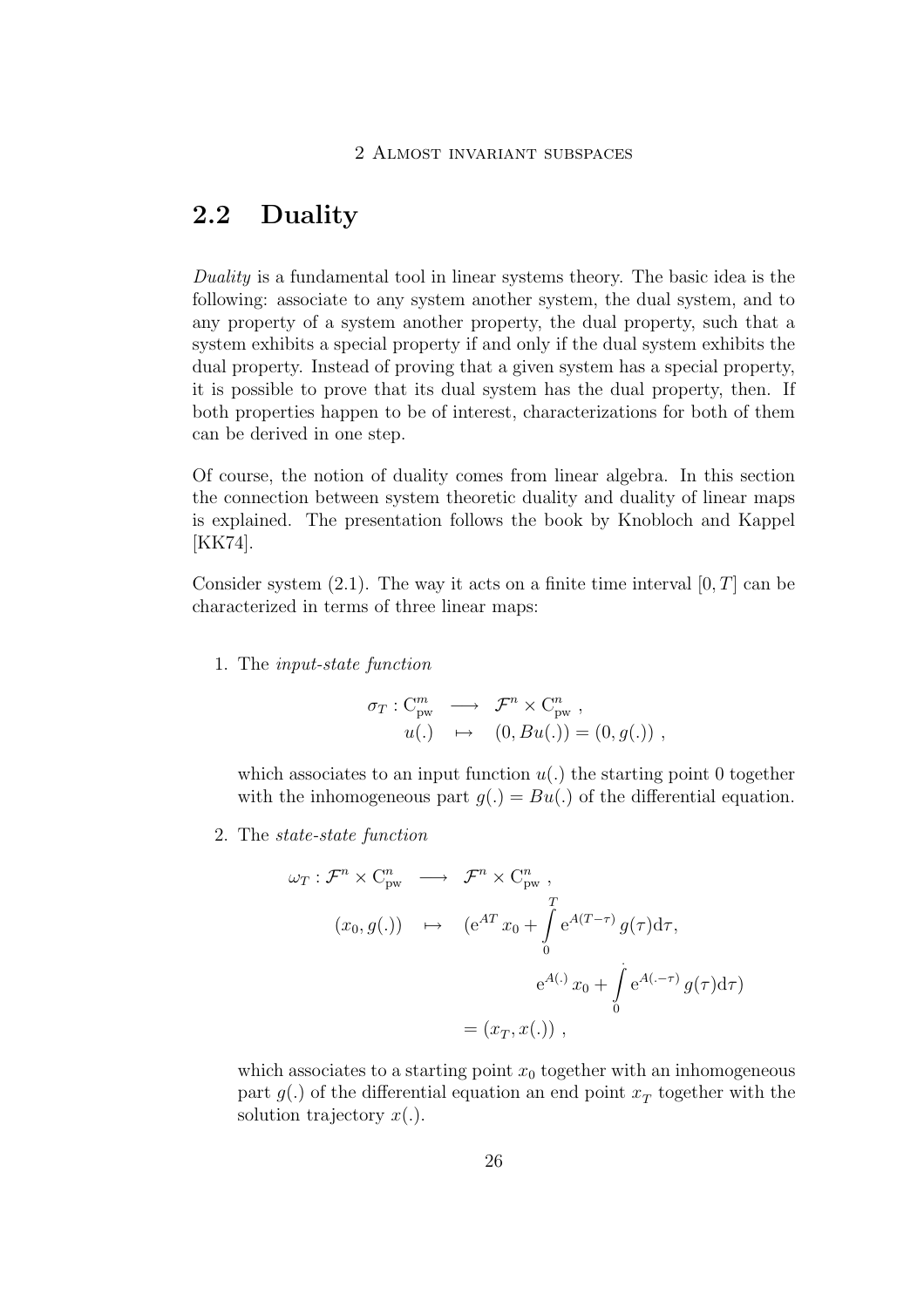#### 2.2 DUALITY

3. The state-output function

$$
\tau_T: \mathcal{F}^n \times C_{pw}^n \longrightarrow C_{pw}^p, \n(x_T, x(.)) \longrightarrow Cx(.) = y(.) ,
$$

which associates to an end point  $x_T$  together with a state function  $x(.)$ an output function  $y(.) = Cx(.)$ .

Here  $C_{\text{pw}}^k$  denotes the space of all piecewise continuous functions  $f : [0, T] \longrightarrow$  $\mathcal{F}^k$ . This function space is chosen for simplicity. The analogous discussion in  $\mathcal{L}_1^{\text{loc}}(\mathbb{R}, \mathcal{F}^k)$ , the space of locally integrable functions  $f : \mathbb{R} \longrightarrow \mathcal{F}^k$  would require considerably more effort, while the result is the same. Consider the standard inner products on  $\mathcal{F}^k$  and  $C^k_{pw}$ :

$$
(x_1, x_2) = x_1^* x_2
$$
 and  
 $(f_1(.), f_2(.)) = \int_0^T f_1^*(\tau) f_2(\tau) d\tau$ .

With respect to these inner products the adjoint linear maps to  $\sigma_T$ ,  $\omega_T$  and  $\tau_T$  are the following.

1. The state-output function

$$
\begin{array}{rcl}\n\sigma_T^* : \mathcal{F}^n \times C_{pw}^n & \longrightarrow & C_{pw}^m ,\\ \n(x_0, x(.)) & \mapsto & B^* x(.) = u(.) .\n\end{array}
$$

2. The state-state function

$$
\omega_T^* : \mathcal{F}^n \times C_{pw}^n \longrightarrow \mathcal{F}^n \times C_{pw}^n ,
$$
  
\n
$$
(x_T, g(.)) \longrightarrow (e^{-A^*(-T)} x_T - \int_T^0 e^{-A^*(-\tau)} g(\tau) d\tau,
$$
  
\n
$$
e^{-A^*(-T)} x_T - \int_T^1 e^{-A^*(-\tau)} g(\tau) d\tau
$$
  
\n
$$
= (x_0, x(.)).
$$

3. The input-state function

$$
\tau_T^* : C^p_{pw} \longrightarrow \mathcal{F}^n \times C^n_{pw} ,y(.) \longrightarrow (0, C^*y(.)) = (0, g(.)) .
$$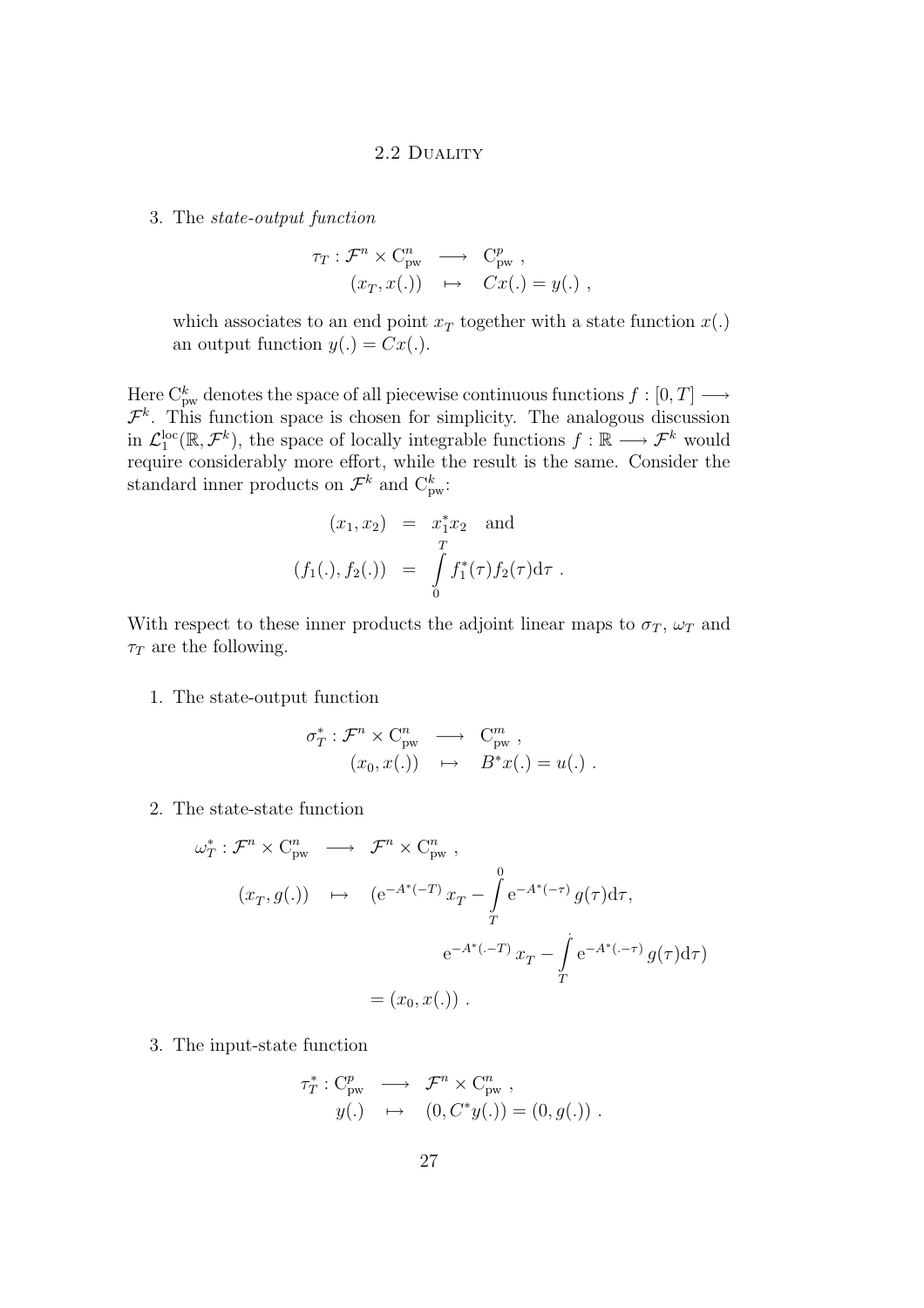In the same way as above these three maps characterize the system

$$
\dot{x} = -A^*x - C^*y
$$
  

$$
u = B^*x ,
$$

on the finite interval  $[0, T]$ , where the time is reversed, i.e. goes from T to 0. The minus signs in the first equation are due to the requirement that  $x(.)$ has to be a solution trajectory of the system (note that  $g(.) = +C^*y(.)$ ). This system is usually replaced by the following dual system to system  $(2.1)$ , which is equivalent by time reversal:

$$
\begin{aligned}\n\dot{x} &= A^*x + C^*y\\
u &= B^*x\n\end{aligned} \tag{2.4}
$$

Note, that in the dual system the roles of input and output are exchanged. For example, system (2.1) is controllable if and only if the dual system (2.4) is observable.

### 2.3 Almost  $(C, A)$ -invariant subspaces

In this section the dual notions to those of Section 2.1 are defined. The concept of almost  $(C, A)$ -invariant subspaces was introduced by Willems [Wil82].

As stated in Section 2.1.2, all types of invariant subspaces of system (2.1) that have been introduced in Section 2.1 do only depend on the pair of matrices  $(A, B)$ . In view of Section 2.2, especially system  $(2.4)$ , the dual notions should only depend on the pair of matrices  $(C, A)$ . Indeed, this is the case. The following definitions make use of the feedback characterizations of the dual case (cf. Section 2.1). They translate to output injection characterizations here. Dynamical characterizations in terms of observers are derived in Chapter 3.

**Definition 2.30.** A linear subspace V of the state space  $\mathcal{F}^n$  of system (2.1) is called  $(C, A)$ -invariant, if there exists an output injection matrix  $J \in \mathcal{F}^{n \times p}$ such that  $A^{J}\mathcal{V} \subset \mathcal{V}$ , where  $A^{J} = A - JC$ . Such a *J* is called a *friend of*  $\mathcal{V}$ .

A linear subspace  $\mathcal{V}_a$  of the state space  $\mathcal{F}^n$  of system  $(2.1)$  is called *almost*  $(C, A)$ -invariant, if for every  $\varepsilon > 0$  there exists an output injection matrix  $J \in \mathcal{F}^{n \times p}$  such that  $dist(e^{A^J t} x_0, \mathcal{V}_a) < \varepsilon$  for all  $t \geq 0$  and  $x_0 \in \mathcal{V}_a$ .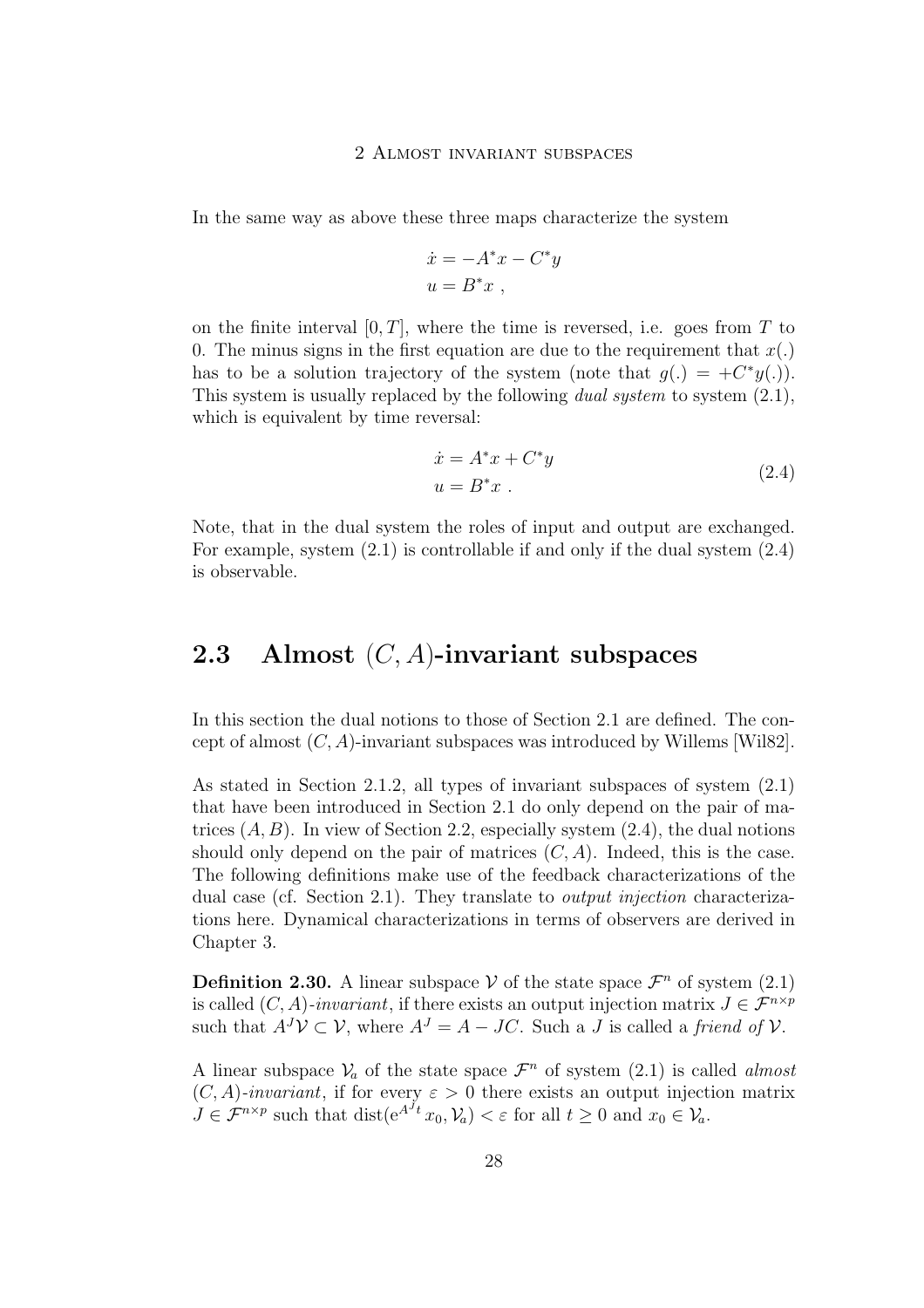#### 2.3 ALMOST  $(C, A)$ -INVARIANT SUBSPACES

In view of Propositions 2.3 and 2.7 there are the following geometric characterizations.

**Proposition 2.31.** A subspace  $V$  is  $(C, A)$ -invariant if and only if  $V^{\perp}$  is  $(A^*, C^*)$ -invariant or, equivalently, if and only if  $A(\mathcal{V} \cap \text{Ker } C) \subset \mathcal{V}$ .

A subspace  $\mathcal{V}_a$  is almost  $(C, A)$ -invariant if and only if  $\mathcal{V}_a^{\perp}$  is almost  $(A^*, C^*)$ invariant.

Next the duals of (almost) controllability subspaces are introduced. Recall the notion of  $\mathbb{C}_q$ , a 'good' part of the complex plane (cf. Section 2.1). Let

$$
\mathcal{N}(C, A) := \text{Ker } O_n(C, A) := \text{Ker}\begin{pmatrix} C \\ CA \\ \vdots \\ CA^{n-1} \end{pmatrix}
$$

denote the unobservable subspace of system (2.1).

**Definition 2.32.** A linear subspace  $\mathcal{O}$  of the state space  $\mathcal{F}^n$  of system (2.1) is called an observability subspace, if for every monic polynomial of degree codim  $\mathcal O$  there exists an output injection matrix  $J \in \mathcal{F}^{n \times p}$  such that  $A^J \mathcal O \subset$ O and the characteristic polynomial of  $A^{J}|_{\mathcal{F}^{n}/\mathcal{O}}$  is equal to p.

A linear subspace  $\mathcal{O}_a$  of the state space  $\mathcal{F}^n$  of system (2.1) is called an almost observability subspace, if for every set  $\mathbb{C}_g$  and every  $\varepsilon > 0$  there exists an output injection matrix  $J \in \mathcal{F}^{n \times p}$  such that  $dist(e^{A^J t} x_0, \mathcal{O}_a) < \varepsilon$  for all  $t \geq 0$  and  $x_0 \in \mathcal{O}_a$ , while the spectrum of  $A^J|_{\mathcal{F}^n/\mathcal{N}(C,A)}$  lies in  $\mathbb{C}_g$ .

The duals of controllability subspaces have already been studied by Morse [Mor73], they were named (complementary) observability subspaces by Willems and Commault [WC81]. Note that  $\mathbb{C}_q$  can be the same for every  $\varepsilon$ in the definition of almost observability subspaces. This corresponds to  $T$ not depending on  $\varepsilon$  in the definition of almost controllability subspaces (cf. Definition 2.4). There are the following characterizations, dual to Proposition 2.5.

**Proposition 2.33.** A subspace  $\mathcal{O}$  is an observability subspace with respect to the pair  $(C, A)$  if and only if  $\mathcal{O}^{\perp}$  is a controllability subspace with respect to the pair  $(A^*, C^*)$ . This is the case if and only if there exists an output injection matrix  $J \in \mathcal{F}^{n \times p}$  and a linear space Ker  $C \subset \mathcal{K}_1 \subset \mathcal{F}^n$  such that

$$
\mathcal{O} = \mathcal{K}_1 \cap (A^J)^{-1} \mathcal{K}_1 \cap \cdots \cap (A^J)^{-n+1} \mathcal{K}_1.
$$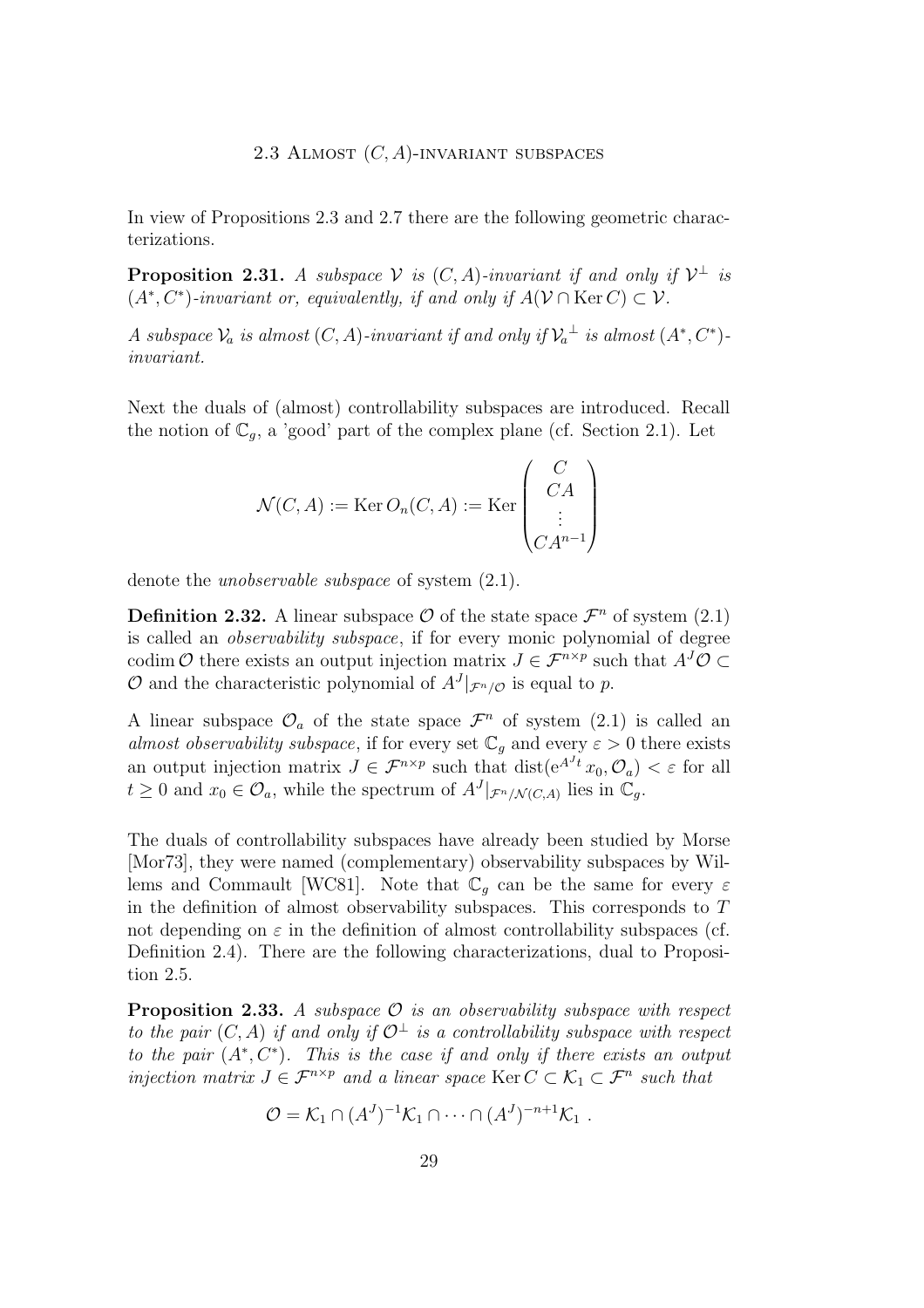A subspace  $\mathcal{O}_a$  is an almost observability subspace with respect to the pair  $(C, A)$  if and only if  $\mathcal{O}_a^{\perp}$  is an almost controllability subspace with respect to the pair  $(A^*, C^*)$ . This is the case if and only if there exists an output injection matrix  $J \in \mathcal{F}^{n \times p}$  and a chain of linear spaces  $\text{Ker } C \subset \mathcal{K}_1 \subset \cdots \subset \mathcal{K}_n$  $\mathcal{K}_r \subset \mathcal{F}^n$  such that

$$
\mathcal{O}_a = \mathcal{K}_1 \cap (A^J)^{-1} \mathcal{K}_2 \cap \cdots \cap (A^J)^{-r+1} \mathcal{K}_r.
$$

Since  $\mathcal{N}(C, A-JC) = \mathcal{N}(C, A)$  for every output injection matrix  $J \in \mathcal{F}^{n \times p}$ , any (almost) observability subpace contains the unobservable subpace.

Now it is possible to formulate a geometric characterization of almost  $(C, A)$ invariant subspaces, dual to Proposition 2.7.

**Proposition 2.34.** A subspace  $V_a$  is almost  $(C, A)$ -invariant if and only if there exist a  $(C, A)$ -invariant subspace V and an almost observability subspace  $\mathcal{O}_a$  such that

$$
\mathcal{V}_a=\mathcal{V}\cap \mathcal{O}_a\,\,.
$$

To achieve further insight into the structure of almost  $(C, A)$ -invariant subspaces, the duals to coasting and sliding subspaces are introduced. The definition uses the lower *semilattice structure* of the set of  $(C, A)$ -invariant subspaces containing a given one (dual result to Proposition 2.9).

**Proposition 2.35.** The intersection of any two  $(C, A)$ -invariant subspaces is a  $(C, A)$ -invariant subspace. Let any linear subspace U of the state space  $\mathcal{F}^n$ of system  $(2.1)$  be given. The set of all  $(C, A)$ -invariant subspaces containing U forms a lower semilattice with respect to  $\subset, \cap$ , hence it admits an infimum, the minimal  $(C, A)$ -invariant subspace containing  $U$ , which will be denoted  $by \mathcal{V}_*(\mathcal{U}).$ 

The analogous result holds for almost  $(C, A)$ -invariant subspaces, observability subspaces and almost observability subspaces. The corresponding infima will be denoted by  $\mathcal{V}_{a*}(\mathcal{U}), \mathcal{O}_{*}(\mathcal{U})$  and  $\mathcal{O}_{a*}(\mathcal{U}),$  respectively.

**Definition 2.36.** A linear subspace T of the state space  $\mathcal{F}^n$  of system (2.1) is called *tight*, if T is  $(C, A)$ -invariant and  $\mathcal{O}_*(T) = \mathcal{F}^n$  holds.

A linear subspace  $\mathcal I$  of the state space  $\mathcal F^n$  of system  $(2.1)$  is called *instanta*neous, if  $\mathcal I$  is an almost observability subspace and  $\mathcal O_*(\mathcal I) = \mathcal F^n$  holds.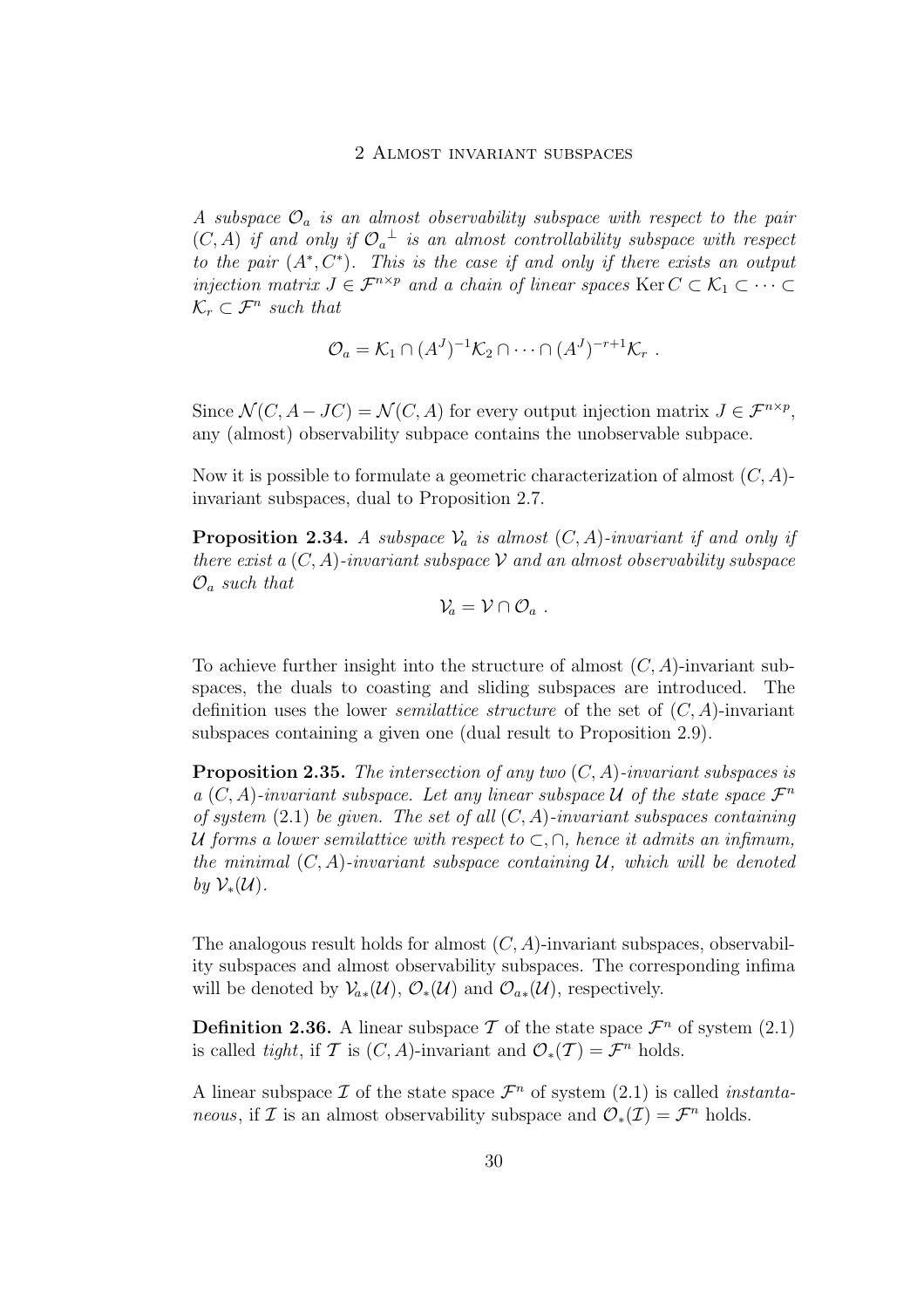#### 2.3 ALMOST  $(C, A)$ -INVARIANT SUBSPACES

Tight and instantaneous subspaces are  $(C, A)$ -invariant subspaces or almost observability subspaces, respectively, which are not contained in any observability subspace other than  $\mathcal{F}^n$ . The name tight subspace was first used by Fuhrmann and Helmke [FH97]. For the duals of sliding subspaces there seems to be no well accepted terminology in the literature. Willems called the observers appearing in the dynamic characterization of  $\mathcal I$  with  $\mathcal I^{\perp}$  sliding instantaneously acting observers (cf. Chapter 3). Hence the name instantaneous subspace is chosen here.

The next result follows immediately by dualizing Proposition 2.10.

**Proposition 2.37.** A subspace  $\mathcal T$  is tight if and only if  $\mathcal T^{\perp}$  is coasting. A subspace  $\mathcal I$  is instantaneous if and only if  $\mathcal I^{\perp}$  is sliding.

Using these concepts, the dual version of Proposition 2.11 can be formulated. It refines Proposition 2.34.

**Proposition 2.38.** For every almost  $(C, A)$ -invariant subspace  $\mathcal{V}_a$  there exist a tight subspace  $\mathcal T$  and an instantaneous subspace  $\mathcal I$  such that

$$
\mathcal{V}_a = \mathcal{T} \cap \mathcal{O} \cap \mathcal{I} ,
$$
  
\n
$$
\mathcal{O} = \mathcal{O}_*(\mathcal{V}_a) ,
$$
  
\n
$$
\mathcal{T} \cap \mathcal{O} = \mathcal{V}_*(\mathcal{V}_a) \text{ and }
$$
  
\n
$$
\mathcal{O} \cap \mathcal{I} = \mathcal{O}_{a*}(\mathcal{V}_a) .
$$

Here all intersections are transversal, i.e.  $\mathcal{T} + \mathcal{O} = \mathcal{O} + \mathcal{I} = \mathcal{T} + \mathcal{I} =$  $\mathcal{V}_*(\mathcal{V}_a) + \mathcal{I} = \mathcal{T} + \mathcal{O}_{a*}(\mathcal{V}_a) = \mathcal{F}^n$ . If  $\mathcal{O}_*(\mathcal{V}_a) = \mathcal{F}^n$  then  $\mathcal T$  and  $\mathcal I$  are uniquely determined.

Note the following consequence of this result: If an almost  $(C, A)$ -invariant subspace is both  $(C, A)$ -invariant and an almost observability subspace, then it is an observability subspace.

#### 2.3.1 Subspace algorithms II

In this section the algorithms for computing minimal invariant subspaces are presented. They are dual to the algorithms of Section 2.1.1.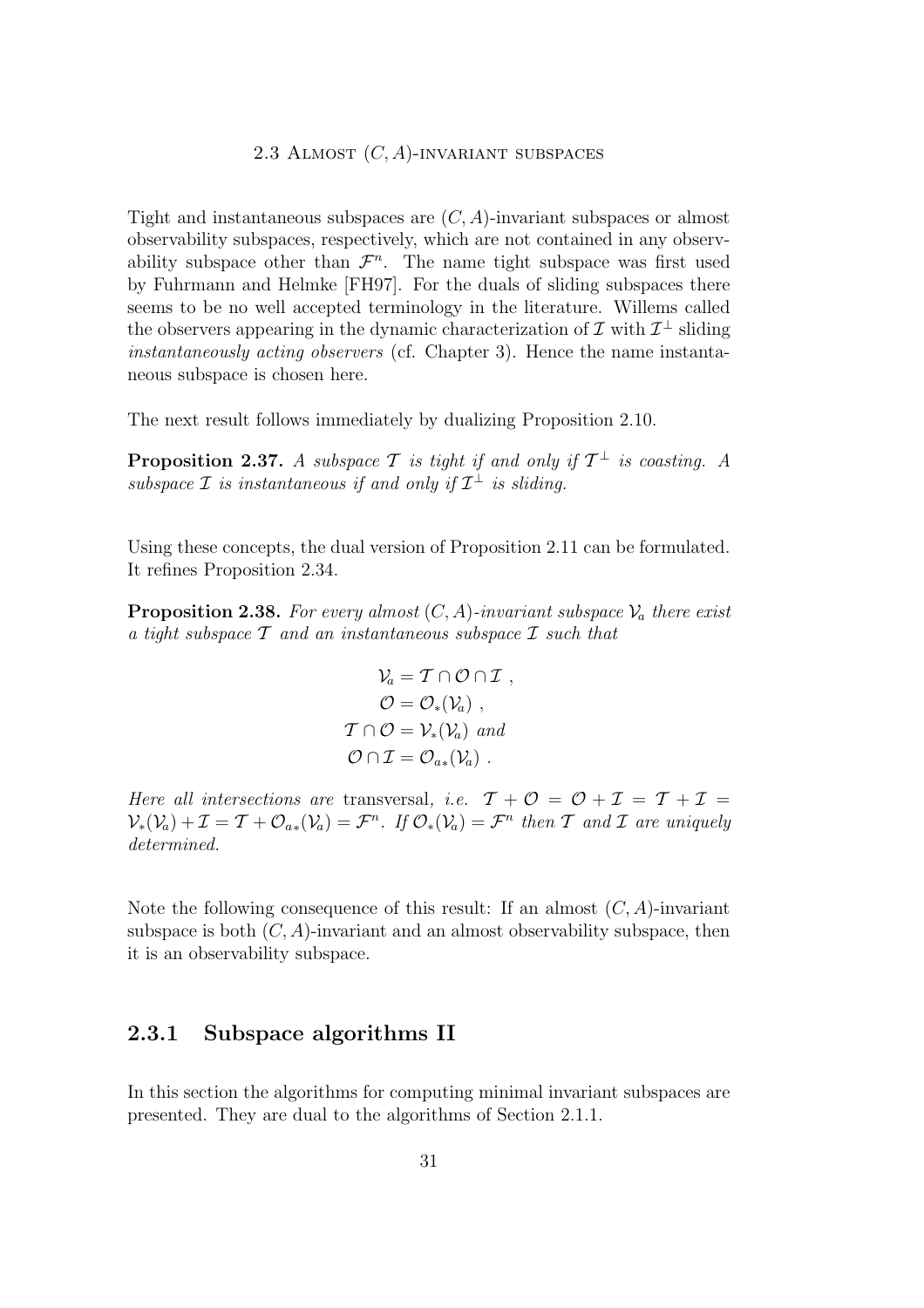**Proposition 2.39.** Consider an arbitrary linear subspace  $U$  of the state space  $\mathcal{F}^n$ . Then  $\mathcal{V}_*(\mathcal{U})$  coincides with the limit  $\mathcal{V}_\infty(\mathcal{U})$  of the conditioned invariant subspace algorithm:

$$
\mathcal{V}_1(\mathcal{U}) = \mathcal{U} ,
$$
  

$$
\mathcal{V}_{i+1}(\mathcal{U}) = \mathcal{U} + A(\mathcal{V}_i(\mathcal{U}) \cap \text{Ker } C) .
$$
 (CISA)

**Proposition 2.40.** Consider an arbitrary linear subspace  $U$  of the state space  $\mathcal{F}^n$ . Then  $\mathcal{O}_{a*}(\mathcal{U})$  coincides with the limit  $\mathcal{O}_{\infty}(\mathcal{U})$  of the almost observability subspace algorithm:

$$
\mathcal{O}_0(\mathcal{U}) = \mathcal{F}^n ,
$$
  
\n
$$
\mathcal{O}_{i+1}(\mathcal{U}) = \mathcal{U} + (A^{-1}\mathcal{O}_i(\mathcal{U}) \cap \text{Ker } C) .
$$
 (AOSA)

Using Proposition 2.38, similar results for observability subspaces and almost  $(C, A)$ -invariant subspaces are achieved.

**Proposition 2.41.** Consider an arbitrary linear subspace  $U$  of the state space  $\mathcal{F}^n$ . Then

(1) 
$$
\mathcal{O}_{*}(\mathcal{U}) = \mathcal{V}_{\infty}(\mathcal{U}) + \mathcal{O}_{\infty}(\mathcal{U}) = \mathcal{O}_{\infty}(\mathcal{V}_{\infty}(\mathcal{U})) = \mathcal{V}_{\infty}(\mathcal{O}_{\infty}(\mathcal{U}))
$$
 and

$$
(2) \ \mathcal{V}_{a*}(\mathcal{U}) = \mathcal{V}_{\infty}(\mathcal{U}) \cap \mathcal{O}_{\infty}(\mathcal{U}).
$$

Again these results can be used to obtain geometric characterizations of tight and instantaneous subspaces, respectively. These characterizations are dual to those of Proposition 2.16.

**Proposition 2.42.** A subspace  $\mathcal T$  is tight if and only if  $\mathcal T$  is  $(C, A)$ -invariant and  $\mathcal{O}_{\infty}(\mathcal{T}) = \mathcal{F}^n$  or, equivalently,  $\mathcal{T} + \text{Ker } C = \mathcal{F}^n$  holds.

A subspace  $\mathcal I$  is instantaneous if and only if  $\mathcal I$  is an almost observability subspace and  $\mathcal{V}_{\infty}(\mathcal{I}) = \mathcal{F}^n$  holds.

#### 2.3.2 Output injections

In this section the results dual to those of Section 2.1.2 are presented.

All types of invariant subspaces introduced in Section 2.3 depend only on the linear maps represented by the pair of matrices  $(C, A)$  and have output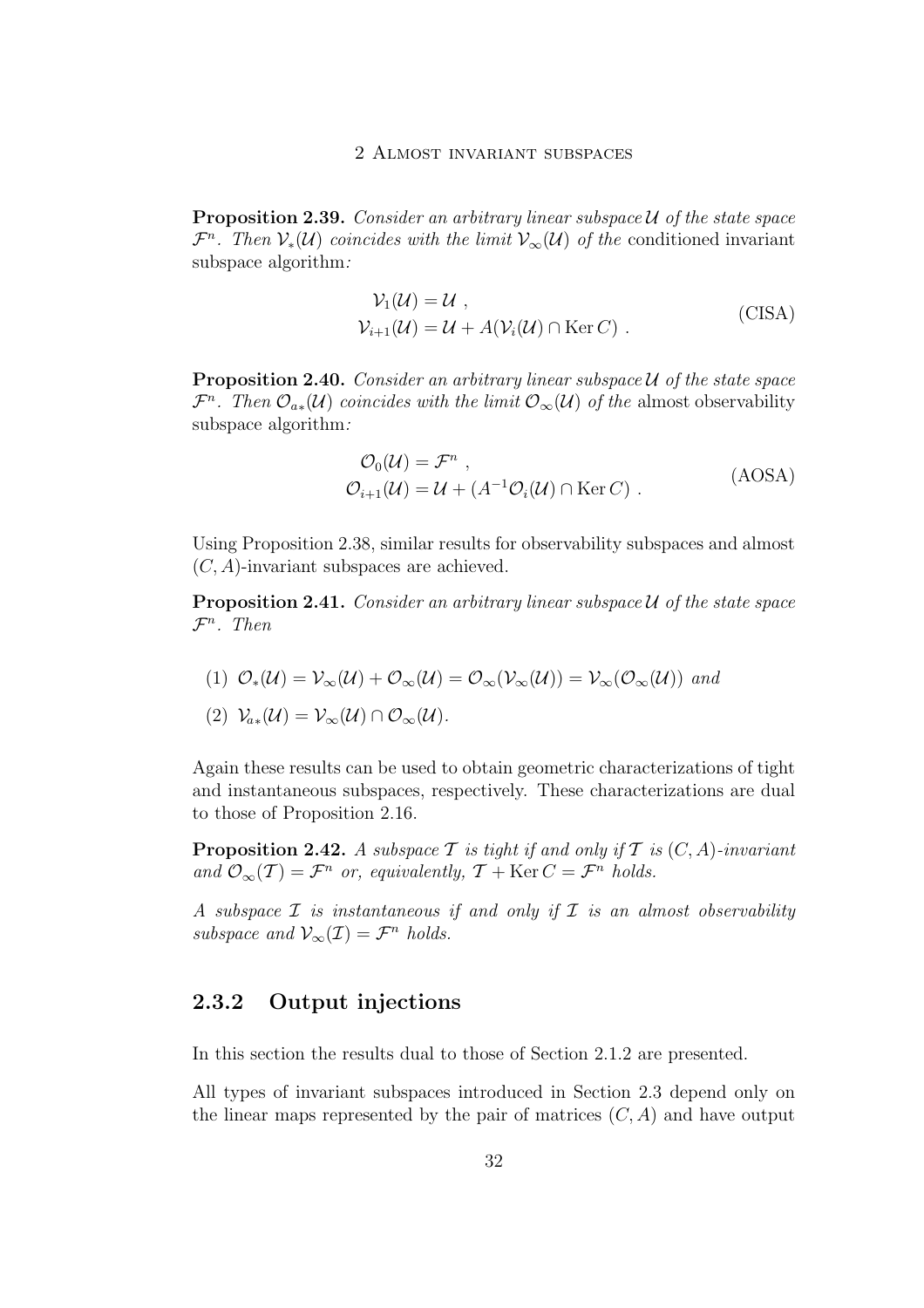#### 2.3 ALMOST  $(C, A)$ -INVARIANT SUBSPACES

injection characterizations. That is to say, these concepts are invariant under output injection transformations

$$
((T, J, S), (C, A)) \mapsto (SCT^{-1}, T(A - JC)T^{-1}),
$$

where  $J \in \mathcal{F}^{n \times p}$  is an arbitrary matrix and  $T \in \mathcal{F}^{n \times n}$ ,  $S \in \mathcal{F}^{p \times p}$  are invertible. In fact, T describes the choice of a basis in the state space  $\mathcal{F}^n$ , S describes the choice of a basis in the output space  $\mathcal{F}^p$ , J describes constant output injection. All such transformations form a group, the output injection transformation group, which acts on the set of observable pairs  $(C, A)$ . Let  $\Omega$  be the orbit space of this action. Two pairs belonging to the same orbit are called output injection equivalent.

**Proposition 2.43.** There is a bijection from  $\Omega$  onto the set of all lists of integers  $\mu = (\mu_1, \ldots, \mu_p)$  with  $\mu_1 \geq \cdots \geq \mu_p \geq 0$  and  $\mu_1 + \cdots + \mu_p = n$ .

Given an observable pair  $(C, A)$ , the corresponding numbers  $(\mu_1, \ldots, \mu_n)$  are called the observability indices of the pair.

**Proposition 2.44.** An observable pair  $(C, A)$  with observability indices  $(\mu_1,$  $\ldots, \mu_p$ ) is output injection equivalent to the pair



This pair is said to be in dual Brunovsky canonical form. Actually, the dual Brunovsky canonical form is a normal form for the output injection equivalence relation.

For the purpose of parametrization or classification of invariant subspaces (of any of the above types) of a given observable system  $(2.1)$ , it is sometimes convenient to assume that the system, i.e. the matrix pair  $(C, A)$ , is in dual Brunovsky canonical form. This can be done without loss of generality. Note that the previous proposition implies that the number of nonzero observability indices equals rk C.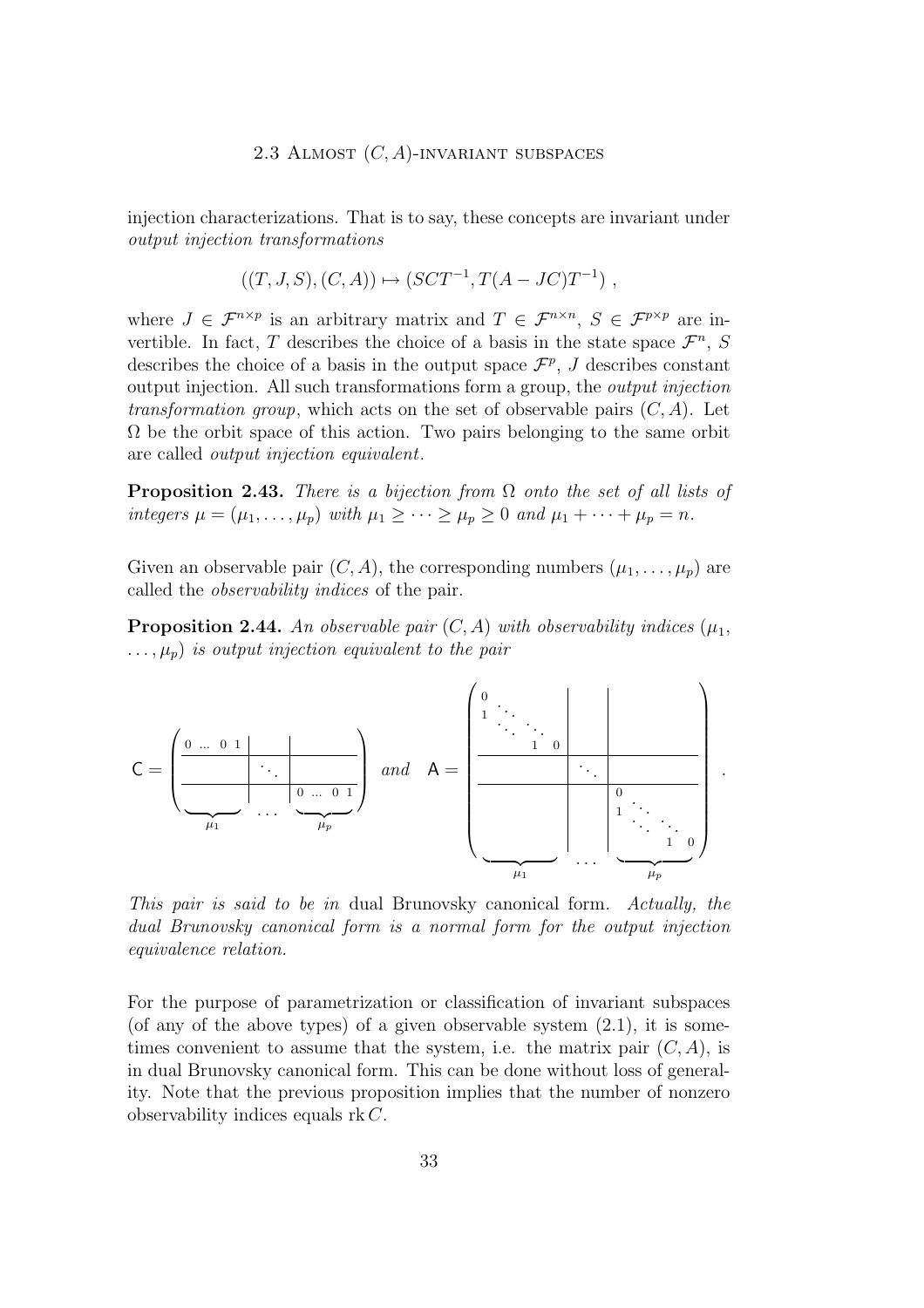As in the dual case consider the following subgroup of the output injection transformation group. A restricted output injection transformation is defined by

$$
((T, J, U), (C, A)) \mapsto (UCT^{-1}, T(A - JC)T^{-1}),
$$

where  $J \in \mathcal{F}^{n \times p}$  is an arbitrary matrix,  $T \in \mathcal{F}^{n \times n}$  is invertible and  $U \in \mathcal{F}^{p \times p}$ is unipotent lower triangular (i.e. U is invertible and lower triangular with all diagonal entries equal to 1). The choice of a basis in the output space  $\mathcal{F}^p$  is thus restricted to unipotent transformations of the standard basis. All such transformations form a group, the restricted output injection transformation *group*, which acts on the set of all observable pairs  $(C, A)$ . Let  $\Omega$  be the orbit space of this action. Two pairs belonging to the same orbit are called restricted output injection equivalent.

**Proposition 2.45.** There is a bijection from  $\hat{\Omega}$  onto the set of all unordered lists of nonnegative integers  $K = (K_1, \ldots, K_p)$  with  $K_1 + \cdots + K_p = n$ .

Given an observable pair  $(C, A)$ , the corresponding numbers are called the Kronecker indices of the pair.

**Proposition 2.46.** An observable pair  $(C, A)$  with Kronecker indices  $(K_1, A)$  $\ldots, K_p$ ) is restricted output injection equivalent to a pair of the form shown in Proposition 2.44 but with block sizes  $K_1, \ldots, K_p$ . This pair is said to be in dual Kronecker canonical form. Actually, the dual Kronecker canonical form is a normal form for the restricted output injection equivalence relation.

Again the only difference between observability indices and Kronecker indices is that the former are ordered while the later need not to be ordered. As in the dual case the precise connection is as follows.

**Proposition 2.47.** Let the observable pair  $(C, A)$  have observability indices  $(\mu_1, \ldots, \mu_p)$  and Kronecker indices  $(K_1, \ldots, K_p)$ . Then there exists a permutation  $\pi \in S(p)$  such that

$$
(K_1, \ldots, K_p) = (\mu_{\pi(1)}, \ldots, \mu_{\pi(p)}) \; .
$$

As a consequence of this statement the orbits of the output injection transformation group action (Brunovsky strata) decompose into orbits of the restricted output injection transformation group action (Kronecker strata) and this decomposition is parametrized by the permutations  $\pi \in S(p)$ . This fact will be used in Section 6.3 to identify a certain cell decomposition as a Bruhat decomposition.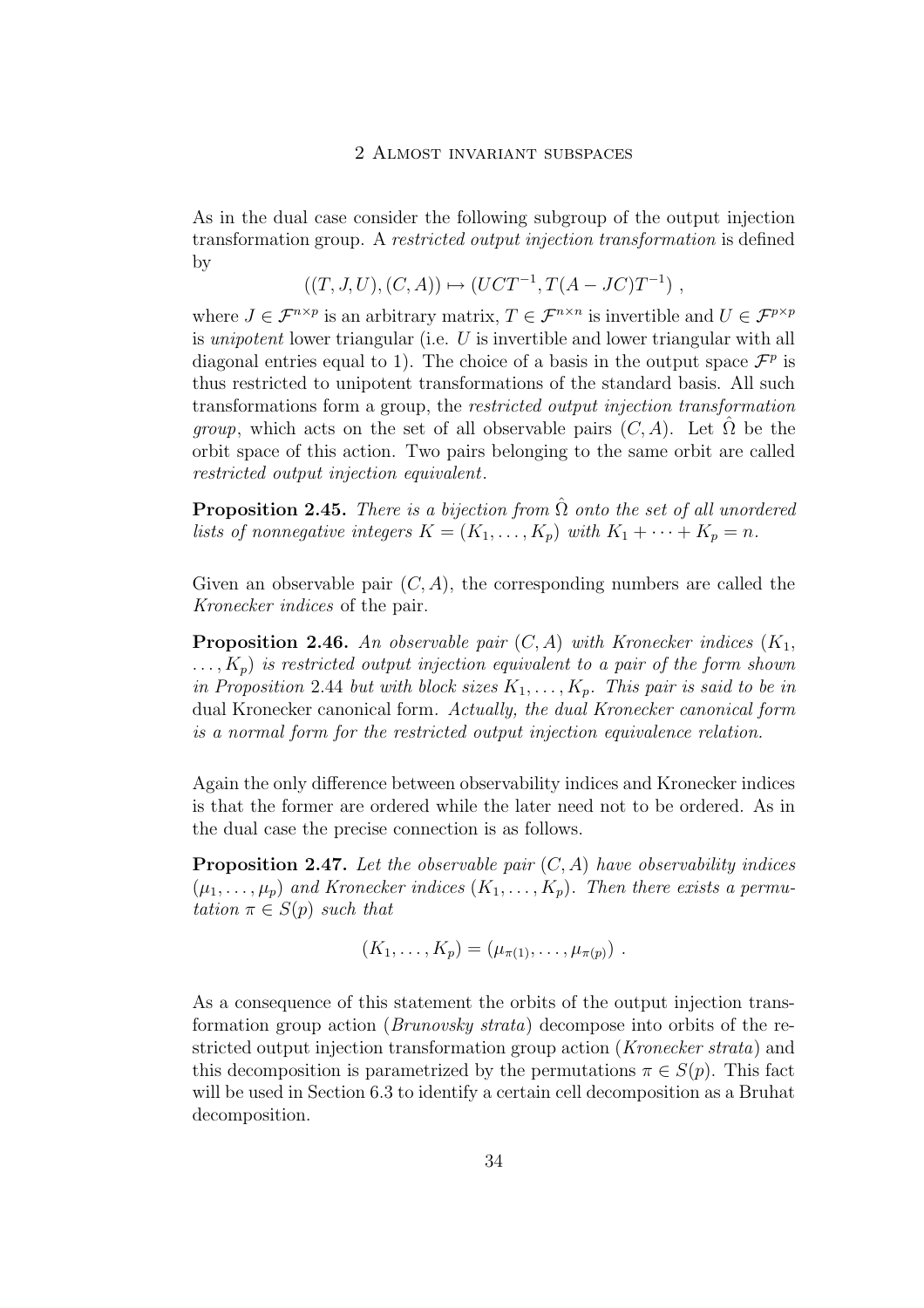#### 2.3 ALMOST  $(C, A)$ -INVARIANT SUBSPACES

Remark 2.48. The (restricted) output injection transformation group also acts on the set of all matrix pairs  $(C, A) \in \mathcal{F}^{p \times n} \times \mathcal{F}^{n \times n}$ . The notion of (restricted) output injection equivalence will also be used in the general case. A complete set of output injection invariants is provided by the observability indices together with the *invariant factors* (*hidden modes*) of  $(C, A)$ . For restricted output injection equivalence a corresponding result seems to be unknown.

#### 2.3.3 Restricted and corestricted systems II

In this section the meaning of "restricting" and "corestricting" system (2.1) to a given  $(C, A)$ -invariant subspace V is clarified. Again system  $(2.1)$  is assumed to be observable.

As in the dual case (Section 2.1.3) the notion of (co)restriction can be easily understood if one considers the linear maps represented by the matrices  $C$ , A and so on. Given a  $(C, A)$ -invariant subspace  $\mathcal V$ , there exists an output injection matrix J such that  $(A - JC)\mathcal{V} \subset \mathcal{V}$ , i.e. V is an invariant subspace of the linear map represented by  $A<sup>J</sup> = A - JC$ . But then the commutative diagram of linear maps



defines a restriction  $(\bar{C}, \bar{A})$  and a corestriction  $(\tilde{C}, \tilde{A})$  of the pair  $(C, A)$  to V in terms of linear maps. Note, that the roles of restriction and corestriction are interchanged when compared to the dual case. Of course, both of them depend on the choice of J. Let  $k = \text{codim } V$  and  $q = \text{codim } C(V)$ . The matrix representations  $(\bar{C}, \bar{A}) \in \mathcal{F}^{(p-q)\times(n-k)} \times \mathcal{F}^{(n-k)\times(n-k)}$  and  $(\tilde{C}, \tilde{A}) \in$  $\mathcal{F}^{q\times k}\times \mathcal{F}^{k\times k}$  of the (co) restriction depend on the choice of a basis in V and  $C(V)$ , also. More precisely, the following holds.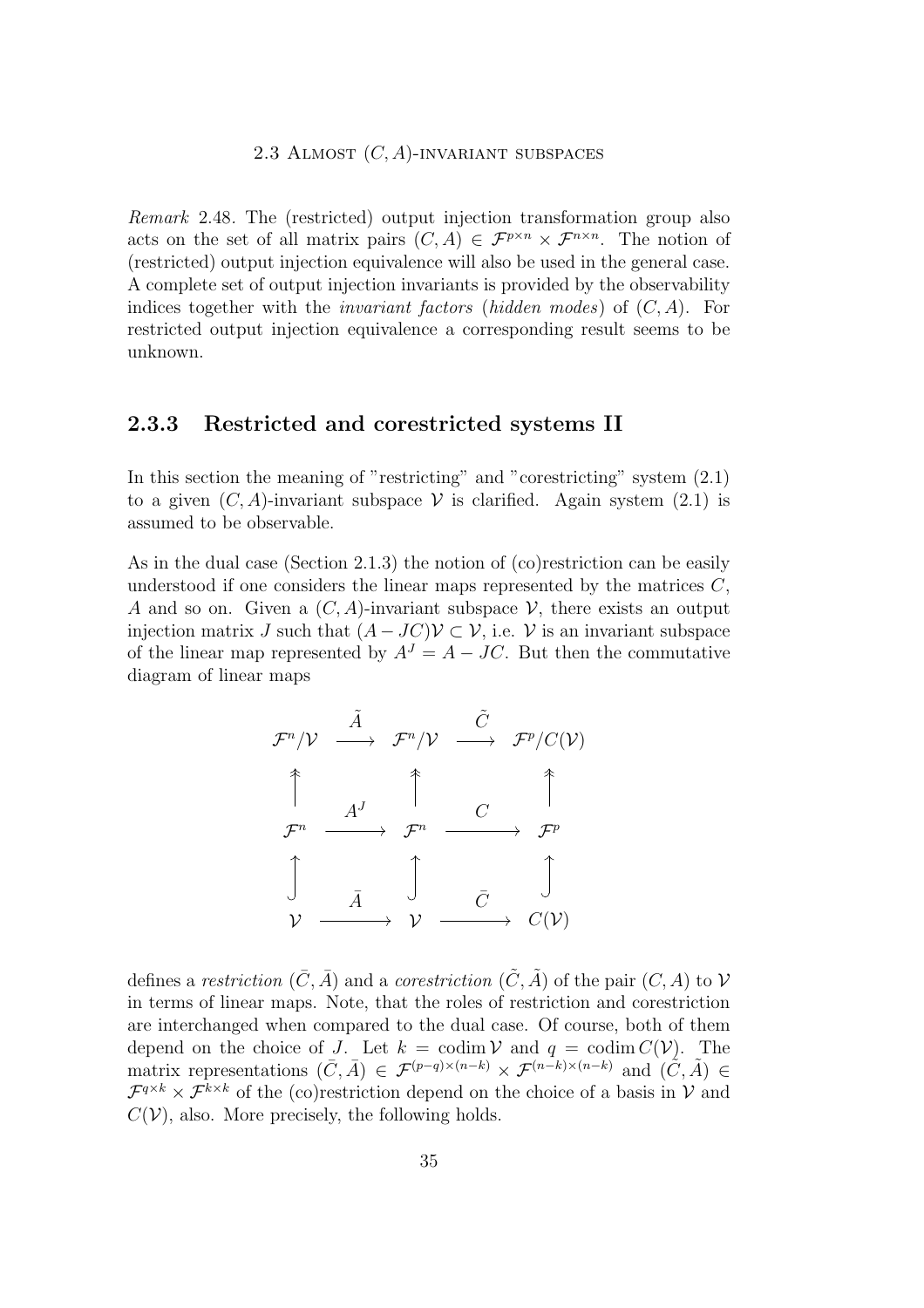**Proposition 2.49.** Let  $V$  be a  $(C, A)$ -invariant subspace. Any two matrix representations of (co) restrictions of the pair  $(C, A)$  to V are output injection equivalent.

*Remark* 2.50. Note that the corestriction  $(\tilde{C}, \tilde{A})$  of an observable pair  $(C, A)$ to  $\mathcal V$  is observable if and only if  $\mathcal V$  is an observability subspace, while the restriction  $(C, A)$  is always observable. Note further that C and C are both of full row rank if  $C$  has full row rank.

Corollary 2.51. The observability indices of all matrix representations of observable restrictions (resp. corestrictions) coincide. They are called the (co) restriction indices of  $(C, A)$  with respect to  $V$ .

Again, there is a canonical choice for a matrix representation of an observable (co) restriction of the pair  $(C, A)$  to  $\mathcal V$ .

**Proposition 2.52.** Given a  $(C, A)$ -invariant subspace V and a matrix representation of a (co) restriction of  $(C, A)$  to V, every output injection equivalent matrix pair is also a matrix representation of a  $(c)$  restriction of  $(C, A)$  to  $\mathcal{V}$ .

**Corollary 2.53.** Given a  $(C, A)$ -invariant subspace V with observable  $(co)$ restriction, there exists an output injection matrix J and a matrix representation of the resulting (co)restriction, which is in dual Brunovsky canonical form.

Sometimes this special matrix representation is referred to as the (co)restriction of the pair  $(C, A)$  to V or the (co)restricted system on V. Propositions 2.49 and 2.52 together yield the following result on the degree of uniqueness of matrix representations of (co)restrictions.

**Proposition 2.54.** Let  $(\bar{C}_0, \bar{A}_0)$  be a matrix representation of a restriction of  $(C, A)$  to  $\mathcal V$ . Then the set

$$
\{ (S\bar{C}_0 T^{-1}, T(\bar{A}_0 - \bar{J}\bar{C}_0)T^{-1}) \mid T \in \mathcal{F}^{(n-k)\times (n-k)}, S \in \mathcal{F}^{(p-q)\times (p-q)},
$$
  

$$
\bar{J} \in \mathcal{F}^{(n-k)\times (p-q)}, T, S \text{ invertible} \}
$$

is the set of all matrix representations of all restrictions of  $(C, A)$  to  $\mathcal V$ . For corestrictions the analogous result holds.

In Section 6.1 a similar but slightly different notion of restrictions involving unipotent transformations will be used to obtain the cell decomposition of Section 6.3. The following proposition (dual to Proposition 2.29) characterizes the admissible restriction indices of a given pair  $(C, A)$ .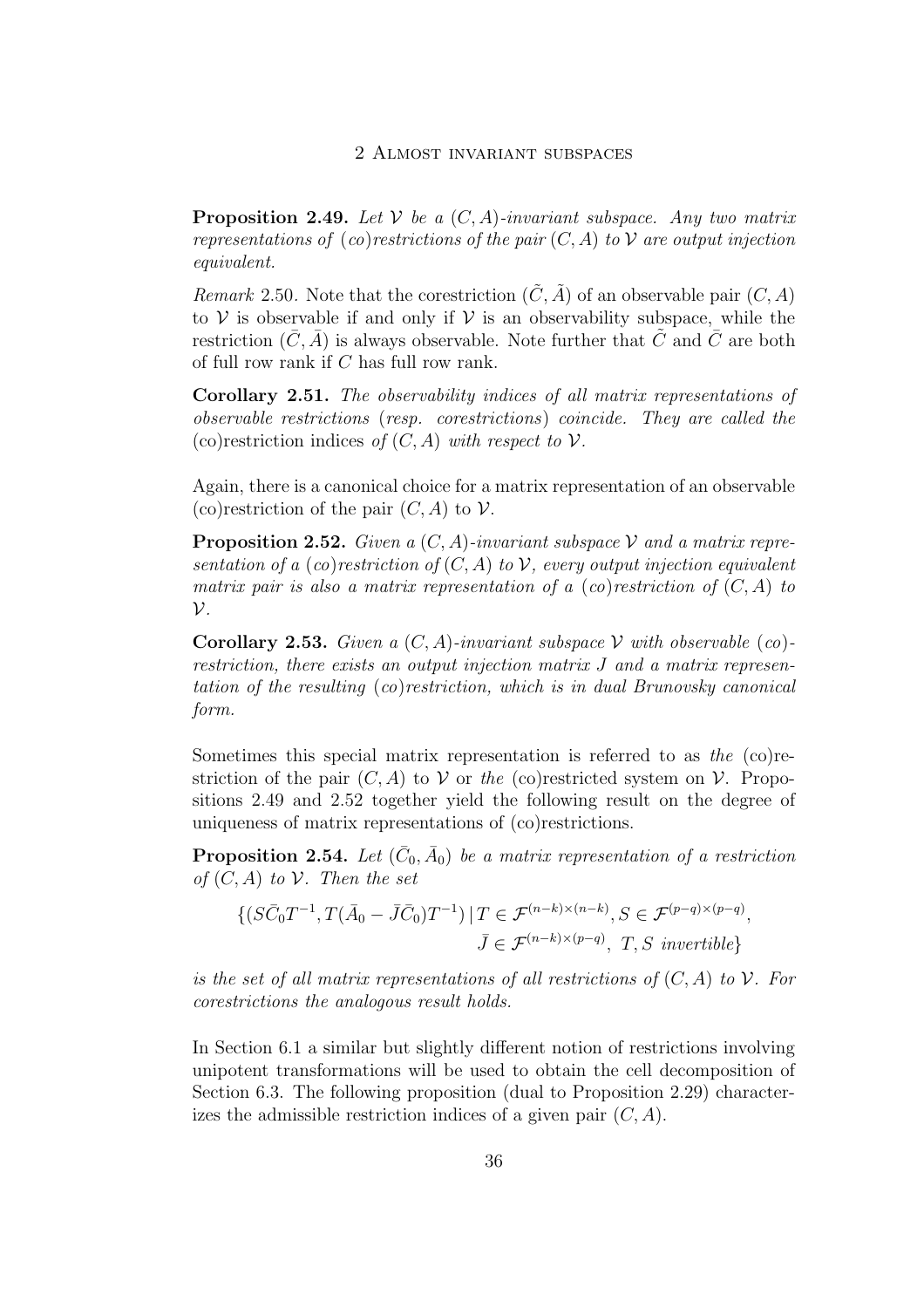### 2.3 ALMOST  $(C, A)$ -INVARIANT SUBSPACES

**Proposition 2.55.** Let  $(C, A)$  have observability indices  $(\mu_1, \ldots, \mu_p)$  and let  $(\lambda_1, \ldots, \lambda_{p-q})$  be the restriction indices of  $(C, A)$  with respect to the  $(C, A)$ invariant subspace  $\mathcal V$ . Then

$$
\lambda_i \le \mu_i \;, \qquad i = 1, \ldots, p - q \; . \tag{2.5}
$$

Conversely, for all integers  $0 \leq q < p$  and all lists of integers  $(\lambda_1, \ldots, \lambda_{p-q})$ with  $\lambda_1 \geq \cdots \geq \lambda_{p-q} \geq 1$  and  $\lambda_1 + \cdots + \lambda_{p-q} = n - k \leq n$  satisfying equation (2.5) there exists a  $(C, A)$ -invariant subspace V of codimension k, such that  $(C, A)$  has restriction indices  $(\lambda_1, \ldots, \lambda_{p-q})$  with respect to  $\mathcal V$ .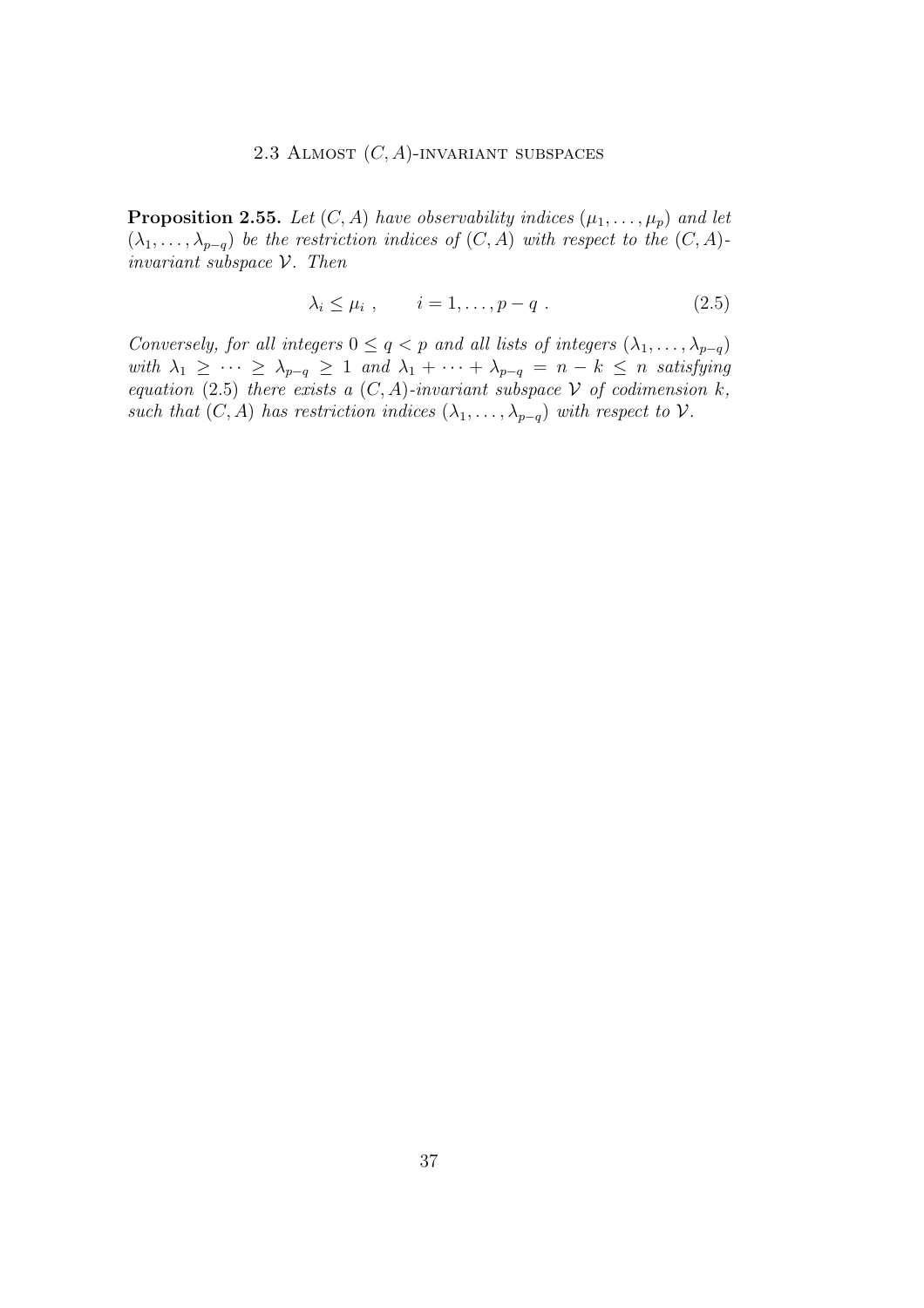# Almost invariant subspaces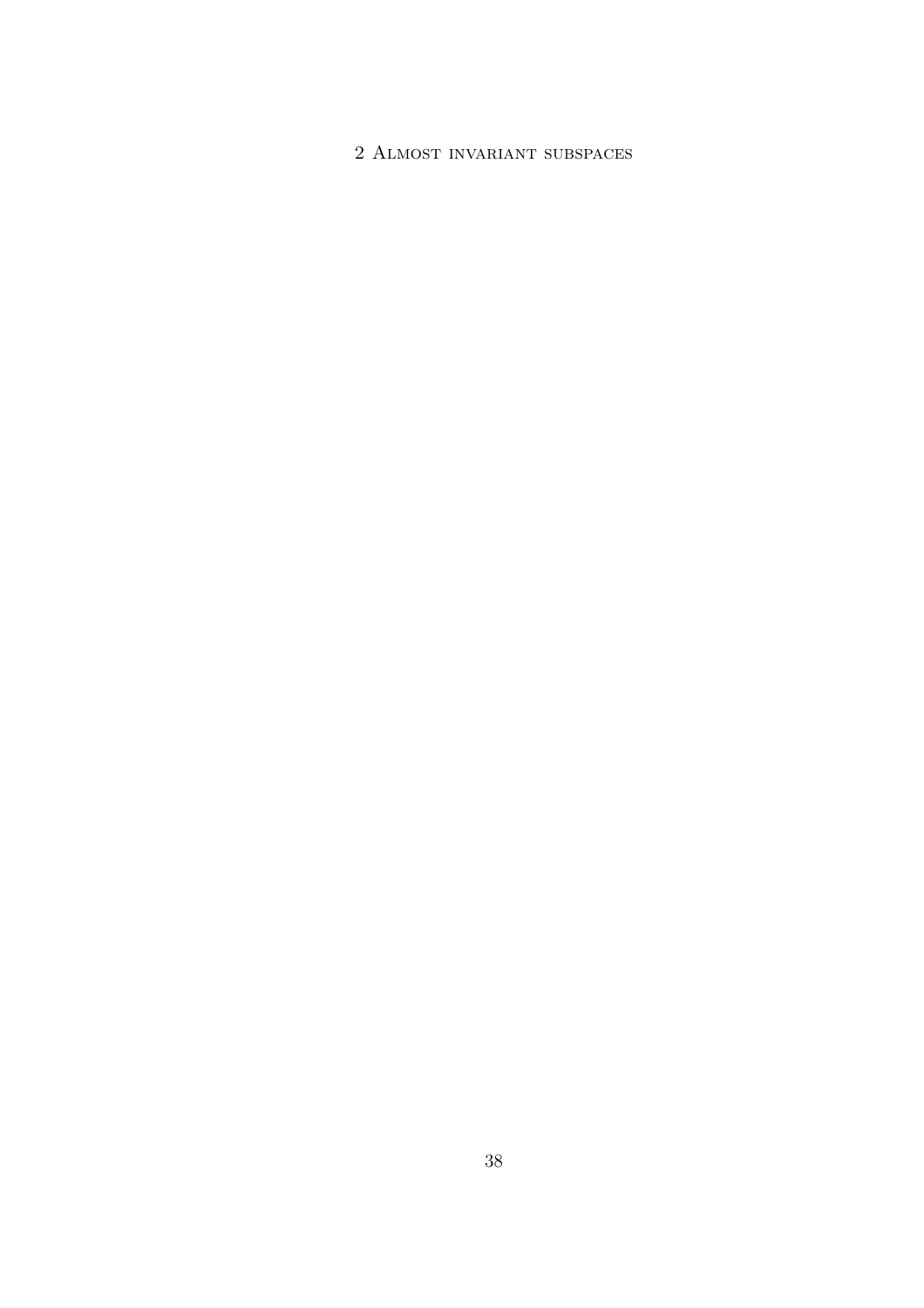# Chapter 3

# **Observers**

In this chapter dynamic characterizations of various kinds of almost  $(C, A)$ invariant subspaces (cf. Section 2.3) are derived. The precise relation between observers and these subspaces is explored. Again linear finite-dimensional time-invariant control systems of the following form are considered.

$$
\begin{aligned}\n\dot{x} &= Ax + Bu \\
y &= Cx \;,\n\end{aligned} \tag{3.1}
$$

where  $A \in \mathcal{F}^{n \times n}$ ,  $B \in \mathcal{F}^{n \times m}$  and  $C \in \mathcal{F}^{p \times n}$ ,  $\mathcal{F} = \mathbb{R}, \mathbb{C}$ . Here  $x \in \mathcal{F}^n$  is referred to as the *state*,  $u \in \mathcal{F}^m$  as the *control* or *input*,  $y \in \mathcal{F}^p$  as the *output* of system (3.1), respectively. Various kinds of observers for system (3.1) are considered throughout the literature, identity observers, tracking observers and asymptotic observers being the most popular. Unfortunately the literature in this field is a kind of fragmentary and contains a number of flaws and misunderstandings. Hence the whole theory is redeveloped from scratch, here.

# 3.1 Identity observers

Definition 3.1. An *identity observer* for system  $(3.1)$  is a dynamical system

$$
\begin{aligned}\n\dot{\hat{x}} &= A\hat{x} + Bu + L(y - \hat{y}) \\
\hat{y} &= C\hat{x} \n\end{aligned} \n\tag{3.2}
$$

 $L \in \mathcal{F}^{n \times p}$  is called the *observer gain matrix*.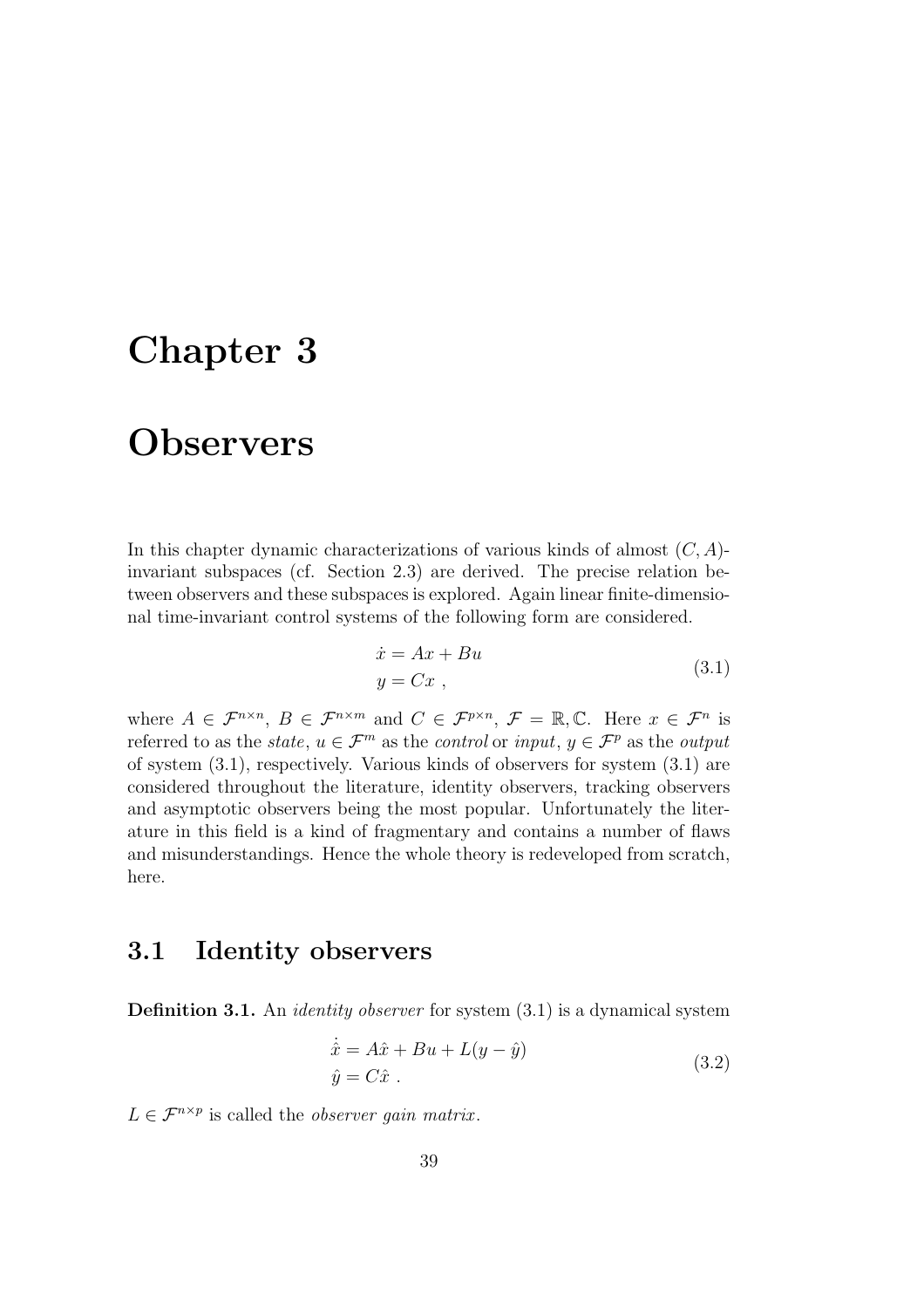Apparently system  $(3.2)$  is driven by the input u of system  $(3.1)$  and by the difference  $y-\hat{y}$  of the output of system (3.1) and the output of the observer.  $\hat{x}$ is considered to be an *estimate* for the state  $x$  of system  $(3.1)$ . The dynamics of the *estimation error*  $e(t) := x(t) - \hat{x}(t)$  is given by

$$
\dot{e} = (A - LC)e \; .
$$

If  $(C, A)$  is detectable, the matrix L can be chosen such that  $A - LC$  is stable, which implies that the estimation error goes to zero for every initial value  $e(0) = x(0) - \hat{x}(0)$ . The state x of system (3.1) is then asymptotically identified by the observer. Any identity observer (not only those with  $A-LC$ stable) has the tracking property: If the estimation error is initially zero  $(e(0) = 0$  or equivalently  $x(0) = \hat{x}(0)$  it stays zero all the time  $(e(t) = 0$ 0 or equivalently  $x(t) = \hat{x}(t)$  for all  $t \in \mathbb{R}$ . The combined dynamics of system  $(3.1)$  and the identity observer  $(3.2)$  is visualized in Figure 3.1.



Figure 3.1: Combined dynamics of a system and an identity observer

The idea of estimating the state of system (3.1) using an identical copy of the system driven by the *innovations*  $y - \hat{y}$  goes back to the original work of Luenberger [Lue64, Lue66, Lue71]. The identity observers are also called full order observers, since the observer state  $\hat{x}$  has as many components as the system state  $x$  has. In applications it is often not necessary to estimate the whole state x of system (3.1), but rather a part  $Vx$  of it, where  $V \in \mathcal{F}^{k \times n}$ .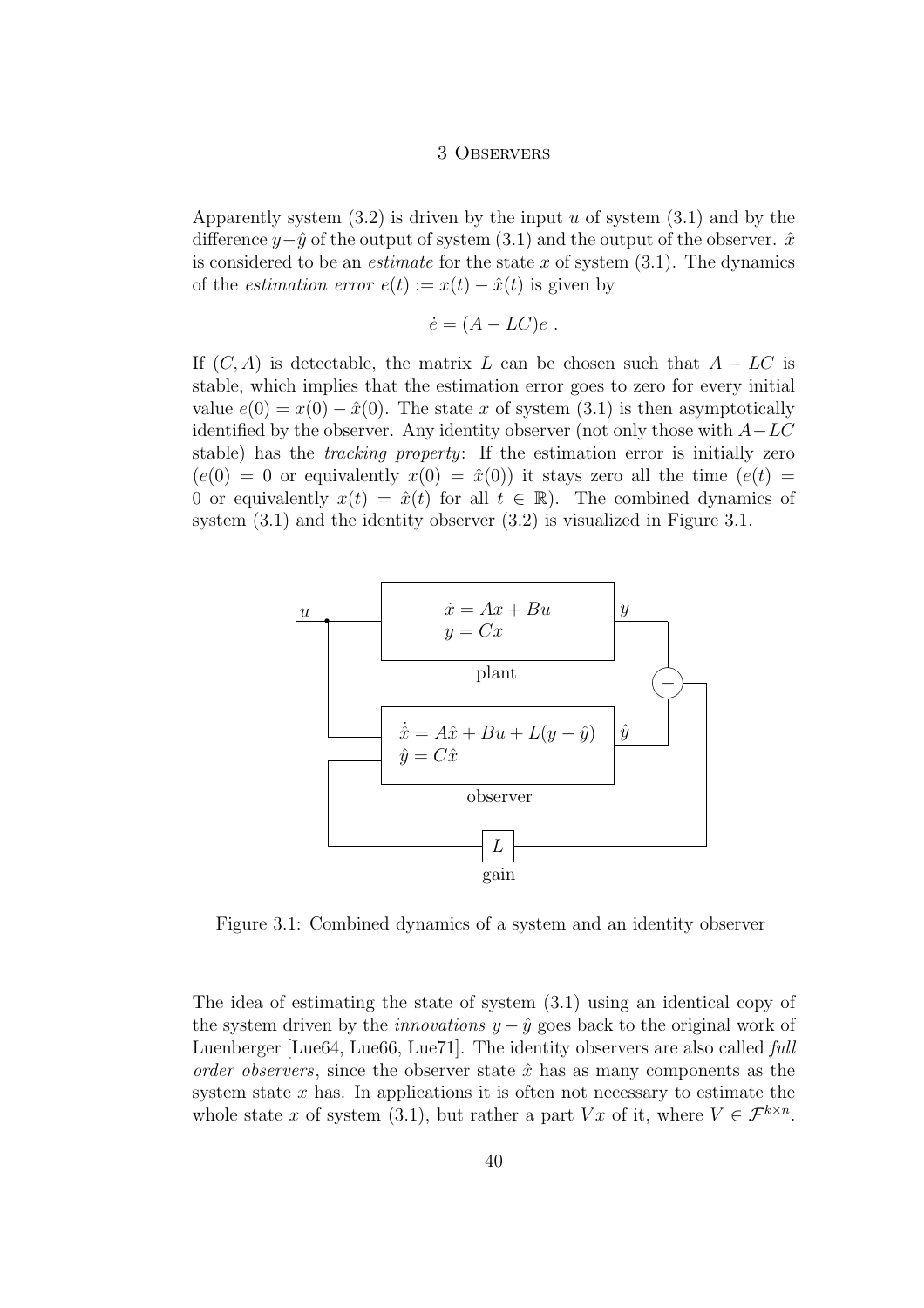Of course this could still be done using an identity observer, but in this case it is more natural to search for an observer of lower order (think especially of the case where  $k = 1$ , i.e. where V is nothing but a single linear functional of the state). However it is not immediately clear how to construct such partial observers. It will be shown below that in principle it suffices to consider corestrictions (cf. Section 2.3.3) of identity observers to  $(C, A)$ -invariant subspaces.

Remark 3.2. 1. Using  $\hat{y} = C\hat{x}$  the observer equation can be rewritten as

$$
\dot{\hat{x}} = (A - LC)\hat{x} + Ly + Bu.
$$

2. It is well known that the full state of system (3.1) can also be estimated by an observer of order  $n - \text{rk } C$ , the so called *reduced order observer*, which uses *direct feedthrough* of the output  $y = Cx$  (cf. Section 3.2.4) and Section 3.3.1).

# 3.2 Tracking observers

The simplest kind of partial observers are tracking observers. They can be used to characterize  $(C, A)$ -invariant subspaces dynamically. In a first step observers without an output equation are considered. The observer state is used as an estimate for a linear function of the state of the observed system. Observers with output will be discussed below (Sections 3.2.3 and 3.2.4).

**Definition 3.3.** A *tracking observer* for the linear function  $V_x$  of the state of system  $(3.1)$ ,  $V \in \mathcal{F}^{k \times n}$ , is a dynamical system

$$
\dot{v} = Kv + Ly + Mu , \qquad (3.3)
$$

 $K \in \mathcal{F}^{k \times k}$ ,  $L \in \mathcal{F}^{k \times p}$  and  $M \in \mathcal{F}^{k \times m}$ , which is driven by the input u and by the output  $y$  of system  $(3.1)$  and has the *tracking property*: For every  $x(0) \in \mathcal{F}^n$ , every  $v(0) \in \mathcal{F}^k$  and every input function  $u(.)$ 

$$
v(0) = Vx(0) \Rightarrow v(t) = Vx(t) \text{ for all } t \in \mathbb{R}.
$$

k is called the order of the observer.

Note that the tracking property makes a statement about all trajectories of system (3.1): whatever starting point  $x(0)$  and whatever input  $u(t)$  is chosen, setting  $v(0) := Vx(0)$  must make the observer track the given function. Note further that an identity observer is a tracking observer for  $Ix$ . The following characterization of tracking observers has been proposed by Luenberger [Lue64].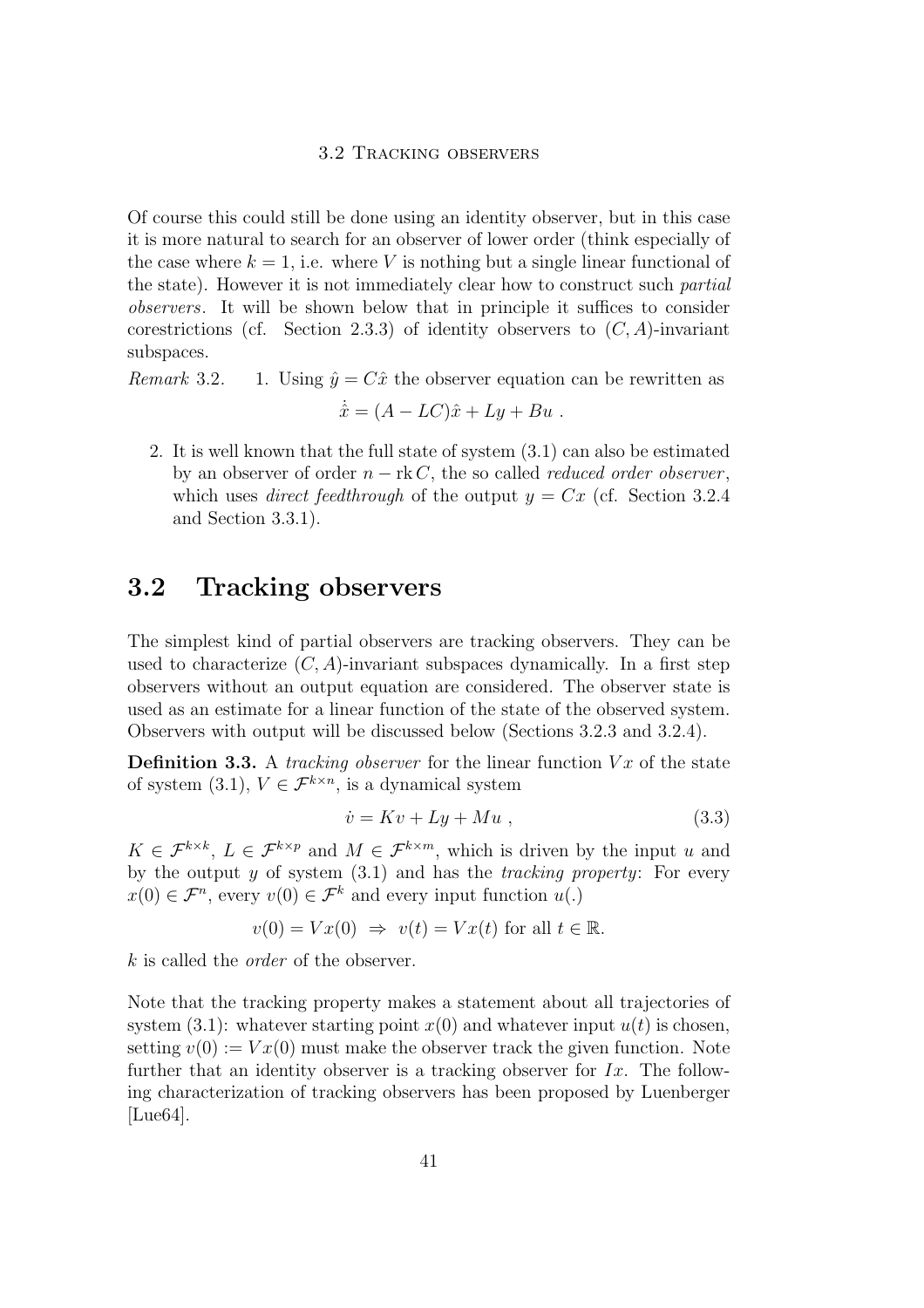**Theorem 3.4.** System  $(3.3)$  is a tracking observer for  $Vx$  if and only if

$$
VA - KV = LC
$$
  

$$
M = VB
$$
 (3.4)

In this case the tracking error  $e(t) = v(t) - Vx(t)$  is governed by the differential equation  $\dot{e} = Ke$ .

*Proof.* Let the system (3.3) satisfy equations (3.4). Set  $e(t) = v(t) - Vx(t)$ . Then

$$
\begin{aligned}\n\dot{e} &= \dot{v} - V\dot{x} \\
&= (Kv + Ly + Mu) - V(Ax + Bu) \\
&= Kv + LCx + Mu - VAx - VBu \\
&= Kv - KVx + KVx + LCx - VAx + Mu - VBu \\
&= K(v - Vx) - (VA - KV - LC)x + (M - VB)u \\
&= Ke ,\n\end{aligned}
$$

where the last equation follows from (3.4). Now  $e(0) = 0$ , i.e.  $v(0) = Vx(0)$ , implies  $e(t) = 0$ , i.e.  $v(t) = Vx(t)$ , for all  $t \in \mathbb{R}$ .

Conversely let (3.3) be a tracking observer for Vx. Again set  $e(t) = v(t)$  –  $Vx(t)$ . Then

$$
\dot{e} = Ke - (VA - KV - LC)x + (M - VB)u.
$$

Let  $x(0)$  and  $u(0)$  be given and set  $v(0) = Vx(0)$ , i.e.  $e(0) = 0$ . Then  $e(t) = 0$ for all  $t \in \mathbb{R}$  implies

$$
\dot{e}(0) = Ke(0) - (VA - KV - LC)x(0) + (M - VB)u(0)
$$
  
= (VA - KV - LC)x(0) + (M - VB)u(0)  
= 0.

Since  $x(0)$  and  $u(0)$  were arbitrary it follows  $VA - KV - LC = M - VB = 0$ , i.e. equations (3.4).  $\Box$ 

Note that the characterization by equations (3.4) implies that a tracking observer for  $Ix$ , i.e. for the full state, is necessarily an identity observer.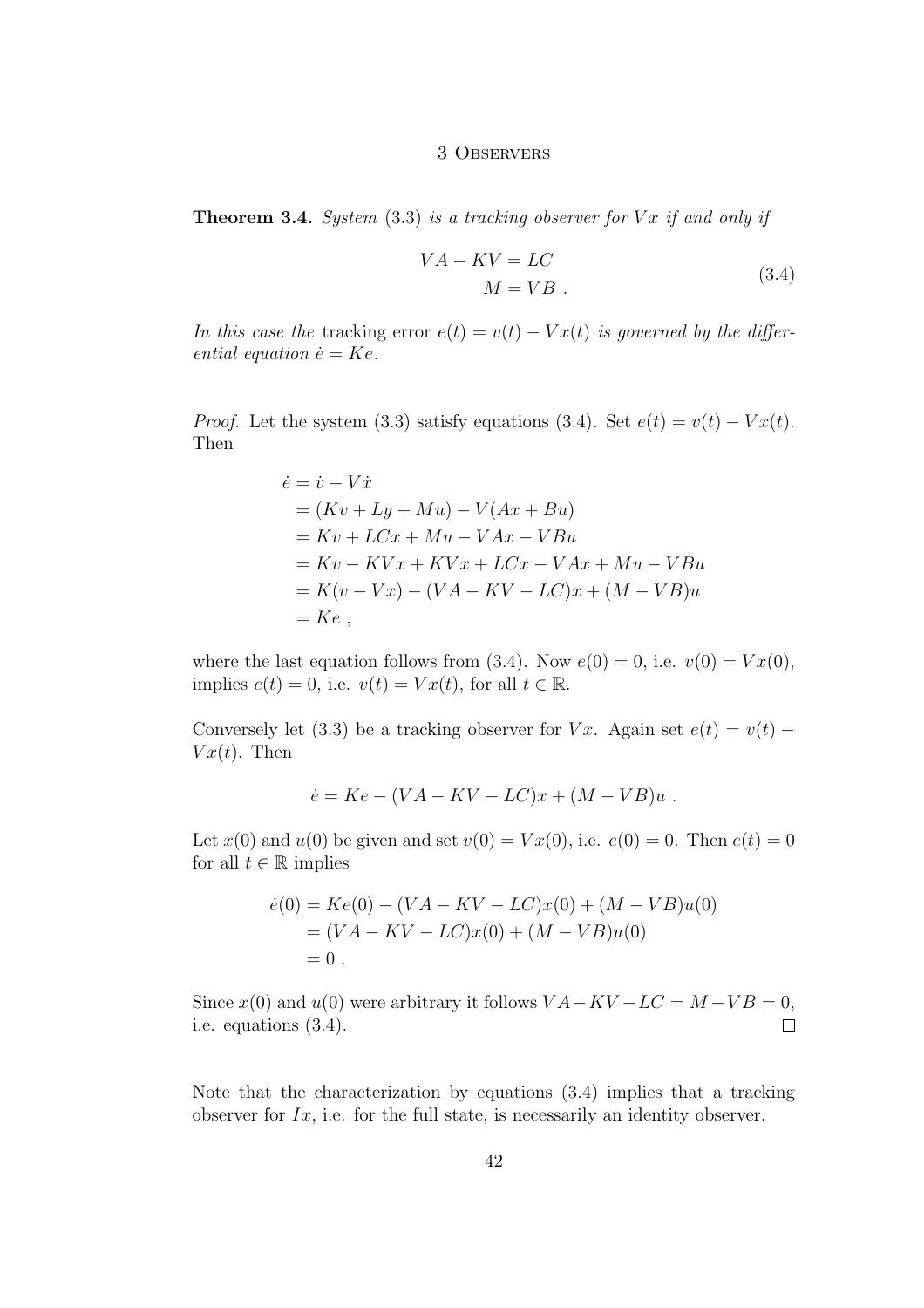Now consider the composite system

$$
\begin{pmatrix} x \ v \end{pmatrix} = \begin{pmatrix} A & 0 \ LC & K \end{pmatrix} \begin{pmatrix} x \ v \end{pmatrix} + \begin{pmatrix} B \ M \end{pmatrix} u ,
$$
  
\n
$$
e = \begin{pmatrix} -V & I \end{pmatrix} \begin{pmatrix} x \ v \end{pmatrix} .
$$
\n(3.5)

Denote

$$
A_c := \begin{pmatrix} A & 0 \\ LC & K \end{pmatrix} , B_c := \begin{pmatrix} B \\ M \end{pmatrix} \text{ and } C_c := \begin{pmatrix} -V & I \end{pmatrix} .
$$

In order to derive a characterization of tracking observers in terms of the composite system matrices the following result is needed.

**Proposition 3.5.** The output  $y(.)$  of system  $(3.1)$  has the property that for every  $x(0) \in \mathcal{F}^n$  and every input function  $u(.)$ 

$$
y(0) = 0 \Rightarrow y(t) = 0 \text{ for all } t \in \mathbb{R}
$$

if and only if  $Ker C$  is A-invariant and contains  $Im B$ .

*Proof.* Let  $\text{Ker } C$  be A-invariant and contain Im B. Since the reachable subspace

$$
\mathcal{R}(A, B) := \operatorname{Im} R_n(A, B) := \operatorname{Im} \left( B \quad AB \quad \dots \quad A^{n-1}B \right)
$$

is the smallest A-invariant subspace containing Im B it follows  $\mathcal{R}(A, B) \subset$ Ker C. Let  $y(0) = 0$ , i.e.  $x(0) \in \text{Ker } C$ . Let  $t \in \mathbb{R}$  and  $u(.)$  be arbitrary. Since Ker C is A-invariant it follows  $e^{At} x(0) \in \text{Ker } C$ . But then the variation of constant formula implies

$$
y(t) = C e^{At} x(0) + C \int_{0}^{t} e^{A(t-\tau)} B u(\tau) d\tau = 0
$$

since the integral lies in  $\mathcal{R}(A, B) \subset \text{Ker } C$ .

Conversely let  $y(0) = 0$  imply  $y(t) = 0$  for all  $t \in \mathbb{R}$ . Assume Ker C is not Ainvariant. Then there exist  $x_0 \in \text{Ker } C$  and  $t \in \mathbb{R}$  such that  $e^{At} x_0 \notin \text{Ker } C$ . But then the trajectory corresponding to  $x(0) = x_0$  and  $u(.) \equiv 0$  satisfies  $y(0) = 0$  but  $y(t) \neq 0$ , a contradiction. Hence Ker C is A-invariant. Since every point  $x \in \mathcal{R}(A, B)$  is reachable from  $x(0) = 0$  (which implies  $y(0) = 0$ ) in finite time  $T > 0$ , the hypothesis  $y(T) = 0$  implies  $x = x(T) \in \text{Ker } C$ , i.e.  $\text{Im } B \subset \mathcal{R}(A, B) \subset \text{Ker } C.$  $\Box$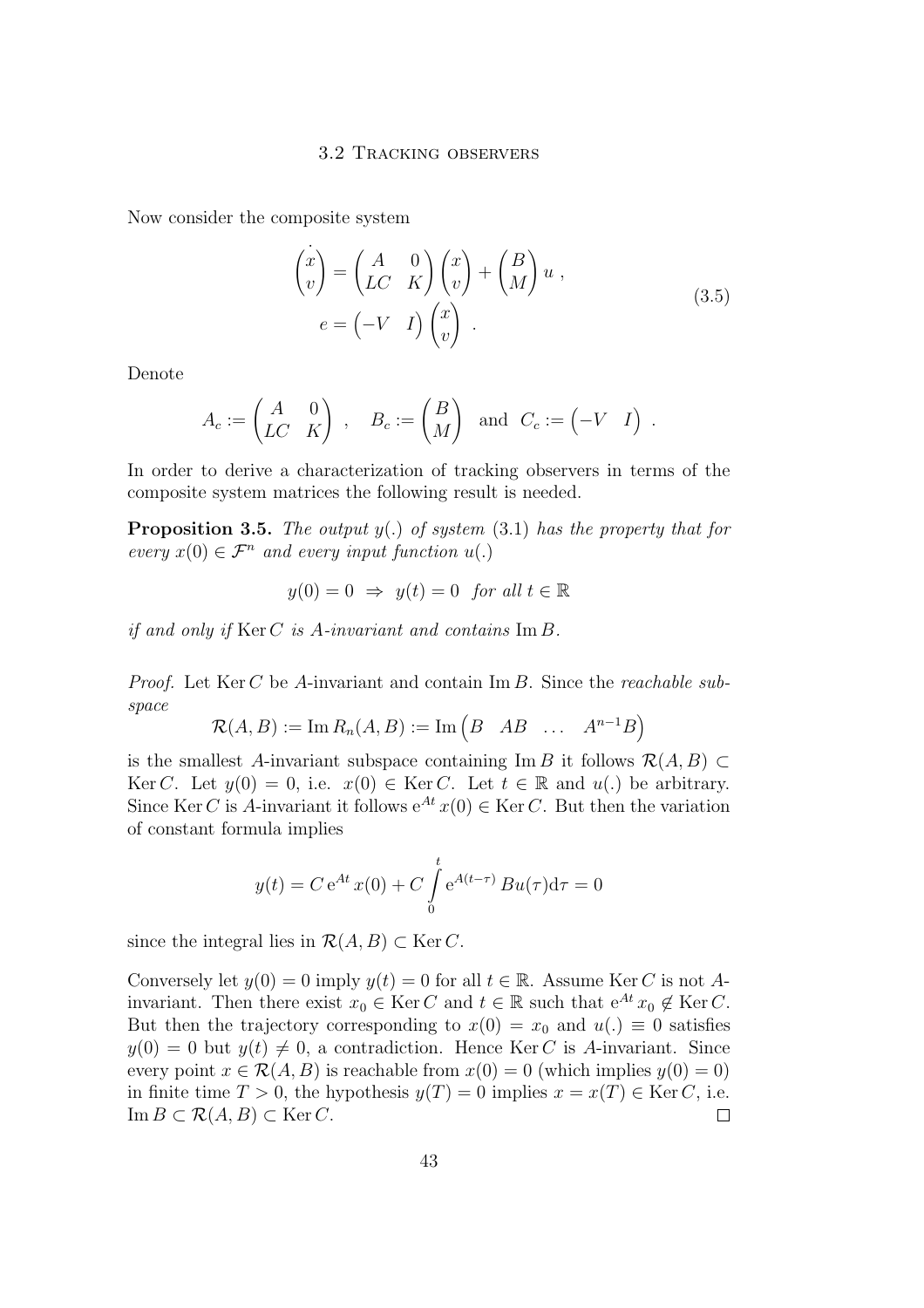**Corollary 3.6.** System  $(3.3)$  is a tracking observer for  $Vx$  if and only if Ker  $C_c$  is  $A_c$ -invariant and contains Im  $B_c$ .

Equations (3.4) allow a geometric characterization of the existence of tracking observers or, depending on the point of view, a dynamic characterization of  $(C, A)$ -invariant subspaces. The concept of  $(C, A)$ -invariant (or *conditioned* invariant) subspaces has been introduced by Basile and Marro [BM69] as the notion dual to  $(A, B)$ -invariant (or *controlled invariant*) subspaces. Recall the following definition from Section 2.3.

**Definition 3.7.** A linear subspace  $V$  of the state space  $\mathcal{F}^n$  of system (3.1) is called  $(C, A)$ -invariant, if there exists an output injection matrix  $J \in \mathcal{F}^{n \times p}$ such that  $A^{J}\mathcal{V} \subset \mathcal{V}$ , where  $A^{J} = A - JC$ . Such a *J* is called a *friend of*  $\mathcal{V}$ . An equivalent condition is  $A(V \cap \text{Ker } C) \subset V$ .

The next theorem provides the link to observer theory.

**Theorem 3.8.** There exists a tracking observer for the linear function  $Vx$ of the state of system (3.1) if and only if  $V = \text{Ker } V$  is  $(C, A)$ -invariant.

*Proof.* Let the system  $(3.3)$  be a tracking observer for  $Vx$ . According to Theorem 3.4 it follows  $VA - KV = LC$ . Let  $x \in \text{Ker } V \cap \text{Ker } C$ . Then  $V Ax = V Ax - KVx = LCx = 0$  and  $Ax \in \text{Ker }V$ . With  $V = \text{Ker }V$  it follows  $A(V \cap \text{Ker } C) \subset V$  and V is  $(C, A)$ -invariant.

Conversely let  $V \in \mathcal{F}^{k \times n}$  and let  $\mathcal{V} = \text{Ker } V$  be  $(C, A)$ -invariant. There exists  $J \in \mathcal{F}^{n \times p}$  such that  $(A-JC)\mathcal{V} \subset \mathcal{V}$ . But then there exists a matrix  $K \in \mathcal{F}^{k \times k}$ such that  $V(A-JC) = KV$ . Setting  $L := VJ$  yields  $VA - KV = LC$ . Define  $M := VB$ . According to Theorem 3.4 the system  $\dot{v} = Kv + Ly + Mu$  is a tracking observer for  $Vx$ .  $\Box$ 

- *Remark* 3.9. 1. The idea of using the existence of observers as a definition of  $(C, A)$ -invariant subspaces originates from the work of Willems and Commault [WC81], which contains also a proof of Theorem 3.8.
	- 2. In the nonlinear setting a generalization of Theorem 3.8 has been proved by van der Schaft [vdS85] and Krener [Kre86].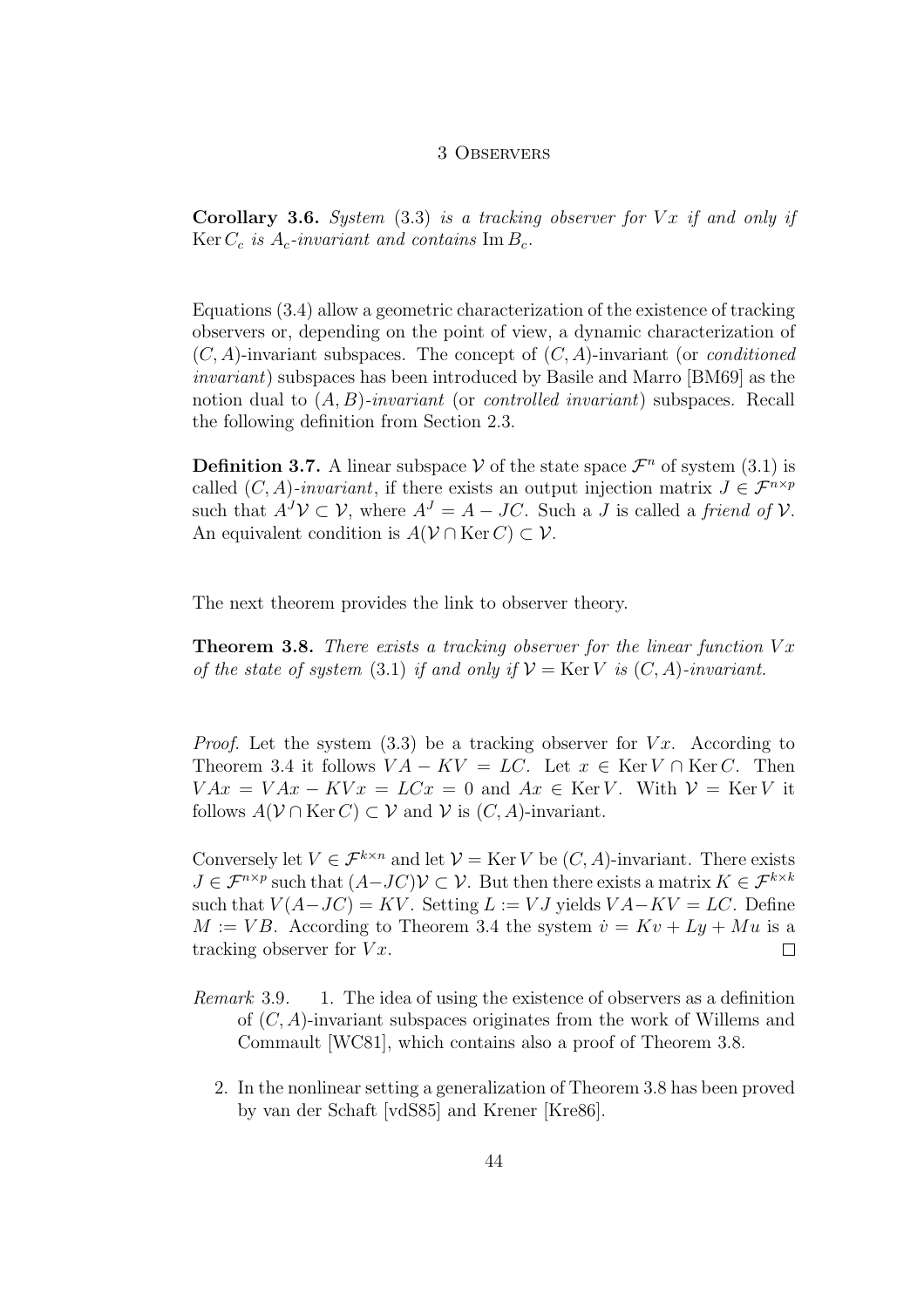# 3.2.1 Singular (partially) tracking observers

In this section the notion of tracking observers is generalized in two ways. First, they may be singular systems themselves to allow a dynamic characterization of almost  $(C, A)$ -invariant subspaces. Second, they may be required to track a given function only when started with zero (hence the name partially tracking observers).

Recall the following facts about solutions of singular systems (see e.g. Lewis [Lew86] for a detailed discussion). The system

$$
E\dot{v} = Kv , \t\t(3.6)
$$

where  $E, K \in \mathcal{F}^{k \times k}$ , is called *admissible* if the *matrix pencil*  $\lambda E + \mu K$  is regular, i.e.  $\det(\lambda E + \mu K) \neq 0$  for some  $\lambda, \mu \in \mathbb{C}$ . The so called *initial* manifold of such an admissible system is the set of starting points  $v(0) \in \mathcal{F}^k$ admitting a solution  $t \mapsto v(t)$  which is continuous at  $t = 0$ . Such solutions are uniquely determined by  $v(0)$ . The initial manifold is known to coincide with the supremal subspace  $S \subset \mathcal{F}^k$  such that

$$
K\mathcal{S}\subset E\mathcal{S}
$$

holds.

Remark 3.10. If the admissible system is given in Weierstraß form, i.e. if  $K = diag(K_1, I)$  and  $E = diag(I, N)$ , where I denotes the identity matrix and  $N$  is nilpotent, then the initial manifold is formed by all those elements of  $\mathcal{F}^k$  whose second block coordinate is zero.

A singular system with input

$$
E\dot{v} = Kv + Rz \t{3.7}
$$

where  $R \in \mathcal{F}^{k \times q}$ , is called *admissible* if the system (3.6) without input is admissible. Apparently, not every input function  $z(.)$  will lead to a continuous solution, even if  $v(0)$  lies in the initial manifold. On the other hand, there exists a certain set of starting points  $v(0)$  for which there exist input functions  $z(.)$  that lead to continuous solutions. Again, such solutions are uniquely determined by  $v(0)$  and  $z(.)$ . That set of admissible initial conditions is known to coincide with the supremal  $(K, E, \text{Im } R)$ -invariant subspace, i.e. the supremal subspace  $\mathcal{S} \subset \mathcal{F}^k$  such that

$$
K\mathcal{S} \subset E\mathcal{S} + \operatorname{Im} R
$$

holds.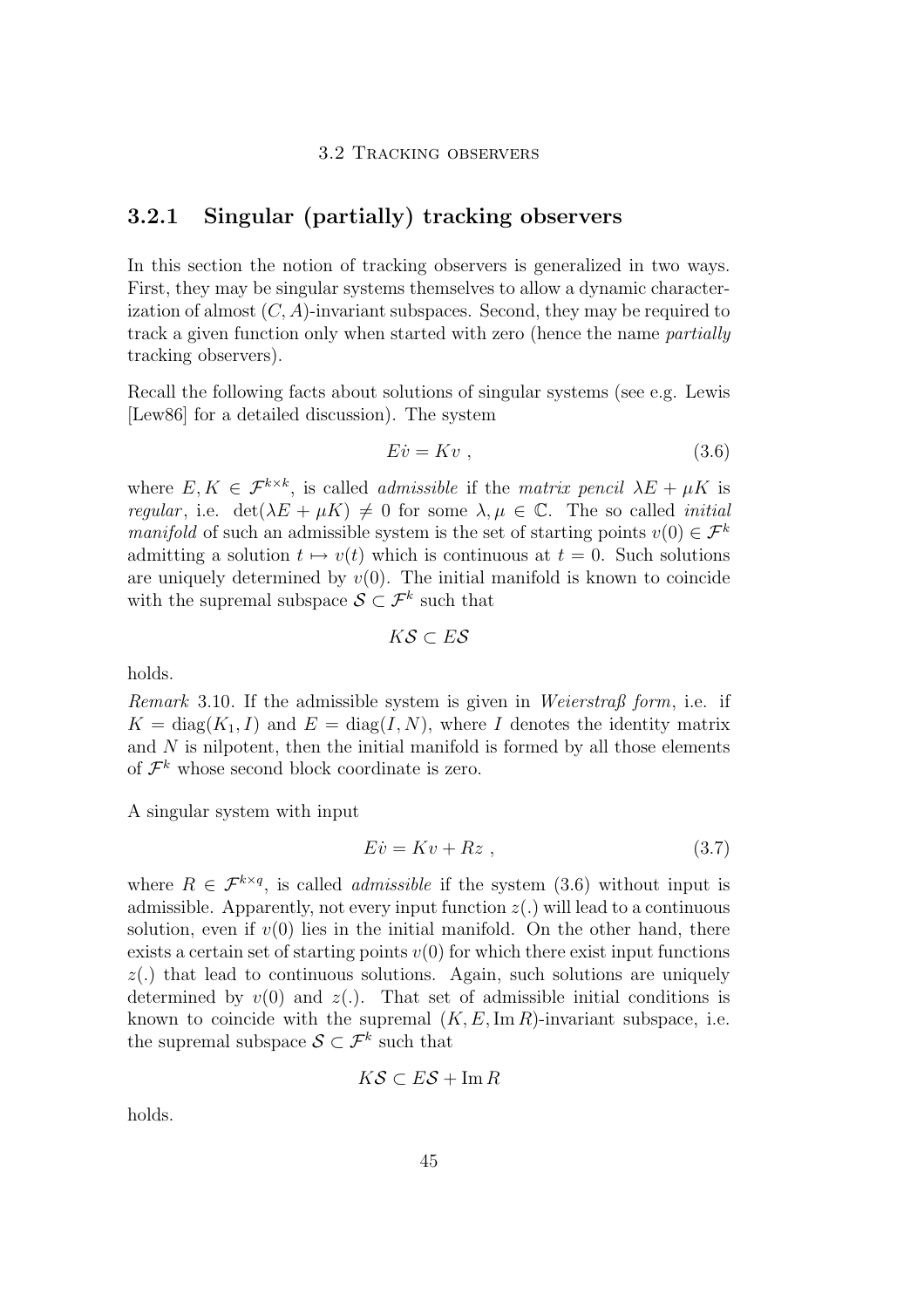**Definition 3.11.** A *singular tracking observer* for the linear function  $Vx$  of the state of system (3.1),  $V \in \mathcal{F}^{k \times n}$ , is a (*possibly* singular but admissible) dynamical system

$$
E\dot{v} = Kv + Ly + Mu,
$$
\n(3.8)

with  $E, K \in \mathcal{F}^{k \times k}$ ,  $L \in \mathcal{F}^{k \times p}$  and  $M \in \mathcal{F}^{k \times m}$ , which is driven by the input u and by the output y of system  $(3.1)$  and has the *tracking property*: For every  $x(0) \in \mathcal{F}^n$  and every input function  $u(.)$  the corresponding output function  $y(.)$  and  $y(0) := Vx(0)$  lead to a continuous solution  $v(.)$  and, furthermore,

$$
v(0) := Vx(0) \implies v(t) = Vx(t) \text{ for all } t > 0.
$$

Again k is called the *order* of the observer. The observer  $(3.8)$  is called a singular partially tracking observer if it has the partial tracking property: For every  $x(0) \in \text{Ker } V$  and every input function  $u(.)$  the corresponding output function  $y(.)$  and  $v(0) := Vx(0) = 0$  lead to a continuous solution  $v(.)$  and, furthermore,

$$
v(0) := Vx(0) = 0 \implies v(t) = Vx(t) \text{ for all } t > 0.
$$

Note that the partial tracking property makes a statement about special trajectories of system (3.1): whatever starting point  $x(0) \in \text{Ker } V$  and whatever input  $u(.)$  is chosen, setting  $v(0) := Vx(0) = 0$  must make the observer track the given function. Apparently, any singular tracking observer is also a singular partially tracking observer.

Remark 3.12. Since the singular observer is used to track a solution of a non singular system, it suffices to consider continuous trajectories of the observer. The situation becomes more complicated, when the observed system is singular itself. However, that case is not considered here.

There is the following characterization of singular (partially) tracking observers.

**Theorem 3.13.** System  $(3.8)$  is a singular tracking observer for Vx if and only if

$$
EVA - KV = LC
$$
  

$$
M = EVB .
$$
 (3.9)

System  $(3.8)$  is a singular partially tracking observer for  $Vx$  if and only if

$$
(EVA - KV - LC)|_{\mathcal{R}(Ker V)} = 0
$$
  

$$
M = EVB .
$$
 (3.10)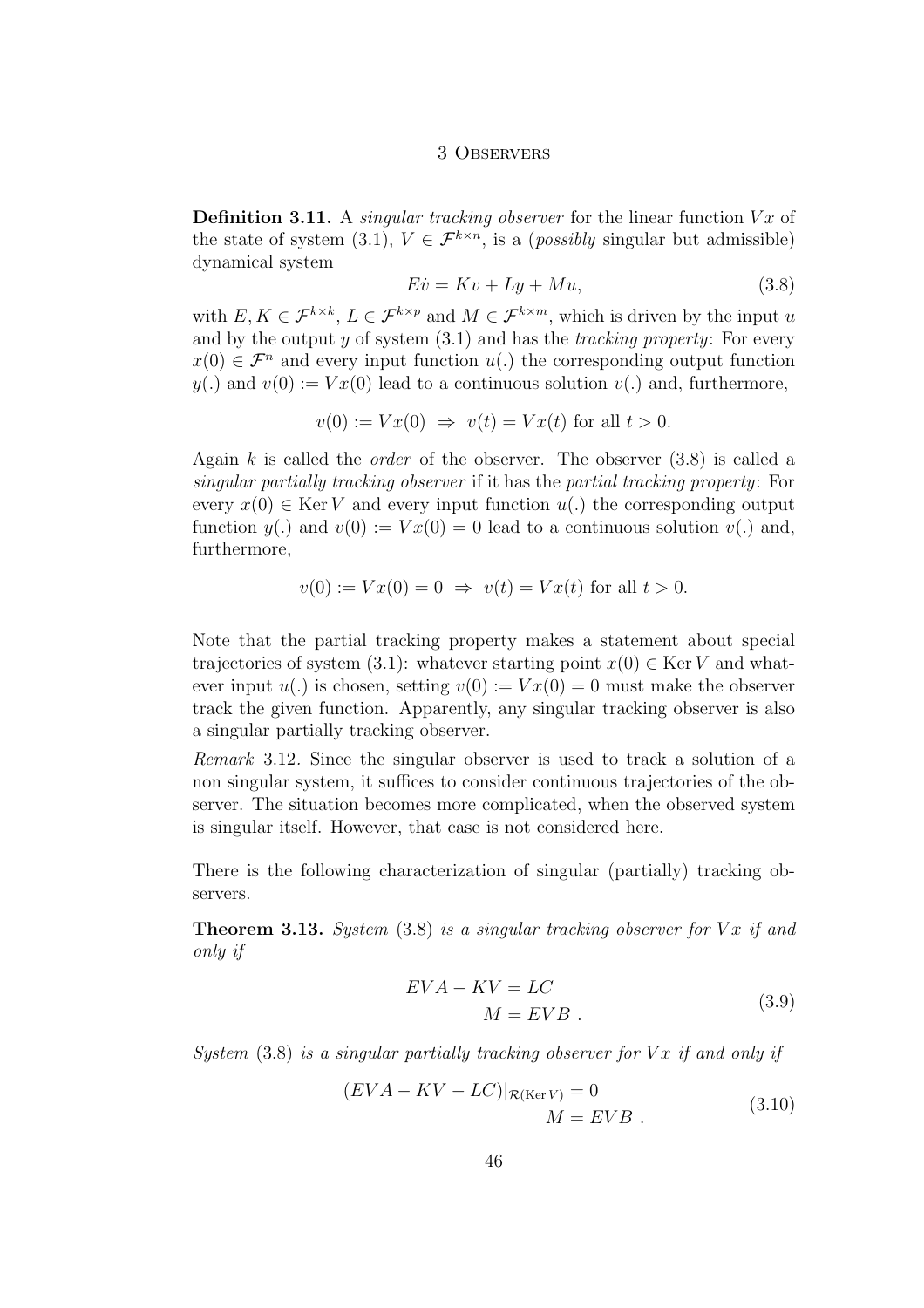Here  $\mathcal{R}(\text{Ker }V) \subset \mathcal{F}^n$  denotes the subspace of the state space  $\mathcal{F}^n$  of system (3.1) consisting of all points  $x(T) \in \mathcal{F}^n$ , which are reachable from a point  $x(0) \in \text{Ker } V$  in time  $T \geq 0$ .

*Proof.* Let the system  $(3.8)$  be a singular partially tracking observer for  $V_x$ . Then  $x(0) \in \text{Ker } V$  and  $v(0) := Vx(0) = 0$  lead to a continuous solution  $v(.)$ for every choice of  $u(.)$ . Furthermore, it follows  $v(t) = Vx(t)$  for all  $t > 0$ and hence for all  $t \geq 0$ . But this implies  $\dot{v}(t) = V \dot{x}(t)$  for all  $t \geq 0$ . Now calculate

$$
0 = E(\dot{v}(t) - V\dot{x}(t))
$$
  
=  $Kv(t) + Ly(t) + Mu(t) - EV(Ax(t) - Bu(t))$   
=  $(KV + LC - EVA)x(t) + (M - EVB)u(t)$ 

for all  $t > 0$ . In particular, setting  $x(0) := 0 \in \text{Ker } V$ , it follows  $0 =$  $(M - EVB)u(0)$  and hence  $M = EVB$ , since  $u(0) \in \mathcal{F}^m$  was arbitrary. But then  $0 = (KV + LC - EVA)x(t)$  for all  $t \ge 0$  and all  $x(0) \in \text{Ker } V$  implies  $(EVA - KV - LC)|_{\mathcal{R}(Ker V)} = 0$ , i.e. the equations (3.10) are satisfied.

If the system  $(3.8)$  is a singular tracking observer for  $Vx$  then the same argument holds for every  $x(0) \in \mathcal{F}^n$ , hence this implies equations (3.9).

Conversely, let the system (3.8) satisfy equations (3.9). Let  $x(0) \in \mathcal{F}^n$  and  $u(.)$  be arbitrary and consider the corresponding solution  $x(.)$  of system  $(3.1).$ Then the continuous function  $t \mapsto Vx(t) =: v(t), t \geq 0$ , is a solution of the observer equation (3.8), since

$$
E\dot{v}(t) = EV\dot{x}(t)
$$
  
= 
$$
EV(Ax(t) + Bu(t))
$$
  
= 
$$
(KV + LC)x(t) + Mu(t)
$$
  
= 
$$
Kv(t) + Ly(t) + Mu(t)
$$

for all  $t > 0$ . Since continuous solutions are uniquely determined, this implies that  $v(0) := Vx(0)$  leads to a continuous solution satisfying  $v(t) = Vx(t)$  for all  $t > 0$ . Hence the system (3.8) is a singular tracking observer for  $Vx$ .

If the system (3.8) satisfies equations (3.10) then the same argument holds for every  $x(0) \in \text{Ker } V$ , since this implies  $x(t) \in \mathcal{R}(\text{Ker } V)$  for all  $t \geq 0$ . Hence  $v(0) := Vx(0) = 0$  leads to a continuous solution satisfying  $v(t) = Vx(t)$  for all  $t > 0$  and the system (3.8) is a singular partially tracking observer for  $Vx$ .  $\Box$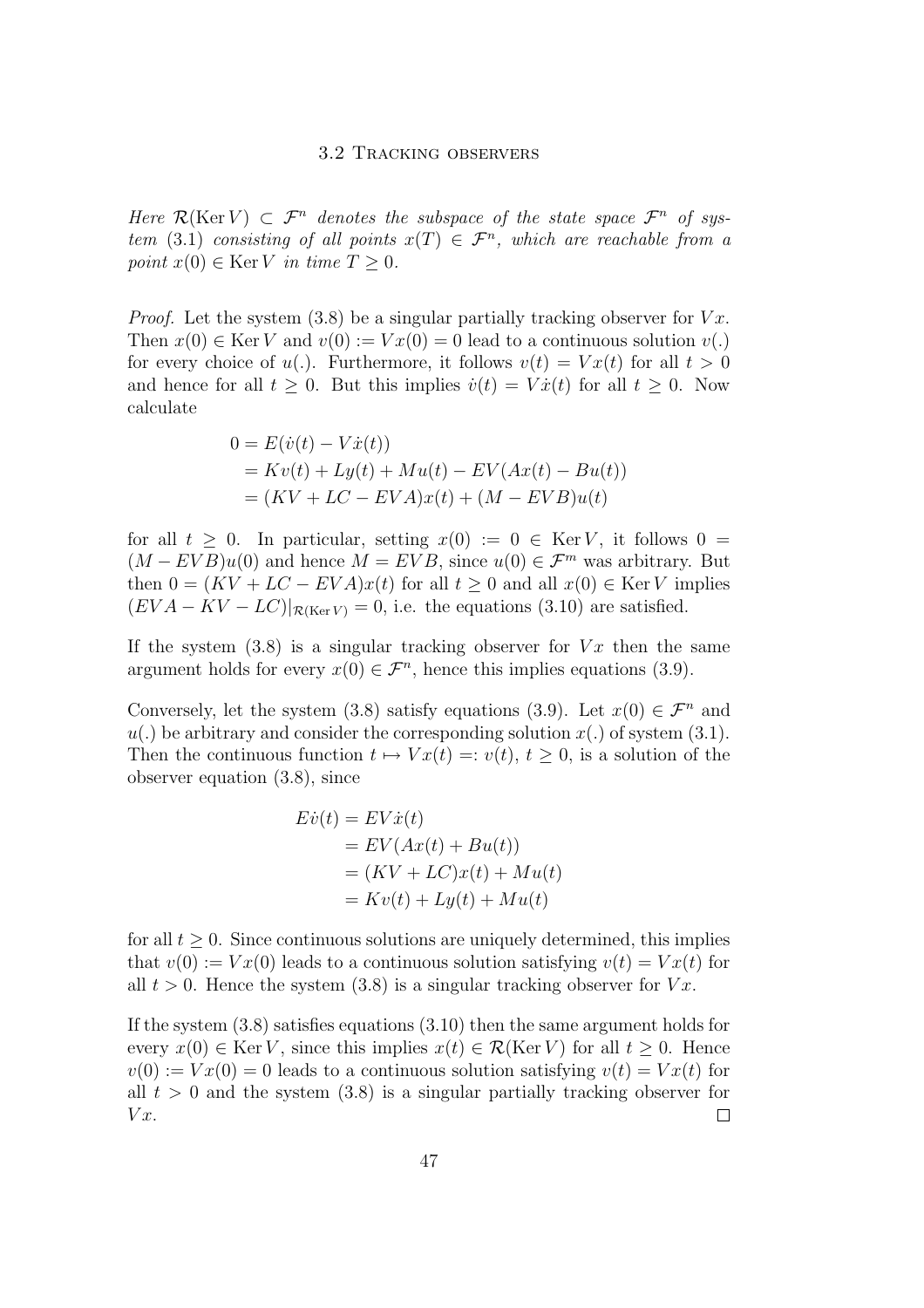Since  $\mathcal{R}(\text{Ker }V) \supset \mathcal{R}(A, B) = \mathcal{R}(\{0\})$ , for controllable systems Theorem 3.13 reduces to the following.

Corollary 3.14. Let the system  $(3.1)$  be controllable. System  $(3.8)$  is a singular partially tracking observer for  $Vx$  if and only if it is a singular tracking observer for  $Vx$ . This is the case if and only if equations (3.9) are satisfied.

As the following example shows, for non controllable systems there might exist singular partially tracking observers which are not singular tracking observers.

### Example 3.15. Let

$$
A := \begin{pmatrix} 0 & 0 & 0 & 0 \\ 1 & 0 & 0 & 0 \\ 0 & 0 & 0 & 0 \\ 0 & 0 & 1 & 0 \end{pmatrix} , \quad B := 0 \text{ and } C := \begin{pmatrix} 0 & 1 & 0 & 0 \\ 0 & 0 & 0 & 1 \end{pmatrix} .
$$

Let further

$$
V := \begin{pmatrix} 1 & 0 & 0 & 0 \\ 0 & 0 & 1 & 0 \end{pmatrix}
$$

and

$$
E := \begin{pmatrix} 0 & 0 \\ 1 & 0 \end{pmatrix} , \quad K := \begin{pmatrix} 1 & 0 \\ 0 & 1 \end{pmatrix} , \quad L := 0 \text{ and } M := 0 .
$$

Since  $A(\text{Ker }V) = \{0\}$  it follows  $\mathcal{R}(\text{Ker }V) = \text{Ker }V$ , and hence  $M = EVB$ and  $EVA - KV - LC = -V$  implies that  $\dot{v} = Kv + Ly + Mu$  is a singular partially tracking observer for  $V_x$ , while it is not a singular tracking observer for  $Vx$ .

However, as the next theorem shows, the (full) tracking property can be enforced by a slight modification of the singular observer even in the non controllable case. Hence the generalization to partially tracking observers yields no new class of observable functions.

**Theorem 3.16.** If there exists a singular partially tracking observer for  $Vx$ , then there exists a singular tracking observer for  $Vx$ . If there exists a nonsingular partially tracking observer for  $Vx$ , then there exists a tracking observer for  $Vx$ .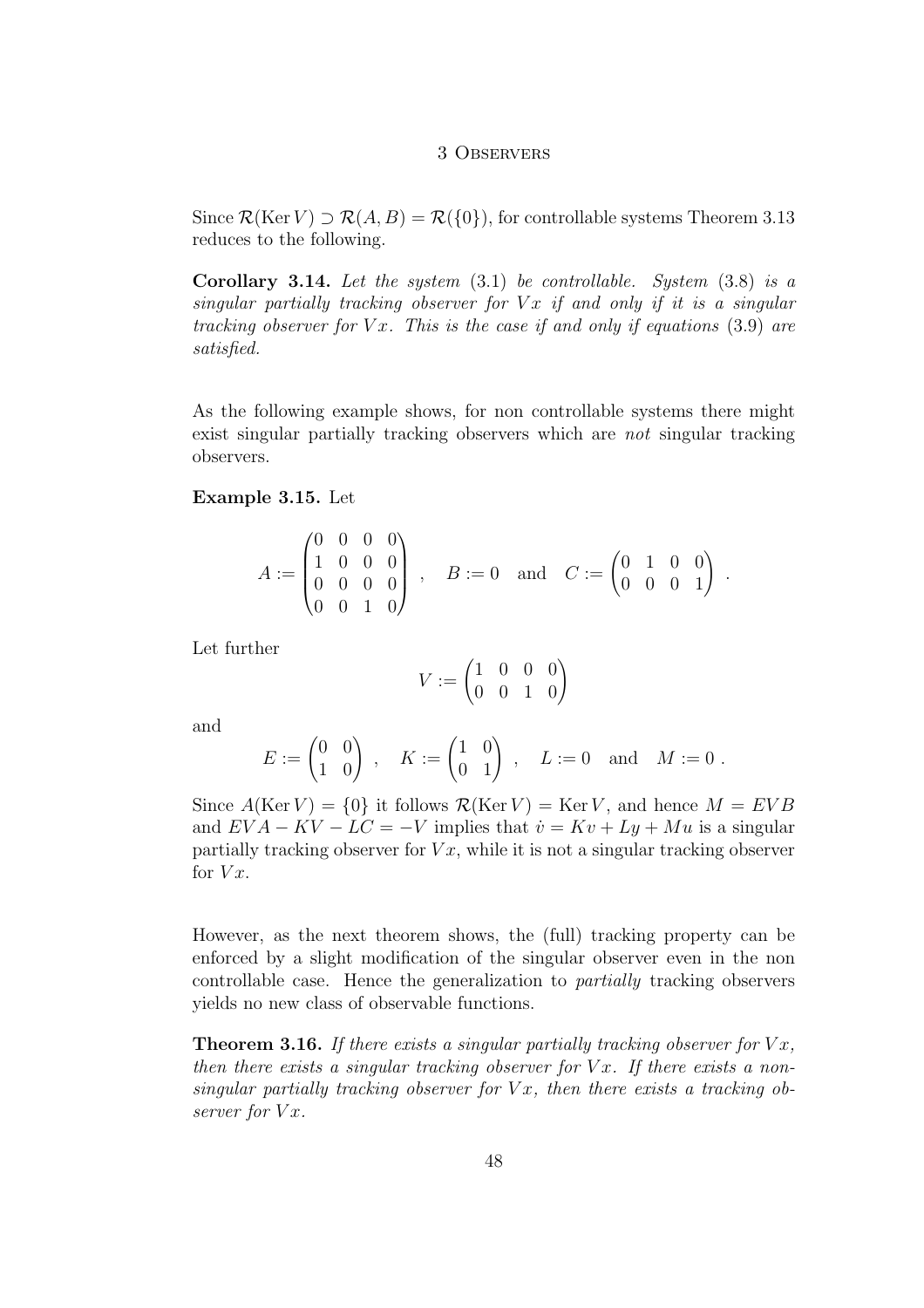*Proof.* Let  $(3.8)$  be a singular partially tracking observer for  $Vx$ . Using Theorem 3.13 it follows  $(EVA - KV - LC)|_{Ker V} = 0$  and  $M = EVB$ . Since  $V|_{\text{Ker }V}$  is injective, there exists a matrix  $Q \in \mathcal{F}^{k \times k}$  such that  $EVA$  –  $KV - LC = QV$ . Set  $K_1 := K + Q$ ,  $L_1 := L$  and  $M_1 := M$ , then  $EVA K_1V = L_1C$  and  $M_1 = EVB$ , i.e. equations (3.9) hold for the system  $E\dot{v} = K_1v + L_1y + M_1u$ . According to Theorem 3.13 this is a singular tracking observer for *Vx*. Now let *E* be invertible. Set  $K_2 := E^{-1}K_1$ ,  $L_2 := E^{-1}L_1$ and  $M_2 := E^{-1}M_1$ , then  $VA - K_2V = L_2C$  and  $M_2 = VB$ . According to Theorem 3.4 the system  $\dot{v} = K_2v + L_2y + M_2u$  is a tracking observer for  $Vx$ , then.  $\Box$ 

Since any tracking observer is also a partially tracking observer, Theorem 3.8 immediately yields the following Corollary.

Corollary 3.17. There exists a singular partially tracking observer for the linear function  $Vx$  of the state of system  $(3.1)$  if and only if there exists a singular tracking observer for  $Vx$ . There exists a non-singular partially tracking observer for  $Vx$  if and only if there exists a tracking observer for Vx. The latter is equivalent to  $V = \text{Ker }V$  being  $(C, A)$ -invariant.

Note that a tracking observer can be interpreted as a "singular" (partially) tracking observer with  $E = I$ .

Now recall the following definitions from Section 2.3.  $\mathbb{C}_q$  denotes any subset of C which is symmetric (i.e.  $\lambda \in \mathbb{C}_g \Leftrightarrow \bar{\lambda} \in \mathbb{C}_g$ , where  $\bar{\lambda}$  denotes the complex conjugate of  $\lambda$ ) and contains a left semi infinite real interval (i.e. there exists a number  $c \in \mathbb{R}$  such that  $]-\infty, c] \subset \mathbb{C}_q$ . The prototype of such a 'good' part of  $\mathbb{C}$  is  $\mathbb{C}^- = \{z \in \mathbb{C} \mid \text{Re } z < 0\}.$ 

**Definition 3.18.** A linear subspace V of the state space  $\mathcal{F}^n$  of system (3.1) is called *almost*  $(C, A)$ -*invariant*, if for every  $\varepsilon > 0$  there exists an output injection matrix  $J \in \mathcal{F}^{n \times p}$  such that  $dist(e^{A^J t} x_0, \mathcal{V}) < \varepsilon$  for all  $t \geq 0$  and  $x_0 \in \mathcal{V}$ .

A linear subspace V of the state space  $\mathcal{F}^n$  of system  $(3.1)$  is called an *almost* observability subspace, if for every set  $\mathbb{C}_q$  and every  $\varepsilon > 0$  there exists an output injection matrix  $J \in \mathcal{F}^{n \times p}$  such that  $dist(e^{A^J t} x_0, \mathcal{V}) < \varepsilon$  for all  $t \geq 0$ and  $x_0 \in V$ , while the spectrum of  $A^J|_{\mathcal{F}^n/\mathcal{N}(C,A)}$  lies in  $\mathbb{C}_g$ . Here  $\mathcal{N}(C,A)$ denotes the unobservable subspace of system (3.1).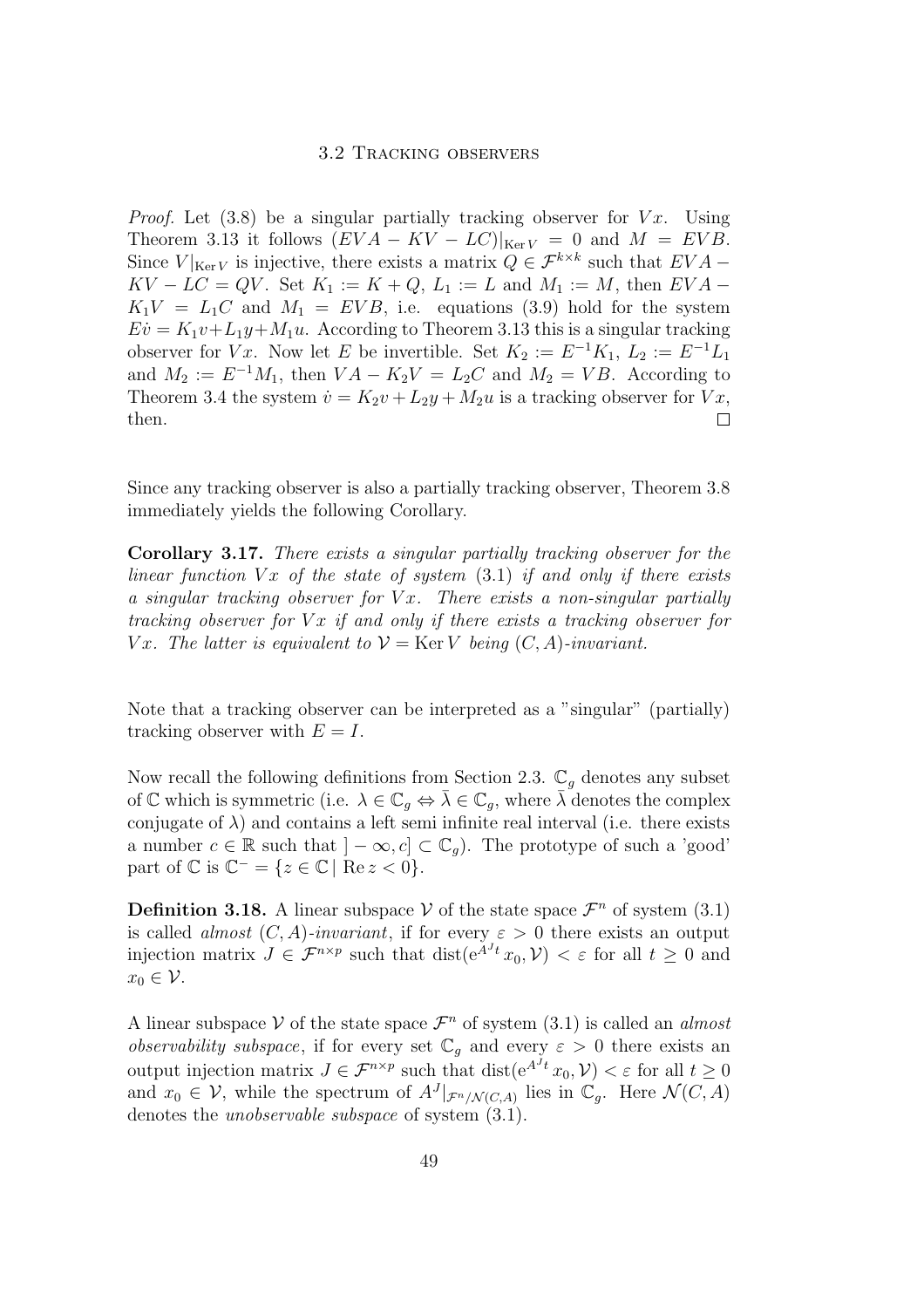To link these concepts to observer theory, characterizations of almost  $(C, A)$ invariant subspaces and almost observability subspaces in terms of rational and polynomial matrices are needed. Since the (dual) characterizations of almost  $(A, B)$ -invariant subspaces and almost controllability subspaces which are contained in Willems' paper [Wil82, Proposition A.3] and in Trentelman's thesis [Tre85, Lemma 5.7] are partly incorrect, a correct version of these results (Proposition 3.20) is derived, first. Let  $\mathcal{F}^k[s]$  (respectively  $\mathcal{F}^k(s)$  denote the space of all k-vectors whose components are polynomials (respectively rational functions) with coefficients in  $\mathcal{F}$ . Similarly, for a subspace  $\mathcal{U} \subset \mathcal{F}^k$  let  $\mathcal{U}[s]$  (respectively  $\mathcal{U}(s)$ ) denote the space of all elements  $\xi(s) \in \mathcal{F}^k[s]$  (respectively  $\xi(s) \in \mathcal{F}^k(s)$ ) with the property that  $\xi(s) \in \mathcal{U}$  for all  $s \in \text{dom} \xi(s)$ . The following result can be found in Trentelman's thesis [Tre85, Theorem 2.15 and Theorem 2.16].

Proposition 3.19. Consider system  $(3.1)$ .

(1)  $V \subset \mathcal{F}^n$  is almost  $(A, B)$ -invariant if and only if for every  $x_0 \in V$  there exist  $\xi(s) \in \mathcal{V}(s)$  and  $\omega(s) \in \mathcal{F}^m(s)$  such that

$$
x_0 = (sI - A)\xi(s) + B\omega(s) .
$$
 (3.11)

(2)  $\mathcal{V} \subset \mathcal{F}^n$  is an almost controllability subpace if and only if for every  $x_0 \in$ V there exist  $\xi(s) \in V[s]$  and  $\omega(s) \in \mathcal{F}^m[s]$  such that equation (3.11) holds.

From this result the following characterization can be derived.

**Proposition 3.20.** Consider system (3.1), and let  $G \in \mathcal{F}^{n \times k}$  and  $H \in \mathcal{F}^{k \times n}$ be such that  $\mathcal{V} := \text{Im } G = \text{Ker } H$ .

(1) V is almost  $(A, B)$ -invariant if and only if there exists a rational matrix  $W(s)$  such that

$$
H(sI - A)^{-1}BW(s) = H(sI - A)^{-1}G . \qquad (3.12)
$$

(2)  $V$  is an almost controllability subspace if and only if there exists a polynomial matrix  $W(s)$  such that equation (3.12) holds and  $(sI-A)^{-1}(G BW(s)$  is polynomial.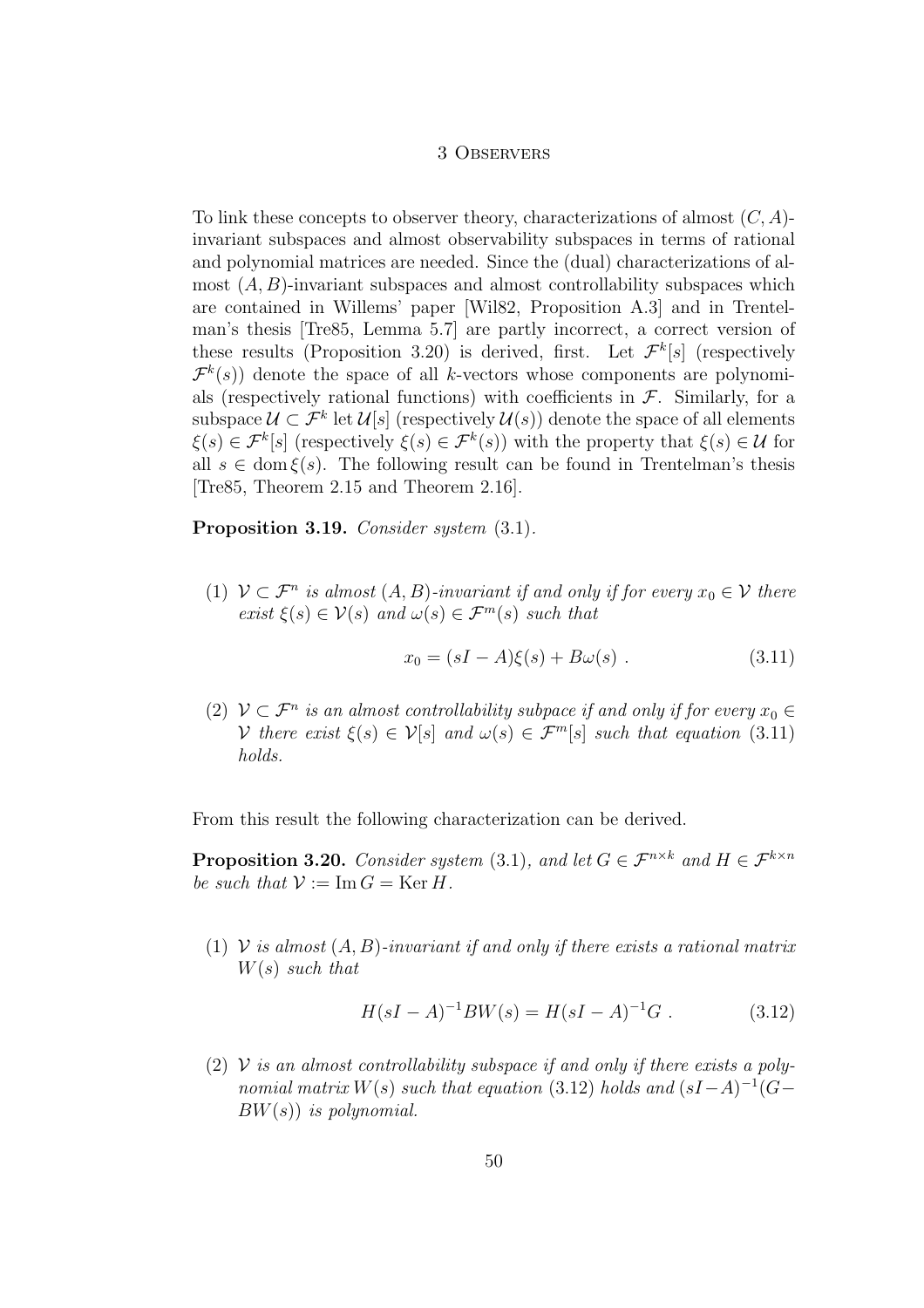*Proof.* Ad (1): Let the equation (3.12) have the rational solution  $W(s)$ . Let  $x_0 \in \mathcal{V} = \text{Im } G$ . Then there exists  $v_0 \in \mathcal{F}^k$  such that  $x_0 = Gv_0$ . Define  $\xi(s) := (sI - A)^{-1}(G - BW(s))v_0 \in \mathcal{F}^n(s)$  and  $\omega(s) := W(s)v_0 \in \mathcal{F}^m(s)$ , then it follows  $(sI-A)\xi(s)+B\omega(s) = (G-BW(s))v_0+BW(s)v_0 = Gv_0 = x_0$ . Furthermore, equation (3.12) implies  $H\xi(s) = 0$  for all  $s \in \text{dom } \xi(s)$ . Since Ker  $H = V$  this yields  $\xi(s) \in V(s)$ . But then it follows from Proposition 3.19 that  $V$  is almost  $(A, B)$ -invariant.

Conversely let  $\mathcal{V} = \text{Im } G$  be almost  $(A, B)$ -invariant. According to Proposition 3.19 there exist  $\xi_i(s) \in \mathcal{V}(s)$  and  $\omega_i(s) \in \mathcal{F}^m(s)$ ,  $i = 1, \ldots, k$ , such that  $Ge_i = (sI - A)\xi_i(s) - B\omega_i(s)$ , where  $e_i \in \mathcal{F}^k$  denotes the *i*-th standard basis vector. Define  $W(s) := (\omega_1(s) \dots \omega_k(s)),$  then  $H(sI - A)^{-1}(BW(s) G$ ) $e_i = H(sI - A)^{-1}B\omega_i(s) - H\xi_i(s) - H(sI - A)^{-1}B\omega_i(s) = 0$  for all  $i = 1, \ldots, k$ , since  $\xi_i(s) \in V(s)$  and  $V = \text{Ker } H$ . But this implies equation (3.12).

The proof of (2) follows along the same lines. The extra condition on  $W(s)$ comes from the requirement that  $\xi(s)$  has to be polynomial, here.  $\Box$ 

As the following example shows, the additional condition on  $W(s)$  in (2) is indispensible.

### Example 3.21. Let

$$
A := \begin{pmatrix} 0 & 1 & 0 & 0 \\ 0 & 0 & 0 & 0 \\ 0 & 0 & 0 & 1 \\ 0 & 0 & 0 & 0 \end{pmatrix} \quad \text{and} \quad B := \begin{pmatrix} 0 & 0 \\ 1 & 0 \\ 0 & 0 \\ 0 & 1 \end{pmatrix}.
$$

Let further

$$
G := \begin{pmatrix} 1 & 0 \\ 0 & 0 \\ 0 & 1 \\ 0 & 0 \end{pmatrix} \quad \text{and} \quad H := \begin{pmatrix} 0 & 1 & 0 & 0 \\ 0 & 0 & 0 & 1 \end{pmatrix} \; .
$$

Then Im  $G = \text{Ker } H$  and  $H(sI - A)^{-1}G = 0$ . Hence the equation (3.12) has the polynomial solution  $W(s) = 0$ , although  $\mathcal{V} := \text{Im } G = \text{Ker } H$  is not an almost controllability subpace with respect to the pair  $(A, B)$ . In fact,  $V$  is a tight  $(A, B)$ -invariant subspace. Indeed, one calculates

$$
(sI - A)^{-1}(G - BW(s)) = \begin{pmatrix} \frac{1}{s} & 0 \\ 0 & 0 \\ 0 & \frac{1}{s} \\ 0 & 0 \end{pmatrix} .
$$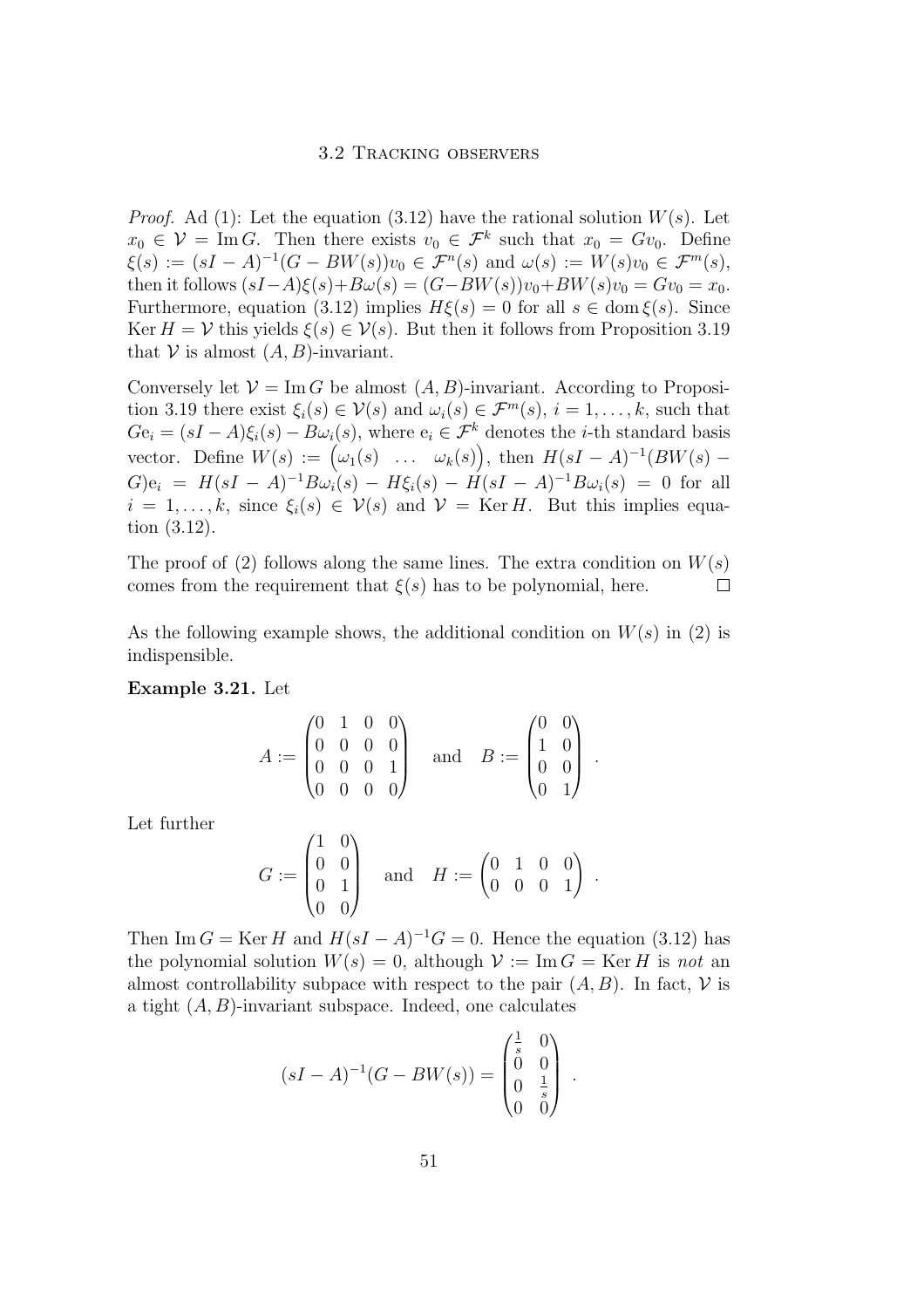Dualizing Proposition 3.20 yields the following corollary.

Corollary 3.22. Consider system (3.1), let  $V \in \mathcal{F}^{k \times n}$ .

(1)  $\mathcal{V} = \text{Ker } V$  is almost  $(C, A)$ -invariant if and only if there exists a rational matrix  $W(s)$  such that

$$
W(s)C(sI - A)^{-1}|_{\mathcal{V}} = V(sI - A)^{-1}|_{\mathcal{V}}.
$$
 (3.13)

(2)  $\mathcal{V} = \text{Ker } V$  is an almost observability subspace if and only if there exists a polynomial matrix  $W(s)$  such that equation (3.13) holds and  $(V - W(s)C)(sI - A)^{-1}$  is polynomial.

Now the following characterization of almost  $(C, A)$ -invariant subspaces and almost observability subspaces in terms of the existence of singular tracking observers can be derived. The proof uses the following Lemma.

**Lemma 3.23.** Let  $E \in \mathcal{F}^{k \times k}$  be nilpotent and let  $EVA = V + LC$ . Then

$$
(V - (sE - I)^{-1}LC)(sI - A)^{-1} = -\sum_{i=0}^{k-2} s^i E^{i+1} V .
$$
 (3.14)

*Proof.* Multiplying with  $(sE - I)$  from the left and with  $sI - A$  from the right, equation (3.14) is equivalent to

$$
sEV - V - LC = -(sE - I) \left( \sum_{i=0}^{k-2} s^i E^{i+1} V \right) (sI - A) .
$$

The right hand side is equal to

$$
(I - sE) \left( \sum_{i=0}^{k-2} s^{i+1} E^{i+1} V - \sum_{i=0}^{k-2} s^i E^{i+1} V A \right) =
$$
  
\n
$$
\sum_{i=0}^{k-2} s^{i+1} E^{i+1} V - \sum_{i=0}^{k-2} s^i E^{i+1} V A - \sum_{i=0}^{k-2} s^{i+2} E^{i+2} V + \sum_{i=0}^{k-2} s^{i+1} E^{i+2} V A =
$$
  
\n
$$
\sum_{i=0}^{k-2} s^{i+1} E^{i+1} V - \sum_{i=0}^{k-2} s^i E^{i+1} V A - \sum_{i=1}^{k-1} s^{i+1} E^{i+1} V + \sum_{i=1}^{k-1} s^i E^{i+1} V A =
$$
  
\n
$$
sEV - EVA - s^k E^k V + s^{k-1} E^k VA =
$$
  
\n
$$
sEV - EVA ,
$$

where the last equality follows from  $E^k = 0$ . Now  $EVA = V + LC$  yields the desired result.  $\Box$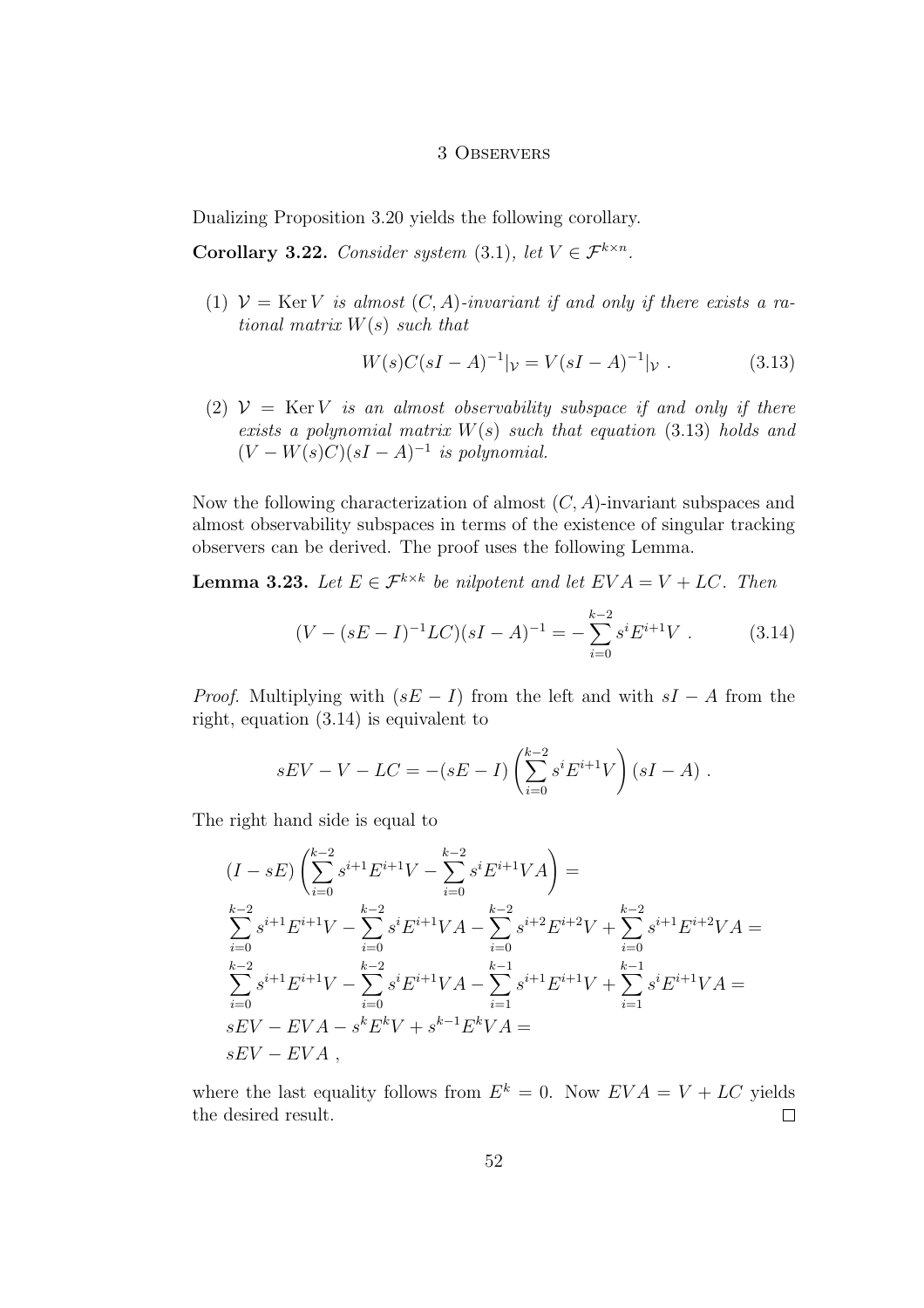- **Theorem 3.24.** (1) There exists a singular tracking observer for the linear function Vx of the state of system (3.1) if and only if  $V = \text{Ker }V$  is almost  $(C, A)$ -invariant.
	- (2) There exists a singular tracking observer for the linear function  $Vx$  of the state of system (3.1) with E nilpotent and  $K = I$  if and only if  $V = \text{Ker } V$  is an almost observability subspace.

*Proof.* Ad (1): Let the system (3.8) be a singular tracking observer for  $Vx$ , let  $x(0) \in \text{Ker } V$  and let  $u(t) = 0$  for all  $t \in \mathbb{R}$ . Set  $v(0) := Vx(0)$ . Taking Laplace transforms in (3.1) and (3.8) yields

$$
sX(s) - x(0) = AX(s) \text{ and}
$$
  

$$
sEV(s) - Ev(0) = KV(s) + LCX(s) .
$$

Note that  $v(.)$  is continuous, hence the Laplace transform can be applied as usual. It follows

$$
X(s) = (sI - A)^{-1}x(0)
$$

and

$$
V(s) = (sE - K)^{-1}EVx(0) + (sE - K)^{-1}LCX(s)
$$
  
=  $(sE - K)^{-1}LC(sI - A)^{-1}x(0)$ .

Now  $v(t) = Vx(t)$  for all  $t > 0$  implies  $V(s) = VX(s)$  hence

$$
(sE - K)^{-1}LC(sI - A)^{-1}x(0) = V(sI - A)^{-1}x(0) .
$$

Since  $x(0) \in \text{Ker } V =: V$  was arbitrary it follows

$$
(sE - K)^{-1}LC(sI - A)^{-1}|_{\mathcal{V}} = V(sI - A)^{-1}|_{\mathcal{V}}.
$$

Applying Corollary 3.22 with  $W(s) := (sE - K)^{-1}L$  shows that Ker V is almost  $(C, A)$ -invariant.

Conversely, let  $V = \text{Ker } V$  be almost  $(C, A)$ -invariant. According to Corollary 3.22 there exists a rational matrix  $W(s)$  such that equation (3.13) holds. Realize  $W(s)$  as singular system of the form  $(3.8)$ . It follows

$$
(sE - K)^{-1}LC(sI - A)^{-1}x(0) = V(sI - A)^{-1}x(0)
$$

for all  $x(0) \in \text{Ker } V$ . Since solutions of (3.8) are not necessarily continuous, the following Laplace transform argument is carried out in the space of distributions. See e.g. Kailath [Kai80] for an explanation of the concept of left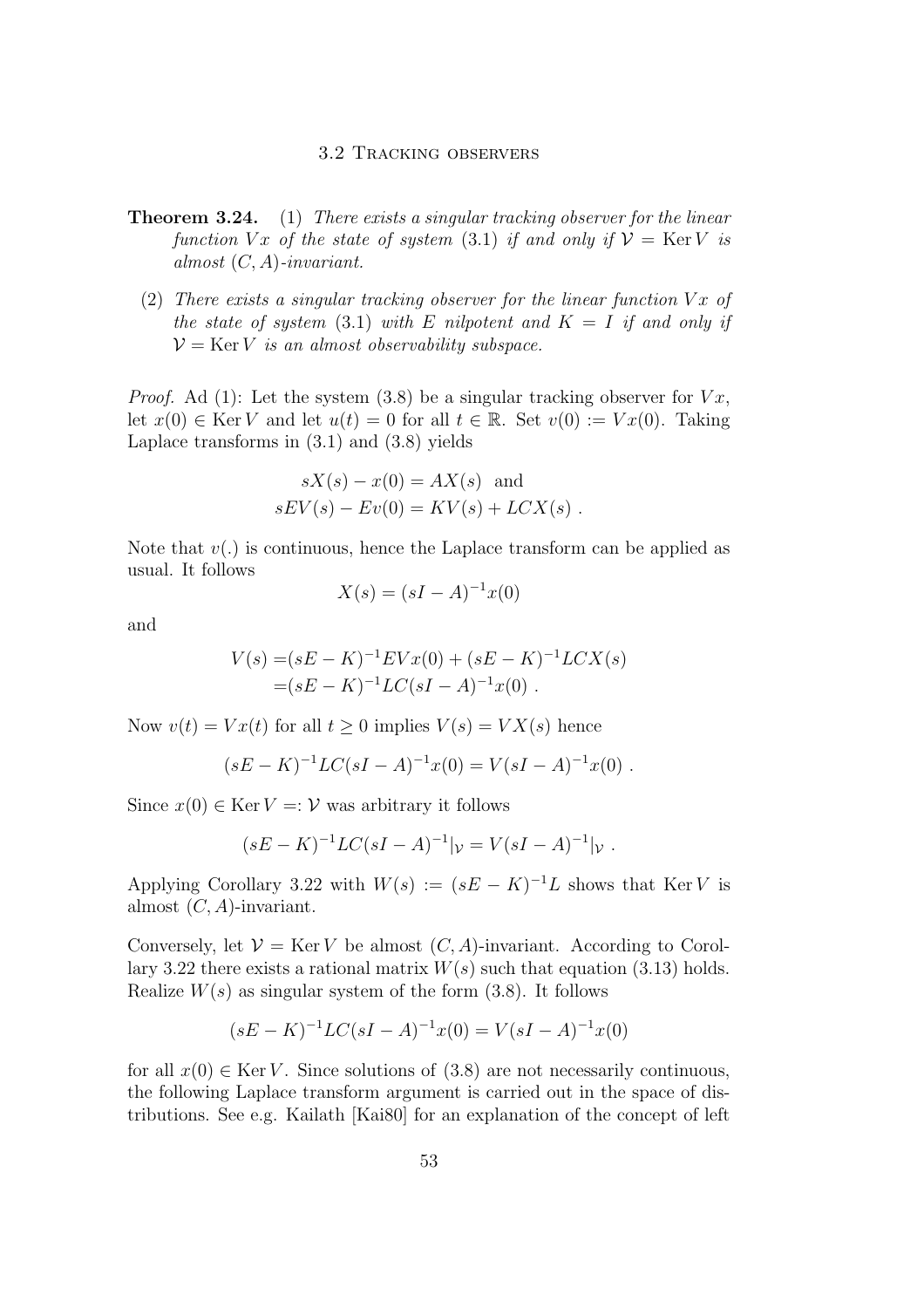and right initial values  $(v(0-)$  and  $v(0+)$  and the corresponding unilateral Laplace transforms. Choose  $x(0) \in \text{Ker } V$  and set  $v(0-) := Vx(0) = 0$ . For the moment assume that  $B = 0$  and  $M = 0$ . Taking Laplace transforms in  $(3.1)$  and in  $(3.8)$  yields

$$
V X(s) = V(sI - A)^{-1} x(0)
$$
  
=  $(sE - K)^{-1} LC(sI - A)^{-1} x(0)$ 

and

$$
V(s) = (sE - K)^{-1}Ev(0-) + (sE - K)^{-1}LCX(s)
$$
  
=  $(sE - K)^{-1}EVx(0) + (sE - K)^{-1}LC(sI - A)^{-1}x(0)$   
=  $(sE - K)^{-1}LC(sI - A)^{-1}x(0)$ ,

then. It follows  $V(s) = V X(s)$  and  $v(t) = V x(t)$  for all  $t > 0$ . But then  $v(0+) = Vx(0) = 0$  and hence  $v(0) := Vx(0) = 0$  leads to a continuous solution satisfying  $v(t) = Vx(t)$  for all  $t > 0$ . Hence (3.8) with  $M = 0$ is a singular partially tracking observer for the function  $Vx$  of the state of system (3.1) with  $B = 0$ . According to Theorem 3.16 this observer can be modified such that  $EVA - KV = LC$  holds. Now let B be arbitrary and set  $M := EVB$ . Applying Theorem 3.13 completes the proof.

Ad (2): The first part of the 'only if' direction follows along the same lines as the 'only if' part of (1) using the fact that  $W(s) := (sE-I)^{-1}L$  is polynomial if E is nilpotent. Furthermore, Theorem 3.13 yields  $EVA - V = LC$ , and hence by Lemma 3.23  $(V-W(s)C)(sI-A)^{-1} = (V-(sE-I)^{-1}LC)(sI-A)^{-1}$ is polynomial, too. Apply Corollary 3.22.

The proof of the 'if' direction uses kernel representations of almost observability subspaces and is hence postponed until later (cf. Theorem 5.36). It seems that the method used in the proof of the 'if' part of (1) does not apply here: In that proof the matrix  $K$  was modified using Theorem 3.16.  $\Box$ 

Although rather counter to intuition, the use of a singular system to observe a non-singular system is of theoretical interest. The observer matrices are directly related to the matrices appearing in the kernel representations of (almost)  $(C, A)$ -invariant subspaces and almost observability subspaces derived in Chapter 5 (cf. especially Section 5.7).

*Remark* 3.25. A similar characterization of almost  $(C, A)$ -invariant subspaces and almost observability subspaces in terms of PID-observers and PD-observers, repectively, has been derived by Willems [Wil82] (see also Trentelman [Tre85, Theorem 5.6]). Although based on a partly incorrect characterization of almost controllability subspaces (cf. the above comments to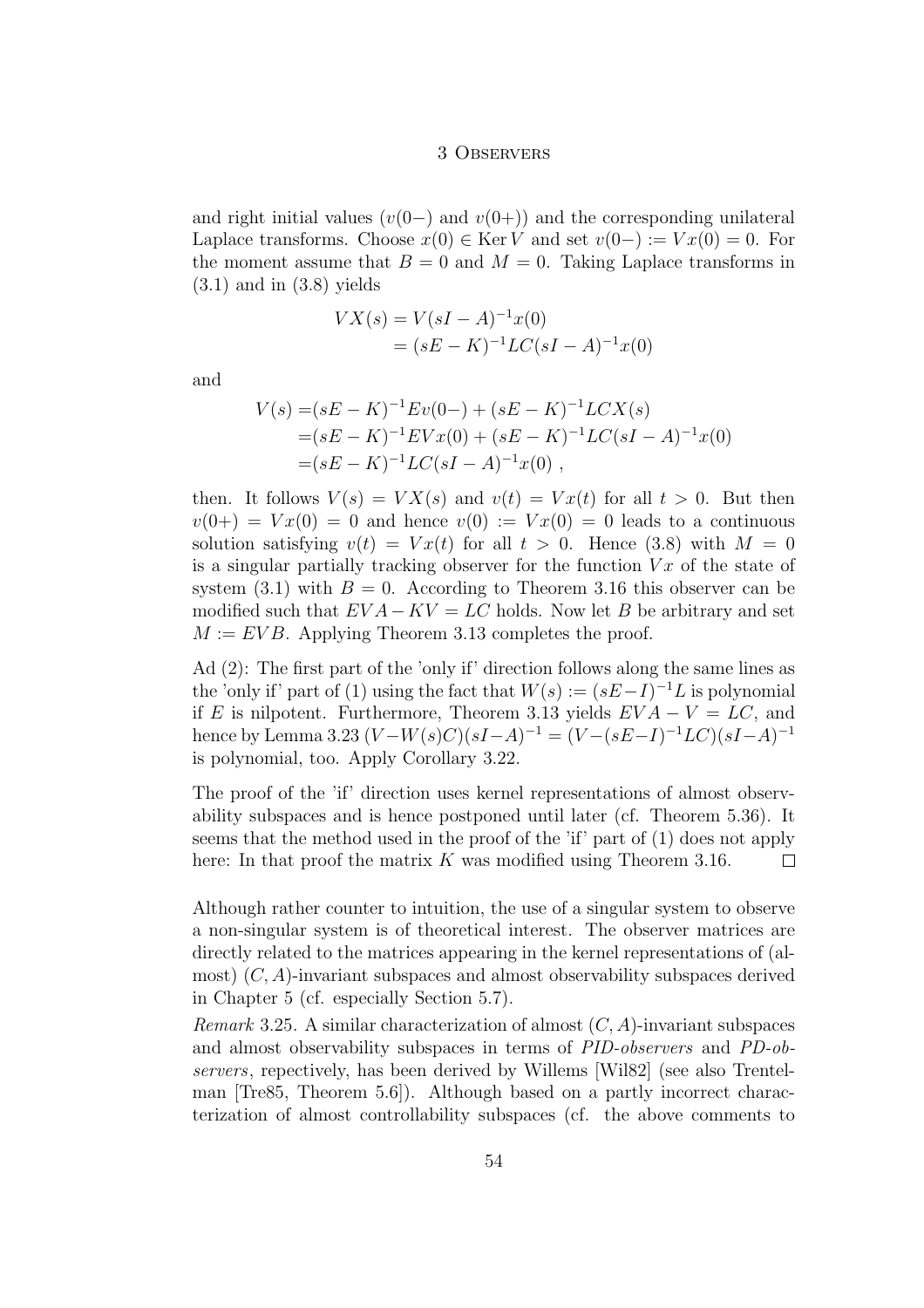Proposition 3.20), the observer type characterizations seem to be correct themselves.

# 3.2.2 Uniqueness vs. pole assignment

In this section equations (3.4) are used to obtain (non)uniqueness results for tracking observers. It is shown that the source of nonuniqueness is either a lack of rank (in  $V$  or in  $C$ ) or a freedom of pole placement (in  $K$ ).

Theorem 3.26. Let  $V \in \mathcal{F}^{k \times n}$ . Let

$$
Obs_k(V) = \{(K, L, M) \in \mathcal{F}^{k \times (k+p+m)} \mid VA - KV = LC, M = VB\}
$$

be the set of all order k tracking observers for  $Vx$ . If  $\mathrm{Obs}_k(V)$  is nonempty it is an affine space of dimension

$$
\dim \mathrm{Obs}_k(V) = k(\mathrm{def } C + \mathrm{def } V + [n - \dim(\mathrm{Ker } V + \mathrm{Ker } C)]) .
$$

Here def denotes the defect, i.e. the dimension of the codomain minus the rank.

Proof. Being the solution set of the linear matrix equation

$$
X \cdot Q := \begin{pmatrix} K & L & M \end{pmatrix} \cdot \begin{pmatrix} V & 0 \\ C & 0 \\ 0 & I \end{pmatrix} = V \begin{pmatrix} A & B \end{pmatrix} ,
$$

 $\mathrm{Obs}_k(V)$  is either empty or an affine space. Since the number of rows in X is k, its dimension is  $k \cdot \dim \text{Ker } Q^*$ . But

$$
\dim \operatorname{Ker} Q^* = \dim (\operatorname{Im} Q)^{\perp}
$$
\n
$$
= k + p + m - \operatorname{rk} Q
$$
\n
$$
= k + p + m - (n + m - \dim \operatorname{Ker} Q)
$$
\n
$$
= k + p - n + \dim (\operatorname{Ker} V \cap \operatorname{Ker} C)
$$
\n
$$
= k + p - n + \dim \operatorname{Ker} V + \dim \operatorname{Ker} C - \dim (\operatorname{Ker} V + \operatorname{Ker} C)
$$
\n
$$
= k + p - n + (n - \operatorname{rk} V) + (n - \operatorname{rk} C) - \dim (\operatorname{Ker} V + \operatorname{Ker} C)
$$
\n
$$
= (k - \operatorname{rk} V) + (p - \operatorname{rk} C) + n - \dim (\operatorname{Ker} V + \operatorname{Ker} C).
$$

 $\Box$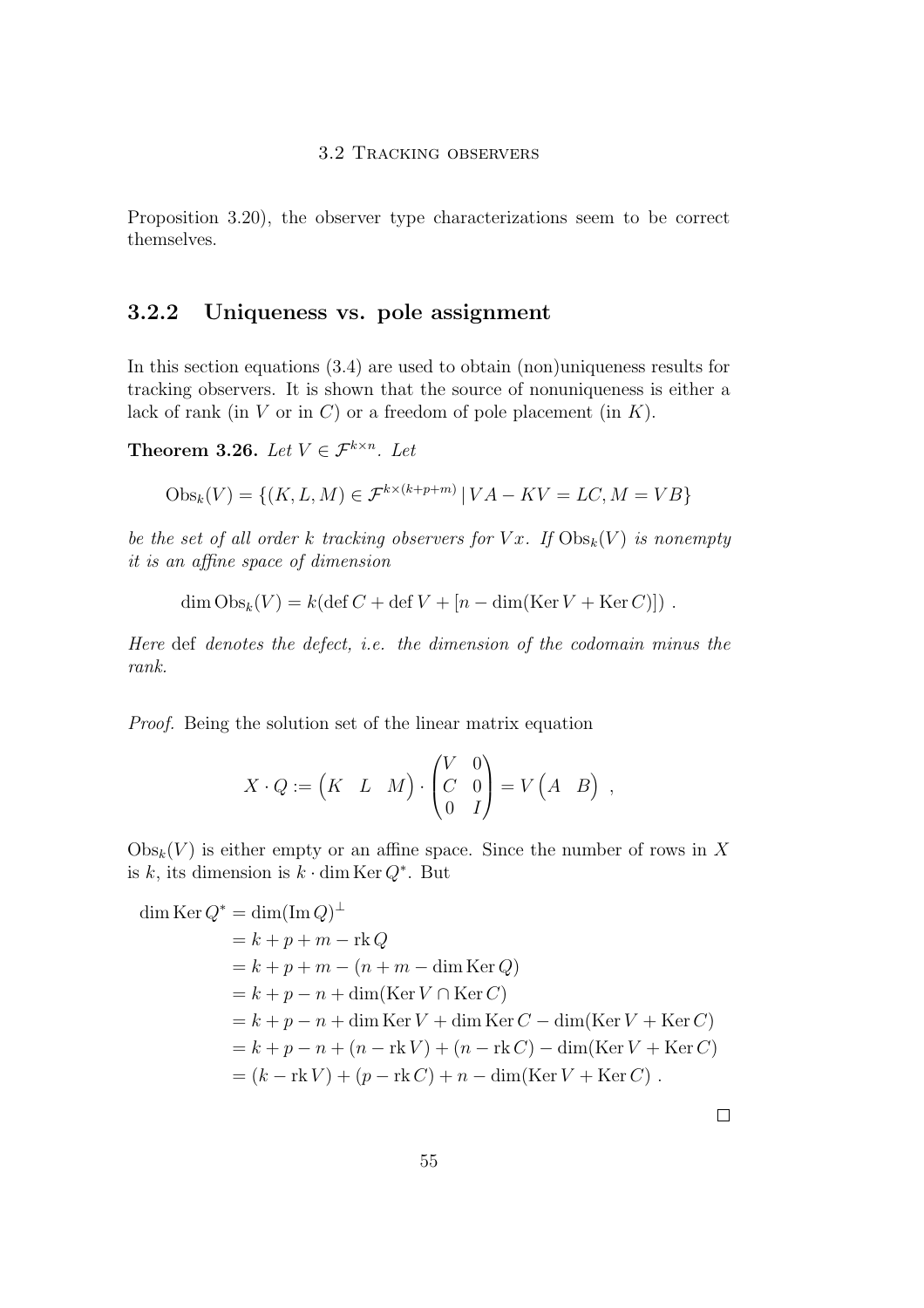In applications it causes no loss of generality to assume that  $C$  and  $V$  are both of full row rank. In this case the dimension formula is especially nice.

**Corollary 3.27.** Let C be of full row rank p and let  $V := \text{Ker } V$  be a codimension k subspace (which is equivalent to V being of full row rank k). If V is  $(C, A)$ -invariant then the set  $Obs_k(V)$  of all tracking observers for Vx is an affine space of dimension  $k[n - \dim(V + \text{Ker } C)].$ 

Corollary 3.27 suggests the following definition (see also Section 2.3 and Proposition 2.42).

**Definition 3.28.** A  $(C, A)$ -invariant subspace V is called  $\rho$ -tight if

$$
\dim(\mathcal{V} + \text{Ker } C) = \rho.
$$

A n-tight subspace is also called tight.

Since  $\dim(V + \text{Ker } C) = n$  implies  $V + \text{Ker } C = \mathcal{F}^n$ , this definition of tightness coincides with that of Section 2.3. The name tight subspace was first used by Fuhrmann and Helmke [FH97]. The *degree of tightness*  $\rho$  measures the (non)uniqueness of tracking observers.

**Corollary 3.29.** Let C in system  $(3.1)$  be of full row rank p. If Ker V is a codimension k  $\rho$ -tight  $(C, A)$ -invariant subspace then the set  $Obs_k(V)$  of all tracking observers for Vx is an affine space of dimension  $k(n - \rho)$ . There exists a unique tracking observer for  $Vx$  if and only if  $\text{Ker }V$  is a codimension k tight  $(C, A)$ -invariant subspace.

If C has full row rank it is possible to characterize tightness of  $\mathcal V$  in terms of the map  $A - JC$ , where J is a friend of  $\mathcal V$ .

**Proposition 3.30.** Let C have full row rank. A  $(C, A)$ -invariant subspace V is tight if and only if the map  $(A - JC)|_{\mathcal{F}^n/\mathcal{V}}$  is the same for every friend *J* of  $V$ , *i.e.* if and only if  $(A - J_1C)V \subset V$  and  $(A - J_2C)V \subset V$  imply  $(A - J_1C)|_{\mathcal{F}^n/\mathcal{V}} = (A - J_2C)|_{\mathcal{F}^n/\mathcal{V}}$  for every choice of  $J_1$  and  $J_2$ .

*Proof.* Let  $(A - J_1C)\mathcal{V} \subset \mathcal{V}$  and  $(A - J_2C)\mathcal{V} \subset \mathcal{V}$ . Then  $(A - J_1C)|_{\mathcal{F}^n/\mathcal{V}} =$  $(A - J_2C)|_{\mathcal{F}^n/\mathcal{V}}$  if and only if

$$
[(A-J_1C)|_{\mathcal{F}^n/\mathcal{V}} - (A-J_2C)|_{\mathcal{F}^n/\mathcal{V}}] (x+\mathcal{V}) = (J_2-J_1)C|_{\mathcal{F}^n/\mathcal{V}}(x+\mathcal{V})
$$
  
=  $(J_2-J_1)Cx+\mathcal{V}$   
=  $\mathcal{V}$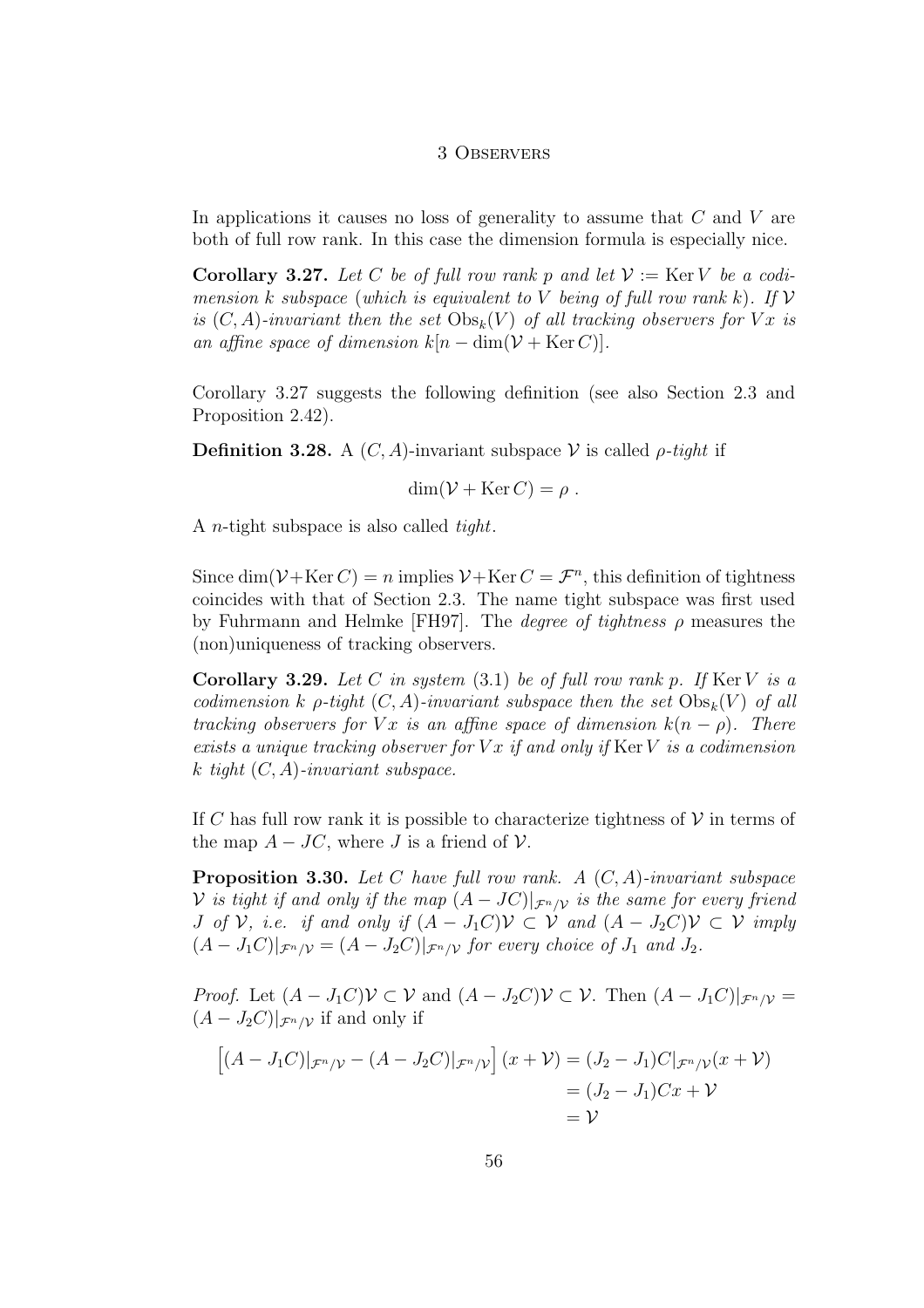for all  $x \in \mathcal{F}^n$ . Since C is surjective this is equivalent to  $\text{Im}(J_2 - J_1) \subset \mathcal{V}$ . Recall that V is tight if and only if  $V + \text{Ker } C = \mathcal{F}^n$ , i.e. if and only if  $C|_{\mathcal{V}}$ is surjective.

Let V be tight and let  $(A - J_1C)\mathcal{V} \subset \mathcal{V}$  and  $(A - J_2C)\mathcal{V} \subset \mathcal{V}$ . Then  $(J_2 - J_1)C\mathcal{V} \subset \mathcal{V}$  and  $C|_{\mathcal{V}}$  being surjective implies Im $(J_2 - J_1) \subset \mathcal{V}$ . But then  $(A - J_1C)|_{\mathcal{F}^n/\mathcal{V}} = (A - J_2C)|_{\mathcal{F}^n/\mathcal{V}}$ .

Conversely let  $(A-J_1C)\mathcal{V} \subset \mathcal{V}$  and  $(A-J_2C)\mathcal{V} \subset \mathcal{V}$  imply  $(A-J_1C)|_{\mathcal{F}^n/\mathcal{V}} =$  $(A-J_2C)|_{\mathcal{F}^n/\mathcal{V}}$  for every choice of  $J_1$  and  $J_2$ . Then Im $(J_2-J_1) \subset \mathcal{V}$ . Define a full row rank matrix V by  $\mathcal{V} =: \text{Ker } V$ . Then the diagram (3.15) yields  $K_1V = K_2V$  for every choice of tracking observers  $\dot{v} = K_1v + L_1y + M_1u$ and  $\dot{v} = K_2v + L_2y + M_2u$  for Vx. Since V has full row rank it follows  $K_1 = K_2$ . Furthermore  $M_1 = VB = M_2$  and  $L_1 = VJ_1 = VJ_2 = L_2$ since Im( $J_2 - J_1$ )  $\subset \mathcal{V} = \text{Ker }V$ . But then Corollary 3.29 implies that  $\mathcal{V}$  is tight.  $\Box$ 

Now recall the following definition from Section 2.3.

**Definition 3.31.** A  $(C, A)$ -invariant subspace V is called *observability sub*space if for every monic polynomial  $p$  of degree codim  $\mathcal V$  there exists a friend J of V such that the characteristic polynomial of  $(A - JC)|_{\mathcal{F}^n/\mathcal{V}}$  is equal to  $p$ .

The dual concept of controllability subspaces has been introduced by Wonham and Morse [WM70]. Morse [Mor73] first studied observability subspaces (talking only about duals of controllability subspaces), which were named later by Willems and Commault [WC81].

Comparing the last definition with Proposition 3.30, observabilty subspaces and tight subspaces play a kind of complementary roles. This idea is supported by the following result due to Willems [Wil82]. An extensive proof (of the dual result) can be found in Trentelman's thesis [Tre85]. See also Proposition 2.38.

**Proposition 3.32.** For every  $(C, A)$ -invariant subspace V there exists a tight  $(C, A)$ -invariant subspace  $\mathcal T$  such that

$$
\mathcal{V} = \mathcal{T} \cap \mathcal{O}_*(\mathcal{V}) \quad and \quad \mathcal{T} + \mathcal{O}_*(\mathcal{V}) = \mathcal{F}^n \ .
$$

Here  $\mathcal{O}_*(\mathcal{V})$  denotes the smallest observability subspace containing  $\mathcal{V}$  (cf. Section 2.3).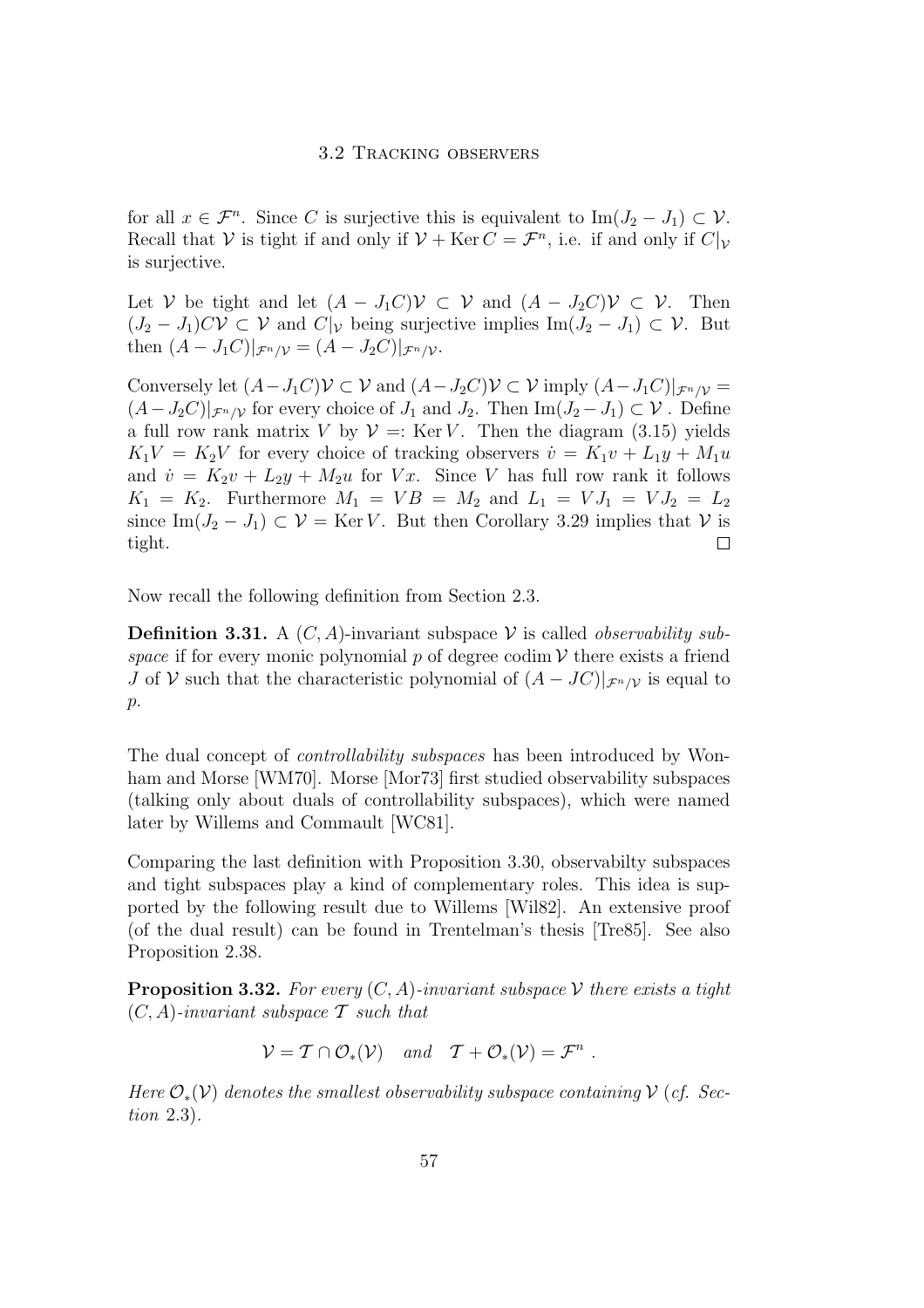If V is of full row rank k then the spectrum of a corestriction (cf. Section 2.3.3) of A to Ker V, i.e. of the map  $(A-JC)|_{\mathcal{F}^n/\mathcal{V}}$  where J is a friend of  $V$ , is reflected in the matrix K of an appropriate tracking observer for  $Vx$ .

**Theorem 3.33.** Let  $V \in \mathcal{F}^{k \times n}$  be of full row rank k. For every friend  $J \in \mathcal{F}^{n \times p}$  of  $\mathcal{V} := \text{Ker } V$  there exists a unique tracking observer for  $Vx$  such that K is similar to  $(A - JC)|_{T^n/\mathcal{V}}$ . Conversely, for every tracking observer  $\dot{v} = Kv + Ly + Mu$  for Vx there exists a friend J of V such that  $(A-JC)|_{\mathcal{F}^{n}}/v$ is similar to K.

*Proof.* Let  $(A - JC)\mathcal{V} \subset \mathcal{V}$  then there exists a matrix  $K \in \mathcal{F}^{k \times k}$  such that  $V(A-JC) = KV$ , i.e. such that the following diagram commutes. Since V has full row rank,  $K$  is uniquely determined.



This induces a quotient diagram with the induced map  $\bar{V}$  an isomorphism.



But then K is similar to  $(A - JC)|_{\mathcal{F}^n/\mathcal{V}}$ . Define  $L := VJ$  then the first diagram yields  $VA - LC = KV$ . Define  $M := VB$ . It follows by Theorem 3.4 that  $\dot{v} = Kv + Ly + Mu$  is a tracking observer for Vx.

Conversely let  $\dot{v} = Kv + Ly + Mu$  be a tracking observer for Vx. It follows by Theorem 3.4 that  $VA - KV = LC$ . Since V is surjective there exists  $J \in \mathcal{F}^{n \times p}$  such that  $L = VJ$ . But then  $V(A - JC) = KV$  and hence  $(A - JC)\mathcal{V} \subset \mathcal{V}$ , i.e. J is a friend of  $\mathcal{V}$ . Furthermore, Diagram (3.15) yields that  $(A - JC)|_{\mathcal{F}^n/\mathcal{V}}$  is similar to K.  $\Box$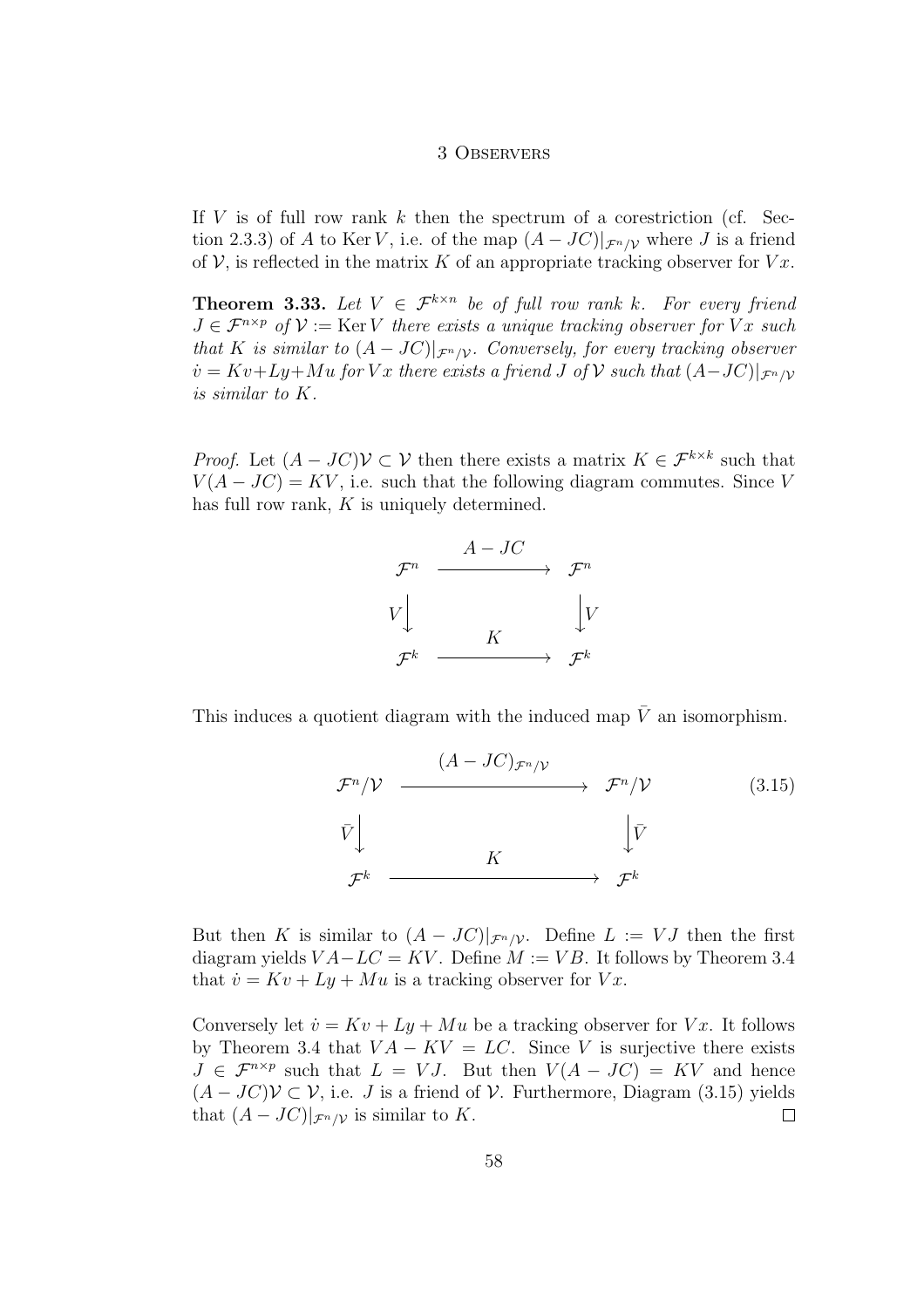In this sense a tracking observer is nothing else but a corestriction of an identity observer to a  $(C, A)$ -invariant subspace.

Theorem 3.33 allows to relate (non)uniqueness of observers to the following classical pole placement result. The dual version can e.g. be found in Wonham's book [Won74, Corollary 5.2]. It has been extended by Schumacher [Sch80a, Sch81].

**Proposition 3.34.** Let  $V$  be  $(C, A)$ -invariant. If J is a friend of  $V$  then

$$
\sigma((A-JC)|_{\mathcal{F}^n/\mathcal{V}})=\sigma_J\cup\sigma_{fix} ,
$$

where

$$
\sigma_J := \sigma((A-JC)|_{\mathcal{F}^n/\mathcal{O}_*(\mathcal{V})})
$$

is freely assignable by a suitable choice of J, and

$$
\sigma_{\text{fix}} := \sigma((A-JC)|_{\mathcal{O}_*(\mathcal{V})/\mathcal{V}})
$$

is fixed for all J.

Note that Proposition 3.34 implies that any friend  $J$  of a  $(C, A)$ -invariant subspace V is automatically a friend of  $\mathcal{O}_*(\mathcal{V})$ . Let T be a tight complement of  $\mathcal{O}_*(\mathcal{V})$  (cf. Proposition 3.32) then  $\mathcal{O}_*(\mathcal{V})/\mathcal{V}$  is naturally isomorphic to  $\mathcal{F}^n/\mathcal{T}$ . In view of Theorem 3.33, Proposition 3.34 indeed makes the following statement on observer poles.

**Theorem 3.35.** Any tracking observer for  $Vx$ , V of full row rank, has some completely arbitrary poles (corresponding to  $\mathcal{F}^n/\mathcal{O}_*(\mathrm{Ker}\,V)$ ) and some fixed poles (corresponding to  $\mathcal{F}^n/\mathcal{T}$  for any tight complement  $\mathcal{T}$  of  $\mathcal{O}_*(\mathrm{Ker}\,V)$ ). The spectrum of the observer is fixed if and only if  $\text{Ker }V$  is tight. It is completely variable if and only if  $\text{Ker }V$  is an observability subspace.

Remark 3.36. The statement of the last theorem was already contained in a paper by Willems [Wil82]. The paper does not contain a proof, though.

The following example shows that there is no direct relation between the number of free parameters in K (i.e. the degree of tightness  $\rho$ ) and the number of free eigenvalues (i.e. the codimension of  $\mathcal{O}_*(\mathcal{V})$ ), even if C is of full row rank p.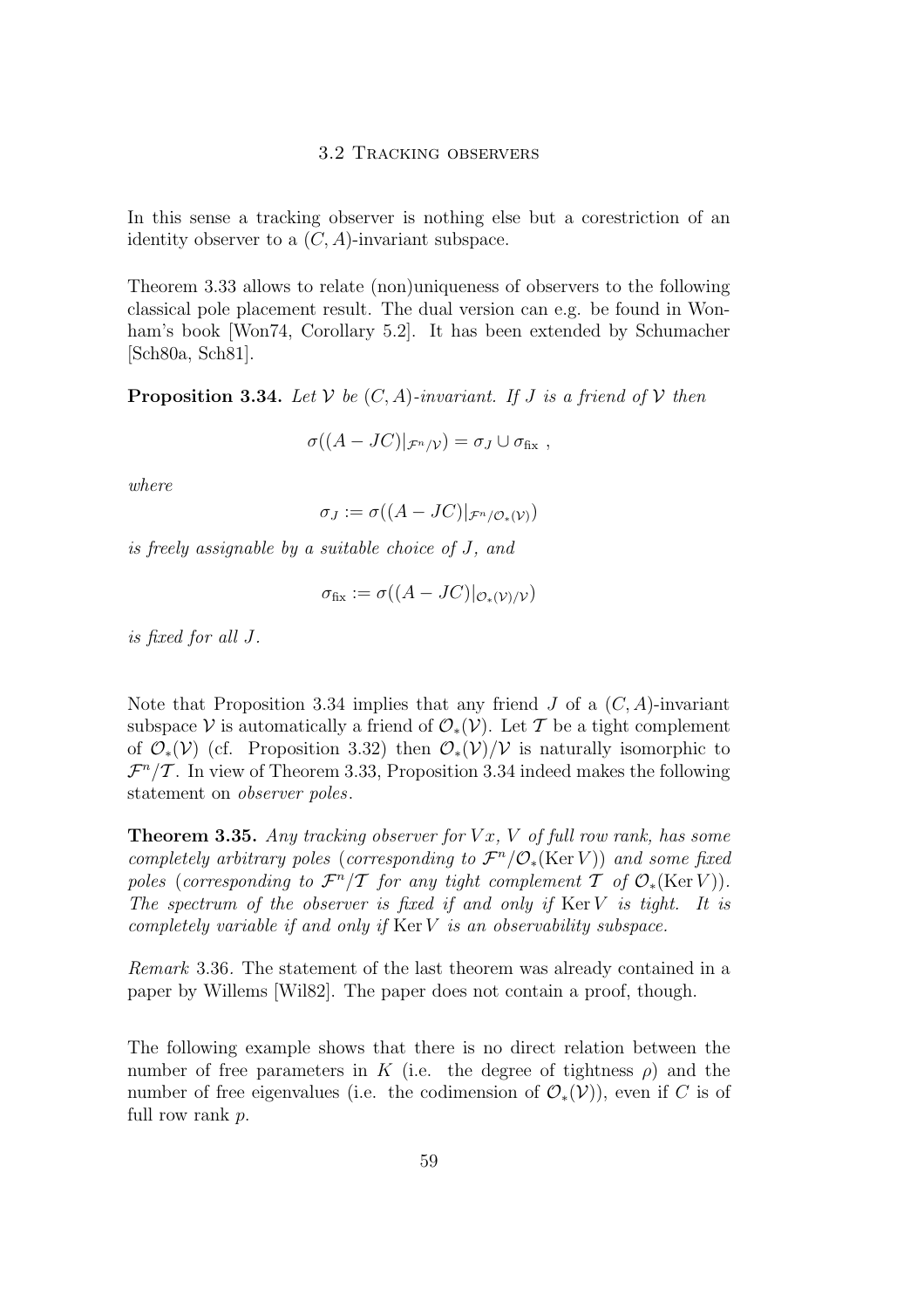Example 3.37. Let

$$
A = \begin{pmatrix} 0 & 0 & 0 & 0 & 0 \\ 1 & 0 & 0 & 0 & 0 \\ 0 & 1 & 0 & 0 & 0 \\ 0 & 0 & 0 & 0 & 0 \\ 0 & 0 & 0 & 1 & 0 \end{pmatrix} \text{ and } C = \begin{pmatrix} 0 & 0 & 1 & 0 & 0 \\ 0 & 0 & 0 & 0 & 1 \end{pmatrix}.
$$

1. Consider

$$
V_1 = \begin{pmatrix} 0 & 0 & 1 & 0 & 0 \\ 0 & 1 & 0 & 0 & 0 \\ 1 & 0 & 0 & 0 & 0 \end{pmatrix} .
$$

Then  $V_1 = \text{Ker } V_1$  is an observability subspace of codimension 3, i.e. there are 3 free eigenvalues in any tracking observer for  $Vx$ . Solving  $V_1A - K_1V_1 = L_1C$  for  $K_1$  yields

$$
K_1 = \begin{pmatrix} k_1 & 1 & 0 \\ k_2 & 0 & 1 \\ k_3 & 0 & 0 \end{pmatrix} ,
$$

where  $k_i \in \mathcal{F}$ ,  $i = 1, 2, 3$  are arbitrary  $(\rho_1 = 4)$ . Note that  $K_1$  is in (permuted) companion form.

2. Consider

$$
V_2 = \begin{pmatrix} 1 & 0 & 0 & 0 & 0 \\ 0 & 0 & 0 & 1 & 0 \\ 0 & 0 & 0 & 0 & 1 \end{pmatrix} .
$$

Then  $V_2$  = Ker  $V_2$  is  $(C, A)$ -invariant but not an observability subspace. It is codim  $\mathcal{O}_*(\mathcal{V}_2) = 2$ , i.e. there are 2 free eigenvalues in any tracking observer for Vx. But solving  $V_2A - K_2V_2 = L_2C$  for  $K_2$  yields

$$
K_2 = \begin{pmatrix} 0 & 0 & k_1 \\ 0 & 0 & k_2 \\ 0 & 1 & k_3 \end{pmatrix} ,
$$

where  $k_i \in \mathcal{F}$ ,  $i = 1, 2, 3$  are arbitrary  $(\rho_2 = 4)$ . Though having the same number of free parameters as  $K_1$ ,  $K_2$  has a fixed zero eigenvalue.

With a little more effort the rank condition on  $V$  can be dropped in Theorem 3.33, at least in the case where the spectrum is completely variable.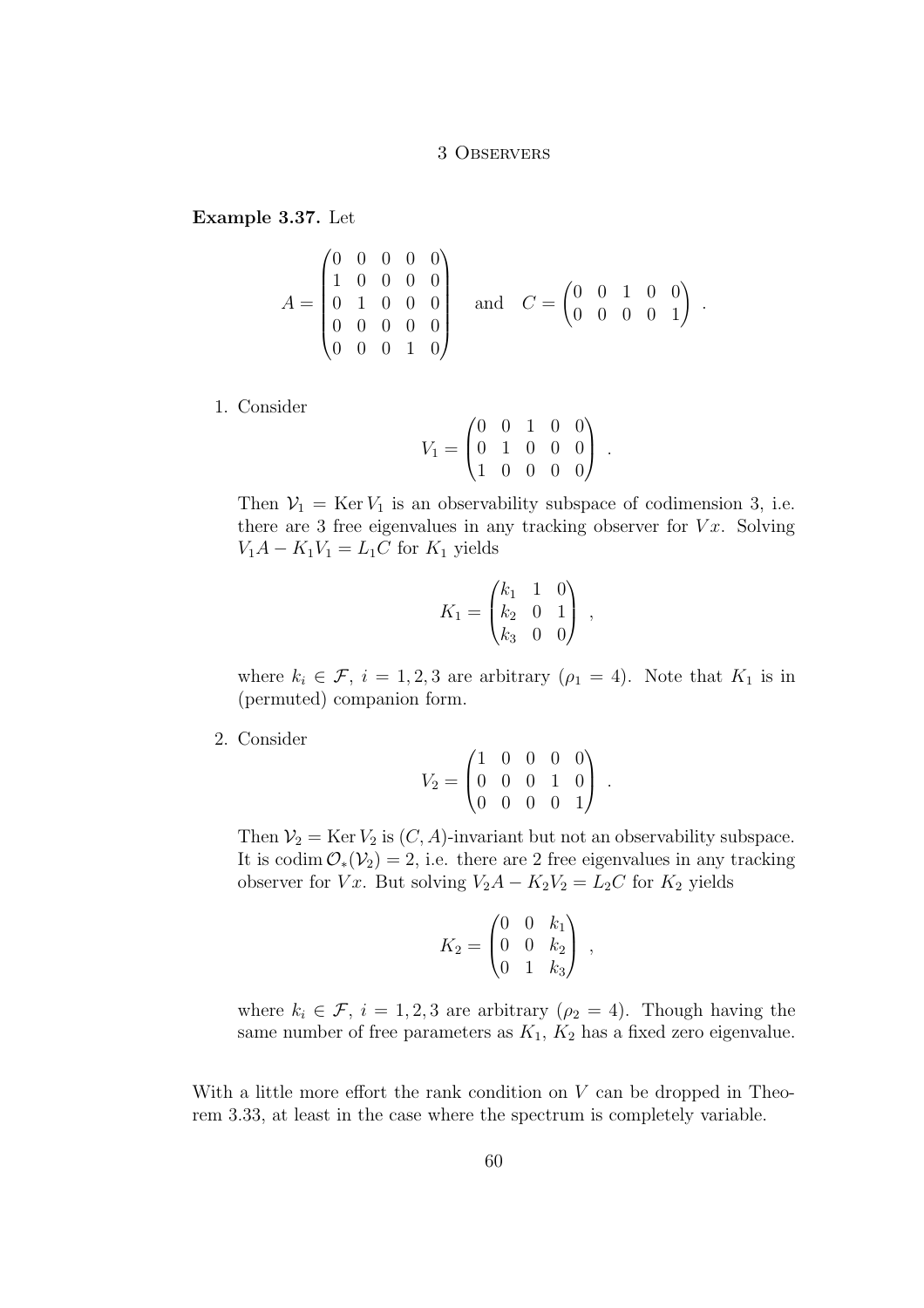**Theorem 3.38.** For every monic polynomial p of degree k there exists a tracking observer for the linear function  $Vx$  of the state of system (3.1) such that the characteristic polynomial of K is equal to p if and only if  $\mathcal{V} := \text{Ker } V$ is an observability subspace.

*Proof.* Assume that for every monic polynomial p of degree k there exists a tracking observer for  $Vx$  such that the characteristic polynomial of K is equal to p. According to Theorem 3.8  $\mathcal{V} := \text{Ker } V$  is  $(C, A)$ -invariant. Let  $J_0$ be a friend of V then  $(A - J_0 C) V \subset V$  and the quotient map

$$
A_0 := (A - J_0 C)|_{\mathcal{F}^n/\mathcal{V}} : \mathcal{F}^n/\mathcal{V} \longrightarrow \mathcal{F}^n/\mathcal{V},
$$
  

$$
x + \mathcal{V} \mapsto (A - J_0 C)x + \mathcal{V}
$$

is well defined. Let

$$
\pi: \mathcal{F}^n \longrightarrow \mathcal{F}^n/\mathcal{V} ,
$$

$$
x \mapsto x + \mathcal{V}
$$

be the canonic projection. Choose a map  $S: \mathcal{F}^p \longrightarrow \mathcal{F}^p$  such that Ker  $SC =$  $\text{Ker } C + \mathcal{V}$ . Choose a map

$$
C_0: \ \mathcal{F}^n/\mathcal{V} \longrightarrow \mathcal{F}^p
$$

such that  $C_0\pi = SC$ . Such a map exists since  $\mathcal{V} \subset \text{Ker }SC$ .

Let  $\lambda \in \mathbb{C}$  and choose a tracking observer  $\dot{v} = Kv + Ly + Mu$  for  $Vx$  such that  $\lambda \notin \sigma(K)$ . According to Theorem 3.4 it follows  $VA - KV - LC = 0$ . Let  $x + V \in \text{Ker}(A_0 - \lambda \cdot id_{\mathcal{F}_n/\mathcal{V}}) \cap \text{Ker } C_0$ . Then  $SCx = C_0 \pi x = C_0(x + V) = 0$ hence  $x \in \text{Ker } C + \mathcal{V}$  and there exists  $x' \in \text{Ker } C$  such that  $x + \mathcal{V} = x' + \mathcal{V}$ . But then  $Ax'+V = (A-JC)x'+V = A_0(x'+V) = A_0(x+V) = \lambda(x+V) = \lambda x'+V$ and hence  $K V x' = (K V + L C) x' = V A x' = \lambda V x'$ . Since  $\lambda \notin \sigma(K)$  this implies  $Vx' = 0$  hence  $x + V = x' + V = V$ . Since  $\lambda \in \mathbb{C}$  was arbitrary it follows by the Hautus test that the pair  $(C_0, A_0)$  is observable.

Let p be a monic polynomial of degree codim  $\mathcal V$ . Then there exists an output injection  $J_1: \mathcal{F}^p \longrightarrow \mathcal{F}^n/\mathcal{V}$  such that the characteristic polynomial of  $(A_0 J_1C_0$ ) is equal to p. Choose  $J_2: \mathcal{F}^p \longrightarrow \mathcal{F}^n$  such that  $\pi J_2 = J_1$ . Define  $J := J_0 + J_2S$ . Then  $\mathcal{V} \subset \text{Ker }SC$  implies  $(A - JC)\mathcal{V} = (A - J_0C)\mathcal{V} \subset \mathcal{V}$ hence  $J$  is a friend of  $\mathcal V$ . Furthermore

$$
\pi(A - JC) = \pi(A - J_0C) - \pi J_2SC
$$
  
=  $A_0\pi - J_1C_0\pi$   
=  $(A_0 - J_1C_0)\pi$ .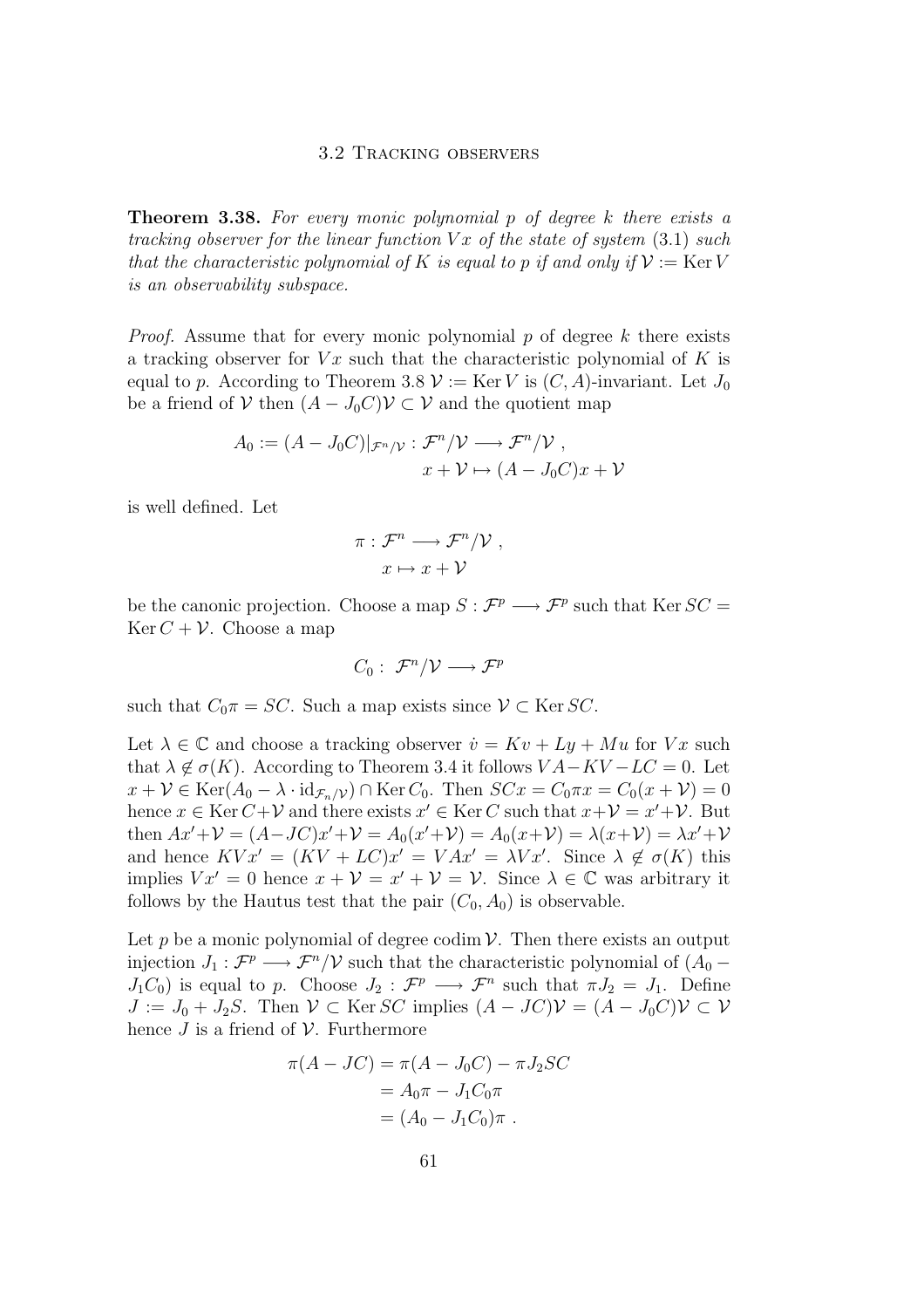But then  $(A - JC)|_{\mathcal{F}^n/\mathcal{V}} = A_0 - J_1C_0$  has the characteristic polynomial p. It follows that  $V$  is an observability subspace.

Conversely let  $V \in \mathcal{F}^{k \times n}$  and let  $\mathcal{V} := \text{Ker } V$  be an observability subspace. There exists  $J_0 \in \mathcal{F}^{n \times p}$  such that  $(A - J_0 C)\mathcal{V} \subset \mathcal{V}$  and hence there exists a matrix  $K_0 \in \mathcal{F}^{k \times k}$  such that  $V(A - J_0 C) = K_0 V$ . Setting  $L_0 := V J_0$  yields  $VA - K_0V = L_0C$ . Let  $N \in \mathcal{F}^{k \times k}$  be such that  $\text{Ker } N = V(\text{Ker } C)$ .

Let  $\lambda \in \mathbb{C}$  and choose a friend J of V such that  $\lambda \notin \sigma(A - JC)|_{\mathcal{F}^n/\mathcal{V}}$ . Let  $z \in \text{Ker}(K_0-\lambda I) \cap \text{Ker } N$  then  $z \in V(\text{Ker } C)$ , i.e. there exists  $x \in \text{Ker } C$  such that  $z = Vx$ . Furthermore  $x \in \text{Ker } C$  implies  $V(A - JC)x = V(A - J_0C)x =$  $K_0 V x = \lambda V x$ . It follows  $(A - JC)_{\mathcal{F}^n/\mathcal{V}} (x + \mathcal{V}) = \lambda (x + \mathcal{V})$ . Since  $\lambda$  is not an eigenvalue of  $(A - JC)|_{\mathcal{F}^n/\mathcal{V}}$  this implies  $x + \mathcal{V} = \mathcal{V}$  hence  $z = Vx = 0$ . Since  $\lambda \in \mathbb{C}$  was arbitrary it follows by the Hautus test that the pair  $(N, K_0)$ is observable.

Let  $p$  be a monic polynomial of degree  $k$ . Then there exists an output injection  $Q \in \mathcal{F}^{k \times k}$  such that the characteristic polynomial of  $K := K_0 - QN$ is equal to p. For  $x \in \text{Ker } C$  it follows  $(VA - KV)x = (VA - K_0V)x =$  $L_0Cx = 0$ , i.e. Ker  $C \subset \text{Ker } VA - KV$ . But then there exists  $L \in \mathcal{F}^{k \times p}$  such that  $LC = VA - KV$ . Set  $M := VB$ . According to Theorem 3.4 the system  $\dot{v} = Kv + Ly + Mu$  is a tracking observer for Vx.  $\Box$ 

Remark 3.39. A statement of Theorem 3.38 as an exercise can be found in the textbook by Trentelman, Stoorvogel and Hautus [TSH01]. They use the same techniques as in the above proof to prove a geometric characterization of the existence of tracking observers with stable  $K$ . Since the latter are related to asymptotic observers (cf. Section 3.3), the statement and proof of this result is postponed until later (Theorem 3.66).

# 3.2.3 Tracking output observers

Until now the observer state has been required to track the given function  $V_x$ of the system state. Therefore the order of the observer has always been equal to the number of rows in  $V$ . In this section an output equation is attached to the observer and this observer *output* is required to track the function  $Vx$ . It is shown that the only difference to tracking observers without output results from the possibility to apply *direct feedthrough* of the system output  $y$ .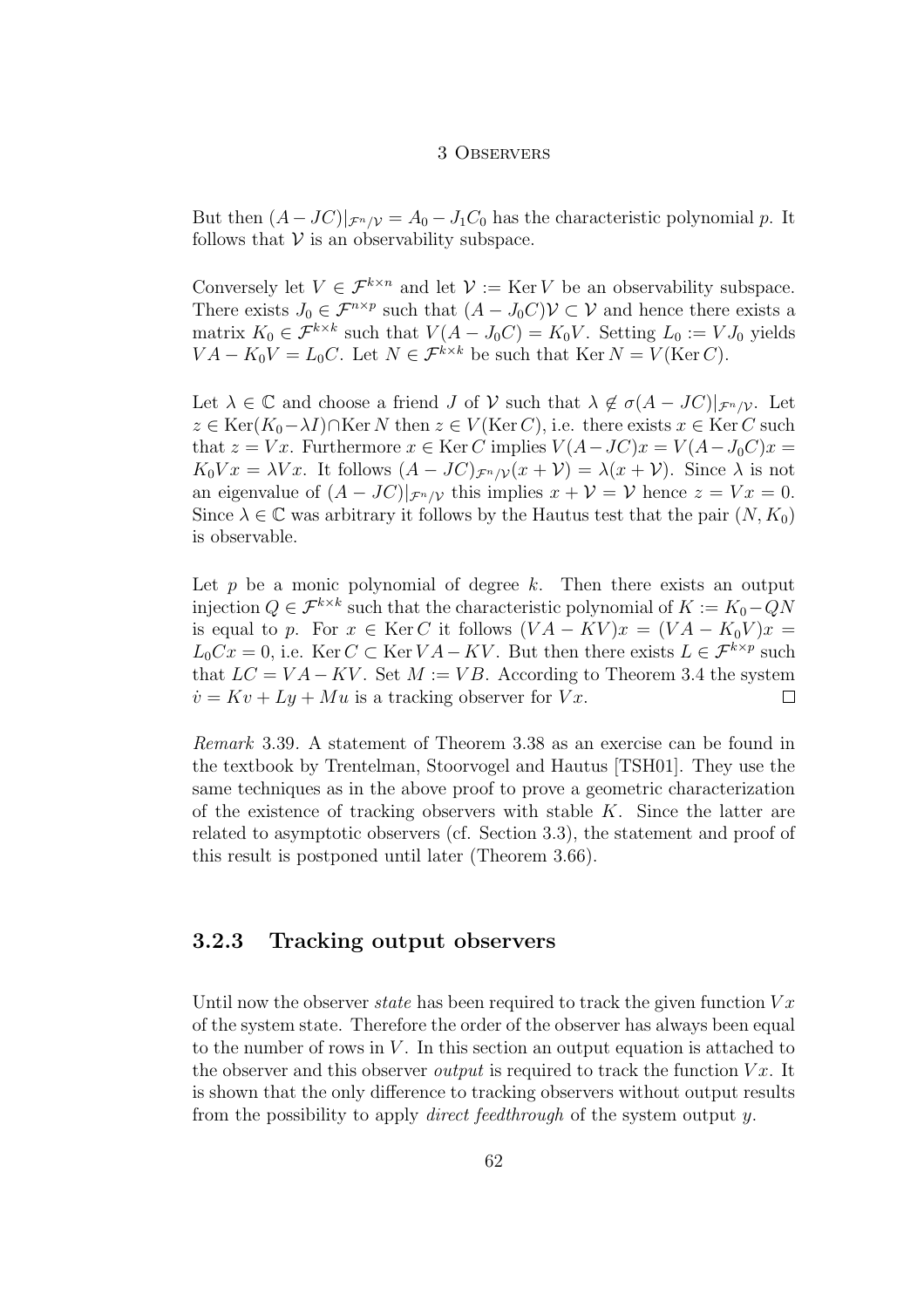**Definition 3.40.** A *tracking output observer* for the linear function  $Vx$  of the state of system  $(3.1), V \in \mathcal{F}^{k \times n}$ , is a dynamical system

$$
\begin{aligned}\n\dot{v} &= Kv + Ly + Mu, \\
w &= Pv + Qy,\n\end{aligned} \tag{3.16}
$$

 $K \in \mathcal{F}^{q \times q}, L \in \mathcal{F}^{q \times p}, M \in \mathcal{F}^{q \times m}, P \in \mathcal{F}^{k \times q}$  and  $Q \in \mathcal{F}^{k \times p}$  which is driven by the input u and by the output y of system  $(3.1)$  and has the tracking *output property:* For every  $x(0) \in \mathcal{F}^n$ , every  $v(0) \in \mathcal{F}^k$  and every input function  $u(.)$ 

$$
w(0) = Vx(0) \Rightarrow w(t) = Vx(t)
$$
 for all  $t \in \mathbb{R}$ .

Here  $q$  is called the *order* of the observer.

Note that the tracking output property leaves some freedom in the choice of the starting state  $v(0)$  of the observer. To obtain tracking, it is only required to be chosen such that  $w(0) = Pv(0) + QCx(0)$  has the appropriate value. There is the following characterization of tracking output observers.

**Theorem 3.41.** System  $(3.16)$  is a tracking output observer for  $Vx$  if and only if there exists a matrix  $\hat{K} \in \mathcal{F}^{k \times k}$  such that

$$
(V - QC)A - \hat{K}(V - QC) = PLC ,
$$
  
\n
$$
PM = (V - QC)B ,
$$
  
\n
$$
PK = \hat{K}P .
$$
\n(3.17)

Then  $\dot{\hat{v}} = \hat{K}\hat{v} + PLy + PMu$  is a tracking observer for  $(V - QC)x$ .

Proof. Apply Proposition 3.5 to the composite system

$$
\begin{pmatrix} x \\ v \end{pmatrix} = \dot{x}_c = A_c x_c + B_c u = \begin{pmatrix} A & 0 \\ LC & K \end{pmatrix} \begin{pmatrix} x \\ v \end{pmatrix} + \begin{pmatrix} B \\ M \end{pmatrix} u ,
$$
  

$$
e = w - Vx = C_c x_c = \begin{pmatrix} QC - V & P \end{pmatrix} \begin{pmatrix} x \\ v \end{pmatrix} .
$$

Then the system  $(3.16)$  is a tracking output observer for  $Vx$  if and only if Ker  $C_c$  is  $A_c$ -invariant and contains Im  $B_c$ . The latter is equivalent to  $C_cB_c = 0$ , i.e. to  $(QC - V)B + PM = 0$ , which is the second equation in (3.17). Ker  $C_c$  is  $A_c$ -invariant if and only if there exists a matrix  $\hat{K} \in \mathcal{F}^{k \times k}$ such that  $C_cA_c = KC_c$ , i.e.

$$
((QC - V)A + PLC \, PK) = (\hat{K}(QC - V) \, \hat{K}P)
$$

.

This yields the other two equations in (3.17). The last statement follows from Theorem 3.4.  $\Box$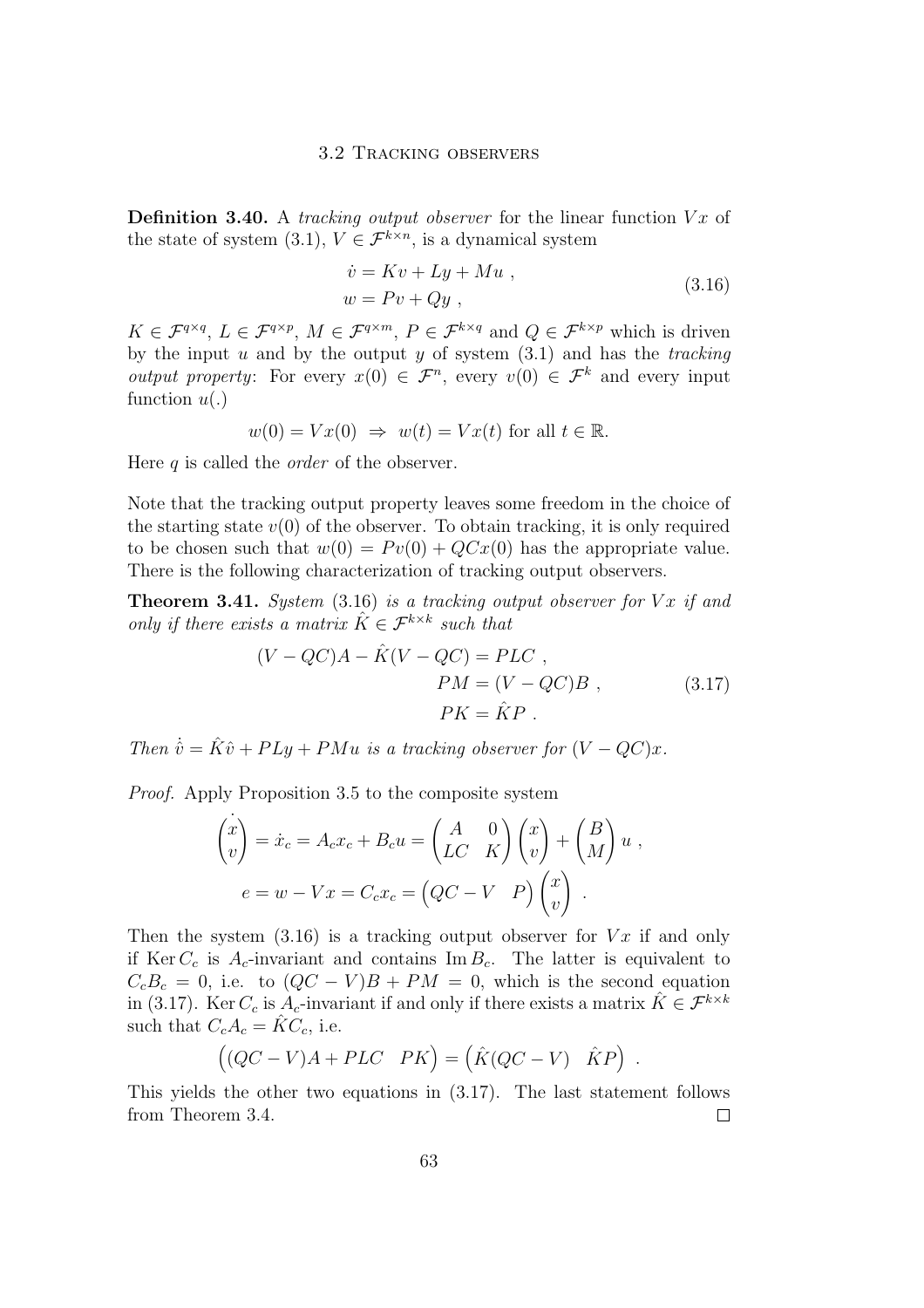On the other hand, assume that  $\dot{v} = Kv + Ly + Mu$  is a tracking observer for  $(V - QC)x$ . Then by definition the system

$$
\dot{v} = Kv + Ly + Mu,
$$
  

$$
w = Iv + Qy
$$

is a tracking output observer for  $Vx$ . Since  $P = I$  is invertible, there is no freedom in the choice of the starting state  $v(0)$ , here. Using Theorem 3.41 and Theorem 3.8 this immediately yields the following corollary.

Corollary 3.42. There exists a tracking output observer for  $Vx$  with direct feedthrough matrix Q if and only if there exists a tracking observer for  $(V QC)x$ . The latter is equivalent to  $\text{Ker}(V - QC)$  being  $(C, A)$ -invariant.

In particular, there exists a tracking output observer for  $Vx$  without direct feedthrough, i.e. with  $Q = 0$ , if and only if there exists a tracking observer for  $Vx$ . The latter is equivalent to  $\text{Ker }V$  being  $(C, A)$ -invariant.

# 3.2.4 Tracking observers with output

In this section tracking (state) observers with an extra output equation are discussed. Theoretically, they allow the tracking of functions which are not related to  $(C, A)$ -invariant subspaces using low dimensional observers. But on the other hand tracking observers with output require more knowledge about the starting state of the system than tracking observers or tracking output observers would, which sometimes might reduce their practical usefullness. The observer dimension can be reduced further by direct feedthrough of the system output (Luenberger observer).

**Definition 3.43.** A linear function  $Ux$ ,  $U \in \mathcal{F}^{q \times n}$ , of the state of system (3.1) is said to *contain* the linear function  $Vx, V \in \mathcal{F}^{k \times n}$ , if there exists a matrix  $P \in \mathcal{F}^{k \times q}$  such that  $V = PU$  or, equivalently, if Ker  $U \subset \text{Ker } V$ .

Using this concept it is easy to construct an observer which tracks an arbitrary linear function  $Vx$  of the state of system (3.1). Simply choose a function Ux which contains Vx, and for which Ker U is  $(C, A)$ -invariant. Since Ker  $I = \{0\}$  is  $(C, A)$ -invariant and is trivially contained in Ker V, such a function exists. Therefore it is even possible to choose such a U of minimal dimension q (i.e. maximal dimension of  $\text{Ker }U$ ). Next, construct a tracking observer

$$
\dot{v} = Kv + Ly + Mu
$$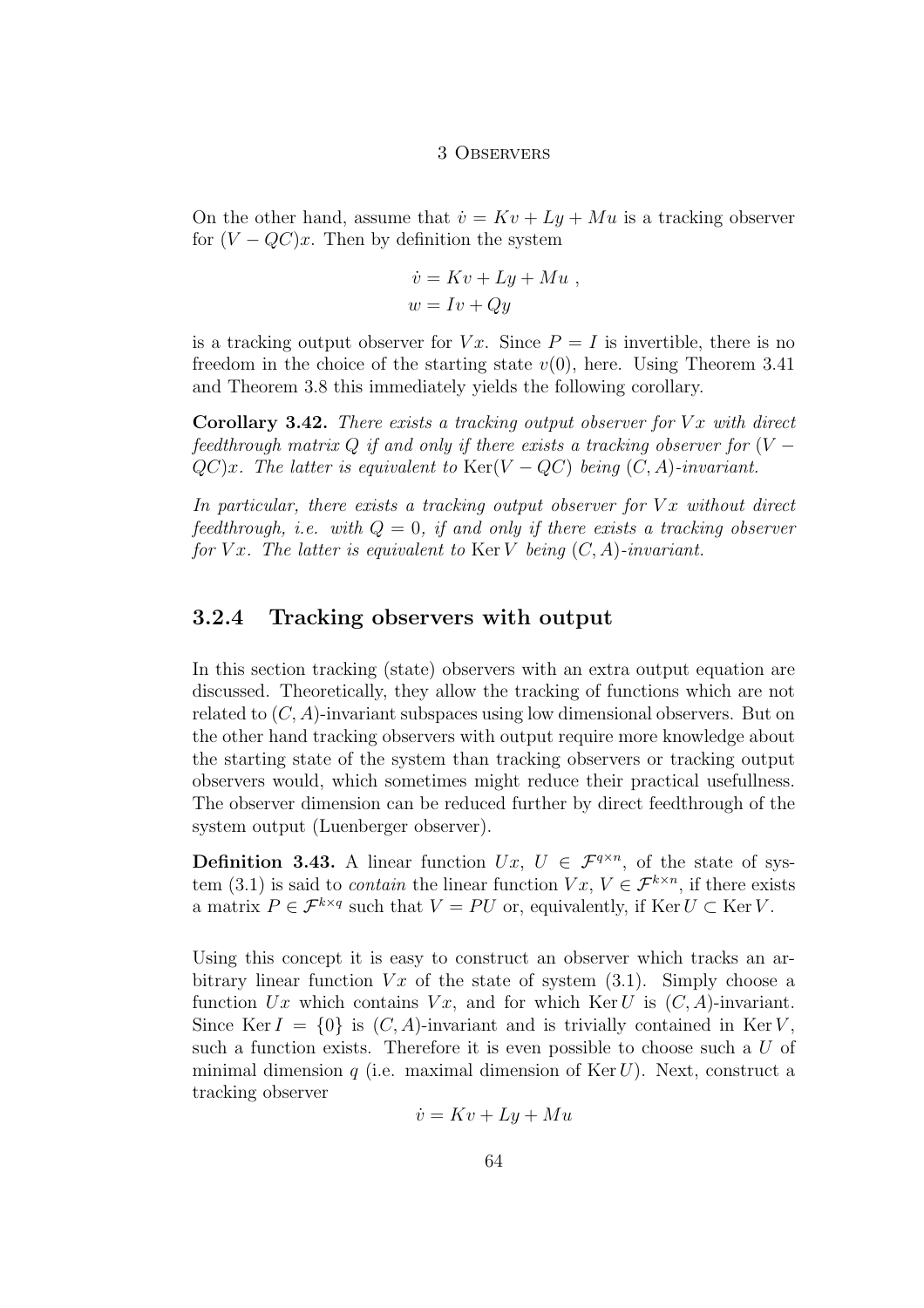for  $Ux$  and attach to it the output equation

$$
w = Pv ,
$$

where  $V = PU$ . Now, setting  $v(0) = Ux(0)$  yields  $v(t) = Ux(t)$  and hence  $w(t) = Pv(t) = PUx(t) = Vx(t)$  for all  $t \in \mathbb{R}$ . Since tracking observers always relate to  $(C, A)$ -invariant subspaces (Theorem 3.8), designing such an observer of minimal order results in finding a maximal dimensional  $(C, A)$ invariant subspace contained in Ker  $V$  (cf. Section 5.6, Theorem 5.25). Since the sum of two  $(C, A)$ -invariant subspaces is not necessarily  $(C, A)$ -invariant, there might exist many such subspaces.

As has been mentioned before, setting  $v(0) = Ux(0)$  requires more knowledge about the starting state  $x(0)$  of the system (3.1) than just  $Vx(0)$ , which would be needed for a tracking observer or a tracking output observer for  $Vx$ .

Remark 3.44. Observers of the above type have been named preobservers by Fuhrmann and Helmke [FH01]. They appear in the characterization of asymptotic output observers (cf. Section 3.3.1).

As an application of the above design procedure, the following result due to Schumacher (see e.g. [Sch81, Lemma 2.9]) is used to construct the reduced order observer or Luenberger observer for the full state x of system  $(3.1)$ , which is required to be detectable here. The reduced order observer uses direct feedthrough of the system output y. In the (more special) case of an observable system the corresponding result has been derived by Wonham [Won70]. The proposition refers to the following concept introduced by Schumacher [Sch81] and by Willems and Commault [WC81] as the notion dual to stabilizability subspaces. The latter were introduced by Wonham [Won74] and named by Hautus [Hau80].

**Definition 3.45.** A  $(C, A)$ -invariant subspace V is called *outer detectable* if there exists a friend J of V such that  $(A - JC)|_{\mathcal{F}^n/\mathcal{V}}$  is stable.

By some authors an outer detectable subspace is also called *detectability* subspace.

**Proposition 3.46.** Let  $(C, A) \in \mathcal{F}^{p \times n} \times \mathcal{F}^{n \times n}$  be detectable. Then there exists an outer detectable subspace  $\mathcal V$  such that  $\mathcal V \oplus \text{Ker } C = \mathcal F^n$ . (Note that such a  $V$  is tight.)

Using this result a reduced order observer for the full state  $x$  of system  $(3.1)$ is constructed as follows. Let  $\mathcal{V} \subset \mathcal{F}^n$  be outer detectable such that  $\mathcal{V} \oplus$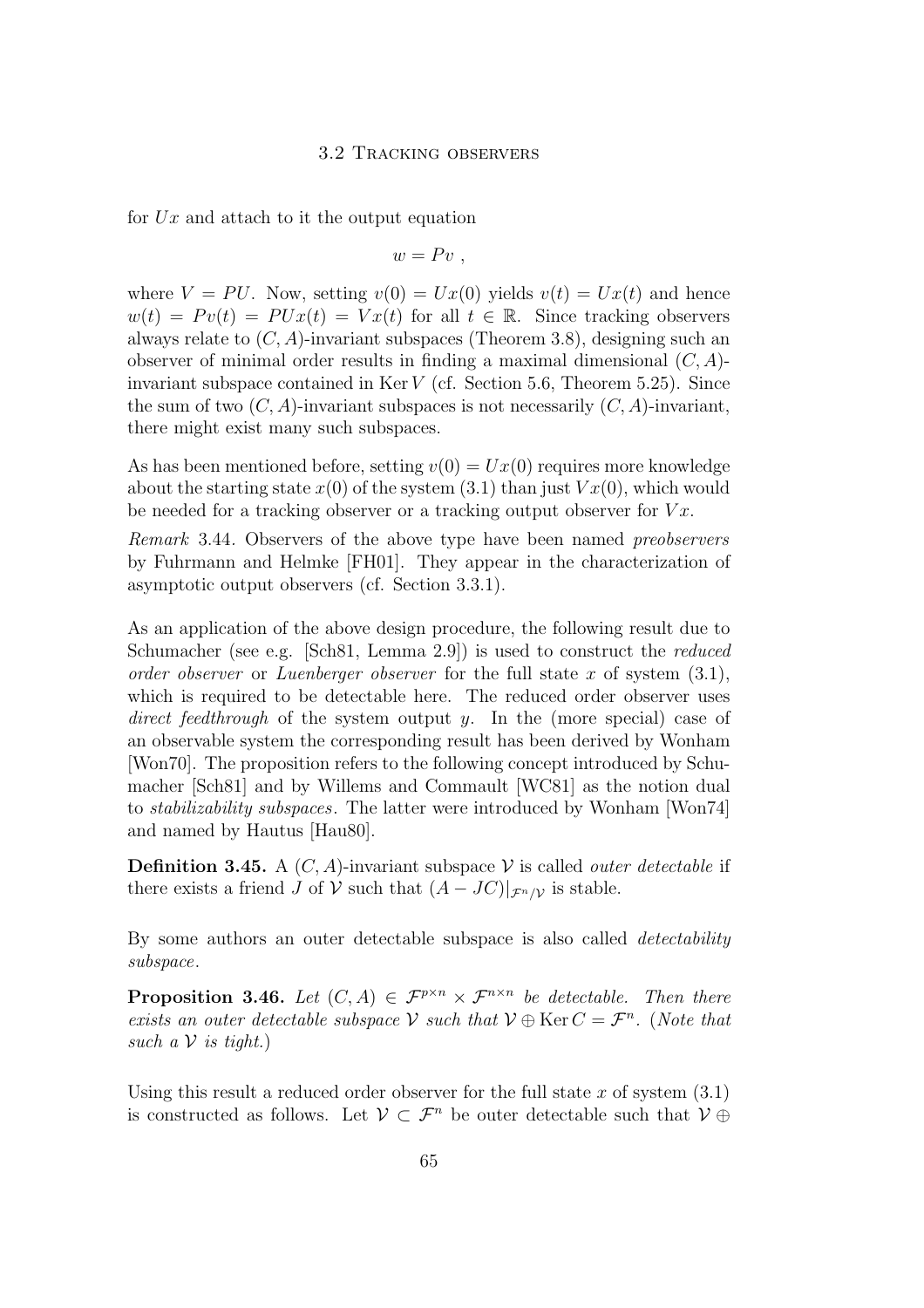Ker  $C = \mathcal{F}^n$ . Let  $U \in \mathcal{F}^{(n-\text{rk }C)\times n}$  such that Ker  $U = \mathcal{V}$ . Then U has full row rank  $n - \text{rk } C$ . According to Theorem 3.33 there exists a tracking observer  $\dot{v} = Kv + Ly + Mu$  for Ux such that K is stable. According to Theorem 3.4 then the tracking error  $e = v - Ux$  is governed by  $\dot{e} = Ke$ . Since

$$
\mathrm{Ker}\begin{pmatrix} U \\ C \end{pmatrix} = \{0\} = \mathrm{Ker}\,I
$$

there exist matrices  $P \in \mathcal{F}^{n \times (n-\text{rk } C)}$  and  $Q \in \mathcal{F}^{n \times p}$  such that  $PU + QC = I$ . Since  $Ux$  by definition contains  $PUx$ , adding the output equation

$$
w = Pv
$$

to the observer and setting  $v(0) = Ux(0)$  yields  $w(t) = PUx(t) = (I QC)x(t)$  for all  $t \in \mathbb{R}$ . Hence adding the output equation

$$
\tilde{w} = Pv + Qy ,
$$

with the direct feedthrough term  $Qy = QCx$ , yields an observer of reduced order  $n - \text{rk } C$  with

$$
v(0) = Ux(0) \Rightarrow \tilde{w}(t) = x(t)
$$
 for all  $t \in \mathbb{R}$ .

Furthermore, since K is stable and  $\dot{e} = Ke$ , for arbitrary  $v(0) \in \mathcal{F}^{n-\text{rk }C}$ it follows  $\lim_{t\to\infty} (\tilde{w}(t) - x(t)) = \lim_{t\to\infty} Pe(t) = 0$ , i.e. the system state is asymptotically identified by the observer.

Remark 3.47. A generalization of Proposition 3.46 using an almost observability subspace instead of Ker C has been derived by Trentelman [Tre84]. He uses direct feedthrough of derivatives of the output  $y$  for a further reduction of the observer order (PID-observer ).

# 3.3 Asymptotic observers

Asymptotic observers in general do not track (part of) the system state but identify it asymptotically, i.e. for the time going to infinity, while the starting state of the observer can be chosen arbitrarily. In this section the precise relation between asymptotic observers and tracking observers is discussed. In a first step observers without output are considered. Adding an output to an asymptotic observer yields a practically useful new type of observer which can be used to observe arbitrary (linear) functions of the system state. It is then possible to talk about minimal observers, i.e. observers of minimal order.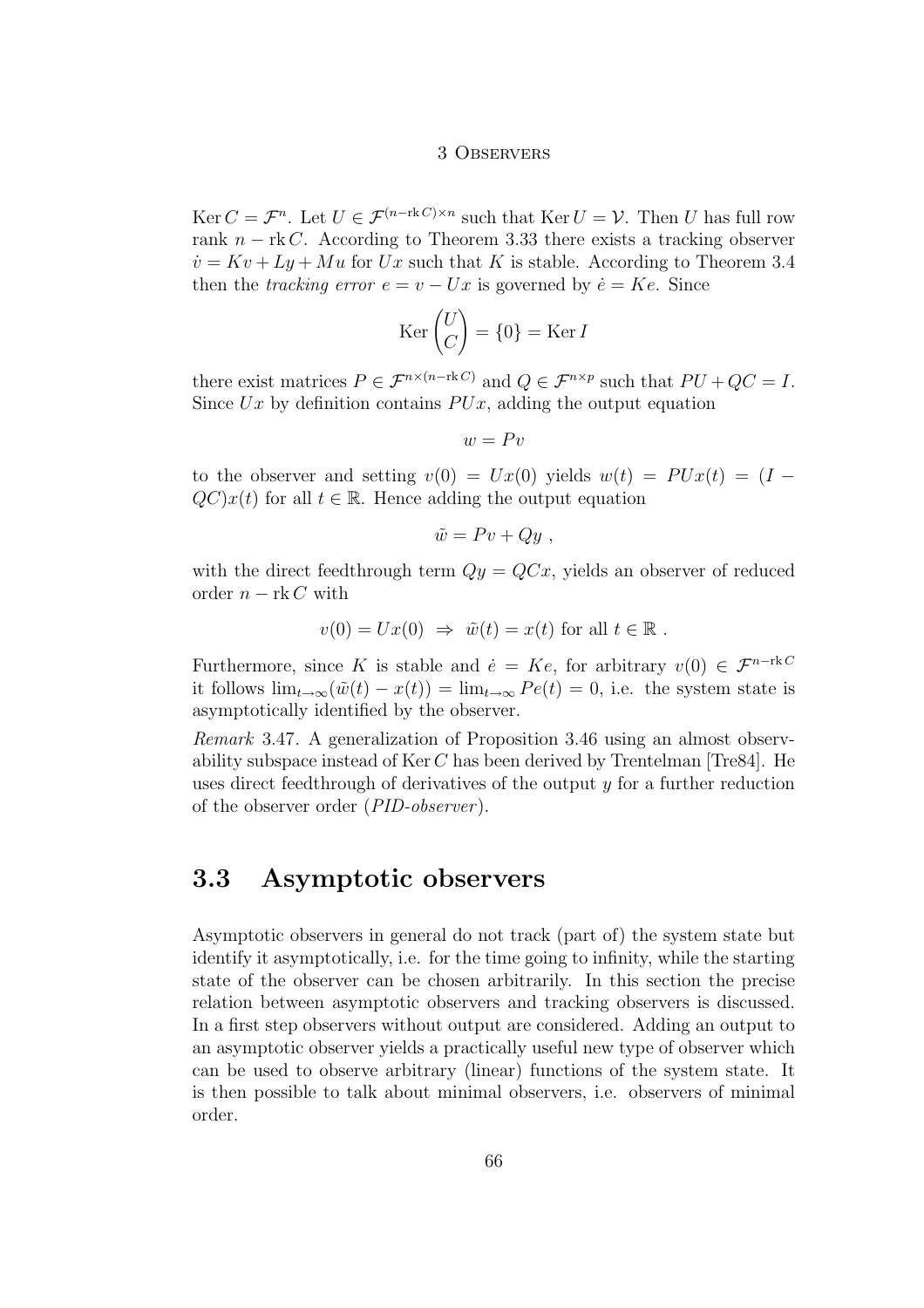#### 3.3 ASYMPTOTIC OBSERVERS

**Definition 3.48.** An *asymptotic observer* for the linear function  $Vx$  of the state of system  $(3.1), V \in \mathcal{F}^{k \times n}$ , is a dynamical system

$$
\dot{v} = Kv + Ly + Mu , \qquad (3.18)
$$

 $K \in \mathcal{F}^{k \times k}$ ,  $L \in \mathcal{F}^{k \times p}$  and  $M \in \mathcal{F}^{k \times m}$ , which is driven by the input u and the output  $y$  of system  $(3.1)$  and has the property that

$$
\lim_{t \to \infty} (v(t) - Vx(t)) = 0
$$

for every choice of  $x(0), v(0)$  and the input function  $u(.)$ , i.e. the observer state converges to the to be estimated function of the system state. As before k is called the order of the observer.

Note that any tracking observer with stable  $K$  is an asymptotic observer (Theorem 3.4), especially an identity observer with  $A - LC$  stable is an asymptotic observer for  $Ix$ . It will be shown below (Corollary 3.58) that the converse is also true if the system (3.1) is controllable.

**Example 3.49.** Let  $\dot{x} = Ax$  be a free (totally uncontrollable) and stable system. Let  $V = I$ . Then  $\lim_{t\to\infty} Vx(t) = 0$  for every starting point  $x(0) \in$  $\mathcal{F}^n$ . Any other free and stable system  $\dot{v} = Kv, K \in \mathcal{F}^{n \times n}$ , is an asymptotic observer for  $Vx$ , then. But apparently it is not a tracking observer for  $Vx$ unless  $K = A$ .

If the system  $(3.1)$  is merely partially controllable then the Kalman decomposition into a controllable and a free subsystem allows a similar construction. Hence, in general, asymptotic observers do not have the tracking property.

To deduce a characterization of asymptotic observers consider the following result on linear systems. Let

$$
\mathcal{R}(A, B) := \operatorname{Im} R_n(A, B) := \operatorname{Im} \left( B \quad AB \quad \dots \quad A^{n-1}B \right)
$$

be the reachable subspace and let

$$
\mathcal{N}(C, A) := \text{Ker } O_n(C, A) := \text{Ker}\begin{pmatrix} C \\ CA \\ \vdots \\ CA^{n-1} \end{pmatrix}
$$

be the unobservable subspace of system (3.1).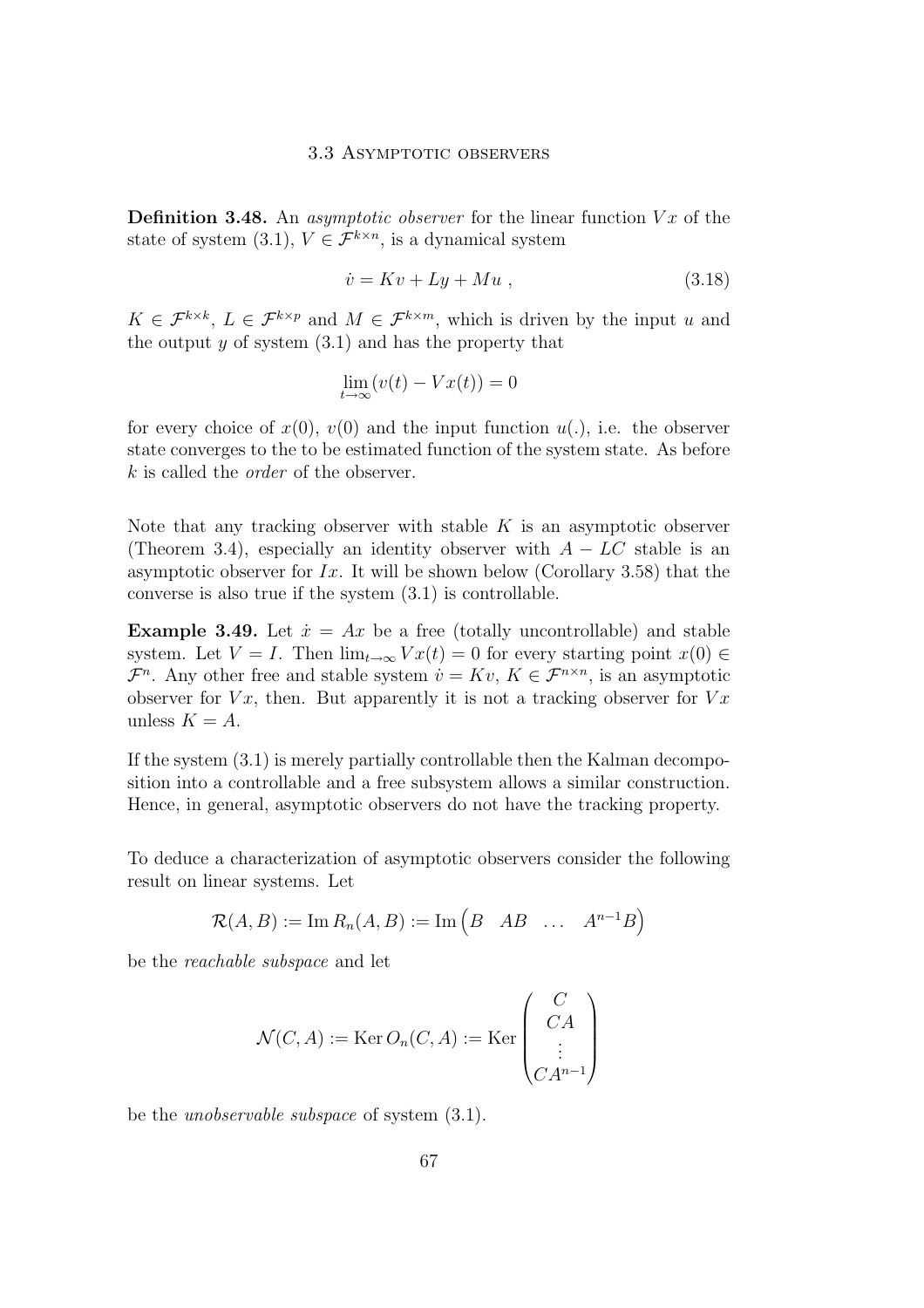**Proposition 3.50.** The output  $y(.)$  of system  $(3.1)$  has the property that  $\lim_{t\to\infty} y(t) = 0$  for every choice of  $x(0)$  and  $u(.)$  if and only if

- (1)  $\mathcal{R}(A, B) \subset \text{Ker } C$  and
- (2) A is stable on  $\mathcal{F}^n/\mathcal{N}(C, A)$ .

*Proof.* Let  $\lim_{t\to\infty} y(t) = 0$  for every choice of  $x(0)$  and  $u(.)$ . Assume there exists  $x_0 \in \mathcal{R}(A, B)$  with  $Cx_0 \neq 0$ . Since  $x_0 \in \mathcal{R}(A, B)$  there exists a control  $u(.)$  and a corresponding trajetory  $x(.)$  that oscillates between 0 and  $x_0$ , contradicting  $y(t) = Cx(t) \rightarrow 0$  for  $t \rightarrow \infty$ . Hence (1) holds. If  $\mathcal{N}(C, A) =$  $\mathcal{F}^n$  there is nothing to prove in (2). Assume  $\mathcal{N}(C, A) \neq \mathcal{F}^n$  and assume that A is not stable on  $\mathcal{F}^n/\mathcal{N}(C, A)$ . Then there exists  $0 \neq x_0 \in \mathcal{F}^n$  with  $x_0 \notin \mathcal{N}(C, A)$  and  $Ax_0 = \lambda x_0$  for a  $\lambda \in \mathbb{C}$  with  $\text{Re }\lambda \geq 0$ . It is  $x_0 \notin \text{Ker }C$ since the span of  $x_0$  is A-invariant but  $\mathcal{N}(C, A)$  is the largest A-invariant subspace of Ker C. Choosing  $x(0) = x_0$  and  $u(.) \equiv 0$  yields a trajectory with  $y(t) = Cx(t) \nrightarrow 0$  for  $t \rightarrow \infty$ . Hence (2) holds.

Conversely let (1) and (2) hold. Let  $x(0) = x_0 \in \mathcal{F}^n$  and let  $u(.)$  be arbitrary. Then

$$
y(t) = Cx(t) = C e^{At} x_0 + C \int_0^t e^{A(t-\tau)} Bu(\tau) d\tau
$$
,

where the integral is an element of  $\mathcal{R}(A, B)$  and hence of Ker C. Let  $\mathcal{F}^n =$  $\mathcal{N}(C, A) \oplus \mathcal{W}$  and decompose  $x_0 = n_0 + w_0$  with  $n_0 \in \mathcal{N}(C, A)$  and  $w_0 \in$ W. Since  $\mathcal{N}(C, A)$  is A-invariant and contained in Ker C it follows  $y(t) =$  $C e^{At} w_0$ . But then (2) implies  $\lim_{t\to\infty} y(t) = 0$ .  $\Box$ 

Apparently, applying Proposition 3.50 to the composite system

$$
\begin{pmatrix} \n\dot{x} \\
v \n\end{pmatrix} = \dot{x}_c = A_c x_c + B_c u = \begin{pmatrix} A & 0 \\
LC & K \n\end{pmatrix} \begin{pmatrix} x \\
v \n\end{pmatrix} + \begin{pmatrix} B \\
M \n\end{pmatrix} u ,
$$
\n
$$
e = v - Vx = C_c x_c = \begin{pmatrix} -V & I \end{pmatrix} \begin{pmatrix} x \\
v \n\end{pmatrix}
$$
\n(3.19)

results in the following characterization of asymptotic observers.

**Corollary 3.51.** System  $(3.18)$  is an asymptotic observer for Vx if and only if  $\mathcal{R}(A_c, B_c) \subset \text{Ker } C_c$  and  $A_c$  is stable on  $\mathcal{F}^{n+k}/\mathcal{N}(C_c, A_c)$ .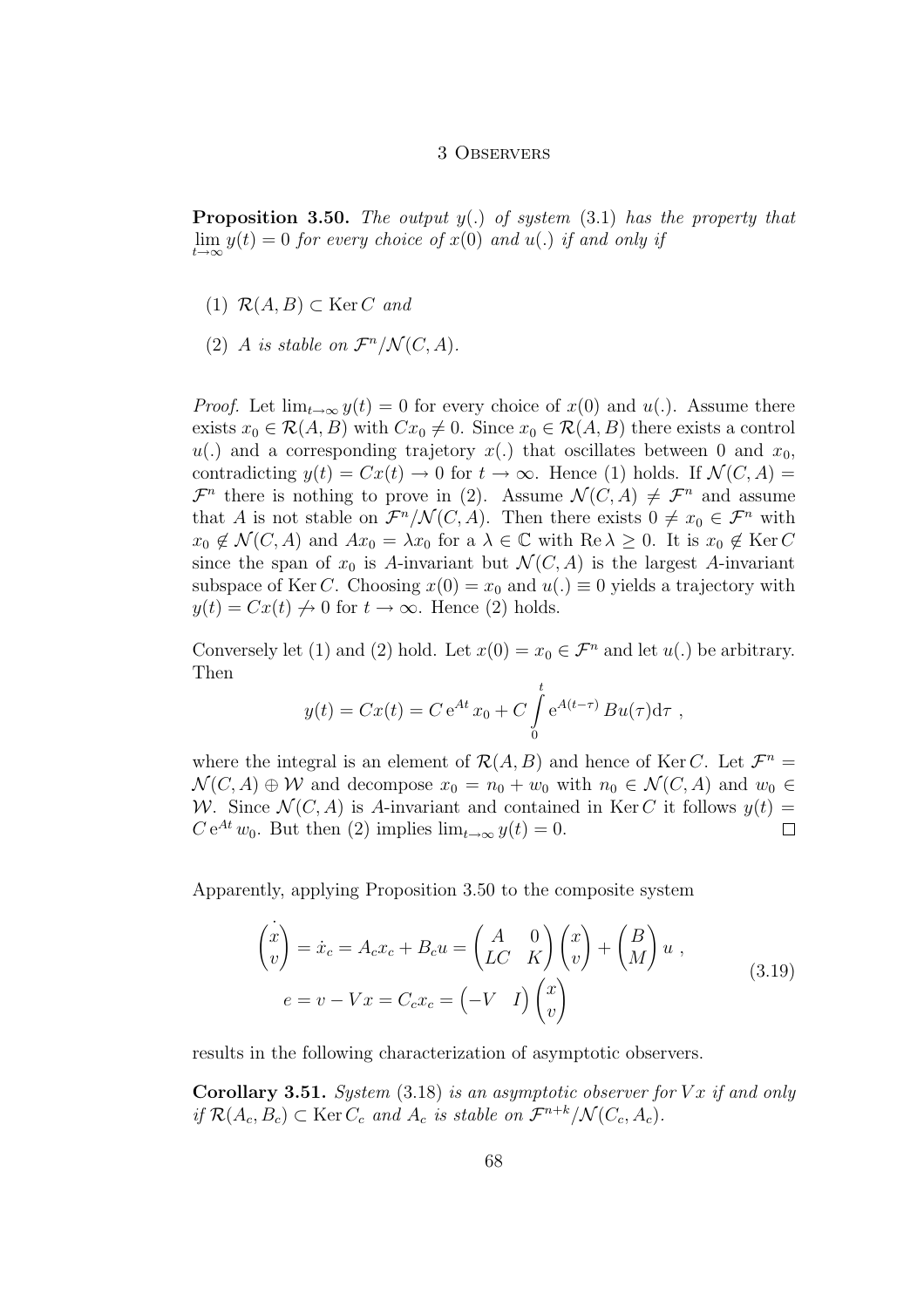### 3.3 ASYMPTOTIC OBSERVERS

In a more general setting (cf. Section 3.3.1) this characterization has been used by Schumacher [Sch80b] as a definition of what he called a stable observer. In the following a more elaborate version of this characterization is deduced. The following two lemmas are technical.

**Lemma 3.52.** Let  $x \in \mathcal{F}^n$  and  $v \in \mathcal{F}^k$ . Then

$$
\begin{pmatrix} -V & I \end{pmatrix} \begin{pmatrix} A & 0 \\ LC & K \end{pmatrix}^{j-1} \begin{pmatrix} x \\ v \end{pmatrix} = 0 \tag{3.20}
$$

for all  $j \in \mathbb{N}$  if and only if  $v = Vx$  and  $(VA - KV - LC)A^{i-1}x = 0$  for all  $i \in \mathbb{N}$ .

*Proof.* Let (3.20) hold for all  $j \in \mathbb{N}$ . Setting  $j = 1$  yields  $v = Vx$ . It will be proved by induction that  $(V\dot{A} - KV - LC)\dot{A}^{i-1}x = 0$  for all  $i \in \mathbb{N}$ . It is

$$
\begin{pmatrix} A & 0 \ LC & K \end{pmatrix} \begin{pmatrix} x \\ v \end{pmatrix} = \begin{pmatrix} A \\ LC + KV \end{pmatrix} x \tag{3.21}
$$

and

$$
\begin{pmatrix} -V & I \end{pmatrix} \begin{pmatrix} A & 0 \\ LC & K \end{pmatrix} \begin{pmatrix} x \\ v \end{pmatrix} = -(VA - LC - KV)x \tag{3.22}
$$

hence setting  $j = 2$  yields  $(VA - KV - LC)x = 0$ . Let

$$
\begin{pmatrix} A & 0 \ LC & K \end{pmatrix}^{i} \begin{pmatrix} x \\ v \end{pmatrix} = \begin{pmatrix} A \\ LC + KV \end{pmatrix} A^{i-1}x \tag{3.23}
$$

and  $(VA - KV - LC)A^{i-1}x = 0$  for a fixed  $i \in \mathbb{N}$ . Then

$$
\begin{aligned}\n\begin{pmatrix}\nA & 0 \\
LC & K\n\end{pmatrix}^{i+1} \begin{pmatrix}\nx \\
v\n\end{pmatrix} &= \begin{pmatrix}\nA & 0 \\
LC & K\n\end{pmatrix} \begin{pmatrix}\nA \\
LC + KV\n\end{pmatrix} A^{i-1}x \\
&= \begin{pmatrix}\nA^{i+1} \\
LCA^i + K(LC + KV)A^{i-1}\n\end{pmatrix} x \\
&= \begin{pmatrix}\nA^{i+1} \\
LCA^i + K(VA)A^{i-1}\n\end{pmatrix} x \\
&= \begin{pmatrix}\nA \\
LC + KV\n\end{pmatrix} A^i x\n\end{aligned} (3.24)
$$

and

$$
\begin{pmatrix} -V & I \end{pmatrix} \begin{pmatrix} A & 0 \\ LC & K \end{pmatrix}^{i+1} \begin{pmatrix} x \\ v \end{pmatrix} = -(VA - LC - KV)A^i x \tag{3.25}
$$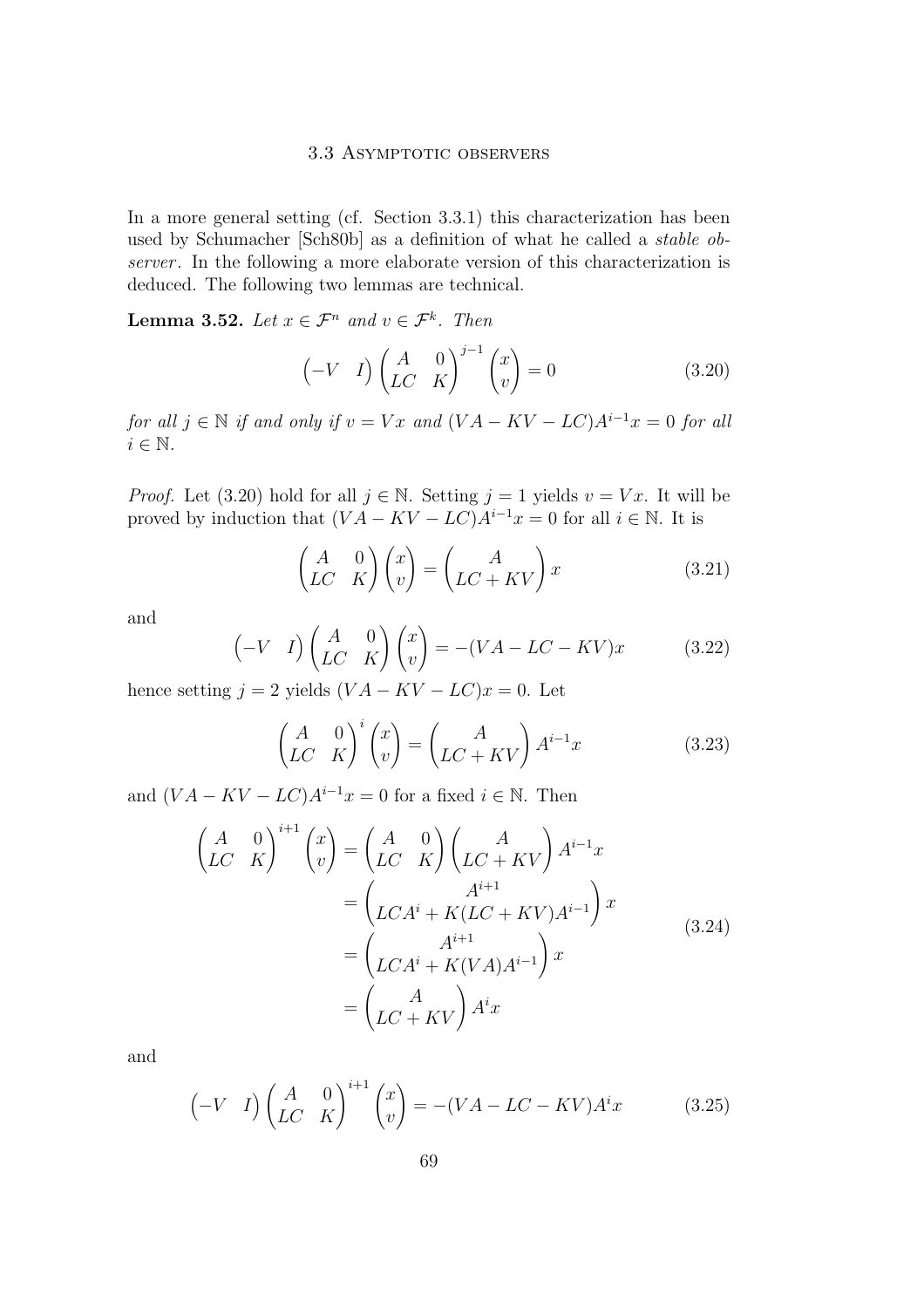hence  $(VA - KV - LC)A^i x = 0$ . This completes the induction.

Conversely let  $v = Vx$  and let  $(VA - KV - LC)A^{i-1}x = 0$  for all  $i \in \mathbb{N}$ . Then  $v = Vx$  immediately implies (3.20) for  $j = 1$ . It will be proved by induction that (3.20) holds for all  $j \in \mathbb{N}$ ,  $j \geq 2$ . (3.21) and (3.22) imply (3.20) for  $j = 2$ . Let  $j \in \mathbb{N}$ ,  $j \ge 2$  be fixed, let (3.23) be true for  $i = j - 1$ and let  $(3.20)$  be true for j. Then  $(3.24)$  holds and  $(3.25)$  implies  $(3.20)$  for  $j + 1$ . This completes the induction.  $\Box$ 

Lemma 3.53. The following statements are equivalent.

- (1)  $(VA KV LC)R_n(A, B) = 0$ ,
- (2)  $\mathcal{R}(A, B) \subset \text{Ker}(VA KV LC)$ .
- (3)  $\mathcal{R}(A, B) \subset \mathcal{N}(VA KV LC, A)$  and
- (4) Im  $B \subset \mathcal{N}(VA KV LC, A)$ .

*Proof.* (1) $\Leftrightarrow$  (2) follows from  $\mathcal{R}(A, B) = \text{Im } R_n(A, B)$ . (2) implies (3) since  $\mathcal{R}(A, B)$  is A-invariant but  $\mathcal{N}(VA - KV - LC, A)$  is the largest A-invariant subspace of Ker  $VA-KV-LC$ . (3) implies (2) since  $\mathcal{N}(VA-KV-LC, A)$  = Ker  $O_n(VA - KV - LC, A)$ . (3) implies (4) since Im  $B \subset \mathcal{R}(A, B)$  and (4) implies (3) since  $\mathcal{N}(VA - KV - LC, A)$  is A-invariant.  $\Box$ 

The first condition of Corollary 3.51 states that the system input (Schumacher [Sch80b] talks of the disturbance) is decoupled from the estimation error, i.e. the input and the output of the composite system are decoupled. The following Lemma implies that this is indeed a tracking property on the controllable subspace (cf. Theorem 3.4).

Lemma 3.54. The following statements are equivalent.

- (1)  $\mathcal{R}(A_c, B_c) \subset \text{Ker } C_c$
- (2)  $C_c R_{n+k}(A_c, B_c) = 0$  and
- (3)  $(VA KV LC)R_n(A, B) = 0$  and  $M = VB$ .

*Proof.* (1) $\Leftrightarrow$  (2) follows from  $\mathcal{R}(A_c, B_c) = \text{Im } R_{n+k}(A_c, B_c)$ . To get  $(2) \Leftrightarrow$  (3) apply Lemma 3.52 with  $u \in \mathcal{F}^m$  arbitrary,  $x = Bu$  and  $v = Mu$ .  $\Box$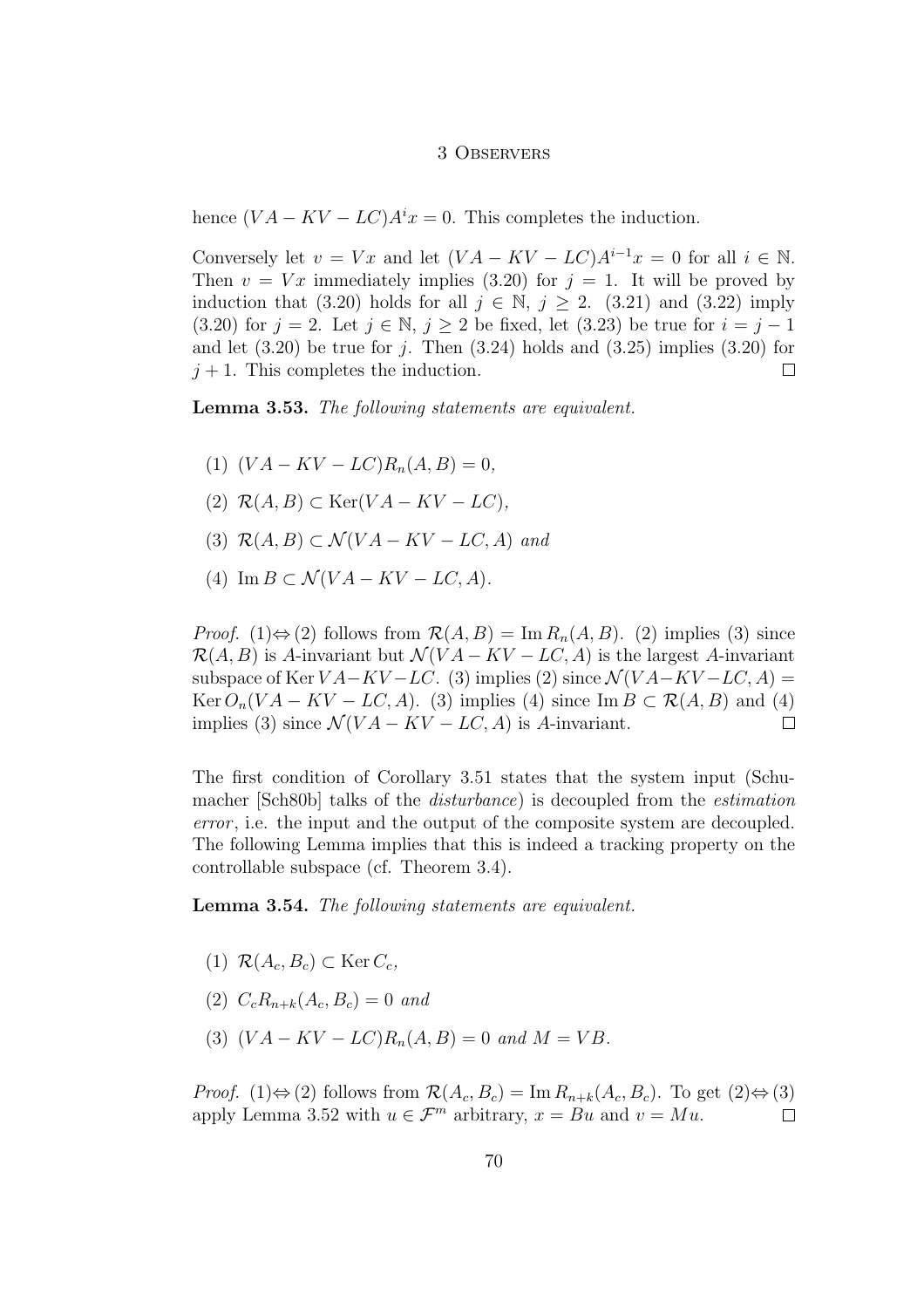### 3.3 Asymptotic observers

The next lemma is an easy consequence of Lemma 3.52.

### Lemma 3.55.

$$
\mathcal{N}(C_c, A_c) = \binom{I}{V} \mathcal{N}(VA - KV - LC, A) \tag{3.26}
$$

*Proof.* By definition  $\mathcal{N}(C_c, A_c) = \text{Ker } O_{n+k}(C_c, A_c)$ . Use Lemma 3.52.  $\Box$ 

The following lemma is due to Schumacher [Sch80b].

### Lemma 3.56.

$$
\sigma(A_c|_{\mathcal{F}^{n+k}/\mathcal{N}(C_c, A_c)}) = \sigma(A|_{\mathcal{F}^n/\mathcal{N}(VA-KV-LC,A)}) \cup \sigma(K) .
$$

Proof. By Lemma 3.55 it follows

$$
\mathcal{N}_p := \left\{ x \in \mathcal{F}^n \mid \exists_v \in \mathcal{F}^k \begin{pmatrix} x \\ v \end{pmatrix} \in \mathcal{N}(C_c, A_c) \right\}
$$
  
=  $\mathcal{N}(VA - KV - LC, A)$ . (3.27)

Furthermore,  $\begin{pmatrix} 0 \\ 0 \end{pmatrix}$  $\overline{v}$  $\Big) \in \mathcal{N}(C_c, A_c) \subset \text{Ker } C_c = \text{Ker } (-V \mid I) \text{ implies } v = 0.$ 

Hence

$$
\dim \mathcal{N}_0 := \dim \left\{ v \in \mathcal{F}^k \mid \begin{pmatrix} 0 \\ v \end{pmatrix} \in \mathcal{N}(C_c, A_c) \right\} = 0.
$$

On the other hand clearly  $\dim \mathcal{N}(C_c, A_c) = \dim \mathcal{N}_p + \dim \mathcal{N}_0$  hence (3.27) implies dim  $\mathcal{N}(C_c, A_c) = \dim \mathcal{N}(VA - KV - LC, A)$ . Let

$$
P: \mathcal{N}(C_c, A_c) \longrightarrow \mathcal{N}_p = \mathcal{N}(VA - KV - LC, A)
$$

be the natural projection, then  $P$  is an isomorphism. Moreover, the following diagram commutes.

$$
\mathcal{N}(C_c, A_c) \xrightarrow{\begin{array}{c}\nA_c \\
\downarrow P \downarrow \\
\mathcal{N}(VA - KV - LC, A) \xrightarrow{\begin{array}{c}\nA \\
\downarrow P\n\end{array}} \mathcal{N}(VA - KV - LC, A)
$$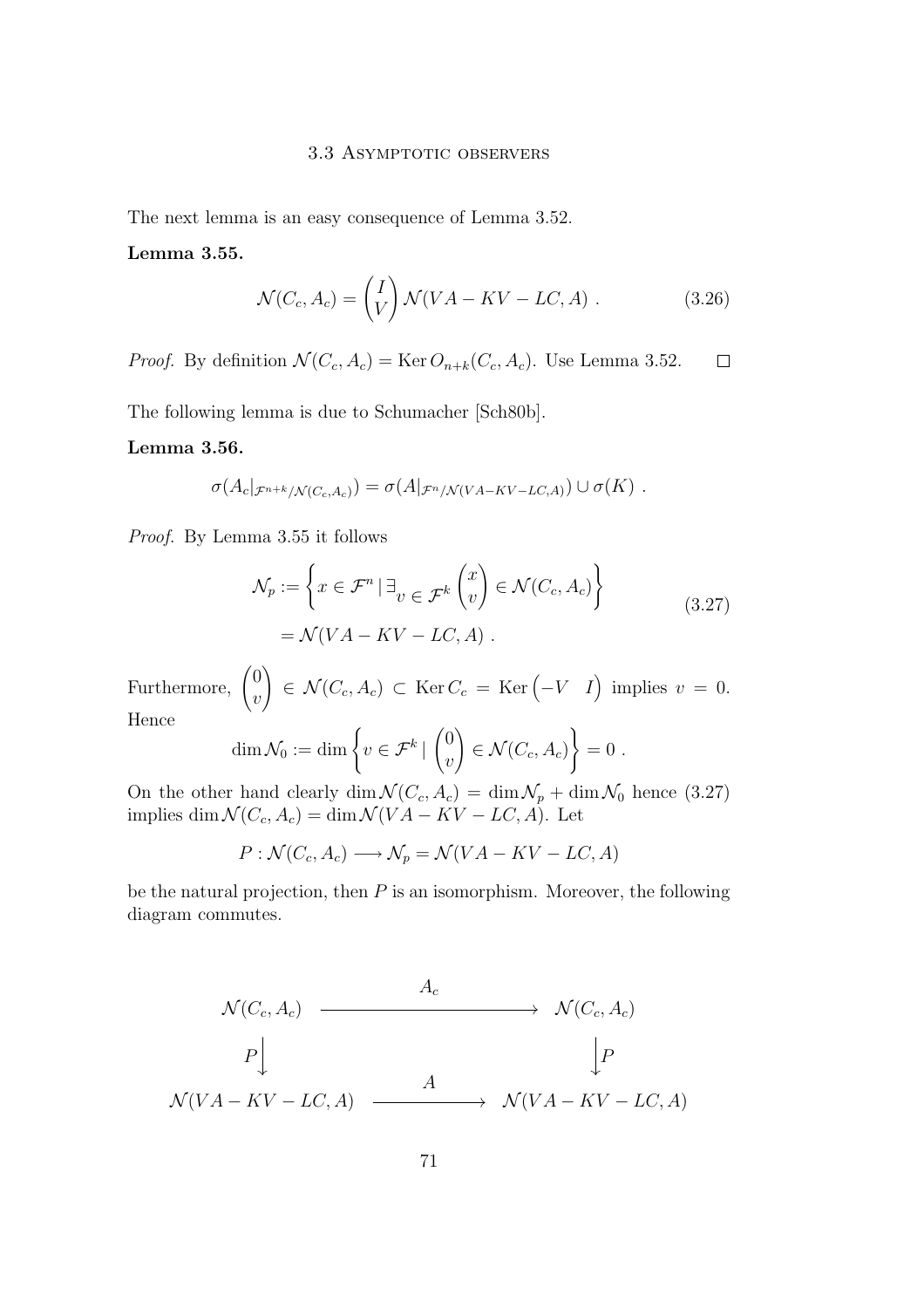Hence

$$
\sigma(A_c|_{\mathcal{N}(C_c, A_c)}) = \sigma(A|_{\mathcal{N}(VA - KV - LC, A)}) \ .
$$

On the other hand clearly

$$
\sigma(A_c) = \sigma(A) \cup \sigma(K) .
$$

Combining the two equations yields the desired result.

 $\Box$ 

Now applying Proposition 3.50 to the composite system (3.19) and using Lemmas 3.54 and 3.56 yields the following characterization of asymptotic observers.

**Theorem 3.57.** System  $(3.18)$  is an asymptotic observer for  $Vx$  if and only if

- (1)  $(VA KV LC)R_n(A, B) = 0$  and  $M = VB$ .
- $(2)$  K is stable and
- (3) A is stable on  $\mathcal{F}^n/\mathcal{N}(VA KV LC, A)$ .

For curiosity note that by Proposition 3.50 the first part of (1) and (3) amount to  $\lim_{t\to\infty}z(t)=0$  for the system  $\dot{x}=Ax+Bu, z=(VA-KV-LC)x$ . In the controllable case Theorem 3.57 specializes to the following.

**Corollary 3.58.** Let the system  $(3.1)$  be controllable. System  $(3.18)$  is an asymptotic observer for  $Vx$  if and only if it is a tracking observer for  $Vx$ with stable K, i.e. if and only if K is stable and equations  $(3.4)$  are satisfied.

*Proof.* If the system (3.1) is controllable then  $\mathcal{R}(A, B) = \mathcal{F}^n$  and  $R_n(A, B)$ has full rank n. Hence  $(1)$  of Theorem 3.57 is equivalent to equations  $(3.4)$ . Using Lemma 3.53 the first equation of (1) is equivalent to  $\mathcal{R}(A, B) \subset$  $\mathcal{N}(VA - KV - LC, A)$  hence  $\mathcal{N}(VA - KV - LC, A) = \mathcal{F}^n$  and (3) is guaranteed.  $\Box$ 

Note again that the characterization by equations (3.4) implies that an asymptotic observer for  $Ix$ , i.e. for the full state, of a controllable system is necessarily an identity observer with  $K = A - LC$  stable.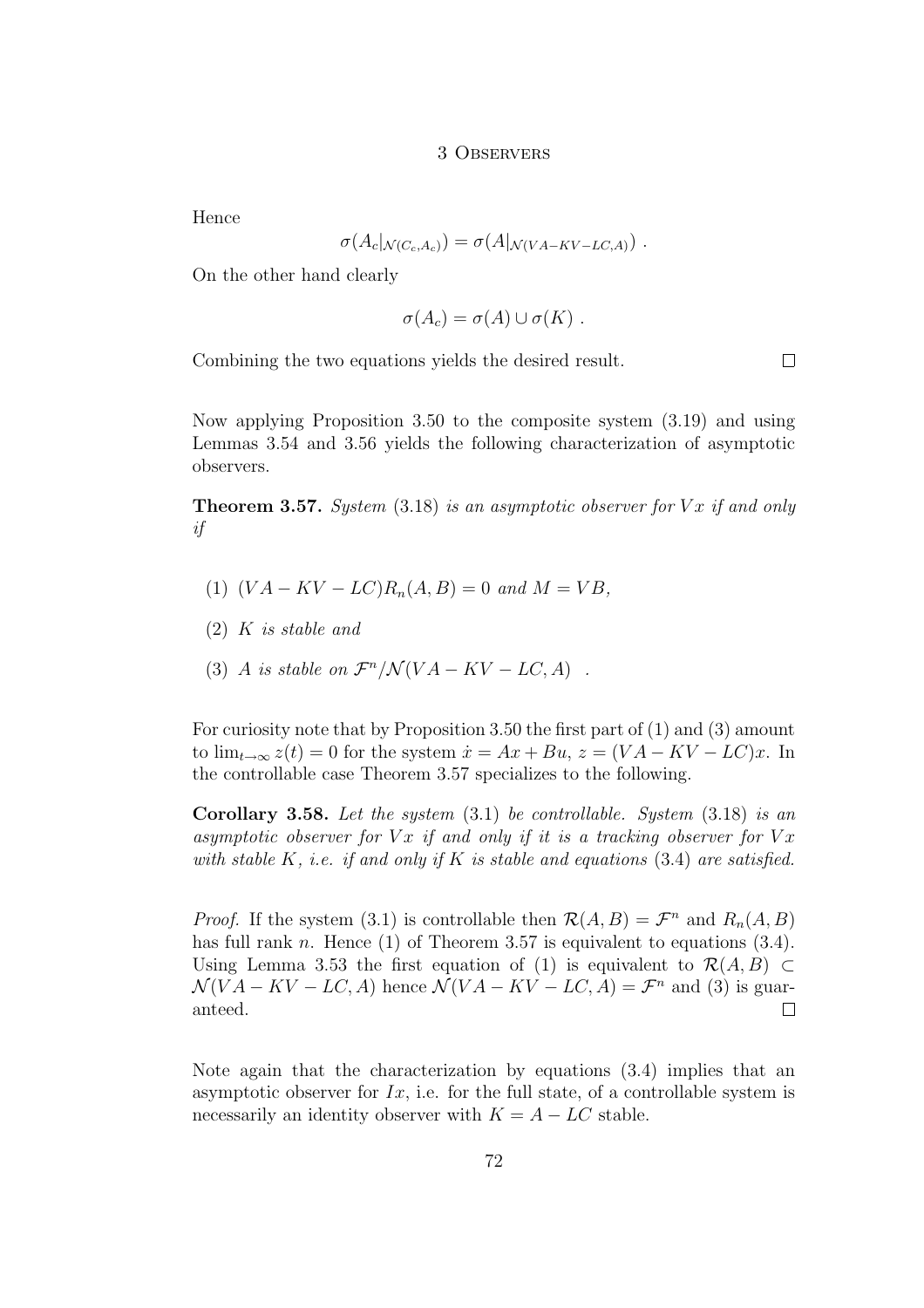### 3.3 Asymptotic observers

Remark 3.59. Although Corollary 3.58 and its generalization to asymptotic observers with output (cf. Theorem 3.70) is considered to be well known throughout the literature, there seems to be only a very recent paper by Fuhrmann and Helmke [FH01], in which a rigorous proof is carried out. Most authors cite the original work of Luenberger [Lue64, Lue66, Lue71], which does only contain the 'if'-part. The general characterization of Theorem 3.57 has not been in the literature in this form.

Remark 3.60. Some authors, see e.g. Fortmann and Williamson [FW72], Moore and Ledwich [ML75] or Sirisena [Sir79], use the stronger condition

$$
\lim_{t \to \infty} \frac{\mathrm{d}^j}{\mathrm{d}t^j}(v(t) - Vx(t)) = 0 \quad \text{for all } j = 0, 1, 2, \dots
$$

as the definition of an asymptotic observer for  $Vx$ . However, by Corollary 3.58 and Theorem 3.4 the equality for  $j = 0$  implies  $\dot{e} = Ke$ , where  $e(t) := v(t) - Vx(t)$  and K is stable, and hence implies the equality for  $j = 1, 2, \ldots$  So, in the case of a controllable system, the above condition is equivalent to the definition of an asymptotic observer as it has been given here.

Theorem 3.57 allows a geometric characterization of the existence of asymptotic observers. It uses the concept of outer detectable subspace (cf. Section 3.2.4).

**Theorem 3.61.** There exists an asymptotic observer for  $Vx$  if and only if there exists an A-invariant subspace  $W \supset$  Im B such that  $V = \text{Ker } V \cap W$  is outer detectable with a friend J that satisfies Im  $J \subset \mathcal{W}$ .

The proof of Theorem 3.61 uses the following two lemmas.

**Lemma 3.62.** Let W be an A-invariant subspace, let  $(VA - KV - LC)|_W = 0$ and let K be stable. Set  $V := \text{Ker } V \cap W$ . Then there exists an output injection J such that Im  $J \subset W$ ,  $(A - JC)\mathcal{V} \subset V$  and  $(A - JC)|_{\mathcal{W}/\mathcal{V}}$  is stable.

*Proof.* Consider  $V|_{\mathcal{W}}$  as surjective linear map

$$
V|_{\mathcal{W}}:\mathcal{W}\longrightarrow V(\mathcal{W})\ .
$$

The key point in the proof is to modify K in such a way that it maps  $V(W)$ into itself and is still stable. Let  $x \in \mathcal{W} \cap \text{Ker } C$  then  $K V x = V Ax - LCx =$ VAx and since W is A-invariant this implies  $KVx \in V(W)$ . Hence

$$
K|_{V(\mathcal{W}\cap\text{Ker }C)} : V(\mathcal{W}\cap\text{Ker }C) \subset V(\mathcal{W}) \longrightarrow V(\mathcal{W}) . \tag{3.28}
$$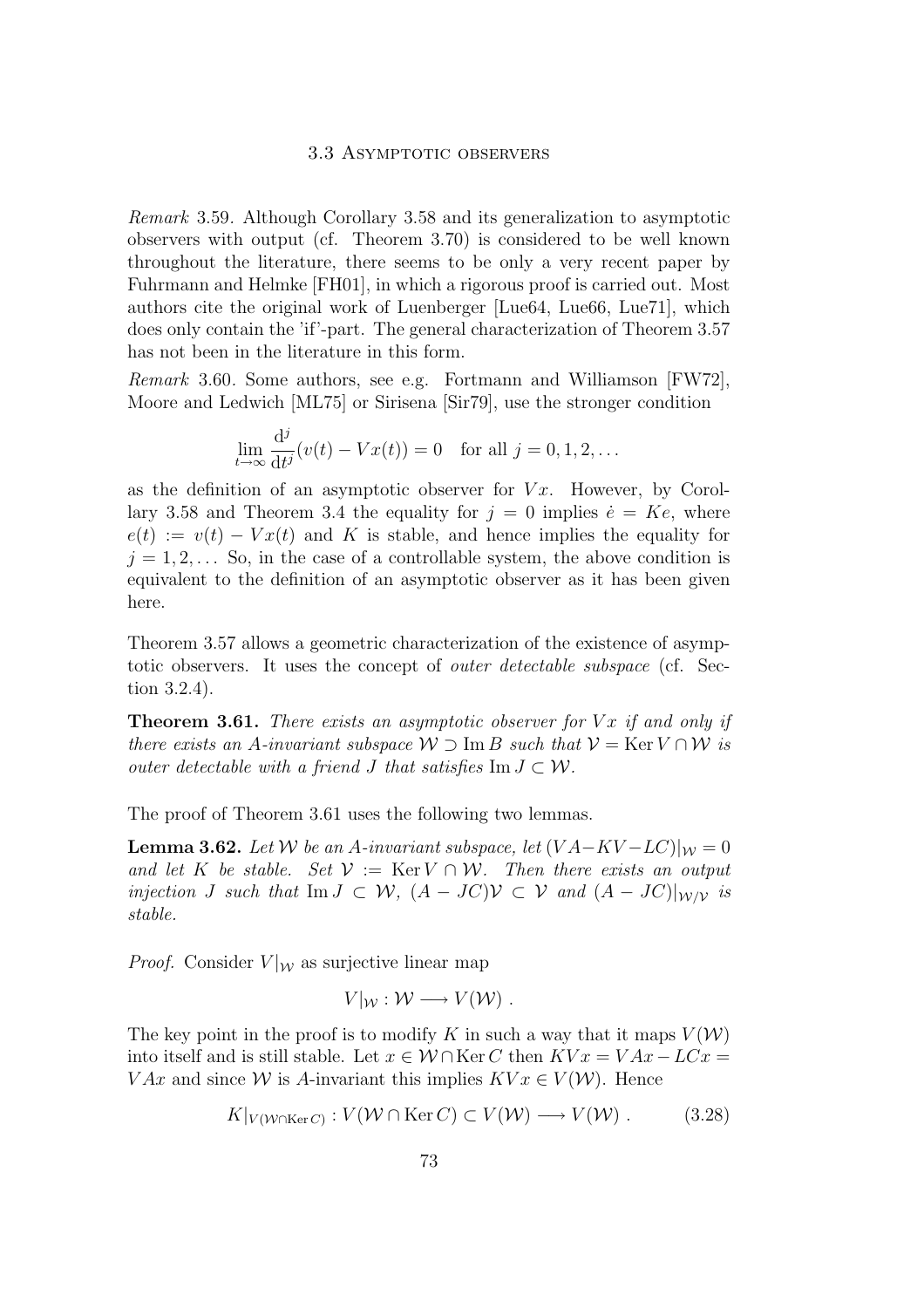Since  $K$  is stable, the restriction of  $(3.28)$  to the largest  $K$ -invariant subspace of  $V(W \cap \text{Ker } C)$  is stable. The same is true for every linear extension  $K^{(1)}: V(\mathcal{W}) \longrightarrow V(\mathcal{W})$  of (3.28). Let  $K^{(1)}$  be such an extension. Let  $N: V(\mathcal{W}) \longrightarrow V(\mathcal{W})$  be any linear map with Ker  $N = V(\mathcal{W} \cap \text{Ker } C)$  then the pair  $(N, K^{(1)})$  is detectable (note that the choice of the codomain of N is not vital). Hence there exists an output injection  $Q: V(\mathcal{W}) \longrightarrow V(\mathcal{W})$ such that  $K^{(2)} := K^{(1)} - QN$  is stable. The definition of N implies that  $K^{(2)}|_{V(\mathcal{W}\cap \text{Ker }C)}=K|_{V(\mathcal{W}\cap \text{Ker }C)}.$ 

Having modified  $K$  it is now possible to modify  $L$  in such a way that it maps  $C(W)$  into  $V(W)$ . For  $x \in W \cap \text{Ker } C$  it follows  $K^{(2)}V x - V Ax =$  $\overline{KVx} - \overline{VAx} = 0$ , i.e.  $\mathcal{W} \cap \text{Ker } C = \text{Ker } C|_{\mathcal{W}} \subset \text{Ker}(K^{(2)}V - VA)|_{\mathcal{W}}$ . But then there exists a linear map  $L^{(1)}$  :  $C(\mathcal{W}) \longrightarrow V(\mathcal{W})$  such that  $L^{(1)}C|_{\mathcal{W}} =$  $(K^{(2)}V - VA)|_{W}$ .

In a last step the modified L is used to define J. Let  $S: V(\mathcal{W}) \longrightarrow \mathcal{W}$  be a right inverse of V, i.e. let  $VS = id_{V(W)}$ . Define  $J := -SL^{(1)} : C(W) \longrightarrow W$ . Extend J by 0 to a map  $J^{(1)} : \mathcal{F}^p \longrightarrow \mathcal{F}^n$ . Then Im  $J^{(1)} \subset \mathcal{W}$  and it follows  $(A - J^{(1)}C)\mathcal{W} = (A - JC)|_{\mathcal{W}}\mathcal{W} \subset \mathcal{W}$ . Furthermore  $V(A - JC)|_{\mathcal{W}} =$  $(VA+VSL<sup>(1)</sup>C)|_W = (VA+L<sup>(1)</sup>C)|_W = K<sup>(2)</sup>V|_W$ . But then  $V = W \cap \text{Ker } C$ implies  $(A-J^{(1)}C)\mathcal{V} = (A-JC)|_{\mathcal{W}}\mathcal{V} \subset \mathcal{V}$ . Let  $\lambda \in \mathbb{C}$  and let  $x \in \mathcal{W}$  such that  $Vx \neq 0$ . Then  $(A - J^{(1)}C)|_{W/V}(x + V) = \lambda(x + V)$  implies  $V(A - J^{(1)}C)x =$  $\lambda Vx$ . Hence  $K^{(2)}(Vx) = V(A - JC)|_{\mathcal{W}}x = V(A - J^{(1)}C)|_{\mathcal{W}}x = \lambda(Vx)$ . Since  $K^{(2)}$  is stable this implies Re  $\lambda < 0$ . This means  $(A - J^{(1)}C)|_{W/V}$  is stable.  $\Box$ 

**Lemma 3.63.** Let W and  $V = \text{Ker } V \cap W$  both be  $(A - JC)\text{-}invariant$ subspaces. Let  $(A - JC)|_{W/V}$  be stable. Then there exist a stable matrix  $K \in \mathcal{F}^{k \times k}$  and a matrix  $L \in \mathcal{F}^{k \times p}$  such that  $(VA - KV - LC)|_{\mathcal{W}} = 0$ .

*Proof.* Since V is  $(A-JC)$ -invariant there exists a linear map  $K_0: V(W) \longrightarrow$  $V(W)$  such that the following diagram commutes.



This induces a quotient diagram with the induced map  $\bar{V}$  an isomorphism.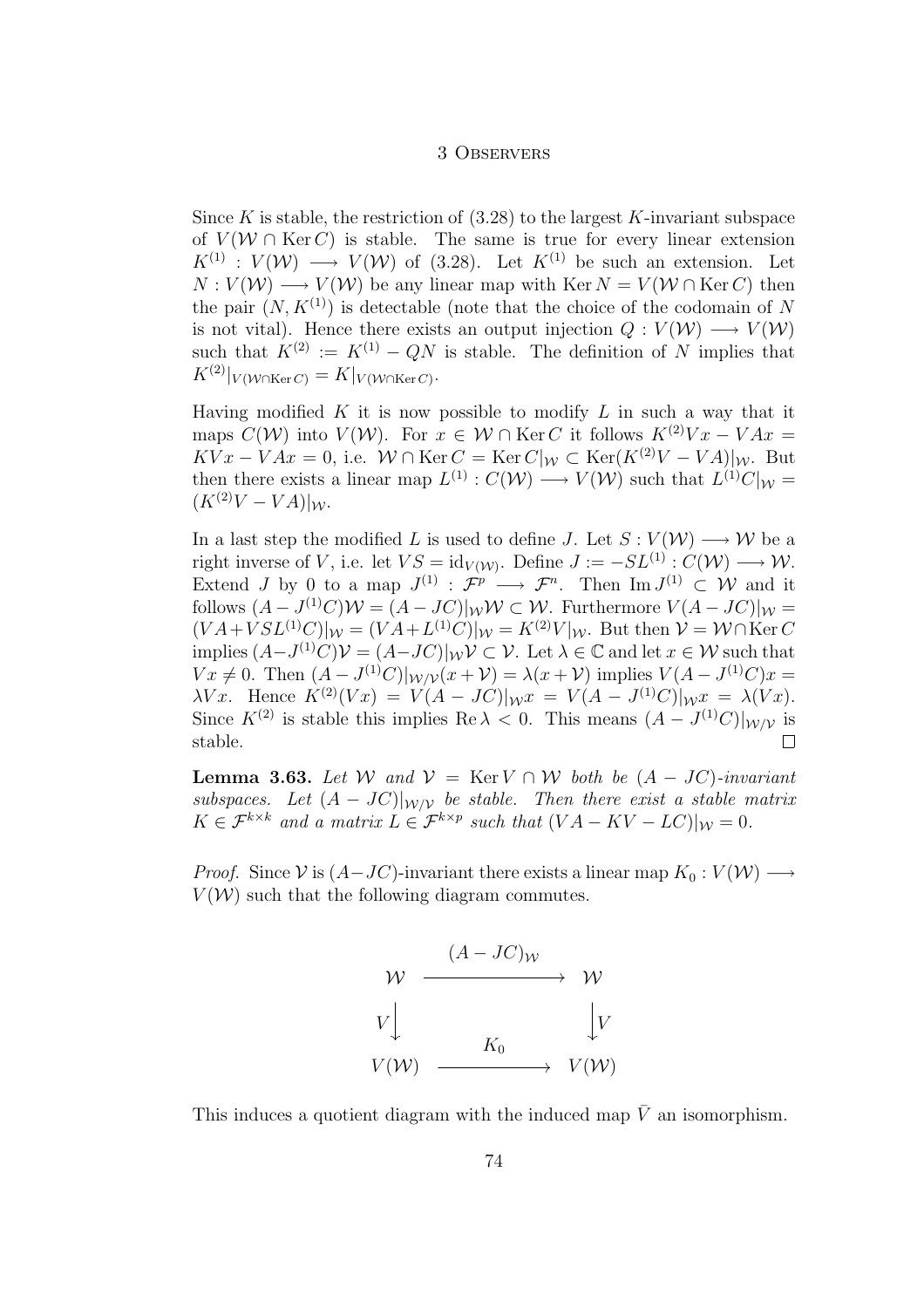### 3.3 ASYMPTOTIC OBSERVERS



But then  $K_0$  is similar to  $(A - JC)|_{W/Y}$  and hence stable. Extend K to a stable map  $K: \mathcal{F}^k \longrightarrow \mathcal{F}^k$ . Define  $L := VJ$  then the first diagram yields  $(VA - KV - LC)|_W = (VA - K_0V - LC)|_W = 0.$  $\Box$ 

Proof of Theorem 3.61. Let the system  $(3.18)$  be an asymptotic observer for Vx. According to Theorem 3.57 it follows  $(VA - KV - LC)R_n(A, B) = 0$ which by Lemma 3.53 implies Im  $B \subset \mathcal{N}(VA - KV - LC, A) =: \mathcal{W}$ . Then W is A-invariant and  $W \subset \text{Ker } VA - KV - LC$ . Set  $V := \text{Ker } V \cap W$ . Since  $K$  is stable (Theorem 3.57) Lemma 3.62 yields the existence of an output injection J such that Im  $J \subset \mathcal{W}$ ,  $(A-JC)\mathcal{V} \subset \mathcal{V}$  and  $(A-JC)|_{\mathcal{W}/\mathcal{V}}$  is stable. But then  $(A - JC)|_{\mathcal{F}^n/\mathcal{V}}$  is stable since  $A|_{\mathcal{F}^n/W} = (A - JC)|_{\mathcal{F}^n/W}$  is stable (Theorem 3.57). Hence  $V$  is outer detectable.

Conversely let  $V \in \mathcal{F}^{k \times n}$  and let  $W \supset \text{Im } B$  be an A-invariant subspace such that  $\mathcal{V} := \text{Ker } V \cap \mathcal{W}$  is outer detectable with friend J and Im  $J \subset \mathcal{W}$ . Then V and W are both  $(A - JC)$ -invariant. Since  $(A - JC)|_{\mathcal{F}^n/\mathcal{V}}$  is stable so is  $(A - JC)|_{W/V}$ . Applying Lemma 3.63 yields the existence of a stable matrix K and of a matrix L such that  $(VA - KV - LC)|_W = 0$ . Since  $\mathcal{R}(A, B)$  is the smallest A-invariant subspace containing Im B, Im  $B \subset \mathcal{W}$ implies  $\mathcal{R}(A, B) \subset \mathcal{W}$ . It follows  $(VA - KV - LC)R_n(A, B) = 0$ . Define  $M := VB$ . Since Im  $J \subset \mathcal{W}$  it is  $A|_{\mathcal{F}^n/\mathcal{W}} = (A - JC)|_{\mathcal{F}^n/\mathcal{W}}$  and the later is stable since  $V \subset W$ . Furthermore  $W \subset \text{Ker } VA - KV - LC$  implies  $W \subset$  $\mathcal{N}(VA - KV - LC, A)$  (the later being the largest A-invariant subspace in Ker  $VA - KV - LC$ ). It follows that  $A|_{\mathcal{F}^n/ \mathcal{N}(VA - KV - LC,A)}$  is stable. According to Theorem 3.57 the system  $\dot{v} = Kv + Ly + Mu$  is an asymptotic observer for  $Vx$ .  $\Box$ 

If the system (3.1) is controllable then Theorem 3.61 reduces to the following.

**Corollary 3.64.** Let the system  $(3.1)$  be controllable. There exists an asymptotic observer for Vx if and only if  $\mathcal{V} := \text{Ker } V$  is outer detectable.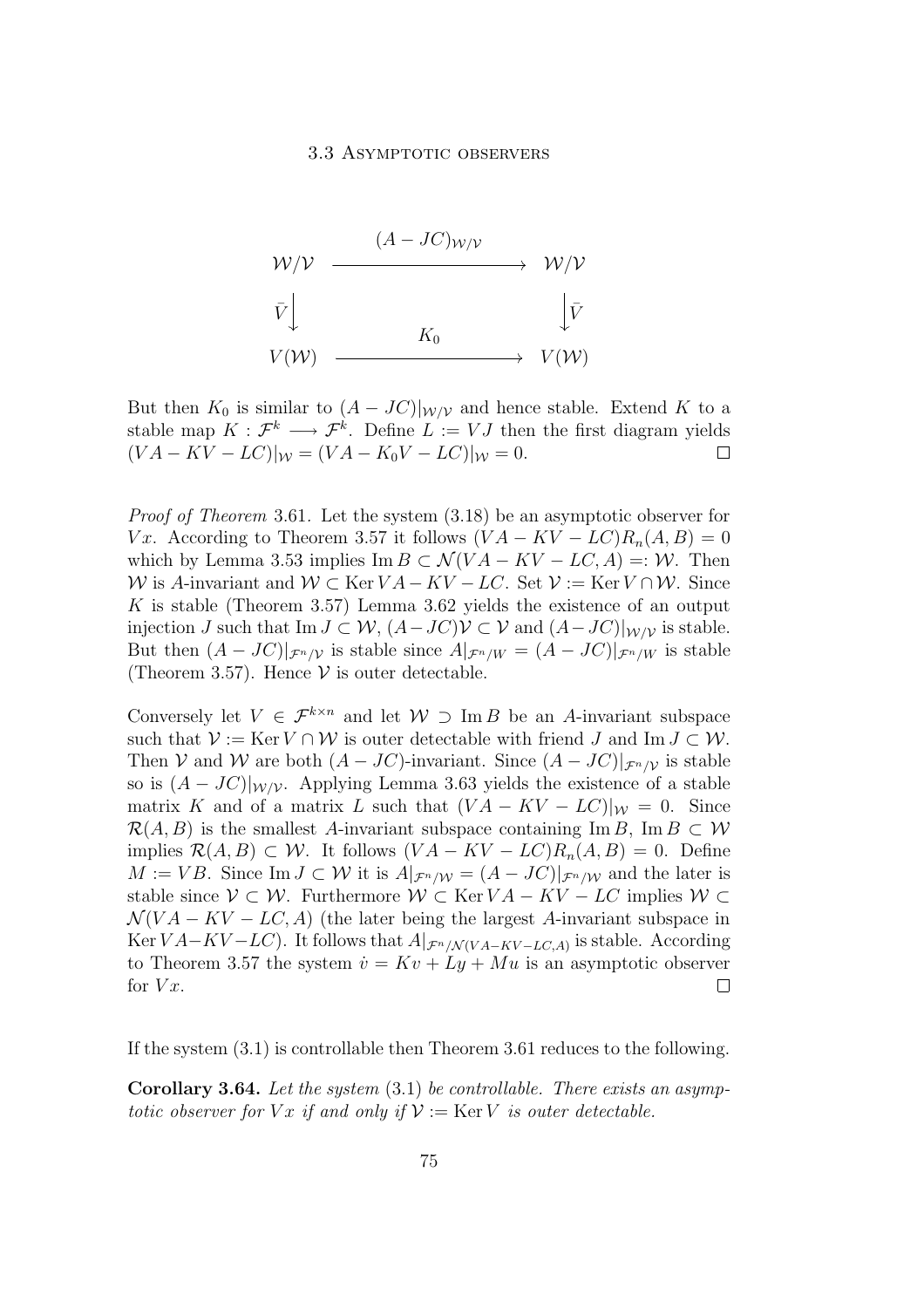*Proof.* If the system (3.1) is controllable then  $\mathcal{R}(A, B) = \mathcal{F}^n$ . Since  $\mathcal{R}(A, B)$ is the smallest A-invariant subspace containing  $\text{Im } B$ , any A-invariant subspace  $W \supset \text{Im } B$  is equal to  $\mathcal{F}^n$ , then. П

- Remark 3.65. 1. The proof of Theorem 3.61 has been adopted from Schumacher [Sch80b]. As has been pointed out before he used the composite system (3.19) to define asymptotic observers (and called them stable observers).
	- 2. The controllable case of Corollary 3.64 has also been treated by Kawaji [Kaw80] who implicitely assumes that V is of full row rank. Furthermore he relies on Corollary 3.58 (cf. Remark 3.59).
	- 3. Both of them discussed asymptotic observers with output, cf. Section 3.3.1.

Another consequence of Lemma 3.62 and Lemma 3.63 is the following geometric charcterization of the existence of tracking observers with stable K. It also provides a dynamic characterization of outer detectable subspaces. Note that there is no hypothesis on the pair  $(C, A)$  nor on the matrix V. As has been pointed out before (Remark 3.39), it could also be proved in the same way as Theorem 3.38.

**Theorem 3.66.** There exists a tracking observer for  $Vx$  with stable K if and only if  $V := \text{Ker } V$  is outer detectable.

*Proof.* Let the system  $(3.3)$  be a tracking observer for  $Vx$  with stable K. According to Theorem 3.4 it follows  $VA - KV = LC$ . Set  $V = \text{Ker }V$ . Applying Lemma 3.62 with  $W = \mathcal{F}^n$  yields the existence of an output injection J such that  $(A - JC)\mathcal{V} \subset \mathcal{V}$  and  $(A - JC)|_{\mathcal{F}^n/\mathcal{V}}$  is stable. Hence  $\mathcal{V}$  is outer detectable.

Conversely let  $V \in \mathcal{F}^{k \times n}$  and let  $\mathcal{V} = \text{Ker } V$  be outer detectable. There exists  $J \in \mathcal{F}^{n \times p}$  such that  $(A - JC)\mathcal{V} \subset \mathcal{V}$  and  $(A - JC)|_{\mathcal{F}^{n}/\mathcal{V}}$  is stable. Applying Lemma 3.63 with  $W = \mathcal{F}^n$  yields the existence of a stable matrix K and of a matrix L such that  $VA - KV - LC = 0$ . Define  $M := VB$ . According to Theorem 3.4 the system  $\dot{v} = Kv + Ly + Mu$  is a tracking observer for  $Vx$ .  $\Box$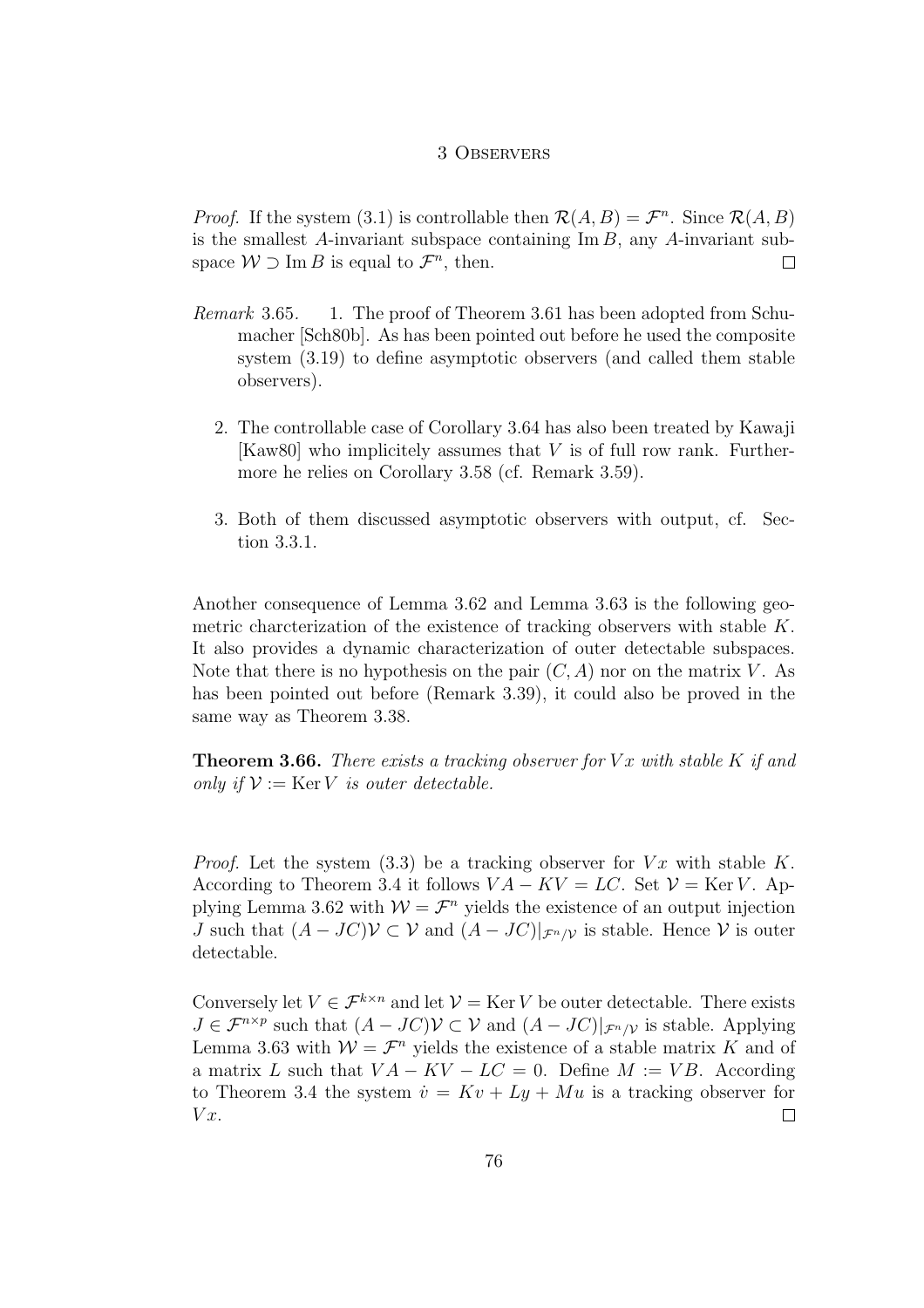### 3.3 ASYMPTOTIC OBSERVERS

### 3.3.1 Asymptotic output observers

In this section an output is attached to the observer, and this output is required to identify the given (linear) function of the system state asymptotically. Since the starting state of an asymptotic observer can be chosen arbitrarily anyway, there is no need to make a difference analogously to Section 3.2.3 vs. Section 3.2.4. Again, direct feedthrough of the system output is used to reduce the observer order.

**Definition 3.67.** An *asymptotic output observer* for the linear function  $V_x$ of the state of system  $(3.1), V \in \mathcal{F}^{k \times n}$ , is a dynamical system

$$
\dot{v} = Kv + Ly + Mu ,
$$
  
\n
$$
w = Pv + Qy ,
$$
\n(3.29)

 $K \in \mathcal{F}^{q \times q}, L \in \mathcal{F}^{q \times p}, M \in \mathcal{F}^{q \times m}, P \in \mathcal{F}^{k \times q}$  and  $Q \in \mathcal{F}^{k \times p}$ , which is driven by the input u and by the output y of system  $(3.1)$  and has the property that

$$
\lim_{t \to \infty} (w(t) - Vx(t)) = 0
$$

for every choice of  $x(0), v(0)$  and the input function  $u(.)$ , i.e. the observer output converges to the to be estimated function of the system state. Here q is called the *order* of the observer. The observer  $(3.29)$  is called *observable* if the pair  $(P, K)$  is observable.

Applying Proposition 3.50 to the composite system

$$
\begin{pmatrix} \n\dot{x} \\
v \n\end{pmatrix} = \dot{x}_c = A_c x_c + B_c u = \begin{pmatrix} A & 0 \\
LC & K \n\end{pmatrix} \begin{pmatrix} x \\
v \n\end{pmatrix} + \begin{pmatrix} B \\
M \n\end{pmatrix} u ,
$$
\n
$$
e = w - Vx = C_c x_c = \begin{pmatrix} QC - V & P \end{pmatrix} \begin{pmatrix} x \\
v \n\end{pmatrix}
$$
\n(3.30)

results in the following characterization of asymptotic output observers.

**Theorem 3.68.** System  $(3.29)$  is an asymptotic output observer for Vx if and only if  $\mathcal{R}(A_c, B_c) \subset \text{Ker } C_c$  and  $A_c$  is stable on  $\mathcal{F}^{n+q}/\mathcal{N}(C_c, A_c)$ .

In a slightly more general setting, allowing a function  $r = Hu$  instead of u in the observer equation, this characterization has been used by Schumacher [Sch80b] as a definition of what he called a stable observer .

To require the observer (3.29) to be observable does not really impose a limitation, since non observable observers would anyway be of unnecessarily large order.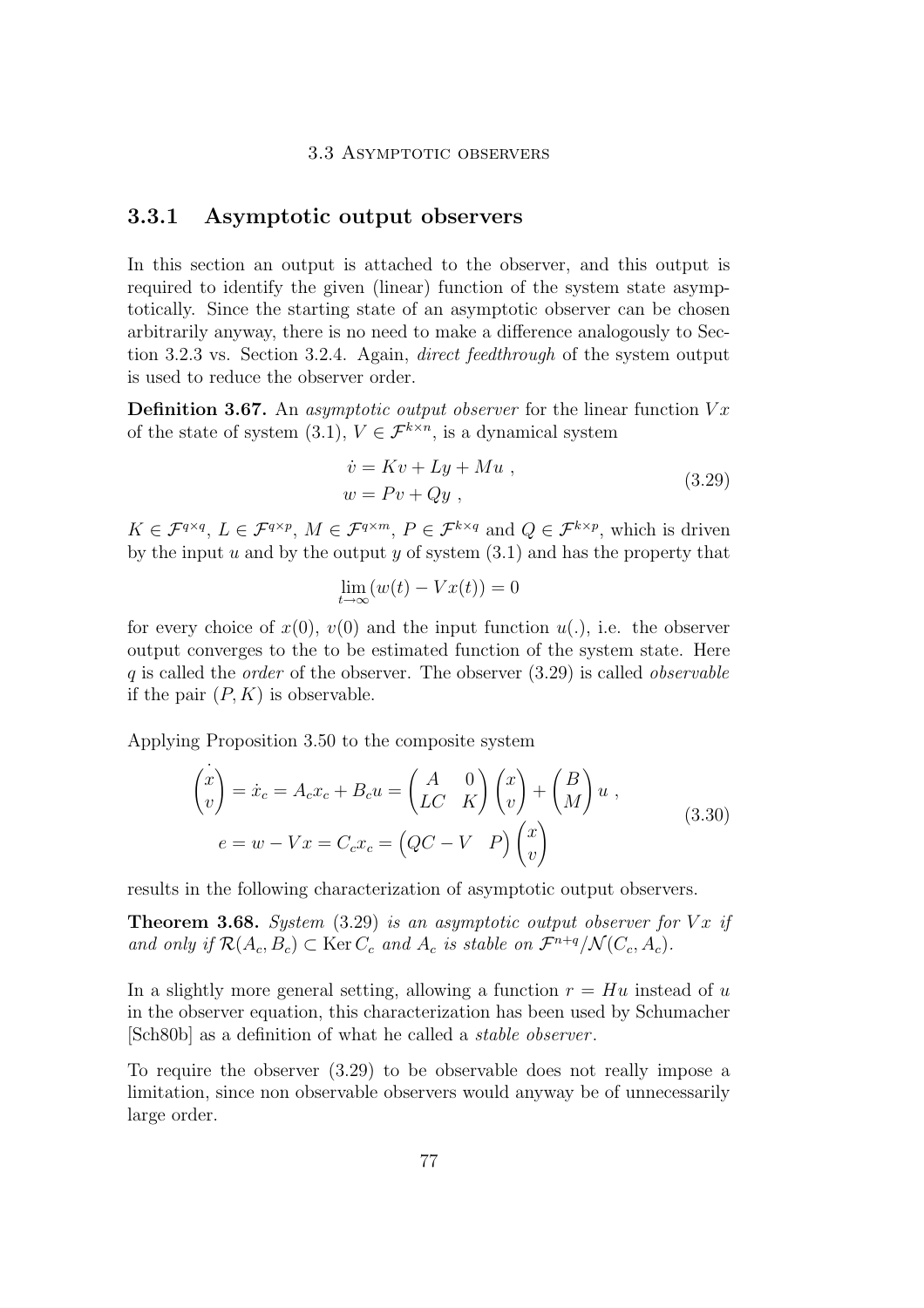**Proposition 3.69.** If there exists an asymptotic output observer for  $Vx$  then there exists an observable asymptotic output observer for  $Vx$  of less or equal order. Both observers contain the same direct feedthrough term, i.e. they have the same Q.

*Proof.* Consider the dual Kalman decomposition for the pair  $(P, K)$ : There exists an invertible  $S \in \mathcal{F}^{q \times q}$  such that

$$
S K S^{-1} = \begin{pmatrix} K_{11} & 0 \\ K_{21} & K_{22} \end{pmatrix} \text{ and } PS^{-1} = \begin{pmatrix} P_1 & 0 \end{pmatrix} ,
$$

while the pair  $(P_1, K_{11})$  is observable. Now split

$$
SL = \begin{pmatrix} L_1 \\ L_2 \end{pmatrix} , \quad SM = \begin{pmatrix} M_1 \\ M_2 \end{pmatrix} \quad \text{and} \quad Sv = \begin{pmatrix} v_1 \\ v_2 \end{pmatrix}
$$

analogously. Then starting the system

$$
\dot{v}_1 = K_{11}v_1 + L_1y + M_1u ,
$$
  

$$
w = P_1v_1 + Qy
$$

with  $v_1(0)$  generates the same output as starting the original observer with  $v(0)$ .  $\Box$ 

As has been pointed out before (cf. Remark 3.59), the following characterization of observable asymptotic output observers for controllable systems has a long history in the literature. The proof given here uses ideas developed by Fuhrmann and Helmke [FH01], who treated the case  $Q = 0$  (no direct feedthrough) and  $V$  of full row rank.

**Theorem 3.70.** Let the system  $(3.1)$  be controllable. System  $(3.29)$  is an observable asymptotic output observer for  $Vx$  if and only if there exists a matrix  $U \in \mathcal{F}^{q \times n}$  such that

$$
UA - KU = LC ,\nM = UB ,\nV = PU + QC ,
$$
\n(3.31)

 $(P, K)$  is observable, and K is stable.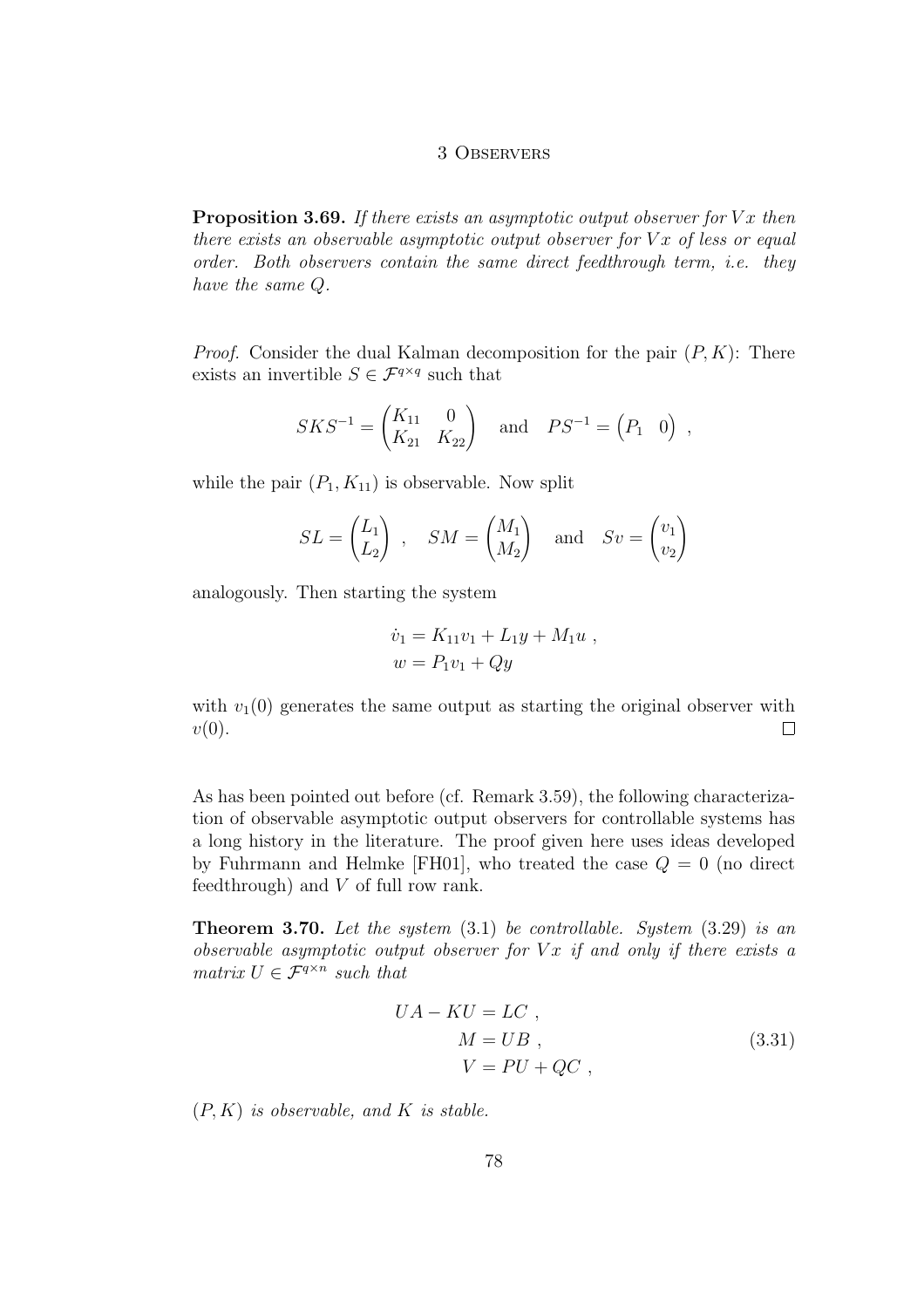### 3.3 Asymptotic observers

*Proof.* Let there be a matrix  $U \in \mathcal{F}^{q \times n}$  such that the system (3.29) satisfies equations (3.31). Let  $(P, K)$  be observable, and let K be stable. According to Theorem 3.4 then  $e = v - Ux$  is governed by  $\dot{e} = Ke$ , which implies  $\lim_{t\to\infty}e(t)=0$ . It follows  $\lim_{t\to\infty}(w(t)-Vx(t))=\lim_{t\to\infty}Pe(t)=0$ , i.e. the system  $(3.29)$  is an observable asymptotic output observer for  $Vx$ .

Conversely let the system (3.29) be an observable asymptotic output observer for Vx. By Theorem 3.68 it follows  $\mathcal{R}(A_c, B_c) \subset \text{Ker } C_c$ , i.e.

$$
\left(QC - V \quad P\right) \begin{pmatrix} A & 0 \\ LC & K \end{pmatrix}^{j-1} \begin{pmatrix} B \\ M \end{pmatrix} = 0 \quad \text{for all } j \in \mathbb{N} . \tag{3.32}
$$

It will be proved by induction that

$$
\begin{pmatrix} A & 0 \\ LC & K \end{pmatrix}^{j-1} \begin{pmatrix} B \\ M \end{pmatrix} = \begin{pmatrix} A^{j-1}B \\ K^{j-1}M + \sum_{i=0}^{j-2} K^i LCA^{j-i-2}B \end{pmatrix}.
$$

Obviously, this is true for  $j = 1$ . Let it be true for a fixed  $j \in \mathbb{N}$  now. It follows

$$
\begin{aligned}\n\begin{pmatrix}\nA & 0 \\
LC & K\n\end{pmatrix}^j \begin{pmatrix}\nB \\
M\n\end{pmatrix} &= \begin{pmatrix}\nA & 0 \\
LC & K\n\end{pmatrix} \begin{pmatrix}\nA & 0 \\
LC & K\n\end{pmatrix}^{j-1} \begin{pmatrix}\nB \\
M\n\end{pmatrix} \\
&= \begin{pmatrix}\nA & 0 \\
LC & K\n\end{pmatrix} \begin{pmatrix}\nA^{j-1}B \\
K^{j-1}M + \sum_{i=0}^{j-2} K^i LCA^{j-i-2}B\n\end{pmatrix} \\
&= \begin{pmatrix}\nA^jB \\
K^jM + LCA^{j-1}B + \sum_{i=1}^{j-1} K^i LCA^{j-i-1}B\n\end{pmatrix} \\
&= \begin{pmatrix}\nA^jB \\
K^jM + \sum_{i=0}^{j-1} K^i LCA^{(j+1)-i-2}B\n\end{pmatrix}\n\end{aligned}
$$

which completes the induction. But now equation  $(3.32)$  implies

$$
(V - QC)A^{j-1}B = P\left(K^{j-1}M + \sum_{i=0}^{j-2} K^i LCA^{j-i-2}B\right) \text{ for all } j \in \mathbb{N}.
$$

Since  $(A, B)$  is controllable, the reachability matrix

$$
R_n(A, B) = \begin{pmatrix} B & AB & \dots & A^{n-1}B \end{pmatrix}
$$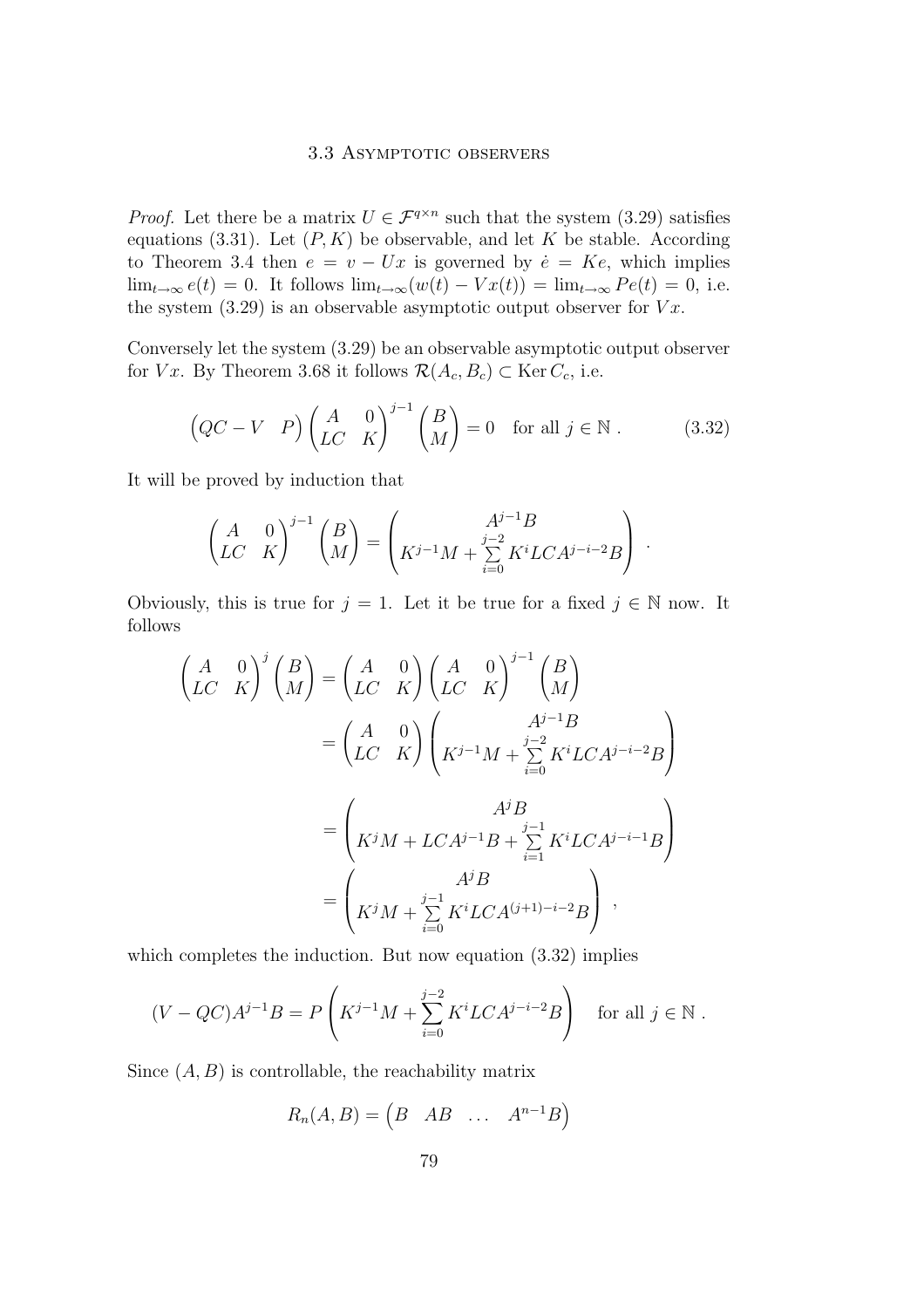has full rank and hence it follows

$$
V - QC = P\tilde{U} ,
$$

where

$$
\tilde{U} = \left[ \sum_{j=1}^{n} \left( K^{j-1} M + \sum_{i=0}^{j-2} K^i L C A^{j-i-2} B \right) B^*(A^*)^{j-1} \right].
$$
\n
$$
\cdot (R_n(A, B) R_n(A, B)^*)^{-1} .
$$
\n(3.33)

Now set  $e(t) = w(t) - Vx(t)$  and consider the composite system (3.30) with Laplace transform

$$
\begin{pmatrix} X(s) \\ V(s) \end{pmatrix} = \begin{pmatrix} (sI - A)^{-1} & 0 \\ (sI - K)^{-1}LC(sI - A)^{-1} & (sI - K)^{-1} \end{pmatrix}.
$$

$$
\cdot \left( \begin{pmatrix} B \\ M \end{pmatrix} U(s) + \begin{pmatrix} x(0) \\ v(0) \end{pmatrix} \right).
$$

Then the Laplace transform of  $e(t)$  is

$$
E(s) = W(s) - VX(s) = PV(s) + (QC - V)X(s) = PV(s) - P\tilde{U}X(s)
$$
  
=  $\{P(sI - K)^{-1}M + [P(sI - K)^{-1}LC - P\tilde{U}](sI - A)^{-1}B\}U(s) +$   

$$
[P(sI - K)^{-1}LC - P\tilde{U}](sI - A)^{-1}x(0) + P(sI - K)^{-1}v(0).
$$

Let  $x(0) = 0$  and  $u(t) = 0$  for all  $t \in \mathbb{R}$ . Then  $\lim_{t \to \infty} e(t) = 0$  for every choice of  $v(0) \in \mathcal{F}^q$  implies  $P(sI - K)^{-1}$  being stable. Since the observer and hence the pair  $(P, K)$  is observable, this implies the stability of K.

Now let  $x(0) = v(0) = 0$ . Then  $\lim_{t\to\infty} e(t) = 0$  for every choice of  $u(t)$ implies that the term in braces is zero: Assume an entry in the  $i$ -th row is nonzero then  $U(s)$  can be chosen such that the *i*-th component of  $E(s)$  is  $\frac{1}{s}$ contradicting  $\lim_{t\to\infty} e(t) = 0$ . It follows

$$
P(sI - K)^{-1}M = -\left[P(sI - K)^{-1}LC - P\tilde{U}\right](sI - A)^{-1}B\,,\qquad(3.34)
$$

and since  $(P, K)$  is observable this implies Ker  $B \subset \text{Ker } M$ . Hence there exists  $W \in \mathcal{F}^{q \times n}$  such that  $M = WB$ . But then (3.34) implies

$$
P(sI - K)^{-1} \Big[ W(sI - A) + LC - (sI - K)\tilde{U} \Big] (sI - A)^{-1} B = 0.
$$

For every  $J \in \mathcal{F}^{q \times k}$  the equality

$$
P(sI - K + JP)^{-1} = (I + P(sI - K)^{-1}J)^{-1}P(sI - K)^{-1}
$$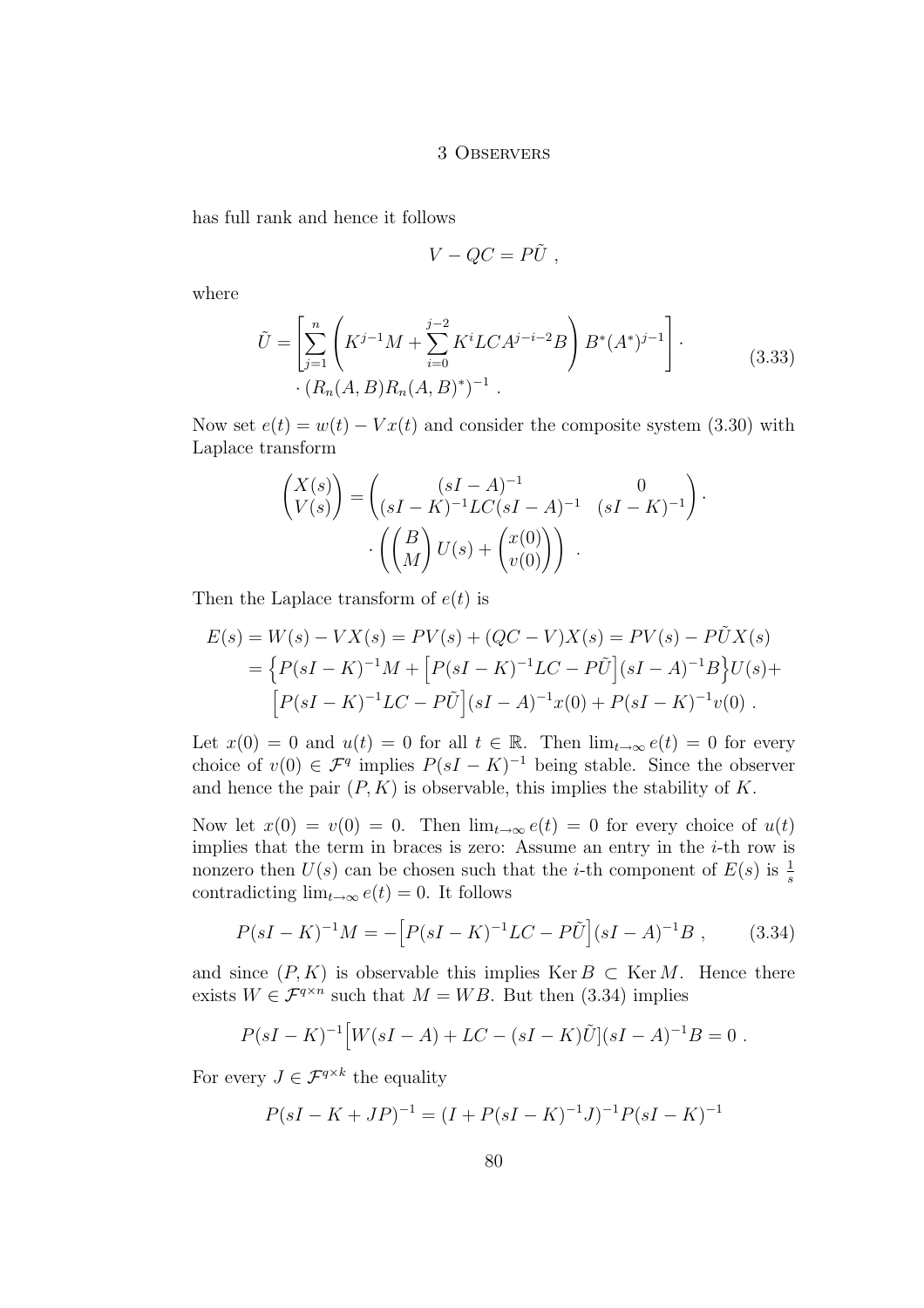### 3.3 Asymptotic observers

holds, and hence it follows

$$
P(sI - (K - JP))^{-1} \Big[ W(sI - A) + LC - (sI - K)\tilde{U} \Big] (sI - A)^{-1}B = 0 \quad (3.35)
$$

Since  $(P, K)$  is observable, the matrix J can be chosen such that  $(K - JP)$ and A have disjoint spectra.

According to Gantmacher [Gan59, Chapter 8, §3] then the Sylvester equation

$$
(K - JP)X - XA = -\tilde{U}A + K\tilde{U} + LC \qquad (3.36)
$$

has a unique solution  $X \in \mathcal{F}^{q \times n}$ . Set  $Y = W + X - \tilde{U}$ . Then

$$
Y(sI - A) - (sI - (K - JP))X = W(sI - A) + LC - (sI - K)\tilde{U}
$$
 (3.37)

and hence by (3.35) it follows

$$
P(sI - (K - JP))^{-1} \Big[ Y(sI - A) - (sI - (K - JP))X \Big] (sI - A)^{-1}B =
$$
  

$$
P(sI - (K - JP))^{-1}YB - PX(sI - A)^{-1}B = 0.
$$

Since  $(K - JP)$  and A have disjoint spectra this yields

$$
P(sI - (K - JP))^{-1}YB = PX(sI - A)^{-1}B = 0.
$$

Since  $(P, K)$  is observable, so is  $(P, K - JP)$ , and it follows  $YB = 0$ . Furthermore, from the controllability of the pair  $(A, B)$  it follows  $PX = 0$ .

Now comparing the constant terms in (3.37) yields

$$
-YA + KX + WA - LC - K\tilde{U} = 0.
$$

Define

$$
U := W - Y = \tilde{U} - X \tag{3.38}
$$

Then it follows  $UA - KU - LC = 0$ , i.e. the first equality in (3.31). Furthermore, it is  $UB = WB - YB = M$  and  $PU = P\ddot{U} - PX = V - QC$ , which are the second and third equalities in (3.31). This completes the proof.  $\Box$ 

Remark 3.71. The 'if'-direction of Theorem 3.70 could as well be formulated without the observability hypothesis: If the equations  $(3.31)$  are satisfied, and if K is stable, then the system  $(3.29)$  is an asymptotic output observer for Vx. Observability of  $(P, K)$  has not been used for this conclusion in the above proof.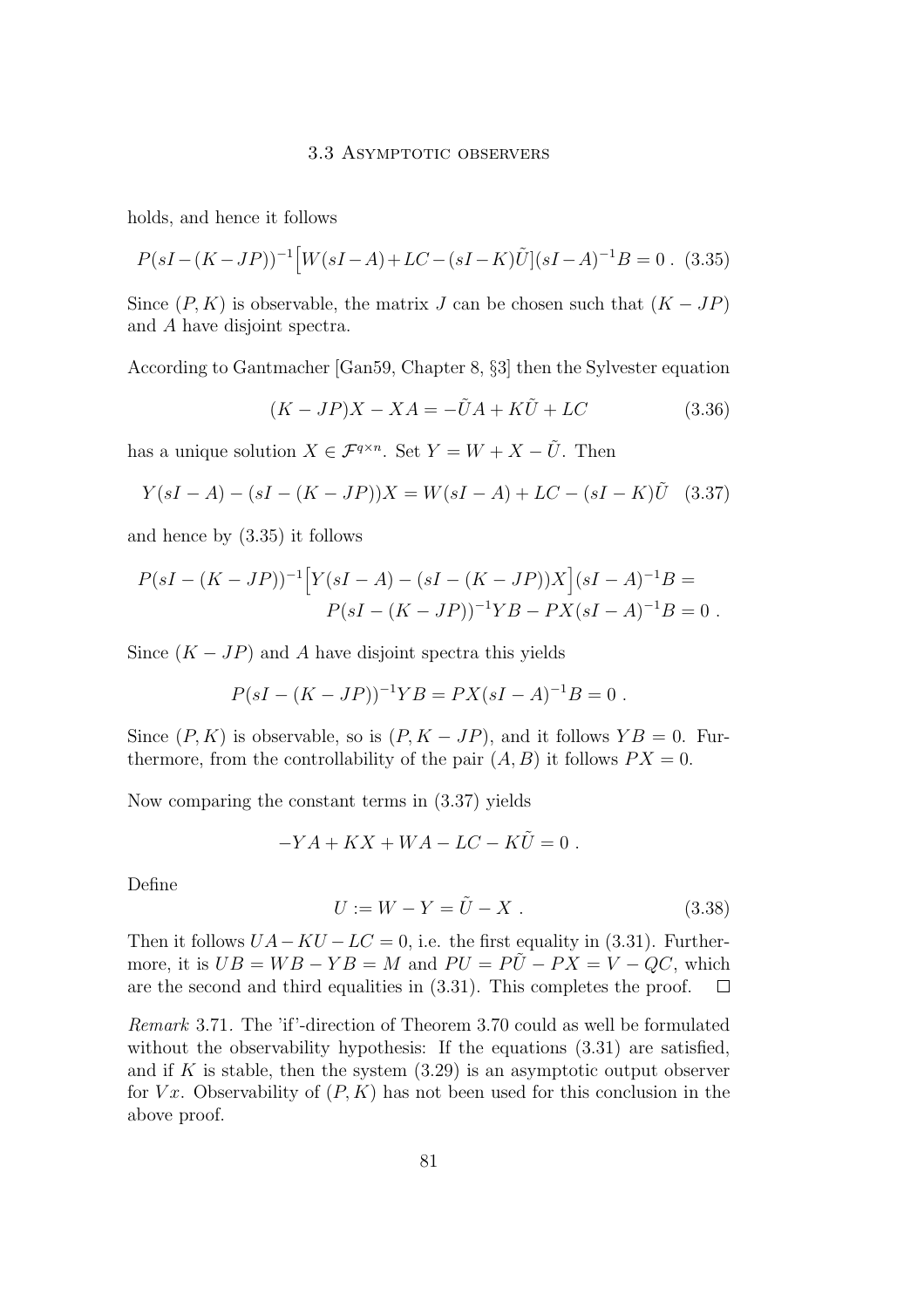Note that for a controllable system the characterization by equations (3.31) implies (Theorem 3.4) that an observable asymptotic output observer for  $V_x$ with direct feedthrough matrix Q tracks a function  $Ux$  containing  $(V - QC)x$ (cf. Definition 3.43). A formula for such a U is given by equations  $(3.33)$ , (3.36) and (3.38). This means, a reduced order asymptotic output observer (Luenberger observer) for the full state of a controllable system is necessarily of the form shown in Section 3.2.4.

Unfortunately, it seems to be quite hard to derive a generalization of Theorem 3.70 to non controllable systems, as has been done for observers without output (Theorem 3.57).

Remark 3.72. It has been pointed out before (Remark 3.60) that some authors use the stronger condition

$$
\lim_{t \to \infty} \frac{\mathrm{d}^j}{\mathrm{d}t^j}(w(t) - Vx(t)) = 0 \quad \text{for all } j = 0, 1, 2, \dots
$$

as the definition of an asymptotic output observer for  $Vx$ . However, the equality for  $j = 0$  implies  $\dot{e} = Ke$ , where  $e(t) := v(t) - Ux(t)$  and K is stable, as has just been shown in the proof of Theorem 3.70. This in turn implies

$$
\lim_{t \to \infty} \frac{\mathrm{d}^j}{\mathrm{d}t^j}(w(t) - Vx(t)) = \lim_{t \to \infty} \frac{\mathrm{d}^j}{\mathrm{d}t^j} Pe(t) = 0 \quad \text{for } j = 1, 2, \dots
$$

So, in the case of a controllable system and an observable observer, the above condition is equivalent to the definition of asymptotic output observers as it has been given here. A proof deducing equations (3.31) from the above condition (for  $j = 0, 1, 2, \ldots$ ) can be found in the paper by Fortmann and Williamson [FW72]. The alternative proof given by Moore and Ledwich [ML75] is incomplete, they use a misshaped reachability matrix.

Equations (3.31) allow the following geometric characterization of the existence of observable asymptotic output observers for a controllable system.

**Theorem 3.73.** Let the system  $(3.1)$  be controllable. There exists an observable asymptotic output observer for  $Vx$  if and only if there exists an outer detectable subspace  $U$  with  $U \cap \text{Ker } C \subset \text{Ker } V$ .

There exists an observable asymptotic output observer for  $Vx$  without direct feedthrough, i.e. with  $Q = 0$ , if and only if there exists an outer detectable subspace  $\mathcal{U} \subset \text{Ker } V$ .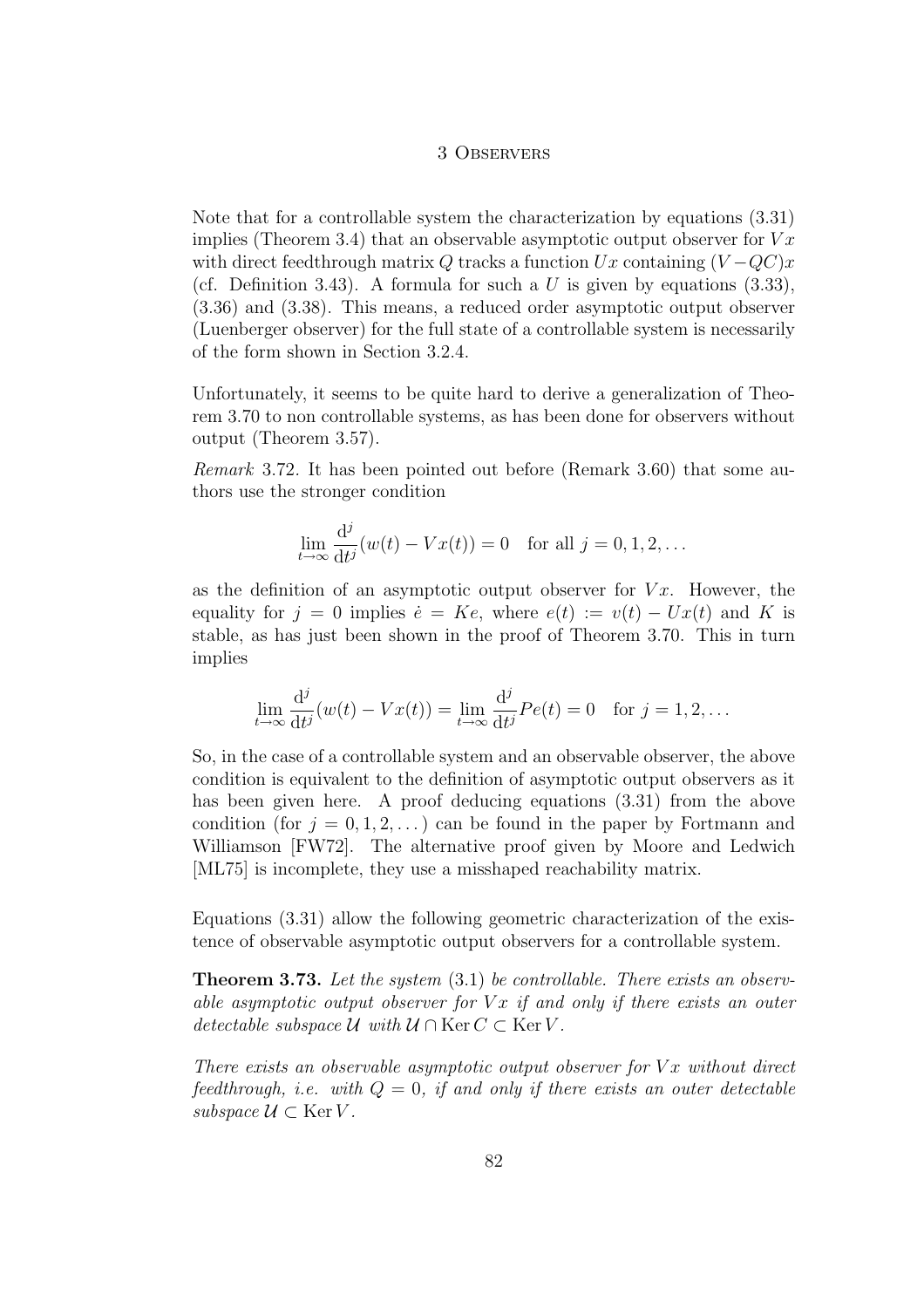### 3.3 ASYMPTOTIC OBSERVERS

Proof. Let the system (3.29) be an observable asymptotic output observer for Vx. According to Theorem 3.70 and Theorem 3.4 then the system  $\dot{v} =$  $Kv + Ly + Mu$  is a tracking observer for a function  $Ux, U \in \mathcal{F}^{q \times n}$ , and K is stable. Furthermore it is

$$
V = \begin{pmatrix} P & Q \end{pmatrix} \begin{pmatrix} U \\ C \end{pmatrix} , \qquad (3.39)
$$

which implies Ker  $U \cap \text{Ker } C \subset \text{Ker } V$ . According to Theorem 3.66,  $\mathcal{U} =$  $Ker U$  is outer detectable.

Conversely let U be outer detectable with  $U \cap \text{Ker } C \subset \text{Ker } V$ . Set  $q =$ codim U and choose  $U \in \mathcal{F}^{q \times n}$  such that  $\text{Ker } U = \mathcal{U}$ . Then there exist matrices  $P \in \mathcal{F}^{k \times q}$  and  $Q \in \mathcal{F}^{k \times p}$  such that equation (3.39), i.e.  $V = PU +$  $QC$ , holds. According to Theorem 3.66 there exists a tracking observer  $\dot{v} =$  $Kv+Ly+Mu$  for Ux with stable K. By Theorem 3.4 this implies  $UA-KU =$  $LC$  and  $M = UB$ . According to Theorem 3.70 and Remark 3.71 then the system  $(3.29)$  is an asymptotic output observer for  $Vx$ . By Proposition 3.69 there exists an observable asymptotic output observer for  $Vx$ .

The proof of the second statement follows along the same lines.  $\Box$ 

Careful tracking of the various sizes of matrices appearing in the above proof yields the following corollary.

Corollary 3.74. Let the system (3.1) be controllable. If there exists an order q observable asymptotic output observer for  $Vx$  (without direct feedthrough) then there exists an outer detectable subspace  $U$  of codimension less or equal than q with  $\mathcal{U} \cap \text{Ker } C \subset \text{Ker } V$   $(\mathcal{U} \subset \text{Ker } V)$ .

If there exists a codimension q outer detectable subspace U with  $\mathcal{U} \cap \text{Ker } C \subset$ Ker  $V$  ( $U \subset \text{Ker } V$ ) then there exists an observable asymptotic output observer for  $Vx$  (without direct feedthrough) of order less or equal than q.

An immediate consequence of Corollary 3.74 and Proposition 3.69 is the following characterization of the *minimal order* of asymptotic output observers.

Theorem 3.75. Let the system (3.1) be controllable. The minimal order of an asymptotic output observer for  $Vx$  is equal to the minimal codimension of an outer detectable subspace  $\mathcal U$  with  $\mathcal U \cap \mathrm{Ker}\, C \subset \mathrm{Ker}\, V$ . Such an observer is necessarily observable.

The minimal order of an asymptotic output observer for  $Vx$  without direct feedthrough, i.e. with  $Q = 0$ , is equal to the minimal codimension of an outer detectable subspace  $\mathcal{U} \subset \text{Ker } V$ . Such an observer is necessarily observable.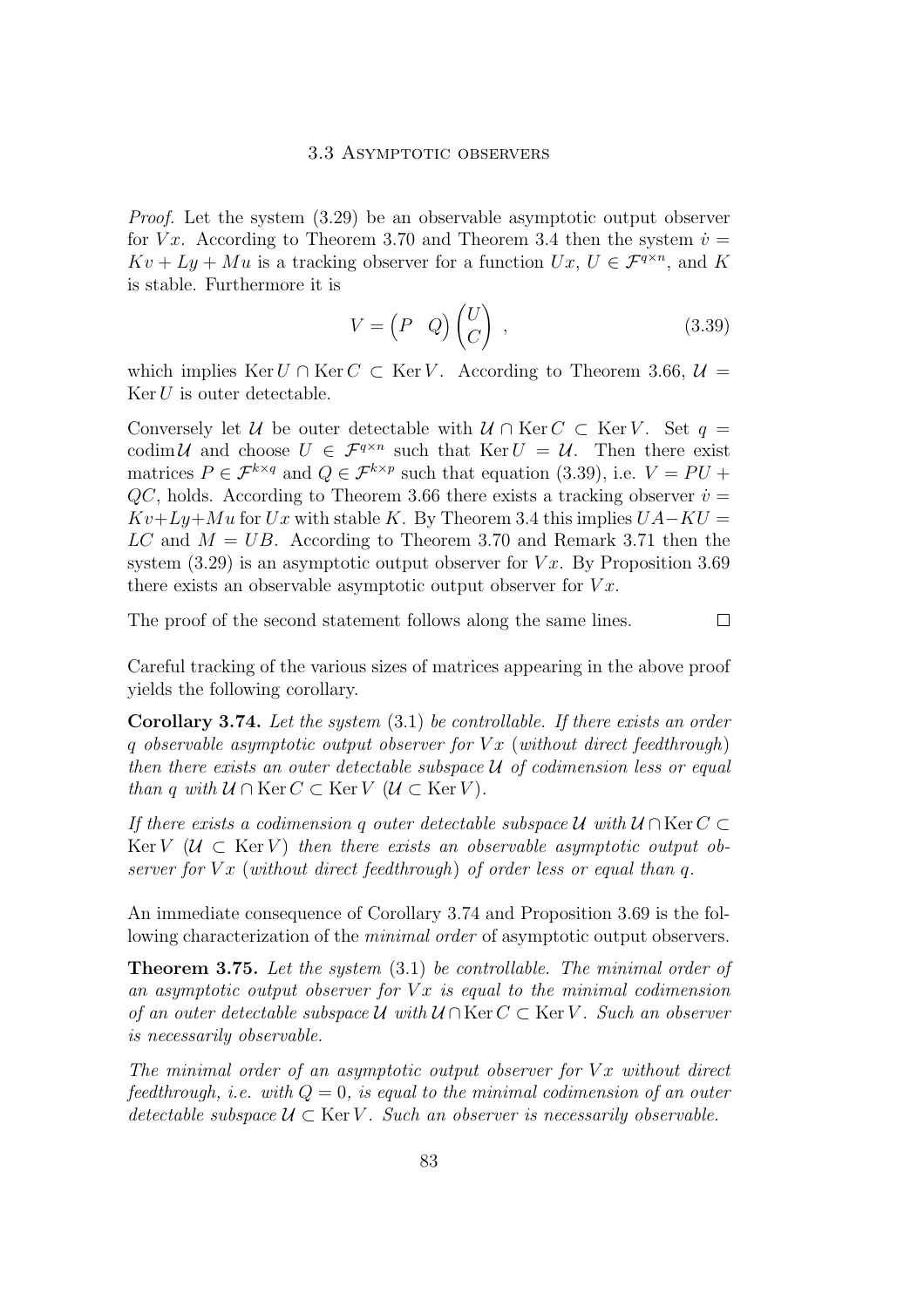As a consequence of Theorem 3.75, for controllable systems, a lower bound for the minimal order of an (observable) asymptotic output observer for  $V_x$ without direct feedthrough is given by the minimal codimension of a  $(C, A)$ invariant subspace contained in Ker V (cf. Section 5.6, Theorem 5.25).

Another consequence of Theorem 3.75 is the following result on the minimal order of an (observable) asymptotic output observer for the full state of a controllable and detectable system (Luenberger observer).

Theorem 3.76. Let the system (3.1) be controllable and detectable. Then the minimal order of an (observable) asymptotic output observer for the full state is  $n - \text{rk } C$ . The minimal order of an (observable) asymptotic output observer for the full state without direct feedthrough, i.e. with  $Q = 0$ , is n.

*Proof.* An observer of order  $n - \text{rk } C$  has been constructed in Section 3.2.4. Now let the system  $(3.29)$  be an asymptotic output observer for Ix of minimal order q. Then  $q \leq n - \text{rk } C$  holds. According to Theorem 3.75 the observer is observable, and there exists a codimension q outer detectable subspace  $\mathcal{U}$ with  $\mathcal{U} \cap \text{Ker } C \subset \text{Ker } I = \{0\}, \text{ i.e. } \mathcal{U} \cap \text{Ker } C = \{0\}. \text{ Since } \mathcal{U} \subset \mathcal{F}^n \text{ it follows}$ 

$$
q = \dim \mathcal{F}^n - \dim \mathcal{U}
$$
  
\n
$$
\geq \dim(\mathcal{F}^n \cap \text{Ker } C) - \dim(\mathcal{U} \cap \text{Ker } C)
$$
  
\n
$$
= \dim \text{Ker } C = n - \text{rk } C ,
$$

i.e.  $q = n - \text{rk } C$ .

To construct an observer of order n without direct feedthrough take an identity observer with  $K = A - LC$  stable (cf. Section 3.1) and add to it the output equation  $w = I\hat{x}$ . Now let the system (3.29) be an asymptotic output observer for  $Ix$  without direct feedthrough, of minimal order q. According to Theorem 3.75 then the observer is observable, and there exists a codimension q outer detectable subspace  $\mathcal{U} \subset \text{Ker } I = \{0\}$ , i.e.  $\mathcal{U} = \{0\}$ . It follows  $\Box$  $q = n$ .

In the remaining part of this section analogous results for general (not necessarily controllable) systems are stated. They have been derived by Schumacher [Sch80b].

Theorem 3.77. There exists an observable asymptotic output observer for Vx if and only if there exist an A-invariant subspace  $W \supset$  Im B and an outer detectable subspace  $U \subset \mathcal{W}$  with a friend J satisfying Im  $J \subset \mathcal{W}$  such that  $U \cap \text{Ker } C \subset \text{Ker } V$ .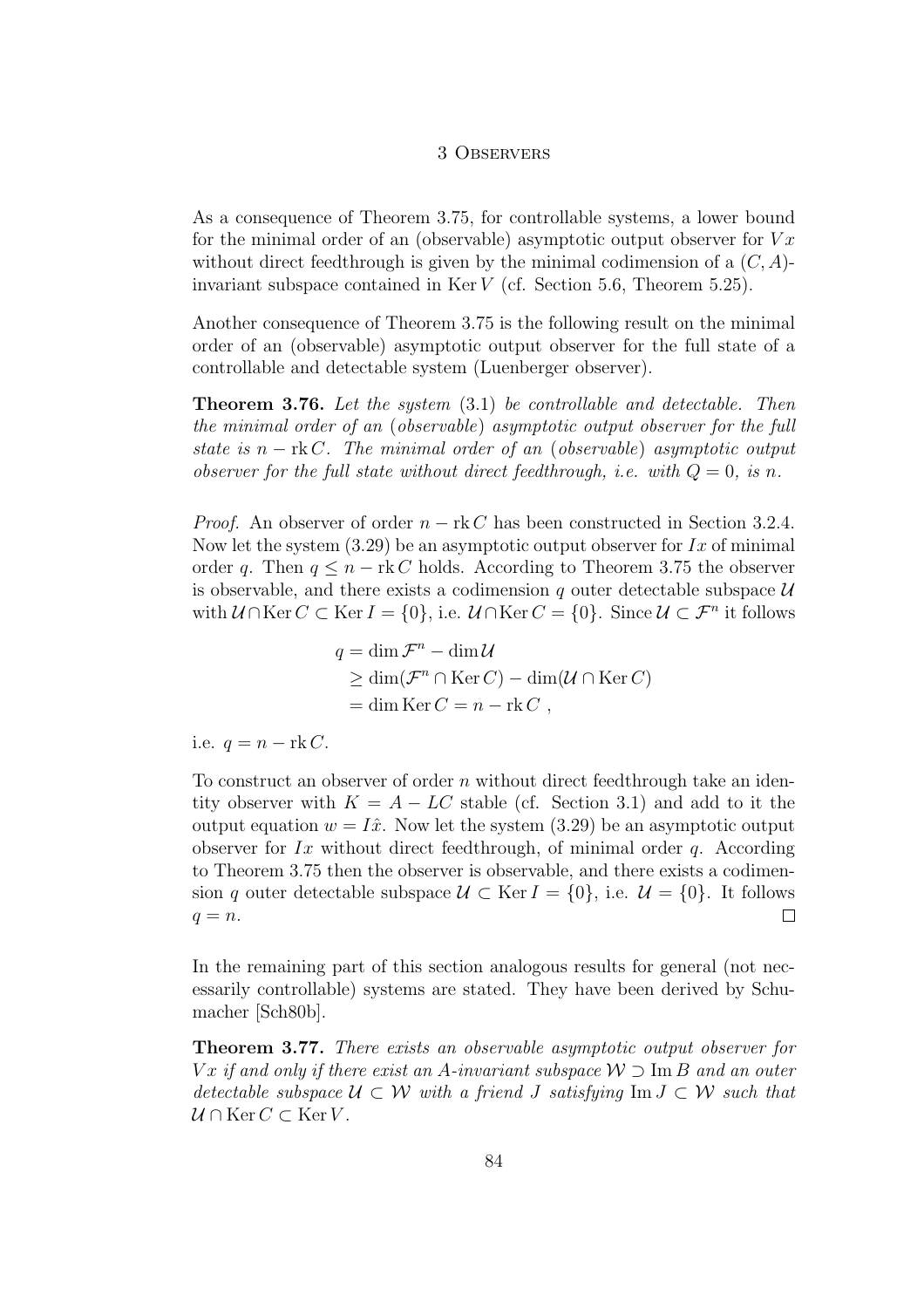### 3.3 Asymptotic observers

There exists an observable asymptotic output observer for  $Vx$  without direct feedthrough, i.e. with  $Q = 0$ , if and only if there exist an A-invariant subspace  $W \supset$  Im B and an outer detectable subspace  $U \subset W \cap \text{Ker } V$  with a friend J satisfying Im  $J \subset \mathcal{W}$ .

In both cases the observer order can be chosen to be less or equal than dim  $W \dim \mathcal{U}$ .

Proof. This is the statement of Theorem 1 and Theorem 2 of Schumacher [Sch80b] in the case  $H = I$ , i.e.  $\mathcal{B}_0 = \{0\}$ .  $\Box$ 

**Theorem 3.78.** The minimal order of an asymptotic output observer for  $Vx$ (with or without direct feedthrough) is equal to the minimal dimension difference dim  $W$  – dim  $U$  of a pair  $(U, W)$  satisfying the (respective) requirements of Theorem 3.77. Such an observer is necessarily observable.

Proof. This is the statement of Theorem 3 of Schumacher [Sch80b] combined with Proposition 3.69.  $\Box$ 

If the system (3.1) is controllable, it follows  $\mathcal{R}(A, B) = \mathcal{F}^n$ . Since  $\mathcal{R}(A, B)$  is the smallest  $A$ -invariant subspace containing Im  $B$ , any  $A$ -invariant subspace  $W \supset \operatorname{Im} B$  is equal to  $\mathcal{F}^n$ , then. Hence in this case Theorem 3.77 and Theorem 3.78 reduce to Theorem 3.73 and Theorem 3.75, respectively.

As before, these results can be used to determine the minimal order of an (observable) asymptotic output observer for the full state of system (3.1). It turns out that the system has to be detectable in order to allow such an observer. The proof given here is due to Schumacher [Sch80b, Theorem 4]. For a matrix  $A \in \mathcal{F}^{n \times n}$  let  $\mathcal{E}_-(A)$  and  $\mathcal{E}_+(A)$  denote the sums of the generalized eigenspaces associated with eigenvalues with negative and nonnegative real part, respectively. Apparently, it is  $\mathcal{F}^n = \mathcal{E}_-(A) \oplus \mathcal{E}_+(A)$ .

Theorem 3.79. There exists an observable asymptotic output observer for the full state of system  $(3.1)$  if and only if the pair  $(C, A)$  is detectable. The minimal order of such an observer is  $\dim((\mathcal{E}_+(A) + \mathcal{R}(A, B)) \cap \text{Ker } C)$ . The minimal order of an (observable) asymptotic output observer for the full state without direct feedthrough, i.e. with  $Q = 0$ , is  $\dim(\mathcal{E}_+(A) + \mathcal{R}(A, B)).$ 

*Proof.* Let there exist an asymptotic output observer for  $Ix$ . By Theorem 3.77 there exists an outer detectable subspace U with  $U \cap \text{Ker } C \subset$ Ker  $I = \{0\}$ , i.e.  $\mathcal{U} \cap \text{Ker } C = \{0\}$ . But then there exists a matrix  $J \in \mathcal{F}^{n \times p}$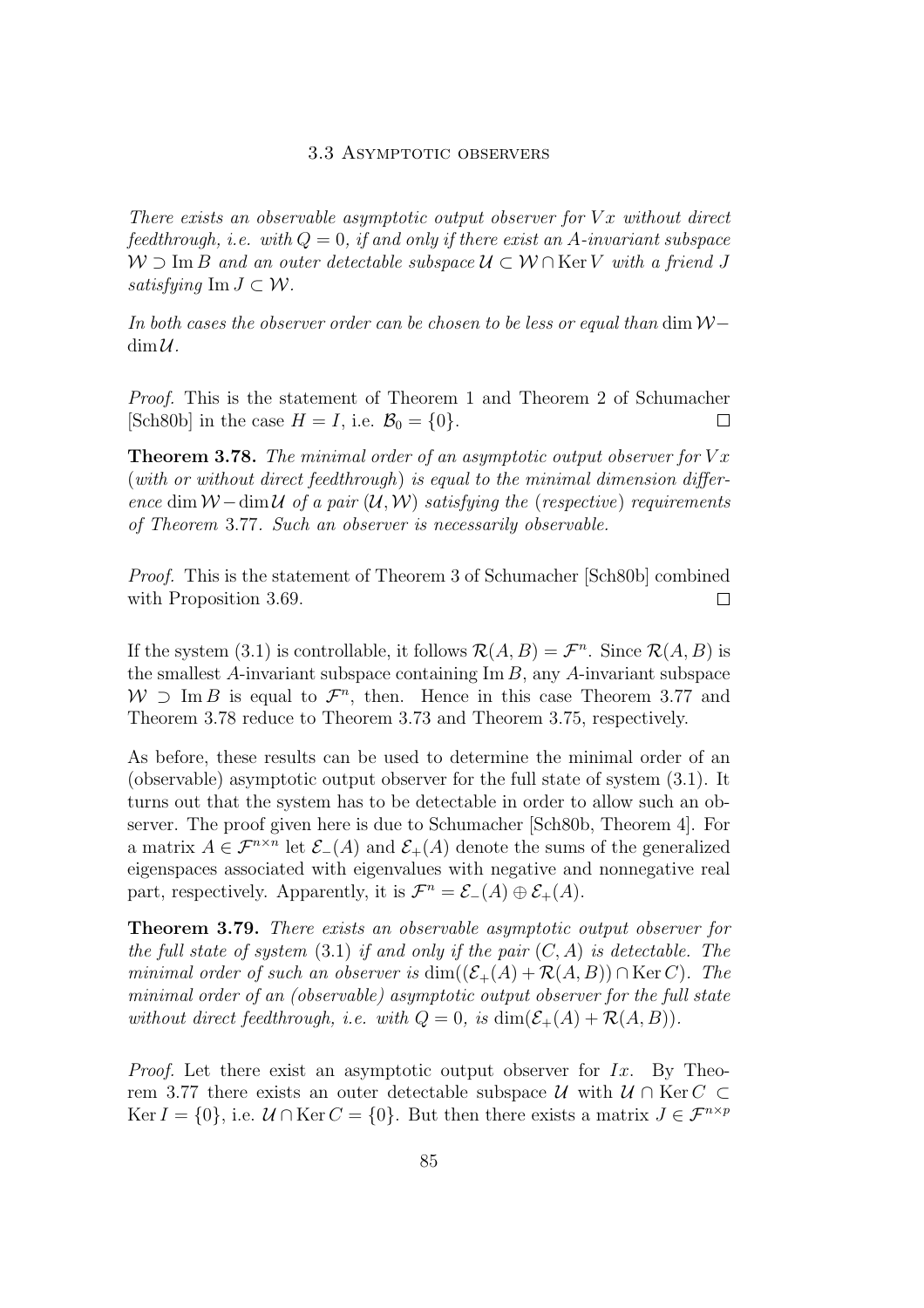such that  $(A-JC)\mathcal{U} \subset \mathcal{U}$  and  $(A-JC)|_{\mathcal{F}^n/\mathcal{U}}$  is stable. Since  $\mathcal{U} \cap \text{Ker } C = \{0\},$ the map  $C|_{\mathcal{U}} : \mathcal{U} \longrightarrow C(\mathcal{U})$  is injective and hence the restriction  $(C, A)$  of  $(C, A)$  to U with corresponding output injection J (cf. Section 2.3.3) is observable. Hence there exists a map  $\bar{J}: C(\mathcal{U}) \longrightarrow \mathcal{U}$  such that  $\bar{A}-\bar{J}\bar{C}$  is stable. Extend  $\bar{J}$  by zero to a map  $J_1 : \mathcal{F}^p \longrightarrow \mathcal{F}^n$  then  $\text{Im } J_1 \subset \mathcal{U}$  and it follows  $(A - (J + J_1)C)\mathcal{U} \subset \mathcal{U}$  and  $(A - (J + J_1)C)|_{\mathcal{F}^n/\mathcal{U}} = (A - JC)|_{\mathcal{F}^n/\mathcal{U}}$ . Furthermore  $(A - (J + J_1)C)|_{\mathcal{U}} = \overline{A} - \overline{J}\overline{C}$  implies

$$
\sigma(A - (J + J_1)C) = \sigma((A - JC)|_{\mathcal{F}^n/U}) \cup \sigma(\bar{A} - \bar{J}\bar{C}) \subset \mathbb{C}_-,
$$

But then  $(C, A)$  is necessarily detectable. For the remainder of this proof let the pair  $(C, A)$  be detectable.

To construct an observer of order less or equal than  $dim((\mathcal{E}_+(A)+\mathcal{R}(A, B)) \cap$ Ker C) set  $W := \mathcal{E}_+(A) + \mathcal{R}(A, B)$ . Then  $W \supset \text{Im } B$  is A-invariant. Apply Proposition 3.46 to the restriction  $(\bar{C}, \bar{A})$  of  $(C, A)$  to W (cf. Section 2.3.3), which is detectable too, and get a subspace  $\mathcal{U} \subset \mathcal{W}$  with  $\mathcal{W} = \mathcal{U} \oplus (\mathcal{W} \cap \text{Ker } C)$ and a map  $\bar{J}: C(\mathcal{W}) \longrightarrow \mathcal{W}$  such that  $(\bar{A}-\bar{J}\bar{C})\mathcal{U} \subset \mathcal{U}$  and  $(\bar{A}-\bar{J}\bar{C})|_{\mathcal{W}/\mathcal{U}}$ is stable. Extend  $\bar{J}$  by zero to a map  $J : \mathcal{F}^p \longrightarrow \mathcal{F}^n$  then  $\text{Im } J \subset \mathcal{W}$  and it follows  $(A - JC)\mathcal{W} \subset \mathcal{W}$  and  $(A - JC)|_{\mathcal{F}^n/\mathcal{W}} = A|_{\mathcal{F}^n/\mathcal{W}}$ . Furthermore,  $(A - JC)|_{\mathcal{W}} = \overline{A} - \overline{J}\overline{C}$  by  $\mathcal{U} \subset \mathcal{W}$  implies  $(A - JC)\mathcal{U} \subset \mathcal{U}$  and

$$
\sigma((A-JC)|_{\mathcal{F}^n/\mathcal{U}}) = \sigma(A|_{\mathcal{F}^n/\mathcal{W}}) \cup \sigma((\bar{A}-\bar{J}\bar{C})|_{\mathcal{W}/\mathcal{U}}) \subset \mathbb{C}_-\ ,
$$

where  $A|_{\mathcal{F}^n\setminus\mathcal{W}}$  is stable since  $\mathcal{E}_+(A)\subset\mathcal{W}$ . From  $\mathcal{U}\subset\mathcal{W}$  and  $\mathcal{U}\cap(\mathcal{W}\cap\mathcal{W})$  $Ker C = \{0\}$  it follows  $U \cap \text{Ker } C = \{0\}$ , i.e.  $U \cap \text{Ker } C \subset \text{Ker } I = \{0\}.$ According to Theorem 3.77 there exists an (observable) asymptotic output observer for Ix of order less or equal than dim  $W-\dim U = \dim(W\cap \text{Ker }C)$  $\dim((\mathcal{E}_+(A) + \mathcal{R}(A, B)) \cap \text{Ker } C).$ 

Now let the system  $(3.29)$  be an asymptotic output observer for Ix of minimal order q. Then  $q \leq \dim((\mathcal{E}_+(A) + \mathcal{R}(A, B)) \cap \text{Ker } C)$ . According to Theorem 3.78 the observer is observable, and there exist an A-invariant subspace  $W \supset$  Im B and an outer detectable subspace  $U \subset W$  with a friend J satisfying Im  $J \subset \mathcal{W}$  such that  $\mathcal{U} \cap \text{Ker } C \subset \text{Ker } I = \{0\}$ , i.e.  $\mathcal{U} \cap \text{Ker } C = \{0\}$ , and  $\dim W - \dim \mathcal{U} = q$ . Since Im  $J \subset \mathcal{W}$  and since W is A-invariant, W is also  $(A-JC)$ -invariant, as is U. Furthermore, it is  $(A-JC)|_{\mathcal{F}^n/\mathcal{W}}=A|_{\mathcal{F}^n/\mathcal{W}}$ . It follows

$$
\mathbb{C}_{-} \supset \sigma((A-JC)|_{\mathcal{F}^{n}/\mathcal{U}}) = \sigma(A|_{\mathcal{F}^{n}/\mathcal{W}}) \cup \sigma((A-JC)|_{\mathcal{W}/\mathcal{U}}),
$$

and hence  $\mathcal{E}_+(A) \subset \mathcal{W}$ . Since W is A-invariant and contains Im B, it also contains  $\mathcal{R}(A, B)$  being the smallest A-invariant subspace containing Im B.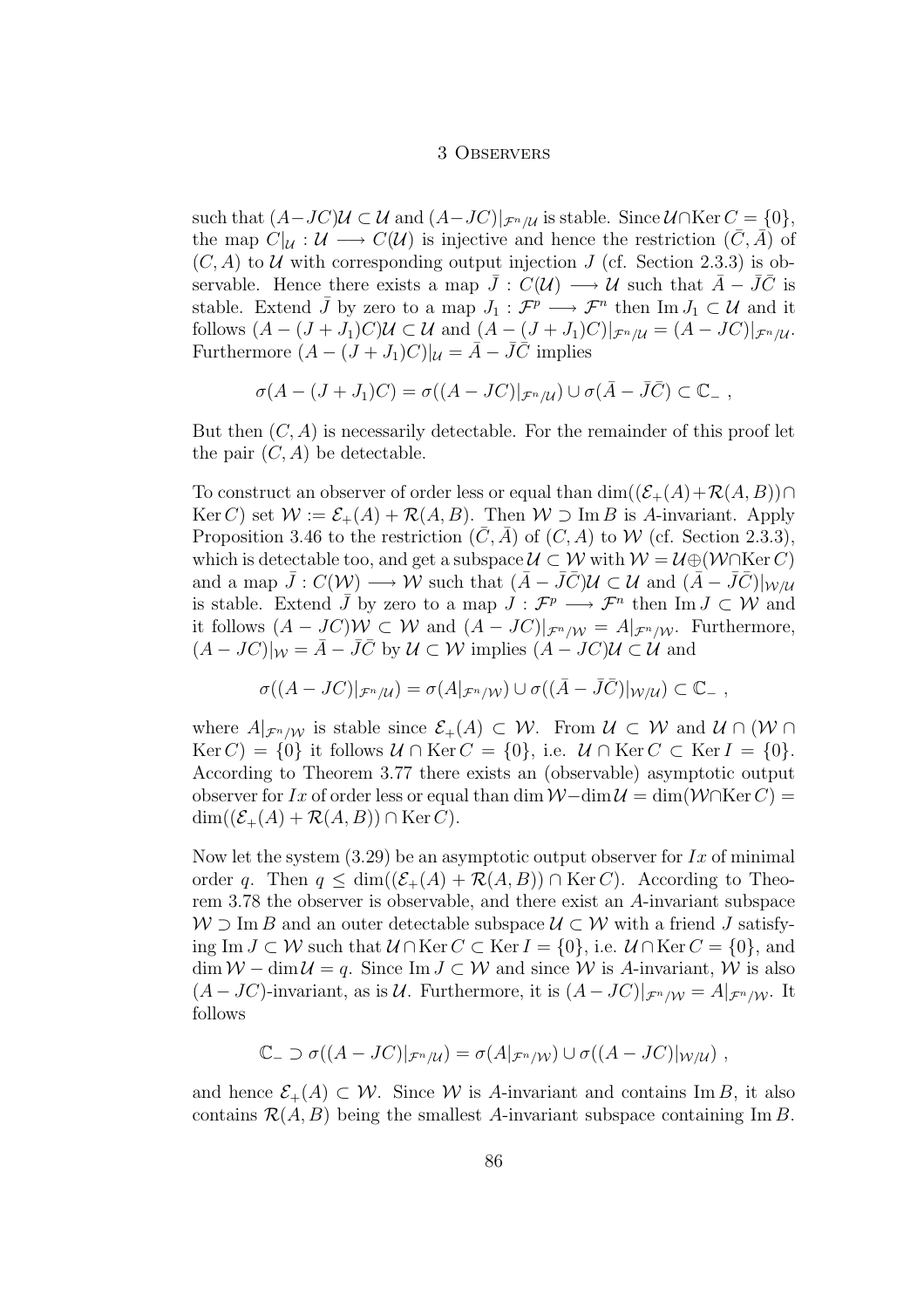It follows  $\mathcal{E}_+(A) + \mathcal{R}(A, B) \subset \mathcal{W}$ . But then  $\mathcal{U} \subset \mathcal{W}$  implies

$$
q = \dim \mathcal{W} - \dim \mathcal{U}
$$
  
\n
$$
\geq \dim(\mathcal{W} \cap \text{Ker } C) - \dim(\mathcal{U} \cap \text{Ker } C)
$$
  
\n
$$
\geq \dim((\mathcal{E}_+(A) + \mathcal{R}(A, B)) \cap \text{Ker } C),
$$

and hence  $q = \dim((\mathcal{E}_+(A) + \mathcal{R}(A, B)) \cap \text{Ker } C).$ 

To construct an observer of order less or equal than  $dim(\mathcal{E}_+(A) + \mathcal{R}(A, B))$ without direct feedthrough set  $W := \mathcal{E}_+(A) + \mathcal{R}(A, B)$ . Then  $W \supset \text{Im } B$ is A-invariant and the restriction  $(\bar{C}, \bar{A})$  of  $(C, A)$  to W (cf. Section 2.3.3) is detectable, too. Hence there exists a map  $\overline{J}: C(\mathcal{W}) \longrightarrow \mathcal{W}$  such that  $(\bar{A}-\bar{J}\bar{C})$  is stable. Extend  $\bar{J}$  by zero to a map  $J: \mathcal{F}^p \longrightarrow \mathcal{F}^n$  then Im  $J \subset \mathcal{W}$ and it follows  $(A-JC)W \subset W$  and  $(A-JC)|_{\mathcal{F}^n/W} = A|_{\mathcal{F}^n/W}$ . Furthermore,  $(A - JC)|_{\mathcal{W}} = \overline{A} - \overline{J}\overline{C}$  implies

$$
\sigma(A-JC)=\sigma(A|_{\mathcal{F}^n/\mathcal{W}})\cup \sigma(\bar{A}-\bar{J}\bar{C})\subset\mathbb{C}_-\ ,
$$

where  $A|_{\mathcal{F}^{n}/\mathcal{W}}$  is stable since  $\mathcal{E}_{+}(A) \subset \mathcal{W}$ . Set  $\mathcal{U} := \{0\} \subset \mathcal{W}$  then  $\mathcal{U} \subset$  $W \cap \text{Ker } I = \{0\}$  is outer detectable since  $A - JC = (A - JC)|_{\mathcal{F}^n/U}$  is stable. According to Theorem 3.77 there exists an (observable) asymptotic output observer for Ix of order less or equal than dim  $\mathcal{W}$  – dim  $\mathcal{W}$  = dim  $\mathcal{W}$  =  $\dim(\mathcal{E}_+(A) + \mathcal{R}(A, B)).$ 

Now let the system  $(3.29)$  be an asymptotic output observer for Ix without direct feedthrough, of minimal order q. Then  $q \leq \dim(\mathcal{E}_+(A) + \mathcal{R}(A, B)).$ According to Theorem 3.78 the observer is observable, and there exist an A-invariant subspace  $W \supset \text{Im } B$  and an outer detectable subspace  $U \subset$  $W \cap \text{Ker } I = \{0\}, \text{ i.e. } \mathcal{U} = \{0\}, \text{ with a friend } J \text{ satisfying } \text{Im } J \subset \mathcal{W} \text{ such}$ that  $q = \dim W - \dim U = \dim W$ . As in the first half of this proof it follows  $\mathcal{E}_+(A) + \mathcal{R}(A, B) \subset \mathcal{W}$ , hence  $q \ge \dim(\mathcal{E}_+(A) + \mathcal{R}(A, B))$  and finally  $q = \dim(\mathcal{E}_+(A) + \mathcal{R}(A, B)).$  $\Box$ 

Remark 3.80. As far as is known to the author, it is an unsolved problem to find a closed formula (not an iterative computation algorithm) for the minimal order of an asymptotic output observer for a general function  $V_x$ . Nevertheless, much work on lower bounds for this order has been done, at least in the case of a controllable system. Roman and Bullock [RB75] exploit the connection between partial observers and partial realizations (cf. Section 5.6) to obtain such a lower bound and to outline a design algorithm for minimal observers which uses this bound. The same program is carried out by Moore and Ledwich [ML75] but using decision methods instead of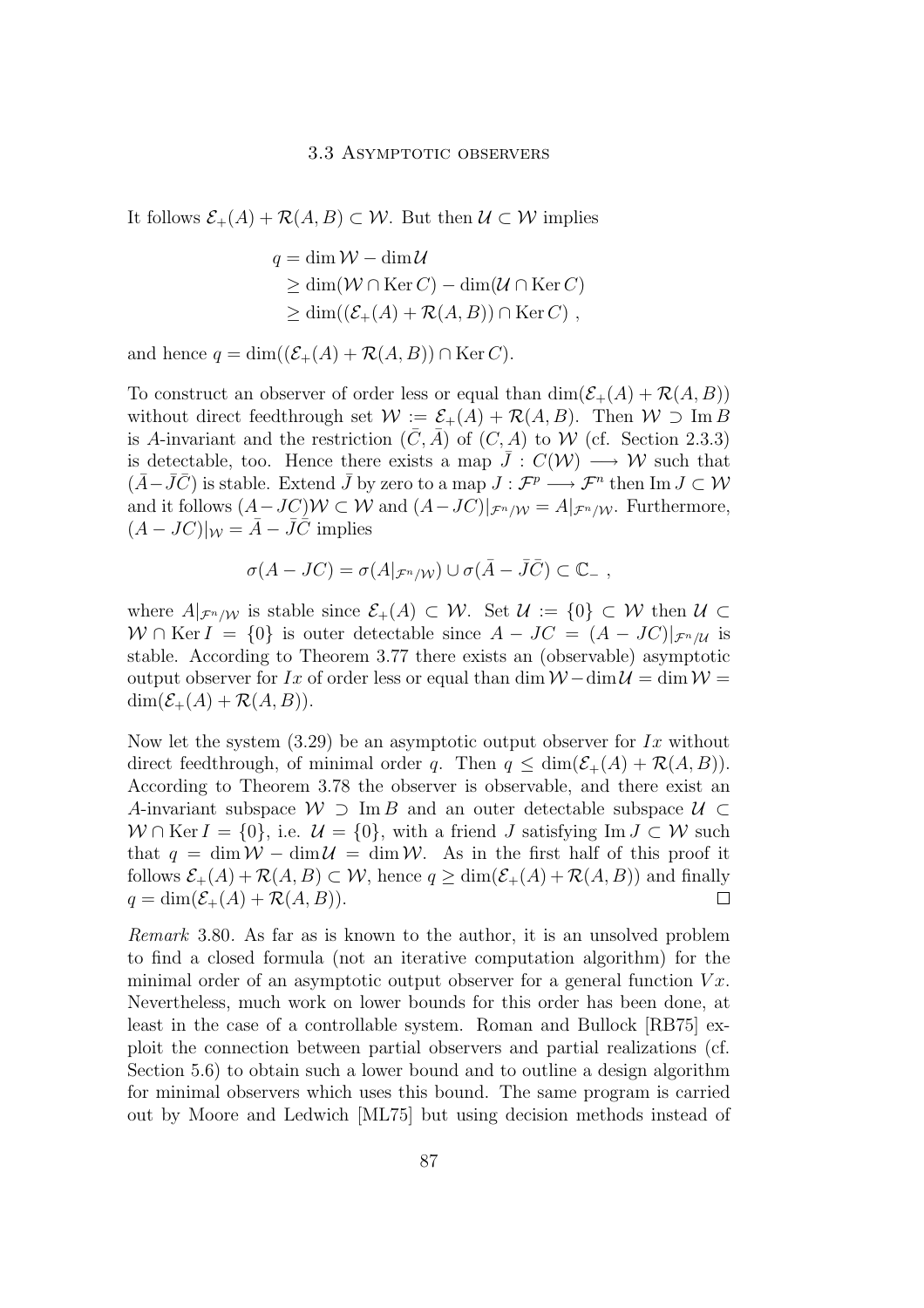partial realizations. Sirisena [Sir79] proposed a rather algebraic algorithm, while Kimura [Kim77] and Kawaji [Kaw80] relie on Wonham's geometric algorithms. A comparison between the various algorithms can be found in Siefert [Sie97].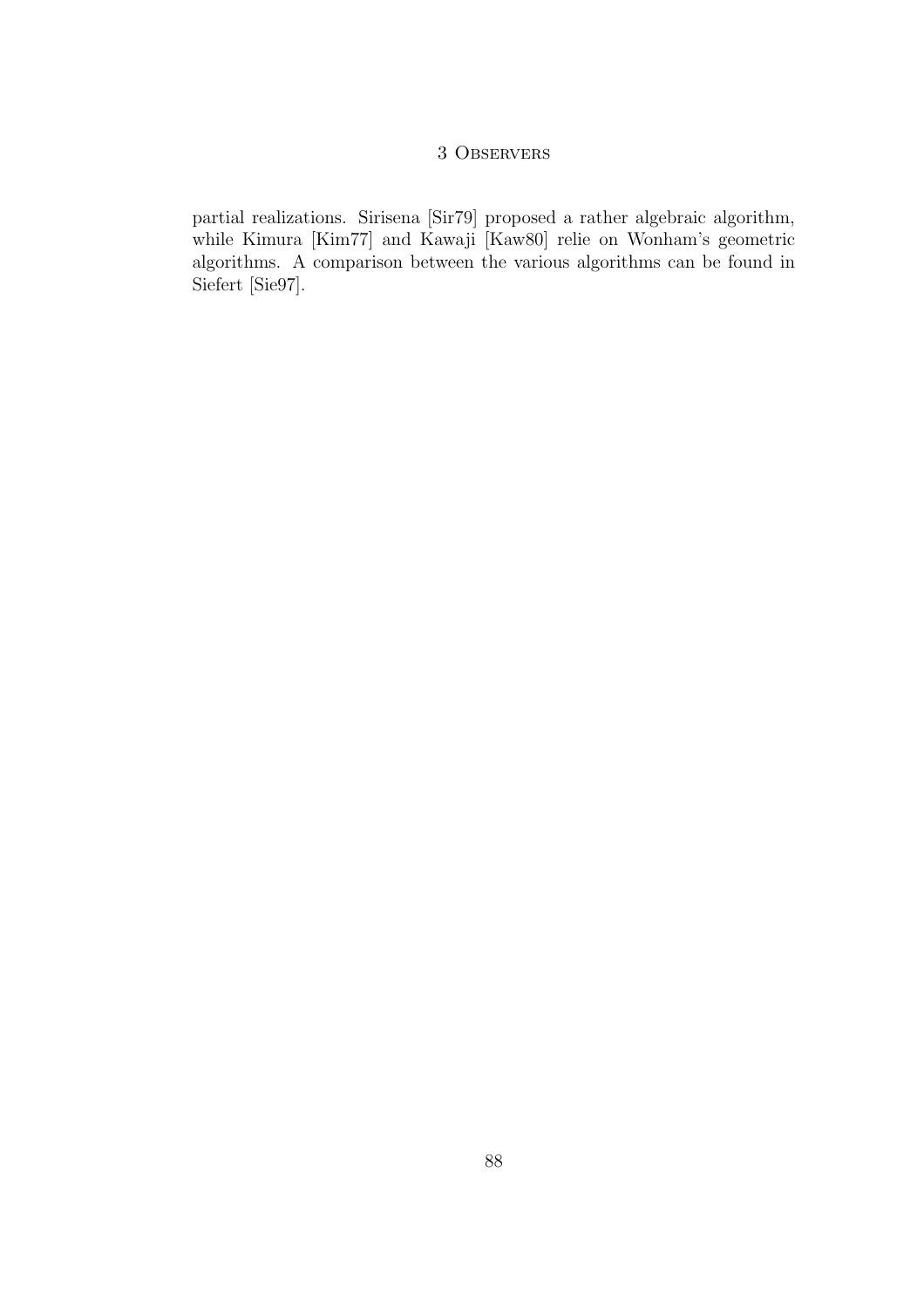# Chapter 4

# Moduli spaces of linear systems

In this chapter the moduli spaces of linear systems used in Chapter 5 are introduced. Some of their topological properties are stated. The moduli space of tracking observer parameters (cf. Section 3.2) is shown to be a smooth manifold, which allows to make the connection between  $(C, A)$ -invariant subspaces and tracking observers established in Theorem 3.33 more precise using a vector bundle structure over this manifold.

## 4.1 Controllable pairs

The moduli space  $\Sigma_{k,p}(\mathcal{F})$  consisting of similarity classes of controllable pairs has been examined since the 1970s now. An extensive treatment can e.g. be found in the monograph by Helmke [Hel92].

Consider the similarity action

$$
\sigma: GL(\mathcal{F}^k) \times (\mathcal{F}^{k \times k} \times \mathcal{F}^{k \times p}) \longrightarrow \mathcal{F}^{k \times k} \times \mathcal{F}^{k \times p} ,
$$
  

$$
(S, (A, B)) \mapsto (SAS^{-1}, SB)
$$

on the set of controllable pairs  $(A, B)$ . The orbit space (cf. Appendix A) of this action, i.e. the manifold of all similarity classes

$$
[A,B]_{\sigma} = \{ (SAS^{-1}, SB) \mid S \in \mathrm{GL}(\mathcal{F}^k) \}
$$

of controllable pairs (endowed with the quotient topology) is denoted by  $\Sigma_{k,p}(\mathcal{F}).$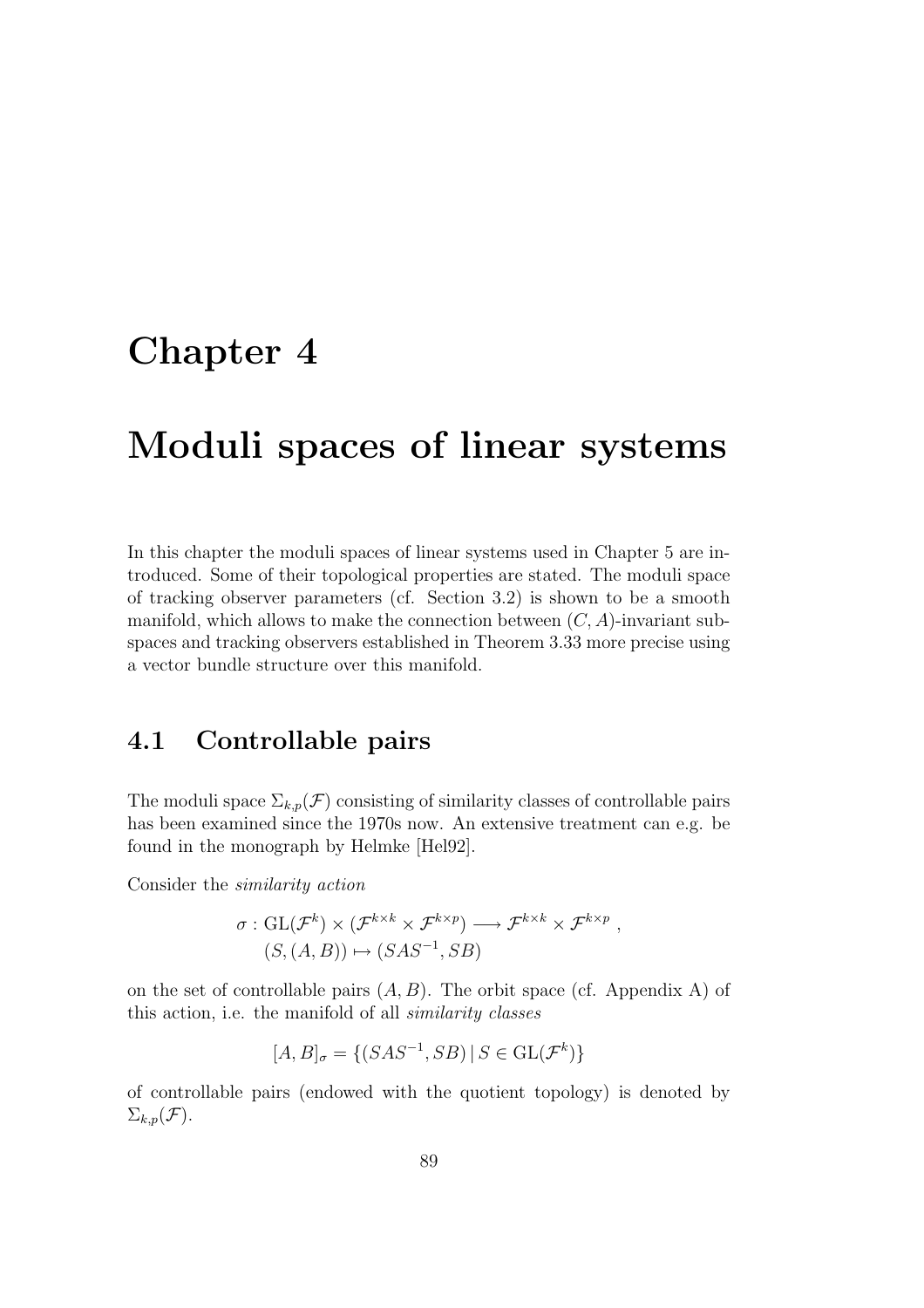#### 4 Moduli spaces of linear systems

This moduli space will be used in Chapter 5 to describe the set of all codimension k  $(C, A)$ -invariant subspaces of an observable pair  $(C, A)$  in dual Brunovsky form with observability indices  $(\mu_1, \ldots, \mu_n)$  (cf. Section 2.3.2). Following Antoulas [Ant83] and Fuhrmann and Helmke [FH00] the description uses the following object. The terminology used here has been introduced by Fuhrmann and Helmke.

**Definition 4.1.** Let  $1 \leq k \leq n$  and  $\mu = (\mu_1, \dots, \mu_p)$  with  $\mu_1 \geq \dots \geq \mu_p > 0$ and  $\mu_1 + \cdots + \mu_p = n$ . The *µ*-partial reachability matrix  $R_\mu(A, B)$  of a controllable pair  $(A, B) \in \mathcal{F}^{k \times k} \times \mathcal{F}^{k \times p}$  is the  $k \times n$ -matrix

$$
R_{\mu}(A, B) = (b_1, Ab_1, \ldots, A^{\mu_1-1}b_1, \ldots, b_p, Ab_p, \ldots, A^{\mu_p-1}b_p) ,
$$

where  $b_i$  denotes the *i*-th column of B,  $i = 1, \ldots, p$ .

Using this matrix, some special kinds of controllable pairs are defined.

**Definition 4.2.** A pair  $(A, B)$  is called  $\mu$ -regular, if the  $\mu$ -partial reachability matrix has full row rank, i.e.

$$
rk R_{\mu}(A, B) = k .
$$

The pair is called  $\mu$ -tight, if it is  $\mu - 1 = (\mu_1 - 1, \dots, \mu_p - 1)$ -regular, i.e. if

 $\text{rk } R_{\mu-1}(A, B) = \text{rk}(b_1, \ldots, A^{\mu_1-2}b_1, \ldots, b_p, \ldots, A^{\mu_p-2}b_p) = k$ .

Obviously, any  $\mu$ -tight pair is  $\mu$ -regular and  $\mu$ -regularity implies controllability. Both notions are invariant under the similarity action. Therefore it is possible to define the set of all similarity classes of  $\mu$ -regular and  $\mu$ -tight pairs, respectively.

$$
\Sigma_{k,p}(\mu) := \{ [A, B]_{\sigma} \in \Sigma_{k,p}(\mathcal{F}) \mid \text{rk } R_{\mu}(A, B) = k \} \subset \Sigma_{k,p}(\mathcal{F}) ,
$$
  

$$
\Sigma_{k,p}^{\mathsf{t}}(\mu) := \{ [A, B]_{\sigma} \in \Sigma_{k,p}(\mathcal{F}) \mid \text{rk } R_{\mu-1}(A, B) = k \} \subset \Sigma_{k,p}(\mu) .
$$

In Section 4.2 another condition on  $(A, B)$  will show up: A being nilpotent. Since nilpotency is another similarity invariant, the following subsets of  $\Sigma_{k,p}(\mathcal{F})$  are well defined.

$$
\mathcal{N}_{k,p}(\mathcal{F}) := \{ [A, B]_{\sigma} \in \Sigma_{k,p}(\mathcal{F}) \mid A \text{ nilpotent} \},\
$$

$$
\mathcal{N}_{k,p}(\mu) := \{ [A, B]_{\sigma} \in \Sigma_{k,p}(\mu) \mid A \text{ nilpotent} \},\
$$

$$
\mathcal{N}_{k,p}^{\text{t}}(\mu) := \{ [A, B]_{\sigma} \in \Sigma_{k,p}^{\text{t}}(\mu) \mid A \text{ nilpotent} \},\
$$

In this context a different partial reachability matrix, the *reverse*  $\mu$ -partial reachability matrix

$$
\overleftarrow{R}_{\mu}(A,B)=(A^{\mu_1-1}b_1,\ldots,Ab_1,b_1,\ldots,A^{\mu_p-1}b_p,\ldots,Ab_p,b_p)
$$

is used. Apparently  $\text{rk } R_\mu(A, B) = \text{rk } \overleftarrow{R}_\mu(A, B)$ , so  $\mu$ -regularity and  $\mu$ -tightness stays the same.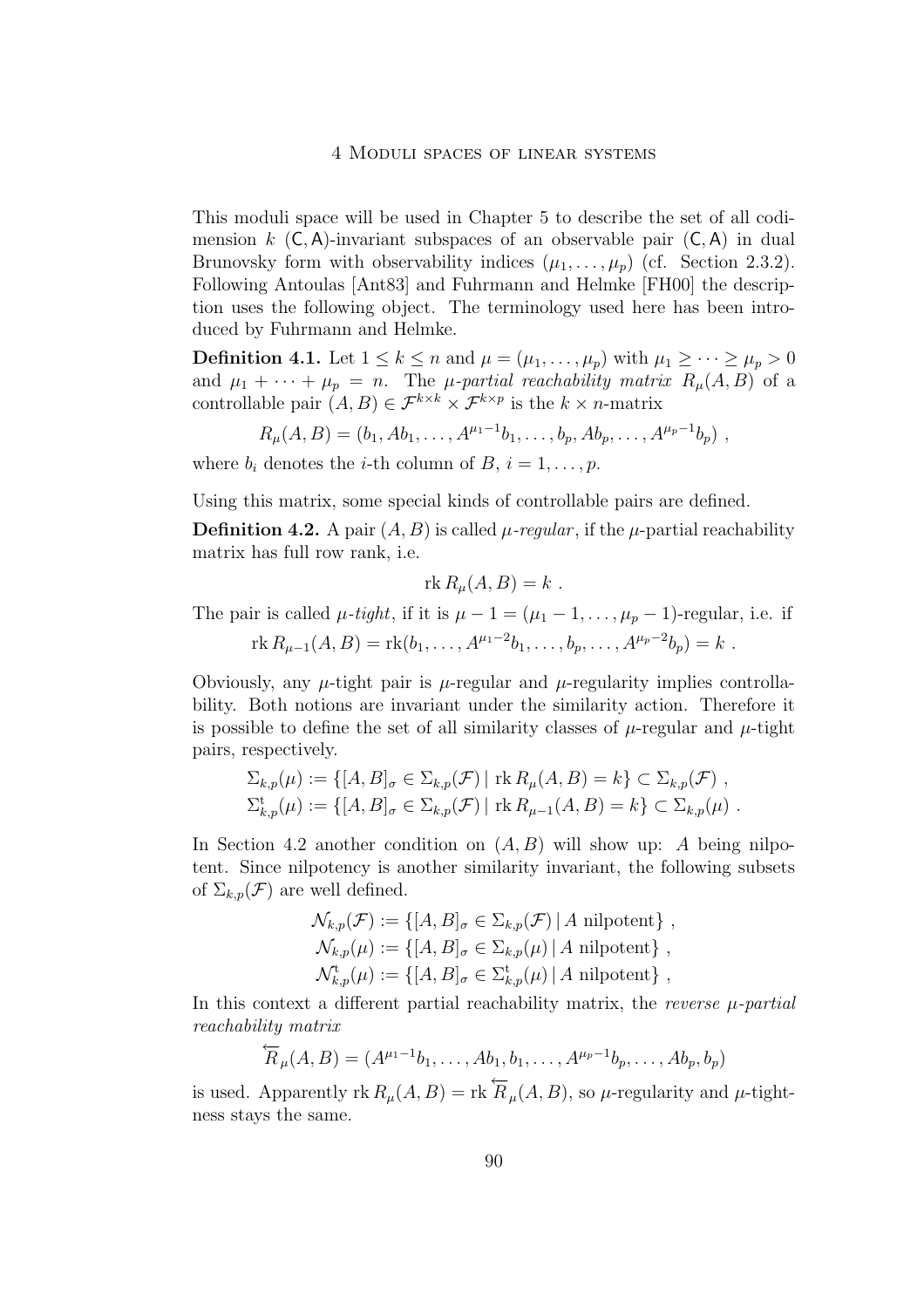### 4.1 Controllable pairs

### 4.1.1 Topology of  $\mu$ -regular pairs

It is well known that the moduli space  $\Sigma_{k,p}(\mathcal{F})$  of controllable pairs is a smooth connected manifold of dimension  $kp$  over  $\mathcal F$  (see e.g. [Hel92]). Being defined by a 'full rank' condition the subset  $\Sigma_{k,p}(\mu)$  of similarity classes of  $\mu$ -regular pairs is open and dense in  $\Sigma_{k,p}(\mathcal{F})$ , hence a smooth manifold of dimension kp over F. Note that  $\Sigma_{k,p}(\mu)$  is only defined for  $1 \leq k \leq n$  and is nonempty as is its subset  $\mathcal{N}_{k,p}(\mu)$ , an element of which can be constructed by the method shown in the proof of Lemma 4.3 below.

Since the subset  $\Sigma^{\text{t}}_{k,p}(\mu)$  of similarity classes of  $\mu$ -tight pairs is defined by a 'full rank' condition, it is either empty or open and dense in  $\Sigma_{k,p}(\mu)$ , hence either empty or a smooth manifold of dimension  $kp$  over  $\mathcal{F}$ .

**Lemma 4.3.**  $\Sigma^{\text{t}}_{k,p}(\mu)$  is nonempty if and only if  $k \leq n-p$ . The same is true for  $\mathcal{N}_{k,p}^{\mathbf{t}}(\mu)$ .

*Proof.* Let  $(A, B) \in \mathcal{F}^{k \times k} \times \mathcal{F}^{k \times p}$ . Then  $R_{\mu-1}(A, B)$  is a  $k \times (n-p)$ -matrix. For  $k > n - p$  it follows  $\text{rk } R_{\mu-1}(A, B) < k$  and therefore  $\sum_{k,p}^{\text{t}}(\mu)$  and  $\mathcal{N}_{k,p}^{\text{t}}(\mu)$ are empty.

Let  $k \leq n - p$ . Let

$$
A = \begin{pmatrix} 0 & 1 & & \\ & \ddots & \ddots & \\ & & 0 & 1 \\ & & & 0 \end{pmatrix} \in \mathcal{F}^{k \times k}
$$

.

Note that A is nilpotent. Let  $e_i$ ,  $i = 1, \ldots, k$ , be the standard basis vectors of  $\mathcal{F}^k$ . Let  $j \in \mathbb{N}$  be the maximal j with  $k = \left(\sum_{i=1}^{j-1} (\mu_i - 1)\right) + l$  and  $l \in \mathbb{N}_0$ . Let  $B \in \mathcal{F}^{k \times p}$  be defined by the following equation:

$$
(b_1 \ldots A^{\mu_1-2}b_1 \ldots b_j \ldots A^{l-1}b_j A^l b_j \ldots A^{\mu_j-2}b_j \ldots b_p \ldots A^{\mu_p-2}b_p) =
$$
  

$$
(e_k \ldots e_{k-\mu_1+1} \ldots e_l \ldots e_1 \ldots 0 \ldots 0 \ldots 0 \ldots 0)
$$

Then  $\text{rk } R_{\mu-1}(A, B) = k$  and  $[A, B]_{\sigma} \in \mathcal{N}_{k,p}^{\mathsf{t}}(\mu) \subset \Sigma_{k,p}^{\mathsf{t}}(\mu)$ .  $\Box$ 

 $\Sigma_{k,p}(\mathcal{F})$  can be embedded into the *Grassmann manifold*  $G_{n+p-k}(\mathcal{F}^{n+p})$ , i.e. the manifold of all codimension k linear subspaces of  $\mathcal{F}^{n+p}$ , where  $n = kp$ . The embedding map

$$
R_{k+1}: \Sigma_{k,p}(\mathcal{F}) \longrightarrow G_{n+p-k}(\mathcal{F}^{n+p}),
$$
  
\n
$$
[A, B]_{\sigma} \mapsto \text{Ker } R_{k+1}(A, B) := \text{Ker } (B \ AB \ \dots \ A^k B)
$$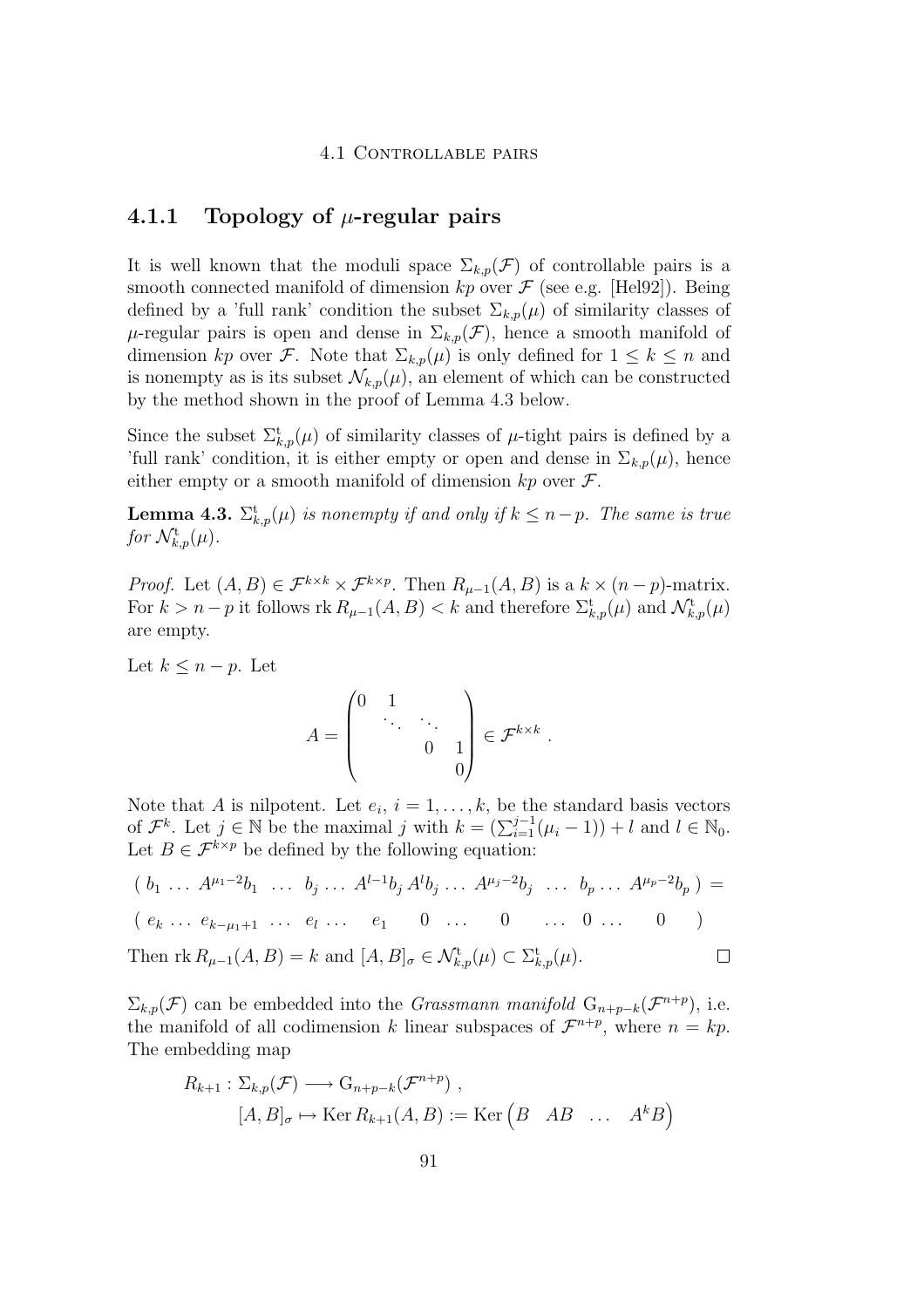is called the Kalman embedding of  $\Sigma_{k,p}(\mathcal{F})$  (see [Haz77], [BH78]). In fact this embedding can be obtained as a special case  $(\mu_1 = \cdots = \mu_p = k)$  of the following new result.

**Proposition 4.4.** Let  $1 \leq k \leq n$  and let  $\mu = (\mu_1, \ldots, \mu_p)$  with  $\mu_1 \geq \cdots \geq$  $\mu_p \geq 1$  and  $\mu_1 + \cdots + \mu_p = n$ . Then the map

$$
R_{\mu+1} : \Sigma_{k,p}(\mu) \longrightarrow G_{n+p-k}(\mathcal{F}^{n+p}) ,
$$

$$
[A, B]_{\sigma} \mapsto \text{Ker } R_{\mu+1}(A, B)
$$

is an embedding, the  $\mu$ -partial Kalman embedding.

*Proof.* Since  $\text{Ker } R_{\mu+1}(A, B)$  is invariant under the similarity action and rk  $R_\mu(A, B) = k$  hence rk  $R_{\mu+1}(A, B) = k$  for  $(A, B) \in \Sigma_{k,p}(\mu)$  the map  $R_{\mu+1}$  is well defined. Clearly it is continuous.

To show that the map  $R_{\mu+1}$  is injective let  $[A_1, B_1]_{\sigma}$ ,  $[A_2, B_2]_{\sigma} \in \Sigma_{k,p}(\mu)$ with  $\text{Ker } R_{\mu+1}(A_1, B_1) = \text{Ker } R_{\mu+1}(A_2, B_2)$ . Then there exists  $S \in \text{GL}(\mathcal{F}^k)$ such that  $R_{\mu+1}(A_1, B_1) = SR_{\mu+1}(A_2, B_2) = R_{\mu+1}(SA_2S^{-1}, SB_2)$ . But then it might be assumed w.l.o.g. (i.e. up to similarity) that  $R_{\mu+1}(A_1, B_1) =$  $R_{\mu+1}(A_2, B_2)$ , i.e.  $B_1 = B_2$  and  $A_1 R_{\mu}(A_1, B_1) = A_2 R_{\mu}(A_2, B_2)$ . Since  $R_{\mu}(A_1, B_1) = R_{\mu}(A_2, B_2)$  it follows  $(A_1 - A_2)R_{\mu}(A_1, B_1) = 0$ . But then  $r k R_u(A_1, B_1) = k$  yields  $A_1 - A_2 = 0$ , i.e.  $(A_1, B_1) = (A_2, B_2)$ .

To show that the map  $R_{\mu+1}$  is open onto its image  $R_{\mu+1}(\Sigma_{k,p}(\mu))$ , it suffices to show that its inverse  $R_{\mu+1}^{-1}: R_{\mu+1}(\Sigma_{k,p}(\mu)) \longrightarrow \Sigma_{k,p}(\mu)$  is sequentially continuous (the sets  $R_{\mu+1}(\Sigma_{k,p}(\mu))$  and  $\Sigma_{k,p}(\mu)$  are aubspaces of manifolds, hence metrizable). Let  $([A_j, B_j]_{\sigma})_{j \in \mathbb{N}} \subset \Sigma_{k,p}(\mu)$  be a sequence with  $\text{Ker } R_{\mu+1}(A_j, B_j) \rightarrow \text{Ker } R_{\mu+1}(A_{\infty}, B_{\infty}) \text{ for } j \rightarrow \infty \text{ and a } [A_{\infty}, B_{\infty}]_{\sigma} \in$  $\Sigma_{k,p}(\mu)$ . Then w.l.o.g.  $R_{\mu+1}(A_j, B_j) \to R_{\mu+1}(A_{\infty}, B_{\infty})$  holds. It follows  $B_j \to B_{\infty}$  and  $(A_j - A_{\infty})R_{\mu}(A_j, B_j) \to 0$ . Since  $R_{\mu}(A_j, B_j) \to R_{\mu}(A_{\infty}, B_{\infty})$ and  $\text{rk } R_\mu(A_\infty, B_\infty) = k$  it follows  $A_j - A_\infty \to 0$ , i.e.  $(A_j, B_j) \to (A_\infty, B_\infty)$ .  $\Box$ 

Helmke [Hel92] used the following modification of the Kalman embedding

$$
\tilde{R}_k: \Sigma_{k,p}(\mu) \longrightarrow \mathcal{F}^k \times \mathrm{G}_{n-k}(\mathcal{F}^n) ,
$$
  

$$
[A, B]_{\sigma} \mapsto (c(A), \mathrm{Ker} R_k(A, B)) ,
$$

where  $n = kp$  and  $c(A) = (c_0, \ldots, c_{k-1}) \in \mathcal{F}^k$  denotes the vector of coefficients of the characteristic polynomial of A

$$
\det(sI - A) = \sum_{j=0}^{k} c_j s^j , \quad c_k = 1
$$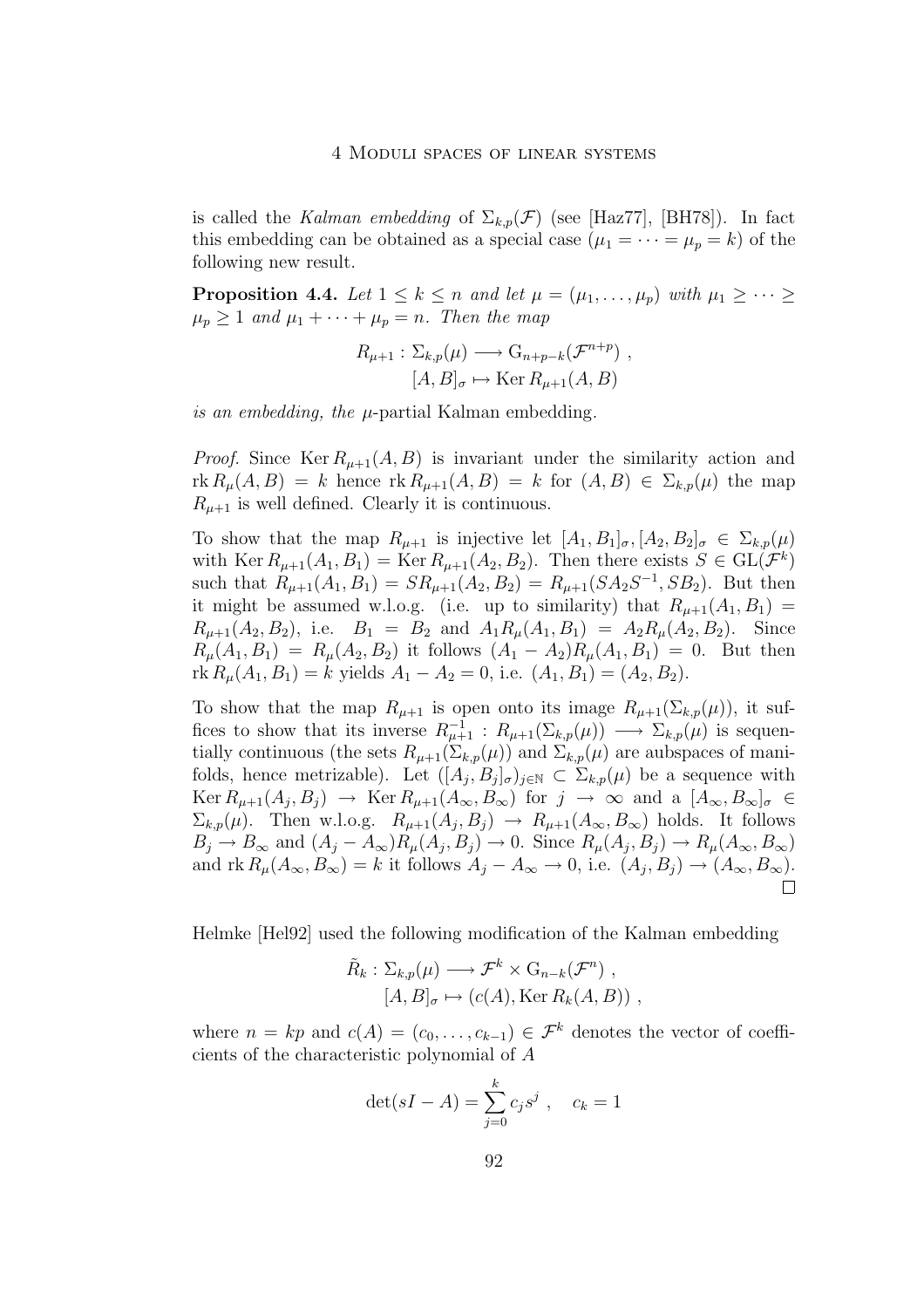### 4.1 Controllable pairs

to show that  $\mathcal{N}_{k,p}(\mathcal{F})$ , which consists of all  $[A, B]_{\sigma} \in \Sigma_{k,p}(\mathcal{F})$  with  $c(A) = 0$ , is compact. The proof uses the Cayley-Hamilton Theorem and can thus not easily be generalized to  $\mathcal{N}_{k,p}(\mu)$ . In fact, being defined by a 'full rank' condition,  $\mathcal{N}_{k,p}(\mu)$  is open in  $\mathcal{N}_{k,p}(\mathcal{F})$ . It can only be compact if it is also closed in  $\mathcal{N}_{k,p}(\mathcal{F})$ . To demonstrate the topological locus of the 'gap' between  $\mathcal{N}_{k,p}(\mu)$  and  $\mathcal{N}_{k,p}(\mathcal{F})$ , in the following proof an element of the difference set and a sequence in  $\mathcal{N}_{k,p}(\mu)$  converging to this element is constructed.

**Proposition 4.5.** Let  $1 \leq k \leq n$  and let  $\mu = (\mu_1, \ldots, \mu_p)$  with  $\mu_1 \geq \cdots \geq$  $\mu_p \geq 1$  and  $\mu_1 + \cdots + \mu_p = n$ . For  $k \leq \mu_p$  the set  $\mathcal{N}_{k,p}(\mu)$  is equal to  $\mathcal{N}_{k,p}(\mathcal{F})$ , hence it is compact. For  $k > \mu_p$  the set  $\mathcal{N}_{k,p}(\mu)$  is not closed in  $\mathcal{N}_{k,p}(\mathcal{F})$ , hence it is not compact.

*Proof.* Let  $k \leq \mu_p$  and let  $[A, B]_{\sigma} \in \mathcal{N}_{k,p}(\mathcal{F})$ . Then  $\text{rk } R_k(A, B) = k$ . Since  $\mu_1 \geq \cdots \geq \mu_p \geq k$  this implies  $\text{rk } R_\mu(A, B) = k$  and  $[A, B]_\sigma \in \mathcal{N}_{k,p}(\mu)$ . Using  $\mathcal{N}_{k,p}(\mu) \subset \mathcal{N}_{k,p}(\mathcal{F})$  it follows  $\mathcal{N}_{k,p}(\mu) = \mathcal{N}_{k,p}(\mathcal{F})$  and hence  $\mathcal{N}_{k,p}(\mu)$  is compact.

Let  $k > \mu_1$ . Let

$$
A_{\alpha} = \begin{pmatrix} 0 & 1 & & \\ & \ddots & \ddots & \\ & & 0 & 1 \\ & & & 0 \end{pmatrix} \in \mathcal{F}^{k \times k} .
$$

Note that  $A_{\alpha}$  is nilpotent. Let  $e_i$ ,  $i = 1, \ldots, k$ , be the standard basis vectors of  $\mathcal{F}^k$ . Let  $j \in \mathbb{N}$  be the maximal j with  $k = \left(\sum_{i=1}^{j-1} (\mu_i - 1)\right) + l$  and  $l \in \mathbb{N}_0$ . Let  $B_{\alpha} \in \mathcal{F}^{k \times p}$  be defined by

$$
(B_{\alpha})_{\beta} = \begin{cases} e_k & , \ \beta = 1 \\ \frac{1}{\alpha} e_{(\sum_{i=1}^{j-\beta} (\mu_i - 1)) + l} & , \ \beta = 2, ..., j \\ 0 & , \ \beta = j + 1, ..., p \end{cases}.
$$

Note that  $(A_{\alpha}, B_{\alpha})$  is the same as the pair  $(A, B)$  considered in the proof of Lemma 4.3 but with  $b_2, \ldots, b_j$  premultiplied by  $\frac{1}{\alpha}$  $\frac{1}{\alpha}$ . Then

$$
A_{\infty} = \lim_{\alpha \to \infty} A_{\alpha} = \begin{pmatrix} 0 & 1 & & \\ & \ddots & \ddots & \\ & & 0 & 1 \\ & & & 0 \end{pmatrix} \in \mathcal{F}^{k \times k}
$$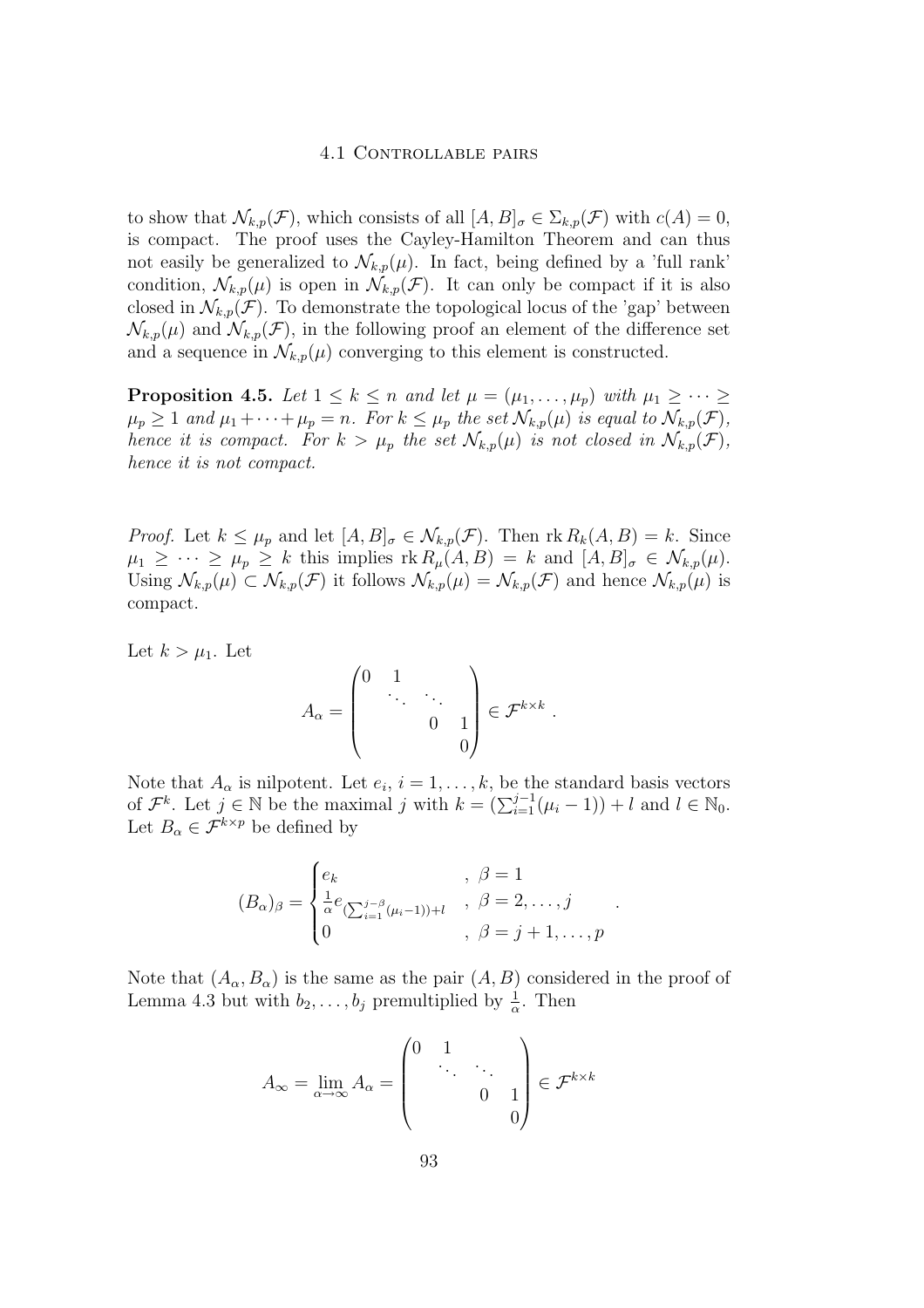and

$$
B_{\infty} = \lim_{\alpha \to \infty} B_{\alpha} = \begin{pmatrix} 0 & 0 & \dots & 0 \\ \vdots & \vdots & \dots & \vdots \\ 0 & 0 & \dots & 0 \\ 1 & 0 & \dots & 0 \end{pmatrix} \in \mathcal{F}^{k \times p} .
$$

It follows  $\text{rk } R_k(A_\alpha, B_\alpha) = \text{rk } R_k(A_\infty, B_\infty) = k$ . Hence  $[A_\alpha, B_\alpha]_\sigma \in \mathcal{N}_{k,p}(\mathcal{F})$ and  $[A_{\infty}, B_{\infty}]_{\sigma} \in \mathcal{N}_{k,p}(\mathcal{F})$ . Furthermore rk  $R_{\mu}(A_{\alpha}, B_{\alpha}) = k$ , i.e.  $[A_{\alpha}, B_{\alpha}]_{\sigma} \in$  $\mathcal{N}_{k,p}(\mu)$ . But  $\text{rk } R_{\mu}(A_{\infty}, B_{\infty}) = \mu_1 < k$ , i.e.  $[A_{\infty}, B_{\infty}]_{\sigma} \notin \mathcal{N}_{k,p}(\mu)$  and  $\mathcal{N}_{k,p}(\mu)$ is not closed in  $\mathcal{N}_{k,p}(\mathcal{F})$ .

Let finally  $\mu_1 \geq k > \mu_p$ . Let

$$
A_{\alpha} = \begin{pmatrix} 0 & 1 & & \\ & \ddots & \ddots & \\ & & 0 & 1 \\ & & & 0 \end{pmatrix} \in \mathcal{F}^{k \times k} .
$$

Let  $B_{\alpha} \in \mathcal{F}^{k \times p}$  be defined by

$$
(B_{\alpha})_{\beta} = \begin{cases} \frac{1}{\alpha}e_k & , \ \beta = 1 \\ 0 & , \ \beta = 2, \dots, p - 1 \\ e_k & , \ \beta = p \end{cases}.
$$

Then

$$
A_{\infty} = \lim_{\alpha \to \infty} A_{\alpha} = \begin{pmatrix} 0 & 1 & & \\ & \ddots & \ddots & \\ & & 0 & 1 \\ & & & 0 \end{pmatrix} \in \mathcal{F}^{k \times k}
$$

and

$$
B_{\infty} = \lim_{\alpha \to \infty} B_{\alpha} = \begin{pmatrix} 0 & 0 & \dots & 0 \\ \vdots & \vdots & \dots & \vdots \\ 0 & 0 & \dots & 0 \\ 0 & 0 & \dots & 1 \end{pmatrix} \in \mathcal{F}^{k \times p}.
$$

It follows  $\text{rk } R_k(A_\alpha, B_\alpha) = \text{rk } R_k(A_\infty, B_\infty) = k$ . Hence  $[A_\alpha, B_\alpha]_\sigma \in \mathcal{N}_{k,p}(\mathcal{F})$ and  $[A_{\infty}, B_{\infty}]_{\sigma} \in \mathcal{N}_{k,p}(\mathcal{F})$ . Furthermore rk  $R_{\mu}(A_{\alpha}, B_{\alpha}) = k$  since  $\mu_1 \geq k$ , i.e.  $[A_{\alpha}, B_{\alpha}]_{\sigma} \in \mathcal{N}_{k,p}(\mu)$ . But rk  $R_{\mu}(A_{\infty}, B_{\infty}) = \mu_p < k$ , i.e.  $[A_{\infty}, B_{\infty}]_{\sigma} \notin \mathcal{N}_{k,p}(\mu)$ and  $\mathcal{N}_{k,p}(\mu)$  is not closed in  $\mathcal{N}_{k,p}(\mathcal{F})$ .  $\Box$ 

Further results on the topology of  $\mathcal{N}_{k,p}(\mu)$  can be found in Helmke [Hel92]. In Theorem 2.24 of that paper Helmke proposed that the inclusion map of  $\mathcal{N}_{k,p}(\mathcal{F})$  into  $\Sigma_{k,p}(\mathcal{F})$  is a homotopy equivalence, a rigorous proof of which has yet to be given.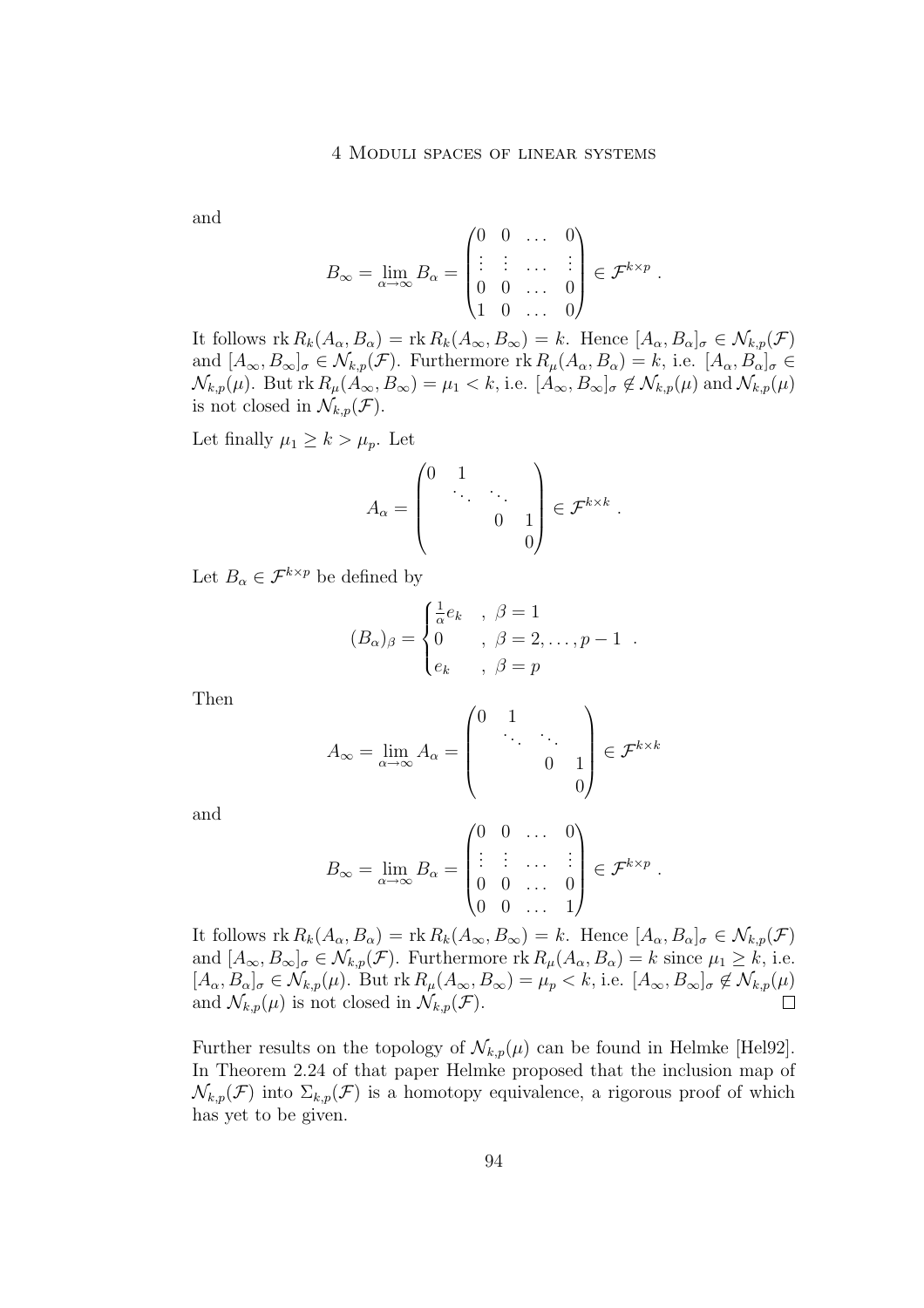## 4.2 Controllable triples

The moduli space  $C_{k,p}(\mathcal{F})$  of restricted system equivalence classes of controllable triples is well understood. It is a compactification of the moduli space  $\Sigma_{k,p}(\mathcal{F})$  of similarity classes of controllable pairs [Hel92]. Basic facts about matrix triples (in the sense of descriptor systems, singular control systems, linear DAEs) can e.g. be found in the lecture notes by Dai [Dai89].

Consider the restricted system equivalence action

$$
\eta: (\mathrm{GL}(\mathcal{F}^k) \times \mathrm{GL}(\mathcal{F}^k)) \times (\mathcal{F}^{k \times k} \times \mathcal{F}^{k \times k} \times \mathcal{F}^{k \times p}) \longrightarrow \mathcal{F}^{k \times k} \times \mathcal{F}^{k \times k} \times \mathcal{F}^{k \times p},
$$
  

$$
((S,T),(E,A,B)) \mapsto (SET^{-1}, SAT^{-1}, SB)
$$

on the set of *admissible triples*  $(E, A, B)$ , i.e. triples for which the *matrix* pencil  $\lambda E + \mu A$  is regular, i.e.  $\det(\lambda E + \mu A) \neq 0$  for some  $\lambda, \mu \in \mathbb{C}$ . It is well known (see e.g. the textbook by Gantmacher [Gan59]) that for an admissible triple  $(E, A, B)$  there exists a transformation  $(S, T)$  such that

$$
SET^{-1} = \begin{pmatrix} I & 0 \\ 0 & N \end{pmatrix},
$$
  
\n
$$
SAT^{-1} = \begin{pmatrix} A_1 & 0 \\ 0 & I \end{pmatrix}
$$
 and  
\n
$$
SB = \begin{pmatrix} B_1 \\ B_2 \end{pmatrix},
$$

where  $I$  is the identity matrix and  $N$  is nilpotent (*Weierstraß decomposition*). This decomposition is not unique but the following holds ([Dai89, Theorem 1-3.1]):

**Lemma 4.6.** Let  $(S, T)$  and  $(S', T')$  be two transformations, which decompose the given triple  $(E, A, B)$  as above. Then there exist invertible matrices  $U_1$ ,  $U_2$  with

$$
S' = \text{diag}(U_1, U_2)S, \quad T' = \text{diag}(U_1, U_2)T,
$$
  
\n
$$
A'_1 = U_1 A_1 U_1^{-1},
$$
  
\n
$$
N' = U_2 N U_2^{-1},
$$
  
\n
$$
B'_1 = U_1 B_1, \quad B'_2 = U_2 B_2,
$$

*i.e.* the pairs  $(A_1, B_1)$  and  $(A'_1, B'_1)$  and the pairs  $(N, B_2)$ ,  $(N', B'_2)$  are similar, respectively.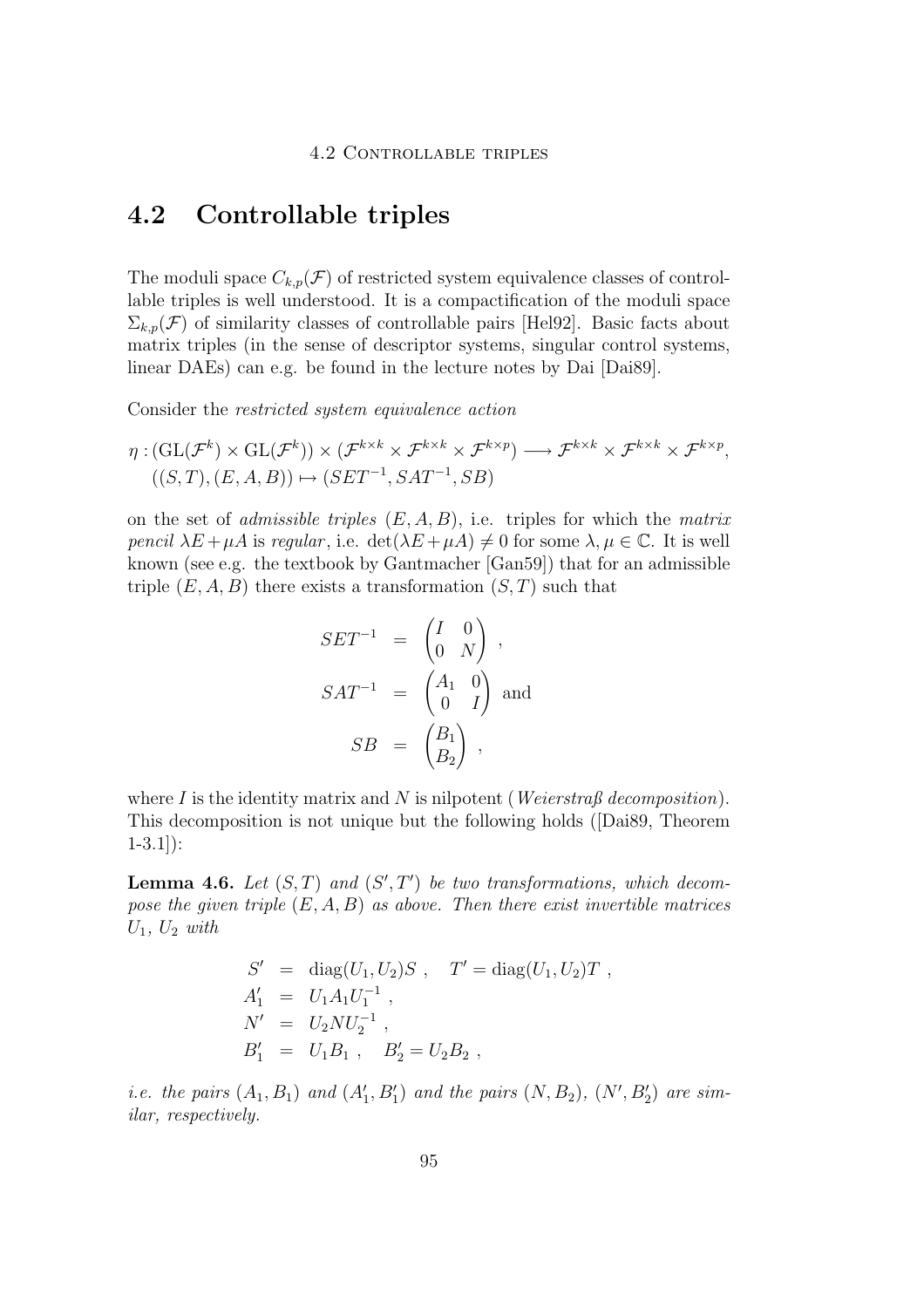#### 4 Moduli spaces of linear systems

As a consequence of this, any similarity invariants of the pairs  $(A_1, B_1)$  and  $(N, B_2)$  of any Weierstraß decomposition of the admissible triple  $(E, A, B)$ together form a restricted system equivalence invariant of the triple. As a first example controllability of a triple is defined.

**Definition 4.7.** An admissible triple  $(E, A, B)$  is called *controllable*, if both of the pairs  $(A_1, B_1)$  and  $(N, B_2)$  of any Weierstraß decomposition are controllable.

A triple is controllable if and only if the associated descriptor system (singular control system, linear DAE)

$$
E\dot{x} = Ax + Bu
$$

is controllable (see e.g. Dai [Dai89]). Apparently the restricted system equivalence action  $\eta$  restricts to the set of controllable triples. The orbit space (cf. Appendix A) of this action, i.e. the manifold of all *restricted system* equivalence classes

$$
[E, A, B]_{\eta} = \{ (SET^{-1}, SAT^{-1}, SB) | (S, T) \in GL(\mathcal{F}^k) \times GL(\mathcal{F}^k) \}
$$

of controllable triples (endowed with the quotient topology) is denoted by  $C_{k,p}(\mathcal{F}).$ 

This moduli space will be used in Chapter 5 to describe the set of all almost  $(C, A)$ -invariant subspaces of an observable pair  $(C, A)$  in dual Brunovsky form with observability indices  $(\mu_1, \ldots, \mu_p)$  (cf. Section 2.3.2). The description uses the following object.

**Definition 4.8.** Let  $1 \leq r \leq k \leq n$  and  $\mu = (\mu_1, \ldots, \mu_p)$  with  $\mu_1 \geq \cdots \geq$  $\mu_p > 0$  and  $\mu_1 + \cdots + \mu_p = n$ . The combined  $\mu$ -partial reachability matrix  $R_\mu(A_1, B_1, N, B_2)$  of a pair of matrix pairs  $((A_1, B_1), (N, B_2)) \in (\mathcal{F}^{r \times r} \times$  $\mathcal{F}^{r \times p}$   $\times$   $(\mathcal{F}^{(k-r)\times(k-r)} \times \mathcal{F}^{(k-r)\times p})$  is the  $k \times n$ -matrix

$$
R_{\mu}(A_1, B_1, N, B_2) = \begin{pmatrix} R_{\mu}(A_1, B_1) \\ \overline{R}_{\mu}(N, B_2) \end{pmatrix} = \begin{pmatrix} b_{11} & b_{11} & \cdots & b_{1p} & b_{1p} & \cdots & b_{1p} \\ \vdots & \vdots & \ddots & \vdots & \vdots & \vdots \\ b_{p+1} & b_{p+1} & b_{p+1} & \cdots & b_{p+1} & \cdots & b_{1p} & b_{1p} & \cdots & b_{1p} \\ b_{p+1} & b_{p+1} & b_{p+1} & b_{p+1} & \cdots & b_{p+1} & b_{p+1} \end{pmatrix} ,
$$

where  $b_{ij}$  denotes the *j*-th column of  $B_i$ ,  $i = 1, 2, j = 1, ..., p$ .

Using this matrix, some special kinds of admissible triples are defined.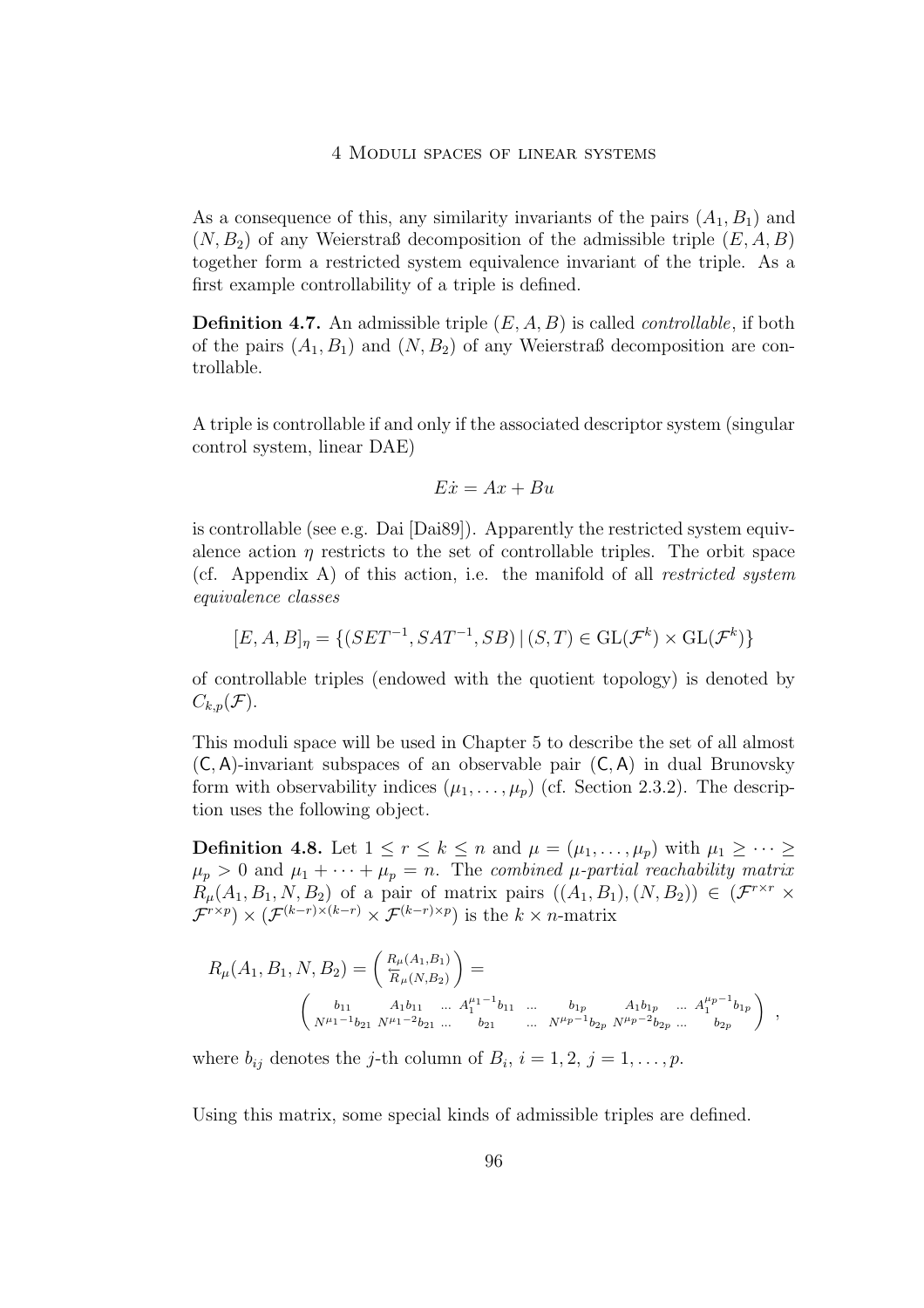### 4.2 Controllable triples

**Definition 4.9.** An admissible triple  $(E, A, B)$  is called  $\mu$ -regular, if for any (and therefore for all) Weierstraß decomposition  $((A_1, B_1), (N, B_2))$  of  $(E, A, B)$  the combined  $\mu$ -partial reachability matrix has full row rank, i.e.

rk 
$$
R_{\mu}(A_1, B_1, N, B_2) = k
$$
.

The triple is called  $\mu$ -tight, if it is  $\mu - 1 = (\mu_1 - 1, \ldots, \mu_p - 1)$ -regular, i.e. if

$$
\operatorname{rk} R_{\mu-1}(A_1, B_1, N, B_2) = \operatorname{rk} \begin{pmatrix} b_{11} & \dots & A_1^{\mu_1-2} b_{11} & \dots & b_{1p} & \dots & A_1^{\mu_p-2} b_{1p} \\ N^{\mu_1-2} b_{21} & \dots & b_{21} & \dots & N^{\mu_p-2} b_{2p} & \dots & b_{2p} \end{pmatrix}
$$
  
=  $\operatorname{rk} \begin{pmatrix} R_{\mu-1}(A_1, B_1) \\ \overline{R}_{\mu-1}(N, B_2) \end{pmatrix} = k$ .

Apparently any  $\mu$ -regular triple and any  $\mu$ -tight triple is controllable. Both notions are invariant under the restricted system equivalence action. Therefore it is possible to define the set of all restricted system equivalence classes of  $\mu$ -regular and  $\mu$ -tight triples, respectively.

$$
C_{k,p}(\mu) := \{ [E, A, B]_{\eta} \in C_{k,p}(\mathcal{F}) \mid \text{rk } R_{\mu}(A_1, B_1, N, B_2) = k \} \subset C_{k,p}(\mathcal{F}),
$$
  
\n
$$
C_{k,p}^{\text{t}}(\mu) := \{ [E, A, B]_{\eta} \in C_{k,p}(\mathcal{F}) \mid \text{rk } R_{\mu-1}(A_1, B_1, N, B_2) = k \} \subset C_{k,p}(\mathcal{F}).
$$

It will follow from Proposition 5.13 that  $\mu$ -tightness of  $(E, A, B)$  implies  $\mu$ regularity (cf. Corollary 5.16), i.e.  $C_{k,p}^{t}(\mu) \subset C_{k,p}(\mu)$  holds.

As has already been indicated before, the moduli space  $C_{k,p}(\mathcal{F})$  of controllable triples is a smooth compact manifold of dimension  $kp$  over  $\mathcal{F}$  ([Hel92]).

If the triple

$$
(E, A, B) = \left( \begin{pmatrix} I & 0 \\ 0 & N \end{pmatrix}, \begin{pmatrix} A_1 & 0 \\ 0 & I \end{pmatrix}, \begin{pmatrix} B_1 \\ B_2 \end{pmatrix} \right)
$$

is given in Weierstraß form then

$$
R_{\mu}(A_1, B_1, N, B_2) = (E^{\mu_1 - 1}b_1 E^{\mu_1 - 2}Ab_1 \dots E^{A^{\mu_1 - 2}b_1 A^{\mu_1 - 1}b_1}
$$
  
...  $E^{\mu_1 - 1}b_p E^{\mu_1 - 2}Ab_p \dots E^{A^{\mu_1 - 2}b_p A^{\mu_1 - 1}b_p}$ 

where  $b_i$ ,  $i = 1, \ldots, p$ , denotes the *i*-th column of *B*. Unfortunately, the object on the right hand side does not behave well under the restricted system equivalence action unless  $S = T$ , which does not leave enough freedom to transform an arbitrary (admissible or even controllable) triple into Weierstraß form. Hence its rank, in general, is no restricted system equivalence invariant as the following example shows.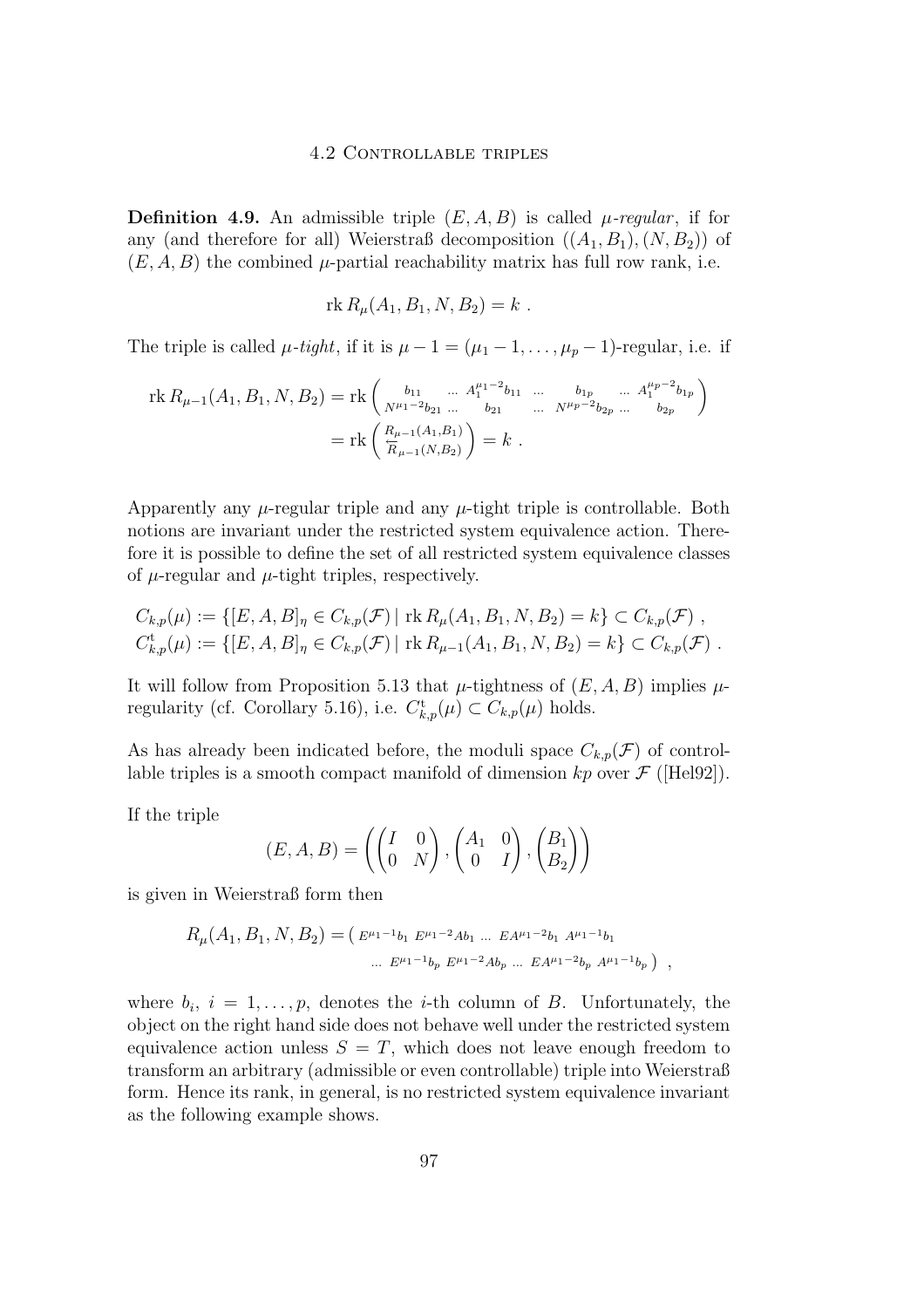**Example 4.10.** Let  $p = 1$ ,  $\mu_1 = 2$ ,

$$
E = \begin{pmatrix} 1 & 0 \\ 0 & 0 \end{pmatrix} , \quad A = \begin{pmatrix} 0 & 0 \\ 0 & 1 \end{pmatrix} \quad \text{and} \quad B = \begin{pmatrix} 1 \\ 1 \end{pmatrix} .
$$

Then

$$
\operatorname{rk}\left( EB \quad AB\right) = \operatorname{rk}\begin{pmatrix} 1 & 0 \\ 0 & 1 \end{pmatrix} = 2 ,
$$

but with

$$
S = \begin{pmatrix} 1 & 0 \\ 0 & 1 \end{pmatrix} \quad \text{and} \quad T^{-1} = \begin{pmatrix} 1 & -1 \\ 1 & 1 \end{pmatrix}
$$

it follows

$$
\text{rk}\left( SET^{-1}SB \quad SAT^{-1}SB\right) = \text{rk}\begin{pmatrix} 0 & 0 \\ 0 & 2 \end{pmatrix} = 1.
$$

In view of this example the object seems to be no suitable tool to derive topological properties of  $C_{k,p}(\mu)$  and  $C_{k,p}^{\text{t}}(\mu)$ .

Furthermore, there exists no continuous transformation of the set of controllable triples into Weierstraß form ([Hel92]). Consequently, results on the topology of  $C_{k,p}(\mu)$  and  $C_{k,p}^{\dagger}(\mu)$  would be much harder to derive than those for  $\Sigma_{k,p}(\mu)$  and  $\Sigma_{k,p}^{\mathrm{t}}(\mu)$  in the case of controllable pairs.

### 4.3 The manifold of tracking observers

If the system  $(3.1)$  is observable then the connection between  $(C, A)$ -invariant subspaces and tracking observers established in Theorem 3.33 can be made more precise using the following manifold structure.

**Theorem 4.11.** Let the system  $(3.1)$  be observable and let

$$
Obs_k = \{(K, L, M, V) \in \mathcal{F}^{k \times (k+p+m+n)} \mid VA - KV = LC, M = VB\}
$$

be the set of all order k tracking observer parameters for system  $(3.1)$ .  $Obs_k$ is a smooth submanifold of  $\mathcal{F}^{k\times(k+p+m+n)}$  of dimension dim  $\text{Obs}_k = k^2 + kp$ . Its tangent space at the point  $(K, L, M, V) \in \mathrm{Obs}_k$  is

$$
T_{(K,L,M,V)} \text{Obs}_k = \{ (\dot{K}, \dot{L}, \dot{M}, \dot{V}) \mid -\dot{K}V - \dot{L}C + \dot{V}A - K\dot{V} = \dot{M} - \dot{V}B = 0 \} .
$$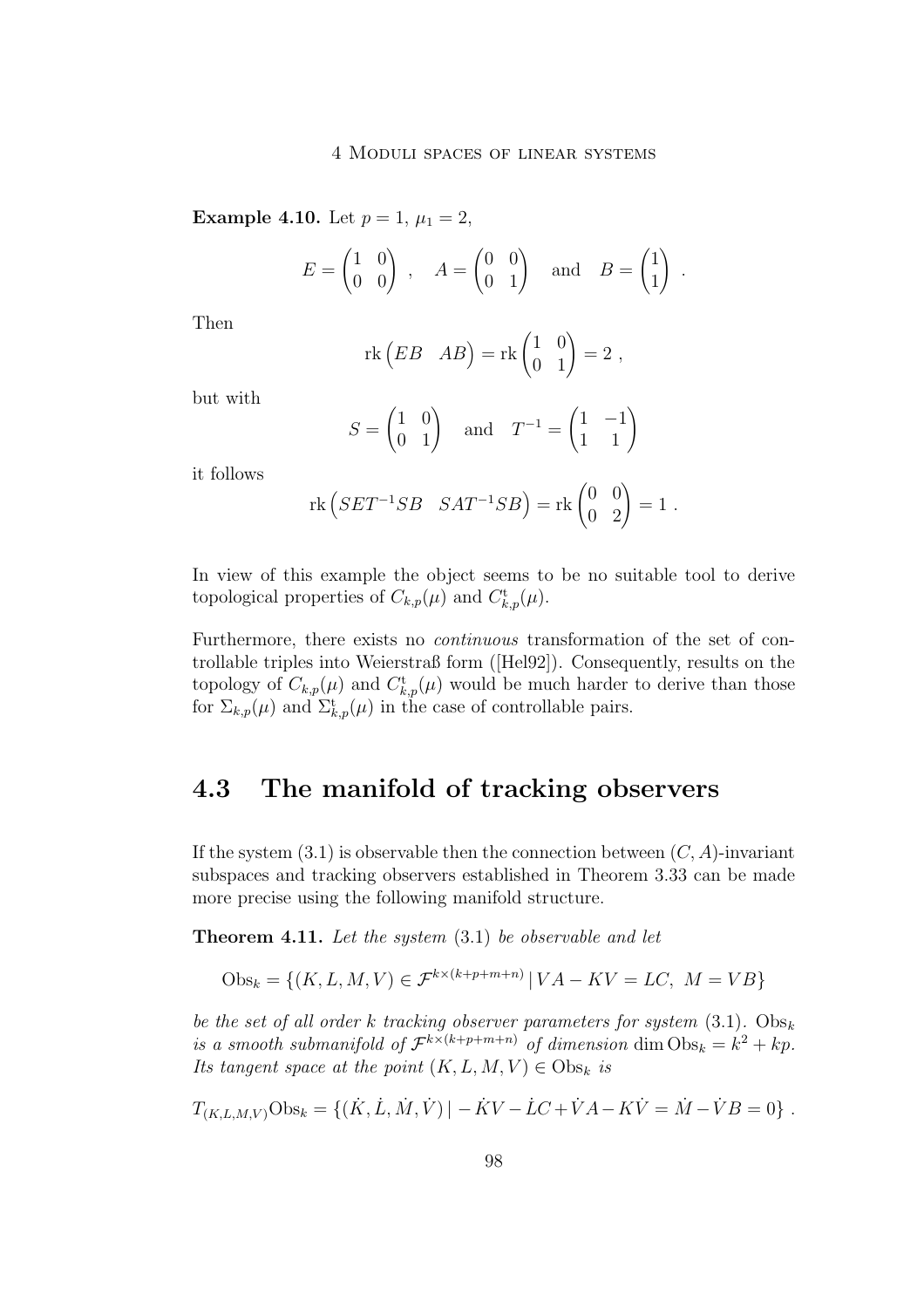### 4.3 The manifold of tracking observers

Proof. Consider the map

$$
f: \mathcal{F}^{k \times (k+p+m+n)} \longrightarrow \mathcal{F}^{k \times (n+m)},
$$
  

$$
(K, L, M, V) \mapsto (VA - KV - LC, M - VB) .
$$

It will be shown that  $(0,0)$  is a regular value of f, hence  $\text{Obs}_k = f^{-1}(0,0)$ is a smooth submanifold of  $\mathcal{F}^{k\times (k+p+m+n)}$ . The derivative of f at a point  $(K, L, M, V)$  is given by

$$
Df: (\dot{K}, \dot{L}, \dot{M}, \dot{V}) \mapsto (-\dot{K}V - \dot{L}C + \dot{V}A - K\dot{V}, \dot{M} - \dot{V}B) ,
$$

where  $(\dot{K}, \dot{L}, \dot{M}, \dot{V}) \in T_{(K, L, M, V)}(\mathcal{F}^{k \times (k+p+m+n)})$ .

An element  $(\xi, \eta) \in T_{f(K,L,M,V)}(\mathcal{F}^{k \times (n+m)})$  is orthogonal to the image of  $Df$ if and only if

$$
\text{tr}\,\xi^*(-\dot{K}V - \dot{L}C + \dot{V}A - K\dot{V}) + \text{tr}\,\eta^*(\dot{M} - \dot{V}B) = 0
$$

for all  $(\dot{K}, \dot{L}, \dot{M}, \dot{V}) \in T_{(K,L,M,V)}(\mathcal{F}^{k \times (k+p+m+n)})$ . This is equivalent to

$$
V\xi^* = 0 \tag{4.1}
$$

$$
C\xi^* = 0 \tag{4.2}
$$

$$
\eta^* = 0 \tag{4.3}
$$

$$
A\xi^* - \xi^* K = 0. \qquad (4.4)
$$

From (4.4) it follows by induction  $A^{i}\xi^* - \xi^*K^{i} = 0$  for all  $i \in \mathbb{N}$ . Together with (4.2) this yields

$$
\begin{pmatrix} C \\ CA \\ \vdots \\ CA^{n-1} \end{pmatrix} \xi^* = 0.
$$

Since  $(C, A)$  is observable this yields  $\xi^* = 0$ . It follows that  $Df$  is surjective and  $(0, 0)$  is a regular value of f (in fact f is a submersion).

The dimension of  $Obs_k = f^{-1}(0,0)$  is  $k(k+p+m+n) - k(n+m) = k^2 + kp$ . From the fibre theorem it follows  $T_{(K,L,M,V)} \text{Obs}_k = (Df)^{-1}(0,0)$ .  $\Box$ 

Corollary 4.12. Being an open subset of  $\mathrm{Obs}_k$  the set

$$
Obs_{k,k} = \{(K, L, M, V) \in Obs_k | \text{ rk } V = k\}
$$

is a smooth submanifold of  $\mathcal{F}^{k\times (k+p+m+n)}$  of dimension  $k^2 + kp$ .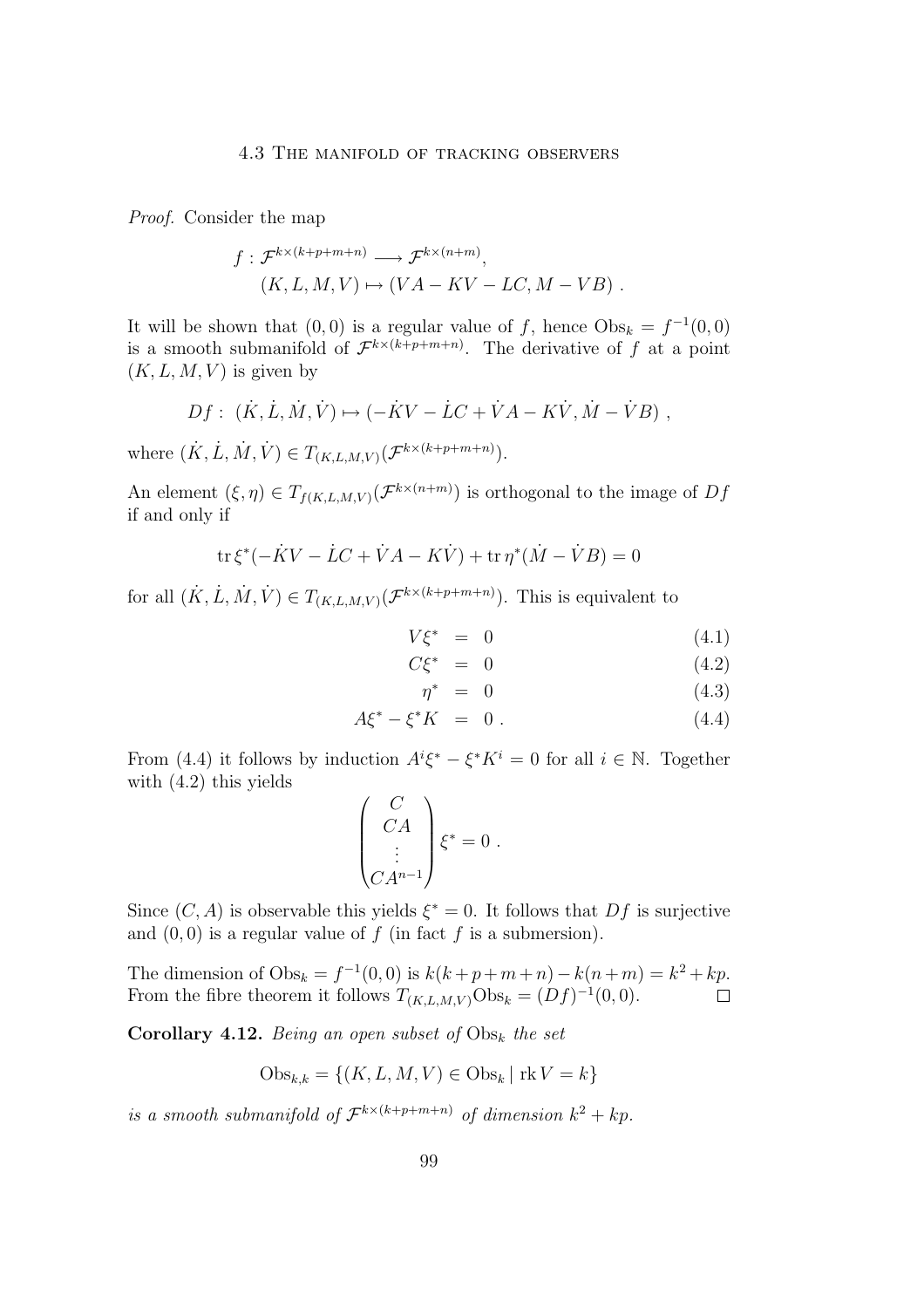Now consider the *similarity action* on  $\text{Obs}_{k,k}$ 

$$
\sigma: GL(\mathcal{F}^k) \times \text{Obs}_{k,k} \longrightarrow \text{Obs}_{k,k} ,
$$
  

$$
(S, (K, L, M, V)) \mapsto (SKS^{-1}, SL, SM, SV)
$$

and the induced similarity classes

$$
[K, L, M, V]_{\sigma} = \{ (SKS^{-1}, SL, SM, SV) \mid S \in GL(\mathcal{F}^k) \} .
$$

Note that  $\sigma$  is well defined since  $VA - KV = LC$  and  $M = VB$  imply  $SVA - SKS^{-1}SV = S(VA - KV) = SLC$  and  $SM = SVB$ .

Theorem 4.13. The orbit space

$$
\mathrm{Obs}_{k,k}^{\sigma} = \{ [K, L, M, V]_{\sigma} \, | \, (K, L, M, V) \in \mathrm{Obs}_{k,k} \}
$$

of similarity classes of order k tracking observer parameters for system (3.1) is a smooth manifold of dimension dim  $\text{Obs}_{k,k}^{\sigma} = kp$ .

*Proof.* Since V has full row rank k for  $(K, L, M, V) \in \mathrm{Obs}_{k,k}$ , the similarity action is free and has a closed graph mapping (cf. Appendix A):  $SV = V$ implies  $S = I$ , furthermore  $V_i \rightarrow V$  and  $S_i V_j \rightarrow W$  imply  $S_i \rightarrow S$  and  $W = SV$ . Hence the orbit space of  $\sigma$  is a smooth manifold of dimension dim  $\text{Obs}_{k,k}^{\sigma} = \dim \text{Obs}_{k,k} - \dim \text{GL}(\mathcal{F}^k) = k^2 + kp - k^2 = kp.$  $\Box$ 

Now the following theorem refines Theorem 3.33. Let  $G_{n-k}(\mathcal{F}^n)$  denote the Grassmann manifold of all codimension k linear subspaces of  $\mathcal{F}^n$ .

**Theorem 4.14.** Let the system  $(3.1)$  be observable. For each k the set

$$
\text{InvJ}_{n-k} = \{ (\mathcal{V}, J) \in G_{n-k}(\mathcal{F}^n) \times \mathcal{F}^{n \times p} \mid (A - JC)\mathcal{V} \subset \mathcal{V} \}
$$

is a smooth manifold of dimension dim InvJ<sub>n−k</sub> = np. The map

$$
\bar{f}: \text{InvJ}_{n-k} \longrightarrow \text{Obs}_{k,k}^{\sigma} ,(\mathcal{V}, J) \mapsto [K, L, M, V]_{\sigma} ,
$$

defined by Ker  $V = V$ ,  $M = VB$ ,  $L = VJ$  and  $KV = VA - LC = V(A - JC)$ is a smooth vector bundle with fiber  $\mathcal{F}^{(n-k)\times p}$ .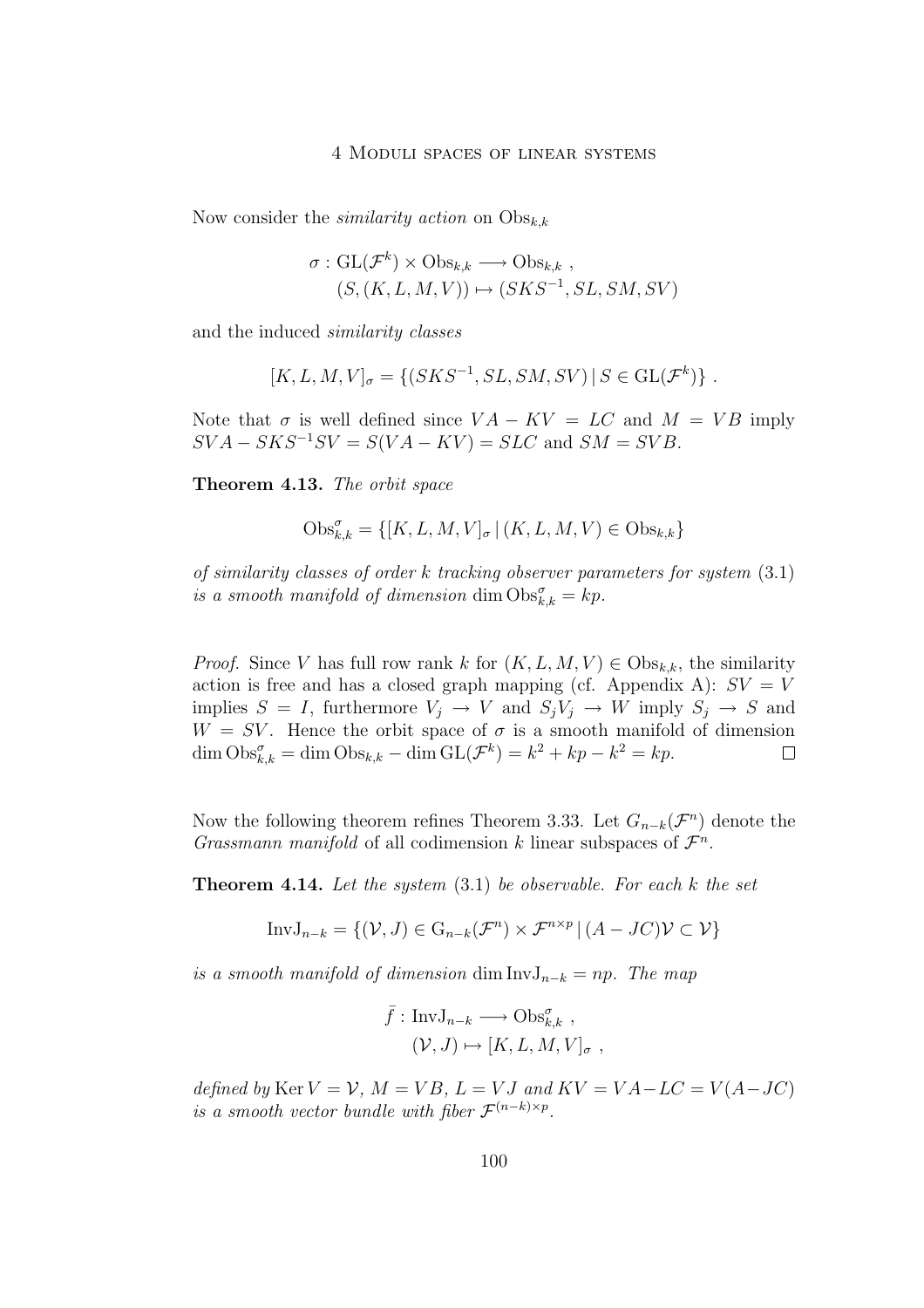### 4.3 The manifold of tracking observers

Proof. Consider the set

$$
\mathcal{M}_{n-k} = \{ (V, J) \in \text{St}(k, n) \times \mathcal{F}^{n \times p} \mid (A - JC) \text{Ker } V \subset \text{Ker } V \},
$$

where  $St(k, n)$  denotes the set of full row rank  $k \times n$  matrices (*Stiefel manifold*). Apparently, if  $(V, J) \in \mathcal{M}_{n-k}$  then Ker V is a codimension k  $(C, A)$ invariant subspace with friend J. Consider the map

$$
f: \mathcal{M}_{n-k} \longrightarrow \text{Obs}_{k,k},
$$
  
\n $(V, J) \mapsto (K, L, M, V)$ ,

where  $L = VJ$ ,  $M = VB$  and K is defined as the unique solution of the equation  $KV = VA - LC = V(A - JC)$  (cf. Theorem 3.33, Part 1). By Theorem 3.33, Part 2, the map f is surjective. Since  $K = V(A - JC)V^*(VV^*)^{-1}$ , the map  $f$  is continuous. Moreover, it is the restriction of a smooth map defined on  $\text{St}(k,n) \times \mathcal{F}^{n \times p}$ , which is an open subset of  $\mathcal{F}^{k \times n} \times \mathcal{F}^{n \times p}$ . According to Corollary 4.12 the set  $\text{Obs}_{k,k}$  is a smooth submanifold of  $\mathcal{F}^{k\times (k+p+m+n)}$ .

Given V and  $L = VJ$ , the solution set of  $V X = VJ$  is the affine space  $V^*(VV^*)^{-1}(VJ) + \prod_{i=1}^p \text{Ker } V$ . Furthermore, dim  $\text{Ker } V = n - k$ . Therefore, for every  $(K, L, M, V) \in \text{Obs}_{k,k}$  the fiber  $f^{-1}(K, L, M, V)$  is an affine space of dimension  $(k - n)p$ .

Let  $V_0 \in St(k,n)$ . Since  $V_0$  has full row rank there exists a permutation matrix  $P_0$  such that  $V_0 P_0 = (X_0 Y_0)$  with  $X_0 \in \mathcal{F}^{k \times k}$  invertible. Then  $W = \left\{ \begin{pmatrix} X & Y \end{pmatrix} P_0^{-1} \middle| X \text{ invertible} \right\}$  is an open neighborhood of  $V_0$  in  $\text{St}(k, n)$ and Ker  $V = \{P_0(-X^{-1}Yy, y)^\top \, | \, y \in \mathcal{F}^{n-k}\}\$  for every  $V = \left(X \mid Y\right)P_0^{-1} \in$ W. But then

$$
\varphi_W : W \times \mathcal{F}^{n-k} \longrightarrow W \times \mathcal{F}^n ,
$$
  
\n
$$
(V, y) \mapsto (V, P_0[I_n - \begin{pmatrix} I_k \\ 0 \end{pmatrix} (VP_0 \begin{pmatrix} I_k \\ 0 \end{pmatrix})^{-1} VP_0] \begin{pmatrix} 0 \\ I_{n-k} \end{pmatrix} y)
$$
  
\n
$$
(V, P_0(-X^{-1}Yy, y)^\top)
$$

is a smooth injective map mapping  $(V, \mathcal{F}^{n-k})$  onto  $(V, \text{Ker } V)$  for every  $V \in$ W. Hence  $\varphi_W$  is a homeomorphism onto its image. The inverse map

$$
\varphi_W^{-1} : \varphi_W(W \times \mathcal{F}^{n-k}) \longrightarrow W \times \mathcal{F}^{n-k} ,
$$
  

$$
(V, z) \mapsto (V, \begin{pmatrix} 0 & I_{n-k} \end{pmatrix} P_0^{-1} z)
$$

is the restriction of a smooth map defined on all of  $\mathcal{F}^{k \times n} \times \mathcal{F}^n$ . If  $V =$ <br> $(X, Y) P^{-1} = (X, Y) P^{-1} \in W$ .  $\cap W_2$  then the change of coordinate  $(X_1 \ Y_1) P_1^{-1} = (X_2 \ Y_2) P_2^{-1} \in W_1 \cap W_2$  then the change of coordinate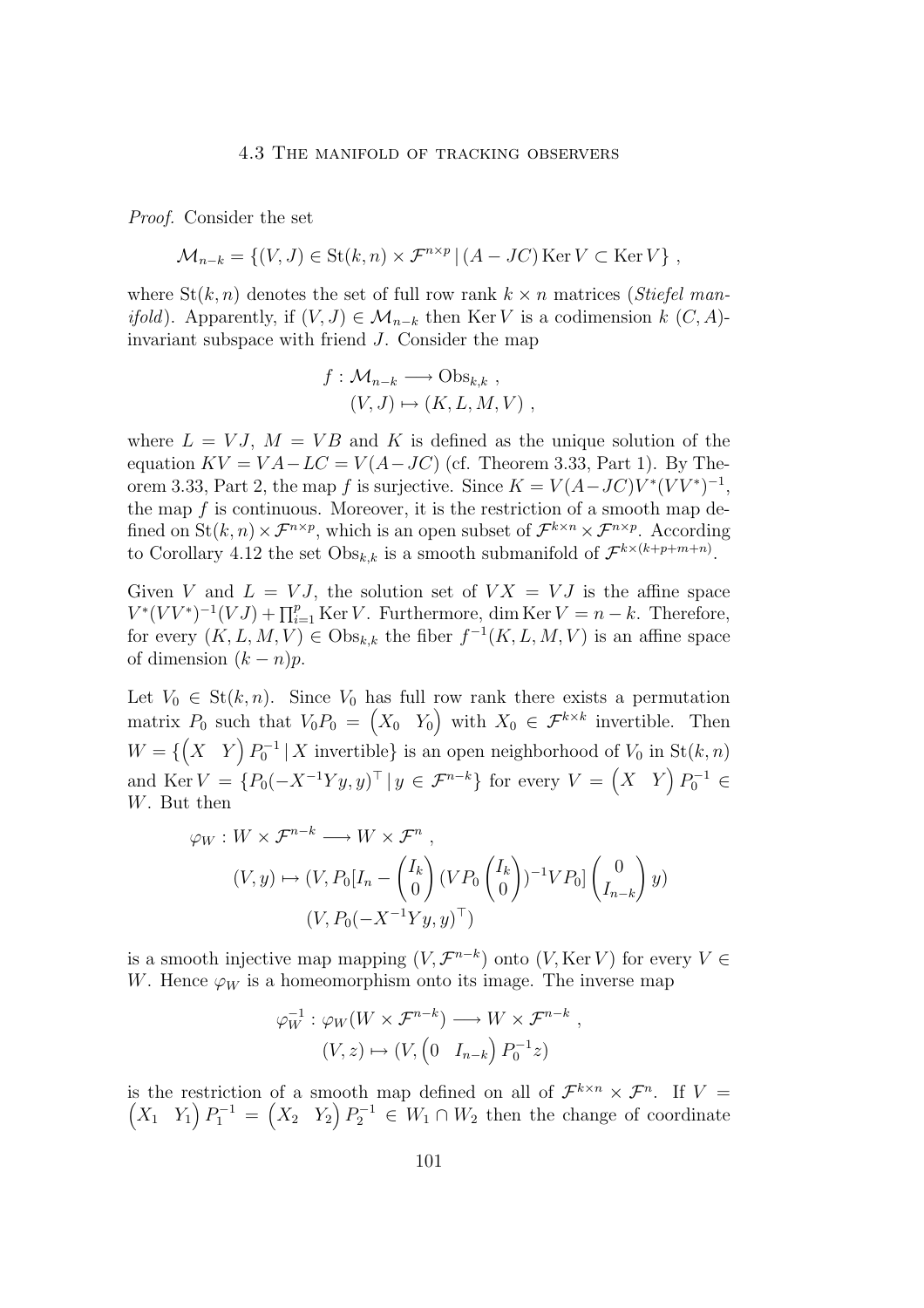function  $\varphi_{W_2}^{-1}$  $\frac{-1}{W_2} \circ \varphi_{W_1}$  induces the invertible linear transformation

$$
\vartheta_{W_2,W_1,V}: y \mapsto (0 \quad I_{n-k}) P_2^{-1} P_1 \begin{pmatrix} -X_1^{-1} Y_1 \\ I_{n-k} \end{pmatrix} y
$$

on  $\mathcal{F}^{n-k}$ .

Using p-fold products of  $\varphi_W$  it is now easy to construct local trivializations of f. Given  $(K_0, L_0, M_0, V_0) \in \text{Obs}_{k,k}$  choose the neighborhood

$$
U := (\mathcal{F}^{k \times k} \times \mathcal{F}^{k \times p} \times \mathcal{F}^{k \times m} \times W) \cap \text{Obs}_{k,k},
$$

which is open in  $Obs_{k,k}$ . Let pr<sub>2</sub> denote the projection  $(V, y) \mapsto y$  and consider the map

$$
\begin{aligned}\n\phi_U: U \times \mathcal{F}^{(n-k)\times p} &\longrightarrow f^{-1}(U) , \\
(K, L, M, V, (y_1 \cdots y_p)) &\mapsto \\
(V, V^*(VV^*)^{-1}L + (\text{pr}_2(\varphi_W(V,y_1)) \cdots \text{pr}_2(\varphi_W(V,y_p))) \n\end{aligned}
$$

where  $y_i$ ,  $i = 1, \ldots, p$ , denotes the *i*-th column of the matrix  $Y \in \mathcal{F}^{(n-k)\times p}$ . Apparently,  $f(\phi_U(K, L, M, V, Y)) = (K, L, M, V)$  for all  $(K, L, M, V) \in U$ and all  $Y \in \mathcal{F}^{(n-k)\times p}$ . Furthermore,  $\phi_U$  is bijective by construction. Since  $\varphi_W$  is smooth, so is  $\phi_U$ . Let  $e_i$ ,  $i=1,\ldots,p$ , denote the *i*-th standard basis vector of  $\mathcal{F}^p$ . The inverse map

$$
\phi_U^{-1}: f^{-1}(U) \longrightarrow U \times \mathcal{F}^{(n-k) \times p} ,
$$
  

$$
(V, J) \mapsto (f(V, J), g(V, J)),
$$

where

$$
g(V,J) = (pr_2(\varphi_W^{-1}(V, [J - V^*(VV^*)^{-1}(VJ)]e_1)) \dots pr_2(\varphi_W^{-1}(V, [J - V^*(VV^*)^{-1}(VJ)]e_p)) ) ,
$$

is the restriction of a smooth map defined on  $St(k, n) \times \mathcal{F}^{n \times p}$ , which is an open subset of  $\mathcal{F}^{k \times n} \times \mathcal{F}^{n \times p}$ . It follows that  $\phi_U$  is a homeomorphism. Finally, if  $(K, L, M, V) \in U_1 \cap U_2 = (\mathcal{F}^{k \times k} \times \mathcal{F}^{k \times p} \times \mathcal{F}^{k \times m} \times (W_1 \cap W_2)) \cap \text{Obs}_{k,k}$ then the change of coordinate function  $\phi_{U_2}^{-1}$  $U_2^{-1} \circ \phi_{U_1}$  induces the invertible linear transformation

θ<sup>U</sup>2,U1,(K,L,M,V ) : ( <sup>y</sup><sup>1</sup> ... <sup>y</sup><sup>p</sup> ) 7→ ( <sup>ϑ</sup>W2,W1,V (y1) ... <sup>ϑ</sup>W2,W1,V (yp) )

on  $\mathcal{F}^{(n-k)\times p}$ .

According to Theorem B.2 the set  $\mathcal{M}_{n-k}$  is a smooth submanifold of  $\mathcal{F}^{k \times n} \times$  $\mathcal{F}^{n \times p}$  of dimension dim  $\text{Obs}_{k,k} + (n-k)p = k^2 + kp + (n-k)p = k^2 + np.$ Furthermore, the map f is a differentiable vector bundle with fiber  $\mathcal{F}^{(n-k)\times p}$ .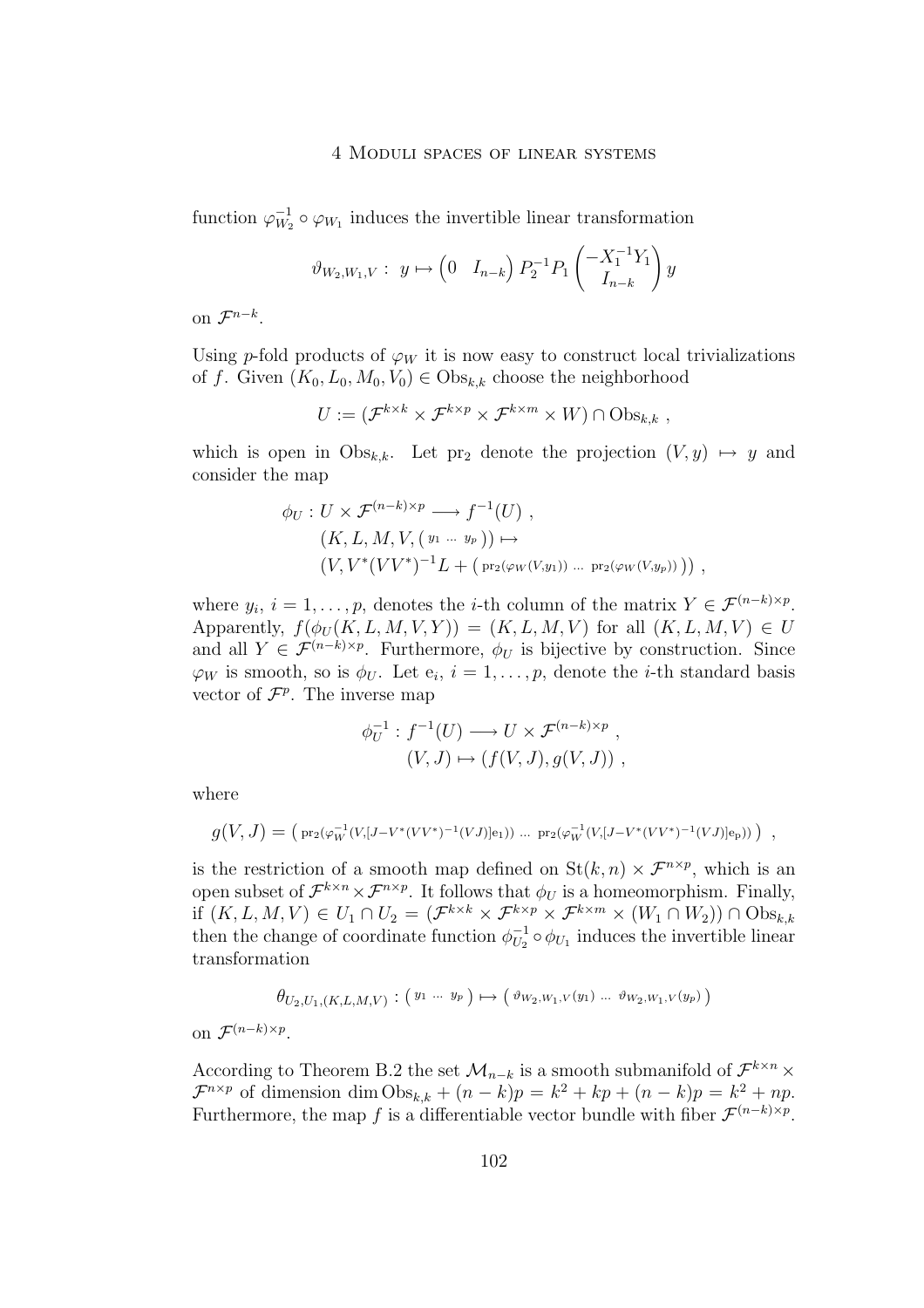### 4.3 The manifold of tracking observers

As has been shown in the proof of Theorem 4.13, the similarity action  $\sigma$  on  $Obs_{k,k}$  is free and proper (cf. Theorem A.5). By the same arguments this is also true for the similarity action on  $\mathcal{M}_{n-k}$ :

$$
\sigma: GL(\mathcal{F}^k) \times \mathcal{M}_{n-k} \longrightarrow \mathcal{M}_{n-k} ,
$$
  

$$
(S,(V,J)) \mapsto (SV,J) .
$$

As is well known, the quotient space  $St(k, n)/GL(\mathcal{F}^k)$  is diffeomorphic to  $G_{n-k}(\mathcal{F}^n)$  via  $[V]_{\sigma} \mapsto \text{Ker } V$ , hence the quotient  $\mathcal{M}_{n-k}/\text{GL}(\mathcal{F}^k)$  is diffeomorphic to InvJ<sub>n−k</sub> and the latter is a smooth manifold of dimension  $\dim \mathcal{M}_{n-k} - \dim \mathrm{GL}(\mathcal{F}^k) = k^2 + np - k^2 = np.$ 

Apparently,  $(K, L, M, V) \in U$  implies  $(SKS^{-1}, SL, SM, SV) \in U$  since S being invertible and  $V \in W$  implies  $SV \in W$ . Furthermore,

$$
\phi_U(\sigma(S,(K,L,M,V)),Y) = \phi_U((SKS^{-1}, SL, SM, SV), Y)
$$
  
=  $(SV, (SV)^*(SV(SV)^*)^{-1}SL + (\text{pr}_2(\varphi_W(SV,y_1)) ...))$   
=  $(SV, V^*(VV^*)^{-1}L + (\text{pr}_2(\varphi_W(V,y_1)) ...))$   
=  $\sigma(S, (V, V^*(VV^*)^{-1}L + (\text{pr}_2(\varphi_W(V,y_1)) ...)))$   
=  $\sigma(S, \phi_U((K, L, M, V), Y)).$ 

But then Theorem B.3 implies that  $\bar{f}$  is a smooth vector bundle with fiber  $\mathcal{F}^{(n-k)\times p}$ , which completes the proof.  $\Box$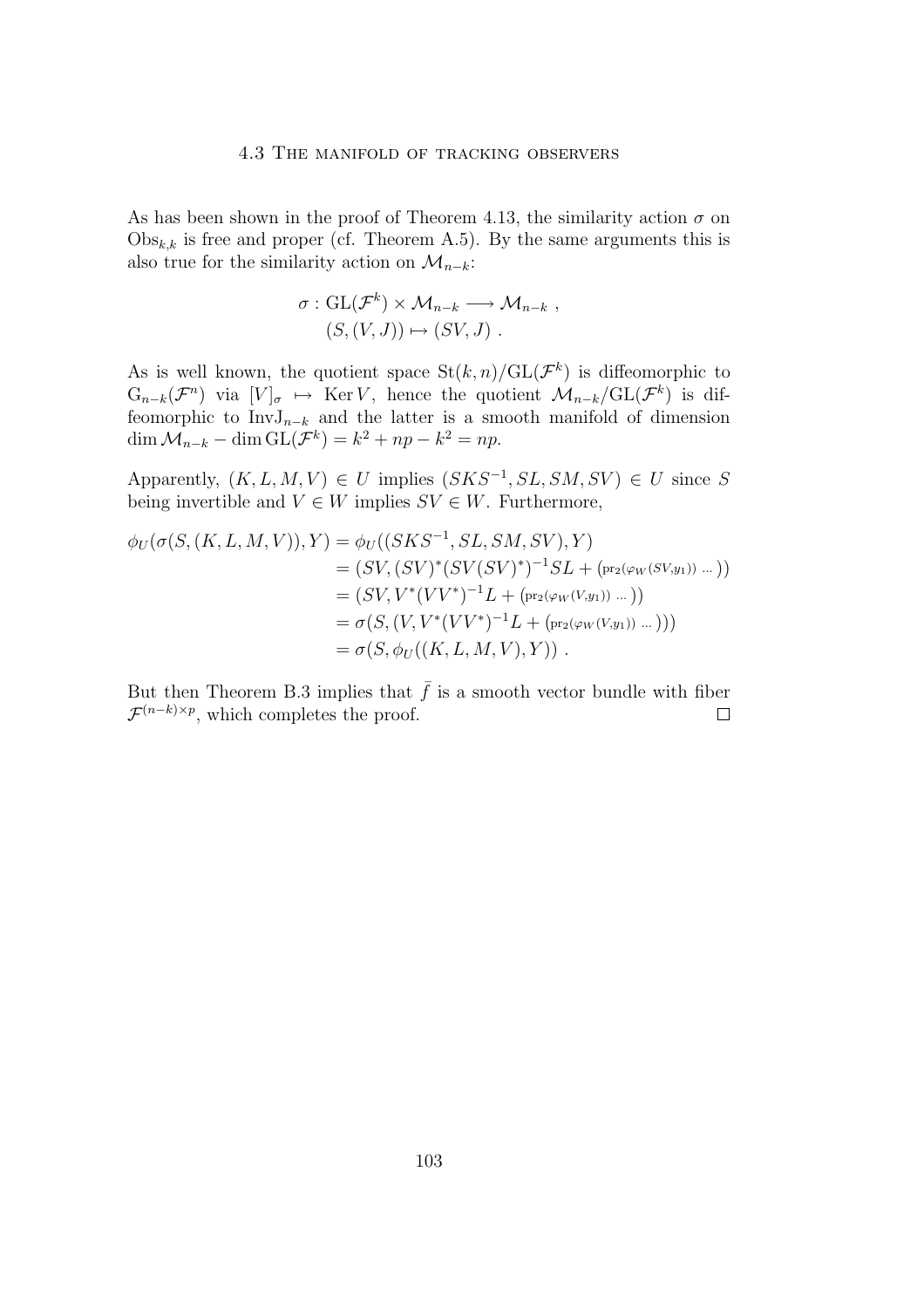Moduli spaces of linear systems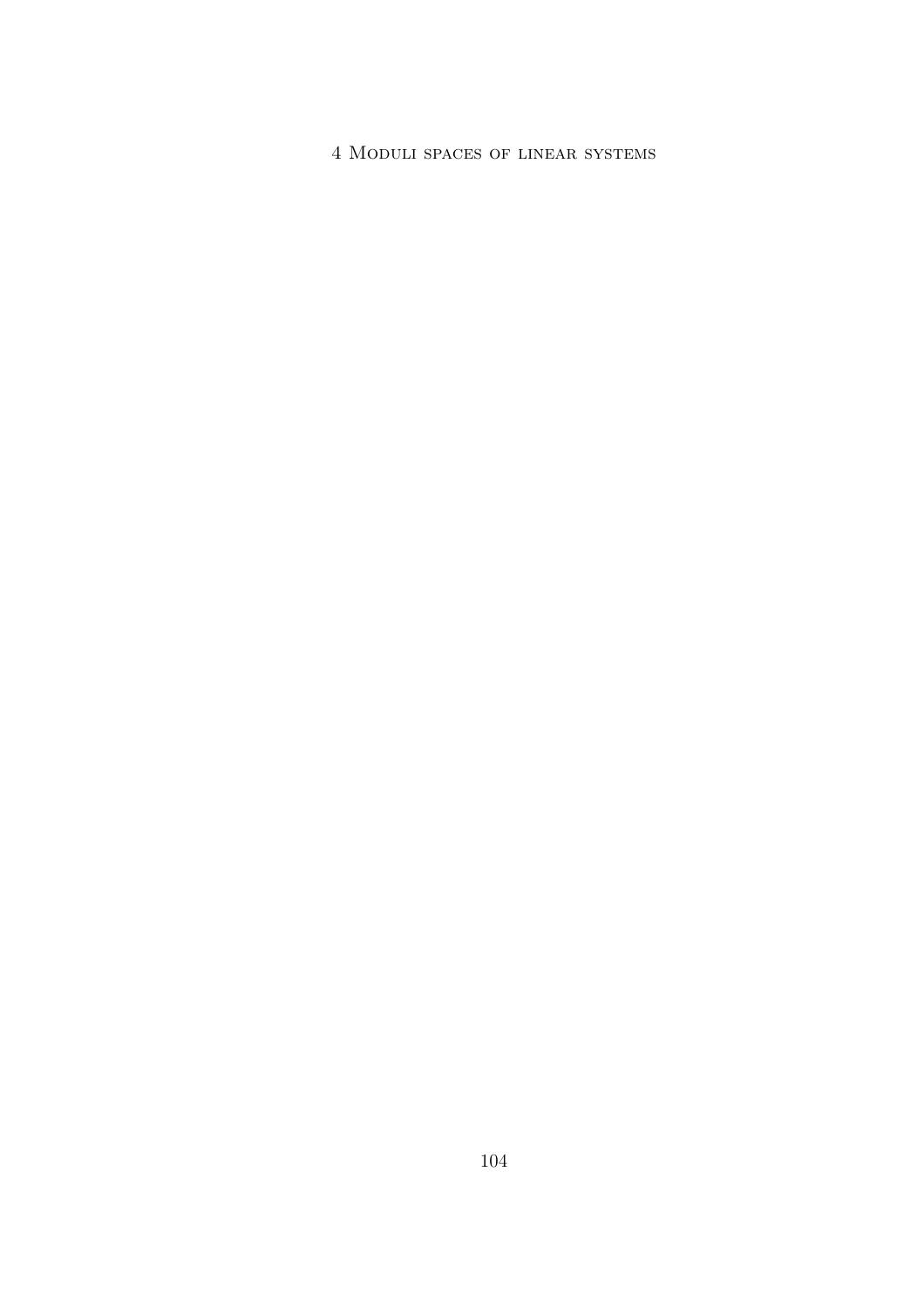# Chapter 5

# Kernel representations

In this chapter the moduli spaces presented in Chapter 4 are used to gain some insight into the topology and geometry of the set of all codimension k almost  $(C, A)$ -invariant subspaces of a given observable pair  $(C, A)$  in dual Brunovsky form. The idea of using controllable pairs to parametrize  $(C, A)$ invariant subspaces goes back to the pioneering work of Hinrichsen, Münzner and Prätzel-Wolters [HMP81]. Permuted and truncated observability matrices were first used by Antoulas [Ant83] to characterize  $(A, B)$ -invariant subspaces. The results presented in this chapter are generalizations of the results achieved by Fuhrmann and Helmke [FH97, FH00, FH01] in the tight (not almost)  $(C, A)$ -invariant case (Section 5.1). In Section 5.5 the restriction pencil used by Jaffe and Karcanias [JK81] and Schumacher [Sch83] to characterize almost invariant subspaces is shown to be directly related to the parametrizing triples. In Section 5.6 the connection of kernel representations to partial realization theory is explored. The relevance of these results for observer design is explained in Section 5.7.

## 5.1 The tight case

In this section some of the results achieved by Antoulas [Ant83] and Fuhrmann and Helmke [FH97, FH00, FH01] are presented. The notation used follows Fuhrmann and Helmke. They use controllable pairs (cf. Section 4.1) to describe the set of all codimension  $k$  (C, A)-invariant subspaces of a given observable pair  $(C, A)$  in dual Brunovsky form with observability indices  $\mu =$  $(\mu_1, \ldots, \mu_p)$  (cf. Section 2.3.2). The methods used in the proofs can also be applied in the instantaneous case (Section 5.2).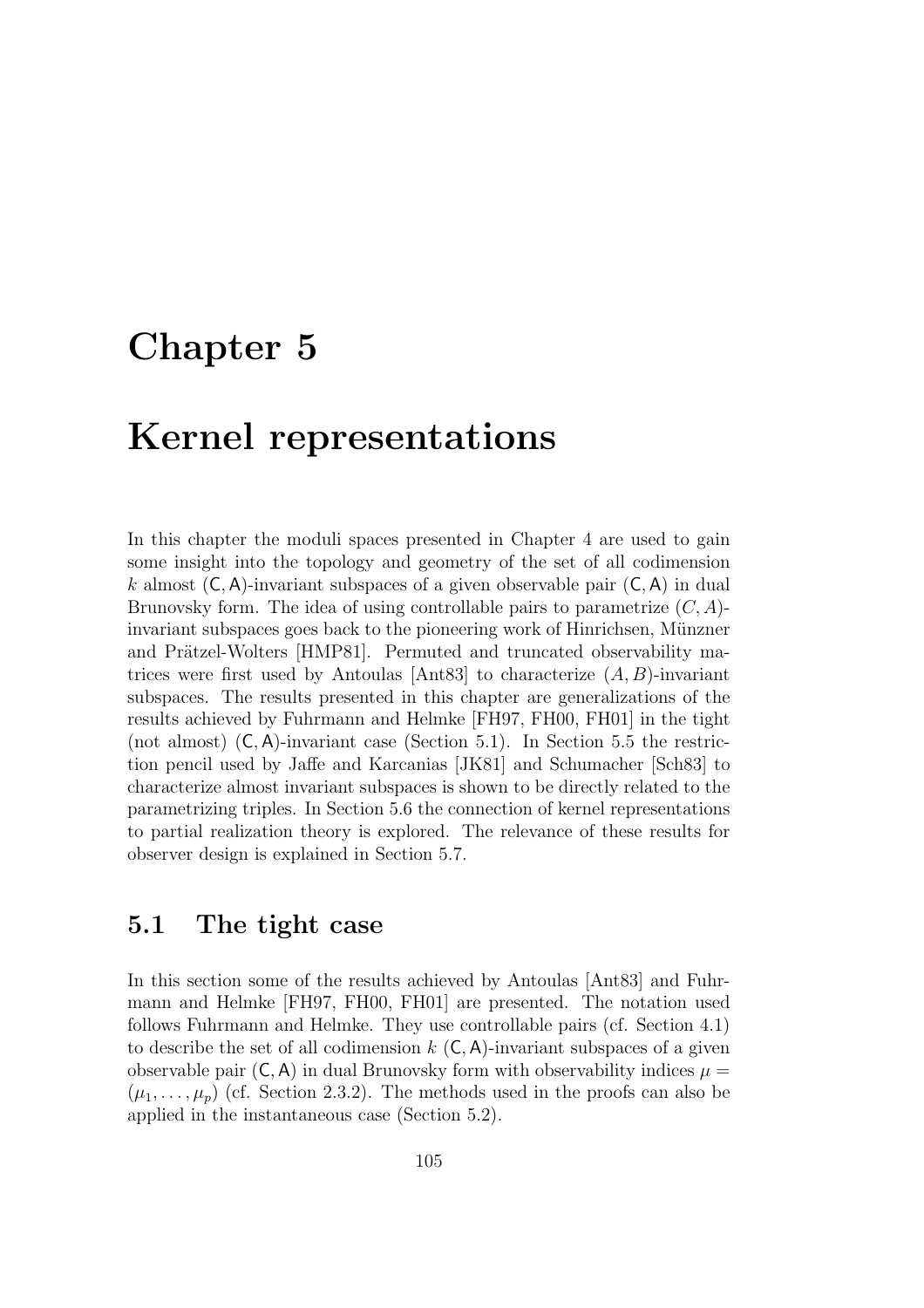### 5 Kernel representations

**Proposition 5.1.** Let  $1 \leq k \leq n$  and let  $(A, B) \in \mathcal{F}^{k \times k} \times \mathcal{F}^{k \times p}$ .

- (1)  $\mathcal{V} = \text{Ker } R_{\mu}(A, B)$  is  $(C, A)$ -invariant,
- (2) codim  $V = k$  if and only if  $(A, B)$  is  $\mu$ -regular and
- (3) V is tight of codimension k if and only if  $(A, B)$  is  $\mu$ -tight.

Proof. Ad (1): According to Proposition 2.31 it is sufficient to show that  $A(V \cap \text{Ker } C) \subset V$ . Let  $x \in V \cap \text{Ker } C$ . Then

$$
x = \begin{pmatrix} x_1^0 \\ \vdots \\ x_1^{\mu_1 - 2} \\ 0 \\ \vdots \\ x_p^0 \\ \vdots \\ x_p^{\mu_p - 2} \\ 0 \end{pmatrix} \in \text{Ker } \mathsf{C}
$$

with

$$
R_{\mu}(A, B)x = \sum_{j=1}^{p} \sum_{l=0}^{\mu_j - 2} A^l b_j x_j^l = 0.
$$

It follows

$$
R_{\mu}(A, B)Ax = \sum_{j=1}^{p} \sum_{l=1}^{\mu_{j}-1} A^{l}b_{j}x_{j}^{l-1}
$$
  
=  $A \sum_{j=1}^{p} \sum_{l=0}^{\mu_{j}-2} A^{l}b_{j}x_{j}^{l} = 0$ ,

i.e.  $Ax \in \mathcal{V}$ .

Ad (2): By definition  $(A, B)$  is  $\mu$ -regular if and only if codim Ker  $R_{\mu}(A, B) =$ rk  $R_\mu(A, B) = k$ .

Ad (3): Let  $(A, B)$  be  $\mu$ -tight, then  $(A, B)$  is  $\mu$ -regular and  $\mathcal V$  is a codimension k  $(C, A)$ -invariant subspace. According to Proposition 2.42 V is tight if and only if  $V + \text{Ker } \mathsf{C} = \mathcal{F}^n$ .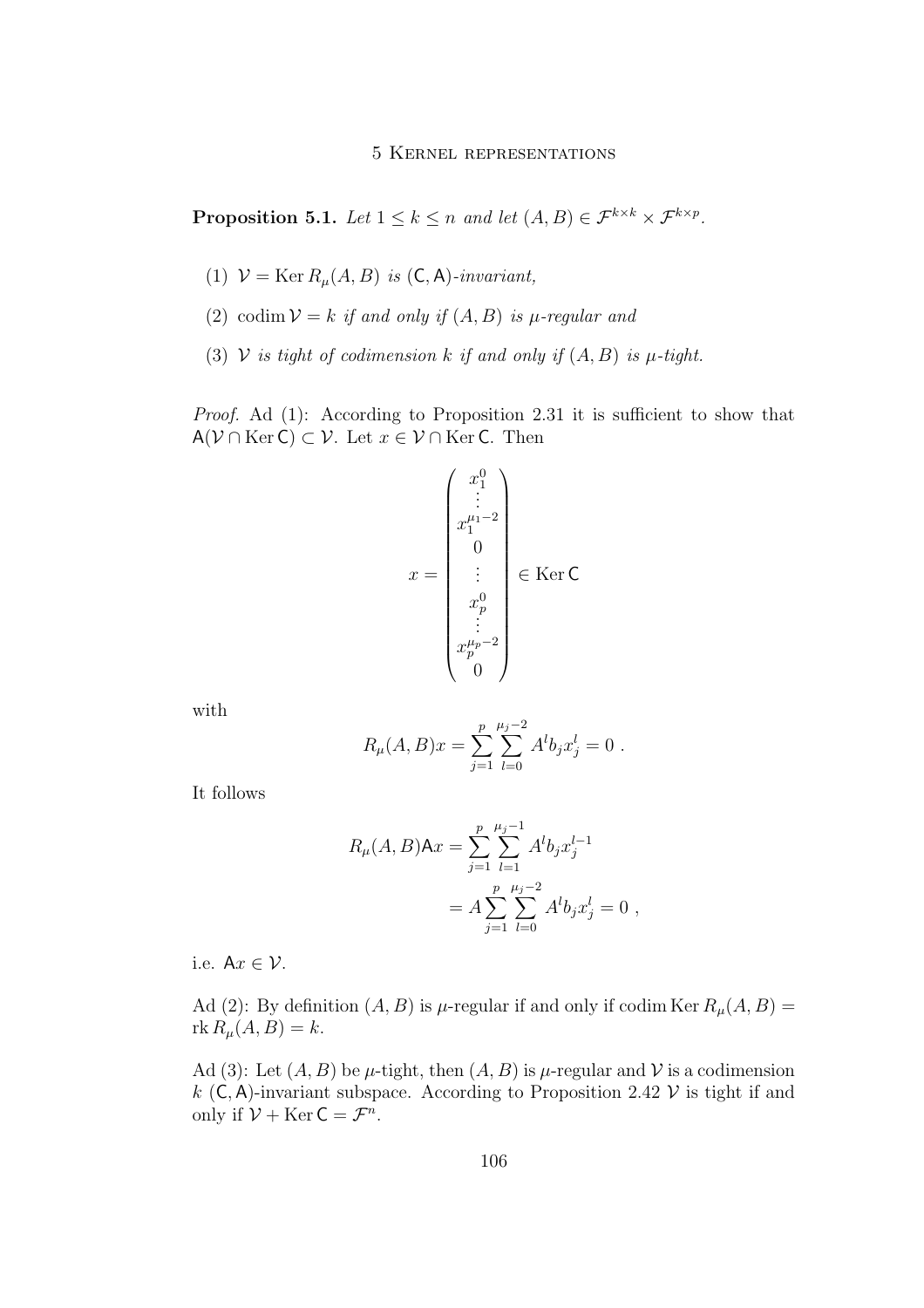Let

$$
x = \begin{pmatrix} x_1^0 \\ \vdots \\ x_1^{\mu_1 - 1} \\ \vdots \\ x_p^0 \\ \vdots \\ x_p^{\mu_p - 1} \end{pmatrix} \in \mathcal{F}^n.
$$

Since  $\text{rk } R_{\mu-1}(A, B) = k$ , any linear combination of the vectors  $A^{\mu_j-1}b_j$ ,  $j =$ 1, ..., p, can be written as a linear combination of the columns of  $R_{\mu-1}(A, B)$ , i.e. there exist numbers  $y_j^l \in \mathcal{F}, j = 1, \ldots, p$  and  $l = 0, \ldots, \mu_j - 2$ , with

$$
\sum_{j=1}^{p} A^{\mu_j - 1} b_j x_j^{\mu_{j-1}} = \sum_{j=1}^{p} \sum_{l=0}^{\mu_j - 2} A^l b_j y_j^l . \qquad (5.1)
$$

Consider the decomposition

$$
x = \begin{pmatrix} -y_1^0 \\ \vdots \\ -y_1^{\mu_1-2} \\ x_1^{\mu_1-1} \\ \vdots \\ -y_p^0 \\ \vdots \\ -y_p^{\mu_p-2} \\ x_p^{\mu_p-1} \end{pmatrix} + \begin{pmatrix} x_1^0 + y_1^0 \\ \vdots \\ x_1^{\mu_1-2} + y_1^{\mu_1-2} \\ 0 \\ \vdots \\ x_p^0 + y_p^0 \\ \vdots \\ x_p^{\mu_p-2} + y_p^{\mu_p-2} \\ 0 \end{pmatrix} =: y + z.
$$

Then (5.1) yields  $y \in \text{Ker } R_\mu(A, B) = \mathcal{V}$  and obviously  $z \in \text{Ker } C$ , i.e.  $x \in$  $V + \text{Ker } C$ . Since  $x \in \mathcal{F}^n$  was arbitrary, this yields  $V + \text{Ker } C = \mathcal{F}^n$  and V is tight.

Conversely let V be tight of codimension k. Then  $(A, B)$  is  $\mu$ -regular. Assume, that  $(A, B)$  is not  $\mu$ -tight, i.e.  $\text{rk } R_{\mu-1}(A, B) < k$ . Since  $\text{rk } R_{\mu}(A, B) =$ k, there exists a linear combination of the vectors  $A^{\mu_j-1}b_j$ ,  $j = 1, \ldots, p$ , which is not contained in columnspan  $R_{\mu-1}(A, B)$ . This means that there exist numbers  $x_j^{\mu_j-1} \in \mathcal{F}, j = 1, \ldots, p$ , such that for every choice of numbers  $x_j^l \in \mathcal{F}, j = 1, \ldots, p$  and  $l = 0, \ldots, \mu_j - 2$ ,

$$
\sum_{j=1}^{p} \sum_{l=0}^{\mu_j - 1} A^l b_j x_j^l \neq 0 \tag{5.2}
$$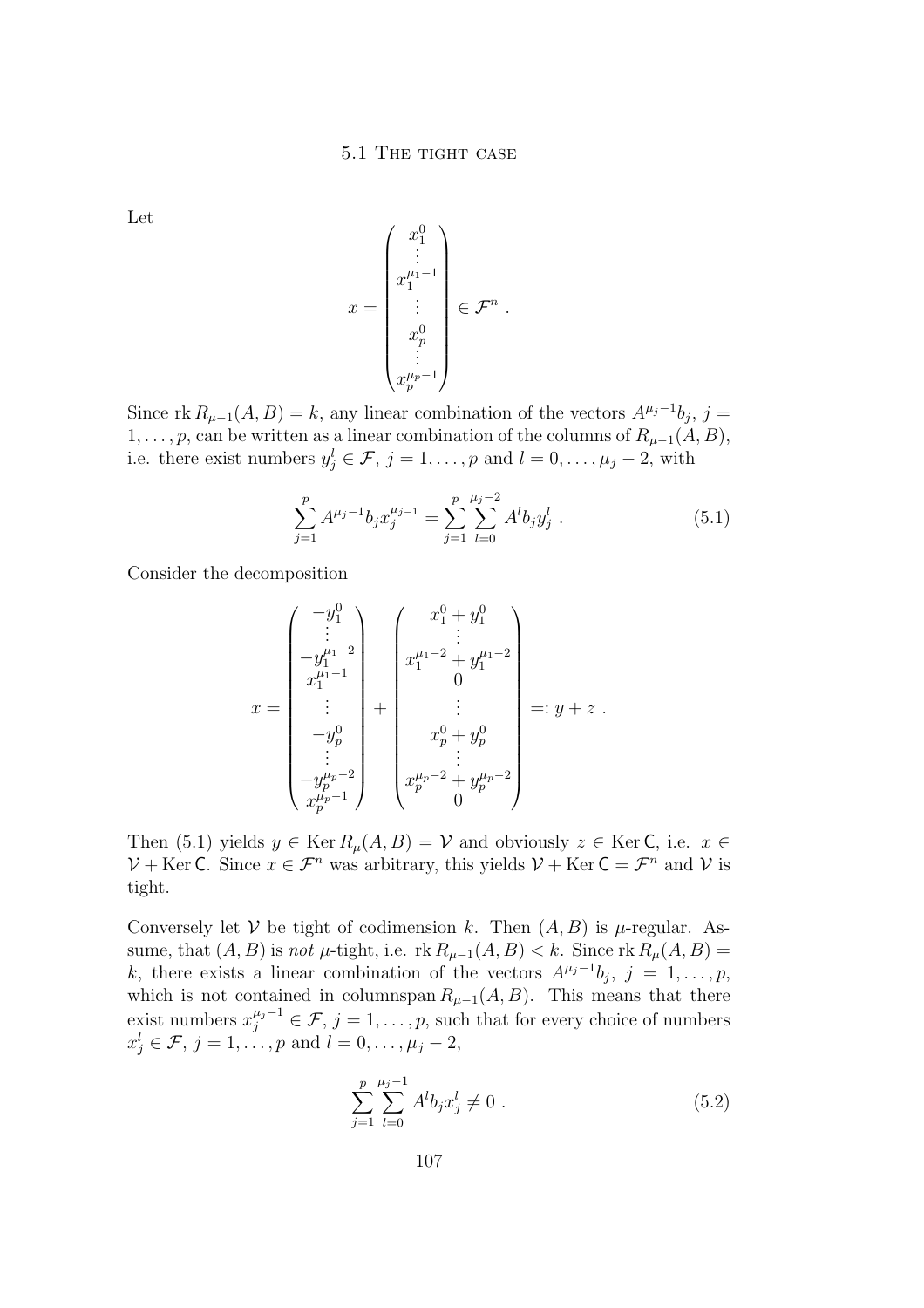It will be shown that

$$
x = \begin{pmatrix} 0 \\ \vdots \\ 0 \\ x_1^{\mu_1 - 1} \\ \vdots \\ 0 \\ 0 \\ \vdots \\ x_p^{\mu_p - 1} \end{pmatrix} \notin \mathcal{V} + \text{Ker } \mathsf{C} .
$$

 $x \in \mathcal{V}$  + Ker C would imply  $x = y + z$  with  $y \in \mathcal{V}$  and  $z \in \text{Ker } \mathsf{C}$ , i.e. there would exist numbers  $z_j^l \in \mathcal{F}, j = 1, \ldots, p$  and  $l = 0, \ldots, \mu_j - 2$ , such that

$$
y = x - z = \begin{pmatrix} -z_1^0 \\ \vdots \\ -z_1^{\mu_1 - 2} \\ x_1^{\mu_1 - 1} \\ \vdots \\ -z_p^0 \\ \vdots \\ -z_p^{\mu_p - 2} \\ x_p^{\mu_p - 1} \end{pmatrix} \in \mathcal{V} = \text{Ker } R_{\mu}(A, B) .
$$

But then the choice  $x_j^l = -z_j^l$ ,  $j = 1, \ldots, p$  and  $l = 0, \ldots, \mu_j - 2$ , contradicts (5.2). Hence  $x \notin \mathcal{V} + \text{Ker } C$ .

It follows  $V + \text{Ker } \mathsf{C} \neq \mathcal{F}^n$ , a contradiction to V being tight. Hence  $(A, B)$ was  $\mu$ -tight.  $\Box$ 

**Proposition 5.2.** Let  $V \subset \mathcal{F}^n$  be  $(C, A)$ -invariant with codim  $V = k$ . Then there exists a  $\mu$ -regular pair  $(A, B) \in \mathcal{F}^{k \times k} \times \mathcal{F}^{k \times p}$  with  $\mathcal{V} = \text{Ker } R_{\mu}(A, B)$ .

Since the existence part of the proof turns out to be more instructive in the dual case, this result is obtained by dualizing the following proposition.

**Proposition 5.3.** Let  $(A, B)$  be a controllable pair in Brunovsky form with controllability indices  $\kappa = (\kappa_1, \ldots, \kappa_m)$  (cf. Section 2.1.2). For any kdimensional  $(A, B)$ -invariant subspace  $V \subset \mathcal{F}^n$  there exists a pair  $(C, A) \in$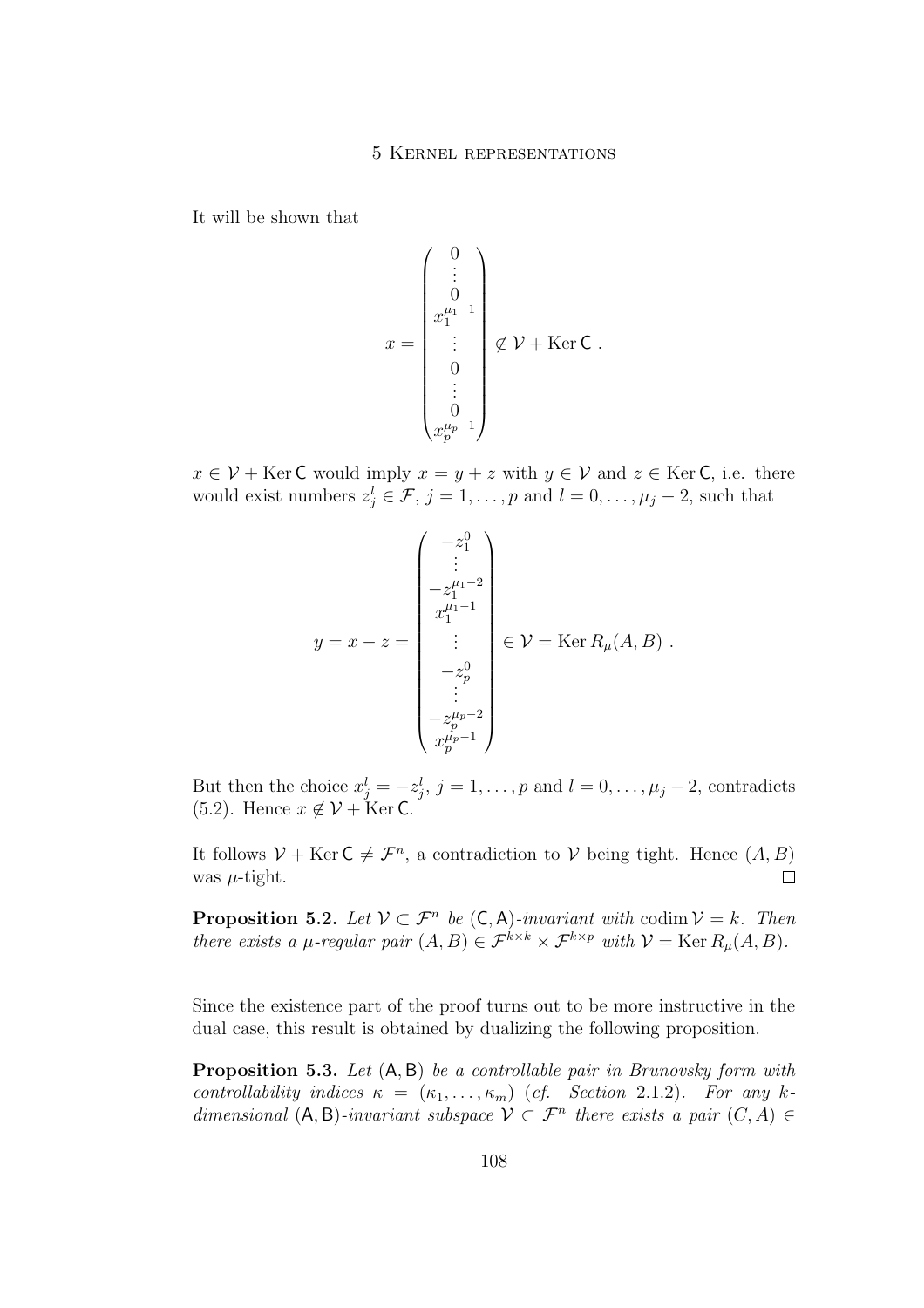# 5.1 THE TIGHT CASE

 $\mathcal{F}^{m\times k}\times \mathcal{F}^{k\times k}$  with

$$
\mathcal{V} = \text{Im } O_{\kappa}(C, A) = \text{Im} \begin{pmatrix} c_1 \\ \vdots \\ c_1 A^{\kappa_1 - 1} \\ \vdots \\ c_m \\ c_m A^{\kappa_m - 1} \end{pmatrix} ,
$$

where  $c_i$ ,  $i = 1, \ldots, m$ , denotes the *i*-th row of C.

*Proof.* Let  $V \subset \mathcal{F}^n$  be a k-dimensional  $(A, B)$ -invariant subspace and let

$$
X = \begin{pmatrix} x_1^0 \\ \vdots \\ x_1^{\kappa_1 - 1} \\ \vdots \\ x_m^0 \\ \vdots \\ x_m^{\kappa_m - 1} \end{pmatrix} \in \mathcal{F}^{n \times k}
$$

be a rank k matrix with  $\text{Im } X = \mathcal{V}$ . Proposition 2.3 yields  $\text{Im } AX \subset \text{Im } X + \mathcal{V}$ Im B. Equivalently, there exist matrices  $A \in \mathcal{F}^{k \times k}$  and  $Y \in \mathcal{F}^{m \times k}$  with

$$
AX = XA + BY.
$$

Written out row by row this is equivalent to

$$
x_j^{l+1} = x_j^l A
$$
,  $j = 1,..., m$  and  $l = 0,..., \kappa_j - 2$   
 $y_j = -x_j^{\kappa_j-1} A$ ,  $j = 1,..., m$ ,

where  $y_j$ ,  $j = 1, \ldots, m$ , denotes the j-th row of Y. Setting  $c_j = x_j^0$  for  $j = 1, \ldots, m$  yields the desired result.  $\Box$ 

*Proof of Proposition* 5.2. The existence of such a pair  $(A, B)$  follows by dualizing Proposition 5.3. The  $\mu$ -regularity of  $(A, B)$  follows from codim  $\mathcal{V} =$ codim Ker  $R_{\mu}(A, B) = \text{rk } R_{\mu}(A, B) = k.$  $\Box$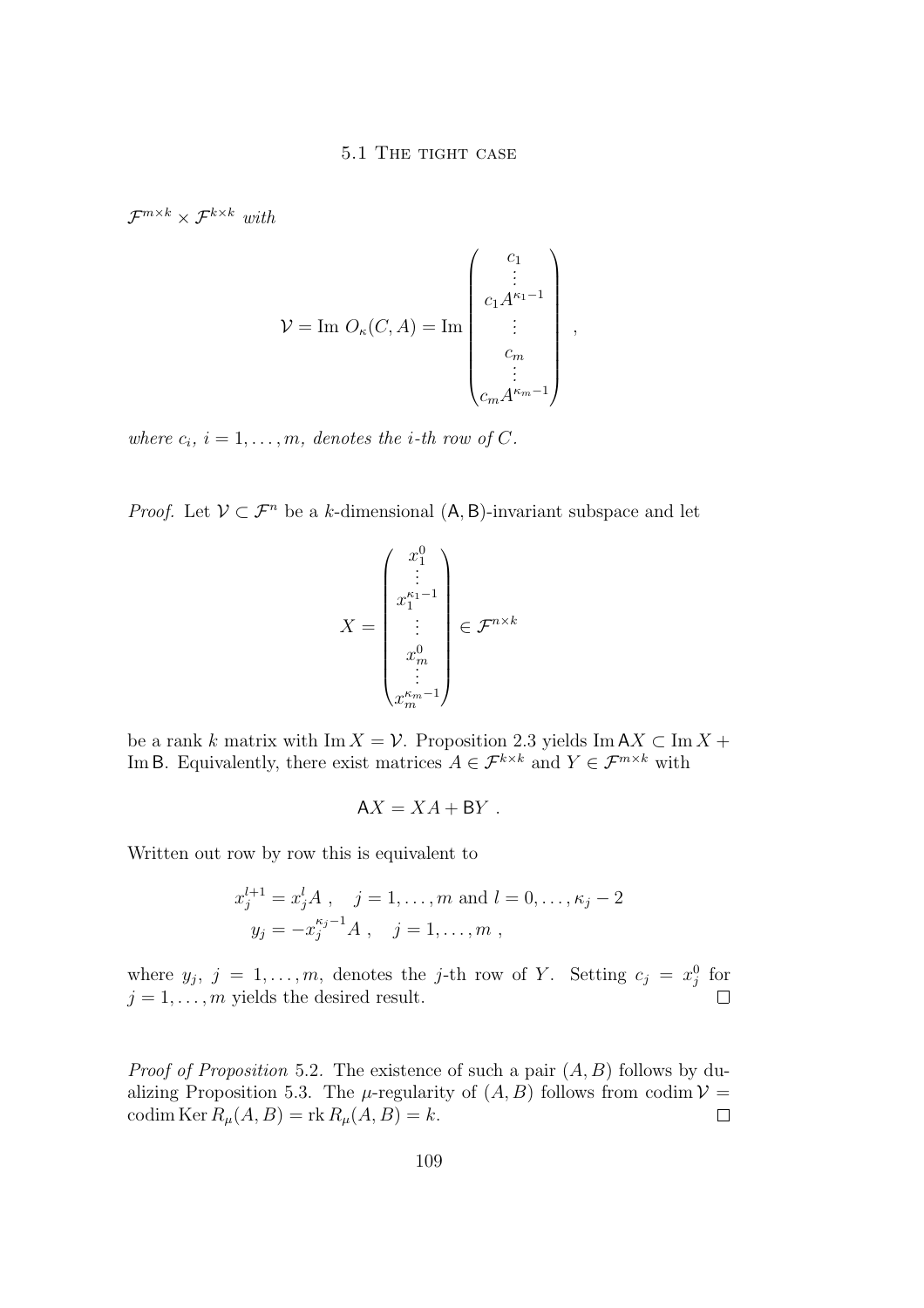Since the linear space Ker  $R_{\mu}(A, B)$  is invariant under the similarity action, i.e. Ker  $R_{\mu}(A, B) = \text{Ker } R_{\mu}(A', B')$  for  $(A', B') \in [A, B]_{\sigma}$ , and in view of Proposition 5.1 the following map is well defined:

$$
\rho_{\mu}: \Sigma_{k,p}(\mathcal{F}) \longrightarrow \mathcal{V}(\mathsf{C},\mathsf{A}),
$$

$$
[A,B]_{\sigma} \mapsto \text{Ker } R_{\mu}(A,B) .
$$

Here  $V(C, A)$  denotes the set of all  $(C, A)$ -invariant subspaces. As a consequence of Proposition 5.1 the following two restrictions of this map are well defined.  $V_k(C, A)$  and  $\mathcal{T}_k(C, A)$  denote the sets of all codimension k  $(C, A)$ invariant subspaces or tight subspaces, respectively.

Theorem 5.4. The map

$$
\rho_{\mu}: \Sigma_{k,p}(\mu) \longrightarrow \mathcal{V}_k(\mathsf{C}, \mathsf{A}),
$$

$$
[A, B]_{\sigma} \mapsto \text{Ker } R_{\mu}(A, B)
$$

is a surjective algebraic map. It restricts to a bijection

$$
\rho_{\mu}: \ \Sigma^{\rm t}_{k,p}(\mu) \longrightarrow T_k(\mathsf{C},\mathsf{A}) \ .
$$

Proof. Surjectivity of the first map follows from Proposition 5.2. Surjectivity of the second map follows from surjectivity of the first map and Proposition 5.1. Injectivity of the second map follows from the same arguments as injectivity of the  $\mu$ -partial Kalman embedding (cf. Proposition 4.4) with  $\mu + 1$  replaced by  $\mu$ .  $\Box$ 

To bring in the topology, the spaces  $\mathcal{T}_k(C, A)$  and  $\mathcal{V}_k(C, A)$  are viewed as subsets of the *Grassmann manifold*  $G_{n-k}(\mathcal{F}^n)$ .

Theorem 5.5. The map

$$
\rho_{\mu}: \Sigma_{k,p}^{\mathfrak{t}}(\mu) \longrightarrow \mathcal{T}_{k}(\mathsf{C}, \mathsf{A}) ,
$$

$$
[A, B]_{\sigma} \mapsto \text{Ker } R_{\mu}(A, B)
$$

is a homeomorphism.

*Proof.* According to Theorem 5.4  $\rho_{\mu}$  is bijective. Furthermore it is clearly continuous. It remains to show that the map  $\rho_{\mu}$  is open. This follows from the same arguments as openness of the  $\mu$ -partial Kalman embedding (cf. Proposition 4.4) with  $\mu + 1$  replaced by  $\mu$ .  $\Box$ 

Corollary 5.6. For  $k \leq n - p$ ,  $\mathcal{T}_k(C, A)$  is a smooth manifold of dimension kp over F, which is embedded into  $G_{n-k}(\mathcal{F}^n)$  via  $\rho_\mu$ . For  $k > n-p$ ,  $\mathcal{T}_k(\mathsf{C},\mathsf{A})$ is empty.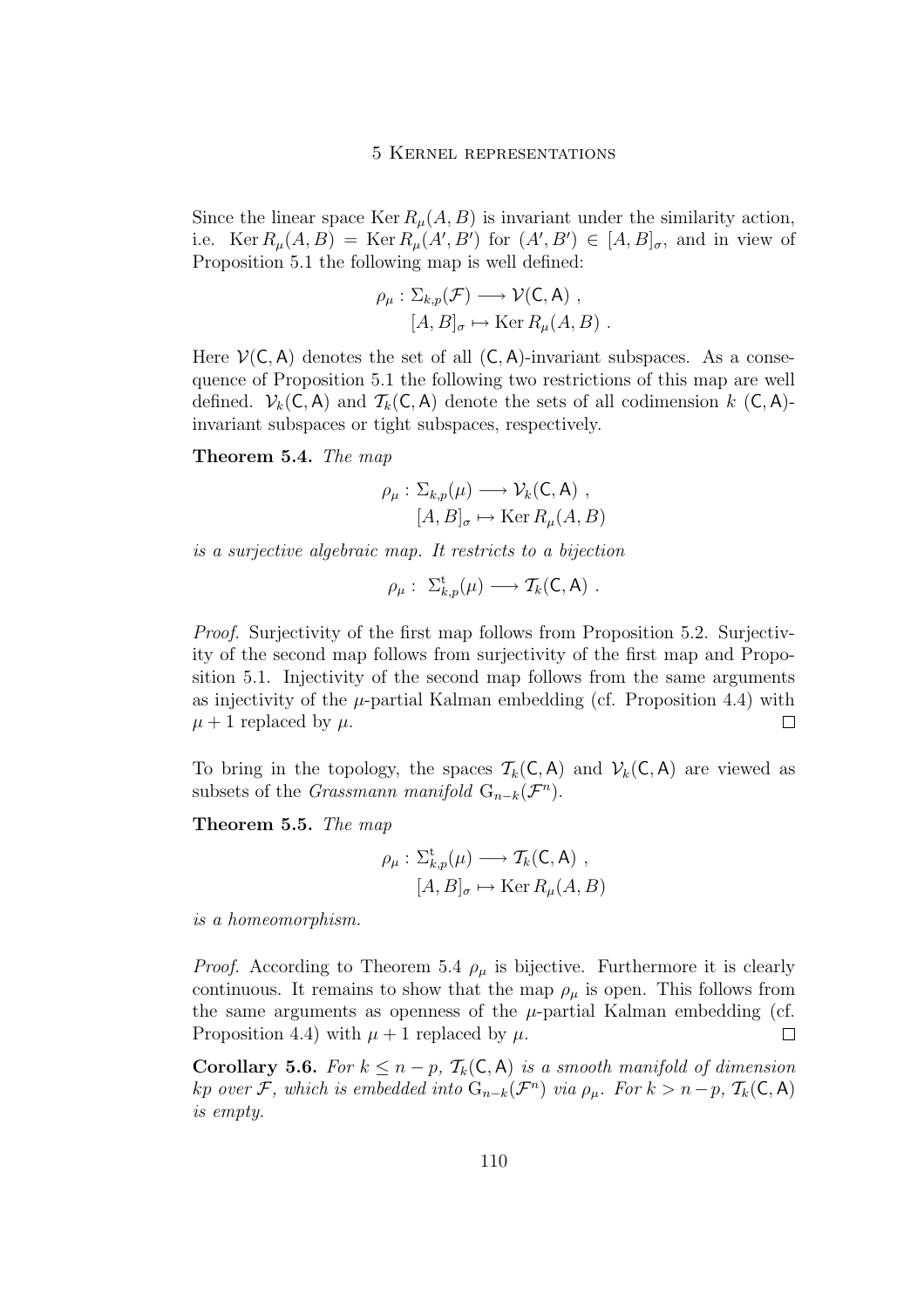# 5.2 The instantaneous case

# 5.2 The instantaneous case

In this section a result analogous to the result of Section 5.1 is achieved in the instantaneous case. Here controllable pairs  $(A, B)$  with A nilpotent (cf. Section 4.1) are used to describe the set of all codimension  $k$  almost observability subspaces with respect to a given observable pair  $(C, A)$  in dual Brunovsky form with observability indices  $\mu = (\mu_1, \ldots, \mu_p)$  (cf. Section 2.3.2).

**Proposition 5.7.** Let  $1 \leq k \leq n$  and let  $(A, B) \in \mathcal{F}^{k \times k} \times \mathcal{F}^{k \times p}$ , where A is nilpotent.

- $(1)$   $\mathcal{O}_a = \text{Ker}$ ←−  $R_\mu(A, B)$  is an almost observability subspace with respect to the pair  $(C, A)$ .
- (2) codim  $\mathcal{O}_a = k$  if and only if  $(A, B)$  is  $\mu$ -regular and
- (3)  $\mathcal{O}_a$  is instantaneous of codimension k if and only if  $(A, B)$  is  $\mu$ -tight.

*Proof.* Ad (1): According to Proposition 2.40  $\mathcal{O}_a$  is an almost observability subspace if and only if  $\mathcal{O}_{\infty}(\mathcal{O}_a) = \mathcal{O}_a$ , where  $\mathcal{O}_{\infty}$  refers to the limit of AOSA. Note that  $\mathcal{O}_a \subset \mathcal{O}_\infty$  is trivial.

Let  $n_1(A) = \min\{l \mid A^l = 0\}$  be the *nilpotency index* of A. It will be shown by induction that

$$
\mathcal{O}_i \subset \text{Ker } A^{n_1(A) - i} \overleftarrow{R}_{\mu}(A, B)
$$

for  $i = 0, \ldots, n_1(A)$ . For  $i = 0$  this is obvious. Let it be true for a fixed  $0 \leq i \leq n_1(A)$ , now. Then

$$
\mathcal{O}_{i+1} \subset \text{Ker } \overleftarrow{R}_{\mu}(A, B) + (\mathsf{A}^{-1} \text{Ker } A^{n_1(A)-i} \overleftarrow{R}_{\mu}(A, B) \cap \text{Ker } \mathsf{C})
$$
.

Clearly,

$$
\operatorname{Ker} \overleftarrow{R}_{\mu}(A,B) \subset \operatorname{Ker} A^{n_1(A)-(i+1)} \overleftarrow{R}_{\mu}(A,B) ,
$$

so it remains to show that

$$
\mathsf{A}^{-1}\operatorname{Ker} A^{n_1(A)-i}\overleftarrow{R}_{\mu}(A,B)\cap \operatorname{Ker} \mathsf{C} \subset \operatorname{Ker} A^{n_1(A)-\left(i+1\right)}\overleftarrow{R}_{\mu}(A,B) .
$$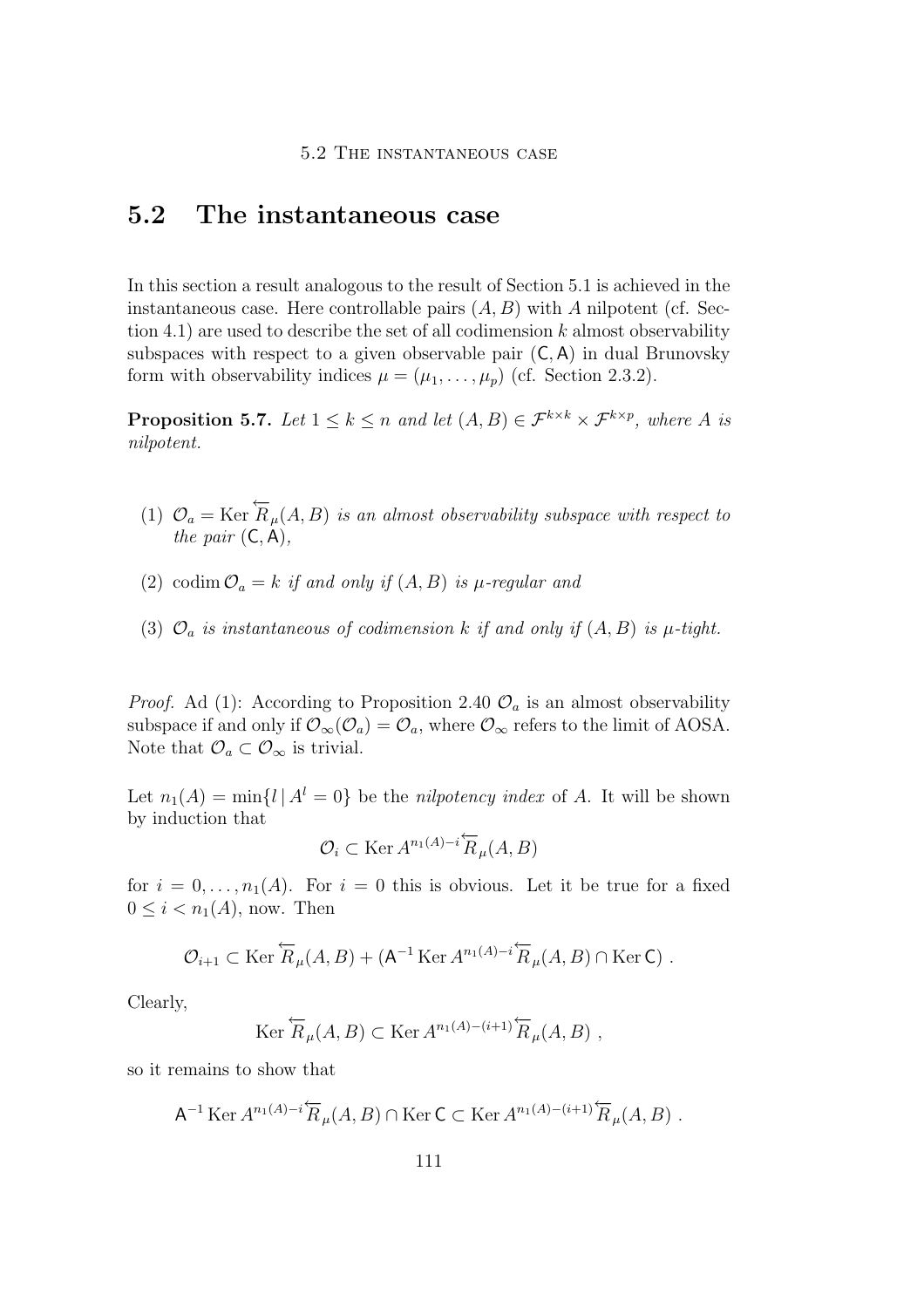Let  $x \in A^{-1}$  Ker  $A^{n_1(A)-i} \overleftarrow{R}_{\mu}(A, B) \cap$  Ker C. Then

$$
x = \begin{pmatrix} x_1^{\mu_1 - 1} \\ \vdots \\ x_1^1 \\ 0 \\ \vdots \\ x_p^{\mu_p - 1} \\ \vdots \\ x_p^1 \\ 0 \end{pmatrix} \in \text{Ker } \mathsf{C}
$$

and  $Ax \in \text{Ker } A^{n_1(A)-i} \overleftarrow{R}_{\mu}(A, B)$ , i.e.

$$
A^{n_1(A)-i} \overleftarrow{R}_{\mu}(A,B)Ax = \sum_{j=1}^{p} \sum_{l=0}^{\mu_j-2} A^{n_1(A)-i} A^l b_j x_j^{l+1}
$$
  
= 
$$
\sum_{j=1}^{p} \sum_{l=1}^{\mu_j-1} A^{n_1(A)- (i+1)} A^l b_j x_j^l
$$
  
= 
$$
A^{n_1(A)- (i+1)} \overleftarrow{R}_{\mu}(A,B) x = 0.
$$

But that means  $x \in \text{Ker } A^{n_1(A)-(i+1)} \overleftarrow{R}_{\mu}(A, B)$  and hence the induction is complete.

Now  $\mathcal{O}_{n_1(A)} \subset \text{Ker}$  $\overleftarrow{D}$  $R_{\mu}(A, B) = \mathcal{O}_{a}$  and therefore  $\mathcal{O}_{\infty} = \mathcal{O}_{a}$ .

Ad (2): By definition  $(A, B)$  is  $\mu$ -regular if and only if codim Ker  $\overleftarrow{R}_{\mu}(A, B) =$ rk  $R_\mu(A, B) = k.$ 

Ad (3): Let  $(A, B)$  be  $\mu$ -tight, then  $(A, B)$  is  $\mu$ -regular and  $\mathcal{O}_a$  is a codimension k almost observability subspace. According to Proposition 2.42  $\mathcal{O}_a$  is instantaneous if and only if  $\mathcal{V}_{\infty}(\mathcal{O}_a) = \mathcal{F}^n$ , where  $\mathcal{V}_{\infty}$  refers to the limit of CISA.

It will be shown by induction that

$$
\mathcal{V}_i \supset \text{Ker } A^{i-1} \overleftarrow{R}_{\mu}(A, B)
$$

for all  $i \in \mathbb{N}$ . Obviously, this is true for  $i = 1$ . Let it be true for a fixed  $i \in \mathbb{N}$ , now. Then

$$
\mathcal{V}_{i+1} \supset \text{Ker }\overleftarrow{R}_{\mu}(A,B) + \mathsf{A}(\text{Ker } A^{i-1} \overleftarrow{R}_{\mu}(A,B) \cap \text{Ker } \mathsf{C}) \ .
$$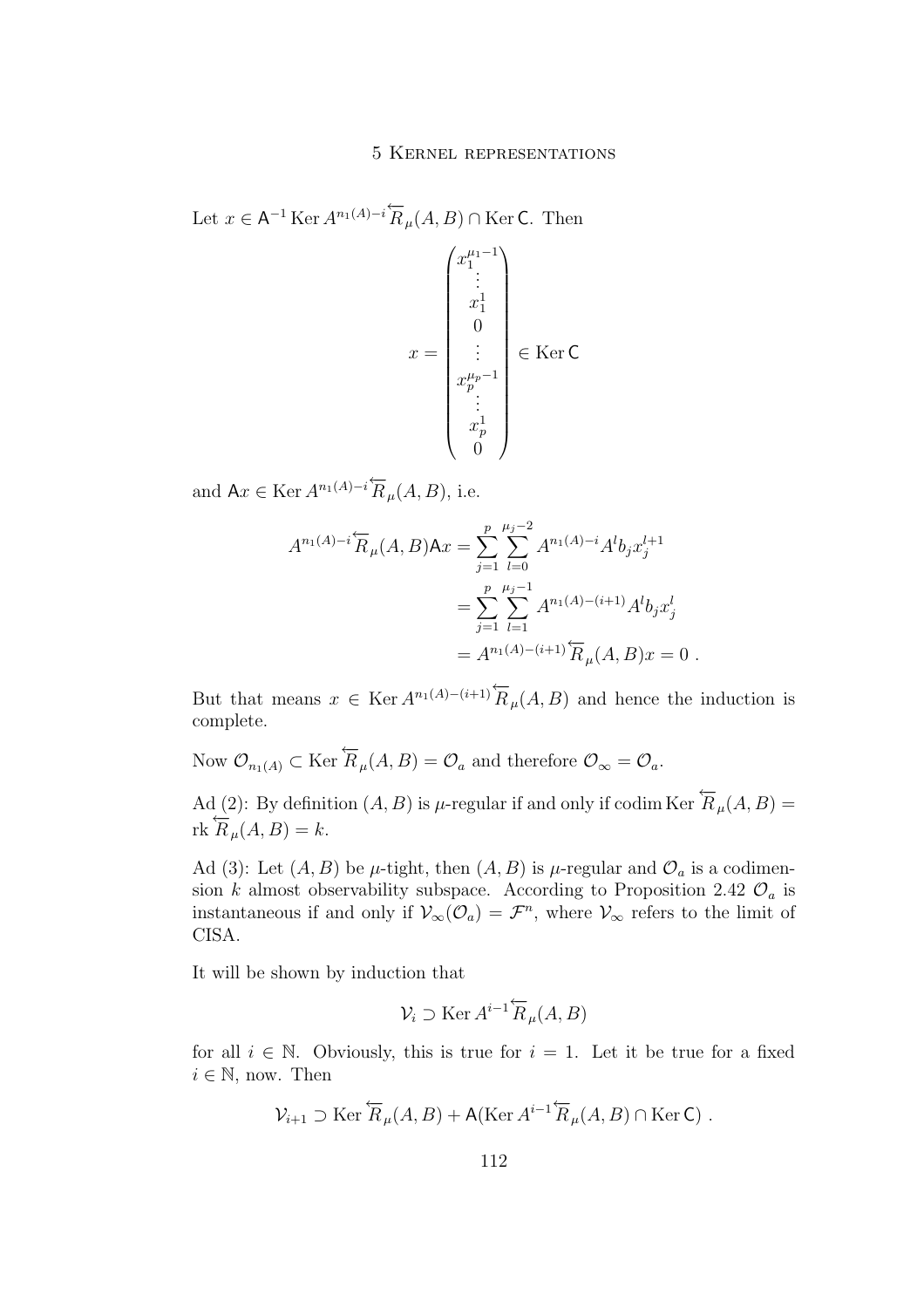Let

$$
x = \begin{pmatrix} x_1^{\mu_1 - 1} \\ \vdots \\ x_1^0 \\ \vdots \\ x_p^{\mu_p - 1} \\ \vdots \\ x_p^0 \end{pmatrix} \in \text{Ker } A^i \overleftarrow{R}_{\mu}(A, B) ,
$$

i.e.

$$
A^{i}\overleftarrow{R}_{\mu}(A,B)x = A^{i}\sum_{j=1}^{p}\sum_{l=0}^{\mu_{j}-1}A^{l}b_{j}x_{j}^{l} = 0.
$$
 (5.3)

Since rk  $\overleftarrow{R}_{\mu-1}(A, B) = k$ , any linear combination of the vectors  $A^{\mu_j-1}b_j$ ,  $j =$ 1, . . . , p, can be written as a linear combination of the columns of  $R_{\mu-1}(A, B)$ , i.e. there exist numbers  $y_j^l \in \mathcal{F}, j = 1, \ldots, p$  and  $l = 0, \ldots, \mu_j - 2$ , with

$$
\sum_{j=1}^{p} A^{\mu_j - 1} b_j x_j^{\mu_{j-1}} = \sum_{j=1}^{p} \sum_{l=0}^{\mu_j - 2} A^l b_j y_j^l . \tag{5.4}
$$

Then (5.3) yields

$$
A^{i-1} \sum_{j=1}^{p} \sum_{l=1}^{\mu_j - 1} A^l b_j (x_j^{l-1} + y_j^{l-1}) = A^i \sum_{j=1}^{p} \sum_{l=0}^{\mu_j - 2} A^l b_j (x_j^l + y_j^l) = 0.
$$
 (5.5)

Consider the decomposition

$$
x = \begin{pmatrix} x_1^{\mu_1 - 1} \\ -y_1^{\mu_1 - 2} \\ \vdots \\ -y_1^0 \\ x_p^{\mu_p - 1} \\ -y_p^{\mu_p - 2} \\ \vdots \\ -y_p^0 \end{pmatrix} + A \begin{pmatrix} x_1^{\mu_1 - 2} + y_1^{\mu_1 - 2} \\ \vdots \\ x_1^0 + y_1^0 \\ 0 \\ \vdots \\ x_p^{\mu_p - 2} + y_p^{\mu_p - 2} \\ \vdots \\ x_p^0 + y_p^0 \\ 0 \end{pmatrix} =: y + Az.
$$

Then (5.4) yields  $y \in \text{Ker}$  $\overleftarrow{R}_{\mu}(A, B)$  and (5.5) yields  $z \in \text{Ker } A^{i-1} \overleftarrow{R}_{\mu}(A, B)$ . Obviously,  $z \in \text{Ker } C$ . Hence

$$
x \in \text{Ker} \overleftarrow{R}_{\mu}(A, B) + \mathsf{A}(\text{Ker} A^{i-1} \overleftarrow{R}_{\mu}(A, B) \cap \text{Ker} \mathsf{C}) \subset \mathcal{V}_{i+1}
$$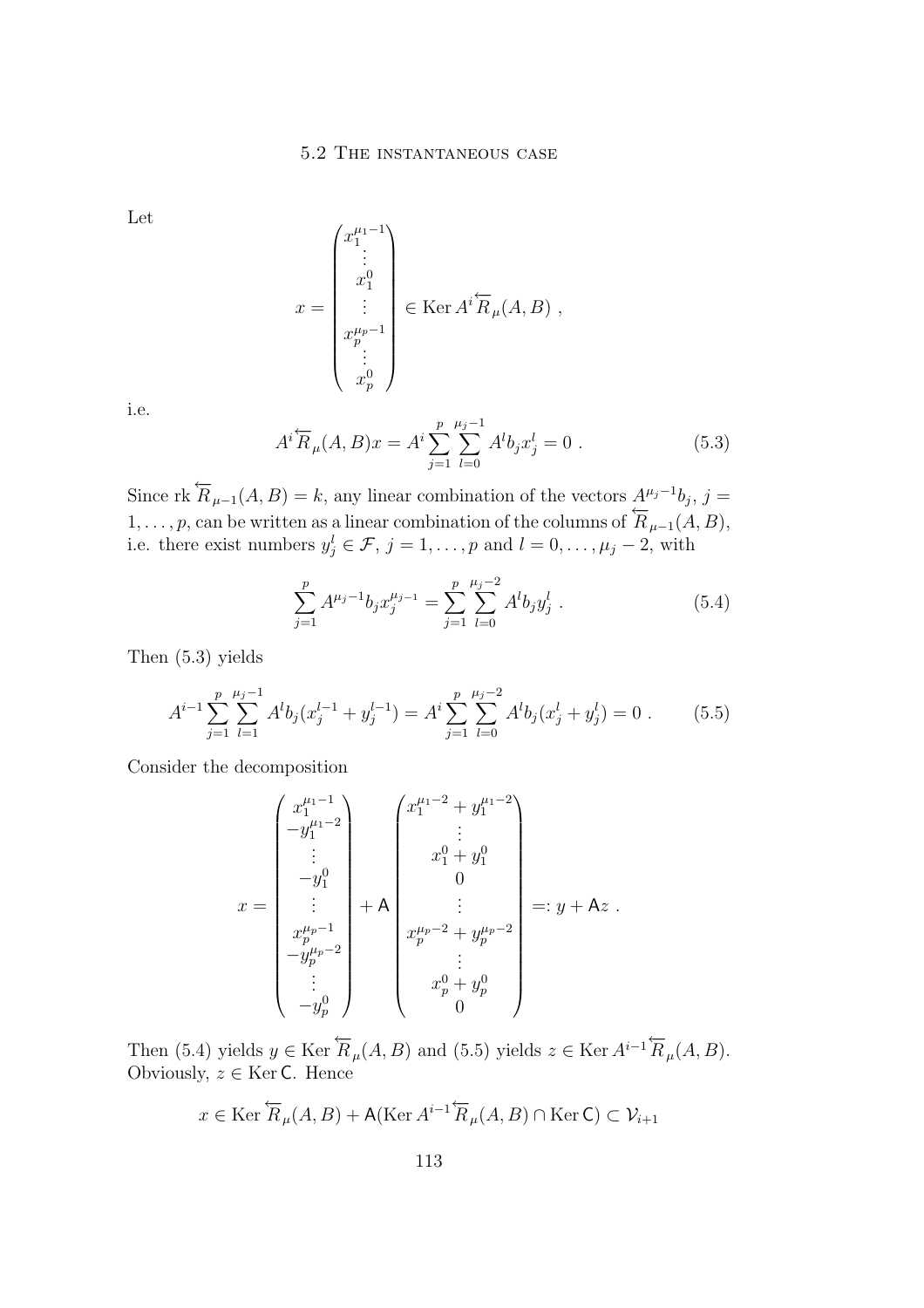and  $\mathcal{V}_{i+1} \supset \text{Ker } A^i \overleftarrow{R}_{\mu}(A, B)$ . This completes the induction.

Since A is nilpotent,  $A^{i-1} = 0$  and hence  $\mathcal{V}_i \supset \text{Ker } 0 \cdot \overleftarrow{R}$  $R_\mu(A, B) = \mathcal{F}^n$  for i big enough, i.e.  $\mathcal{V}_{\infty} = \mathcal{F}^n$  and  $\mathcal{O}_a$  is instantaneous.

Conversely let  $\mathcal{O}_a$  be instantaneous of codimension k. Then  $(A, B)$  is  $\mu$ regular. Assume, that  $(A, B)$  is not  $\mu$ -tight, i.e. rk  $\overline{R}_{\mu-1}(A, B) < k$ . Since regularities and  $(1-i) = j$  and  $r_i$  regular, the vector  $\mu_{i-1}(1-i) = j$  is the vectors  $A^{\mu_j-1}b_j$ ,  $j = 1, \ldots, p$ , which is not contained in columnspan  $\overline{R}_{\mu-1}(A, B)$ . This means that there exist numbers  $x_j^{\mu_j-1} \in \mathcal{F}, j = 1, \ldots, p$ , such that for every choice of numbers  $x_j^l \in \mathcal{F}, j = 1, \ldots, p$  and  $l = 0, \ldots, \mu_j - 2$ ,

$$
\sum_{j=1}^{p} \sum_{l=0}^{\mu_j - 1} A^l b_j x_j^l \neq 0 \tag{5.6}
$$

It will be shown by induction that

$$
x := \begin{pmatrix} x_1^{\mu_1 - 1} \\ 0 \\ \vdots \\ 0 \\ x_p^{\mu_p - 1} \\ 0 \\ \vdots \\ 0 \end{pmatrix} \not\in \mathcal{V}_i
$$

for all  $i \in \mathbb{N}$ . For  $i = 1$  choose  $x_j^l = 0$ ,  $j = 1, \ldots, p$  and  $l = 0, \ldots, \mu_j - 2$ , then (5.6) yields  $x \notin \text{Ker}$  $\overleftarrow{D}$  $R_\mu(A, B) = \mathcal{O}_a = \mathcal{V}_1$ . Let it be true for a fixed  $i \in \mathbb{N}$ , now. Then  $x \in \mathcal{V}_{i+1} = \mathcal{O}_a + \mathsf{A}(\mathcal{V}_i + \text{Ker } \mathsf{C})$  would imply  $x = y + \mathsf{A}z$ with  $y \in \mathcal{O}_a$ , i.e. there would exist numbers  $z_j^l \in \mathcal{F}, j = 1, \ldots, p$  and  $l = 1, \ldots, \mu_j - 1$ , such that

$$
y = x - Az = \begin{pmatrix} x_1^{\mu_1 - 1} \\ -z_1^{\mu_1 - 1} \\ \vdots \\ -z_1^1 \\ x_p^{\mu_p - 1} \\ -z_p^{\mu_p - 1} \\ \vdots \\ -z_p^1 \end{pmatrix} \in \mathcal{O}_a = \text{Ker} \overleftarrow{R}_{\mu}(A, B) .
$$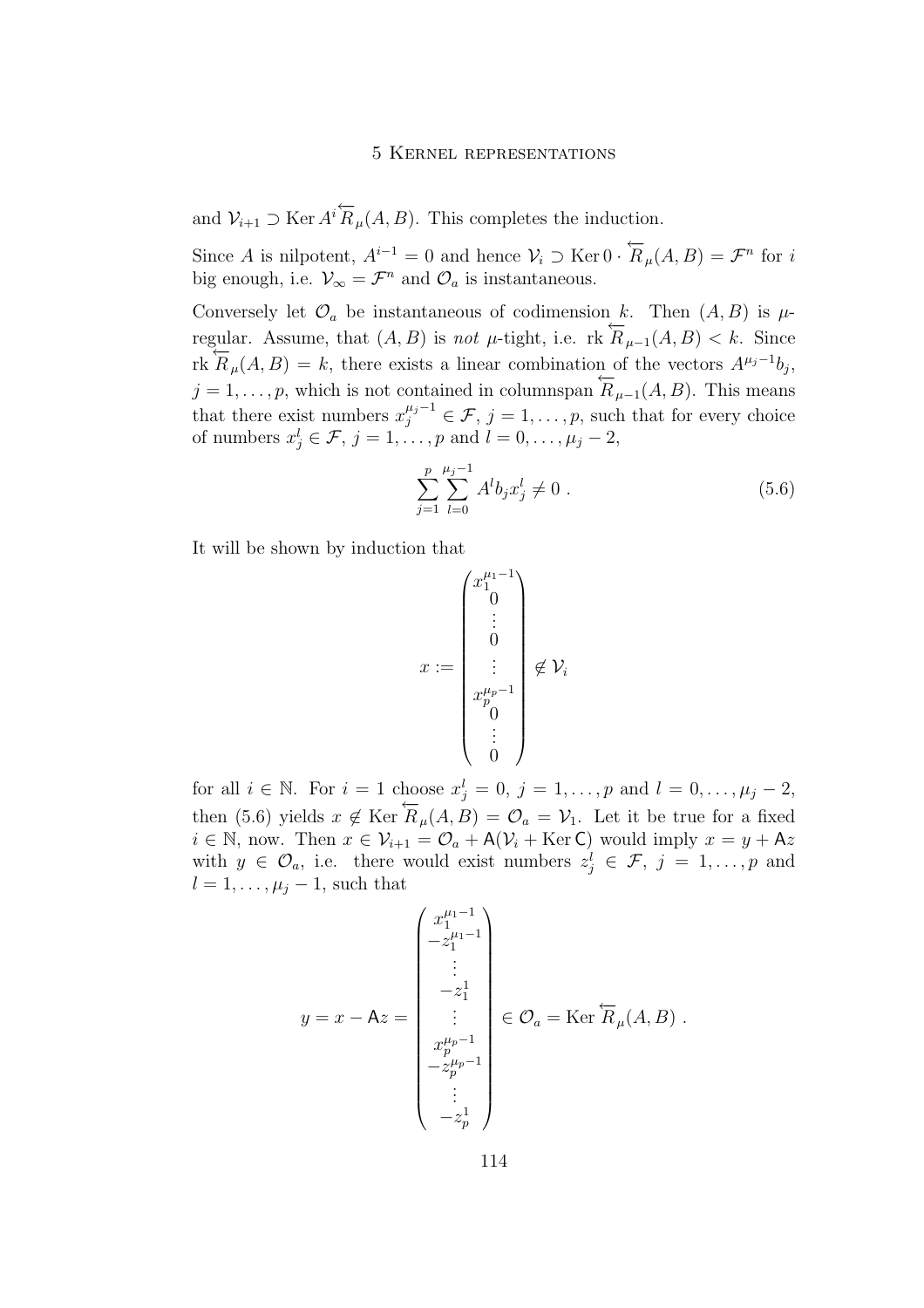## 5.2 The instantaneous case

But then the choice  $x_j^l = -z_j^{l+1}, \, j=1,\ldots,p$  and  $l=0,\ldots,\mu_j-2,$  contradicts (5.6). Hence  $x \notin V_{i+1}$  and the induction is complete.

It follows  $x \notin V_\infty$ , i.e.  $V_\infty \neq \mathcal{F}^n$ , a contradiction to  $\mathcal{O}_a$  being instantaneous. Hence  $(A, B)$  was  $\mu$ -tight.

**Proposition 5.8.** Let  $\mathcal{O}_a \subset \mathcal{F}^n$  be an almost observability subspace with respect to the pair  $(C, A)$  with codim  $\mathcal{O}_a = k$ . Then there exists a  $\mu$ -regular pair  $(A, B) \in \mathcal{F}^{k \times k} \times \mathcal{F}^{k \times p}$  with A nilpotent such that  $\mathcal{O}_a = \text{Ker } \overline{R}_{\mu}(A, B)$ .

Since the existence part of the proof turns out to be more instructive in the dual case, this result is obtained by dualizing the following proposition.

Proposition 5.9. Let (A, B) be a controllable pair in Brunovsky form with controllability indices  $\kappa = (\kappa_1, \ldots, \kappa_m)$  (cf. Section 2.1.2). For any kdimensional almost controllability subspace  $\mathcal{R}_a \subset \mathcal{F}^n$  with respect to the pair  $(A, B)$  there exists a pair  $(C, N) \in \mathcal{F}^{m \times k} \times \mathcal{F}^{k \times k}$  with N nilpotent and

$$
\mathcal{R}_a = \text{Im }\overleftarrow{O}_{\kappa}(C, N) = \text{Im}\begin{pmatrix} c_1 N^{\kappa_1 - 1} \\ \vdots \\ c_1 \\ \vdots \\ c_m N^{\kappa_m - 1} \\ \vdots \\ c_m \end{pmatrix},
$$

where  $c_i$ ,  $i = 1, \ldots, m$ , denotes the *i*-th row of C.

*Proof.* According to Proposition 2.5 there exists a feedback matrix  $F \in \mathcal{F}^{m \times n}$ and a chain of subspaces Im B  $\supset \mathcal{B}_1 \supset \cdots \supset \mathcal{B}_r$  such that

$$
\mathcal{R}_a = \mathcal{B}_1 \oplus \mathsf{A}_F \mathcal{B}_2 \oplus \cdots \oplus \mathsf{A}_F^{r-1} \mathcal{B}_r
$$

and  $n_i := \dim \mathcal{B}_i = \dim \mathsf{A}_F^{i-1} \mathcal{B}_i, i = 1, \ldots, r$ , where

$$
A_{F} = A + BF = \begin{pmatrix} 0 & 1 & & & & \\ \cdot & \cdot & \cdot & & & \\ \hline & & & 0 & 1 & \\ \hline & & & & \cdot & \\ \hline & & & & & \cdot \\ \hline & & & & & 0 & 1 \\ \hline & & & & & & \cdot \\ \hline & & & & & & \cdot \\ \hline & & & & & & \cdot \\ \hline & & & & & & \cdot \\ \hline & & & & & & \cdot \\ \hline & & & & & & \cdot \\ \hline & & & & & & \cdot \\ \hline & & & & & & \cdot \\ \hline & & & & & & \cdot \\ \hline & & & & & & \cdot \\ \hline & & & & & & \cdot \\ \hline & & & & & & \cdot \\ \hline & & & & & & \cdot \\ \hline & & & & & & \cdot \\ \hline & & & & & & \cdot \\ \hline & & & & & & \cdot \\ \hline & & & & & & \cdot \\ \hline & & & & & & \cdot \\ \hline & & & & & & \cdot \\ \hline & & & & & & \cdot \\ \hline & & & & & & \cdot \\ \hline & & & & & & \cdot \\ \hline & & & & & & \cdot \\ \hline & & & & & & \cdot \\ \hline & & & & & & \cdot \\ \hline & & & & & & \cdot \\ \hline & & & & & & \cdot \\ \hline & & & & & & \cdot \\ \hline & & & & & & \cdot \\ \hline & & & & & & \cdot \\ \hline & & & & & & \cdot \\ \hline & & & & & & \cdot \\ \hline & & & & & & \cdot \\ \hline & & & & & & \cdot \\ \hline & & & & & & \cdot \\ \hline & & & & & & \cdot \\ \hline & & & & & & \cdot \\ \hline & & & & & & \cdot \\ \hline & & & & & & \cdot \\ \hline & & & & & & \cdot \\ \hline & & & & & & \cdot \\ \hline & & & & & & \cdot \\ \hline & & & & & & \cdot \\ \hline & & & & & & \cdot \\ \hline & & & & & & \cdot \\ \hline & & & & & & \cdot \\ \hline & & & & & & \cdot \\ \hline & & & & & & \cdot \\ \hline & & & & & & \cdot \\ \hline & & & & & & \cdot \\ \hline & & & & & & \cdot \\ \hline & & & & & & \cdot \\ \hline & & & & & & \cdot \\ \hline & & & & & & \cdot \\ \hline & & & & & & \cdot \\ \hline & & & & & & \cdot \\ \
$$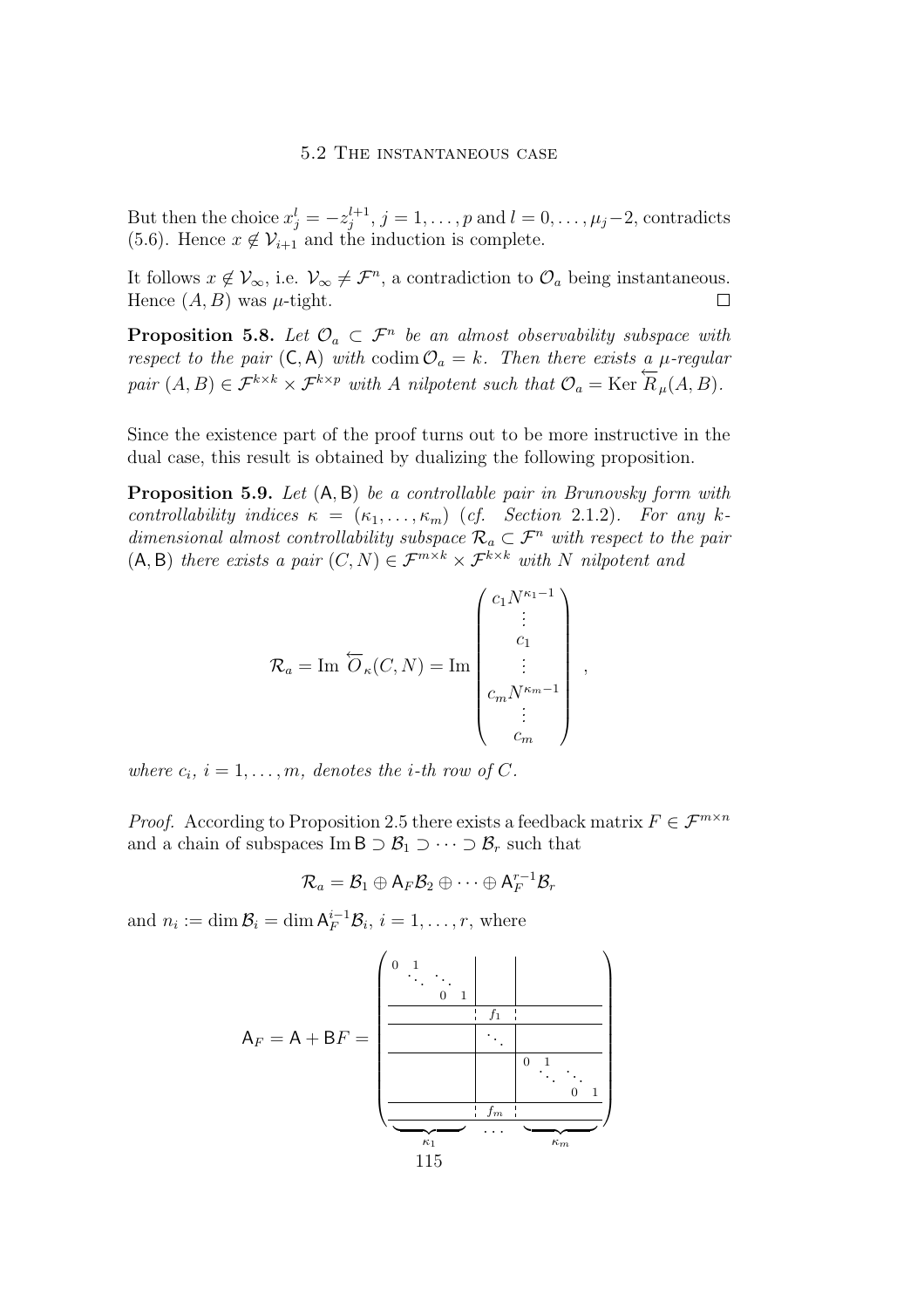and  $f_i$ ,  $i = 1, \ldots, m$ , denotes the *i*-th row of *F*. It follows  $n_1 + \cdots + n_r = k$ . It is possible to choose a basis  $b_1, \ldots, b_{n_1}$  of  $\mathcal{B}_1$  such that  $b_1, \ldots, b_{n_i}$  is a basis of  $\mathcal{B}_i$ ,  $i = 1, \ldots, r$ . The set of vectors

 $\mathsf{A}_F^{r-1}b_1\ ...\ \mathsf{A}_F^{r-1}b_{n_r}$  $F \quad {}^{0}1 \cdots {}^{n}F$  $A_F^{r-2}b_1 ... A_F^{r-2}b_{n_r}$   $A_F^{r-2}b_{n_r+1} ... A_F^{r-2}b_{n_{r-1}}$ . . . . . . . . . . . .  $A_F b_1$  ...  $A_F b_{n_r}$   $A_F b_{n_r+1}$  ...  $A_F b_{n_{r-1}}$  ...  $A_F b_{n_3+1}$  ...  $A_F b_{n_2}$  $b_1$  ...  $b_{n_r}$   $b_{n_r+1}$  ...  $b_{n_{r-1}}$  ...  $b_{n_3+1}$  ...  $b_{n_2}$   $b_{n_2+1}$  ...  $b_{n_1}$ 

forms a basis of  $\mathcal{R}_a$ , then. Read this tabular from bottom to top and from left to right and form subspaces

$$
\mathcal{U}_i = \mathsf{b}_i \oplus \mathsf{A}_F \mathsf{b}_i \oplus \cdots \oplus \mathsf{A}_F^{r_i-1} \mathsf{b}_i \quad , i = 1, \ldots, n_1 \ ,
$$

where  $r_i = \max\{\rho \mid i \leq n_\rho\}$  and  $\mathbf{b}_i = \text{columnspan } b_i$ . Then  $r_1 + \cdots + r_{n_1} = k$ and

$$
\mathcal{R}_a = \mathcal{U}_1 \oplus \cdots \oplus \mathcal{U}_{n_1} .
$$

Fix an  $i \in \{1, \ldots, n_1\}$ . Since  $b_i \in \text{Im } B$ , there exist numbers  $c_{ij}^1 \in \mathcal{F}$ ,  $j = 1, \ldots, m$ , with

$$
b_i = \begin{pmatrix} 0 \\ \vdots \\ 0 \\ c_{i1}^1 \\ \vdots \\ 0 \\ \vdots \\ c_{im}^1 \end{pmatrix}.
$$

Assume that for  $l < r_i$ 

$$
\mathsf{A}_{F}^{l-1}b_i = \begin{pmatrix} c_{i1}^{l-\kappa_1+1} \\ \vdots \\ c_{i1}^{l} \\ \vdots \\ c_{im}^{l-\kappa_m+1} \\ \vdots \\ c_{im}^{l} \end{pmatrix} \,,
$$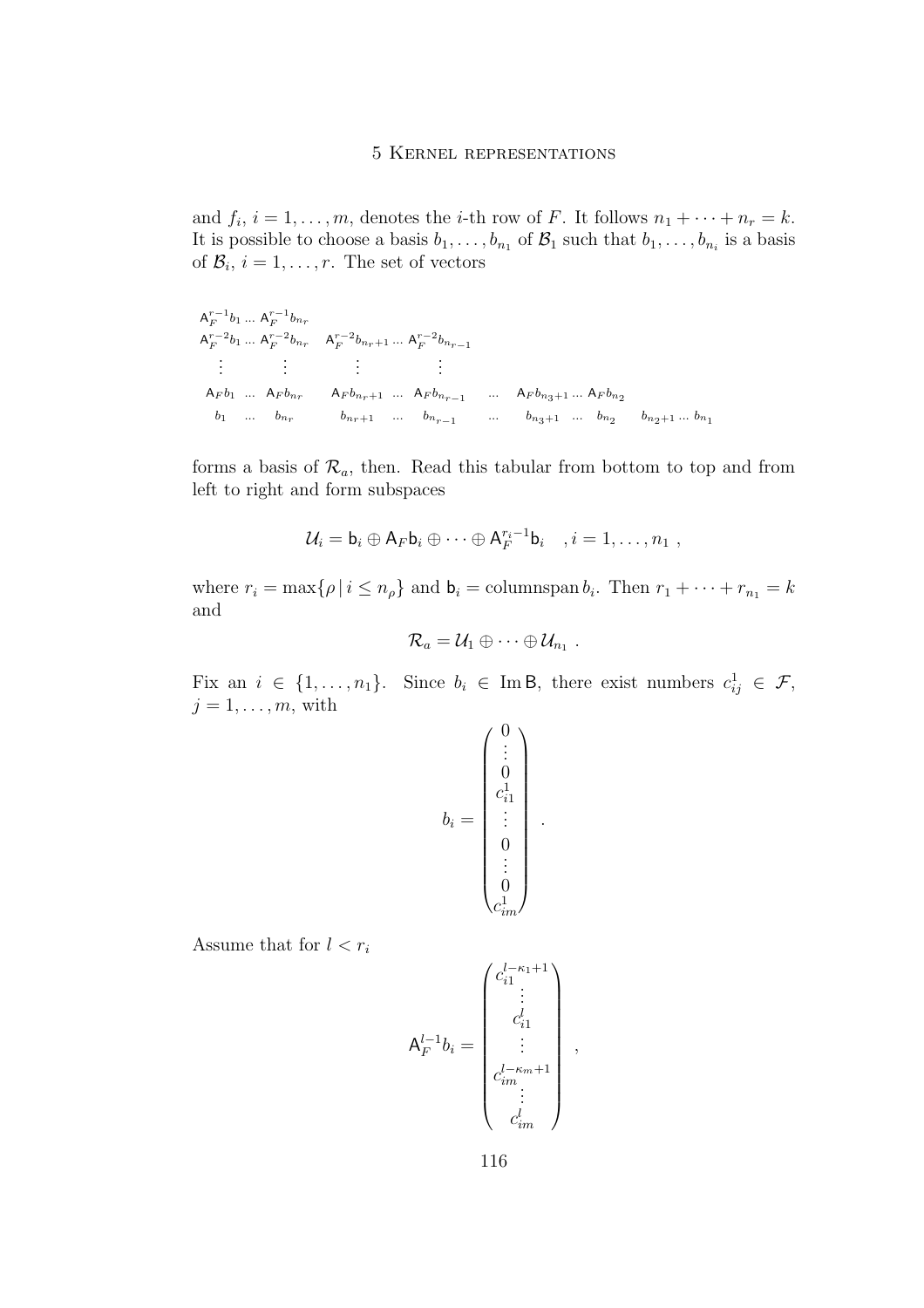where  $c_{ij}^s = 0$  for  $s \leq 0$ , then

$$
\mathsf{A}_{F}^{l}b_{i} = \begin{pmatrix} c_{i1}^{l-\kappa_{1}+2} \\ \vdots \\ c_{i1}^{l+1} \\ \vdots \\ c_{im}^{l-\kappa_{m}+2} \\ \vdots \\ c_{im}^{l+1} \end{pmatrix} ,
$$

where  $c_{ij}^{l+1} \in \mathcal{F}$  are suitable numbers. By induction

$$
\mathcal{U}_i = \mathrm{Im} \begin{pmatrix} U_{i1} \\ \vdots \\ U_{im} \end{pmatrix} ,
$$

where

$$
U_{ij} = \text{Im} \begin{pmatrix} 0 & 0 & \dots & 0 \\ \vdots & \vdots & & \vdots \\ 0 & 0 & \dots & 0 \\ 0 & 0 & \dots & c_{ij}^1 \\ \vdots & \vdots & & \vdots \\ 0 & 0 & c_{ij}^r & \vdots \\ 0 & c_{ij}^1 & \dots & c_{ij}^{r_i-1} \\ c_{ij}^1 & c_{ij}^2 & \dots & c_{ij}^{r_i} \end{pmatrix}
$$

if  $r_i \leq \kappa_j$  and

$$
U_{ij} = \text{Im} \begin{pmatrix} 0 & 0 & \dots & c_{ij}^{1} & \dots & c_{ij}^{r_i - \kappa_j + 1} \\ \vdots & \vdots & & \vdots & & \vdots \\ 0 & 0 & & c_{ij}^{\kappa_j - 2} & \dots & c_{ij}^{r_i - 2} \\ 0 & c_{ij}^{1} & \dots & c_{ij}^{\kappa_j - 1} & \dots & c_{ij}^{r_i - 1} \\ c_{ij}^{1} & c_{ij}^{2} & \dots & c_{ij}^{r_i} & \dots & c_{ij}^{r_i} \end{pmatrix}
$$

if  $r_i > \kappa_j$ , respectively. Choosing

$$
C_i = \begin{pmatrix} c_{i1}^1 & \cdots & c_{i1}^{r_i} \\ \vdots & & \vdots \\ c_{im}^1 & \cdots & c_{im}^{r_i} \end{pmatrix} \text{ and } N_i = \begin{pmatrix} 0 & 1 & & \\ & \ddots & \ddots & \\ & & 0 & 1 \\ & & & 0 \end{pmatrix}
$$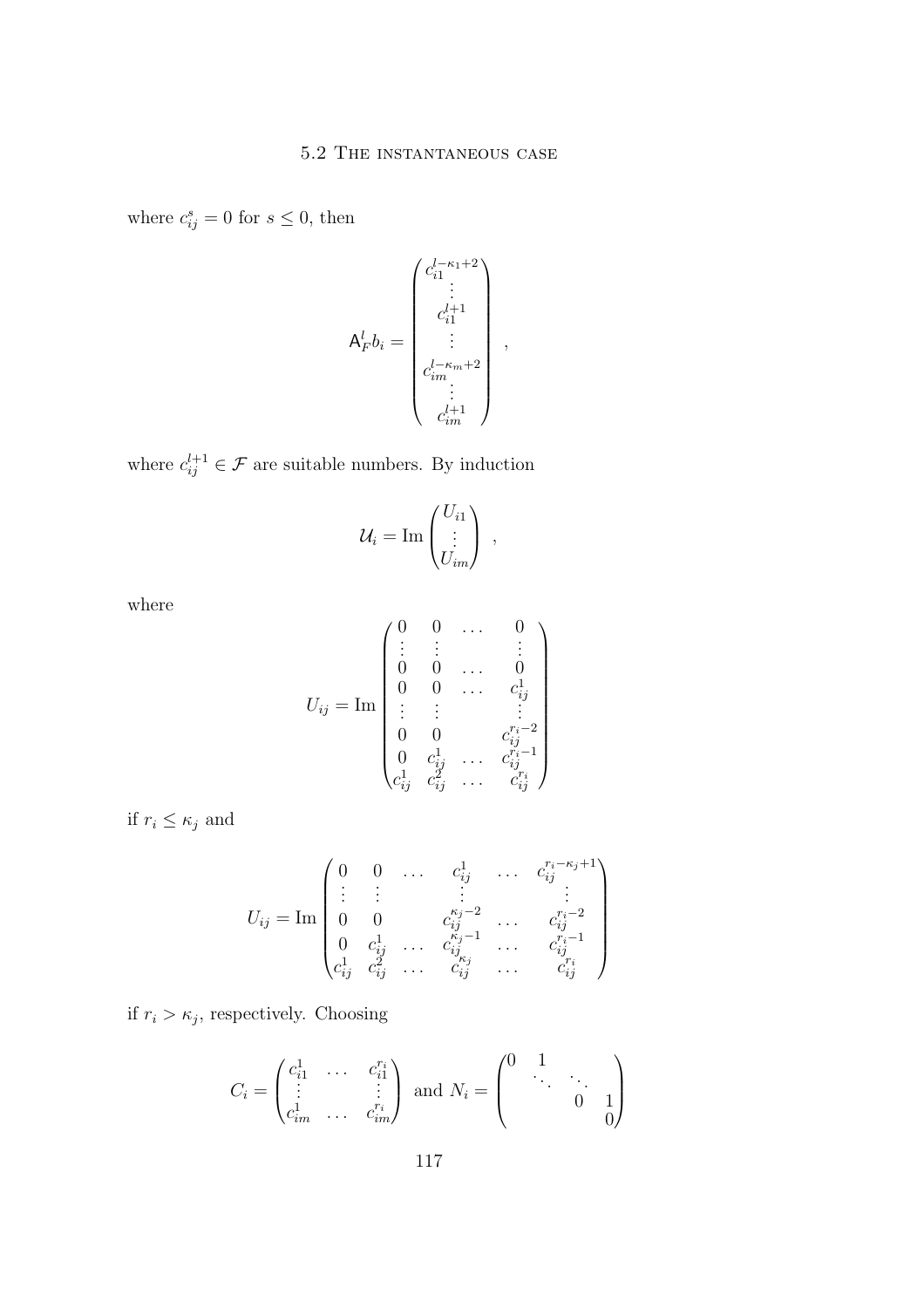it follows

$$
\mathcal{U}_{i} = \text{Im} \begin{pmatrix} c_{i1} N_{i}^{k_{1}-1} \\ \vdots \\ c_{i1} \\ \vdots \\ c_{im} N_{i}^{k_{m}-1} \\ \vdots \\ c_{im} \end{pmatrix} .
$$

Now the choice

$$
C = (C_1 \ldots C_{n_1})
$$
 and  $N = diag(N_1, \ldots, N_{n_1})$ 

yields the desired result.

*Proof of Proposition* 5.8. The existence of such a pair  $(A, B)$  follows by dualizing Proposition 5.9. The  $\mu$ -regularity of  $(A, B)$  follows from codim  $\mathcal{O}_a$  = codim Ker  $\overline{R}_{\mu}(A, B) = \text{rk } \overline{R}_{\mu}(A, B) = k.$  $\Box$ 

Since the linear space Ker  $\overleftarrow{R}_{\mu}(A, B)$  is invariant under the similarity action, i.e. Ker  $\overline{R}_{\mu}(A, B) =$  Ker  $\overline{R}_{\mu}(A', B')$  for  $(A', B') \in [A, B]_{\sigma}$ , and in view of Proposition 5.7 the following map is well defined:

$$
\overleftarrow{\rho}_{\mu}: \mathcal{N}_{k,p}(\mathcal{F}) \longrightarrow \mathcal{O}_a(\mathsf{C}, \mathsf{A}),
$$

$$
[A, B]_{\sigma} \mapsto \text{Ker} \overleftarrow{R}_{\mu}(A, B).
$$

Here  $\mathcal{O}_a(\mathsf{C},\mathsf{A})$  denotes the set of all almost observability subspaces with respect to the pair  $(C, A)$ . As a consequence of Proposition 5.7 the following two restrictions of this map are well defined.  $\mathcal{O}_a^k(\mathsf{C}, \mathsf{A})$  and  $\mathcal{I}_k(\mathsf{C}, \mathsf{A})$  denote the sets of all codimension  $k$  almost observability subspaces or instantaneous subspaces with respect to the pair  $(C, A)$ , respectively.

Theorem 5.10. The map

$$
\overleftarrow{\rho}_{\mu}: \mathcal{N}_{k,p}(\mu) \longrightarrow \mathcal{O}_a^k(\mathsf{C}, \mathsf{A}),
$$

$$
[A, B]_{\sigma} \mapsto \text{Ker} \stackrel{\leftarrow}{R}_{\mu}(A, B)
$$

is a surjective algebraic map. It restricts to a bijection

$$
\overleftarrow{\rho}_{\mu}: \ \mathcal{N}_{k,p}^{\mathrm{t}}(\mu) \longrightarrow \mathcal{I}_{k}(\mathsf{C},\mathsf{A}) \ .
$$

 $\Box$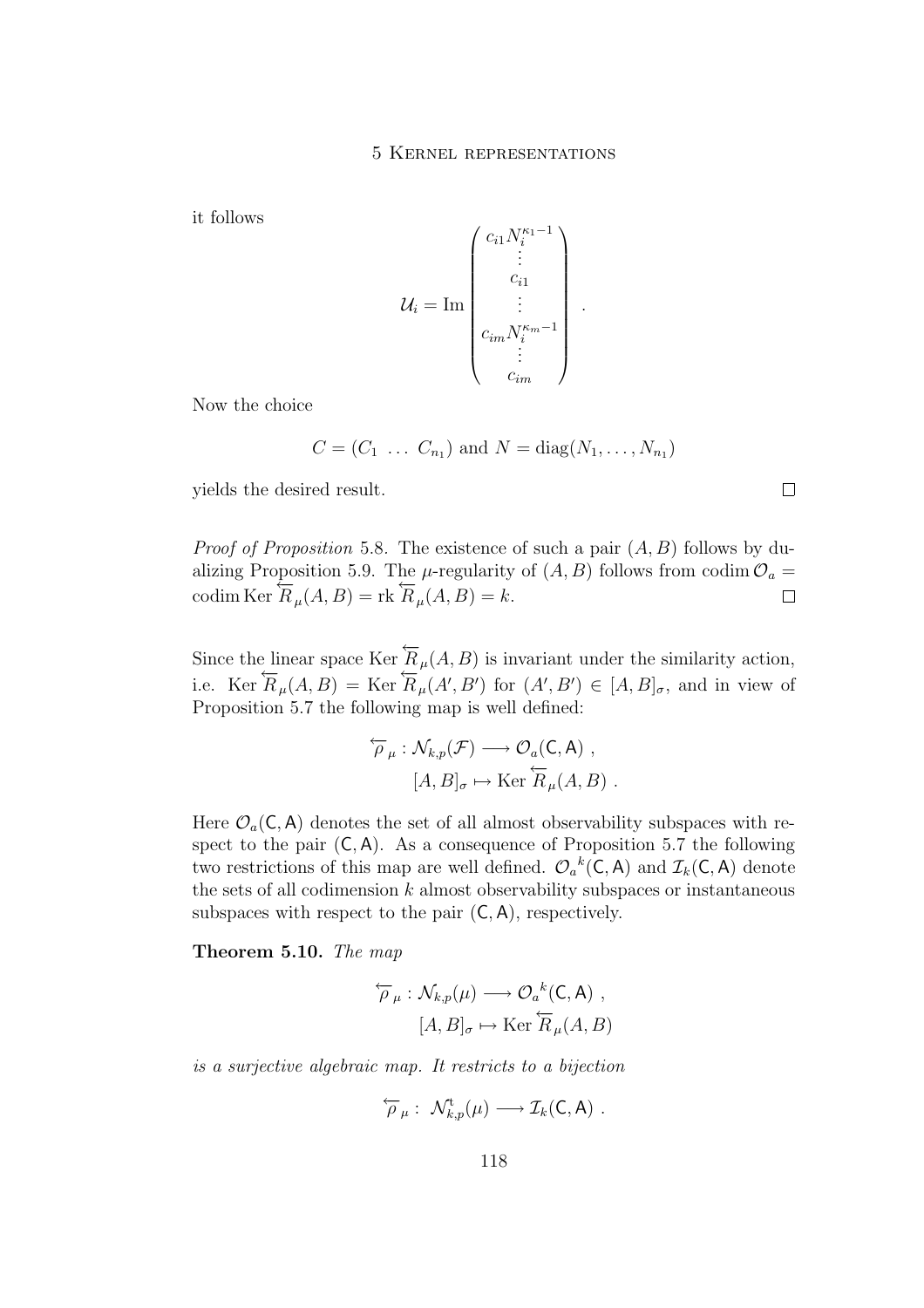Proof. Surjectivity of the first map follows from Proposition 5.8. Surjectivity of the second map follows from surjectivity of the first map and Proposition 5.7. Injectivity of the second map follows as in the proof of Theorem 5.4.  $\Box$ 

To bring in the topology, the spaces  $\mathcal{I}_k(\mathsf{C},\mathsf{A})$  and  $\mathcal{O}_a^k(\mathsf{C},\mathsf{A})$  are viewed as subsets of the *Grassmann manifold*  $G_{n-k}(\mathcal{F}^n)$ .

Theorem 5.11. The map

$$
\overleftarrow{\rho}_{\mu}: \mathcal{N}_{k,p}^{\mathrm{t}}(\mu) \longrightarrow \mathcal{I}_{k}(\mathsf{C}, \mathsf{A}),
$$

$$
[A, B]_{\sigma} \mapsto \mathrm{Ker} \overleftarrow{R}_{\mu}(A, B)
$$

is a homeomorphism.

*Proof.* According to Theorem 5.10  $\overleftarrow{\rho}_{\mu}$  is bijective. Furthermore it is clearly continuous. Openness of  $\overleftarrow{\rho}_{\mu}$  follows as in the proof of Theorem 5.5.

Corollary 5.12. For  $k \leq n - p$ ,  $\mathcal{I}_k(C, A)$  is locally compact. If in addition  $k \leq \mu_p - 1$  then  $\mathcal{I}_k(C, A)$  is compact. For  $k > n - p$ ,  $\mathcal{I}_k(C, A)$  is empty.

# 5.3 The  $\mathcal{O}_* = \mathcal{F}^n$  case

In this section the results of Sections 5.1 and 5.2 are combined to describe the set of all codimension k almost  $(C, A)$ -invariant subspaces of a given observable pair  $(C, A)$  in dual Brunovsky form with observability indices  $\mu =$  $(\mu_1, \ldots, \mu_p)$  (cf. Section 2.3.3). This description uses controllable triples (cf. Section 4.2).

**Proposition 5.13.** Let  $1 \le r \le k \le n$  and let  $((A_1, B_1), (N, B_2)) \in (\mathcal{F}^{r \times r} \times$  $\mathcal{F}^{r \times p} \times (\mathcal{F}^{(k-r) \times (k-r)} \times \mathcal{F}^{(k-r) \times p})$  be a pair of matrix pairs with N nilpotent.

(1)  $V_a = \text{Ker } R_u(A_1, B_1, N, B_2)$  is an almost  $(C, A)$ -invariant subspace,

(2) codim  $\mathcal{V}_a = k$  if and only if the triple

$$
(E, A, B) = \left( \begin{pmatrix} I & 0 \\ 0 & N \end{pmatrix}, \begin{pmatrix} A_1 & 0 \\ 0 & I \end{pmatrix}, \begin{pmatrix} B_1 \\ B_2 \end{pmatrix} \right)
$$

is µ-regular and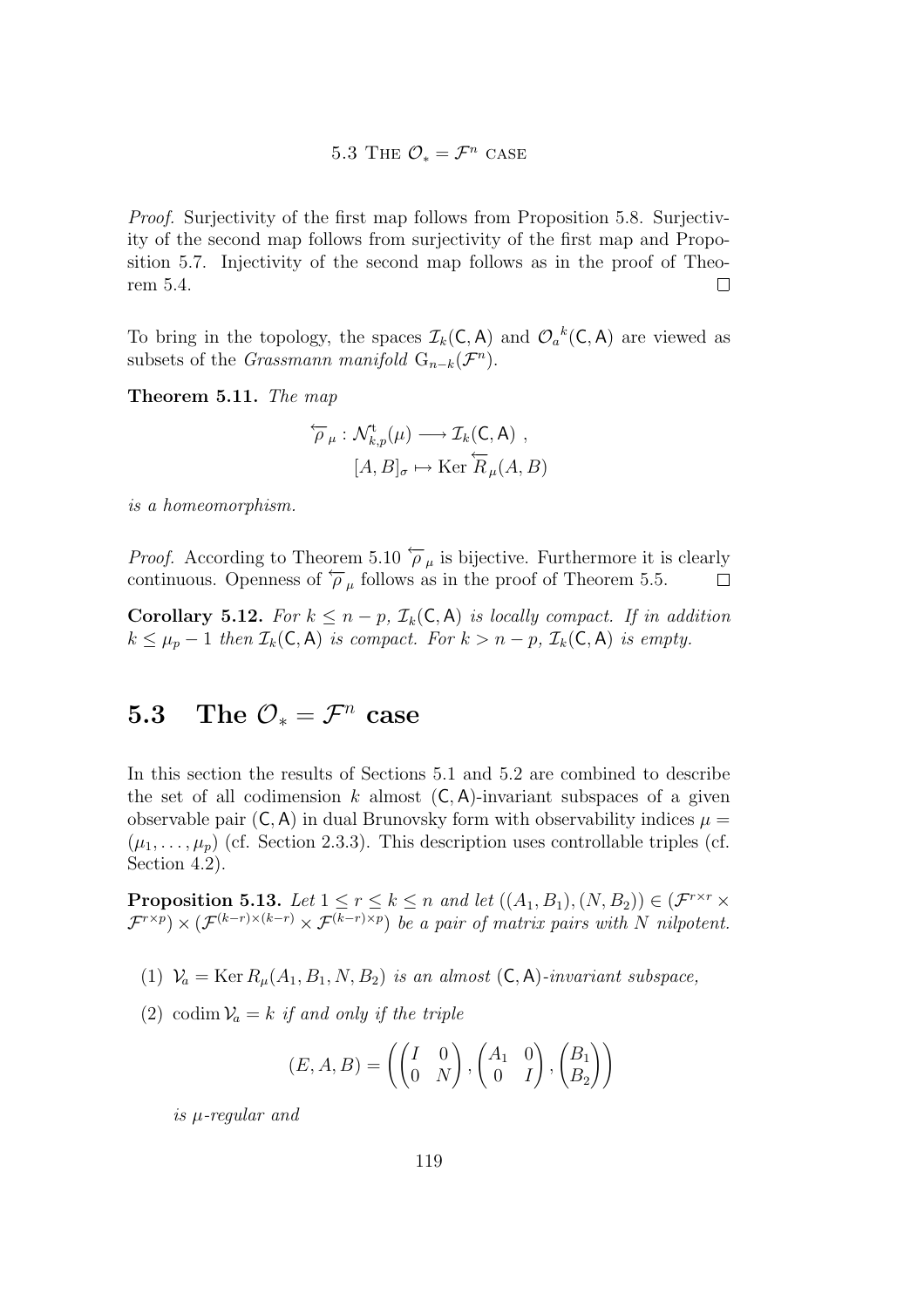(3) 
$$
\mathcal{O}_{*}(\mathcal{V}_{a}) = \mathcal{F}^{n}
$$
 and codim  $\mathcal{V}_{a} = k$  if and only if  $(E, A, B)$  is  $\mu$ -tight.

Some parts of the proof turn out to be easier in the dual case and will be obtained by dualizing the following Lemmas.

**Lemma 5.14.** Let  $(A, B)$  be a controllable pair in Brunovsky form with controllability indices  $\kappa = (\kappa_1, \ldots, \kappa_m)$  (cf. Section 2.1.2). Let  $1 \le r \le k \le n$ and let  $((C_1, A_1), (C_2, N)) \in (\mathcal{F}^{p \times r} \times \mathcal{F}^{r \times r}) \times (\mathcal{F}^{p \times (k-r)} \times \mathcal{F}^{(k-r) \times (k-r)})$  be a pair of matrix pairs with N nilpotent. Let

$$
\mathcal{V}_a = \text{Im } O_{\kappa}(C_1, A_1, C_2, N) = \text{Im } (O_{\kappa}(C_1, A_1) \overleftarrow{O}_{\kappa}(C_2, N))
$$

$$
= \mathrm{Im} \left( \begin{array}{ccc} c_{11} & c_{21}N^{\kappa_1-1} & \\ \vdots & \vdots & \\ c_{11}A_1^{\kappa_1-1} & c_{21} \\ \vdots & \vdots & \\ c_{1m} & c_{2m}N^{\kappa_{m-1}} \\ \vdots & \vdots & \\ c_{1m}A_1^{\kappa_{m-1}} & c_{2m} \end{array} \right) \in \mathcal{F}^{n \times k} ,
$$

where  $c_{ij}$  denotes the j-th row of  $C_i$ ,  $i = 1, 2, j = 1, \ldots, m$ . If the matrix

$$
O_{\kappa-1}(C_1, A_1, C_2, N) = (o_{\kappa-1}(C_1, A_1) \ \overleftarrow{o}_{\kappa-1}(C_2, N)) \in \mathcal{F}^{(n-m)\times k}
$$

has full (column) rank k then for all  $i \in \mathbb{N}$ 

$$
\mathcal{V}^i(\mathcal{V}_a) \subset \text{Im}\left( \, O_{\kappa}(C_1, A_1) \, \overleftarrow{O}_{\kappa}(C_2, N) N^{i-1} \, \right) \; ,
$$

where  $\mathcal{V}^i$  refers to the steps of ISA.

Proof. The statement will be proved by induction. Obviously it is true for  $i = 1$ . Let it be true for a fixed  $i \in \mathbb{N}$  now. Then

$$
\mathcal{V}^{i+1} = \mathcal{V}_a \cap \mathsf{A}^{-1}(\mathcal{V}^i + \text{Im }\mathsf{B})
$$
\n
$$
\subset \text{Im}\left(\begin{array}{cccc} c_{11} & c_{21}N^{\kappa_1-1} & & 0 & 0 & 0\\ \vdots & \vdots & \vdots & \vdots & \vdots & \vdots & \vdots\\ c_{11}A_1^{\kappa_1-1} & c_{21} & & 0 & c_{11}A_1^{\kappa_1-2} & c_{21}N^{\kappa_1-1} \\ \vdots & \vdots & \vdots & \ddots & \vdots & \vdots & \vdots\\ c_{1m} & c_{2m}N^{\kappa_m-1} & c_{2m} & & 0 & c_{1m} & c_{2m}N^{\kappa_m-1}N^{i-1} \\ \vdots & \vdots & \vdots & \vdots & \vdots & \vdots & \vdots\\ 0 & c_{1m}A_1^{\kappa_m-2} & c_{2m}N^{N^{i-1}} & & 0 \end{array}\right)
$$

.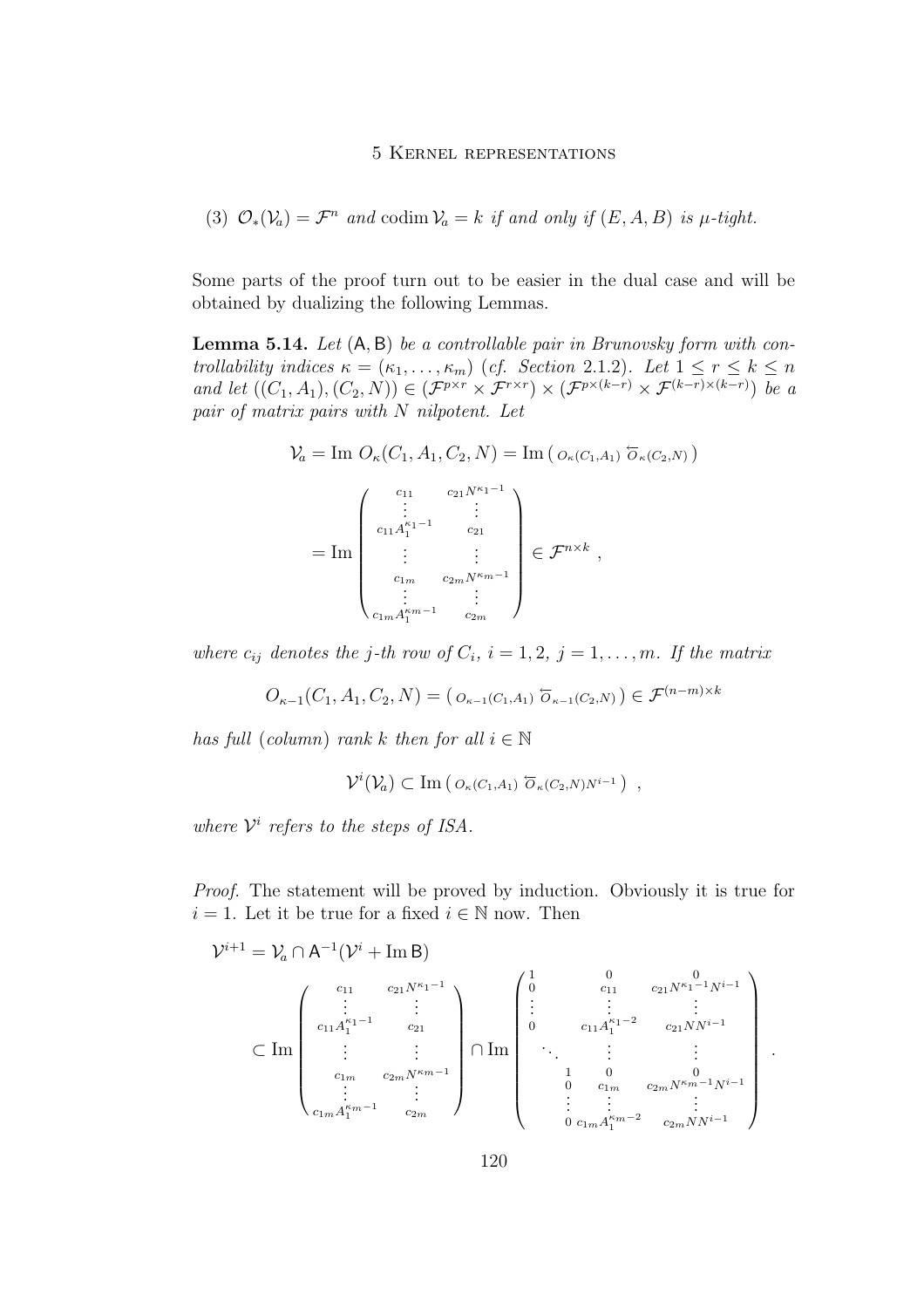For  $y \in \mathcal{V}^{i+1}$  it follows the existence of  $x_1 \in \mathcal{F}^r$ ,  $x_2 \in \mathcal{F}^{k-r}$ ,  $x_3 \in \mathcal{F}^m$ ,  $x_4 \in \mathcal{F}^r$  and  $x_5 \in \mathcal{F}^{k-r}$  such that

$$
y = \begin{pmatrix} c_{11} \\ \vdots \\ c_{11}A_1^{\kappa_1 - 1} \\ \vdots \\ c_{1m} \\ \vdots \\ c_{1m}A_1^{\kappa_{m-1}} \end{pmatrix} x_1 + \begin{pmatrix} c_{21}N^{\kappa_1 - 1} \\ \vdots \\ c_{21} \\ \vdots \\ c_{2m}N^{\kappa_{m-1}} \\ \vdots \\ c_{2m} \end{pmatrix} x_2
$$
  
= 
$$
\begin{pmatrix} 1 \\ 0 \\ \vdots \\ 0 \\ \vdots \\ 0 \\ \vdots \\ 0 \\ 0 \\ \vdots \\ 0 \\ c_{1m} \end{pmatrix} x_3 + \begin{pmatrix} 0 \\ c_{11} \\ \vdots \\ c_{11}A_1^{\kappa_1 - 2} \\ \vdots \\ c_{11}A_1^{\kappa_1 - 2} \\ \vdots \\ c_{1m} \end{pmatrix} x_4 + \begin{pmatrix} 0 \\ c_{21}N^{\kappa_1 - 1}N^{i-1} \\ \vdots \\ c_{21}N^{\kappa_1 - 1}N^{i-1} \\ \vdots \\ c_{2m}N^{\kappa_m - 1}N^{i-1} \\ \vdots \\ c_{2m}N^{\kappa_{m-1}}N^{i-1} \end{pmatrix} x_5.
$$

This implies

$$
O_{\kappa-1}(C_1, A_1)A_1x_1 + \overleftarrow{O}_{\kappa-1}(C_2, N)x_2 = O_{\kappa-1}(C_1, A_1)x_4 + \overleftarrow{O}_{\kappa-1}(C_2, N)N^i x_5.
$$

But then  $O_{\kappa-1}(C_1, A_1, C_2, N)$  having full rank k yields

$$
O_{\kappa-1}(C_1, A_1)(A_1x_1 - x_4) = \overleftarrow{O}_{\kappa-1}(C_2, N)(N^i x_5 - x_2) = 0.
$$

Since  $O_{\kappa-1}(C_1, A_1)$  has full rank r and  $O_{\kappa-1}(C_2, N)$  has full rank  $k - r$  it follows  $A_1x_1 = x_4$  and  $N^ix_5 = x_2$ . But then

$$
y = \begin{pmatrix} c_{11} & & & & \\ \vdots & & & & \\ c_{11}A_1^{k_1-1} & & & \\ \vdots & & & & \\ c_{1m} & & & \\ c_{1m}A_1^{k_1-1} & & & \\ \vdots & & & & \\ c_{1m}A_1^{k_1-1} & & & \\ \end{pmatrix} x_1 + \begin{pmatrix} c_{21}N^{k_1-1} & & & \\ \vdots & & & \\ c_{21} & & & \\ \vdots & & & \\ c_{2m} & & & \\ c_{2m} & & & \\ \end{pmatrix} N^i x_5 \in \text{Im} \left( O_{\kappa}(C_1, A_1) \overleftarrow{O}_{\kappa}(C_2, N) N^i \right) ,
$$

which completes the induction.

**Lemma 5.15.** Let  $(A, B)$  be a controllable pair in Brunovsky form with controllability indices  $\kappa = (\kappa_1, \ldots, \kappa_m)$  (cf. Section 2.1.2). Let  $1 \le r \le k \le n$ and let  $((C_1, A_1), (C_2, N)) \in (\mathcal{F}^{p \times r} \times \mathcal{F}^{r \times r}) \times (\mathcal{F}^{p \times (k-r)} \times \mathcal{F}^{(k-r) \times (k-r)})$  be a pair of matrix pairs with N nilpotent. Let  $O_{\kappa}(C_1, A_1, C_2, N)$  have full rank k and let  $V_a = \text{Im}\,O_\kappa(C_1, A_1, C_2, N)$ . Let  $O_{\kappa-1}(C_1, A_1)$  have full rank r and let  $\overline{O}_{\kappa-1}(C_2, N)$  have full rank  $k - r$ . If  $\text{rk } O_{\kappa-1}(C_1, A_1, C_2, N) < k$  then  $\mathcal{V}^{\infty}(\mathcal{V}_{a}) \neq \mathcal{V} := \text{Im}\,O_{\kappa}(C_1, A_1),$  where  $\mathcal{V}^{\infty}$  refers to the limit of ISA.

 $\Box$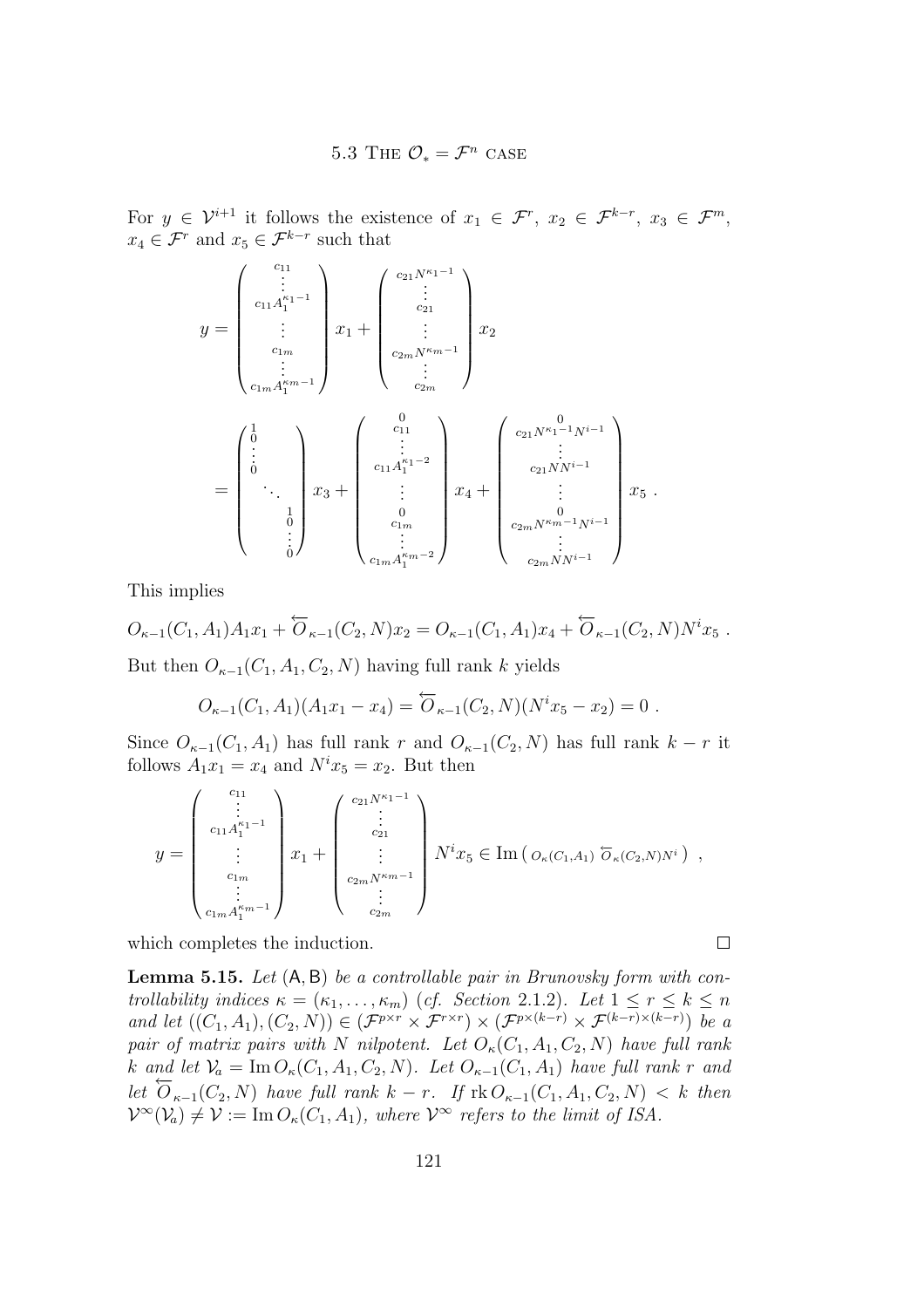*Proof.* According to Proposition 5.1  $V$  is  $(A, B)$ -invariant. By definition  $V \subset V_a$  holds. According to Proposition 2.13  $V^{\infty}(V_a)$  is the largest  $(A, B)$ invariant subspace contained in  $\mathcal{V}_a$ . It follows  $\mathcal{V} \subset \mathcal{V}^{\infty}$  hence  $\mathcal{V} \subset \mathcal{V}^i$  for all i ∈ N.  $O_{\kappa-1}(C_1, A_1)$  and  $\overline{O}_{\kappa-1}(C_2, N)$  having full rank, respectively, while rk  $O_{\kappa-1}(C_1, A_1, C_2, N) < k$ , yields the existence of  $x_1 \in \mathcal{F}^r$  and  $x_2 \in \mathcal{F}^{k-r}$ with

$$
O_{\kappa-1}(C_1, A_1)x_1 = \overleftarrow{O}_{\kappa-1}(C_2, N)x_2 \neq 0.
$$

But then  $y =$ ←−  $O_{\kappa}(C_2, N)x_2 \neq 0$  and  $y \notin V$  since  $O_{\kappa}(C_1, A_1, C_2, N)$  has full rank. It will be shown by induction that  $y \in \mathcal{V}^i$  for all  $i \in \mathbb{N}$ . Obviously, this is true for  $i = 1$ . Let it be true for a fixed  $i \in \mathbb{N}$  now. Then

$$
Ay = \begin{pmatrix} c_{21}N^{\kappa_1-2} \\ \vdots \\ c_{21} \\ c_{2m}N^{\kappa_m-2} \\ \vdots \\ c_{2m} \\ 0 \end{pmatrix} x_2 = \begin{pmatrix} c_{11} \\ \vdots \\ c_{11}A_1^{\kappa_1-1} \\ 0 \\ \vdots \\ c_{1m} \\ c_{1m}A_1^{\kappa_m-1} \\ 0 \end{pmatrix} x_1 \in \mathcal{V} + \text{Im }B \subset \mathcal{V}^i + \text{Im }B.
$$

But then  $y \in A^{-1}(\mathcal{V}^i + \text{Im }B)$  and therefore  $y \in \mathcal{V}^{i+1}$  which completes the induction. It follows  $y \in \mathcal{V}^{\infty}$  and the proof is complete. □

Proof of Proposition 5.13. By Proposition 5.1 and Proposition 5.7 the subspace  $\mathcal{V} := \text{Ker } R_u(A_1, B_1)$  is  $(C, A)$ -invariant while the subspace  $\mathcal{O}_a :=$ Ker ←−  $R<sub>\mu</sub>(N, B<sub>2</sub>)$  is an almost observability subspace with respect to the pair  $(C, A)$ . By definition it is  $\mathcal{V}_a = \mathcal{V} \cap \mathcal{O}_a$ .

Ad (1): According to Proposition 2.34  $\mathcal{V}_a$  is an almost  $(C, A)$ -invariant subspace.

Ad (2):  $(E, A, B)$  is  $\mu$ -regular if and only if codim Ker  $R_{\mu}(A_1, B_1, N, B_2)$  =  $R_{\mu}(A_1, B_1, N, B_2) = k.$ 

Ad (3): Let  $(E, A, B)$  be  $\mu$ -tight. According to (1)  $\mathcal{V}_a$  is an almost  $(C, A)$ invariant subspace. Dualizing Lemma 5.14 yields

$$
\mathcal{V}_i(\mathcal{V}_a) \supset \text{Ker}\left(\begin{smallmatrix} R_\mu(A_1,B_1) \\ N^{i-1}R_{\mu}(N,B_2) \end{smallmatrix}\right)
$$

for all  $i \in \mathbb{N}$ , where  $\mathcal{V}_i$  refers to the steps of CISA. Since N is nilpotent, there exists  $i \in \mathbb{N}$  such that  $N^{i-1} = 0$  and hence  $\mathcal{V}_i \supset \text{Ker } R_\mu(A_1, B_1) = \mathcal{V}$ , i.e.  $V_a \subset V \subset V_{\infty}(V_a) = V_*(V_a)$  (for the last equality cf. Proposition 2.39). Since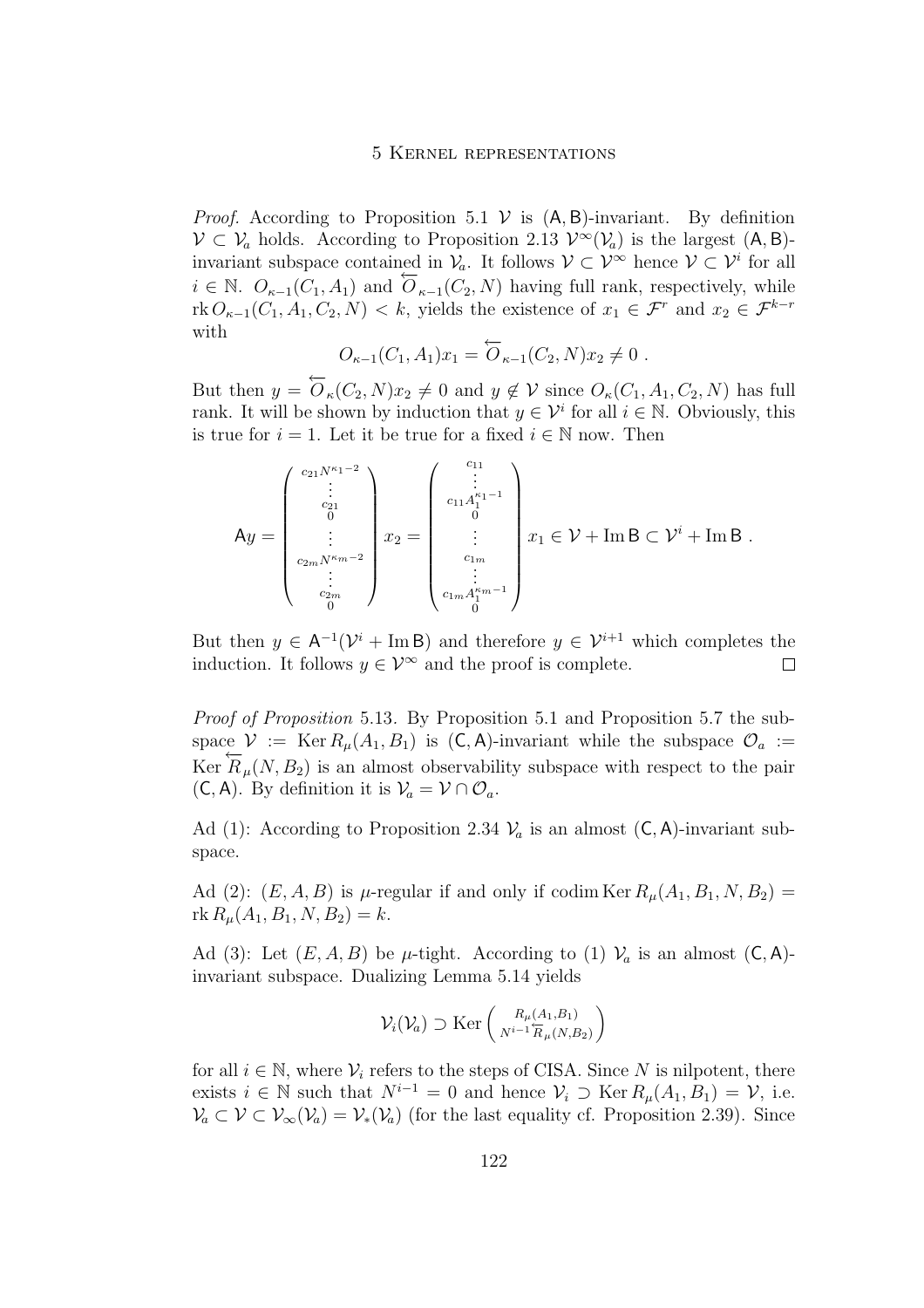5.3 The  $\mathcal{O}_* = \mathcal{F}^n$  case

 $\mathcal{V}_*(\mathcal{V}_a)$  is the minimal  $(C, A)$ -invariant subspace containing  $\mathcal{V}_a$  and since  $\mathcal V$  is  $(C, A)$ -invariant (it is even tight since  $(A_1, B_1)$  is  $\mu$ -tight, cf. Proposition 5.1), it follows  $V_*(V_a) = V_\infty(V_a) = V$ . But then according to Proposition 2.41  $\mathcal{O}_{*}(\mathcal{V}_{a}) = \mathcal{O}_{\infty}(\mathcal{V}_{\infty}(\mathcal{V}_{a})) = \mathcal{O}_{\infty}(\mathcal{V}) = \mathcal{F}^{n}$ , since  $\mathcal{V}$  is tight (Proposition 2.42). It follows from Proposition 2.38, that  $V + \mathcal{O}_a = \mathcal{F}^n$ . But then codim  $V_a =$ codim  $V$  + codim  $\mathcal{O}_a$ . Since  $(A_1, B_1)$  and  $(N, B_2)$  are both  $\mu$ -tight and hence are both  $\mu$ -regular, codim  $\mathcal{V} = r$  (Proposition 5.1) and codim  $\mathcal{O}_a = k - r$ (Proposition 5.7). It follows codim  $V_a = k$ .

Conversely let  $\mathcal{O}_{*}(\mathcal{V}_{a}) = \mathcal{F}^{n}$  and let codim  $\mathcal{V}_{a} = k$ . Then  $(E, A, B)$  is  $\mu$ regular, i.e. rk  $R_u(A_1, B_1, N, B_2) = k$ . Since  $V \supset V_a$  it is  $\mathcal{O}_*(V) \supset \mathcal{O}_*(V_a) =$  $\mathcal{F}^n$ . Hence  $\mathcal{O}_*(\mathcal{V}) = \mathcal{F}^n$  and  $\mathcal{V}$  is tight. According to Proposition 5.1 this means  $rk R_{\mu-1}(A_1, B_1) = r$ . On the other hand  $\mathcal{R}_a \supset \mathcal{V}_a$  and therefore  $\mathcal{O}_{*}(\mathcal{R}_{a}) \supset \mathcal{O}_{*}(\mathcal{V}_{a}) = \mathcal{F}^{n}$ . Hence  $\mathcal{O}_{*}(\mathcal{R}_{a}) = \mathcal{F}^{n}$  and  $\mathcal{R}_{a}$  is instantaneous. According to Proposition 5.7 this means  $rk R_{u-1}(N, B_2) = k - r$ . Assume, that  $(E, A, B)$  is not  $\mu$ -tight, i.e.  $\text{rk } R_{\mu-1}(A_1, B_1, N, B_2) < k$ . Dualizing Lemma 5.15 yields  $\mathcal{V}_{\infty}(\mathcal{V}_{a}) = \mathcal{V}_{*}(\mathcal{V}_{a}) \neq \mathcal{V}$ . According to Proposition 2.38 the decomposition  $\mathcal{V}_a = \mathcal{V} \cap \mathcal{O}_a$  is unique, since  $\mathcal{O}_*(\mathcal{V}_a) = \mathcal{F}^n$ . It follows  $\mathcal{V}_*(\mathcal{V}_a) = \mathcal{V}$ , a contradiction. Hence  $(E, A, B)$  was  $\mu$ -tight.  $\Box$ 

Corollary 5.16. Any  $\mu$ -tight triple  $(E, A, B)$  is  $\mu$ -regular.

*Proof.* Let  $(E, A, B)$  be  $\mu$ -tight, and let  $((A_1, B_1), (N, B_2))$  be any Weierstraß decomposition of  $(E, A, B)$ . Then the triple in number (2) of Proposition 5.13 is restricted system equivalent to  $(E, A, B)$ . Hence it is also  $\mu$ -tight and  $\mathcal{V}_a$ Ker  $R_u(A_1, B_1, N, B_2)$  is a codimension k almost  $(C, A)$ -invariant subspace. But then this triple is  $\mu$ -regular and therefore  $(E, A, B)$  is  $\mu$ -regular.  $\Box$ 

**Proposition 5.17.** Let  $V_a \subset \mathcal{F}^n$  be an almost  $(C, A)$ -invariant subspace with codim  $V_a = k$ . Then there exists a pair of matrix pairs  $((A_1, B_1), (N, B_2)) \in$  $(\mathcal{F}^{r\times r}\times \mathcal{F}^{r\times p})\times (\mathcal{F}^{(k-r)\times (k-r)}\times \mathcal{F}^{(k-r)\times p})$  with N nilpotent such that  $\mathcal{V}_a =$ Ker  $R_u(A_1, B_1, N, B_2)$  and  $\text{rk } R_u(A_1, B_1, N, B_2) = k$ .

Proof. According to Proposition 2.38 there exists an instantaneous subspace I such that  $V_a = \mathcal{V} \cap \mathcal{I}$ , where  $\mathcal{V} = \mathcal{V}_*(\mathcal{V}_a)$  is  $(\mathsf{C}, \mathsf{A})$ -invariant and  $\mathcal{V} + \mathcal{I} = \mathcal{F}^n$ . Let  $r = \text{codim }\mathcal{V}$ , then  $\text{codim }\mathcal{I} = \text{codim }\mathcal{V}_a - \text{codim }\mathcal{V} + \text{codim}(\mathcal{V}+\mathcal{I}) = k-r+$  $0 = k - r$ . According to Proposition 5.2 there exists a matrix pair  $(A_1, B_1) \in$  $\mathcal{F}^{r\times r}\times \mathcal{F}^{r\times p}$  with  $\mathcal{V}=\text{Ker }R_{\mu}(A_1,B_1)$ . According to Proposition 5.8 there exists a matrix pair  $(N, B_2) \in \mathcal{F}^{(k-r)\times (k-r)} \times \mathcal{F}^{(k-r)\times p}$  with N nilpotent and  $\frac{1}{\sqrt{D}}$  $\mathcal{I} = \mathrm{Ker}$  $R_\mu(N, B_2)$ . It follows  $\mathcal{V}_a = \text{Ker } R_\mu(A_1, B_1, N, B_2)$  and codim  $\mathcal{V}_a =$ codim Ker  $R_{\mu}(A_1, B_1, N, B_2) =$ rk  $R_{\mu}(A_1, B_1, N, B_2) = k$ .  $\Box$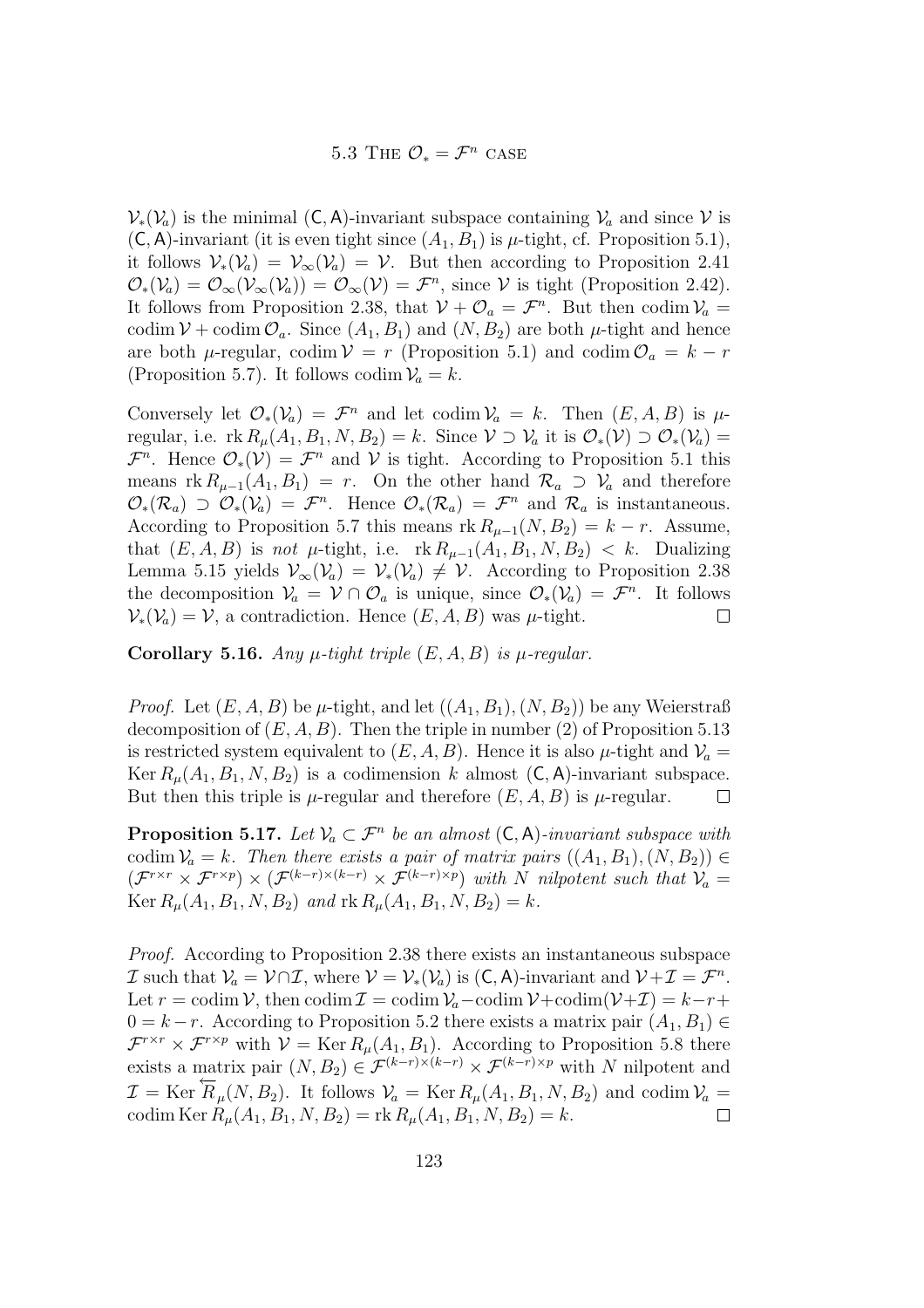Apparently the previous two Propositions set up a relation between controllable triples and almost  $(C, A)$ -invariant subspaces via the Weierstraß decomposition. Since the linear space  $\text{Ker } R_u(A_1, B_1, N, B_2)$  is invariant under the action induced on the Weierstraß pairs by the restricted system equivalence action (cf. Lemma 4.6) and in view of Proposition 5.13 the following map is well defined:

$$
\rho_{\mu}: C_{k,p}(\mathcal{F}) \longrightarrow \mathcal{V}_a(\mathsf{C}, \mathsf{A}),
$$
  
[*E*, *A*, *B*]<sub>*n*</sub>  $\mapsto$  Ker  $R_{\mu}(A_1, B_1, N, B_2)$ ,

where  $A_1, B_1, N$  and  $B_2$  are taken from any Weierstraß decomposition of  $(E, A, B)$ . Here  $V_a(\mathsf{C}, \mathsf{A})$  denotes the set of all almost  $(\mathsf{C}, \mathsf{A})$ -invariant subspaces. As a consequence of Proposition 5.13 the following two restrictions of this map are well defined.  $\mathcal{V}_a^k(\mathsf{C},\mathsf{A})$  and  $\mathcal{F}_k(\mathsf{C},\mathsf{A})$  denote the sets of all codimension k almost  $(C, A)$ -invariant subspaces or almost  $(C, A)$ -invariant subspaces  $\mathcal{V}_a$  with  $\mathcal{O}_*(\mathcal{V}_a) = \mathcal{F}^n$ , respectively.

Theorem 5.18. The map

$$
\rho_{\mu}: C_{k,p}(\mu) \longrightarrow \mathcal{V}_a^k(\mathsf{C}, \mathsf{A}),
$$
  
[*E*, *A*, *B*] <sub>$\eta$</sub>   $\mapsto$  Ker  $R_{\mu}(A_1, B_1, N, B_2)$ 

is a surjective algebraic map. It restricts to a bijection

$$
\rho_{\mu}: C^{\rm t}_{k,p}(\mu) \longrightarrow \mathcal{F}_k(\mathsf{C},\mathsf{A}) \ .
$$

Proof. Surjectivity of the first map follows from Proposition 5.17. Surjectivity of the second map follows from surjectivity of the first map and Proposition 5.13. Injectivity of the second map follows from the fact that  $(A_1, B_1)$ and  $(N, B_2)$  are both  $\mu$ -tight if  $(E, A, B)$  is  $\mu$ -tight, from the uniqueness of the decomposition  $\mathcal{V}_a = \mathcal{V} \cap \mathcal{O}_a$  in the  $\mathcal{O}_* = \mathcal{F}^n$  case (Proposition 2.38) and from Theorem 5.4 and Theorem 5.10.  $\Box$ 

# 5.4 The observability case

In view of the decomposition result of Proposition 2.38, in order to parametrize the set of all codimension k almost  $(C, A)$ -invariant subspaces, i.e. to cover also the  $\mathcal{O}_* \neq \mathcal{F}^n$  case, a description of the set of all observability subspaces with respect to  $(C, A)$  is needed. Unfortunately the description obtained in the following Proposition does not lead to a bijective correspondence.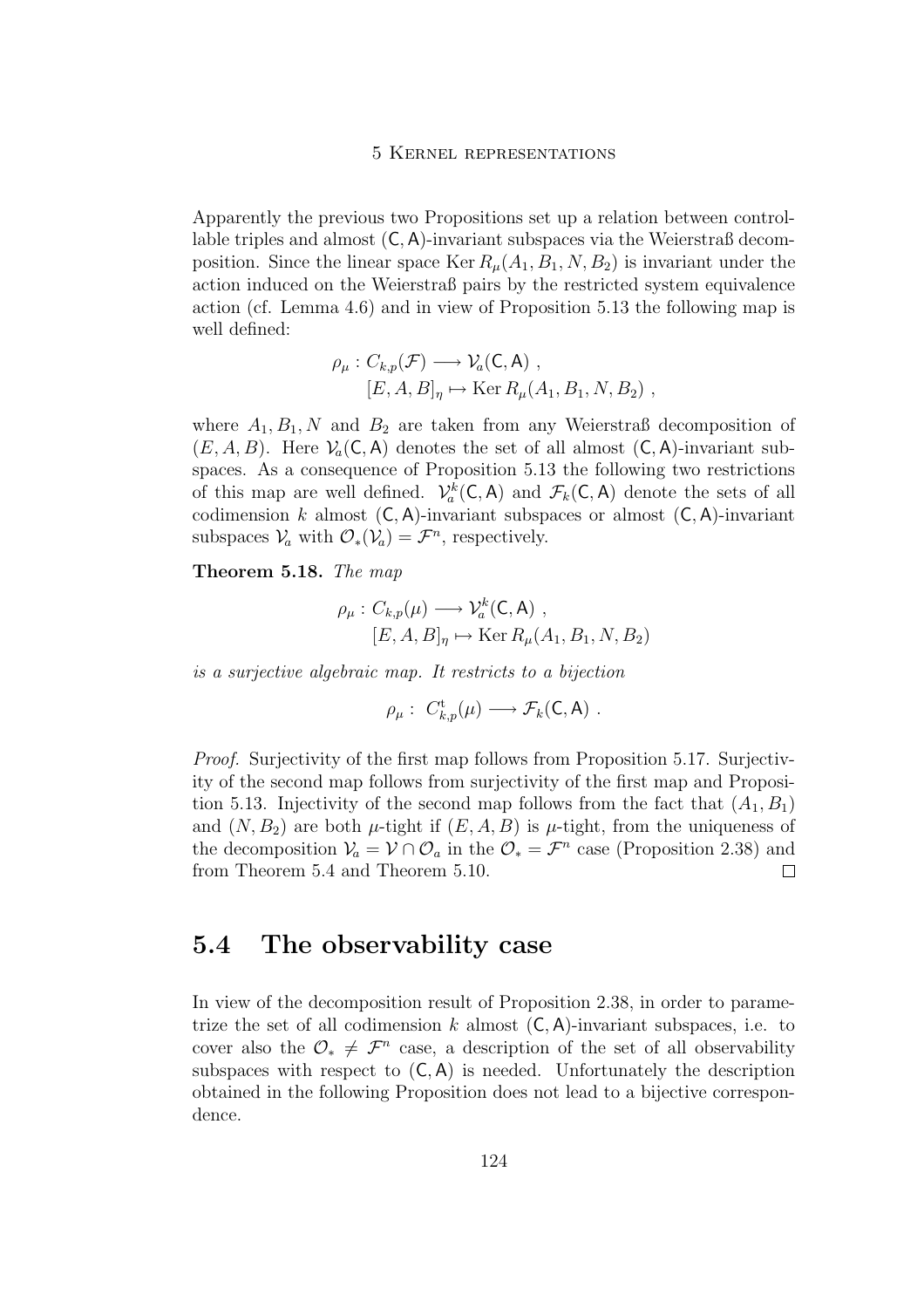# 5.4 The observability case

**Proposition 5.19.** Let  $1 \leq k \leq n$  and let  $(A, B) \in \mathcal{F}^{k \times k} \times \mathcal{F}^{k \times p}$ , where A is nilpotent.  $\mathcal{O} = \text{Ker}$  $\frac{5}{5}$  $R_\mu(A, B)$  is an observability subspace with respect to the pair  $(C, A)$  if and only if  $(A, B)$  satisfies the complementary condition

$$
Ker A \cap Im \overleftarrow{R}_{\mu-1}(A, B) = \{0\} .
$$

*Proof.* According to Proposition 5.7  $\mathcal{O}$  is an almost observability subspace with respect to the pair  $(C, A)$ . Hence it is an observability subspace if and only if it is also  $(C, A)$ -invariant, i.e. if and only if  $A(\mathcal{O} \cap \text{Ker } C) \subset \mathcal{O}$ . Equivalently, for any  $x \in \text{Ker } C$ , i.e.

$$
x = \begin{pmatrix} x_1^{\mu_1 - 1} \\ \vdots \\ x_1^1 \\ 0 \\ \vdots \\ x_p^{\mu_p - 1} \\ \vdots \\ x_p^1 \\ 0 \end{pmatrix},
$$

with  $x \in \mathcal{O} = \text{Ker}$ ←−  $R_\mu(A,B)$ , i.e.

$$
\overleftarrow{R}_{\mu}(A,B)x = \sum_{j=1}^{p} \sum_{l=1}^{\mu_{j}-1} A^{l}b_{j}x_{j}^{l} = \sum_{j=1}^{p} \sum_{l=0}^{\mu_{j}-2} A^{l+1}b_{j}x_{j}^{l+1}
$$

$$
= A \sum_{j=1}^{p} \sum_{l=0}^{\mu_{j}-2} A^{l}b_{j}x_{j}^{l+1} = 0 ,
$$

it follows  $Ax \in \mathcal{O} = \text{Ker} \overleftarrow{R}$  $R_\mu(A, B)$ , i.e.

$$
\overleftarrow{R}_{\mu}(A,B)Ax = \overleftarrow{R}_{\mu}(A,B) \begin{pmatrix} 0 \\ x_1^{\mu_1-1} \\ \vdots \\ x_1^1 \\ \vdots \\ x_p^{\mu_p-1} \\ \vdots \\ x_p^1 \end{pmatrix} = \sum_{j=1}^p \sum_{l=0}^{\mu_j-2} A^l b_j x_j^{l+1} = 0.
$$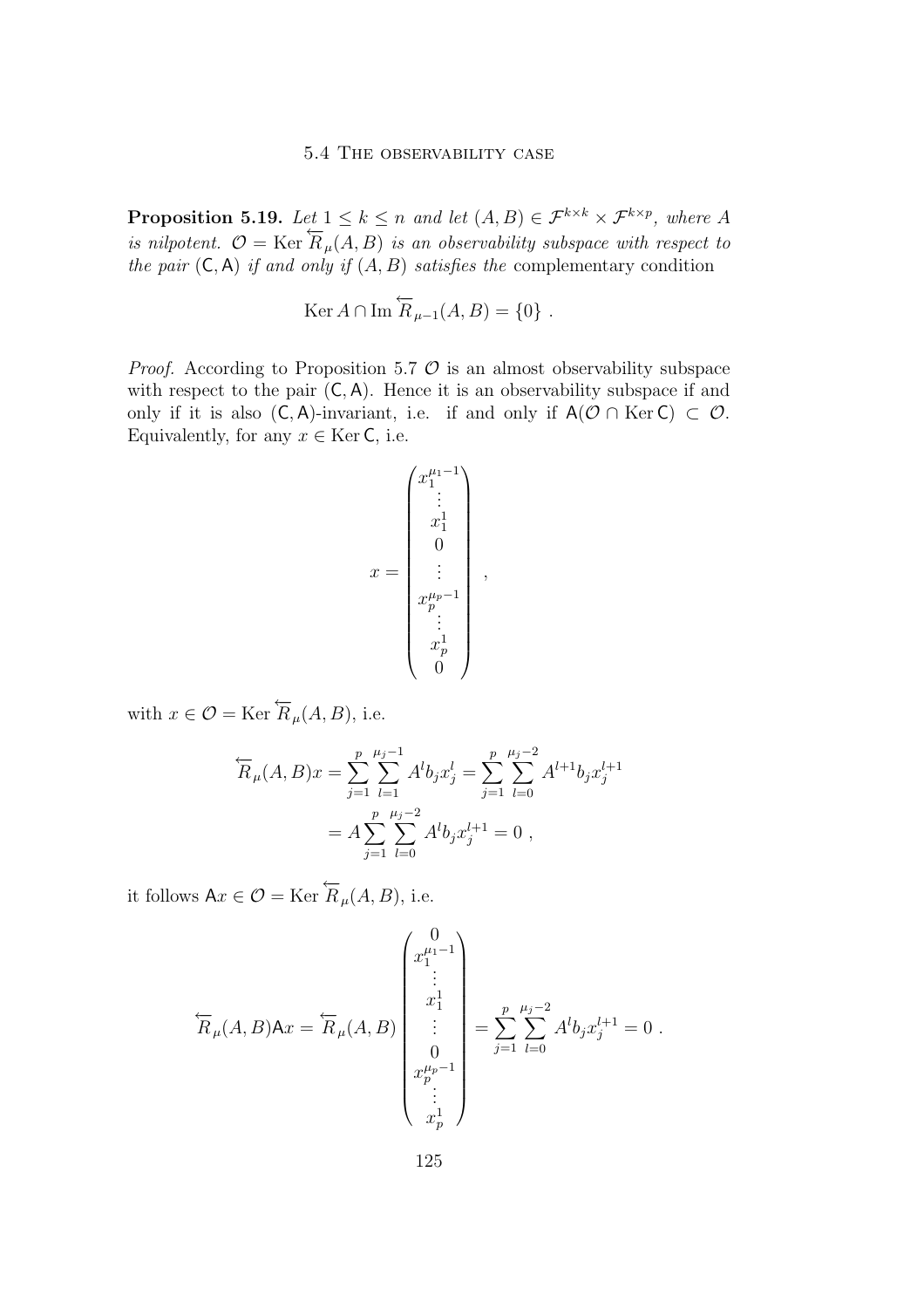But this is equivalent to the following: for any  $y \in \text{Im}$ ←−  $R_{\mu-1}(A, B)$ , i.e.

$$
y = \sum_{j=1}^{p} \sum_{l=0}^{\mu_j - 2} A^l b_j x_j^{l+1} ,
$$

with  $Ay = 0$  it follows  $y = 0$ . This in turn is equivalent to Ker A ∩  $\frac{11}{5}$ Im  $R_{\mu-1}(A, B) = \{0\}.$  $\Box$ 

# 5.5 The restriction pencil

The aim of this section is to relate kernel representations of almost invariant subspaces to the matrix pencil characterizations of almost invariant subspaces obtained by Jaffe and Karcanias [JK81] and used by Schumacher [Sch83].

**Definition 5.20.** Let  $(A, B) \in \mathcal{F}^{n \times n} \times \mathcal{F}^{n \times m}$  with  $\text{rk } B = m$ . Let  $N \in \mathcal{F}^{n \times n}$ be the orthogonal projector onto  $(\text{Im }B)^{\perp}$  with respect to the standard inner product on  $\mathcal{F}^n$ . Let  $V \in \mathcal{F}^{n \times k}$  with  $rk V = k$ . The restriction pencil of V is the pencil  $sNV - NAV$ ,  $s \in \mathbb{C}$ .

Remark 5.21. Jaffe and Karcanias [JK81] speak of the restriction pencil of the subspace  $\mathcal{V} := \text{Im } V$ . Since  $\mathcal{V} = \text{Im } VS^{-1}$  for every  $S \in GL(\mathcal{F}^k)$ , this notion is not well defined. Furthermore, they do not require  $N$  to be an orthogonal projector onto  $(\text{Im } B)^{\perp}$  but rather a left annihilator of B. Hence any TN for  $T \in GL(\mathcal{F}^n)$  can be used instead. But then at least the restricted system equivalence class

$$
[sNV-NAV]_{\eta} = \{sTNVS^{-1} - TNAVS^{-1} | T \in GL(\mathcal{F}^n), S \in GL(\mathcal{F}^m)\}\
$$

(cf. Section 4.2) of the restriction pencil is uniquely determined by the subspace  $\mathcal V$ . Since they use only restricted system equivalence invariants in their characterizations of almost invariant subspaces, this is good enough.

The following Theorem relates the notion of restriction pencil to the image representations of almost invariant subspaces, the duals of which have been derived in Section 5.3 (being then kernel representations, of course).

**Theorem 5.22.** Let  $(A, B)$  be a controllable pair in Brunovsky form with controllability indices  $\kappa = (\kappa_1, \ldots, \kappa_m)$  (cf. Section 2.1.2). Let  $1 \le r \le k \le n$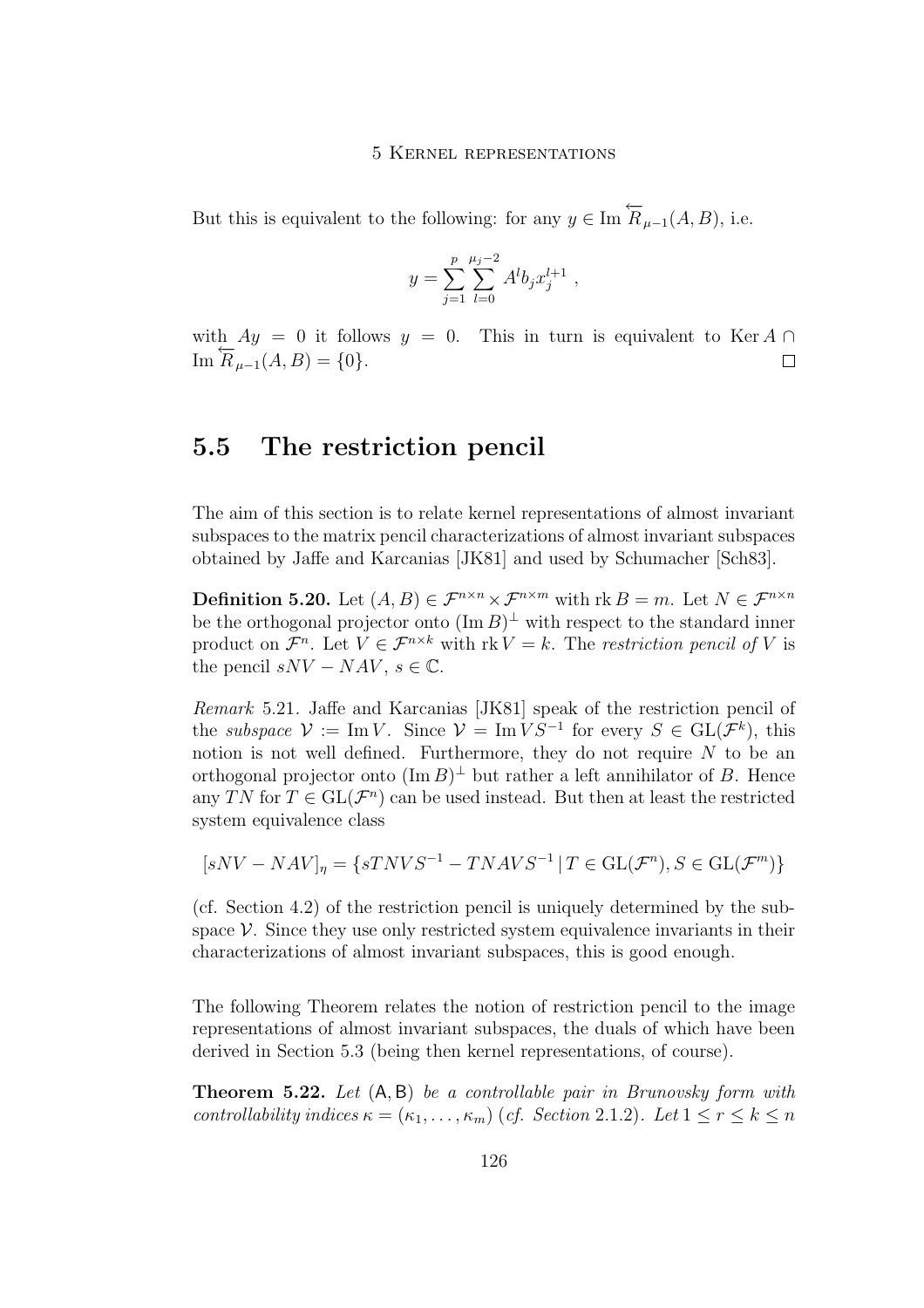# 5.5 The restriction pencil

and let  $((C_1, A_1), (C_2, N)) \in (\mathcal{F}^{p \times r} \times \mathcal{F}^{r \times r}) \times (\mathcal{F}^{p \times (k-r)} \times \mathcal{F}^{(k-r) \times (k-r)})$  be a pair of matrix pairs with N nilpotent. Let

$$
V = O_{\kappa}(C_1, A_1, C_2, N) = (o_{\kappa}(C_1, A_1) \overline{o}_{\kappa}(C_2, N))
$$

$$
= \begin{pmatrix} c_{11} & c_{21}N^{\kappa_1-1} \\ \vdots & \vdots \\ c_{11}A_1^{\kappa_1-1} & c_{21} \\ \vdots & \vdots \\ c_{1m} & c_{2m}N^{\kappa_m-1} \\ \vdots & \vdots \\ c_{1m}A_1^{\kappa_m-1} & c_{2m} \end{pmatrix} \in \mathcal{F}^{n \times k} ,
$$

where  $c_{ij}$  denotes the j-th row of  $C_i$ ,  $i = 1, 2, j = 1, \ldots, m$ . If the matrix

$$
O_{\kappa-1}(C_1, A_1, C_2, N) = (O_{\kappa-1}(C_1, A_1) \overleftarrow{O}_{\kappa-1}(C_2, N)) \in \mathcal{F}^{(n-m)\times k}
$$

has full (column) rank k then the restriction pencil  $s$ NV – NAV is restricted system equivalent to the pencil

$$
s \begin{pmatrix} I & 0 \\ 0 & N \\ 0 & 0 \end{pmatrix} - \begin{pmatrix} A_1 & 0 \\ 0 & I \\ 0 & 0 \end{pmatrix} .
$$

Proof. Since

$$
N = \left(\begin{array}{cccccc} 1 & & & & & & \\ & \ddots & & & & & \\ & & 1 & & & & \\ & & & \ddots & & & \\ & & & & 1 & & \\ & & & & & 1 & \\ & & & & & & 1 \\ \end{array}\right) \begin{matrix} \kappa_1 \\ \kappa_2 \\ \vdots \\ \kappa_m \end{matrix},
$$

it follows

$$
sNV - NAV = \begin{pmatrix} sc_{11} - c_{11}A_1 & sc_{21}N^{\kappa_1 - 1} - c_{21}N^{\kappa_1 - 2} \\ \vdots & \vdots \\ sc_{11}A_1^{\kappa_1 - 2} - c_{11}A_1^{\kappa_1 - 1} & sc_{21}N - c_{21} \\ 0 & \vdots & \vdots \\ sc_{1m} - c_{1m}A_1 & sc_{2m}N^{\kappa m - 1} - c_{2m}N^{\kappa m - 2} \\ \vdots & \vdots \\ sc_{1m}A_1^{\kappa m - 2} - c_{1m}A_1^{\kappa m - 1} & sc_{2m}N - c_{2m} \\ 0 & 0 \end{pmatrix}
$$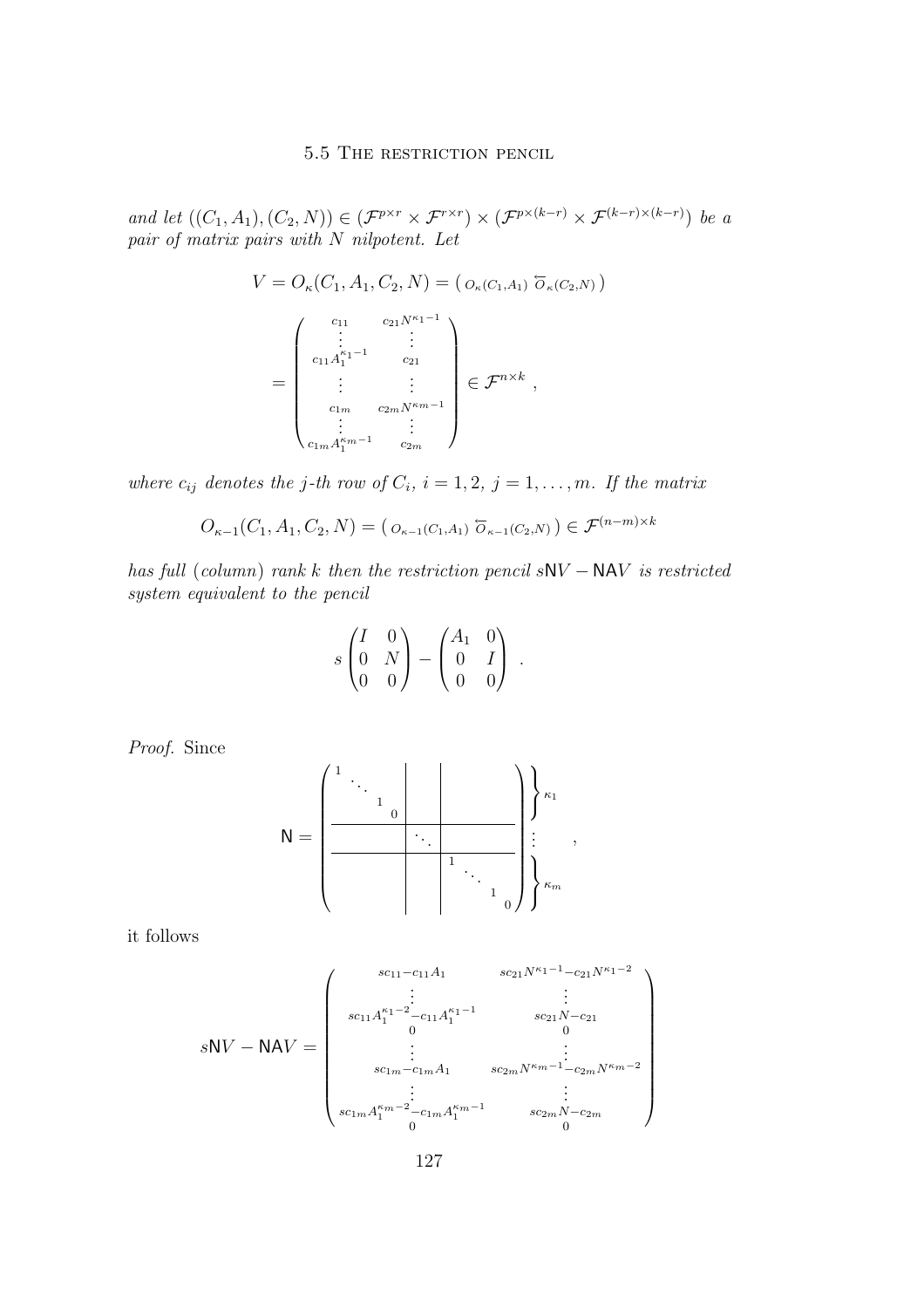and hence

$$
sN V - N A V = \begin{pmatrix} c_{11} & c_{21} N^{\kappa_1 - 2} & * \\ \vdots & \vdots & \vdots \\ c_{11} A_1^{\kappa_1 - 2} & c_{21} & * \\ 0 & 0 & * \\ \vdots & \vdots & \vdots \\ c_{1m} & c_{2m} N^{\kappa m - 2} & * \\ \vdots & \vdots & \vdots \\ c_{1m} A_1^{\kappa m - 2} & c_{2m} & * \end{pmatrix} {sI - A_1 \atop 0} {0 \atop 0} \quad sN - I \atop 0
$$

Since  $O_{\kappa-1}(C_1, A_1, C_2, N)$  has full column rank, the same is true for the submatrix formed of the two leftmost block columns of the square matrix on the left hand side of this expression. Hence the ∗-entries can be chosen such that this matrix has full rank.  $\Box$ 

Under the hypotheses of Theorem 5.22 the subspace  $\mathcal{V} := \text{Im } V$  is a kdimensional almost  $(A, B)$ -invariant subspace with  $\mathcal{R}_*(\mathcal{V}) = \{0\}$  (dualize Theorem 5.13). Hence in this special case the characterizations achieved by Jaffe and Karcanias [JK81] and by Schumacher [Sch83] can easily be verified using the results of this Chapter.

# 5.6 Partial realizations

It has been pointed out recently by Fuhrmann and Helmke [FH01] that there is a close relation between partial realization theory and kernel representations of (C, A)-invariant subspaces which has been discovered by Antoulas [Ant83]. The presentation here follows Fuhrmann and Helmke [FH01].

As is well known the *transfer function*  $H(s) = C(sI - A)^{-1}B$ ,  $s \in \mathbb{C} \setminus \sigma(A)$ , describes the steady state frequency response of system (2.1). Its Laurent expansion  $H(s) = \sum_{i=1}^{\infty} H^{(i)} s^{-i}$  uniquely defines the *Markov parame*ters  $H^{(i)} = CA^{i-1}B$ ,  $i \in \mathbb{N}$ . The partial realization problem introduced by Kalman (see e.g. [KFA69]) is the following: Given fixed Markov parameters  $H^{(i)} \in \mathcal{F}^{p \times m}$ ,  $i = 1, \ldots, N$ , find a system of form  $(2.1)$ , i.e. find matrices  $A \in \mathcal{F}^{n \times n}$ ,  $B \in \mathcal{F}^{n \times m}$ ,  $C \in \mathcal{F}^{p \times n}$ , such that  $H^{(i)} = CA^{i-1}B$  for  $i = 1, ..., N$ holds. A generalization of this problem proposed by Antoulas is the following nice partial realization problem:

Let  $\mu = (\mu_1, \ldots, \mu_p)$  be a list of integers (indices) with  $\mu_1 \geq \cdots \geq \mu_p \geq 1$ and  $\mu_1 + \cdots + \mu_p = n$ . Let  $r_{\nu} = #\{\mu_j | \mu_j \geq \nu\}, \nu = 1, \ldots, \mu_1$ , be the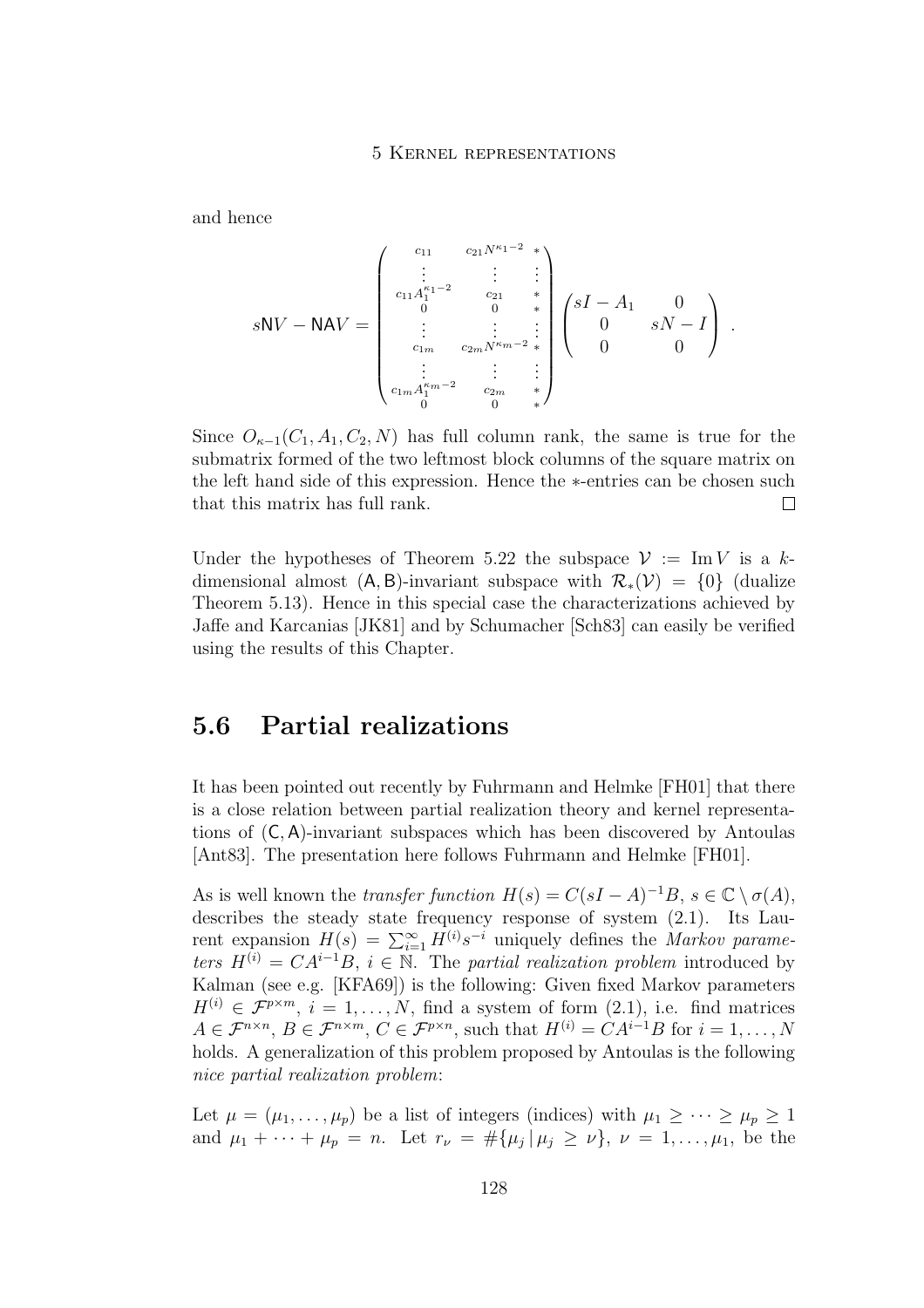conjugate indices (# means cardinality). Note that  $p = r_1 \geq \cdots \geq r_{\mu_1} \geq 1$ and  $r_1 + \cdots + r_{\mu_1} = n$ . Let  $V \in \mathcal{F}^{k \times n}$  be partitioned as

$$
V = \begin{pmatrix} V_1 & \dots & V_p \end{pmatrix} ,
$$

where  $V_j \in \mathcal{F}^{k \times \mu_j}$ ,  $j = 1, \ldots, p$ . Let the nice sequence  $(H^{(\nu)}), H^{(\nu)} \in \mathcal{F}^{k \times r_{\nu}}$ ,  $\nu = 1, \ldots, \mu_1$ , be defined by

$$
H_j^{(\nu)} = V_{j\nu} , \quad j = 1, \dots, r_{\nu}, \ \nu = 1, \dots, \mu_1 ,
$$

where  $H_j^{(\nu)}$  denotes the *j*-th column of  $H^{(\nu)}$  and  $V_{j\nu}$  denotes the *v*-th column of  $V_j$ . Then  $H^{(\nu)}$  consists of the *v*-th columns of the blocks  $V_1, \ldots, V_{r_{\nu}}$ . The blocks  $V_j$ ,  $j = r_{\nu} + 1, \ldots, p$  have less than  $\nu$  columns. Find matrices  $A \in \mathcal{F}^{q \times q}, B \in \mathcal{F}^{q \times p}$  and  $C \in \mathcal{F}^{k \times q}$ , such that

$$
H_j^{(\nu)} = CA^{\nu-1}b_j \ , \quad j = 1, \dots, r_{\nu}, \ \nu = 1, \dots, \mu_1 \ , \tag{5.7}
$$

where  $b_i$  denotes the j-th column of B. Note that for  $p = r_1 = \cdots = r_{\mu_1}$ (equivalently  $\mu_1 = \cdots = \mu_p$ ) this is the usual partial realization problem. A triple  $(A, B, C)$  of matrices satisfying  $(5.7)$  is called a *partial realization* of the nice sequence  $(H^{(\nu)})$  of *McMillan degree q*.

**Proposition 5.23.** Let  $(C, A)$  be an observable pair in dual Brunovsky form with observability indices  $\mu = (\mu_1, \ldots, \mu_p)$  (cf. Section 2.3.2). Let  $V \in \mathcal{F}^{k \times n}$ define the nice sequence  $(H^{(\nu)})$  as above and let  $1 \leq q \leq n$ . If there exists a partial realization of  $(H^{(\nu)})$  of minimal McMillan degree q then there exists a codimension q  $(C, A)$ -invariant subspace  $U \subset \text{Ker } V$ . Conversely, if there exists a codimension q  $(C, A)$ -invariant subspace  $U \subset \text{Ker } V$  then there exists a partial realization of  $(H^{(\nu)})$  of (not necessarily minimal) McMillan degree  $q$ .

*Proof.* Assume that there exists a partial realization  $(A, B, C)$  of  $(H^{(\nu)})$  of minimal McMillan degree  $q$ . Then  $(5.7)$  yields

$$
V = CR_{\mu}(A, B) . \tag{5.8}
$$

According to Proposition 5.1  $\mathcal{U} := \text{Ker } R_{\mu}(A, B)$  is  $(C, A)$ -invariant. Furthermore (5.8) yields  $\mathcal{U} \subset \text{Ker } V$ . Assume that  $\text{rk } R_\mu(A, B) < q$ . Then there exists a state space transformation  $S \in GL(\mathcal{F}^k)$  such that

$$
SR_{\mu}(A, B) = R_{\mu}(SAS^{-1}, SB) = R_{\mu}(\begin{pmatrix} A_1 & A_3 \ 0 & A_2 \end{pmatrix}, \begin{pmatrix} B_1 \ 0 \end{pmatrix}) = \begin{pmatrix} R_{\mu}(A_1, B_1) \\ 0 \end{pmatrix}
$$

with  $(A_1, B_1) \in \mathcal{F}^{q_1 \times q_1} \times \mathcal{F}^{q_1 \times p}$  and  $q_1 < q$ . Partitioning  $CS^{-1} = (C_1 \ C_2)$ with  $C_1 \in \mathcal{F}^{k \times q_1}$  then yields  $V = C_1 R_\mu(A_1, B_1)$  and  $(A_1, B_1, C_1)$  is a partial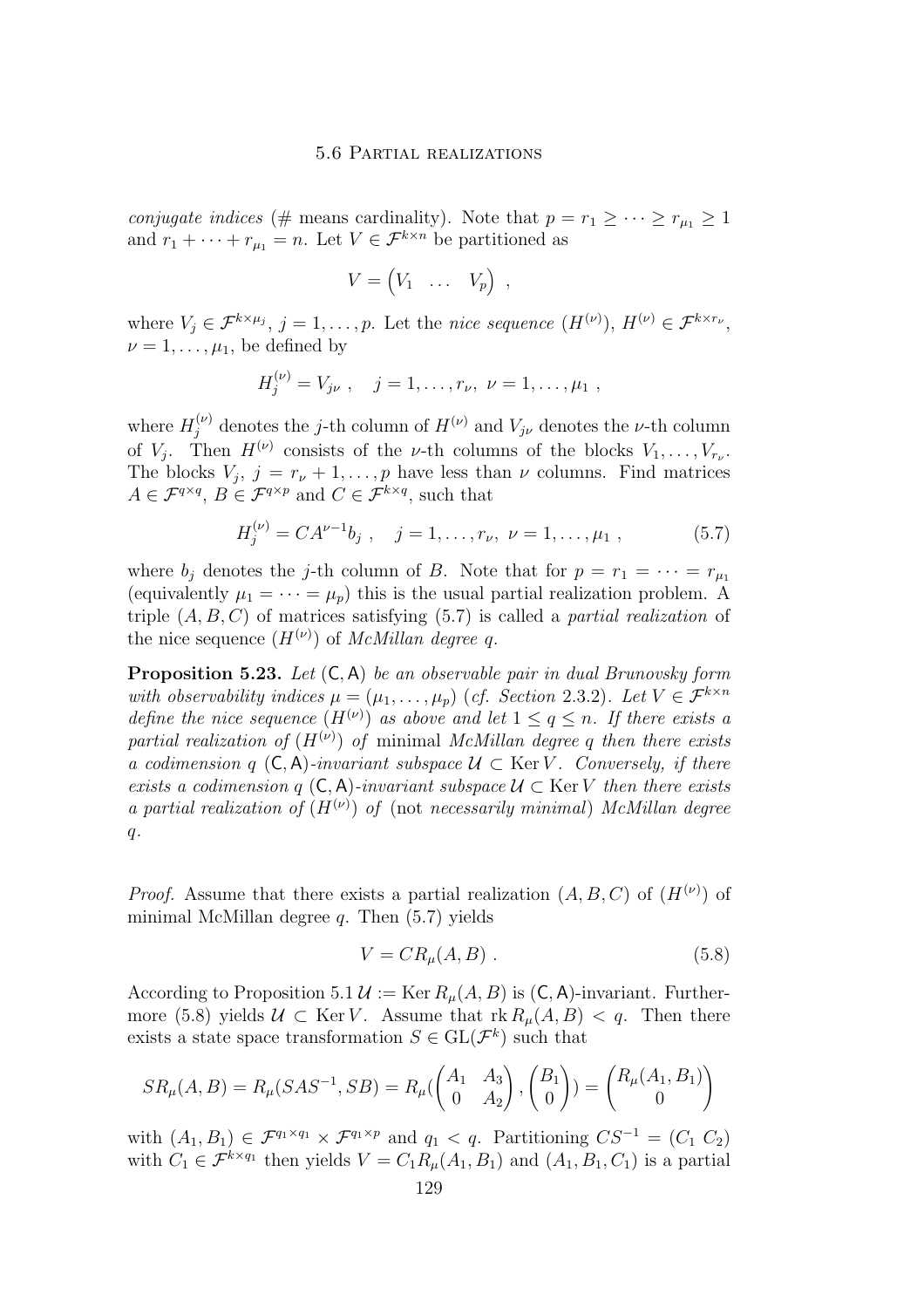realization of  $(H^{(\nu)})$  of McMillan degree  $q_1 < q$  contradicting the assumption of q being minimal. Hence  $\text{rk } R_u(A, B) = q$  holds and  $(A, B)$  is  $\mu$ -regular. But then, according to Proposition 5.1,  $\text{codim } \mathcal{U} = q$ .

Conversely, let  $U \subset \text{Ker } V$  be  $(C, A)$ -invariant of codimension q. According to Proposition 5.2 there exists a  $\mu$ -regular pair  $(A, B) \in \mathcal{F}^{q \times q} \times \mathcal{F}^{q \times p}$  such that  $\mathcal{U} = \text{Ker } R_{\mu}(A, B)$ . Since  $\text{Ker } R_{\mu}(A, B) \subset \text{Ker } V$  there exists a matrix  $C \in \mathcal{F}^{k \times q}$  such that (5.8) and hence (5.7) holds. Then  $(A, B, C)$  is a partial realization of  $(H^{(\nu)})$  of McMillan degree q.  $\Box$ 

**Corollary 5.24.** Let  $(C, A)$  be an observable pair in dual Brunovsky form with observability indices  $\mu = (\mu_1, \dots, \mu_p)$  (cf. Section 2.3.2). Let  $V \in \mathcal{F}^{k \times n}$ define the nice sequence  $(H^{(\nu)})$  as above. The minimal McMillan degree q of a partial realization of  $(H^{(\nu)})$  is equal to the minimal codimension of a  $(C, A)$ -invariant subspace  $U \subset \text{Ker } V$ .

*Proof.* According to Proposition 5.23 there exists a  $(C, A)$ -invariant subspace  $U \subset \text{Ker } V$  of codimension q. Assume that there exists a  $(C, A)$ -invariant subspace  $\mathcal{U} \subset \text{Ker } V$  with codim  $\mathcal{U} \langle q \rangle$ . Then Proposition 5.23 yields the existence of a partial realization of  $(H^{(\nu)})$  of McMillan degree codim  $\tilde{\mathcal{U}} < q$ , a contradiction to  $q$  being minimal.  $\Box$ 

Gohberg, Kaashoek and Lerer [GKL91, Theorem 2.2] have derived a formula for the minimal McMillan degree of a partial realization of the nice sequence  $(H^{(\nu)})$ . Applying Corollary 5.24 then immediately yields the following formula for the minimal codimension of a  $(C, A)$ -invariant subspace  $U \subset \text{Ker } V$ . Let  $\mathcal{L}$  $\langle \rangle$  $\sim$ 

$$
\mathsf{H}_{i} := \begin{pmatrix} H_{1...r_{i}}^{(1)} & H_{1...r_{i+1}}^{(2)} & H_{1...r_{i+2}}^{(3)} & \dots & H_{1...r_{\mu_{1}}}^{(\mu_{1}-i+1)} \\ H_{1...r_{i}}^{(2)} & H_{1...r_{i+1}}^{(3)} & \dots & \vdots \\ H_{1...r_{i}}^{(3)} & \dots & \vdots \\ \vdots & \vdots & \vdots \\ H_{1...r_{i}}^{(i)} & \dots & H_{1...r_{\mu_{1}}}^{(\mu_{1})} \end{pmatrix}
$$

and

$$
\tilde{\mathbf{H}}_{i} := \begin{pmatrix} H_{1...r_{i+1}}^{(1)} & H_{1...r_{i+2}}^{(2)} & H_{1...r_{i+3}}^{(3)} & \dots & H_{1...r_{\mu_1}}^{(\mu_1 - i)} \\ H_{1...r_{i+1}}^{(2)} & H_{1...r_{i+2}}^{(3)} & \dots & & \vdots \\ H_{1...r_{i+1}}^{(3)} & \dots & & & \vdots \\ \vdots & & & & \vdots \\ H_{1...r_{i+1}}^{(i)} & \dots & & H_{1...r_{\mu_1}}^{(\mu_1 - 1)} \end{pmatrix}
$$

,

where  $H_{1...j}^{(\nu)}$  denotes the submatrix of  $H^{(\nu)}$  consisting of the first j columns.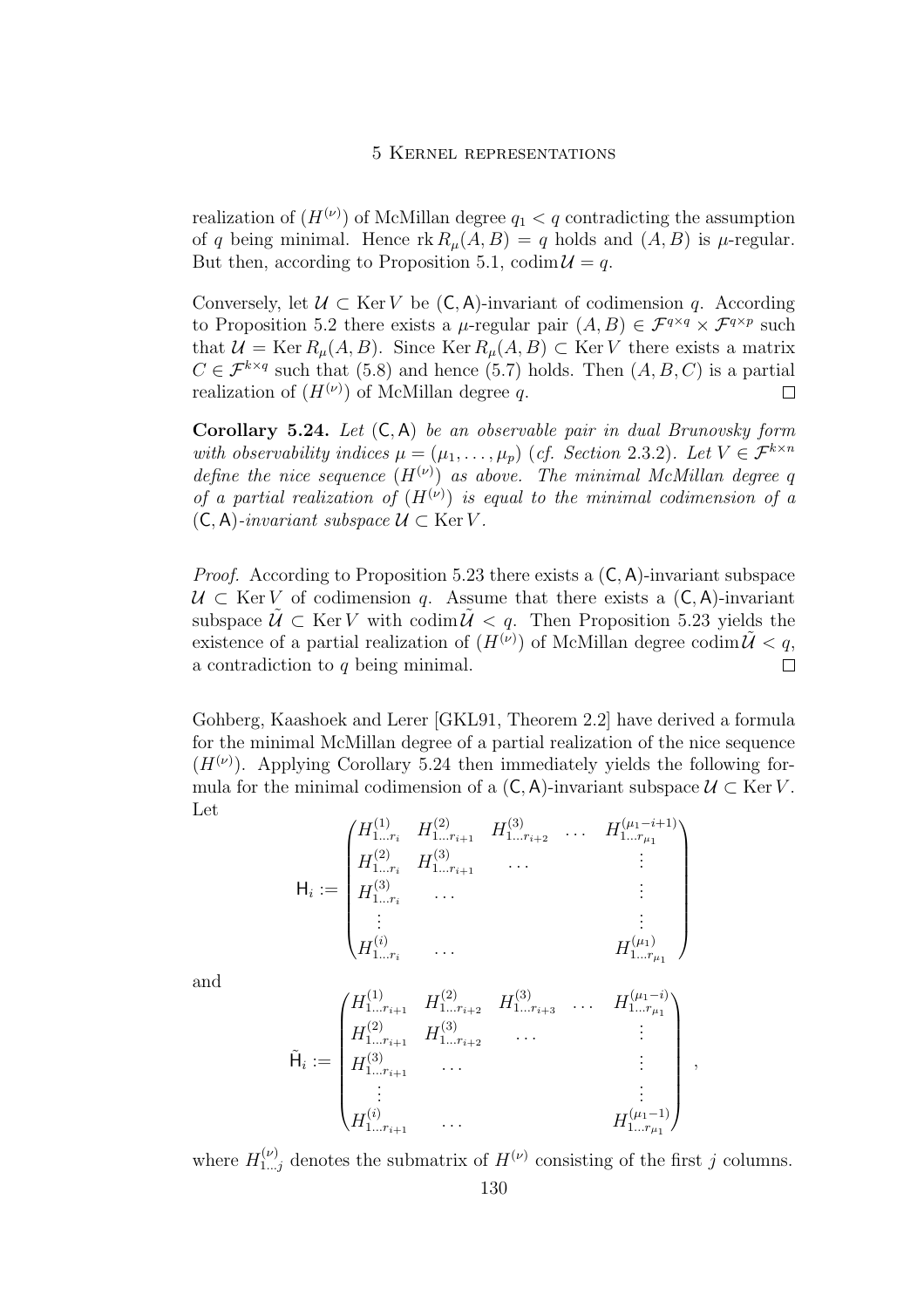#### 5.6 Partial realizations

**Theorem 5.25.** The minimal codimension of a  $(C, A)$ -invariant subspace  $U \subset \text{Ker } V$  is equal to

$$
\sum_{i=1}^{\mu_1} \operatorname{rk} H_i - \sum_{i=1}^{\mu_1 - 1} \operatorname{rk} \tilde{H}_i
$$

.

As has been pointed out in Section 3.3.1, this formula provides a lower bound for the minimal order of an asymptotic output observer for the function  $V_x$ (at least if the observed system is controllable).

The following theorem extends and corrects a result of Fuhrmann and Helmke [FH01, Theorem 5.2]. If  $(A, B, C)$  is a partial realization of the nice sequence  $(H^{(\nu)})$  of McMillan degree q then so is  $(SAS^{-1}, SB, CS)$  for every  $S \in GL(\mathcal{F}^q)$ . For parametrization purposes it is therefore convenient to introduce similarity classes

$$
[(A, B, C)]_{\sigma} = \{ (SAS^{-1}, SB, CS) \mid S \in GL(\mathcal{F}^q) \}
$$

of partial realizations. Let  $\mathcal{P}_q(H^{(\nu)})$  denote the set of all similarity classes of partial realizations of  $(H^{(\nu)})$  of McMillan degree q. Let  $\mathcal{V}_q^{\text{Ker}\,V}(\mathsf{C},\mathsf{A})$  denote the set of all codimesion  $q$  (C, A)-invariant subspaces contained in Ker V.

**Theorem 5.26.** Let  $(C, A)$  be an observable pair in dual Brunovsky form with observability indices  $\mu = (\mu_1, \dots, \mu_p)$  (cf. Section 2.3.2). Let  $V \in \mathcal{F}^{k \times n}$ define the nice sequence  $(H^{(\nu)})$  as above. Let q be the McMillan degree of a minimal partial realization of  $(H^{(\nu)})$ . The map

$$
\rho_{\mu}: \mathcal{P}_q(H^{(\nu)}) \longrightarrow \mathcal{V}_q^{\text{Ker }V}(\mathsf{C}, \mathsf{A}),
$$

$$
[A, B, C]_{\sigma} \mapsto \text{Ker } R_{\mu}(A, B)
$$

is a surjection. If  $\mathcal{V}_q^{\text{Ker }V}(\mathsf{C},\mathsf{A})$  happens to consist only of tight subspaces then  $\rho_{\mu}$  is bijective.

*Proof.* Since Ker  $R_u(A, B)$  is invariant under the similarity action and according to Proposition 5.23 the map  $\rho_{\mu}$  is well defined and surjective. In the tight case the pair  $(A, B)$  is (up to similarity) uniquely determined by Ker  $R_\mu(A, B)$  (Theorem 5.4). Since  $\text{rk } R_\mu(A, B) = q$ , equation (5.8) determines C uniquely.  $\Box$ 

In general partial realizations of nice sequences are not unique – even in the tight and minimal case – as the following example shows.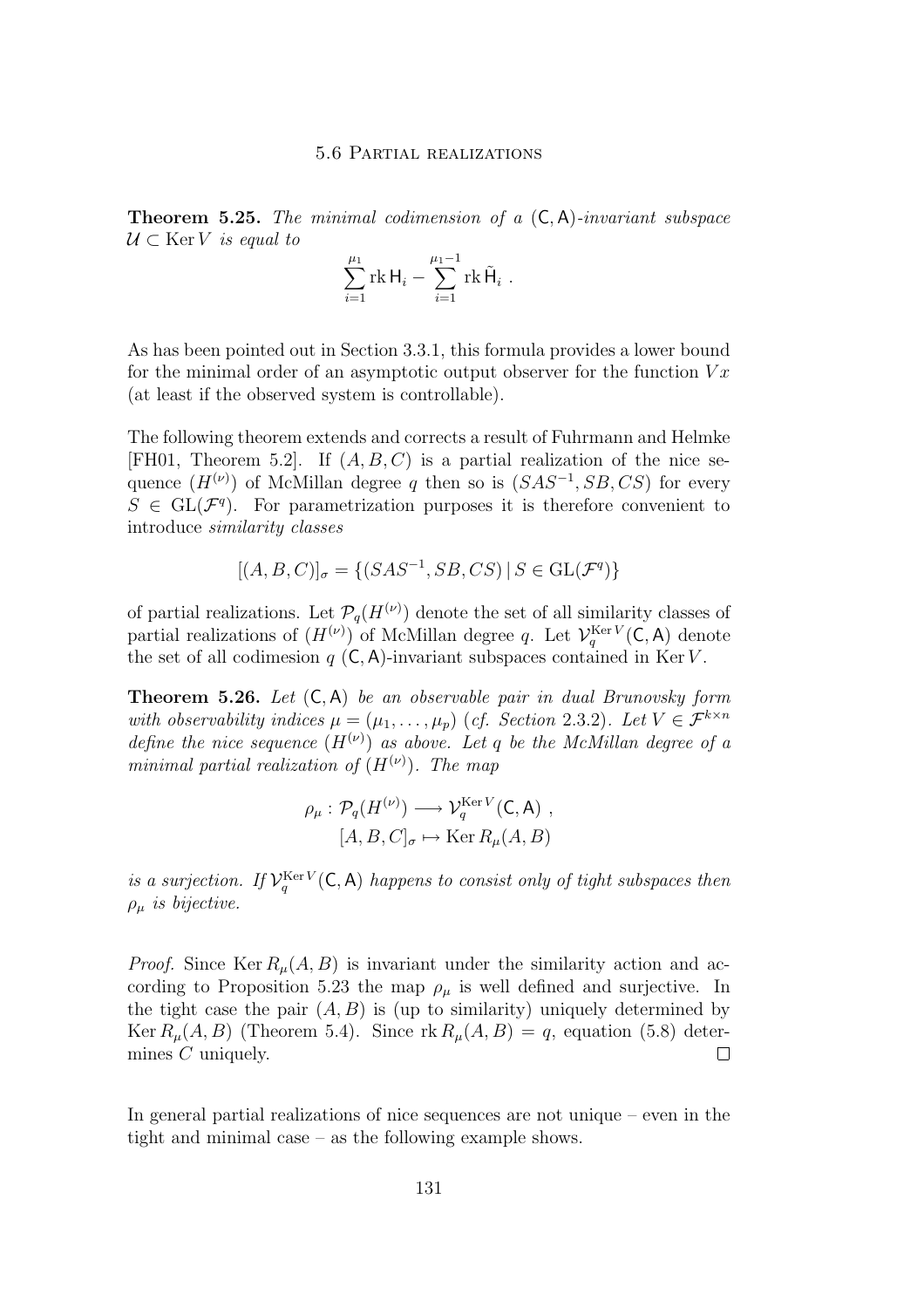**Example 5.27.** Let  $(C, A)$  be observable in dual Brunovsky form with observability indices  $\mu_1 = 3$  and  $\mu_2 = 2$ , i.e.  $p = 2$  and  $n = \mu_1 + \mu_2 = 5$ . Consider

$$
V = \begin{pmatrix} 1 & 0 & 1 & 0 & 0 \\ 0 & 1 & 0 & 1 & 1 \end{pmatrix} .
$$

Let  $q = \text{rk } V = 2$ . Observe that there exists no pair  $(A, B) \in \mathcal{F}^{q \times q} \times \mathcal{F}^{q \times p}$ with  $V = R_{\mu}(A, B)$ . Hence Proposition 5.1 yields that Ker V is not  $(C, A)$ invariant (but of codimesion 2). But then according to Proposition 5.23 there exists no partial realization of the nice sequence

$$
H^{(1)} = \begin{pmatrix} 1 & 0 \\ 0 & 1 \end{pmatrix} , \quad H^{(2)} = \begin{pmatrix} 0 & 0 \\ 1 & 1 \end{pmatrix} , \quad H^{(3)} = \begin{pmatrix} 1 \\ 0 \end{pmatrix}
$$

of McMillan degree  $q = 2$ . The McMillan degree of a minimal partial realization of  $H^{(\nu)}$  is hence  $\geq 3$ . Now consider the family

$$
A(x, y, z, v, w) = \begin{pmatrix} -\frac{x}{y-v} & -\frac{v}{y-v} & \frac{1}{y-v} \\ 1 + \frac{x}{y-v} & 1 + \frac{v}{y-v} & -\frac{1}{y-v} \\ y - x\frac{z-w}{y-v} & w - v\frac{z-w}{y-v} & \frac{z-w}{y-v} \end{pmatrix},
$$
  

$$
B(x, y, z, v, w) = \begin{pmatrix} 1 & 0 \\ 0 & 1 \\ x & v \end{pmatrix}, \qquad x, y, z, v, w \in \mathcal{F}, \quad y \neq v
$$

of  $\mu$ -tight pairs  $(A(.), B(.))$ . According to Proposition 5.1 the subspaces

$$
\mathcal{T}(.) = \text{Ker } R_{\mu}(A(.), B(.)) = \text{Ker}\begin{pmatrix} 1 & 0 & 1 & 0 & 0 \\ 0 & 1 & 0 & 1 & 1 \\ x & y & z & v & w \end{pmatrix}
$$

are tight of codimension 3 (note that  $y \neq v$ ). Apparently  $\mathcal{T}(.) \subset \text{Ker } V$  holds for all values of the parameters. But then the family  $(A(.), B(.), C(.))$ , where

$$
C(.) = \begin{pmatrix} 1 & 0 & 0 \\ 0 & 1 & 0 \end{pmatrix} ,
$$

consists of (obviously different) partial realizations of  $(H<sup>(\nu)</sup>)$  of minimal McMillan degree 3. In fact, every partial realization of  $(H^{(\nu)})$  of McMillan degree 3 comes from a kernel representation of the above type (Theorem 5.26), where  $y \neq v$  is necessary since

$$
A \cdot \begin{pmatrix} 0 \\ 1 \\ y \end{pmatrix} = \begin{pmatrix} 1 \\ 0 \\ z \end{pmatrix} \quad \text{and} \quad A \cdot \begin{pmatrix} 0 \\ 1 \\ v \end{pmatrix} = \begin{pmatrix} 0 \\ 1 \\ w \end{pmatrix}
$$

implies  $a_{12} + ya_{13} = 1$  and  $a_{12} + va_{13} = 0$  hence  $(y - v)a_{13} = 1$  and  $y - v \neq 0$ . Consequently all minimal partial realizations of  $(H^{(\nu)})$  are tight.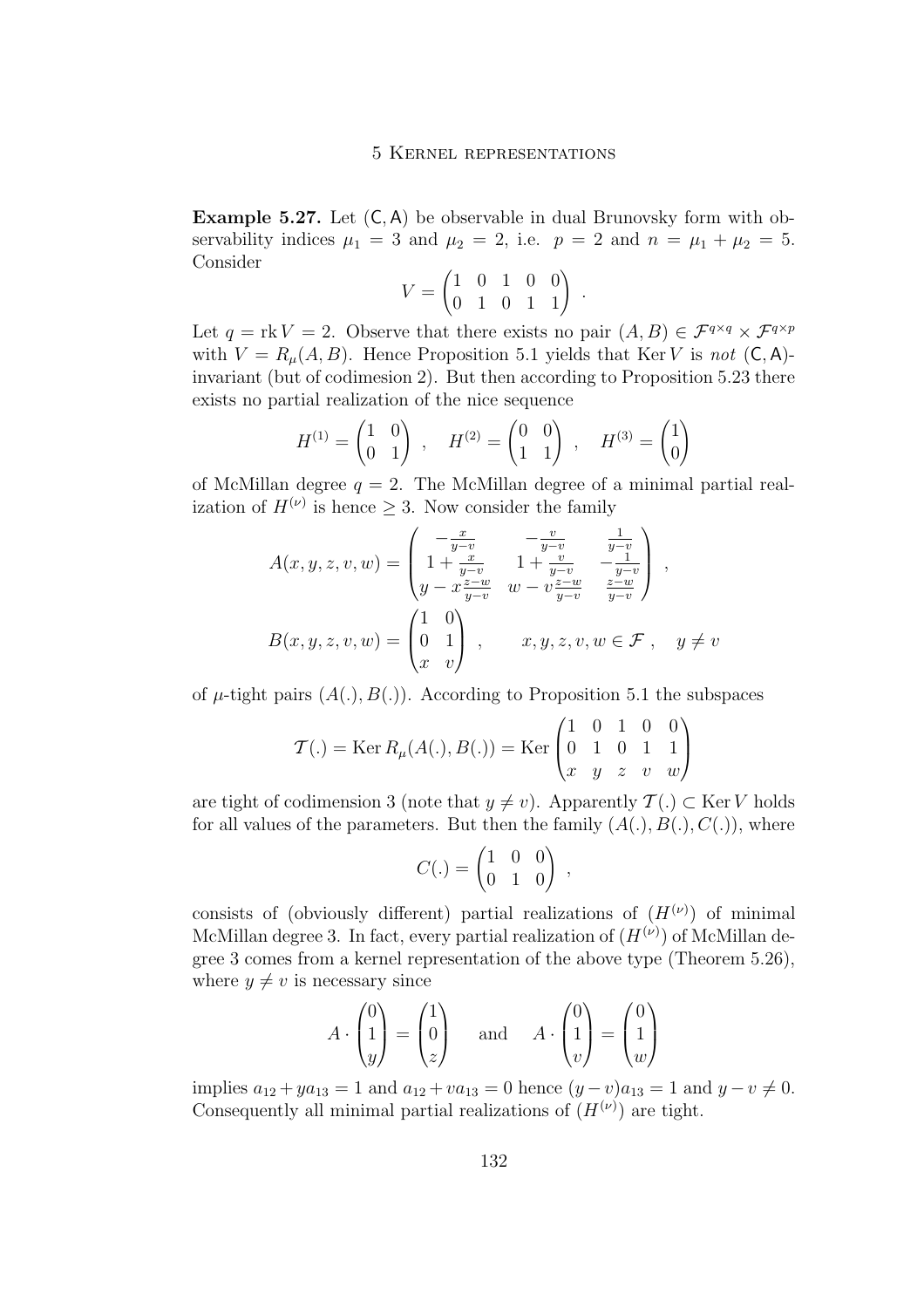# 5.7 Observers II

In this section the connection between kernel representations of (almost)  $(C, A)$ -invariant subspaces and observer theory as well as the link of the latter to partial realization theory is explained.

Consider the system

$$
\begin{aligned}\n\dot{x} &= A x + B u \\
y &= C x \,,\n\end{aligned} \tag{5.9}
$$

where the pair  $(C, A)$  is observable and in dual Brunovsky form with observability indices  $\mu = (\mu_1, \dots, \mu_p)$  (cf. Section 2.3.2). In this set-up the following three propositions provide an alternative proof for Theorem 3.8. The new proof clarifies the dynamical meaning of the matrix pair  $(A, B)$  appearing in the kernel representation of a  $(C, A)$ -invariant subpace  $\mathcal{V} = \text{Ker } R_{\mu}(A, B)$ .

**Proposition 5.28.** Let  $V \in \mathcal{F}^{k \times n}$  and let  $V := \text{Ker } V$  be  $(C, A)$ -invariant. Then there exists a (not necessarily controllable) pair  $(A, B) \in \mathcal{F}^{k \times k} \times \mathcal{F}^{k \times p}$ such that  $V = R_\mu(A, B)$ .

*Proof.* Let  $q := \text{codim } V$ , then  $q \leq k$ . According to Proposition 5.2 there exists a ( $\mu$ -regular) pair  $(\tilde{A}, \tilde{B}) \in \mathcal{F}^{q \times q} \times \mathcal{F}^{q \times p}$  such that  $\mathcal{V} = \text{Ker } R_{\mu}(\tilde{A}, \tilde{B}) =$ Ker V. But then there exists a rank q matrix  $P \in \mathcal{F}^{k \times q}$  such that  $V =$  $PR_{\mu}(\tilde{A}, \tilde{B})$ . Since Ker  $P = \{0\}$ , there exists an invertible matrix  $S \in \mathcal{F}^{k \times k}$ such that

$$
SP = \begin{pmatrix} I \\ 0 \end{pmatrix} \; .
$$

Now define

$$
A := S^{-1} \begin{pmatrix} \tilde{A} & 0 \\ 0 & 0 \end{pmatrix} S \text{ and } B := S^{-1} \begin{pmatrix} \tilde{B} \\ 0 \end{pmatrix}.
$$

It follows

$$
R_{\mu}(A, B) = S^{-1} \begin{pmatrix} R_{\mu}(\tilde{A}, \tilde{B}) \\ 0 \end{pmatrix}
$$
  
=  $S^{-1}SPR_{\mu}(\tilde{A}, \tilde{B})$   
=  $V$ .

 $\Box$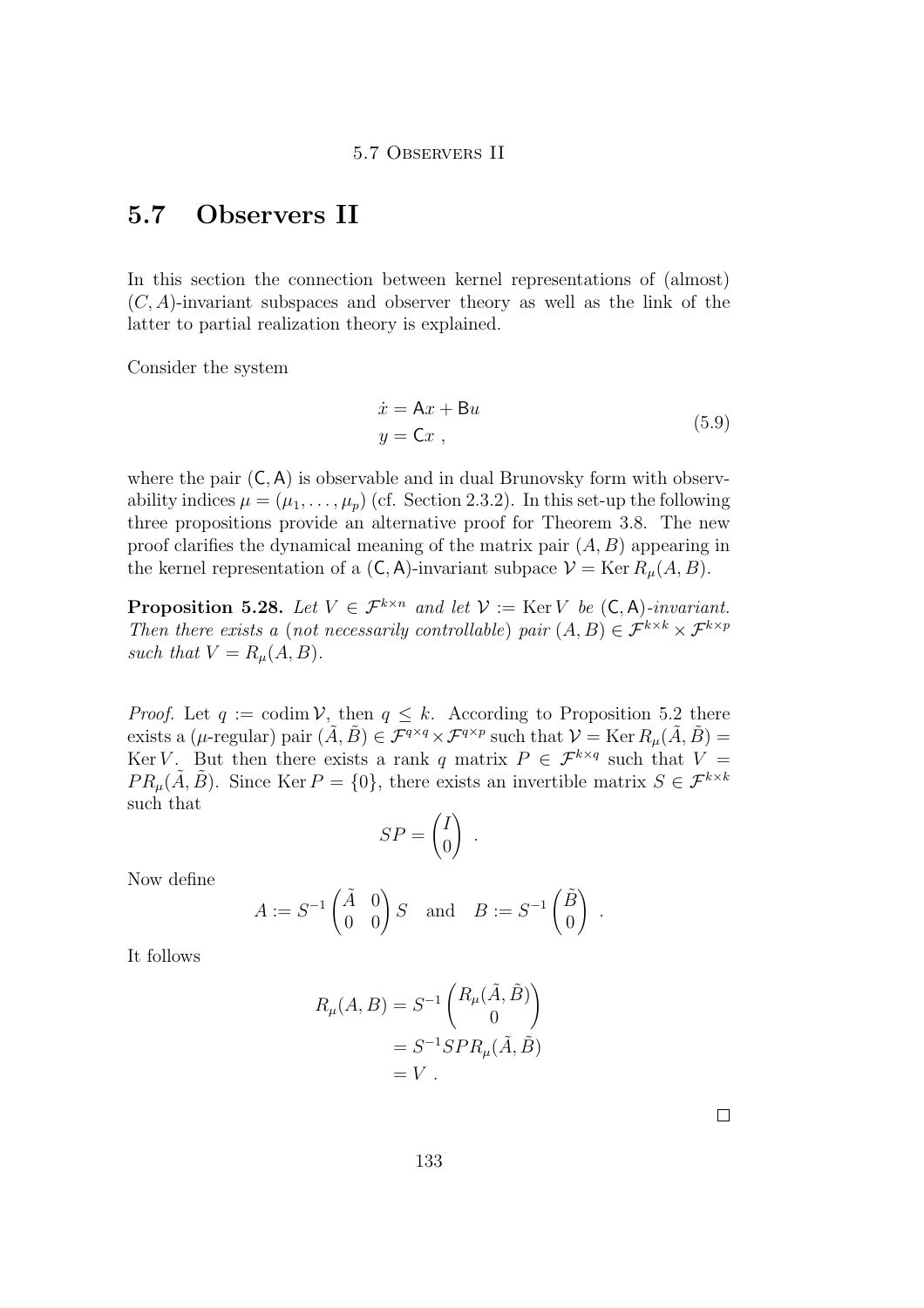**Proposition 5.29.** Let  $(A, B) \in \mathcal{F}^{k \times k} \times \mathcal{F}^{k \times p}$ , and set  $V := R_{\mu}(A, B)$ ,  $K :=$  $A, L := -\left(A^{\mu_1}b_1 \dots A^{\mu_p}b_p\right)$  and  $M := VB$ . Then  $\dot{v} = Kv + Ly + Mu$  is a tracking observer for  $Vx$ .

Proof. Calculate

$$
VA - KV = R_{\mu}(A, B)A - AR_{\mu}(A, B)
$$
  
=  $(0 \dots 0 - A^{\mu_1}b_1 \dots 0 \dots 0 - A^{\mu_p}b_p)$   
= LC

and apply Theorem 3.4.

**Proposition 5.30.** Let  $V \in \mathcal{F}^{k \times n}$  and let  $\dot{v} = Kv + Ly + Mu$  be a tracking observer for  $Vx$ . Set

A := K and B := V 1 0 . . . 0 . . . 1 0 . . . 0 µ1 . . . µp

Then  $R_\mu(A, B) = V$ ,  $A = K$ ,  $- (A^{\mu_1}b_1 \ldots A^{\mu_p}b_p) = L$  and  $VB = M$ . It follows that  $V := \text{Ker } V$  is  $(C, A)$ -invariant.

*Proof.* According to Theorem 3.4 it is  $M = VB$  and  $VA - KV = LC$ , i.e.  $Kv_i = v_{i+1}, i = \mu_1 + \cdots + \mu_{j-1} + 1, \ldots, \mu_1 + \cdots + \mu_j - 1$ , and  $Kv_{\mu_1 + \cdots + \mu_j} = -l_j$ , where  $j = 1, \ldots, p$  and  $v_i$ ,  $l_i$  denote the *i*-th column of V and L, respectively. By induction this yields  $A^i b_j = K^i v_{\mu_1 + \dots + \mu_{j-1}+1} = v_{\mu_1 + \dots + \mu_{j-1}+1+i}$  $i = 0, \ldots, \mu_j - 1$  and  $A^{\mu_j}b_j = K^{\mu_j}v_{\mu_1 + \cdots + \mu_{j-1} + 1} = -l_j$ , where  $j = 1, \ldots, p$ and  $b_j$  denotes the j-th column of B. V being  $(C, A)$ -invariant follows from Proposition 5.1.  $\Box$ 

Let  $V \in \mathcal{F}^{k \times n}$  be such that  $\mathcal{V} := \text{Ker } V$  is  $(C, A)$ -invariant. Let

$$
P_k^{\mathrm{id}}(V) := \{(A, B) \in \mathcal{F}^{k \times k} \times \mathcal{F}^{k \times p} \mid R_\mu(A, B) = V\}
$$

be the set of  $\mu$ -representations of V and let

$$
Obs_k(V) = \{(K, L, M) \in \mathcal{F}^{k \times (k+p+m)} \mid V\mathsf{A} - KV = LC, M = VB\}
$$

 $\Box$ 

.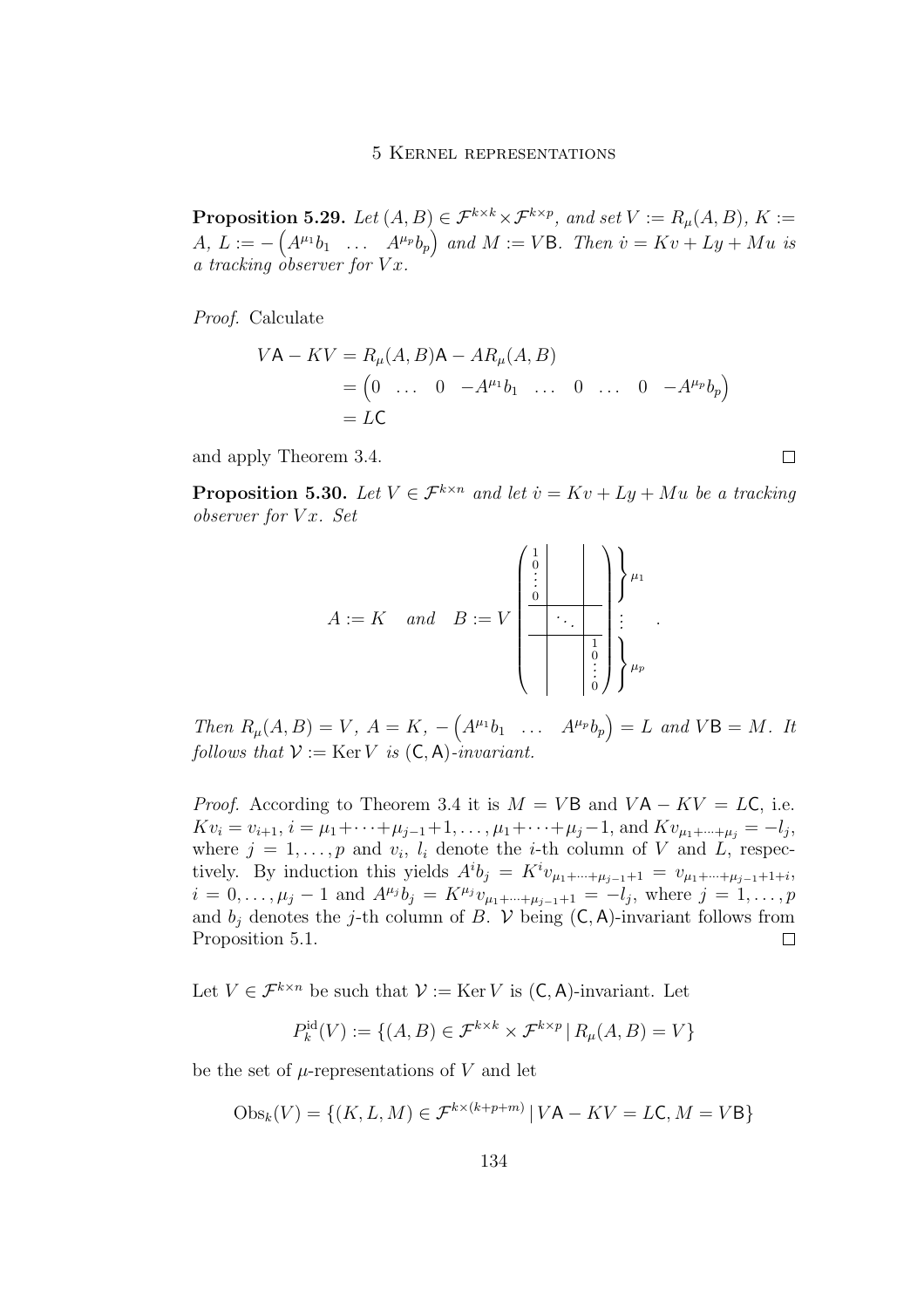# 5.7 Observers II

be the set of all order k tracking observers for  $Vx$ . By the previous propositions the map

$$
\rho_V: P_k^{\text{id}}(V) \longrightarrow \text{Obs}_k(V) ,
$$
  

$$
(A, B) \mapsto (K, L, M) = (A, -\left(A^{\mu_1}b_1 \dots A^{\mu_p}b_p\right), R_\mu(A, B)B)
$$

is a surjection. Since  $V = R_u(A, B)$  defines B uniquely,  $\rho_V$  is also injective, hence a bijection. An already well known (cf. Theorem 5.4) consequence of this fact is that V has a unique representation  $V = R_u(A, B)$  if and only if V has full row rank k and  $V = \text{Ker } V$  is tight (Corollary 3.29). If V has full row rank k then the matrices A appearing in  $P_k^{\text{id}}(V)$  are nothing else but the corestrictions (cf. Section 2.3.3) of A to  $\mathcal V$  (Theorem 3.33). Hence the spectral properties of  $V$  (e.g. being outer detectable or an observability subspace) are reflected in  $P_k^{\text{id}}(V)$  in this case. The formulation of the corresponding statements is left as an exercise to the reader.

The following theorem provides the link between the previous results and partial realizations (cf. Section 5.6). It extends a result achieved by Fuhrmann and Helmke [FH01, Theorem 5.5]. The proof uses the following lemma on uniqueness of tracked functions.

Lemma 5.31. Let the system (5.9) be controllable. Consider a tracking observer  $\dot{v} = Kv + Ly + Mu$  for the function Ux, where  $U \in \mathcal{F}^{q \times n}$ . Then  $U\mathsf{A} - K U = L\mathsf{C}$  and  $M = U\mathsf{B}$ . If the observer tracks a second function  $\tilde{U}x$ , where  $\tilde{U} \in \mathcal{F}^{q \times n}$ , i.e. if  $\tilde{U}A - K\tilde{U} = LC$  and  $M = \tilde{U}B$ , then  $U = \tilde{U}$ .

*Proof.* The equalities  $U\mathbf{A} - K\mathbf{U} = L\mathbf{C}$  and  $M = U\mathbf{B}$  follow from Theorem 3.4. If also  $\hat{U}A - K\hat{U} = LC$  and  $M = \hat{U}B$  then  $UB = \hat{U}B$  and  $UAB = KUB + LCB = K\tilde{U}B + LCB = \tilde{U}AB$  and by induction it follows  $UR_n(\mathsf{A}, \mathsf{B}) = UR_n(\mathsf{A}, \mathsf{B})$ . By controllability of  $(\mathsf{A}, \mathsf{B})$  this implies  $U = U$ .  $\Box$ 

If the system (5.9) is not controllable then tracked functions in general are not unique as the following example shows.

Example 5.32. Let  $p = 2$ ,  $\mu_1 = \mu_2 = 2$ ,

$$
A = \begin{pmatrix} 0 & 0 & 0 & 0 \\ 1 & 0 & 0 & 0 \\ 0 & 0 & 0 & 0 \\ 0 & 0 & 1 & 0 \end{pmatrix} , B = 0 \text{ and } C = \begin{pmatrix} 0 & 1 & 0 & 0 \\ 0 & 0 & 0 & 1 \end{pmatrix} .
$$

Let  $K = 0$ ,  $L = 0$  and  $M = 0$ , then  $U = \begin{pmatrix} u_1 & u_2 & u_3 & u_4 \end{pmatrix}$  satisfies  $U\mathsf{A}$  $KU = LC$  and  $M = UB$  if and only if  $u_2 = u_4 = 0$ , while  $u_1$  and  $u_3$  are arbitrary.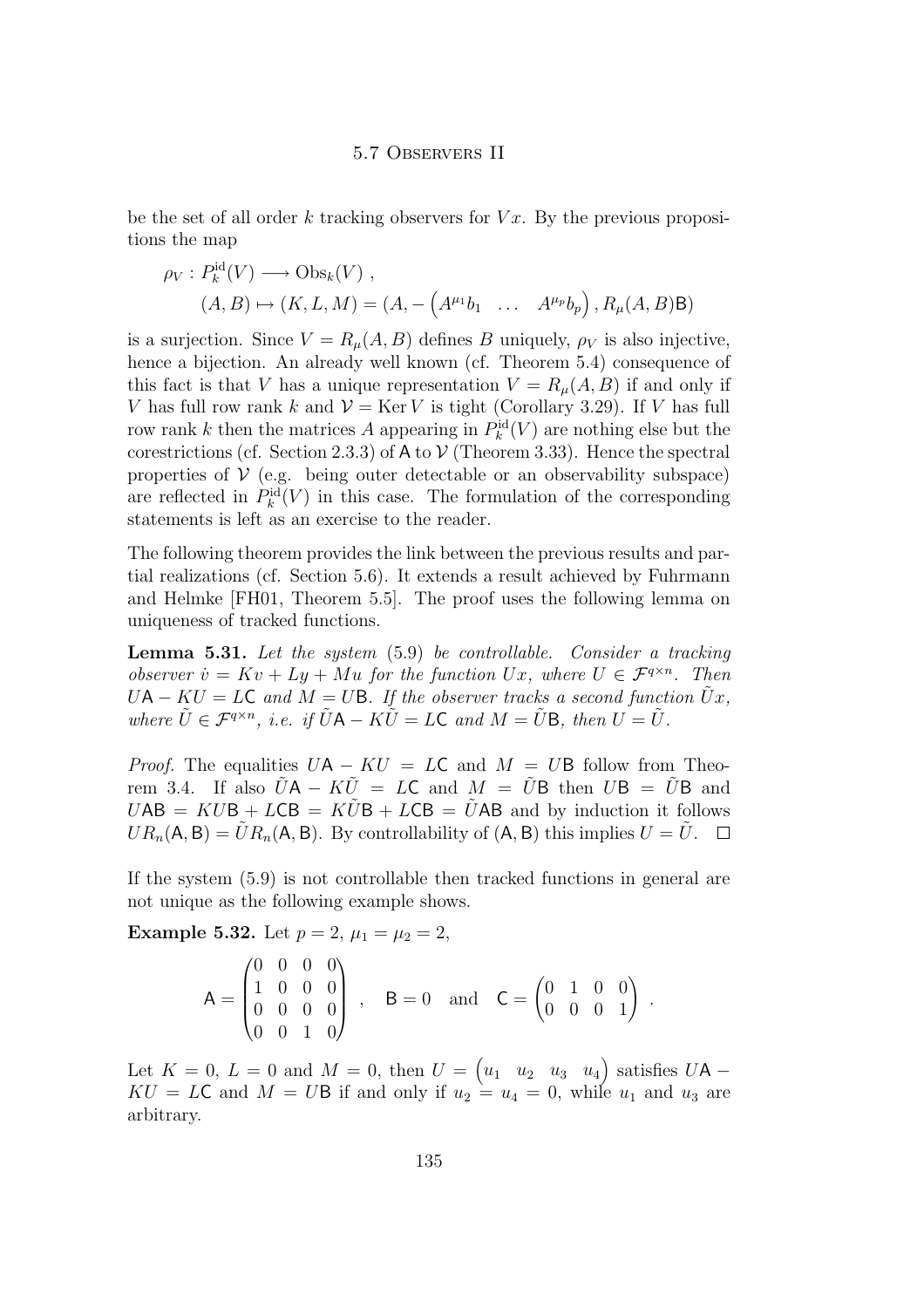**Theorem 5.33.** Let the system (5.9) be controllable. Let  $V \in \mathcal{F}^{k \times n}$ , and let

$$
Obs_q^{out}(V) := \{ (K, L, M, P) \in \mathcal{F}^{q \times q} \times \mathcal{F}^{q \times p} \times \mathcal{F}^{q \times m} \times \mathcal{F}^{k \times q} \mid
$$
  

$$
\exists U \in \mathcal{F}^{q \times n} \; U\mathsf{A} - KU = L\mathsf{C}, M = U\mathsf{B}, V = PU \}
$$

be the set of order q tracking observers for  $Vx$  with output (cf. Section 3.2.4). Let

$$
P_q(V) = \{(A, B, C) \in \mathcal{F}^{q \times q} \times \mathcal{F}^{q \times p} \times \mathcal{F}^{k \times q} | CR_\mu(A, B) = V\}
$$

be the set of partial realizations of V (respectively of the nice sequence  $(H^{(\nu)})$ defined by V, cf. Section 5.6) of McMillan degree q. The map

$$
\rho_V: P_q(V) \longrightarrow \mathrm{Obs}_q^{\mathrm{out}}(V) ,
$$
  

$$
(A, B, C) \mapsto (K, L, M, P) = (A, -\left(A^{\mu_1}b_1 \dots A^{\mu_p}b_p\right), R_\mu(A, B)B, C)
$$

is a bijection. It restricts to a bijection from the set of McMillan degree q observable and stable partial realizations of V onto the set of order q observable asymptotic output observers for  $Vx$  without direct feedthrough.

*Proof.* Let  $(A, B, C) \in P_q(V)$  then, according to the above considerations, the  $(K, L, M)$ -part of  $\rho_V(A, B, C)$  forms a tracking observer for the function  $Ux := R_{\mu}(A, B)x$ . Hence  $\rho_V(A, B, C) \in \text{Obs}_q^{\text{out}}(V)$  and  $\rho_V$  is well defined. Since  $\rho_U: P_q^{\text{id}}(U) \longrightarrow \text{Obs}_q(U)$  is surjective for every  $U \in \mathcal{F}^{q \times n}$  for which Ker U is  $(C, A)$ -invariant (or, equivalently, for which there exists a tracking observer for Ux), so is  $\rho_V$ . By Lemma 5.31 the  $(K, L, M)$ -part of  $\rho_V(A, B, C)$ defines U uniquely, which is therefore equal to  $R_\mu(A, B)$ . The latter defines B uniquely, and since  $K = A$  and  $P = C$  it follows that  $(A, B, C)$  is uniquely defined by  $\rho_V(A, B, C)$ , i.e.  $\rho_V$  is injective. The second statement follows from Theorem 3.70.  $\Box$ 

Since minimal asymptotic output observers for  $V_x$  are necessarily observable (Proposition 3.69), the minimal order of an (observable) asymptotic output observer without direct feedthrough for the function  $Vx$  of the state of the controllable system (5.9) is consequently equal to the minimal McMillan degree of an observable stable partial realization of  $V$ . As has been pointed out before, a formula for this minimal order (in the manner of Theorem 5.25) is not yet available.

The next results are the counterparts of Proposition 5.28 and Proposition 5.29 for almost observability subspaces.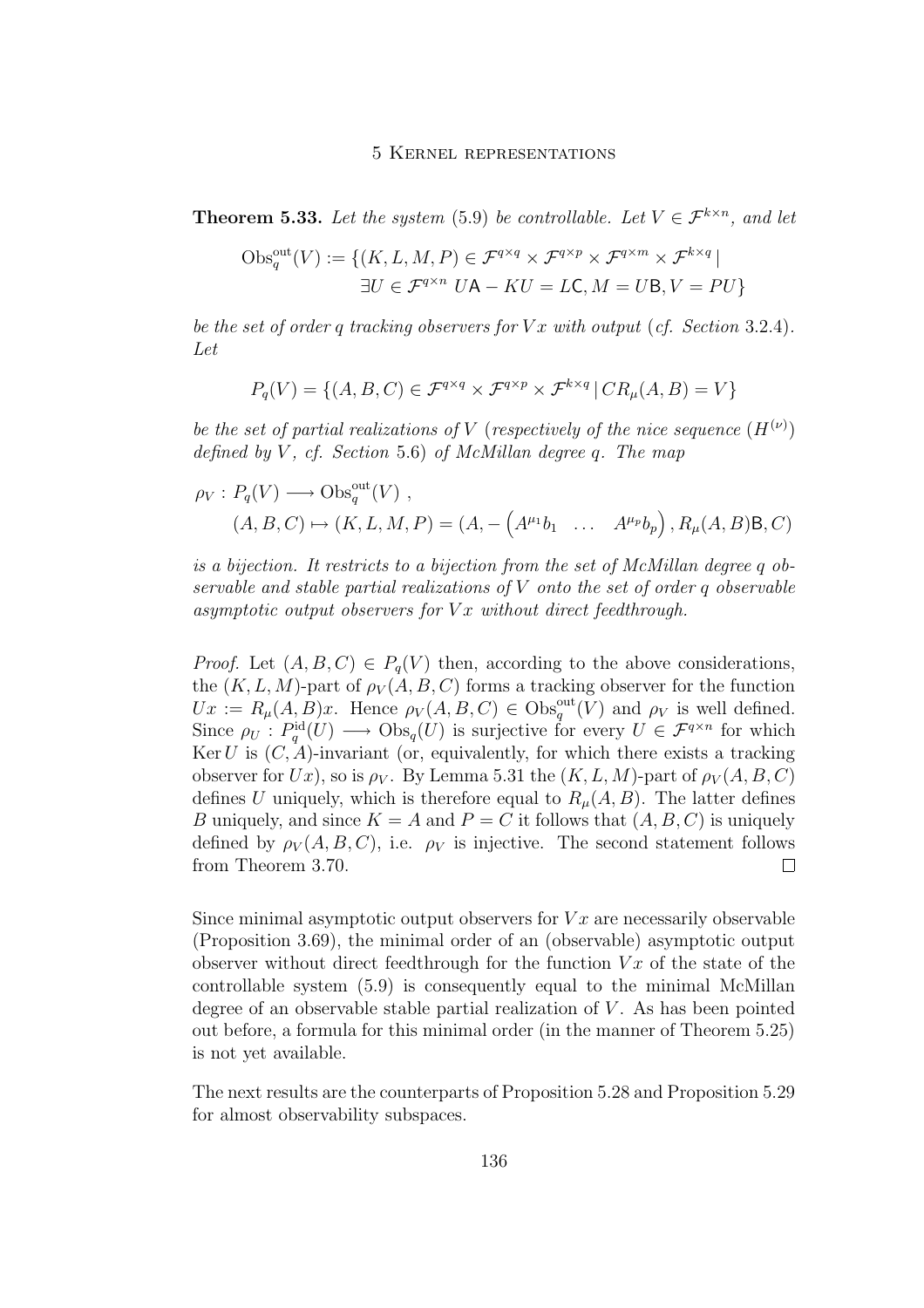### 5.7 Observers II

**Proposition 5.34.** Let  $V \in \mathcal{F}^{k \times n}$  and let  $V := \text{Ker } V$  be an almost observability subspace with respect to the pair  $(C, A)$ . Then there exists a (not necessarily controllable) pair  $(A, B) \in \mathcal{F}^{k \times k} \times \mathcal{F}^{k \times p}$  such that A is nilpotent and  $V =$  $\frac{9}{D}$  $R_\mu(A, B)$ .

*Proof.* Let  $q := \text{codim } V$ , then  $q \leq k$ . According to Proposition 5.8 there exists a ( $\mu$ -regular) pair  $(\tilde{A}, \tilde{B}) \in \mathcal{F}^{q \times q} \times \mathcal{F}^{q \times p}$  such that  $\tilde{A}$  is nilpotent and  $\mathcal{V} = \text{Ker}$  $R_{\mu}(\tilde{A}, \tilde{B}) = \text{Ker } V$ . But then there exists a rank q matrix  $P \in \mathcal{F}^{k \times q}$ such that  $V = F$  $R_{\mu}(\tilde{A}, \tilde{B})$ . Since Ker  $P = \{0\}$ , there exists an invertible matrix  $S \in \mathcal{F}^{k \times k}$  such that

$$
SP = \begin{pmatrix} I \\ 0 \end{pmatrix} .
$$

Now define

$$
A := S^{-1} \begin{pmatrix} \tilde{A} & 0 \\ 0 & 0 \end{pmatrix} S \text{ and } B := S^{-1} \begin{pmatrix} \tilde{B} \\ 0 \end{pmatrix}.
$$

It follows that A is nilpotent and

$$
\overleftarrow{R}_{\mu}(A, B) = S^{-1} \begin{pmatrix} \overleftarrow{R}_{\mu}(\tilde{A}, \tilde{B}) \\ 0 \end{pmatrix}
$$
  
=  $S^{-1}SP \overleftarrow{R}_{\mu}(\tilde{A}, \tilde{B})$   
=  $V$ .

**Proposition 5.35.** Let  $(A, B) \in \mathcal{F}^{k \times k} \times \mathcal{F}^{k \times p}$  with A nilpotent, and set  $V \; :=$  $\overline{R}_{\mu}(A, B), E := A, K := I, L := -B \text{ and } M := EVB.$  Then  $EVA - \overrightarrow{KV} = \overrightarrow{LC}$  and  $\overrightarrow{Ev} = Kv + \overrightarrow{Ly} + Mu$  is a singular tracking observer for  $Vx$  (with E nilpotent and  $K = I$ ).

Proof. Calculate

$$
EVA - KV = A\overleftarrow{R}_{\mu}(A, B)A - \overleftarrow{R}_{\mu}(A, B)
$$
  
= 
$$
\begin{pmatrix} 0 & \cdots & 0 & -b_1 & \cdots & 0 & \cdots & 0 & -b_p \end{pmatrix}
$$
  
= LC

and apply Theorem 3.13.

The following theorem now fills the gap left in the proof of Theorem 3.24. Recall that there was made no assumption on the pair  $(C, A)$  in the formulation of that theorem.

 $\Box$ 

 $\Box$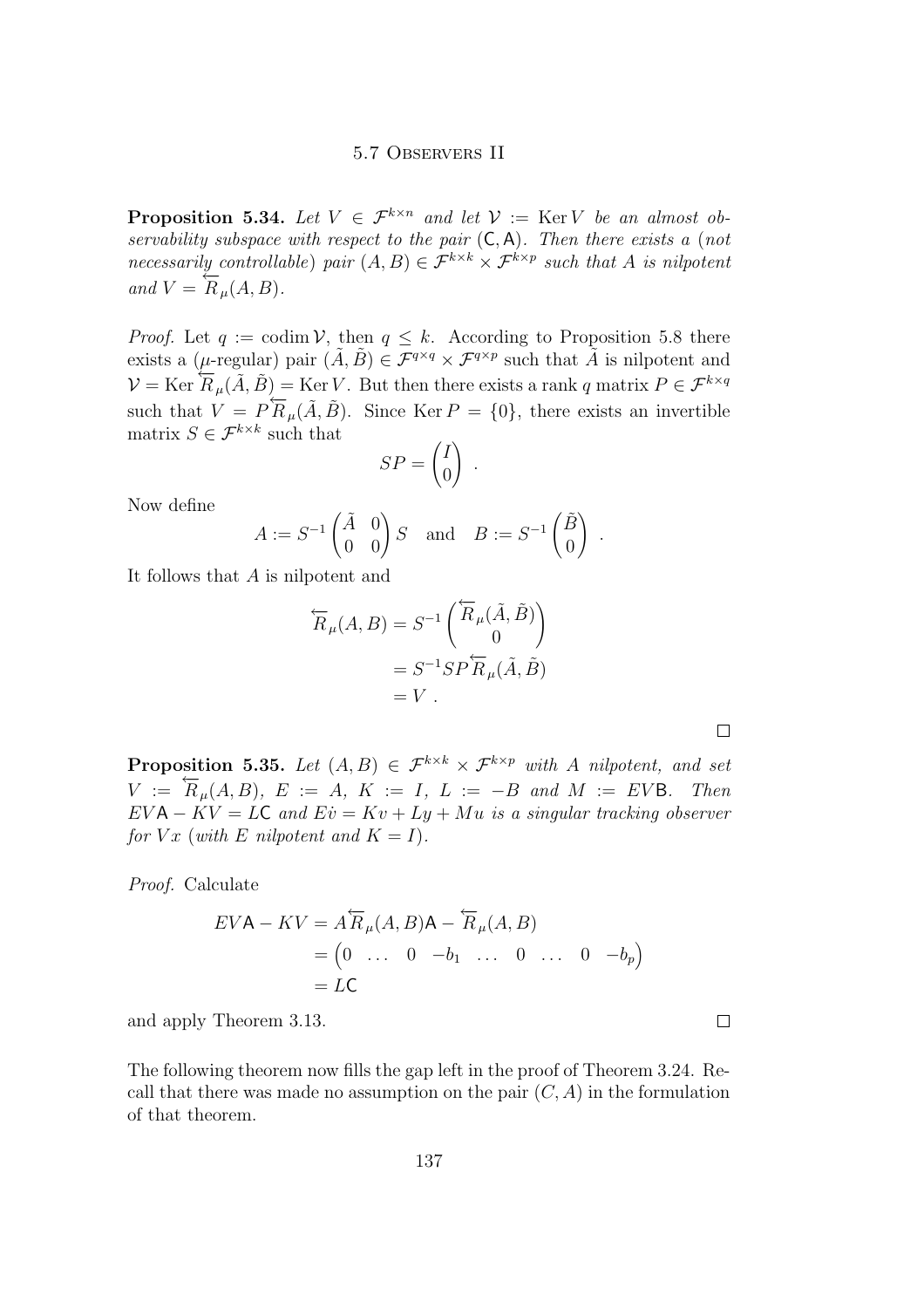**Theorem 5.36.** Consider the system (3.1). Let  $V \in \mathcal{F}^{k \times n}$  and let  $V :=$  $\text{Ker }V$  be an almost observability subspace. Then there exists a singular tracking observer for  $Vx$  with E nilpotent and  $K = I$  (cf. Section 3.2.1).

*Proof.* Consider the dual Kalman decomposition of the pair  $(C, A)$ : There exist invertible matrices  $T \in \mathcal{F}^{n \times n}$  and  $S \in \mathcal{F}^{p \times p}$  such that

$$
C^{(1)} := SCT^{-1} = \begin{pmatrix} C_{11} & 0 \\ 0 & 0 \end{pmatrix} \text{ and } A^{(1)} := TAT^{-1} = \begin{pmatrix} A_{11} & 0 \\ A_{21} & A_{22} \end{pmatrix} ,
$$

where  $A_{11} \in \mathcal{F}^{r \times r}$ ,  $C_{11} \in \mathcal{F}^{q \times r}$ ,  $(C_{11}, A_{11})$  is observable and  $C_{11}$  has full row rank q.

Let  $i \in \mathbb{N}, J \in \mathcal{F}^{n \times p}$  and  $\mathcal{K}_i \supset \text{Ker } C$ . Then there exists a matrix  $K_i \in \mathcal{F}^{p \times p}$ such that  $\mathcal{K}_i = \text{Ker } K_i C$ . But then

$$
x \in (A - JC)^{-i+1} K_i \iff
$$
  
\n
$$
K_i C (A - JC)^{i-1} x = 0 \iff
$$
  
\n
$$
K_i S^{-1} S C T^{-1} T (A - JS^{-1} SC)^{i-1} T^{-1} T x = 0 \iff
$$
  
\n
$$
(K_i S^{-1}) S C T^{-1} (T A T^{-1} - (T JS^{-1}) S C T^{-1})^{i-1} T x = 0 \iff
$$
  
\n
$$
T x \in (A^{(1)} - (T JS^{-1}) C^{(1)})^{-i+1} \text{Ker}(K_i S^{-1}) C^{(1)}
$$

by Proposition 2.33 implies that  $\text{Ker } VT^{-1}$  is an almost observability subspace with respect to the pair  $(C^{(1)}, A^{(1)})$ . Hence

$$
\operatorname{Ker} VT^{-1} \supset \mathcal{N}(C^{(1)}, A^{(1)}) = \operatorname{Ker} \left(I \quad 0 \right)
$$

and  $V^{(1)} := V T^{-1} = (V_1 \ 0)$ , where  $V_1 \in \mathcal{F}^{k \times r}$ .

Again let  $i \in \mathbb{N}$ ,  $J^{(1)} \in \mathcal{F}^{n \times p}$  and  $\mathcal{K}_i^{(1)} = \text{Ker } \mathcal{K}_i^{(1)} C^{(1)} \supset \text{Ker } C^{(1)}$ . Then

$$
x = \binom{x_1}{x_2} \in (A^{(1)} - J^{(1)}C^{(1)})^{-i+1} \mathcal{K}_i^{(1)} \iff
$$
  
\n
$$
\left(K_{i,1} K_{i,2}\right) \left(\begin{array}{cc} C_{11} & 0 \\ 0 & 0 \end{array}\right) \left(\begin{array}{cc} A_{11} & 0 \\ A_{21} & A_{22} \end{array}\right) - \left(\begin{array}{cc} J_{11} & J_{12} \\ J_{21} & J_{22} \end{array}\right) \left(\begin{array}{cc} C_{11} & 0 \\ 0 & 0 \end{array}\right)^{i-1} \left(\begin{array}{c} x_1 \\ x_2 \end{array}\right) = 0 \iff
$$
  
\n
$$
\left(K_{i,1} C_{11} & 0\right) \left(\begin{array}{cc} A_{11} - J_{11} C_{11} & 0 \\ A_{21} - J_{21} C_{11} & A_{22} \end{array}\right)^{i-1} \left(\begin{array}{c} x_1 \\ x_2 \end{array}\right) = 0 \iff
$$
  
\n
$$
K_{i,1} C_{11} (A_{11} - J_{11} C_{11})^{i-1} x_1 = 0 \iff
$$
  
\n
$$
x_1 \in (A_{11} - J_{11} C_{11})^{-i+1} \text{ Ker } K_{i,1} C_{11}
$$

implies that  $\text{Ker } V_1$  is an almost observability subspace with respect to the pair  $(C_{11}, A_{11})$ .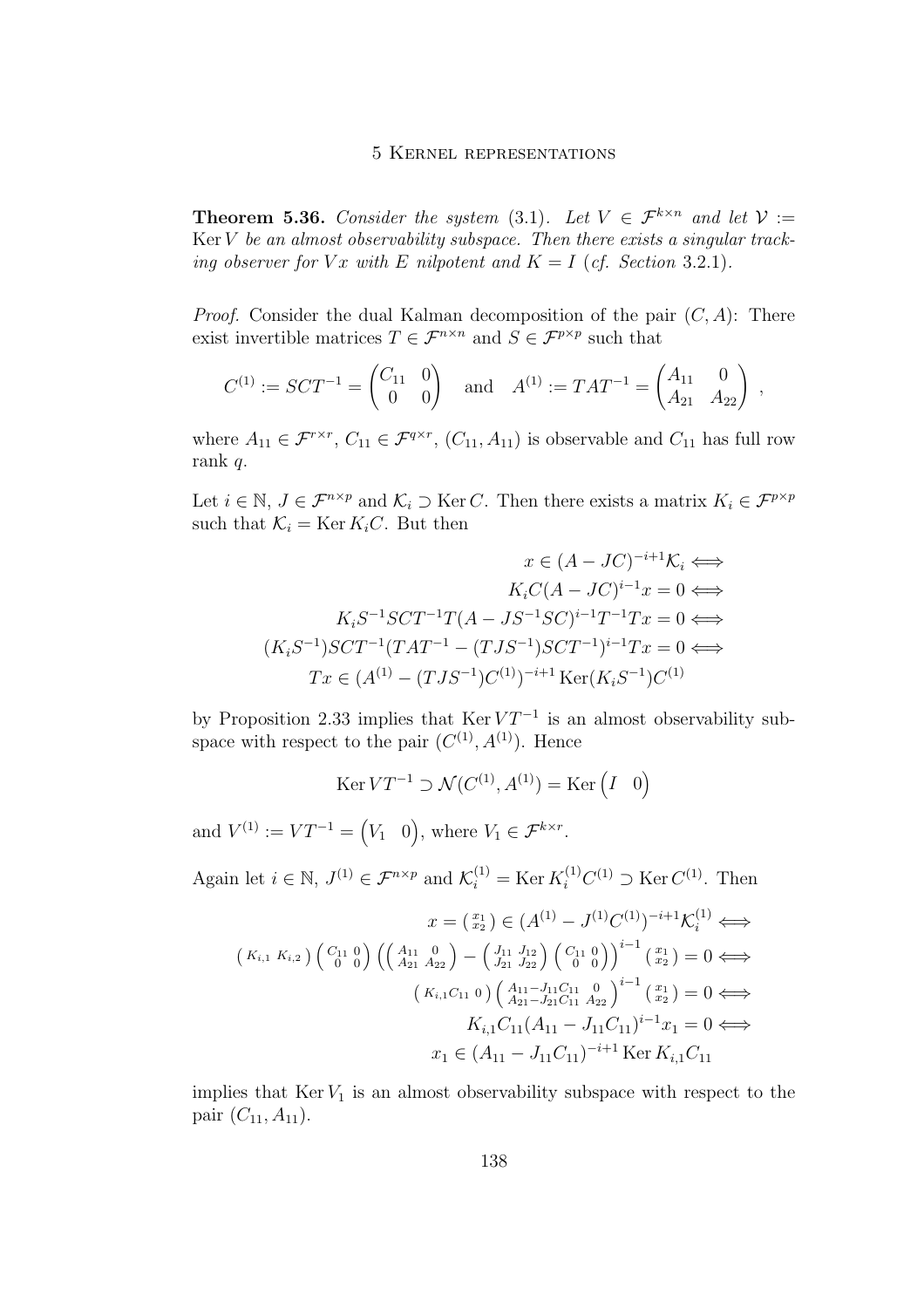# 5.7 Observers II

According to Proposition 2.44 there exist invertible matrices  $T_1 \in \mathcal{F}^{r \times r}$ and  $S_1 \in \mathcal{F}^{q \times q}$  and a matrix  $J_1 \in \mathcal{F}^{r \times q}$  such that the pair  $(C^{(2)}, A^{(2)}) :=$  $(S_1C_{11}T_1^{-1}, T_1(A_{11} - J_1C_{11})T_1^{-1})$  is in dual Brunovsky form with observability indices  $\mu = (\mu_1, \ldots, \mu_q)$ .

Once again let  $i \in \mathbb{N}$ ,  $J \in \mathcal{F}^{r \times q}$  and  $\mathcal{K}_i = \text{Ker } K_i C_{11} \supset \text{Ker } C_{11}$ . As before

$$
x \in (A_{11} - JC_{11})^{-i+1} K_i \Longleftrightarrow
$$
  

$$
T_1 x \in (A^{(2)} - (T_1(J - J_1)S_1^{-1})C^{(2)})^{-i+1} \operatorname{Ker}(K_i S_1^{-1})C^{(2)}
$$

implies that  $\text{Ker } V^{(2)} := \text{Ker } V_1 T_1^{-1}$  is an almost observability subspace with respect to the pair  $(C^{(2)}, A^{(2)})$ .

By Proposition 5.34 and Proposition 5.35 there exist a nilpotent matrix  $E \in$  $\mathcal{F}^{k\times k}$  and a matrix  $L_1 \in \mathcal{F}^{k\times q}$  such that  $EV^{(2)}A^{(2)} - V^{(2)} = L_1C^{(2)}$ . Setting

$$
L := (L_1 S_1 + EV_1 J_1 \quad 0) S \in \mathcal{F}^{k \times p}
$$

yields

$$
(EVA - V)T^{-1} = E(VT^{-1})(TAT^{-1}) - VT^{-1}
$$
  
=  $E(V_1 \t 0) \begin{pmatrix} A_{11} & 0 \\ A_{21} & A_{22} \end{pmatrix} - (V_1 \t 0)$   
=  $(EV_1A_{11} - V_1 \t 0)$   
=  $(E(V_1T_1^{-1})(T_1(A_{11} - J_1C_{11})T_1^{-1})T_1 - (V_1T_1^{-1})T_1 \t 0) +$   
 $(EV_1J_1C_{11} \t 0)$   
=  $((EV^{(2)}A^{(2)} - V^{(2)})T_1 + EV_1J_1C_{11} \t 0)$   
=  $(L_1C^{(2)}T_1 + EV_1J_1C_{11} \t 0)$   
=  $((L_1S_1 + EV_1J_1)C_{11} \t 0)$   
=  $((L_1S_1 + EV_1J_1) \t 0) \begin{pmatrix} C_{11} & 0 \\ 0 & 0 \end{pmatrix}$   
=  $(LS^{-1})(SCT^{-1})$   
=  $LCT^{-1}$ .

It follows that  $EVA-V = LC$ . Set  $M := EVB$ . According to Theorem 3.13 the system  $E\dot{v} = Iv + Ly + Mu$  is a singular tracking observer for  $Vx$ , then.  $\Box$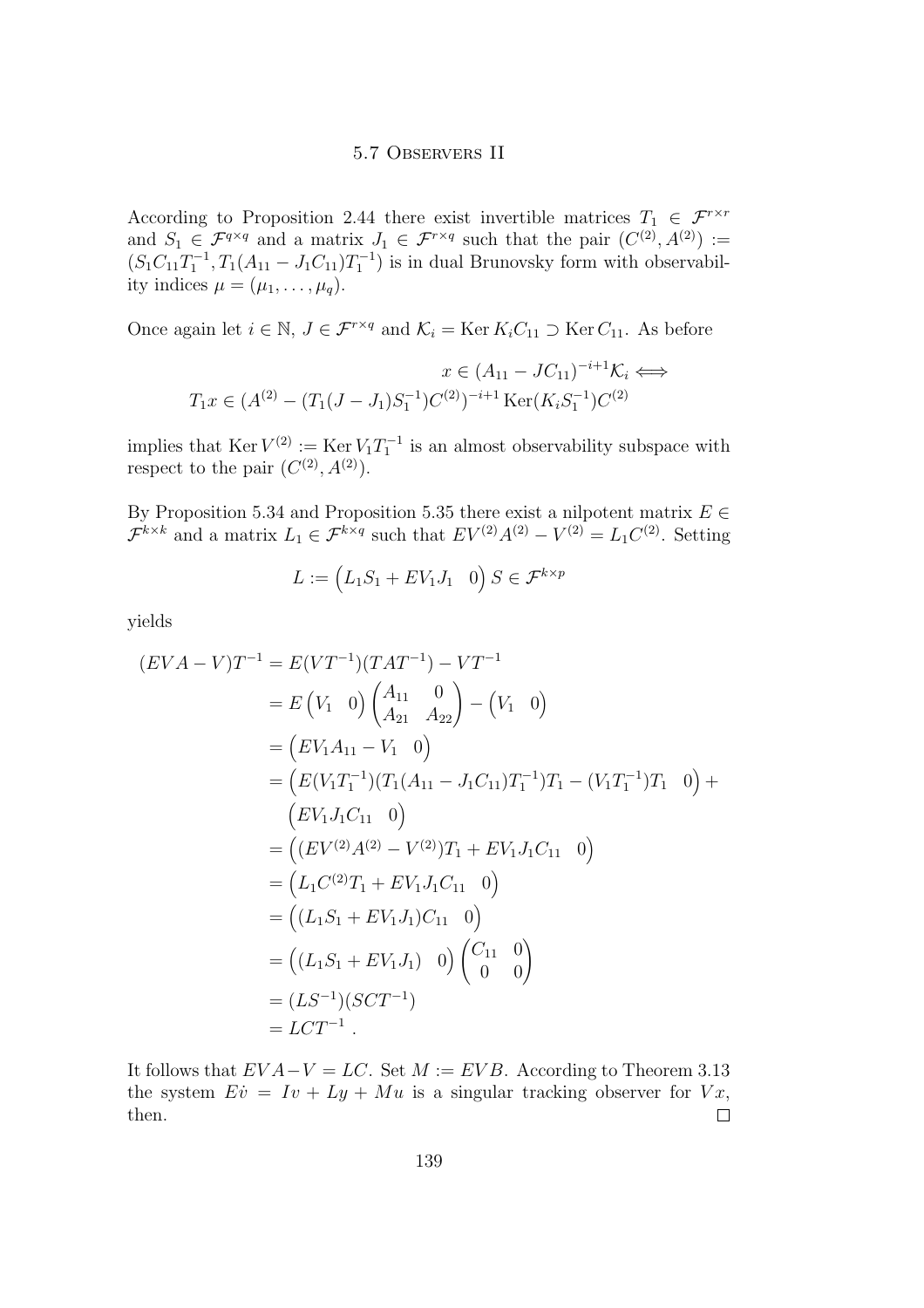Remark 5.37. The above proof uses the fact that any almost observability subspace contains the unobservable subspace (cf. Section 2.3). Since there is no analogous result for  $(C, A)$ -invariant subspaces, the techniques used above can not be applied to generalize Proposition 5.29 to general pairs  $(C, A)$ . That generalization has been proved in Section 3.2 by different methods, though (Theorem 3.8).

The following result is the counterpart to Proposition 5.30 for almost observability subspaces.

**Proposition 5.38.** Let  $V \in \mathcal{F}^{k \times n}$  and let  $E\dot{v} = v + Ly + Mu$  be a singular tracking observer for  $Vx$  with  $E$  nilpotent. Set

$$
A := E \quad and \quad B := V \begin{pmatrix} 0 & & & \\ \vdots & & & \\ 0 & & & \\ \hline & & & \ddots & \\ & & & & \\ \hline & & & & \\ & & & & \\ & & & & \\ & & & & \\ & & & & \\ & & & & \\ & & & & \\ & & & & \\ & & & & \\ & & & & \\ & & & & \\ & & & & \\ & & & & \\ & & & & \\ & & & & \\ & & & & \\ & & & & \\ & & & & \\ & & & & & \\ & & & & & \\ & & & & & \\ & & & & & \\ & & & & & \\ & & & & & \\ & & & & & \\ & & & & & \\ & & & & & \\ & & & & & \\ & & & & & \\ & & & & & \\ & & & & & & \\ & & & & & & \\ & & & & & & \\ & & & & & & \\ & & & & & & & \\ & & & & & & \\ & & & & & & \\ & & & & & & \\ & & & & & & \\ & & & & & & \\ & & & & & & \\ & & & & & & \\ & & & & &
$$

.

Then  $\overleftarrow{R}_{\mu}(A, B) = V$ ,  $A = E$ ,  $-B = L$  and  $EVB = M$ . It follows that  $\mathcal{V} := \text{Ker } V$  is an almost observability subspace with respect to the pair  $(C, A)$ .

*Proof.* According to Theorem 3.13 it is  $M = EVB$  and  $EVA - V = LC$ , i.e.  $v_i = Ev_{i+1}, i = \mu_1 + \cdots + \mu_{j-1} + 1, \ldots, \mu_1 + \cdots + \mu_j - 1$ , and  $v_{\mu_1 + \cdots + \mu_j} = -l_j$ , where  $j = 1, \ldots, p$  and  $v_i, l_i$  denote the *i*-th column of V and L, respectively. By induction this yields  $b_j = v_{\mu_1 + \dots + \mu_j} = -l_j$  and  $A^i b_j = E^i v_{\mu_1 + \dots + \mu_j} =$  $v_{\mu_1+\cdots+\mu_j-i}$ , where  $i=0,\ldots,\mu_j-1, j=1,\ldots,p$  and  $b_j$  denotes the j-th column of  $B$ .  $\mathcal V$  being an almost observability subspace with respect to the pair (C, A) follows from Proposition 5.7.  $\Box$ 

Let  $V \in \mathcal{F}^{k \times n}$  be such that  $V := \text{Ker } V$  is an almost observability subspace with respect to the pair  $(C, A)$ . Let

$$
\overleftarrow{P}_k^{\text{id}}(V) := \{ (A, B) \in \mathcal{F}^{k \times k} \times \mathcal{F}^{k \times p} | A^k = 0, \overleftarrow{R}_{\mu}(A, B) = V \}
$$

be the set of reverse  $\mu$ -representations of V and let

$$
Obs_k^{\text{nil}}(V) = \{ (E, K, L, M) \in \mathcal{F}^{k \times (k+k+p+m)} \mid
$$
  

$$
E^k = 0, K = I, EV\mathsf{A} - KV = L\mathsf{C}, M = EV\mathsf{B} \}
$$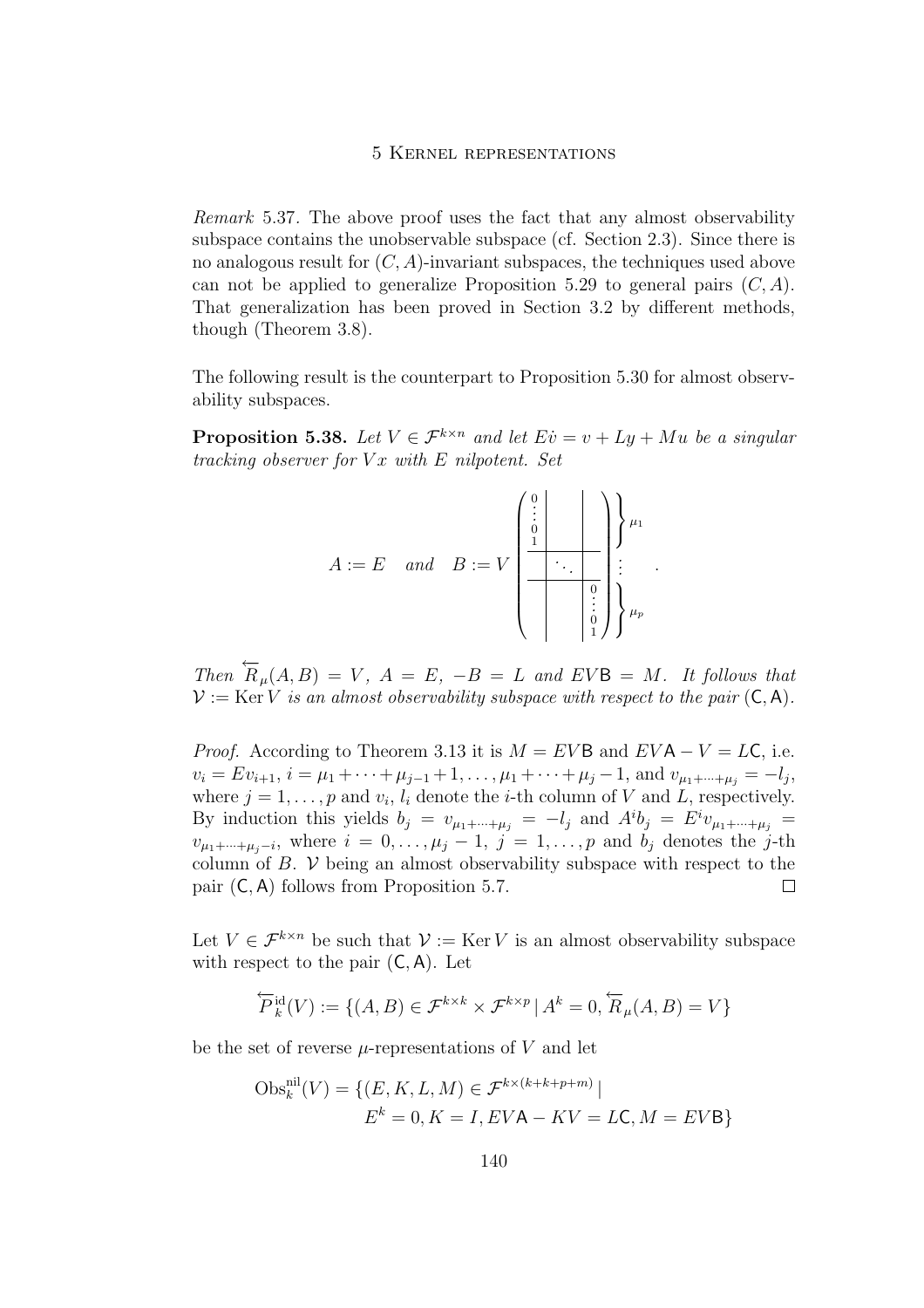# 5.7 Observers II

be the set of all order k singular tracking observers for  $Vx$  with E nilpotent and  $K = I$ . By the previous propositions the map

$$
\overleftarrow{\rho}_V : \overleftarrow{P}_k^{\text{id}}(V) \longrightarrow \text{Obs}_k^{\text{nil}}(V) ,
$$
  

$$
(A, B) \mapsto (E, K, L, M) = (A, I, -B, AR_\mu(A, B)B)
$$

is a surjection. Obviously it is also injective, hence a bijection.

The next results are the counterparts to Propositions 5.28 and 5.29 (respectively Propositions 5.34 and 5.35) for almost  $(C, A)$ -invariant subspaces.

**Proposition 5.39.** Let  $V \in \mathcal{F}^{k \times n}$  and let  $V := \text{Ker } V$  be almost  $(C, A)$ invariant. Then there exists a not necessarily controllable but admissible (cf. Section 4.2) triple  $(E, A, B) \in \mathcal{F}^{k \times k} \times \mathcal{F}^{k \times k} \times \mathcal{F}^{k \times p}$  such that  $EA = AE$  and

$$
V = R_{\mu}(E, A, B) := (E^{\mu_1 - \mu_1} E^{\mu_1 - \mu_2} A_{\mu_1} \dots E^{A^{\mu_1 - \mu_1}} A_{\mu_1 - \mu_1} \dots E^{\mu_p - \mu_p} \dots A^{\mu_p - \mu_p}),
$$
  
where  $b_j, j = 1, ..., p$ , denotes the *j*-th column of B.

*Proof.* Let  $q := \text{codim } V$ , then  $q \leq k$ . According to Proposition 5.17 there exists a pair of matrix pairs  $(\tilde{A}_1, \tilde{B}_1) \in \mathcal{F}^{r \times r} \times \mathcal{F}^{r \times p}$  and  $(\tilde{N}, \tilde{B}_2) \in \mathcal{F}^{(q-r) \times (q-r)} \times$  $\mathcal{F}^{(q-r)\times p}$  with  $\tilde{N}$  nilpotent such that  $\mathcal{V} = \text{Ker } R_{\mu}(\tilde{A}_1, \tilde{B}_1, \tilde{N}, \tilde{B}_2) = \text{Ker } V$  and rk  $R_{\mu}(\tilde{A}_1, \tilde{B}_1, \tilde{N}, \tilde{B}_2) = q$ . But then there exists a rank q matrix  $P \in \mathcal{F}^{k \times q}$ such that  $V = PR_{\mu}(\tilde{A}_1, \tilde{B}_1, \tilde{N}, \tilde{B}_2)$ . Since Ker  $P = \{0\}$ , there exists an invertible matrix  $S \in \mathcal{F}^{k \times k}$  such that

$$
SP = \begin{pmatrix} I \\ 0 \end{pmatrix}
$$

.

Now define

$$
E := S^{-1} \begin{pmatrix} \tilde{I} & 0 & 0 \\ 0 & \tilde{N} & 0 \\ 0 & 0 & 0 \end{pmatrix} S, \ A := S^{-1} \begin{pmatrix} \tilde{A}_1 & 0 & 0 \\ 0 & I & 0 \\ 0 & 0 & 0 \end{pmatrix} S \text{ and } B := S^{-1} \begin{pmatrix} \tilde{B}_1 \\ \tilde{B}_2 \\ 0 \end{pmatrix}.
$$

It follows

$$
R_{\mu}(E, A, B) = S^{-1} \begin{pmatrix} R_{\mu}(\tilde{A}_{1}, \tilde{B}_{1}) \\ \tilde{R}_{\mu}(\tilde{N}, \tilde{B}_{2}) \\ 0 \end{pmatrix}
$$
  
=  $S^{-1}SPR_{\mu}(\tilde{A}_{1}, \tilde{B}_{1}, \tilde{N}, \tilde{B}_{2})$   
=  $V$ .

Apparently,  $EA = AE$  holds and  $(E, A, B)$  is admissible.

141

 $\Box$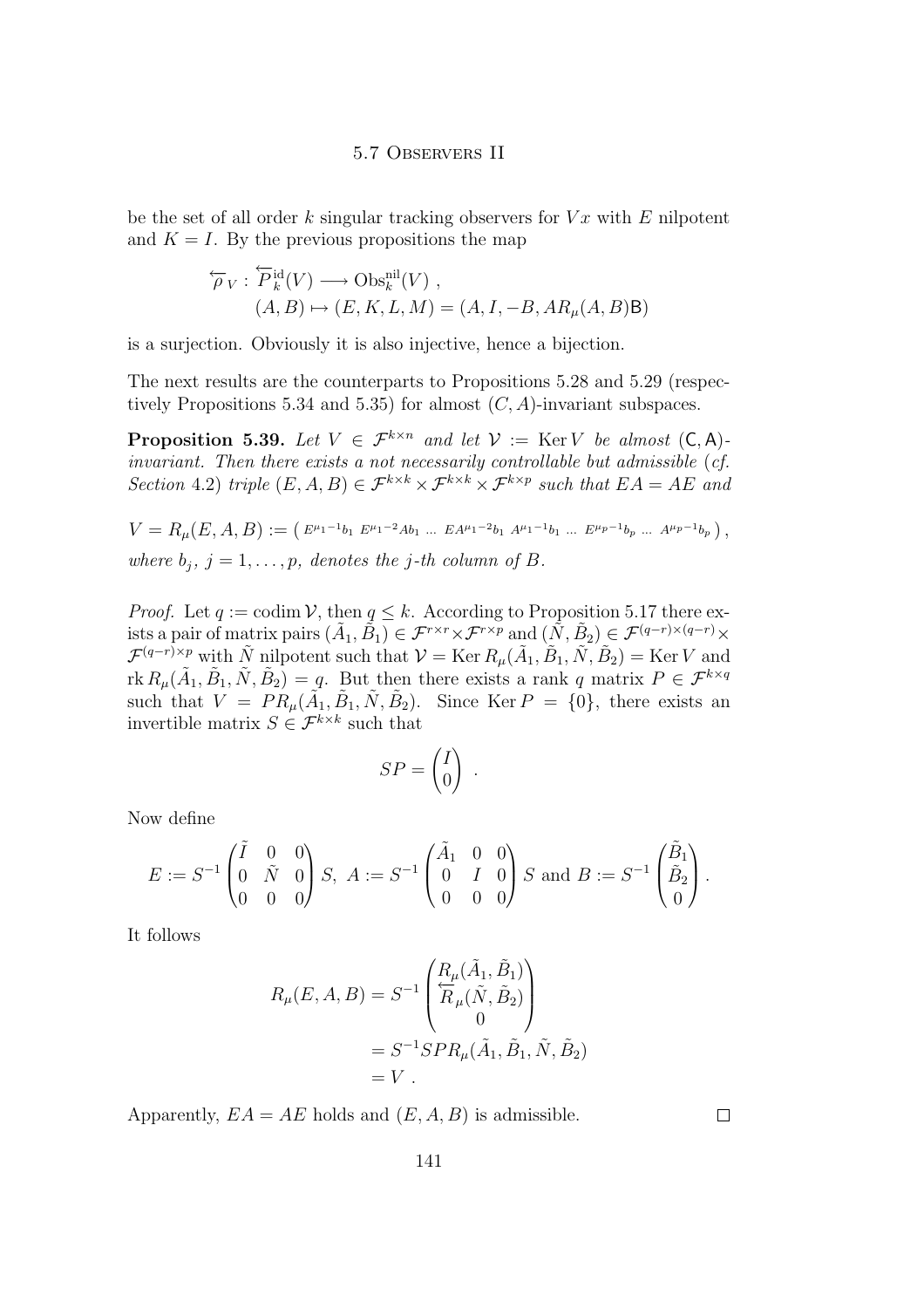**Proposition 5.40.** Let  $(E, A, B) \in \mathcal{F}^{k \times k} \times \mathcal{F}^{k \times k} \times \mathcal{F}^{k \times p}$  be admissible with  $EA = AE$ . Set  $V := R_{\mu}(E, A, B)$ ,  $K := A$ ,  $L := -\left(A^{\mu_1}b_1 \dots A^{\mu_p}b_p\right)$  and  $M := EVB$ . Then  $E\dot{v} = Kv + Ly + Mu$  is a singular tracking observer for  $Vx$ .

Proof. Calculate

$$
EVA - KV = ER_{\mu}(E, A, B)A - AR_{\mu}(E, A, B)
$$
  
=  $\begin{pmatrix} 0 & \cdots & 0 & -A^{\mu_1}b_1 & \cdots & 0 & \cdots & 0 & -A^{\mu_p}b_p \end{pmatrix}$   
= LC

and apply Theorem 3.13.

The next proposition is the counterpart to Proposition 5.30 (respectively Proposition 5.38) for almost  $(C, A)$ -invariant subpaces. The proof uses the following result on the quasi Weierstraß form of a matrix pencil, which is due to Helmke (private communication).

**Theorem 5.41.** Let  $(E, A) \in \mathcal{F}^{k \times k} \times \mathcal{F}^{k \times k}$  be admissible with  $EA = AE$ . Then there exists an invertible matrix  $S \in \mathcal{F}^{k \times k}$  such that

$$
SES^{-1} = \begin{pmatrix} E_1 & 0 \\ 0 & E_2 \end{pmatrix} \quad and \quad SAS^{-1} = \begin{pmatrix} A_1 & 0 \\ 0 & A_2 \end{pmatrix} ,
$$

where  $E_1 \in \mathcal{F}^{r \times r}$  and  $A_2 \in \mathcal{F}^{(k-r) \times (k-r)}$  are invertible,  $E_2$  is nilpotent,  $E_1A_1 = A_1E_1$  and  $E_2A_2 = A_2E_2$ . The transformed pencil is said to be in quasi Weierstraß form, then. If both  $(E, A)$  and  $(SES^{-1}, SAS^{-1})$  are in quasi Weierstraß form then

$$
S = \begin{pmatrix} S_1 & 0 \\ 0 & S_2 \end{pmatrix}
$$

.

*Proof.* Let  $S \in \mathcal{F}^{k \times k}$  be invertible and such that

$$
SES^{-1} = \begin{pmatrix} E_1 & 0 \\ 0 & E_2 \end{pmatrix}
$$

with  $E_1 \in \mathcal{F}^{r \times r}$  invertible and  $E_2$  nilpotent (such an S exists by the spectral decomposition theorem). Partition

$$
SAS^{-1} = \begin{pmatrix} A_1 & X \\ Y & A_2 \end{pmatrix}
$$

 $\Box$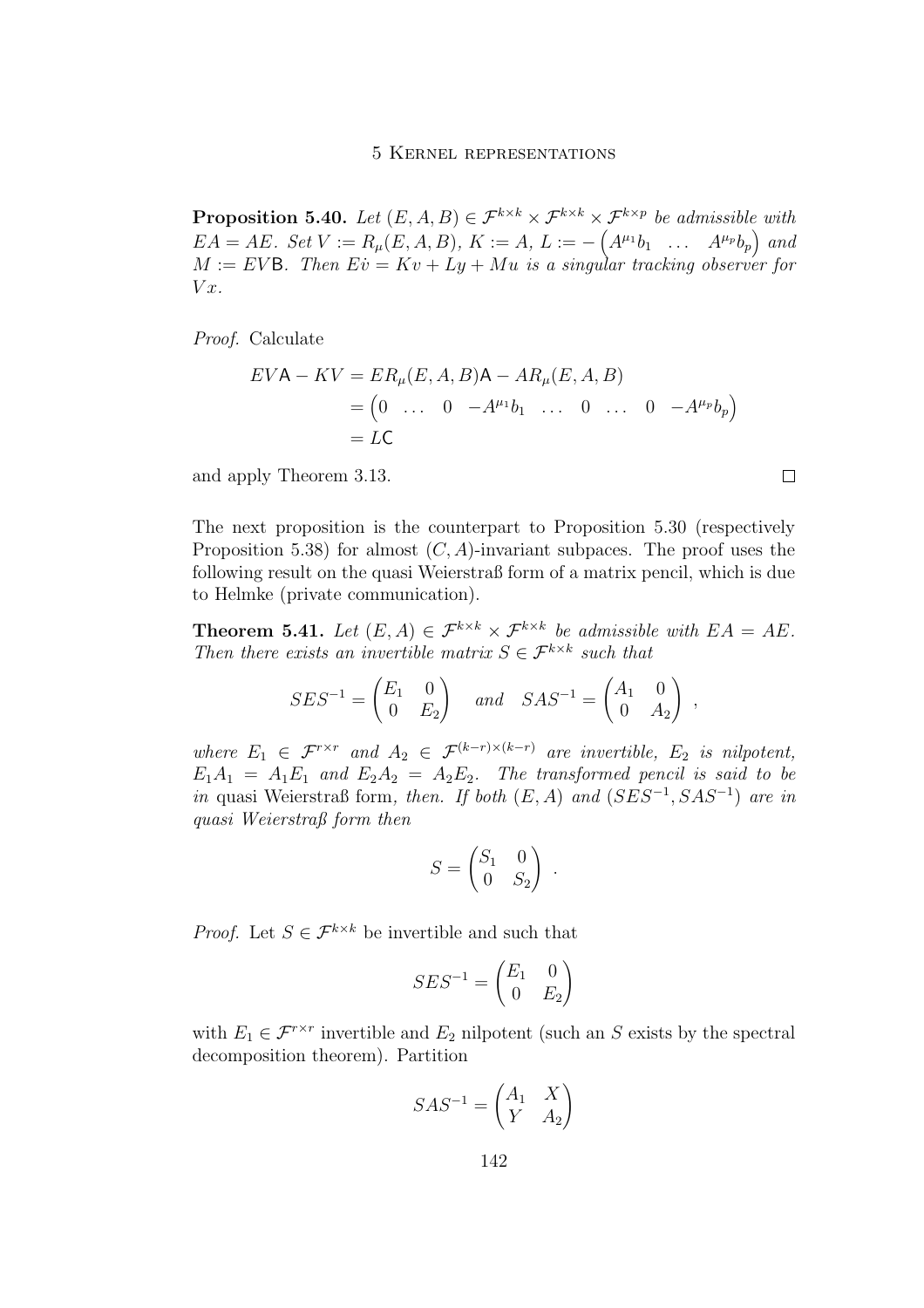# 5.7 Observers II

such that  $A_1 \in \mathcal{F}^{r \times r}$ . Then the equality  $AE = EA$  implies  $SES^{-1}SAS^{-1}$  $SAS^{-1}SES^{-1}$  and hence  $E_1A_1 = A_1E_1$ ,  $E_2A_2 = A_2E_2$ ,  $E_1X = XE_2$  and  $E_2Y = YE_1.$ 

Since  $E_2$  is nilpotent, there exists  $q \geq 2$  such that  $E_2^q = 0$ . Let  $v \in \mathcal{F}^{k-r}$ , then  $E_1 X E_2^{q-1} v = X E_2 E_2^{q-1} v = X E_2^q v = 0$ . Since  $E_1$  is invertible it follows  $X E_2^{q-1} v = 0$  and v being arbitrary yields  $X E_2^{q-1} = 0$ . But then  $E_1 X E_2^{q-2} v =$  $XE_2'E_2^{q-2}v = XE_2^{q-1}v = 0$  yields  $XE_2^{q-2}v = 0$  and hence  $XE_2^{q-2} = 0$ . Iterating this argument finally yields  $X = 0$ , and  $Y = 0$  follows along the same lines.

Since  $(E, A)$  is admissible, there exist  $\lambda, \mu \in \mathbb{C}$  such that  $\det(\lambda E + \mu A) =$  $\det(\lambda E_1 + \mu A_1) \det(\lambda E_2 + \mu A_2) \neq 0$  and hence  $\det(\lambda E_2 + \mu A_2) \neq 0$ . Assume that  $A_2$  is singular, i.e. Ker  $A_2 \neq \{0\}$ . Since  $E_2A_2 = A_2E_2$  it follows that Ker  $A_2$  is  $E_2$ -invariant. Since  $E_2$  is nilpotent, so is  $E_2|_{\text{Ker }A_2}$ . But then there exists  $v \in \text{Ker } A_2 \setminus \{0\}$  such that  $E_2v = 0$ . It follows that  $(\lambda E_2 + \mu A_2)v =$ 0 and hence  $\det(\lambda E_2 + \mu A_2) = 0$ , a contradiction. Consequently,  $A_2$  is invertible.

Let finally  $S \in \mathcal{F}^{k \times k}$  be invertible, and let

$$
E = \begin{pmatrix} E_1' & 0 \\ 0 & E_2' \end{pmatrix} \quad \text{and} \quad SES^{-1} = \begin{pmatrix} E_1 & 0 \\ 0 & E_2 \end{pmatrix}
$$

be such that  $E_1, E'_1$  are invertible and  $E_2, E'_2$  are nilpotent. Partition

$$
S = \begin{pmatrix} S_1 & X \\ Y & S_2 \end{pmatrix} ,
$$

then  $SE = (SES^{-1})S$  implies  $YE'_1 = E_2Y$  and  $XE'_2 = E_1X$ . As before it follows  $X = 0$  and  $Y = 0$ .

**Proposition 5.42.** Let  $V \in \mathcal{F}^{k \times n}$  and let  $E\dot{v} = Kv + Ly + Mu$  be a singular tracking observer for  $Vx$  with  $EK = KE$ . Set  $A := K$  and  $B :=$  $\begin{pmatrix} b_1 & \ldots & b_p \end{pmatrix}$ , where

$$
b_j := S^{-1} \begin{pmatrix} E_1^{-(\mu_j - 1)} & 0 \\ 0 & 0 \end{pmatrix} S v_{\mu_1 + \dots + \mu_{j-1} + 1} + S^{-1} \begin{pmatrix} 0 & 0 \\ 0 & A_2^{-(\mu_j - 1)} \end{pmatrix} S v_{\mu_1 + \dots + \mu_j}
$$

for  $j = 1, \ldots, p$ . Here  $E_1$  and  $A_2$  are taken from any quasi Weierstraß form of  $(E, A)$ , and S is the corresponding transformation.  $v_i$  denotes the *i*-th column of V. Then  $R_{\mu}(E, A, B) = V$ ,  $A = K$ ,  $-\left(A^{\mu_1}b_1 \ldots A^{\mu_p}b_p\right) = L$ and  $EVB = M$ . It follows that  $V := \text{Ker } V$  is almost  $(C, A)$ -invariant.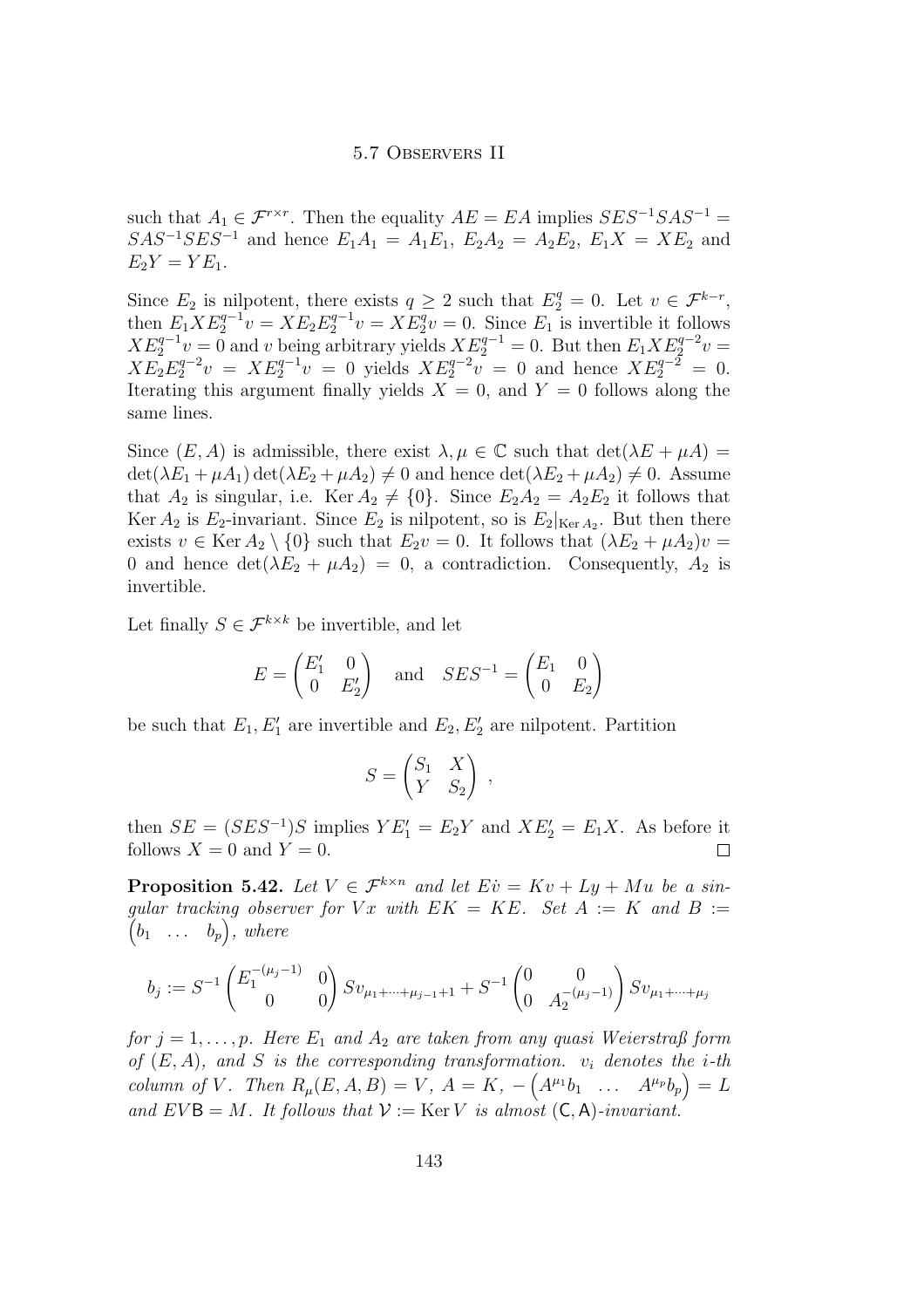*Proof.* According to Theorem 3.13 it is  $M = EVB$  and  $EVA - KV = LC$ , i.e.  $Av_i = Kv_{i+1}, i = \mu_1 + \cdots + \mu_{j-1} + 1, \ldots, \mu_1 + \cdots + \mu_j - 1$ , and  $Av_{\mu_1+\cdots+\mu_j} = -l_j$ , where  $j = 1, \ldots, p$  and  $l_i$  denotes the *i*-th column of L. By induction this yields

$$
E^{\mu_j - i - 1} A^i b_j = S^{-1} \begin{pmatrix} E_1^{\mu_j - i - 1} A_1^i & 0 \\ 0 & E_2^{\mu_j - i - 1} A_2^i \end{pmatrix} S b_j
$$
  
=  $S^{-1} \begin{pmatrix} E_1^{-i} A_1^i & 0 \\ 0 & 0 \end{pmatrix} S v_{\mu_1 + \dots + \mu_{j-1} + 1} +$   
 $S^{-1} \begin{pmatrix} 0 & 0 \\ 0 & E_2^{\mu_j - i - 1} A_2^{-(\mu_j - i - 1)} \end{pmatrix} S v_{\mu_1 + \dots + \mu_j}$   
=  $S^{-1} \begin{pmatrix} E_1^{-i} E_1^i & 0 \\ 0 & 0 \end{pmatrix} S v_{\mu_1 + \dots + \mu_{j-1} + i + 1} +$   
 $S^{-1} \begin{pmatrix} 0 & 0 \\ 0 & A_2^{-(\mu_j - i - 1)} A_2^{\mu_j - i - 1} \end{pmatrix} S v_{\mu_j + \dots + \mu_{j-1} + i + 1}$   
=  $v_{\mu_j + \dots + \mu_{j-1} + i + 1}$ 

for  $i = 0, ..., \mu_j - 1$  and  $A^{\mu_j}b_j = AE^0A^{\mu_j-1}b_j = Av_{\mu_1 + ... + \mu_j} = -l_j$ , where  $j=1,\ldots,p.$ 

Define  $\tilde{B}_1$  and  $\tilde{B}_2$  by

$$
\begin{pmatrix} \tilde{B}_1 \\ \tilde{B}_2 \end{pmatrix} := SB \ .
$$

Set  $B_1 := \left( E_1^{\mu_1 - 1} \tilde{b}_{11} \dots E_1^{\mu_p - 1} \right)$  $A_1^{\mu_p-1} \tilde{b}_{1p}$  and  $B_2 := \left(A_2^{\mu_1-1} \tilde{b}_{21} \dots A_2^{\mu_p-1}\right)$  $_{2}^{\mu_{p}-1}\tilde{b}_{2p}\Big),$ where  $\tilde{b}_{ij}$ ,  $i = 1, 2$  and  $j = 1, \ldots, p$ , denotes the j-th column of  $\tilde{B}_i$ . Then  $V = \text{Ker } V$  being almost  $(C, A)$ -invariant follows from

$$
V = R_{\mu}(E, A, B)
$$
  
=  $S^{-1}R_{\mu}(SES^{-1}, SAS^{-1}, SB)$   
=  $S^{-1} \left( \frac{R_{\mu}(E_1^{-1}A_1, B_1)}{R_{\mu}(E_2A_2^{-1}, B_2)} \right)$  (5.10)

 $\Box$ 

and Proposition 5.13 (note that  $E_2 A_2^{-1}$  is nilpotent).

Let  $V \in \mathcal{F}^{k \times n}$  be such that  $\mathcal{V} := \text{Ker } V$  is almost  $(C, A)$ -invariant. Let

$$
\hat{P}_k^{\text{id}}(V) := \{ (E, A, B) \in \mathcal{F}^{k \times k} \times \mathcal{F}^{k \times k} \times \mathcal{F}^{k \times p} \mid
$$
  

$$
(E, A, B) \text{ admissible}, EA = AE, R_\mu(E, A, B) = V \}
$$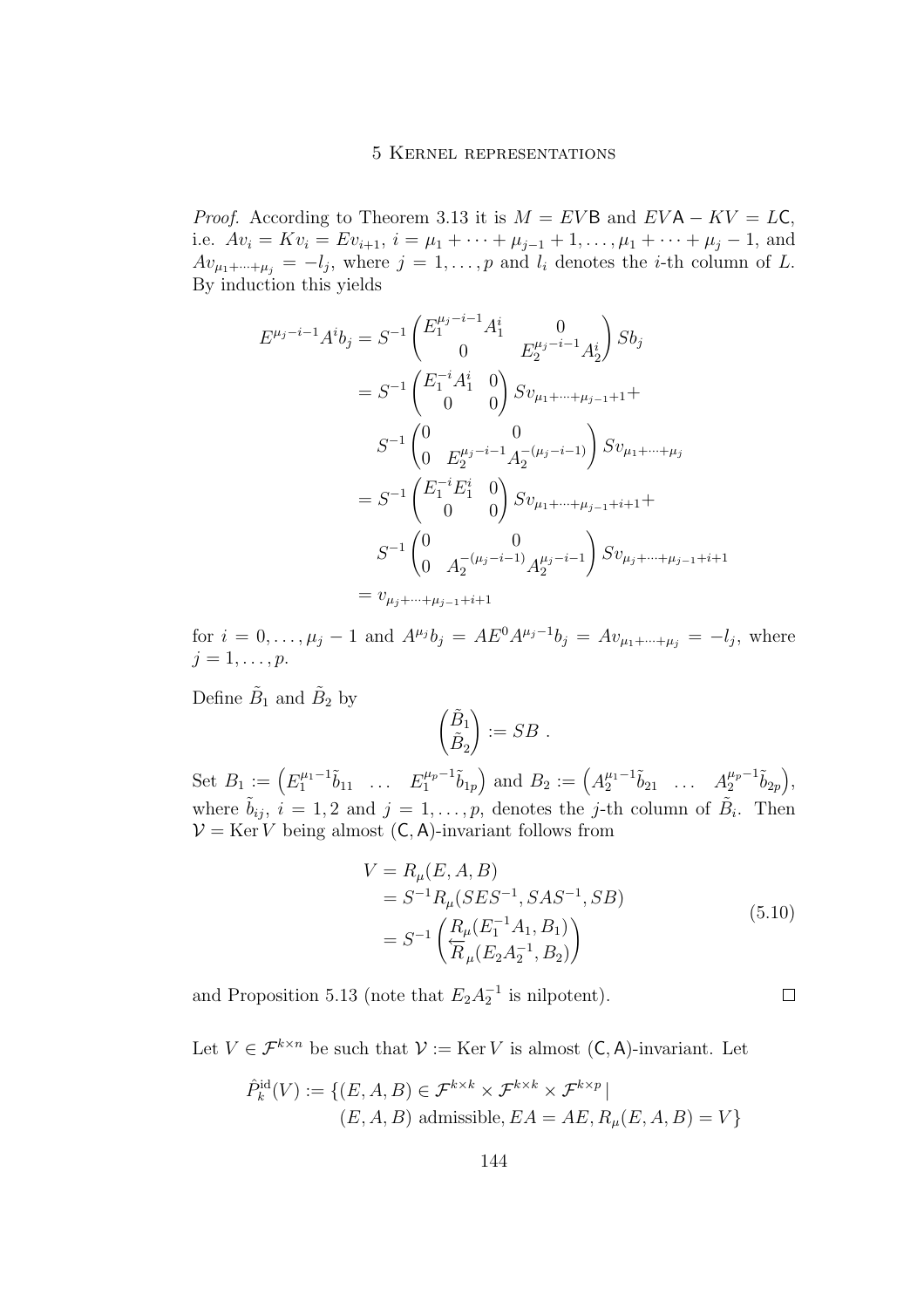#### 5.7 Observers II

be the set of  $\mu$ -representations of V and let

$$
Obs_k^{\text{sing.}}(V) = \{ (E, K, L, M) \in \mathcal{F}^{k \times (k+k+p+m)} | (E, K) \text{ admissible},\
$$

$$
EK = KE, EV\mathsf{A} - KV = L\mathsf{C}, M = EV\mathsf{B} \}
$$

be the set of all order k singular tracking observers for  $Vx$ . By the previous propositions the map

$$
\rho_V: \hat{P}_k^{\text{id}}(V) \longrightarrow \text{Obs}_k^{\text{sing.}}(V) ,
$$
  
\n
$$
(E, A, B) \mapsto (E, K, L, M) =
$$
  
\n
$$
(E, A, -\left(A^{\mu_1}b_1 \dots A^{\mu_p}b_p\right), ER_\mu(E, A, B)B)
$$

is a surjection. Assume that  $\rho_V(E, A, B) = \rho_V(E', A', B')$ . Then  $E = E'$ ,  $A = A'$  and  $V = R_{\mu}(E, A, B) = R_{\mu}(E, A, B')$ . Choose an S which transforms  $(E, A)$  to quasi Weierstraß form. Look at equation (5.10). Apparently, V and S define  $B_1$  and  $B_2$  uniquely, i.e.  $B_1 = B'_1$  and  $B_2 = B'_2$ . Since  $E_1$  and  $A_2$  are invertible, it follows  $\tilde{B}_1 = \tilde{B}'_1$  and  $\tilde{B}_2 = \tilde{B}'_2$  and  $B = \tilde{B}'$ . But then  $\rho_V$ is also injective, hence a bijection.

Remark 5.43. In the special case of system (5.9) the last three propositions provide an alternative proof for Theorem 3.24, (1). The new proof clarifies the dynamical meaning of the matrices appearing in the kernel representation of an almost (C, A)-invariant subspace.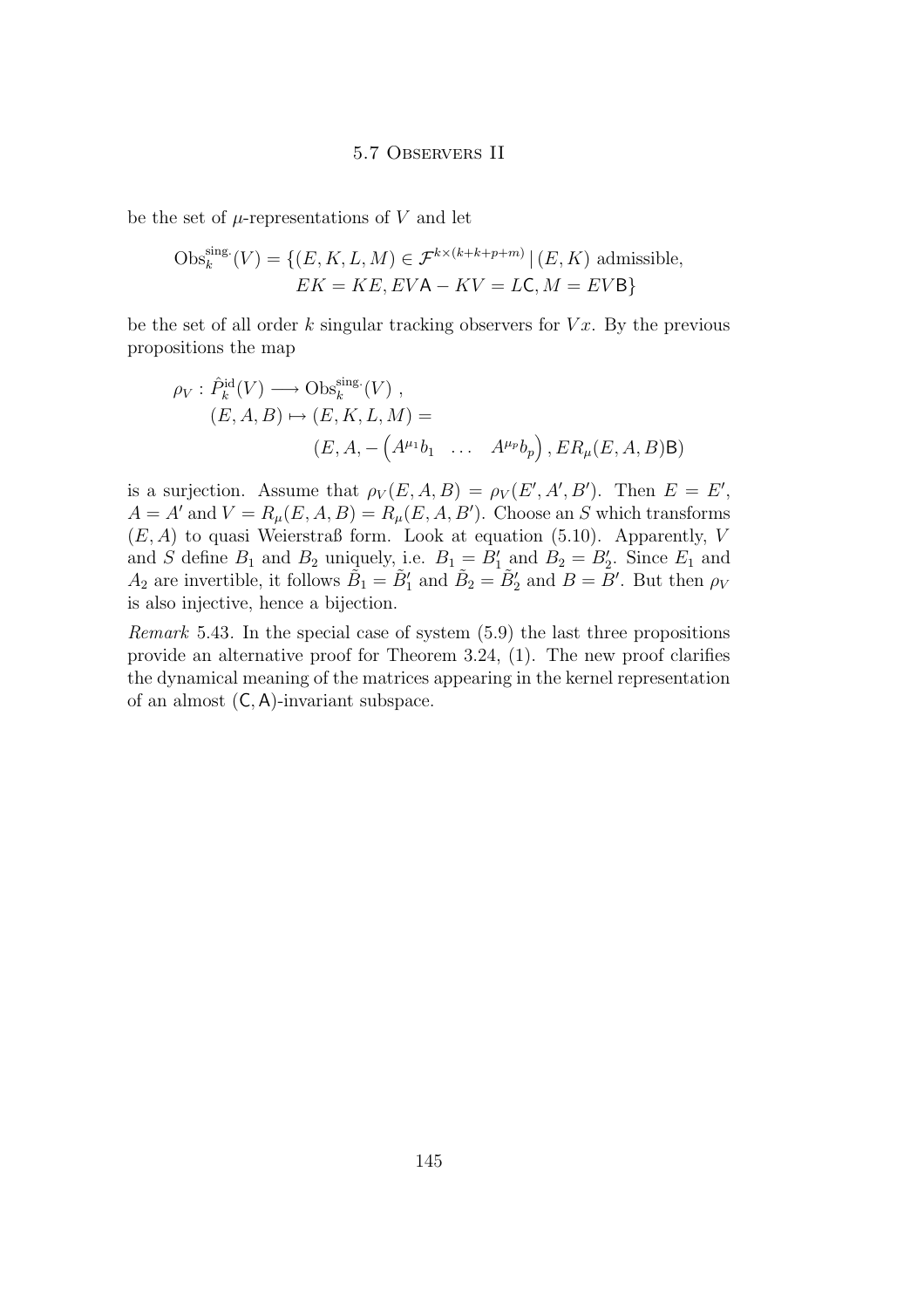### Kernel representations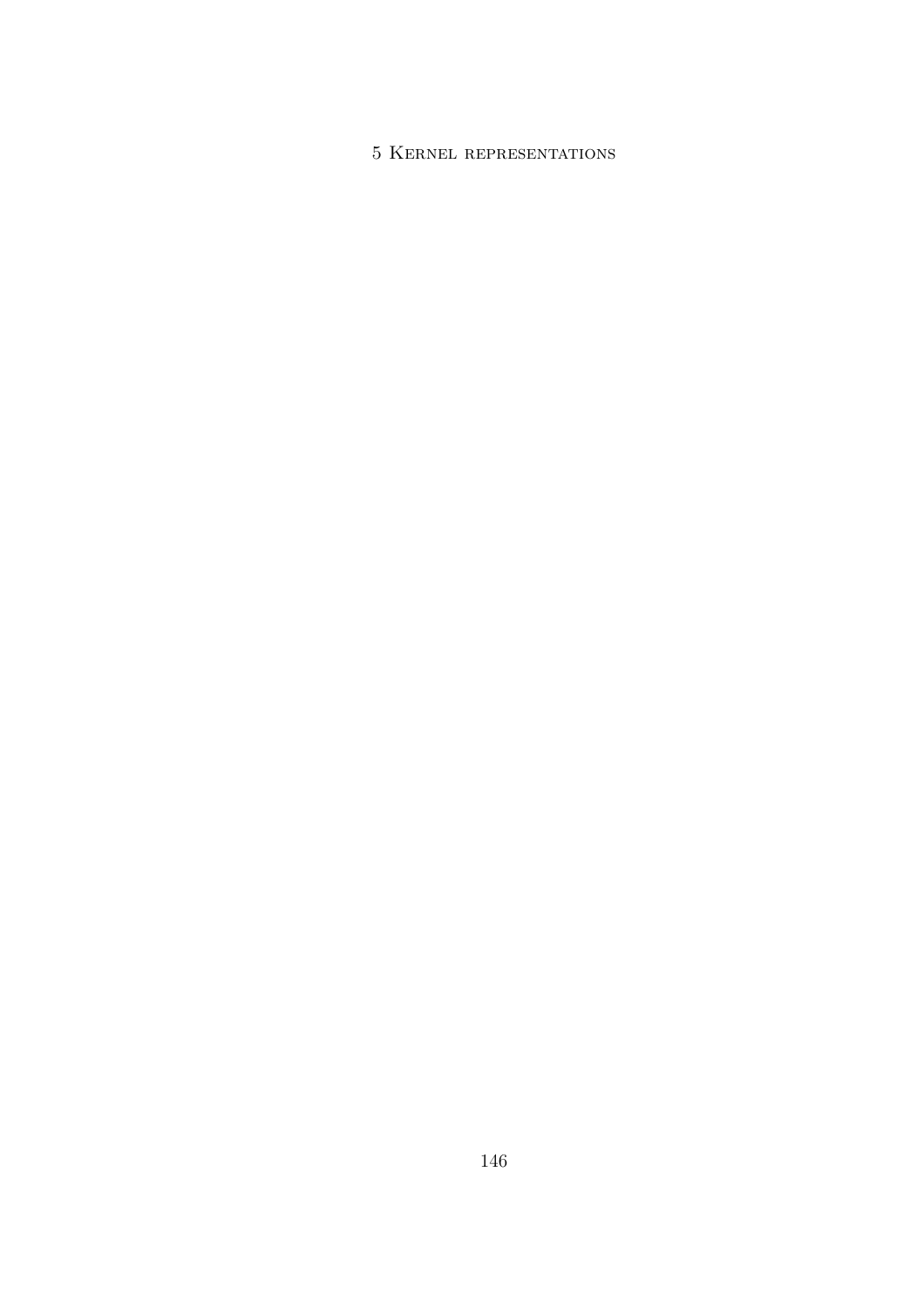# Chapter 6

## Image representations

In this chapter image representations (i.e. explicit bases arranged in a matrix) for tight  $(C, A)$ -invariant subspaces are constructed, where  $(C, A)$  is a given observable pair in dual Brunovsky form. The set of all codimension  $k$ tight  $(C, A)$ -invariant subspaces is shown to be the union of smooth manifolds (the Brunovsky strata) consisting of the subspaces with fixed restriction indices. These strata are shown to be diffeomorphic to a quotient of a certain set of block Toeplitz type matrices, which provide bases for the subspaces under consideration. This result is due to Ferrer, F. Puerta and X. Puerta [FPP98]. Then a slight variation of the method is applied to obtain another block Toeplitz type description corresponding to Kronecker strata instead of Brunovsky strata. The two results are combined to obtain a Bruhat type cell decomposition of the Brunovsky strata.

## 6.1 Brunovsky and Kronecker strata

The results presented in this Section extend the work of Ferrer, F. Puerta and X. Puerta [FPP98] on Brunovsky strata of (C, A)-invariant subspaces.

Let  $(C, A)$  be an observable pair in dual Brunovsky form with observability indices  $\mu = (\mu_1, \dots, \mu_p)$  (cf. Section 2.3.2). The following lemma is due to Fuhrmann and Helmke [FH00].

**Lemma 6.1.** A codimension  $(C, A)$ -invariant subspace V is tight if and only if  $\text{rk } \overline{C} = p$  for any (and thus for all) restriction  $(\overline{C}, \overline{A})$  of  $(C, A)$  to V, i.e. if and only if the smallest restriction index  $\lambda_p$  satisfies  $\lambda_p \geq 1$ .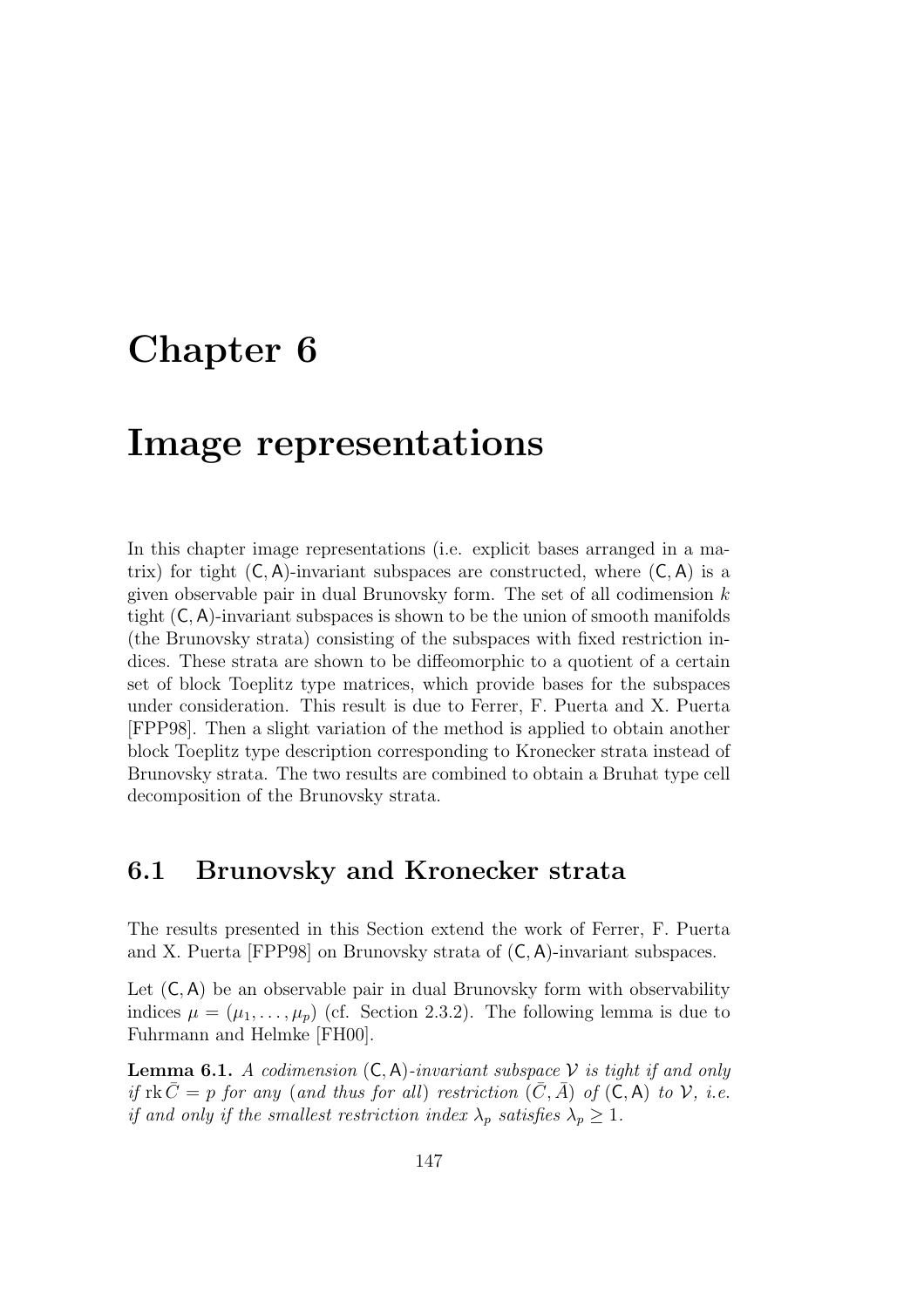*Proof.* Let  $V$  be tight. According to Proposition 2.42  $V + \text{Ker } \mathsf{C} = \mathcal{F}^n$ , i.e. for all  $x \in \mathcal{F}^n$  there exist  $u \in \mathcal{V}$  and  $z \in \text{Ker } \mathsf{C}$  with  $x = u + z$ . But then for all  $x \in \mathcal{F}^n$  there exists  $u \in \mathcal{V}$  with  $\mathsf{C}x = \mathsf{C}u$ . Since C is surjective this implies  $C|_V$  being surjective. Hence  $\overline{C}$  has full rank p.

Conversely, if  $\bar{C}$  has full rank p then  $C|_{\mathcal{V}}$  is surjective and for all  $y \in \mathcal{F}^p$ there exists  $v \in V$  with  $y = \mathsf{C}v$ . This implies that for all  $x \in \mathcal{F}^n$  there exists  $v \in V$  with  $\mathsf{C}x = \mathsf{C}v$ , but then  $x = v + (x - v) \in V + \text{Ker } \mathsf{C}$ . It follows  $\mathcal{F}^n \subset \mathcal{V}$  + Ker C and hence  $\mathcal{F}^n = \mathcal{V}$  + Ker C. According to Proposition 2.42  $V$  is tight, then.  $\Box$ 

The following results are specializations of the results of Ferrer, F. Puerta and X. Puerta [FPP98] on (C, A)-invariant subspaces to the tight case. The presentation follows mainly Fuhrmann and Helmke [FH00].

**Theorem 6.2.**  $V \subset \mathcal{F}^n$  is tight  $(C, A)$ -invariant of codimension k if and only if there exists an observable pair  $(\bar{C}, \bar{A}) \in \mathcal{F}^{p \times (n-k)} \times \mathcal{F}^{(n-k) \times (n-k)}$  of matrices in dual Brunovsky form with  $\overline{rk} \overline{C} = p$  and observability indices  $\lambda = (\lambda_1, \dots, \lambda_p)$  and a full rank matrix  $Z \in \mathcal{F}^{n \times (n-k)}$  with  $\mathcal{V} = \text{Im } Z$ , such that

- (1)  $AZ = Z\overline{A} + AZ\overline{C}^\top\overline{C}$
- (2)  $CZ = CZ\overline{C}^T\overline{C}$
- (3)  $CZ\overline{C}^{\top} \in \mathcal{F}^{p \times p}$  is invertible.

Then  $(\bar{C}, \bar{A})$  is a matrix representation of a restriction of  $(C, A)$  to V with restriction indices  $\lambda = (\lambda_1, \ldots, \lambda_p)$ . It is  $\lambda_i \leq \mu_i$  for all  $i = 1, \ldots, p$ .

*Proof.* Let  $V$  be tight of codimension k. According to Proposition 2.52 there exists an output injection matrix J and an observable matrix representation  $(\bar{C}, \bar{A}) \in \mathcal{F}^{p \times (n-k)} \times \mathcal{F}^{(n-k) \times (n-k)}$  of the resulting restriction of  $(C, A)$  to V which is in dual Brunovsky form. The matrix  $\overline{C}$  consisting of p rows follows from Lemma 6.1. Let  $Z$ ,  $S$  be the matrix representations of the inclusions  $i: \mathcal{V} \longrightarrow \mathcal{F}^n$  and  $i: \mathsf{C}(\mathcal{V}) \longrightarrow \mathcal{F}^p$  with respect to the associated bases, respectively. According to Lemma 6.1 it is  $rk \overline{C} = rk S = p$ . From the defining diagram (see Section 2.3.3) it follows  $(A - JC)Z = Z\overline{A}$  and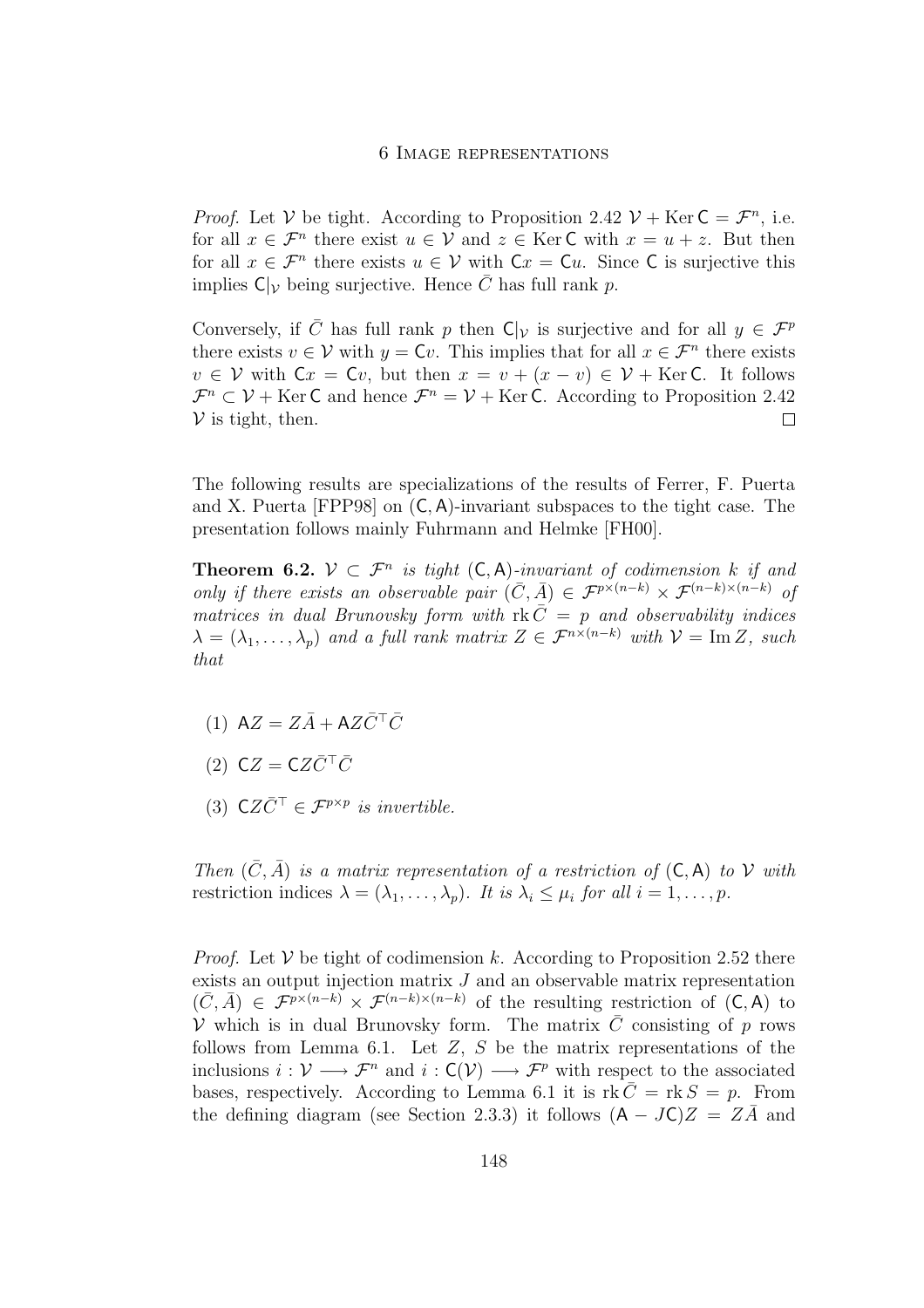#### 6.1 Brunovsky and Kronecker strata

 $CZ = S\overline{C}$ . Note that  $\overline{C}\overline{C}^{\top} = I$  since  $\overline{C}$  is in dual Brunovsky form. But then  $CZ\overline{C}^{\top} = S$  has rank p and (3) follows. Furthermore it is

$$
AZ = Z\overline{A} + JCZ
$$
  
=  $Z\overline{A} + JS\overline{C}$   
=  $Z\overline{A} + JCZ\overline{C}^\top\overline{C}$   
=  $Z\overline{A} + JCZ\overline{C}^\top\overline{C} - AZ\overline{C}^\top\overline{C} + AZ\overline{C}^\top\overline{C}$   
=  $Z\overline{A} - (A - JC)Z\overline{C}^\top\overline{C} + AZ\overline{C}^\top\overline{C}$   
=  $Z\overline{A} - Z\overline{A}\overline{C}^\top\overline{C} + AZ\overline{C}^\top\overline{C}$   
=  $Z\overline{A} + AZ\overline{C}^\top\overline{C}$ ,

where the last equation follows from  $\overline{A}\overline{C}^{\top}=0$  (dual Brunovsky form). This yields (1). Equation (2) follows from  $CZ = S\overline{C} = CZ\overline{C}^\top\overline{C}$ . Now let  $\lambda =$  $(\lambda_1, \ldots, \lambda_n)$  be the observability indices of  $(C, A)$ . By definition these are the restriction indices of  $(C, A)$  with respect to V. From Proposition 2.55 it follows  $\lambda_i \leq \mu_i$  for all  $i = 1, \ldots, p$ .

Conversely let  $(\bar{C}, \bar{A})$  and Z be given as stated. Let  $\mathcal{V} = \text{Im } Z \subset \mathcal{F}^n$ . Using  $(1)-(3)$  it follows

$$
AZ = Z\overline{A} + AZ\overline{C}^{\top}\overline{C}
$$
  
= Z\overline{A} + AZ\overline{C}^{\top} (CZ\overline{C}^{\top})^{-1}CZ  
= Z\overline{A} + JCZ ,

where  $J := AZ\bar{C}^\top (CZ\bar{C}^\top)^{-1}$ . It follows  $(A-JC)Z = Z\bar{A}$ , i.e.  $(A-JC)\mathcal{V} \subset \mathcal{V}$ and V is  $(C, A)$ -invariant. Setting  $S := CZ\overline{C}^\top$ , equation (2) yields  $CZ = S\overline{C}$ . Together this means that  $(\bar{C}, \bar{A})$  is a matrix representation of a restriction of  $(C, A)$  to the  $(C, A)$ -invariant subspace V with restriction indices  $\lambda = (\lambda_1, \ldots, \lambda_p)$  (cf. Section 2.3.3). It follows from Lemma 6.1 that V is tight. Again,  $\lambda_i \leq \mu_i$  for all  $i = 1, \ldots, p$  follows from Proposition 2.55.  $\Box$ 

Theorem 6.2 characterizes the image representations (i.e. the bases) of tight (C, A)-invariant subspaces. The next task is to derive a uniqueness result for this kind of representation. Given a fixed tight subspace  $V \subset \mathcal{F}^n$ , the pair  $(C, \overline{A})$  appearing in the characterizing equations is uniquely determined by  $V$ . In fact, it is the restriction of  $(C, A)$  to  $V$ , which is in dual Brunovsky canonical form (cf. Section 2.3.3). Concerning the matrix  $Z$  there is the following result.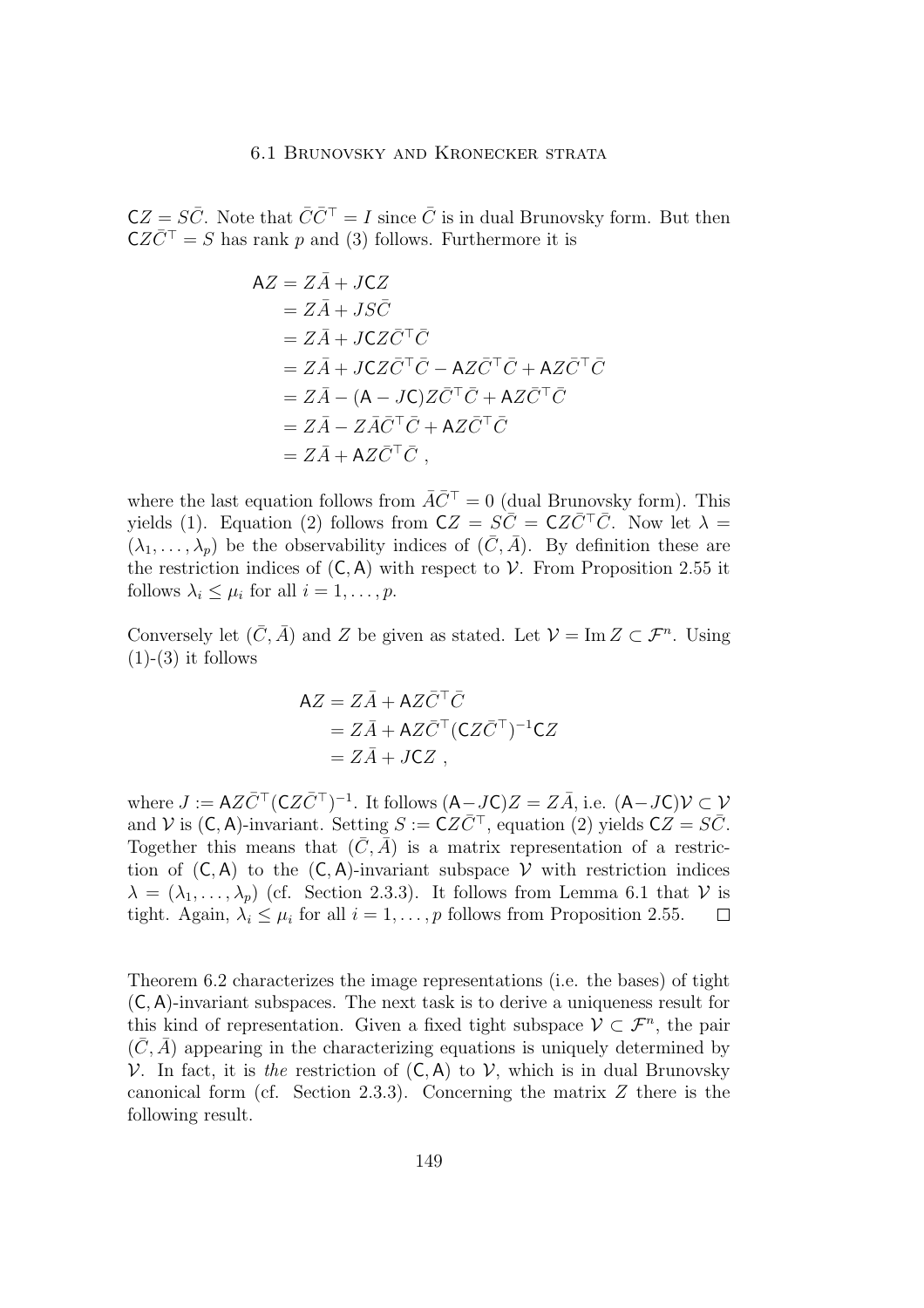**Definition 6.3.** Given  $(C, A)$  and  $(\overline{C}, \overline{A})$  with  $rk \overline{C} = p$  in dual Brunovsky form, i.e. given  $\mu$  and  $\lambda$ , the set of all full rank matrices  $Z \in \mathcal{F}^{n \times (n-k)}$ satisfying equations (1)-(3) of Theorem 6.2 is denoted by  $M(\lambda, \mu)$ . Set  $\Gamma(\lambda) := M(\lambda, \lambda).$ 

**Theorem 6.4.** Let  $Z_1, Z_2 \in M(\lambda, \mu)$ . Then  $\text{Im } Z_1 = \text{Im } Z_2$  if and only if there exists  $S \in \Gamma(\lambda)$  such that  $Z_2 = Z_1 S^{-1}$ . S is uniquely determined. It is

$$
\Gamma(\lambda) = \{ S \in GL(\mathcal{F}^{n-k}) \mid (W\bar{C}S^{-1}, S(\bar{A} - L\bar{C})S^{-1}) = (\bar{C}, \bar{A})
$$
  
for suitable  $L \in \mathcal{F}^{(n-k) \times p}, W \in \mathcal{F}^{p \times p},$   
W invertible $\}$ 

and  $\Gamma(\lambda)$  is a subgroup of  $GL(\mathcal{F}^{n-k})$  that acts freely on  $M(\lambda,\mu)$  via  $Z \mapsto$  $ZS^{-1}$ .

*Proof.* Note that any  $S \in \Gamma(\lambda) \subset \mathcal{F}^{(n-k)\times (n-k)}$  has full rank and is hence invertible. Calculating

$$
(\bar{C}S^{-1}\bar{C}^{\top})(\bar{C}S\bar{C}^{\top}) = (\bar{C}S^{-1}\bar{C}^{\top}\bar{C})(S\bar{C}^{\top}) = \bar{C}S^{-1}S\bar{C}^{\top} = \bar{C}\bar{C}^{\top} = I
$$

shows that the inverse of  $\bar{C}S\bar{C}^{\top}$  is  $\bar{C}S^{-1}\bar{C}^{\top}$ . It is easily checked that  $\Gamma(\lambda)$ is indeed a subgroup of  $GL(\mathcal{F}^{n-k})$ : Let  $S_1, S_2 \in \Gamma(\lambda)$ . Then

$$
\begin{aligned} \bar{C}S_1 S_2 &= \bar{C} S_1 \bar{C}^\top \bar{C} S_2 \\ &= \bar{C} S_1 \bar{C}^\top \bar{C} S_2 \bar{C}^\top \bar{C} \\ &= \bar{C} S_1 S_2 \bar{C}^\top \bar{C} \end{aligned}
$$

and

$$
\begin{split}\n\bar{A}S_{1}S_{2} &= S_{1}\bar{A}S_{2} + \bar{A}S_{1}\bar{C}^{\top}\bar{C}S_{2} \\
&= S_{1}S_{2}\bar{A} + S_{1}\bar{A}S_{2}\bar{C}^{\top}\bar{C} + \bar{A}S_{1}\bar{C}^{\top}\bar{C}S_{2} \\
&= S_{1}S_{2}\bar{A} + \bar{A}S_{1}S_{2}\bar{C}^{\top}\bar{C} - \bar{A}S_{1}\bar{C}^{\top}\bar{C}S_{2}\bar{C}^{\top}\bar{C} + \bar{A}S_{1}\bar{C}^{\top}\bar{C}S_{2} \\
&= S_{1}S_{2}\bar{A} + \bar{A}S_{1}S_{2}\bar{C}^{\top}\bar{C}\,,\n\end{split}
$$

where the last equality follows from  $\overline{C}S_2\overline{C}^{\top}\overline{C} = \overline{C}S_2$ . Furthermore it is  $\bar{C}S_1S_2\bar{C}^{\top}=\bar{C}S_1\bar{C}^{\top}\bar{C}S_2\bar{C}^{\top}$  and hence is invertible as a product of invertible matrices. It follows  $S_1S_2 \in \Gamma(\lambda)$ . Next, let  $S \in \Gamma(\lambda)$ . Then  $\overline{C}S = \overline{C}S\overline{C}^\top\overline{C}$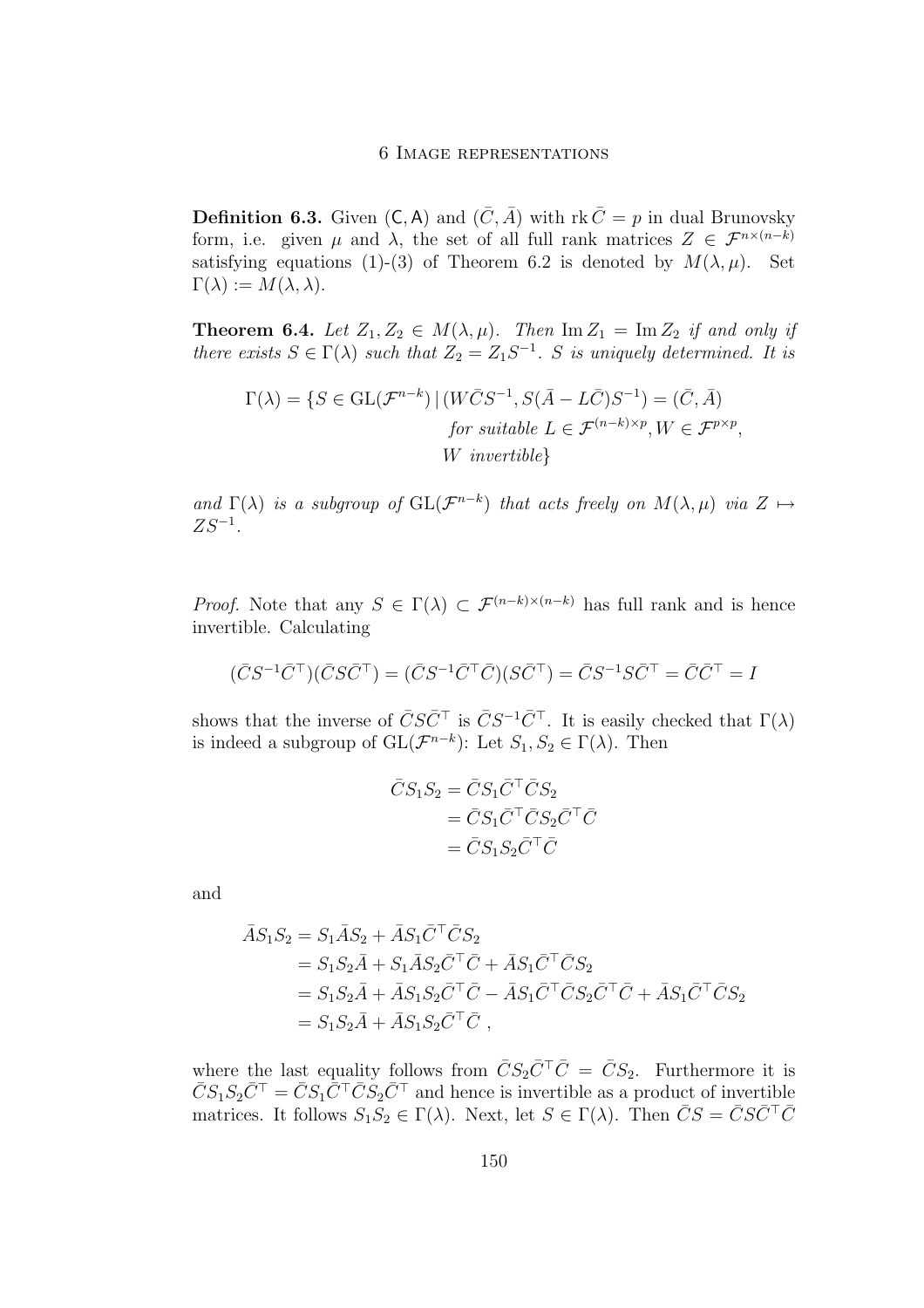#### 6.1 Brunovsky and Kronecker strata

implies  $\bar{C} = (\bar{C} S \bar{C}^\top)^{-1} \bar{C} S = \bar{C} S^{-1} \bar{C}^\top \bar{C} S$  and  $\bar{C} S^{-1} = \bar{C} S^{-1} \bar{C}^\top \bar{C}$ . Multiplying  $S\overline{A} = \overline{A}S - \overline{A}S\overline{C}^{\top}\overline{C}$  by  $S^{-1}$  on both sides yields

$$
\bar{A}S^{-1} = S^{-1}\bar{A} - S^{-1}\bar{A}S\bar{C}^{\top}\bar{C}S^{-1} \n= S^{-1}\bar{A} - S^{-1}\bar{A}S\bar{C}^{\top}\bar{C}S^{-1}\bar{C}^{\top}\bar{C} \n= S^{-1}\bar{A} - S^{-1}(\bar{A}S - S\bar{A})S^{-1}\bar{C}^{\top}\bar{C} \n= S^{-1}\bar{A} + \bar{A}S^{-1}\bar{C}^{\top}\bar{C} - S^{-1}\bar{A}\bar{C}^{\top}\bar{C} \n= S^{-1}\bar{A} + \bar{A}S^{-1}\bar{C}^{\top}\bar{C} ,
$$

where the last equality follows from  $\bar{A}\bar{C}^{\top}=0$ . Furthermore  $\bar{C}S^{-1}\bar{C}^{\top}$  is the inverse of  $\bar{C}S\bar{C}^{\top}$  hence itself invertible. It follows  $S^{-1} \in \Gamma(\lambda)$  and  $\Gamma(\lambda)$  is a subgroup of  $\mathrm{GL}(\mathcal{F}^{n-k})$ .

Now let  $Z_1, Z_2 \in M(\lambda, \mu)$ . If  $Z_2 = Z_1 S^{-1}$  for any  $S \in \Gamma(\lambda)$  then  $\text{Im } Z_1 =$ Im  $Z_2$  is clear. Conversely, from Im  $Z_1 = \text{Im } Z_2$  it follows  $Z_2 = Z_1 S^{-1}$  for a suitable  $S \in GL(\mathcal{F}^{n-k})$ . Since  $Z_1$  and  $Z_2$  have full rank, respectively, S is uniquely determined. Since  $Z_1, Z_2 \in M(\lambda, \mu)$  it follows  $\mathsf{C}Z_1S^{-1} = \mathsf{C}Z_2 =$  $\mathsf{C}Z_2\overline{C}^\top\overline{C} = \mathsf{C}Z_1S^{-1}\overline{C}^\top\overline{C} = \mathsf{C}Z_1\overline{C}^\top\overline{C}S^{-1}\overline{C}^\top\overline{C}$  and  $\mathsf{C}Z_1S^{-1} = \mathsf{C}Z_1\overline{C}^\top\overline{C}S^{-1}$ . Since  $\mathsf{C}Z_1\bar{C}^{\top}$  has full rank these two equations imply  $\bar{C}S^{-1} = \bar{C}S^{-1}\bar{C}^{\top}\bar{C}$ . Furthermore

$$
AZ_1S^{-1} = AZ_2
$$
  
= Z<sub>2</sub>Ā + AZ<sub>2</sub>Č<sup>t</sup>Č  
= Z<sub>1</sub>S<sup>-1</sup>Ā + AZ<sub>1</sub>S<sup>-1</sup>Č<sup>T</sup>Č  
= Z<sub>1</sub>S<sup>-1</sup>Ā + Z<sub>1</sub>ĀS<sup>-1</sup>Č<sup>T</sup>Č + AZ<sub>1</sub>Č<sup>T</sup>ČS<sup>-1</sup>Č<sup>T</sup>Č  
= Z<sub>1</sub>S<sup>-1</sup>Ā + Z<sub>1</sub>ĀS<sup>-1</sup>Č<sup>T</sup>Č + AZ<sub>1</sub>Č<sup>T</sup>ČS<sup>-1</sup>

and  $A Z_1 S^{-1} = Z_1 \overline{A} S^{-1} + A Z_1 \overline{C}^\top \overline{C} S^{-1}$ . Using that  $Z_1$  has full rank these two equations imply  $\bar{A}S^{-1} = S^{-1}\bar{A} + \bar{A}S^{-1}\bar{C}^{\top}\bar{C}$ . Finally,  $(\bar{C}S^{-1}\bar{C}^{\top})(\bar{C}S\bar{C}^{\top}) =$  $(\bar{C}S^{-1}\bar{C}^\top\bar{C})(S\bar{C}^\top) = \bar{C}S^{-1}S\bar{C}^\top = \bar{C}\bar{C}^\top = I$  yields that  $\bar{C}S^{-1}\bar{C}^\top$  is invertible. It follows  $S^{-1} \in \Gamma(\lambda)$  and since  $\Gamma(\lambda)$  is a subgroup of  $GL(\mathcal{F}^{n-k})$  this yields  $S \in \Gamma(\lambda)$ .

Since any  $Z \in M(\lambda, \mu)$  has full rank,  $ZS^{-1} = Z$  for  $S \in \Gamma(\lambda)$  implies  $S = I$ and hence  $\Gamma(\lambda)$  acts freely on  $M(\lambda,\mu)$ .

If  $S \in \Gamma(\lambda)$  then Theorem 6.2 yields that  $(\overline{C}, \overline{A})$  is a matrix representation of a restriction of  $(\bar{C}, \bar{A})$  to  $\mathcal{V} = \text{Im } S$ . By the defining diagram (cf. Section 2.3.3) this means that there exist a matrix  $L \in \mathcal{F}^{(n-k)\times p}$  and a matrix  $W \in \mathcal{F}^{p \times p}$  of full rank such that  $S^{-1}(\bar{A} - L\bar{C})S = \bar{A}$  and  $W\bar{C}S = \bar{C}$ . But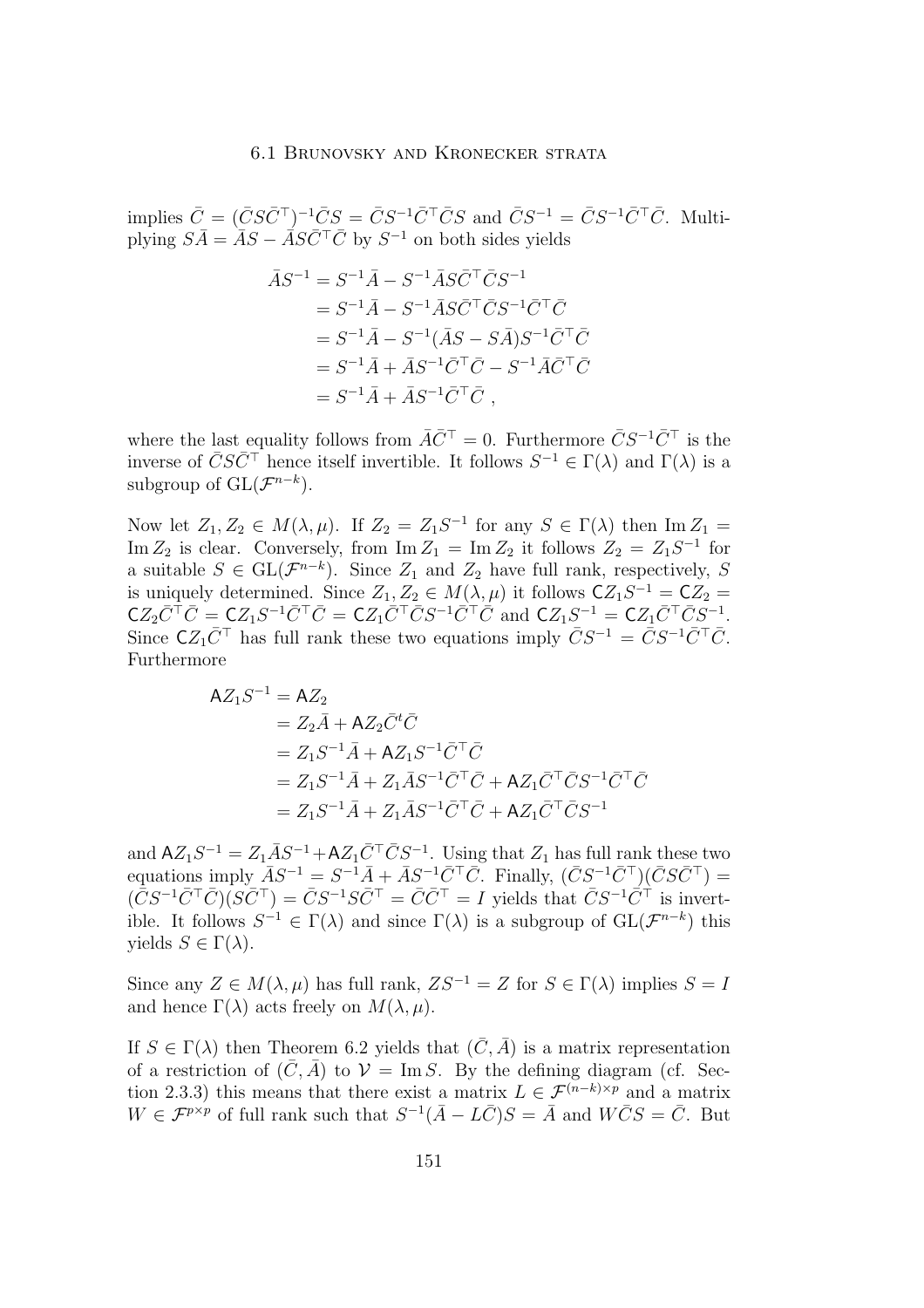then  $W^{-1}\bar{C}S^{-1} = \bar{C}$  and  $S(\bar{A} - (-S^{-1}LW^{-1})\bar{C})S^{-1} = \bar{A}$  and S is contained in the set stated in the theorem.

Conversely, let  $S \in GL(\mathcal{F}^{n-k})$  and let here exist matrices  $L \in \mathcal{F}^{(n-k)\times p}$  and  $W \in \mathcal{F}^{p \times p}$ , W of full rank, such that  $S(\bar{A} - L\bar{C})S^{-1} = \bar{A}$  and  $W\bar{C}S^{-1} = \bar{C}$ . Then  $\bar{C}S^{-1}\bar{C}^{\top} = W^{-1}\bar{C}\bar{C}^{\top} = W^{-1}$  implies that  $\bar{C}S^{-1}\bar{C}^{\top}$  is invertible and that  $\bar{C}S^{-1}\bar{C}^{\top}\bar{C} = W^{-1}\bar{C} = \bar{C}S^{-1}$ . Furthermore,

$$
\bar{A}S^{-1} = S^{-1}\bar{A} + L\bar{C}S^{-1}
$$
  
\n
$$
= S^{-1}\bar{A} + L\bar{C}S^{-1}\bar{C}^{\top}\bar{C}
$$
  
\n
$$
= S^{-1}\bar{A} + L\bar{C}S^{-1}\bar{C}^{\top}\bar{C} - \bar{A}S^{-1}\bar{C}^{\top}\bar{C} + \bar{A}S^{-1}\bar{C}^{\top}\bar{C}
$$
  
\n
$$
= S^{-1}\bar{A} - (\bar{A} - L\bar{C})S^{-1}\bar{C}^{\top}\bar{C} + \bar{A}S^{-1}\bar{C}^{\top}\bar{C}
$$
  
\n
$$
= S^{-1}\bar{A} - S^{-1}\bar{A}\bar{C}^{\top}\bar{C} + \bar{A}S^{-1}\bar{C}^{\top}\bar{C}
$$
  
\n
$$
= S^{-1}\bar{A} + \bar{A}S^{-1}\bar{C}^{\top}\bar{C},
$$

and hence  $S^{-1} \in \Gamma(\lambda)$ . Since  $\Gamma(\lambda)$  is a subgroup of  $GL(\mathcal{F}^{n-k})$  this yields  $S \in \Gamma(\lambda)$ .  $\Box$ 

Theorem 6.4 shows that  $\Gamma(\lambda)$  measures the degree of uniqueness of image representations of tight  $(C, A)$ -invariant subspaces. The structure of  $\Gamma(\lambda)$ (being the state space similarity transformations occuring in the stabilizer subgroup of output injection transformations, cf. Section 2.3.2) is well known and has been determined e.g. by Münzner and Prätzel-Wolters  $[MPW78]$  or by Fuhrmann and Willems [FW79]. The description of  $\Gamma(\lambda)$  in terms of equations (1)-(3) in Theorem 6.2 is due to Ferrer, F. Puerta and X. Puerta [FPP98].

The characterization of image representations (i.e. of the bases) of tight  $(C, A)$ -invariant subspaces in terms of equations  $(1)-(3)$  of Theorem 6.2 allows to specify the structure of these bases explicitely. This is done by solving the equations  $(1)$  and  $(2)$  for Z. The details are carried out in the paper by Ferrer, F. Puerta and X. Puerta [FPP98]. The result is the following description of *block Toeplitz* type. Of course, the same technique applies to  $\Gamma(\lambda) = M(\lambda, \lambda)$ , resulting in a description of the state space similarity transformations occuring in the stabilizer subgroup of output injection transformations. In a recent preprint F. Puerta, X. Puerta and I. Zaballa [PPZ00] use this description to construct overlapping coordinate charts for the manifold  $M(\lambda, \mu)/\Gamma(\lambda)$  via parameter elimination.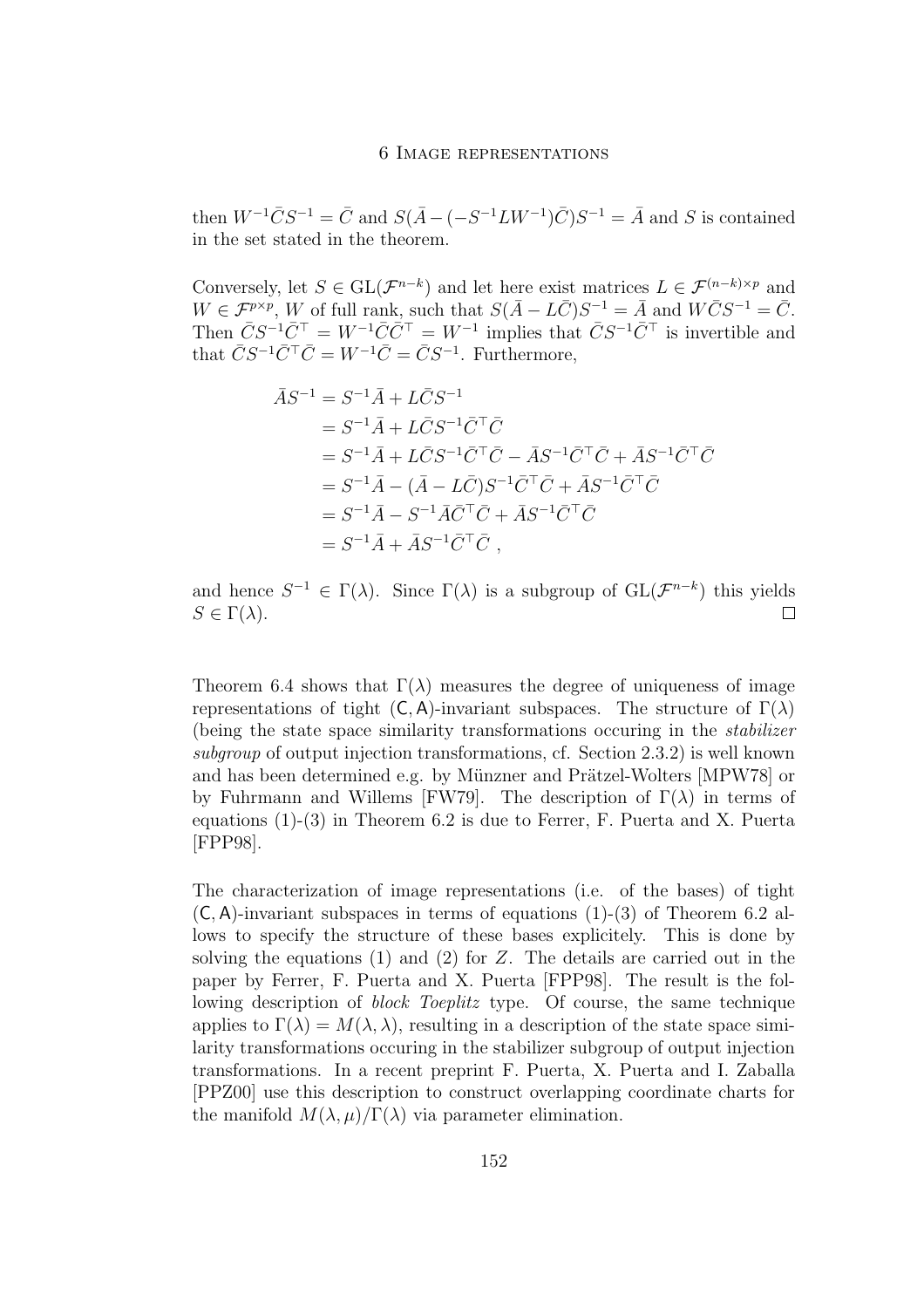#### 6.1 Brunovsky and Kronecker strata

**Theorem 6.5.** V is tight  $(C, A)$ -invariant of codimension k with restriction indices  $\lambda$  if and only if  $\mathcal{V} = \text{Im } Z$  with

$$
Z = \begin{pmatrix} Z_{11} & \cdots & Z_{1p} \\ \vdots & & \vdots \\ Z_{p1} & \cdots & Z_{pp} \end{pmatrix} ,
$$

where each block  $Z_{ij} \in \mathcal{F}^{\mu_i \times \lambda_j}$ ,  $i, j = 1, \ldots, p$ , is of the form

Zij = z ij 1 0 ... 0 z ij 2 . . . . . . . . . . . . . . . . . . <sup>0</sup> z ij µi−λj . . . <sup>z</sup> ij 1 z ij µi−λj+1 . . . <sup>z</sup> ij 2 0 . . . . . . . . . . . . . . . . . . <sup>z</sup> ij µi−λj 0 ... 0 z ij µi−λj+1 , λ<sup>j</sup> ≤ µ<sup>i</sup> Ã 0 ... 0 . . . . . . 0 ... 0 ! , λ<sup>j</sup> > µ<sup>i</sup>

and  $CZ\overline{C}^{\top}$  (i.e. the matrix consisting of the lower right corner entries of each block) is invertible.  $M(\lambda, \mu)$  consists exactly of all matrices of this structure.

Note that  $\mathsf{C}Z\bar{C}^{\top}$  being invertible implies  $\lambda_i \leq \mu_i, i = 1, \ldots, p$ . The following theorem exploits the results reached so far.

**Theorem 6.6.** Let  $\mathcal{T}_k(\lambda, \mu) \subset \mathcal{T}_k(C, A)$  denote the set of codimension k tight subspaces with restriction indices  $\lambda$  (Brunovsky stratum).  $\mathcal{T}_k(\lambda, \mu)$  is nonempty if and only if  $\lambda_i \leq \mu_i$ ,  $i = 1, \ldots, p$ . Then  $\mathcal{T}_k(\lambda, \mu)$  is a smooth submanifold of  $G_{n-k}(\mathcal{F}^n)$  which is diffeomorphic to the orbit space  $M(\lambda,\mu)/\Gamma(\lambda)$ via  $Z \cdot \Gamma(\lambda) \mapsto \text{Im } Z$ .

*Proof.*  $\mathcal{T}_{k}(\lambda,\mu)$  being nonempty if and only if  $\lambda_i \leq \mu_i$ ,  $i = 1,\ldots,p$ , follows from Theorem 6.5. The set  $\mathcal{T}_{k}(\lambda,\mu)$  being a smooth manifold diffeomorphic to  $M(\lambda, \mu)/\Gamma(\lambda)$  via  $Z \cdot \Gamma(\lambda) \mapsto \text{Im } Z$  is an immediate consequence of Theorem 6.2 and Theorem 6.4 (cf. Appendix A for the notion of orbit space).  $\mathcal{T}_{k}(\lambda,\mu)$  being a submanifold of  $G_{n-k}(\mathcal{F}^n)$  follows from a local section argument which is carried out in Ferrer, F. Puerta and X. Puerta [FPP00].  $\Box$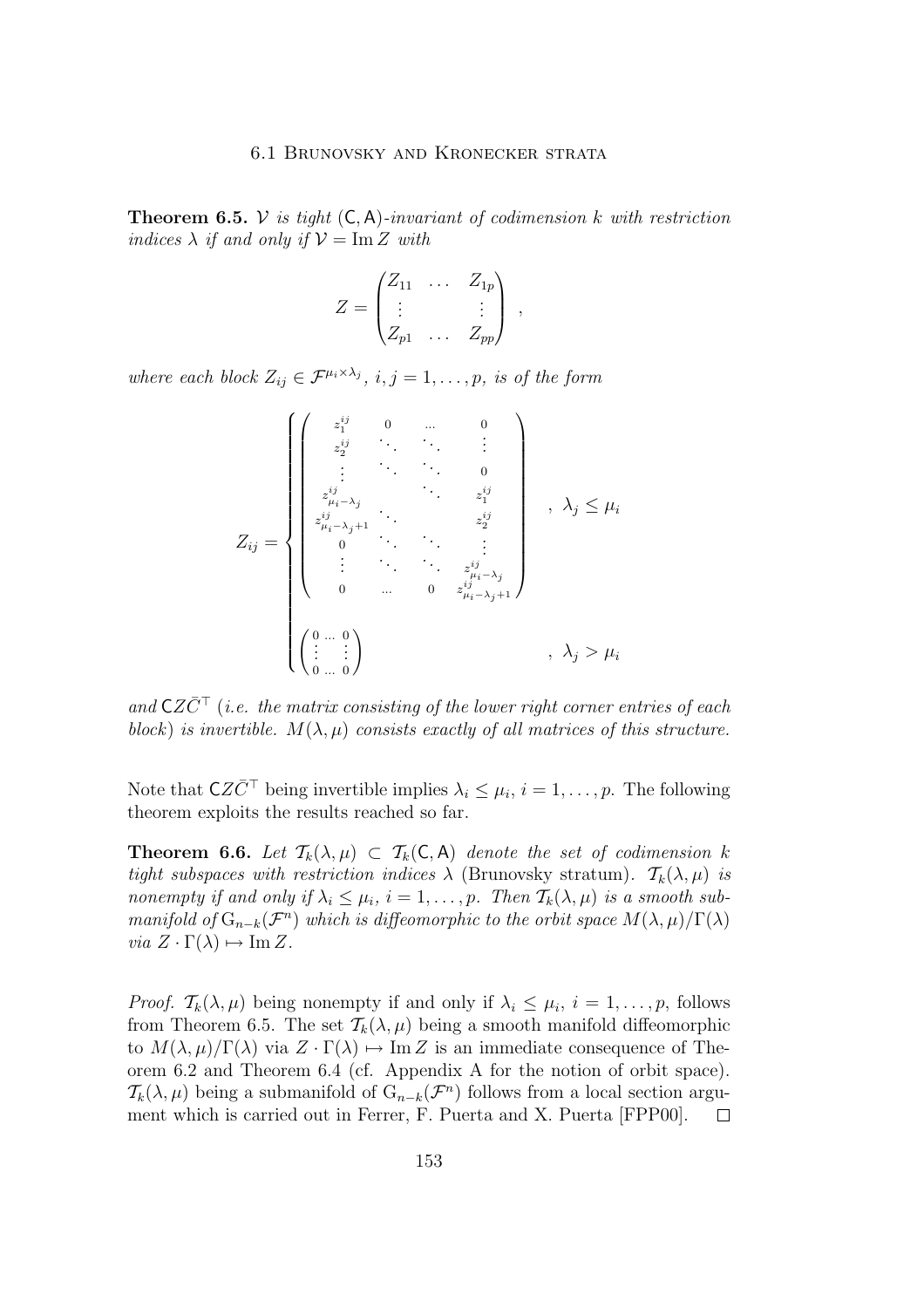A slight modification of the above arguments leads to the following new results. See Section 2.3.2 for an explanation of the dual Kronecker canonical form.

**Theorem 6.7.**  $V \subset \mathcal{F}^n$  is tight  $(C, A)$ -invariant of codimension k if and only if there exists an observable pair  $(\bar{C}, \bar{A}) \in \mathcal{F}^{p \times (n-k)} \times \mathcal{F}^{(n-k) \times (n-k)}$  of matrices in dual Kronecker form with  $\overline{K} = p$  and Kronecker indices  $K =$  $(K_1, \ldots, K_p)$  and a full rank matrix  $Z \in \mathcal{F}^{n \times (n-k)}$  with  $\mathcal{V} = \text{Im } Z$ , such that

- (1)  $AZ = Z\overline{A} + AZ\overline{C}^\top\overline{C}$
- (2)  $CZ = CZ\overline{C}^T\overline{C}$
- (3)  $CZ\overline{C}^{\top} \in \mathcal{F}^{p\times p}$  is unipotent lower triangular.

Then  $(\bar{C}, \bar{A})$  is a restriction of  $(C, A)$  to V with restriction indices  $\lambda =$  $(\lambda_1, \ldots, \lambda_p) = (K_{\pi^{-1}(1)}, \ldots, K_{\pi^{-1}(p)})$ , where  $\pi^{-1} \in S(p)$  is a permutation that orders the  $K_i$ ,  $i = 1, \ldots, p$ , decreasingly. It is  $\lambda_i \leq \mu_i$  for all  $i = 1, \ldots, p$ .

*Proof.* Let  $V$  be tight of codimension k. Let the observable pair  $(\bar{C}_0, \bar{A}_0) \in$  $\mathcal{F}^{p\times(n-k)}\times \mathcal{F}^{(n-k)\times(n-k)}$  be any matrix representation of any restriction of  $(C, A)$  to  $V$ . Let  $Z_0$ ,  $S_0$  be the matrix representations of the inclusions  $i: \mathcal{V} \longrightarrow \mathcal{F}^n$  and  $i: \mathsf{C}(\mathcal{V}) \longrightarrow \mathcal{F}^p$  with respect to the associated bases, respectively. According to Lemma 6.1 it is  $rk\overline{C}_0 = rk S_0 = p$ . According to Proposition 2.54 the pair  $(\bar{C}_1, \bar{A}_1) = (S_0 \bar{C}_0, \bar{A}_0)$  is another matrix representation of a restriction of  $(C, A)$  to  $V$ .  $Z_1 := Z_0$  and  $S_1 := I$  are the matrix representations of the inclusions  $i: \mathcal{V} \longrightarrow \mathcal{F}^n$  and  $i: \mathsf{C}(\mathcal{V}) \longrightarrow \mathcal{F}^p$  with respect to the (new) associated bases, respectively. According to Propositions 2.46 and 2.54 there are matrices  $\bar{J} \in \mathcal{F}^{(n-k)\times p}$ ,  $T \in GL(\mathcal{F}^{n-k})$  and  $U \in \mathcal{F}^{p\times p}$ unipotent lower triangular such that  $(\bar{C}, \bar{A}) = (U\bar{C}_1T^{-1}, T(\bar{A}_1 - \bar{J}\bar{C}_1)T^{-1})$ is a matrix representation of a restriction of  $(C, A)$  to V which is in dual Kronecker canonical form.  $Z := Z_1 T^{-1}$  and  $S := U^{-1}$  are the matrix representations of the inclusions  $i: \mathcal{V} \longrightarrow \mathcal{F}^n$  and  $i: \mathsf{C}(\mathcal{V}) \longrightarrow \mathcal{F}^p$  with respect to the (new) associated bases, respectively. Note that  $S$  is unipotent lower triangular. Note further that  $\overline{C}\overline{C}^{\top} = I$  and  $\overline{A}\overline{C}^{\top} = 0$  are also valid for a pair in dual Kronecker form. Then (1)-(3) follow as in the proof of Theorem 6.2. Let  $K = (K_1, \ldots, K_p)$  be the Kronecker indices of  $(\bar{C}, \bar{A})$ . According to Proposition 2.47  $\lambda = (\lambda_1, ..., \lambda_p) = (K_{\pi^{-1}(1)}, ..., K_{\pi^{-1}(p)})$ , where  $\pi^{-1} \in S(p)$ is a permutation that orders the  $K_i$ ,  $i = 1, \ldots, p$ , decreasingly, are the observability indices of  $(\overline{C}, \overline{A})$ . By definition these are the restriction indices of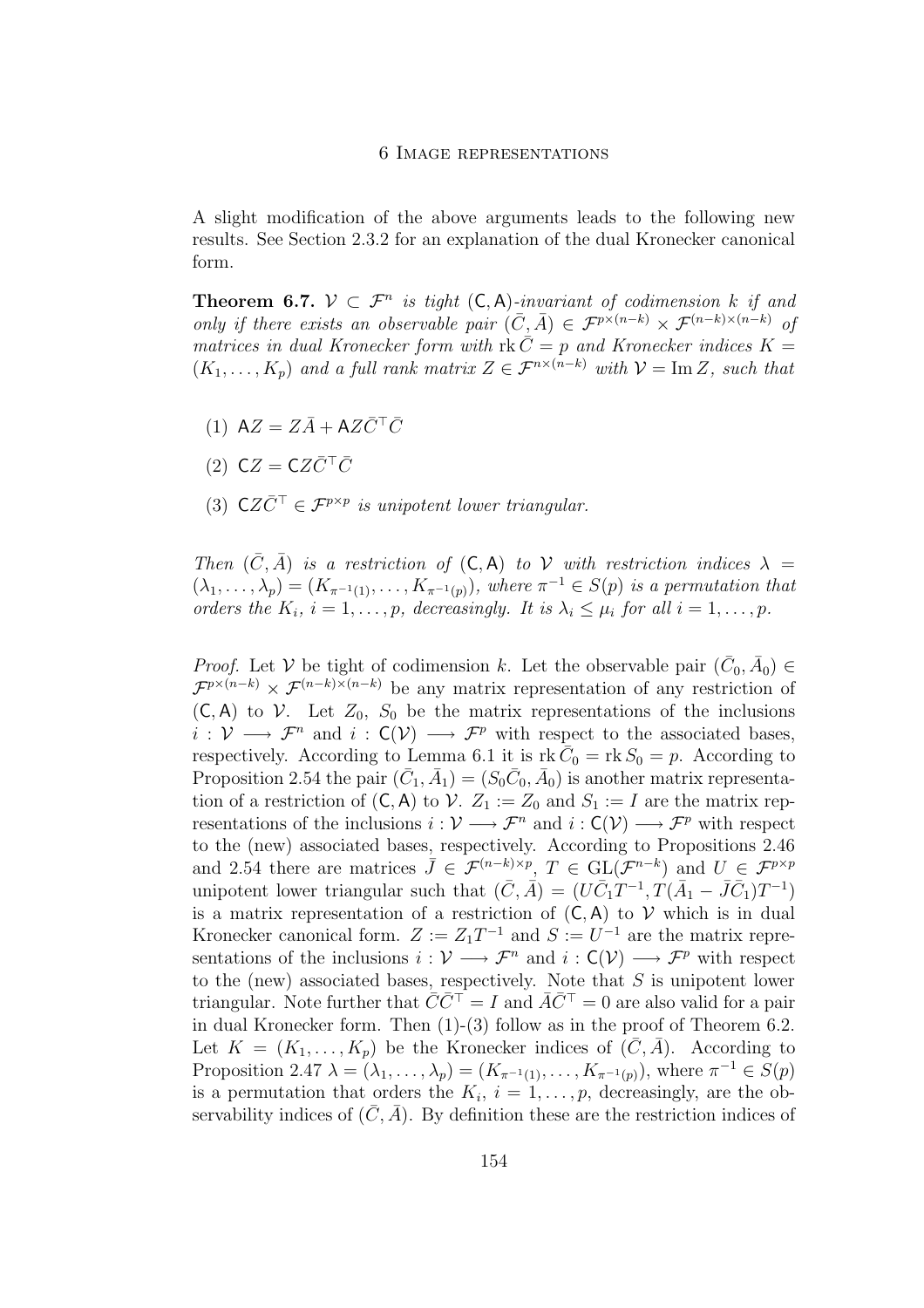#### 6.1 Brunovsky and Kronecker strata

 $(C, A)$  with respect to  $\mathcal{V}$ .  $\lambda_i \leq \mu_i$  for all  $i = 1, \ldots, p$  follows from Proposition 2.55.

Conversely let  $(\bar{C}, \bar{A})$  and Z be given as stated. Let  $\mathcal{V} = \text{Im } Z \subset \mathcal{F}^n$ . It follows as in the proof of Theorem 6.2 that  $(\overline{C}, \overline{A})$  is a matrix representation of a restriction of  $(C, A)$  to the  $(C, A)$ -invariant subspace V with restriction indices  $\lambda = (\lambda_1, \ldots, \lambda_p) = (K_{\pi^{-1}(1)}, \ldots, K_{\pi^{-1}(p)})$ , where  $\pi^{-1} \in S(p)$  is a permutation that orders the  $K_i$ ,  $i = 1, \ldots, p$ , decreasingly (cf. Proposition 2.47 and Section 2.3.3). Again,  $\lambda_i \leq \mu_i$  for all  $i = 1, \ldots, p$  follows from Proposition 2.55.  $\Box$ 

Again the pair  $(\bar{C}, \bar{A})$  appearing in the characterizing equations is uniquely determined by  $\mathcal{V} \subset \mathcal{F}^n$  as the following proposition shows.

**Definition 6.8.** Given  $(C, A)$  and  $(\overline{C}, \overline{A})$  with rk  $\overline{C} = p$ , i.e. given  $\mu$  and K, the set of all full rank matrices  $Z \in \mathcal{F}^{n \times (n-k)}$  satisfying equations (1)-(3) of Theorem 6.7 is denoted by  $M(K, \mu)$ . Set  $\Gamma(K) := M(K, K)$ .

**Proposition 6.9.** Let  $Z \in M(K,\mu)$  and  $Z' \in M(K',\mu)$  with  $\mathcal{V} := \text{Im } Z =$  $\text{Im } Z'$ . Then  $K = K'$ .

*Proof.* Since Im Z = Im Z' there exists  $S \in GL(\mathcal{F}^{n-k})$  such that  $Z' =$  $ZS^{-1}$ . From  $CZ'\overline{C'}^T\overline{C'} = CZ'$  and  $CZ\overline{C}^T\overline{C} = CZ$  it follows  $(CZ'\overline{C'}^T)\overline{C'} =$  $CZ' = CZS^{-1} = (CZ\overline{C}^T)\overline{C}S^{-1}$  and hence  $\overline{C} = U^{-1}\overline{C}'S$ , where  $U^{-1}$  :=  $(CZ\overline{C}^{\top})^{-1}(CZ'\overline{C}'^{\top})$  is unipotent lower triangular.

Now  $\mathsf{A}Z = Z\overline{A} + \mathsf{A}Z\overline{C}^\top\overline{C}$  implies  $\mathsf{A}Z' = \mathsf{A}ZS^{-1} = Z\overline{A}S^{-1} + \mathsf{A}Z\overline{C}^\top\overline{C}S^{-1}$ . On the other hand

$$
AZ' = Z'\overline{A}' + AZ'\overline{C}'^{\top}\overline{C}'
$$
  
= 
$$
ZS^{-1}\overline{A}' + AZS^{-1}\overline{C}'^{\top}\overline{C}'
$$
  
= 
$$
ZS^{-1}\overline{A}' + Z\overline{A}S^{-1}\overline{C}'^{\top}\overline{C}' + AZ\overline{C}^{\top}\overline{C}S^{-1}\overline{C}'^{\top}\overline{C}'.
$$

But then

$$
AZ\overline{C}^{\top}\overline{C}S^{-1}\overline{C}'^{\top}\overline{C}' = AZ\overline{C}^{\top}U^{-1}\overline{C}'\overline{C}'^{\top}\overline{C}'
$$

$$
= AZ\overline{C}^{\top}U^{-1}\overline{C}'
$$

$$
= AZ\overline{C}^{\top}\overline{C}S^{-1}
$$

implies  $Z\overline{A}S^{-1} = ZS^{-1}\overline{A}' + Z\overline{A}S^{-1}\overline{C}'^{\top}\overline{C}'$  and hence  $Z\overline{A} = ZS^{-1}(\overline{A}' - J\overline{C}')S$ , where  $J := -S\overline{A}S^{-1}\overline{C}'^{\top}$ . Since Z has full rank this implies  $\overline{A} = S^{-1}(\overline{A}' J\bar{C}'$ )S.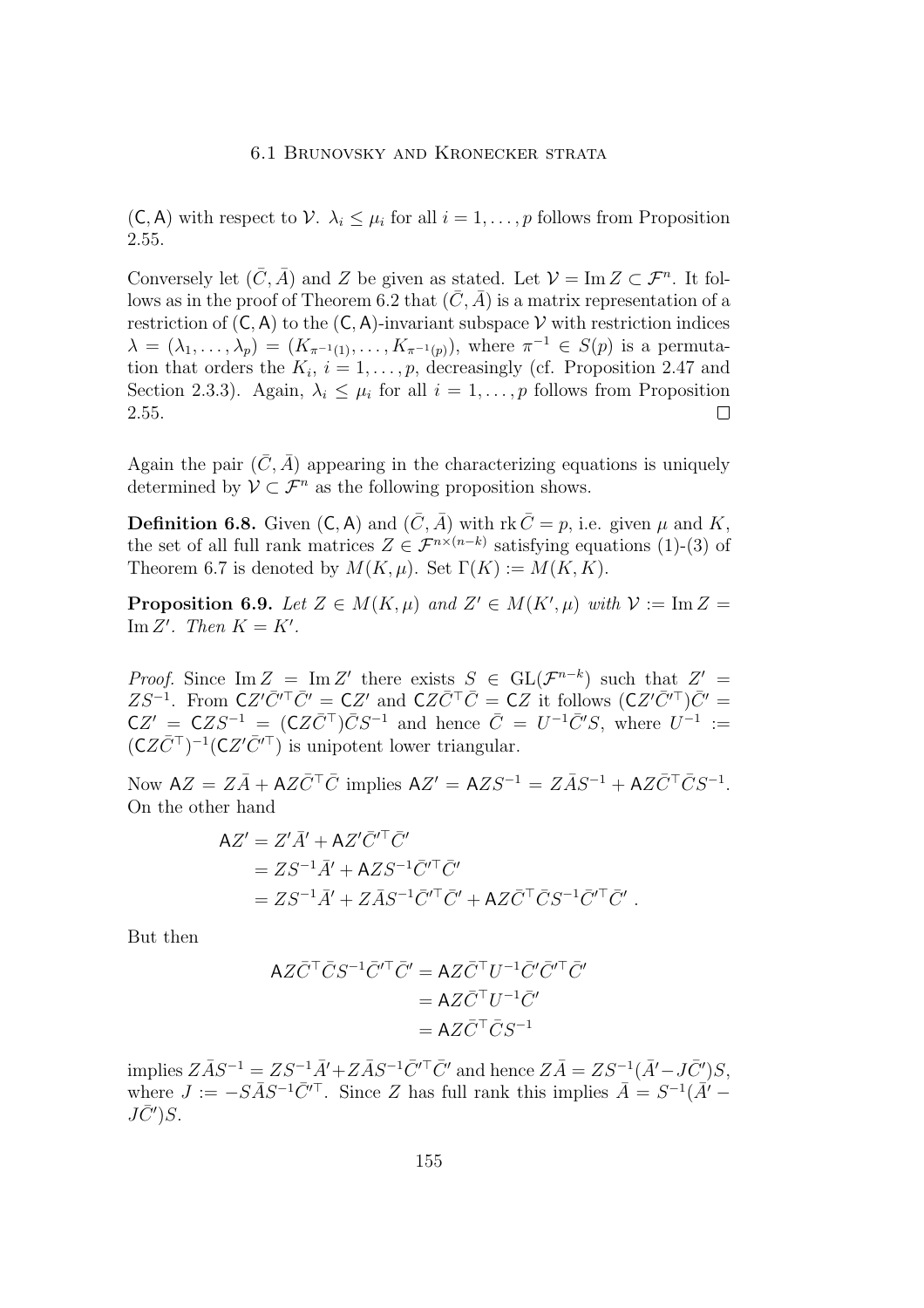Together it follows that  $(\bar{C}, \bar{A})$  and  $(\bar{C}', \bar{A}')$  are restricted output injection equivalent. Since both pairs are in dual Kronecker canonical form this implies  $(\bar{C}, \bar{A}) = (\bar{C}', \bar{A}')$  and hence  $K = K'$ .  $\Box$ 

As a consequence of Proposition 6.9 it is possible to define the Kronecker *indices* of a tight subspace  $V \subset \mathcal{F}^n$  to be the Kronecker indices of the pair  $(\bar{C}, \bar{A})$  appearing in equations (1)-(3) of Theorem 6.7. Concerning the matrix Z there is the following result.

**Theorem 6.10.** Let  $Z_1, Z_2 \in M(K, \mu)$ . Then  $\text{Im } Z_1 = \text{Im } Z_2$  if and only if there exists  $S \in \Gamma(K)$  such that  $Z_2 = Z_1 S^{-1}$ . S is uniquely determined. It is

$$
\Gamma(K) = \{ S \in GL(\mathcal{F}^{n-k}) \mid (U\bar{C}S^{-1}, S(\bar{A} - L\bar{C})S^{-1}) = (\bar{C}, \bar{A})
$$
  
for suitable  $L \in \mathcal{F}^{(n-k) \times p}, U \in \mathcal{F}^{p \times p},$   
U unipotent lower triangular $\}$ 

and  $\Gamma(K)$  is a subgroup of  $GL(\mathcal{F}^{n-k})$  that acts freely on  $M(K,\mu)$  via  $Z \mapsto$  $ZS^{-1}$ .

*Proof.*  $\Gamma(K)$  being a subgroup of  $GL(\mathcal{F}^{n-k})$  follows as in the proof of Theorem 6.4 (use the fact that the unipotent lower triangular matrices form a group).

Now let  $Z_1, Z_2 \in M(K, \mu)$ . If  $Z_2 = Z_1 S^{-1}$  for any  $S \in \Gamma(K)$  then  $\text{Im } Z_1 =$ Im  $Z_2$  is clear. Conversely, from Im  $Z_1 = \text{Im } Z_2$  it follows as in the proof of Theorem 6.4 that  $Z_2 = Z_1 S^{-1}$  for a uniquely defined  $S^{-1} \in GL(\mathcal{F}^{n-k})$  which satisfies equations (1) and (2) of Theorem 6.7. Since  $\mathsf{C}Z_1\bar{C}^\top$  and  $\mathsf{C}Z_2\bar{C}^\top$  =  $CZ_1S^{-1}\bar{C}^{\top}$  are both unipotent lower triangular, from  $CZ_1 = CZ_1\bar{C}^{\top}\bar{C}$  and hence  $CZ_1S^{-1}\bar{C}^{\top} = (CZ_1\bar{C}^{\top})(\bar{C}S^{-1}\bar{C}^{\top})$  it follows that  $\bar{C}S^{-1}\bar{C}^{\top}$  is unipotent lower triangular. Hence  $S^{-1} \in \Gamma(K)$  and since  $\Gamma(K)$  is a subgroup of  $GL(\mathcal{F}^{n-k})$  this yields  $S \in \Gamma(K)$ .

Since any  $Z \in M(K,\mu)$  has full rank,  $ZS^{-1} = Z$  for  $S \in \Gamma(K)$  implies  $S = I$  and hence  $\Gamma(K)$  acts freely on  $M(K, \mu)$ . The characterization of  $\Gamma(K)$ stated in the Theorem follows as in the proof of Theorem 6.4 (use the identity  $\overline{C}S\overline{C}^{\top} = U$ .  $\Box$ 

Since the block Toeplitz type structure of the matrices in  $M(\lambda, \mu)$  already follows from equations (1) and (2) of Theorem 6.2 (which are the same as equations  $(1)$  and  $(2)$  of Theorem 6.7), there is the following analogous description of matrices in  $M(K, \mu)$ . The condition  $K_i \leq \mu_i$  for all  $i = 1, \ldots, p$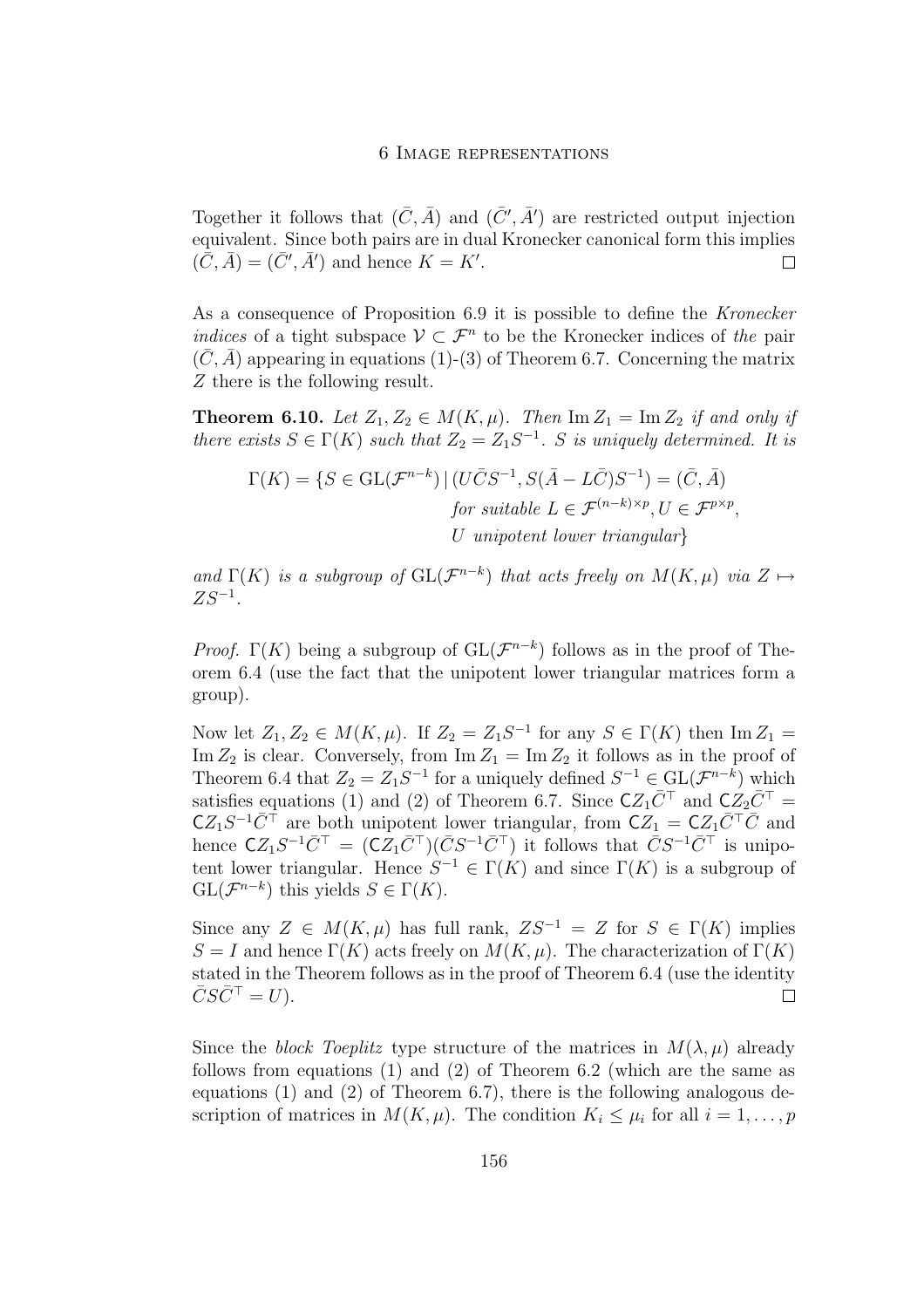#### 6.1 Brunovsky and Kronecker strata

follows directly from the structure of the matrices and from the requirement that  $CZ\overline{C}^{\top}$  (i.e. the matrix consisting of the lower right corner entries of each block) has to be unipotent. Note again that this description covers also  $\Gamma(K) = M(K, K).$ 

**Theorem 6.11.**  $V$  is tight  $(C, A)$ -invariant of codimension k with Kronecker indices K if and only if  $\mathcal{V} = \text{Im } Z$  with

$$
Z = \begin{pmatrix} Z_{11} & \dots & Z_{1p} \\ \vdots & & \vdots \\ Z_{p1} & \dots & Z_{pp} \end{pmatrix} ,
$$

where each block  $Z_{ij} \in \mathcal{F}^{\mu_i \times K_j}$ ,  $i, j = 1, \ldots, p$ , is of the form

$$
Z_{ij} = \begin{cases} \begin{pmatrix} z_1^{ij} & 0 & \dots & 0 \\ z_2^{ij} & \ddots & \ddots & \vdots \\ \vdots & \ddots & \ddots & 0 \\ z_{\mu_i-K_j}^{ij} & \ddots & z_1^{ij} \\ z_{\mu_i-K_j+1}^{ij} & \ddots & z_2^{ij} \\ 0 & \ddots & \ddots & \vdots \\ \vdots & \ddots & \ddots & z_{\mu_i-K_j}^{ij} \\ 0 & \dots & 0 & z_{\mu_i-K_j+1}^{ij} \end{pmatrix} & , K_j \leq \mu_i \\ \begin{pmatrix} 0 & 0 \\ \vdots & \vdots \\ 0 & \dots & 0 \end{pmatrix} & , K_j > \mu_i \end{cases}
$$

and  $CZ\overline{C}^{\top}$  (i.e. the matrix consisting of the lower right corner entries of each block) is unipotent lower triangular. Furthermore it is  $K_i \leq \mu_i$  for all  $i = 1, \ldots, p$ .  $M(K, \mu)$  consists exactly of all matrices of this structure.

As before, the results reached so far yield the following manifold structure.

**Theorem 6.12.** Let  $\mathcal{T}_k(K,\mu) \subset \mathcal{T}_k(\mathsf{C},\mathsf{A})$  denote the set of codimension k tight subspaces with Kronecker indices K (Kronecker stratum).  $\mathcal{T}_{k}(K,\mu)$  is nonempty if and only if  $K_i \leq \mu_i$  and  $\lambda_i \leq \mu_i$ ,  $i = 1, \ldots, p$ . Here  $\lambda_i = K_{\pi^{-1}(i)}$ ,  $i = 1, \ldots, p$ , as in Theorem 6.7. Then  $\mathcal{T}_k(K, \mu)$  is a smooth submanifold of  $G_{n-k}(\mathcal{F}^n)$  which is diffeomorphic to the orbit space  $M(K,\mu)/\Gamma(K)$  via  $Z \cdot \Gamma(K) \mapsto \operatorname{Im} Z.$ 

The preceding results are used in Section 6.3 to obtain a Bruhat type cell decomposition of  $\mathcal{T}_k(\lambda,\mu)$ . The order presented in the following section will be the adherence order of this decomposition.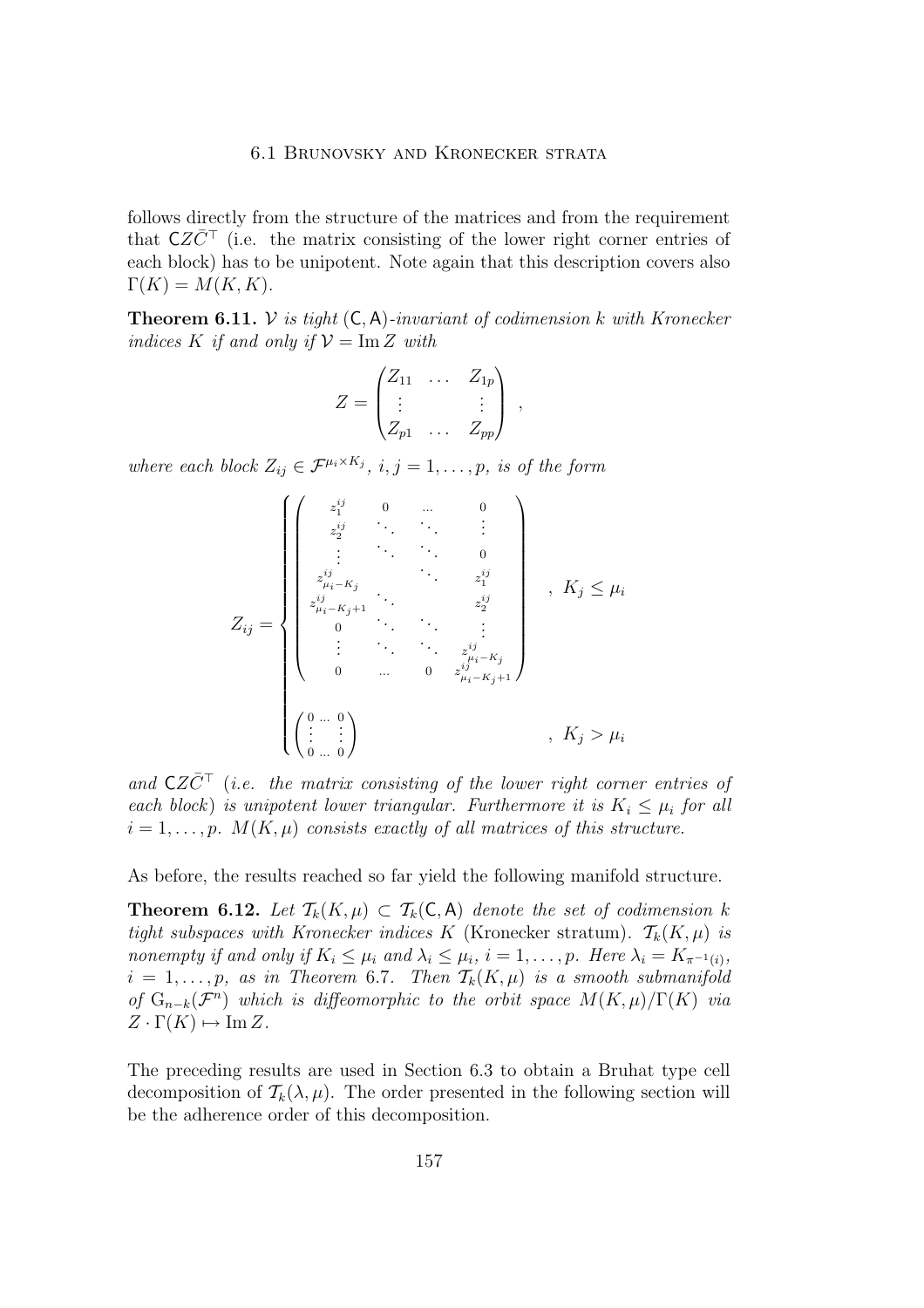## 6.2 Orders on combinations

In this section the relation between the Kronecker order, the Bruhat order and the dominance order on a subset of the set of combinations  $K_{n,m}$  is explored.

Let

$$
K_{n,m} = \{(K_1, \ldots, K_m) \in \mathbb{N}^m \, | \, K_1 + \cdots + K_m = n\}
$$

be the set of all *combinations* of  $m$  natural numbers with sum  $n$ . To each element  $K = (K_1, \ldots, K_m) \in K_{n,m}$  one associates the set

$$
Y_K = \{(i, j) \in \mathbb{N}^2 \mid 1 \le j \le m \text{ and } 1 \le i \le K_j\},\
$$

which can be visualized by a *Young diagram* as shown in Figure 6.1



Figure 6.1: Young diagrams visualizing combinations

Since  $K_1 + \cdots + K_m = n$  holds,  $Y_K$  consists of exactly n pairs, say  $(i_1, j_1)$  <  $\cdots < (i_n, j_n)$ , where  $\lt$  denotes the *lexicographic order* on  $\mathbb{N}^2$ , i.e.

$$
(i_1, j_1) \le (i_2, j_2) \Longleftrightarrow \begin{cases} i_1 < i_2 \text{ or} \\ i_1 = i_2 \text{ and } j_1 \le j_2 \end{cases}
$$

.

Let

$$
p(K) = ((i_1, j_1), \ldots, (i_n, j_n))
$$

be the *position* of K, e.g.  $p(K) = ((1, 1), (1, 2), (1, 3), (2, 1), (2, 3), (3, 3))$  for  $K = (2, 1, 3)$  (see Figure 6.1). The lexicographic order on  $\mathbb{N}^2$  induces the following product order on the set of all positions of combinations:

$$
p(L) \leq_{\text{Lex}} p(K) \iff (i'_{\alpha}, j'_{\alpha}) \leq (i_{\alpha}, j_{\alpha}) , \quad \alpha = 1, ..., n ,
$$

where  $p(L) = ((i'_1, j'_1), \ldots, (i'_n, j'_n)).$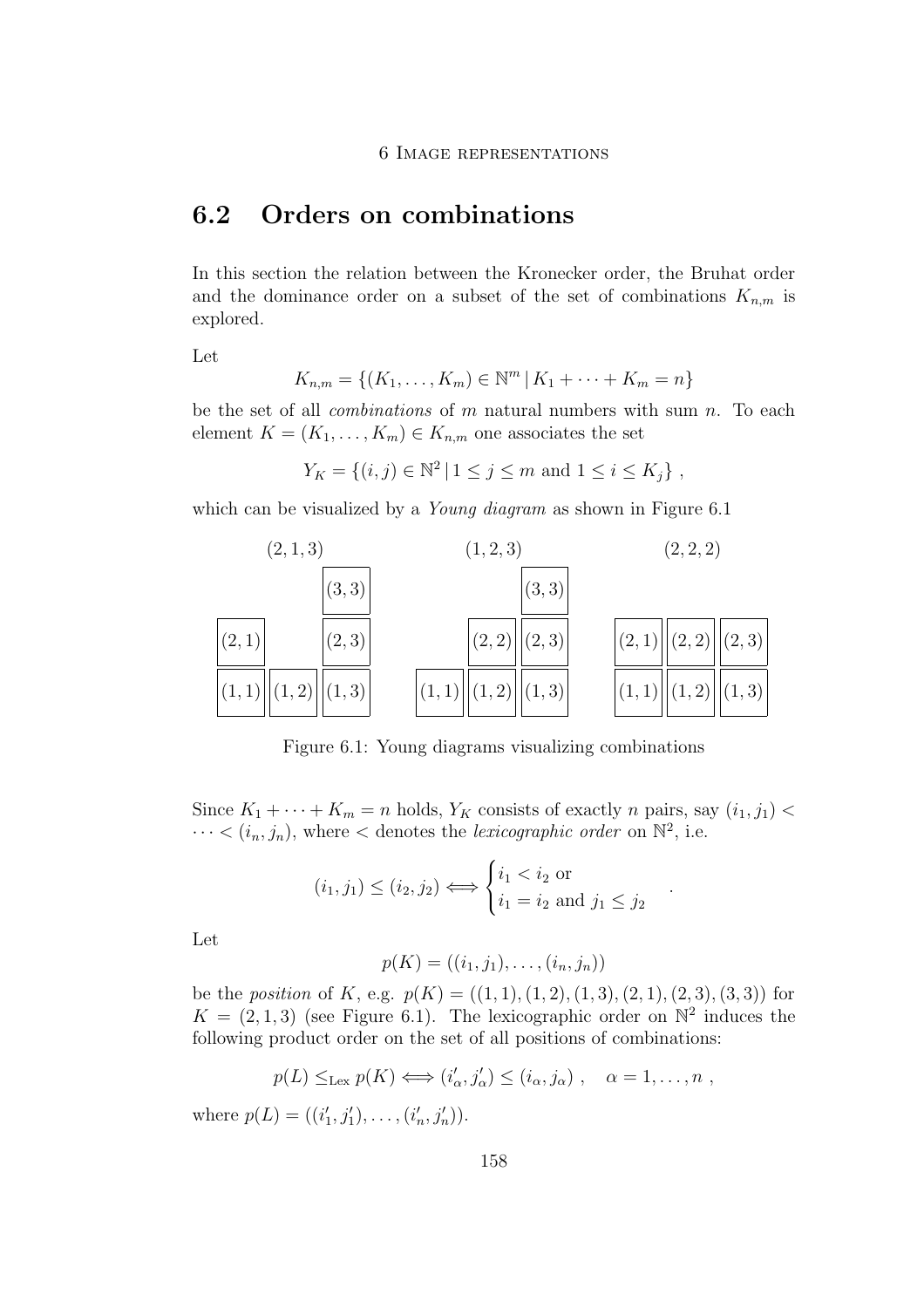#### 6.2 Orders on combinations

**Definition 6.13.** The *Kronecker order* on  $K_{n,m}$  is the partial order defined by

$$
K \leq_{\text{Kro}} L \iff p(L) \leq_{\text{Lex}} p(K)
$$

for all  $K, L \in K_{n,m}$ .

In [Hel82] the covers of this partial order are characterized (see also [Hel85]). See e.g. the textbook by Aigner [Aig79] for an explanation of the concept of covers.

**Definition 6.14.** Let  $1 \leq i < j \leq m$ . The transposition  $\bar{K} = T_{ij}K \in K_{n,m}$ of the combination  $K \in K_{n,m}$  is obtained in the following way:

(1) If  $K_i < K_j$  then

$$
\begin{aligned}\n\bar{K}_i &= K_j, \\
\bar{K}_j &= K_i, \\
\bar{K}_{\alpha} &= K_{\alpha}, \quad \alpha \notin \{i, j\}.\n\end{aligned}
$$

- (2) If  $K_i \in \{K_j, K_j + 1\}$  then  $\bar{K} = K$ .
- (3) If  $K_i > K_j + 1$  then

$$
\begin{aligned}\n\bar{K}_i &= K_j + 1, \\
\bar{K}_j &= K_i - 1, \\
\bar{K}_{\alpha} &= K_{\alpha}, \quad \alpha \notin \{i, j\}.\n\end{aligned}
$$

It can be shown, that the covers of a combination K relative to the Kronecker order are the transpositions  $T_{ij}K$  which are minimal in a certain sense (see the above references for details). The exact characterization of covers is not needed here, but all covers being transpositions yields the following important property of the Kronecker order on  $K_{n,m}$ .

**Proposition 6.15.** Let  $K, L \in K_{n,m}$ . If  $K \leq_{\text{Kro}} L$  then there exists a sequence  $(T_{i_{\alpha}j_{\alpha}})_{\alpha=1}^{l}$  of transpositions such that  $L=T_{i_{l}j_{l}}\ldots T_{i_{1}j_{1}}K$ .

Now fix an element  $\kappa = (\kappa_1, \ldots, \kappa_m) \in K_{n,m}$  with  $\kappa_1 \geq \cdots \geq \kappa_m$ . The subset of  $K_{n,m}$  under consideration is the  $S(m)$  orbit

$$
S(m) \cdot \kappa = \{ (\kappa_{\pi^{-1}(1)}, \ldots, \kappa_{\pi^{-1}(m)}) \mid \pi \in S(m) \}
$$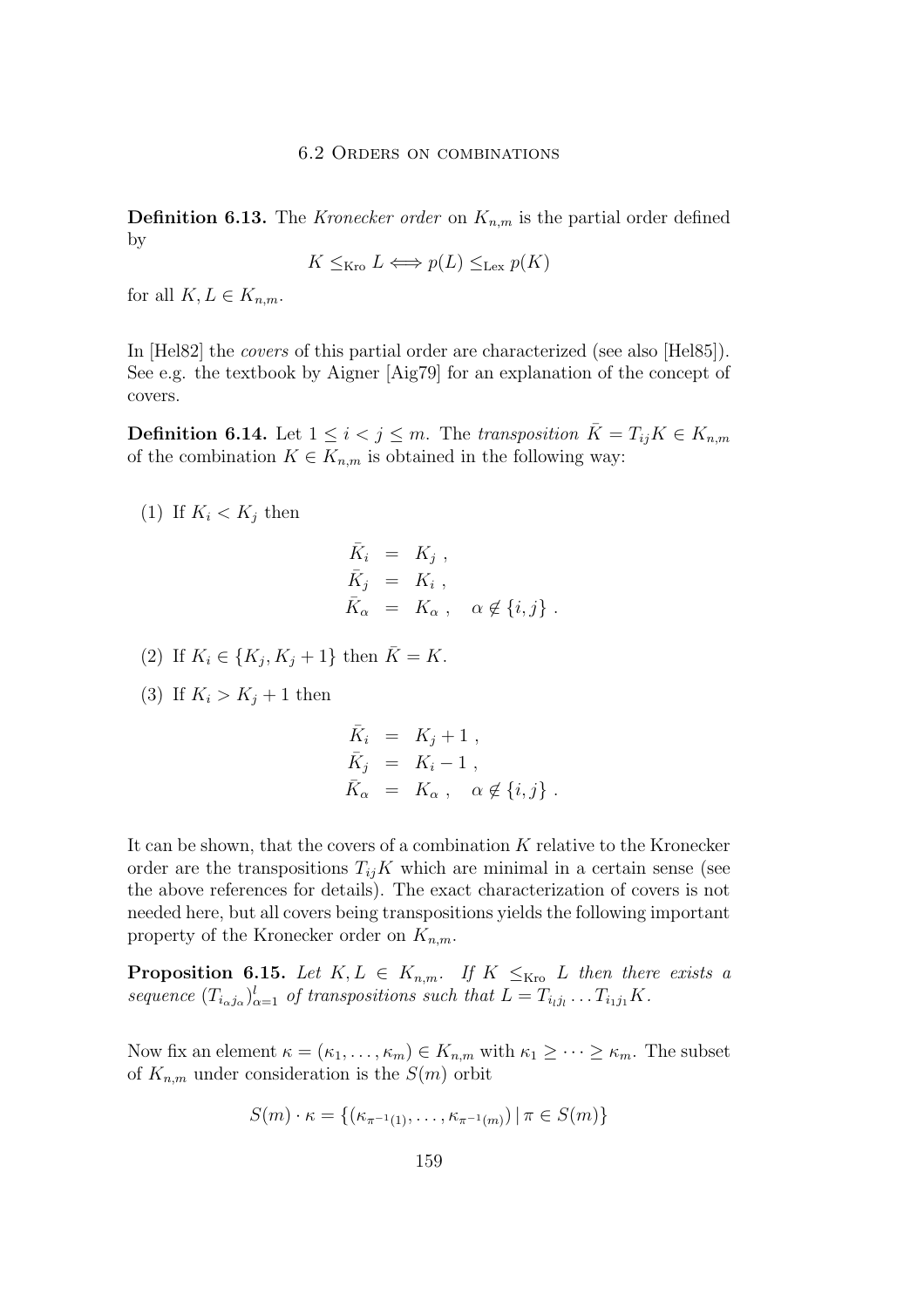of  $\kappa$  in  $K_{n,m}$ . To get a non redundant description of  $S(m) \cdot \kappa$ , permutations  $\pi$ and  $\pi'$  of  $\kappa$  leading to the same K must be identified. Usually this is done in the following way (cf. Hiller [Hil82]). Let  $\kappa_i^* := \#\{j \in \{1, ..., m\} \mid \kappa_j \geq i\},\$  $i = 1, \ldots, \kappa_1$ , be the *conjugate indices* of  $\kappa$ . Then  $m = \kappa_1^* \geq \cdots \geq \kappa_{\kappa_1}^* \geq 1$ . Consider the subgroup  $S_{\kappa}(m)$  of  $S(m)$  generated by the set  $\{(i,i+1) | 1 \leq$  $i \leq m, i \notin {\kappa_1^*, \ldots, \kappa_{\kappa_1}^*}$  consisting of elementary transpositions. Then  $\pi \cdot \kappa = \pi' \cdot \kappa$  if and only if there exists  $\tau \in S_{\kappa}(m)$  such that  $\pi' = \pi \circ \tau$ . Hence the coset space  $S(m)/S_{\kappa}(m)$  is the right space to work with.

Now consider the *length function*  $l(\pi) = \sum_{j=1}^{m-1} \# \{i > j \mid \pi(i) < \pi(j)\}\$ for  $\pi \in S(m)$ . It is well known, that each coset  $\pi \circ S_{\kappa}(m)$ ,  $\pi \in S(m)$ , contains a unique element of minimal length [Hil82, Corollary I.5.4]. Let  $S^{\kappa}(m)$  denote the set of all these minimal length coset representatives. Any  $\pi \in S(m)$ has a unique decomposition  $\pi = \sigma \circ \tau$  with  $\sigma \in S^{\kappa}(m)$  and  $\tau \in S_{\kappa}(m)$ . The set  $S^{\kappa}(m)$  is clearly isomorphic to the coset space  $S(m)/S_{\kappa}(m)$ , hence  $S(m) \cdot \kappa = S^{\kappa}(m) \cdot \kappa$  and the latter is the required non redundant description.

The Bruhat order on  $S(m)$  (see e.g. Deodhar [Deo77] for various characterizations) induces an order on  $S(m) \cdot \kappa = S^{\kappa}(m) \cdot \kappa$  via

$$
\pi \cdot \kappa \leq_{\text{Bru}} \pi' \cdot \kappa \iff \exists_{\tau, \tau' \in S_{\kappa}(m)} \pi \circ \tau \leq \pi' \circ \tau' .
$$

According to the previous considerations this is well defined. There is the following strong relation between the Kronecker order and the Bruhat order on  $S(m) \cdot \kappa$ .

**Theorem 6.16.** The Kronecker order on  $K_{n,m}$  restricts to the reverse Bruhat order on  $S(m) \cdot \kappa$ , *i.e.* 

$$
K \leq_{\text{Kro}} L \Longleftrightarrow L \leq_{\text{Bru}} K
$$

for all  $K, L \in S(m) \cdot \kappa$ .

The first step in the proof of Theorem 6.16 is to refine Proposition 6.15. This is done in Proposition 6.19 using the following lemmas.

Lemma 6.17. A sequence of transpositions containing a transposition of type (3) must leave  $S(m) \cdot \kappa$ .

*Proof.* For a combination  $K \in K_{n,m}$  let

$$
r_{\nu}(K) = \#\{\alpha \in \{1, \ldots, m\} \mid K_{\alpha} \ge \nu\}, \quad \nu \in \mathbb{N}
$$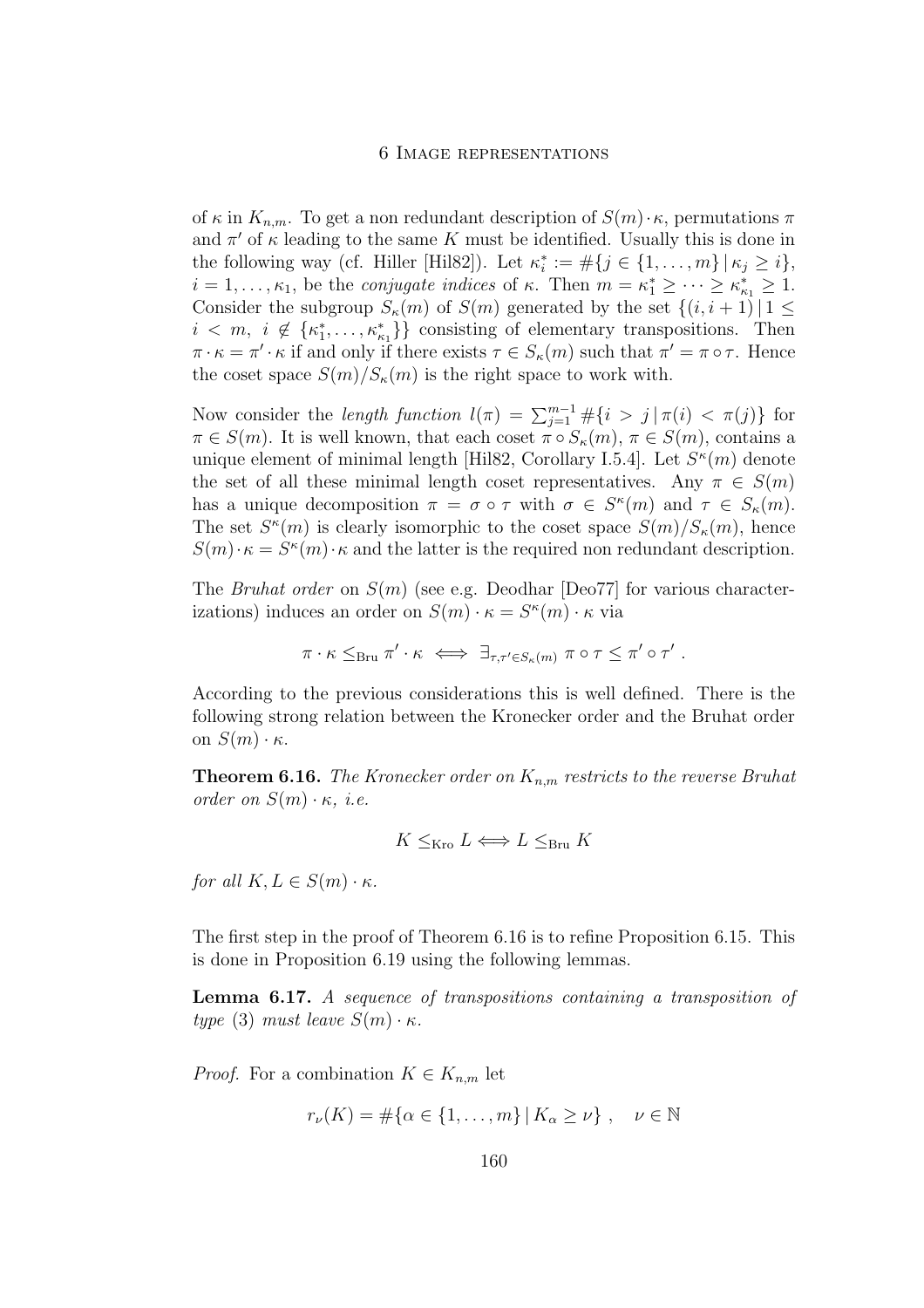#### 6.2 Orders on combinations

be the conjugate partition (# means cardinality). Observe that  $K \in S(m) \cdot \kappa$ if and only if  $r_{\nu}(K) = r_{\nu}(\kappa)$  for all  $\nu \in \mathbb{N}$  and  $r_{\nu}(K) = 0$  for  $\nu > \kappa_1$ . Transpositions of type (1) and (2) leave the conjugate indices invariant hence stay on the same  $S(m)$  orbit. A transposition  $T_{ij}$  of type (3) has the following effect on the conjugate indices: In the case  $K_i > K_j + 2$  the conjugate indices of  $K = T_{ij}K$  are

$$
r_{K_j}(\bar{K}) = r_{K_j}(K) - 1
$$
  
\n
$$
r_{K_{j+1}}(\bar{K}) = r_{K_{j+1}}(K) + 1
$$
  
\n
$$
r_{K_{i-1}}(\bar{K}) = r_{K_{i-1}}(K) + 1
$$
  
\n
$$
r_{K_i}(\bar{K}) = r_{K_i}(K) - 1
$$
  
\n
$$
r_{\nu}(\bar{K}) = r_{\nu}(K), \quad \nu \notin \{K_j, K_j + 1, K_i - 1, K_i\},
$$

in the case  $K_i = K_j + 2$  they are

$$
r_{K_j}(\bar{K}) = r_{K_j}(K) - 1
$$
  
\n
$$
r_{K_{j+1}}(\bar{K}) = r_{K_{j+1}}(K) + 2
$$
  
\n
$$
r_{K_i}(\bar{K}) = r_{K_i}(K) - 1
$$
  
\n
$$
r_{\nu}(\bar{K}) = r_{\nu}(K), \quad \nu \notin \{K_j, K_j + 1, K_i\}.
$$

Nevertheless, the conjugate indices are decreased in the lexicographic order hence  $\bar{K}$  and K do not lie on the same  $S(m)$  orbit. Furthermore a sequence of transpositions containing any positive number of transpositions of type (3) decreases the conjugate indices in the lexicographic order and must hence leave  $S(m) \cdot \kappa$ .  $\Box$ 

**Lemma 6.18.** Let  $K \in S(m) \cdot \kappa$  and let  $T_{ij}$  be a transposition of type (1). Then  $K \leq_{\text{Kro}} T_{ij}K$ .

*Proof.* If the position of  $K$  is

$$
p(K) = ((1, 1), \dots, (K_i, i), \dots, (K_i, j), \dots, (K_i + 1, l), (K_i + 1, m), \dots, (K_i + 1, j), \dots)
$$

with  $l < i < m < j$ , then the position of  $\overline{K} := T_{ij}K$  is

$$
p(\bar{K}) = ((1, 1), \dots, (K_i, i), \dots, (K_i, j), \dots, (K_i + 1, l), (K_i + 1, i), (K_i + 1, m), \dots).
$$

It follows  $p(\bar{K}) <_{\text{Lex}} p(K)$  and hence  $K \leq_{\text{Kro}} \bar{K}$ .

 $\Box$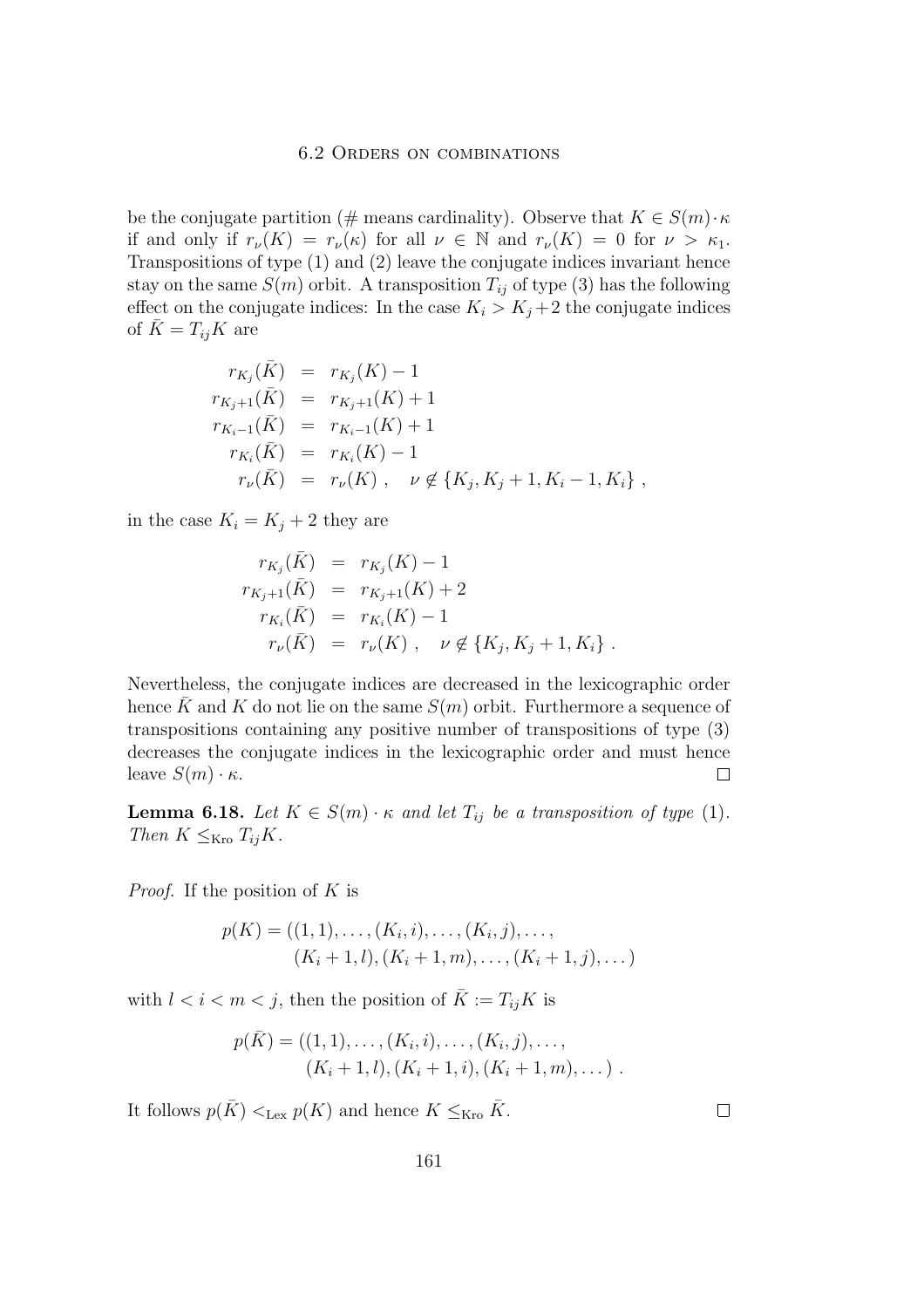**Proposition 6.19.** Let  $K, L \in S(m) \cdot \kappa$ . Then  $K \leq_{\text{Kro}} L$  if and only if there exists a sequence  $(T_{i_{\alpha}j_{\alpha}})_{\alpha=1}^{l}$  of transpositions of type (1) such that  $L =$  $T_{i_lj_l} \dots T_{i_1j_1}K$ .

*Proof.* Let  $K \leq_{\text{Kro}} L$ . According to Proposition 6.15 there exists a sequence  $(T_{i_{\alpha}j_{\alpha}})_{\alpha=1}^{l}$  of transpositions such that  $L = T_{i_{l}j_{l}} \dots T_{i_{1}j_{1}}K$ . Since K and L lie on the same  $S(m)$  orbit this series can't contain transpositions of type (3) (Lemma 6.17). Transpositions of type (2) are the identity hence can be left out.

Conversely let  $L = T_{i_l j_l} \dots T_{i_1 j_1} K$  with transpositions  $T_{i_\alpha j_\alpha}$ ,  $\alpha = 1, \dots, l$ , of type (1). Using Lemma 6.18 repeatedly yields  $K \leq_{\text{Kro}} T_{i_1j_1} K \leq_{\text{Kro}} ... \leq_{\text{Kro}}$  $T_{i_1j_1} \ldots T_{i_1j_1}K = L.$  $\Box$ 

The following nice characterization of the Bruhat order on  $S(m)$  can be found in a textbook by Fulton on Young diagrams ([Ful97, §10.5, Corollary 1]).

**Proposition 6.20.** Let  $\pi, \tau \in S(m)$ . Then  $\pi \leq \tau$  if and only if there exists a sequence  $((i_{\alpha}, j_{\alpha}))_{\alpha=1}^l$  of transpositions with  $i_{\alpha} < j_{\alpha}$  for all  $\alpha = 1, \ldots, l$ , such that with  $\tau_0 := \tau$  and  $\tau_\alpha := \tau \cdot (i_1, j_1) \cdot \cdots \cdot (i_\alpha, j_\alpha), \ \alpha = 1, \ldots, l, \$ it is  $\tau_{\alpha-1}(i_{\alpha}) > \tau_{\alpha-1}(j_{\alpha})$  for all  $\alpha = 1, \ldots, l$  and  $\tau_l = \pi$ .

Now the proof of Theorem 6.16 is straight forward using the following lemmas.

**Lemma 6.21.** Let  $K \in S(m) \cdot \kappa$  and let  $T_{ij}$  be a transposition of type (1). Then  $T_{ij}K \leq_{\text{Bru}} K$ .

*Proof.* Since  $T_{ij}$  is a transposition of type (1) it is  $i < j$  and  $K_i < K_j$ . Let  $K = \pi \cdot \kappa$ . Then  $l := \pi^{-1}(i) > \pi^{-1}(j) =: m$  since  $\kappa$  is ordered with  $\kappa_1 \geq \cdots \geq \kappa_m$ . So it is  $m < l$  and  $j = \pi(m) > \pi(l) = i$ . According to Proposition 6.20 it is  $\pi \cdot (m, l) \leq \pi$ . It follows  $(i, j)\pi = \pi(m, l) \leq \pi$  and  $T_{ij}K \leq_{\text{Bru}} K$ . П

**Lemma 6.22.** Let  $i < j$  and let  $\pi \in S(m)$  such that  $\pi(i) > \pi(j)$ . Then  $\pi \cdot \kappa \leq_{\text{Kro}} \pi \cdot (i, j) \cdot \kappa.$ 

*Proof.* Let  $K := \pi \cdot \kappa$  and let  $l := \pi(i)$  and  $m := \pi(j)$ . Then  $m < l$  and  $(m, l) \cdot \pi = \pi \cdot (i, j)$ . Since  $K_l = \kappa_i$  and  $K_m = \kappa_j$  it follows  $K_m < K_l$   $(i < j$  and  $\kappa$  is ordered with  $\kappa_1 \geq \cdots \geq \kappa_m$ ). Hence  $\pi \cdot (i, j) \cdot \kappa = (m, l) \cdot \pi \cdot \kappa = T_{ml} K$ and  $T_{ml}$  is a transposition of type (1). But then Proposition 6.19 yields  $\pi \cdot \kappa = K \leq_{\text{Kro}} T_{ml} K = \pi \cdot (i, j) \cdot \kappa.$  $\Box$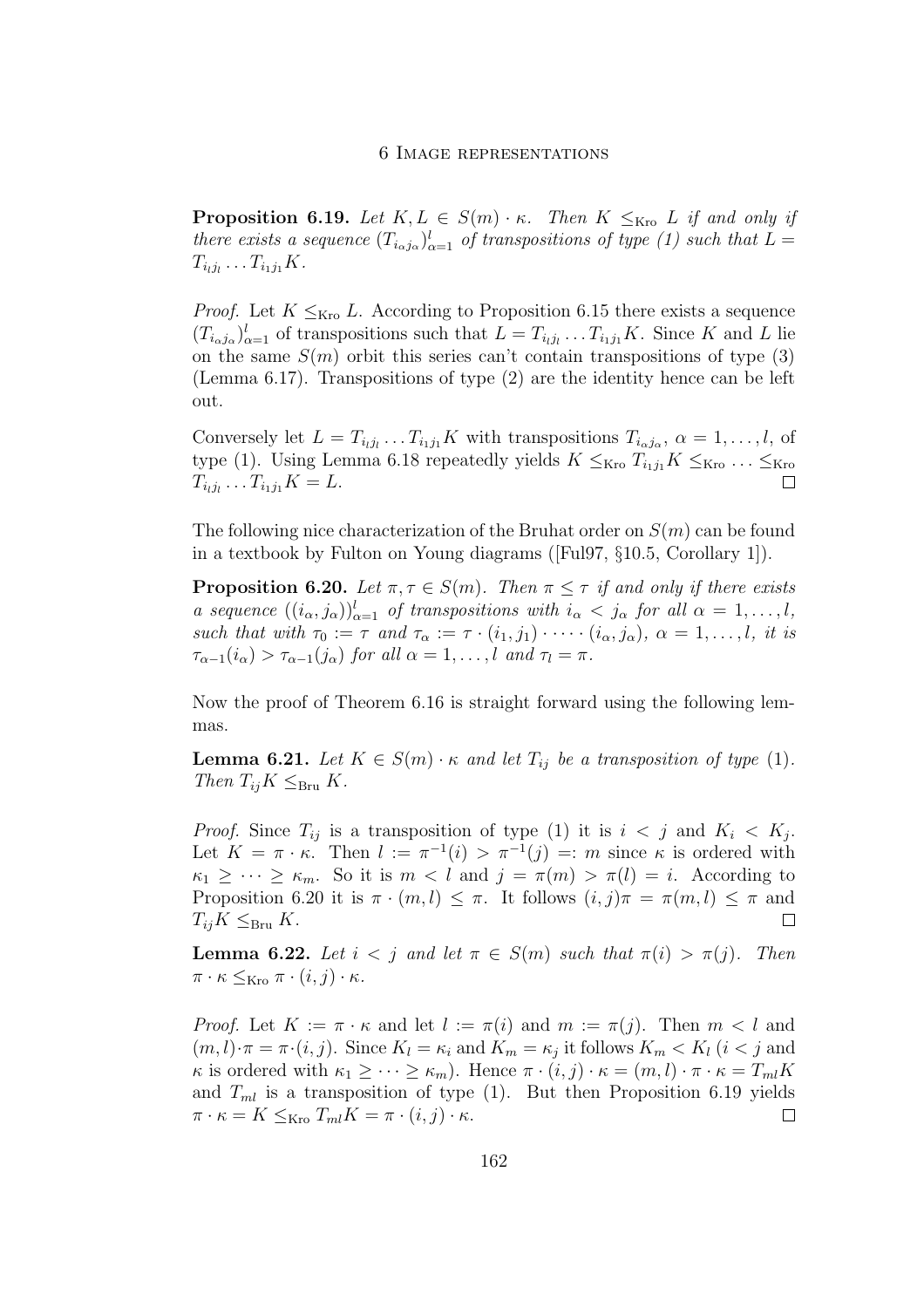#### 6.2 Orders on combinations

*Proof of Theorem* 6.16. Let  $K \leq_{\text{Kro}} L$ . According to Proposition 6.19 there exists a sequence  $(T_{i_{\alpha}j_{\alpha}})_{\alpha=1}^{l}$  of transpositions of type (1) such that  $L =$  $T_{i_lj_l} \ldots T_{i_1j_1}K$ . Using Lemma 6.21 repeatedly yields  $L = T_{i_lj_l} \ldots T_{i_1j_1}K \leq_{\text{Bru}}$  $\ldots \leq_{\text{Bru}} T_{i_1j_1} K \leq_{\text{Bru}} K.$ 

Let  $\pi \cdot \kappa = L \leq_{\text{Bru}} K = \tau \cdot \kappa$ . According to Proposition 6.20 there exists a sequence  $((i_{\alpha}, j_{\alpha}))_{\alpha=1}^l$  of transpositions with  $i_{\alpha} < j_{\alpha}$  for all  $\alpha = 1, \ldots, l$ , such that with  $\tau_0 := \tau$  and  $\tau_\alpha := \tau \cdot (i_1, j_1) \cdot \cdots \cdot (i_\alpha, j_\alpha)$ ,  $\alpha = 1, \ldots, l$ , it is  $\tau_{\alpha-1}(i_{\alpha}) > \tau_{\alpha-1}(j_{\alpha})$  for all  $\alpha = 1, \ldots, l$  and  $\tau_l = \pi$ . Using Lemma 6.22 repeatedly yields  $K = \tau_0 \cdot \kappa \leq_{\text{Kro}} \tau_1 \cdot \kappa \leq_{\text{Kro}} \ldots \leq_{\text{Kro}} \tau_l \cdot \kappa = L$ .  $\Box$ 

There is another interesting order on  $K_{n,m}$ , the *dominance order* defined by

$$
K \leq_{\text{Dom}} L \Longleftrightarrow \sum_{\alpha=1}^{l} K_{\alpha} \leq \sum_{\alpha=1}^{l} L_{\alpha} \text{ for all } l = 1, \ldots, m .
$$

There is the following strong relation between the Kronecker order and the dominance order on  $S(m) \cdot \kappa$ .

#### Theorem 6.23.

$$
K \leq_{\text{Kro}} L \Longrightarrow K \leq_{\text{Dom}} L
$$

for all  $K, L \in S(m) \cdot \kappa$ .

The proof of Theorem 6.23 uses the following lemma.

**Lemma 6.24.** Let  $K \in S(m) \cdot \kappa$  and let  $T_{ij}$  be a transposition of type (1). Then  $K \leq_{\text{Dom}} T_{ij}K$ .

*Proof.* Since  $T_{ij}$  is a transposition of type (1) it is  $i < j$  and  $K_i < K_j$ .  $T_{ij}$ swaps  $K_i$  and  $K_j$  hence with  $K := T_{ij}K$  it follows

$$
\sum_{\alpha=1}^{l} K_{\alpha} = \sum_{\alpha=1}^{l} \bar{K}_{\alpha} \text{ for all } l = 1, \dots, i-1 \text{ and } l = j, \dots, m ,
$$

while

$$
\sum_{\alpha=1}^{l} K_{\alpha} < \sum_{\alpha=1}^{l} \bar{K}_{\alpha} \text{ for all } l = i, \dots, j - 1 \ .
$$

It follows  $K \leq_{\text{Dom}} \bar{K}$ .

 $\Box$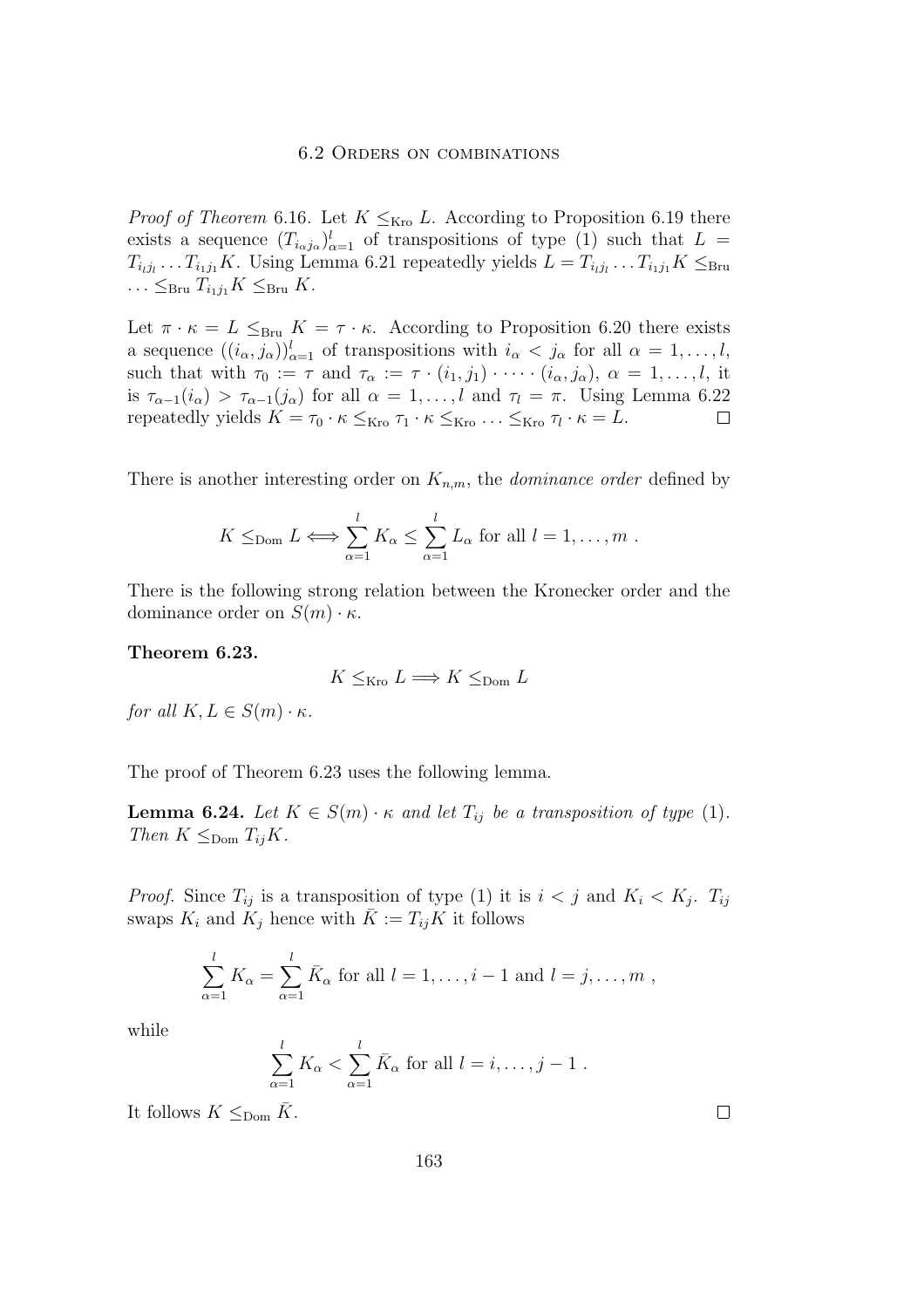*Proof of Theorem* 6.23. Let  $K \leq_{\text{Kro}} L$ . According to Proposition 6.19 there exists a sequence  $(T_{i_{\alpha}j_{\alpha}})_{\alpha=1}^{l}$  of transpositions of type (1) such that  $L =$  $T_{i_lj_l} \ldots T_{i_1j_1}K$ . Using Lemma 6.24 repeatedly yields  $K \leq_{\text{Dom}} T_{i_1j_1}K \leq_{\text{Dom}}$  $\ldots \leq$ Dom  $T_{i_lj_l}\ldots T_{i_1j_1}K = L.$  $\Box$ 

Now Theorem 6.16 yields that the reverse order of the dominance order, the so called *specialization order*, is finer than the Bruhat order on  $S(m) \cdot \kappa$ . Various computations suggest that these two orders are in fact equivalent on  $S(m) \cdot \kappa$ , i.e. the converse of Theorem 6.23 is also true, but there seems to be no easy proof of this statement.

Remark 6.25. In a nice survey Hazewinkel and Martin [HM83] pointed out that there are many relations between the various orders that have been discussed in this Section. Nevertheless, they focus on the subset of  $K_{n,m}$ formed by the partitions, i.e. the ordered combinations. So their results do not apply here.

## 6.3 A cell decomposition

In this section a cell decomposition of a Brunovsky stratum  $\mathcal{T}_{k}(\lambda,\mu)$  of codimension  $k$  tight subspaces is constructed. It is shown to be induced by a Bruhat decomposition of a generalized flag manifold which is a retract of  $\mathcal{T}_{k}(\lambda,\mu)$  as has been shown in a recent article by X. Puerta and Helmke [PH00]. After finishing this work the author got knowledge of another paper by F. Puerta, X. Puerta and Zaballa [PPZ01] in which the same cell decomposition is deduced by totally different methods (direct calculations). Nevertheless the author believes that the proofs presented here (besides being more elegant) allow much deeper insight into the structure of this cell decomposition.

**Theorem 6.26.** The manifold  $T_k(\lambda, \mu)$  of all codimension k tight subspaces with restriction indices  $\lambda = (\lambda_1, \ldots, \lambda_p)$  decomposes into a finite number of cells, the Kronecker cells  $\mathcal{T}_{k}(K,\mu)$ , each consisting of the subspaces with Kronecker indices  $K = (K_1, \ldots, K_p) = (\lambda_{\pi(1)}, \ldots, \lambda_{\pi(p)})$ , where  $\pi \in S(p)$ . (Recall that  $\mathcal{T}_{k}(K,\mu)$  is nonempty if and only if  $K_i \leq \mu_i$  and  $\lambda_i \leq \mu_i$ ,  $i =$  $1, \ldots, p$ , and note that different  $\pi s$  might yield the same K.)

*Proof.* Since any tight subspace has some Kronecker indices  $(K_1, \ldots, K_p)$ , the manifold  $\mathcal{T}_{k}(\lambda,\mu)$  decomposes into a finite number of  $\mathcal{T}_{k}(K,\mu)$  sets. K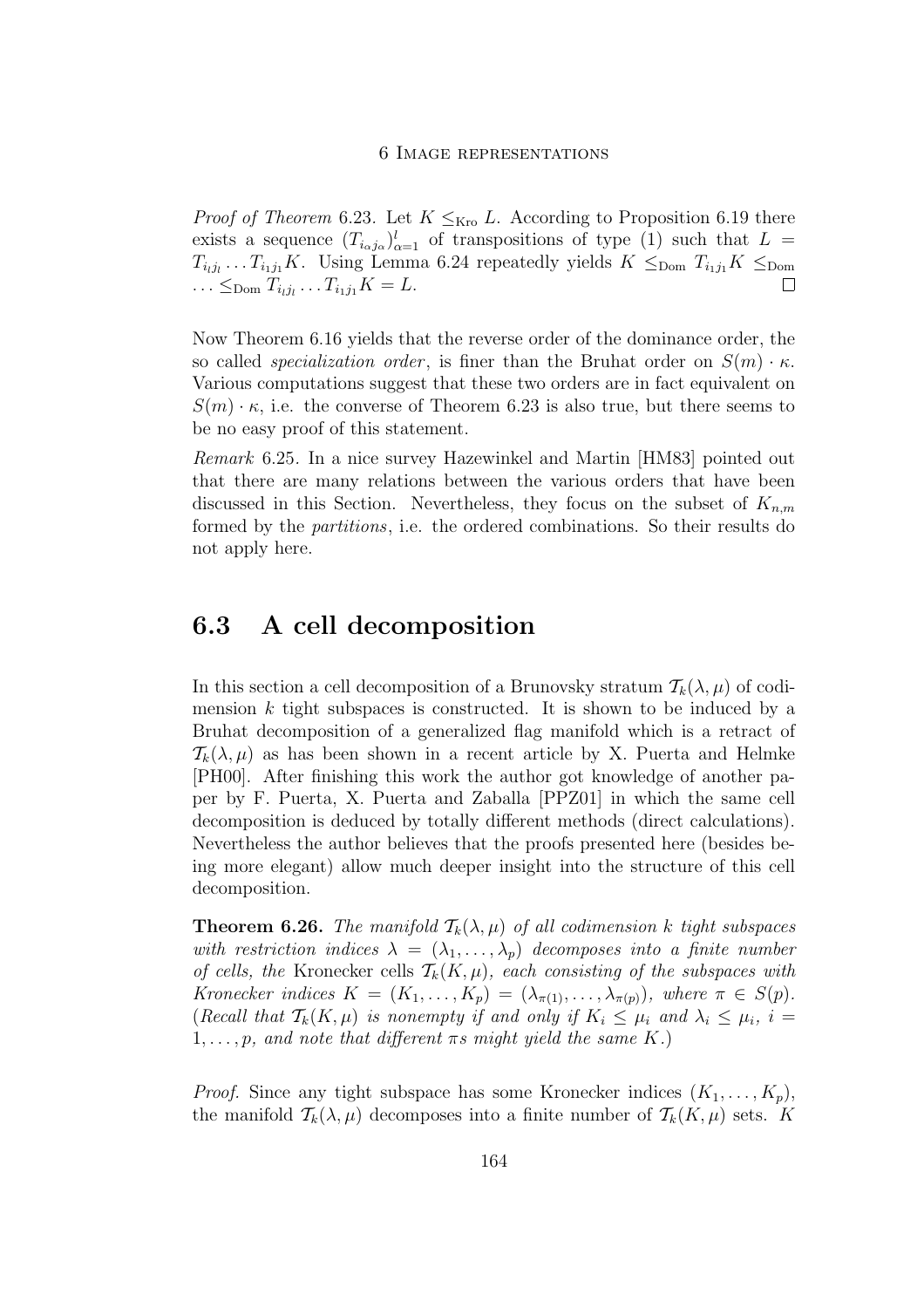#### 6.3 A cell decomposition

running through the permutations of  $\lambda$  follows from Theorem 6.7. It remains to show that  $\mathcal{T}_{k}(K,\mu)$  is a cell, i.e. homeomorphic to  $\mathcal{F}^{N}, N \in \mathbb{N}$ .

According to Theorem 6.12 it suffices to show that the equivalence relation on  $M(K, \mu)$  defined by  $Z' \equiv Z$  if and only if  $Z' = ZS^{-1}$  with  $S \in \Gamma(K)$  has a normal form homeomorphic to  $\mathcal{F}^N$ . This is done by showing that the free parameters in  $S^{-1}$  can be used to eliminate parameters in Z. This can be done block columnwise. In fact, since  $\Gamma(K)$  operates on  $M(K, \mu)$ , i.e.  $S^{-1}$ preserves the structure of Z, it suffices to consider the first column of each block.

To make it easier to understand the following construction, it is visualized by an example with  $\mu = (4, 2, 2)$  and  $K = (3, 1, 2)$ . Recall the Toeplitz structure of each block (Theorem 6.11). For example the free parameters (visualized by asterisks) in the upper left block of Z are all equal.

$$
Z = \begin{pmatrix} * & 0 & 0 & * & * & * & 0 \\ 1 & * & 0 & * & * & * & * \\ 0 & 1 & * & * & 0 & * \\ 0 & 0 & 1 & 0 & 0 & 0 \\ 0 & 0 & 0 & * & 0 & 0 \\ 0 & 0 & 0 & * & 1 & 0 \\ 0 & 0 & 0 & * & 0 & 1 \end{pmatrix} \quad \text{and} \quad S^{-1} = \begin{pmatrix} 1 & 0 & 0 & * & * & 0 \\ 0 & 1 & 0 & * & 0 & * \\ 0 & 0 & 1 & 0 & 0 & 0 \\ 0 & 0 & 0 & 1 & 0 & 0 \\ 0 & 0 & 0 & * & 1 & 0 \\ 0 & 0 & 0 & * & 0 & 1 \end{pmatrix}.
$$

Choose a block column, say number i, in  $S^{-1}$  and consider the first column of this block (bold face in the example). In block row number j of Z,  $j =$ 1, ..., p, delete  $\mu_i - K_i \geq 0$  rows starting with the first row of the block. According to Theorem 6.11 (applied with  $\mu = K$ ) the resulting square matrix  $Z_1$  has full column rank, hence also full row rank for every choice of the free parameters.

$$
Z_1 = \begin{pmatrix} 1 & * & 0 & * & * & * \\ 0 & 1 & * & * & 0 & * \\ 0 & 0 & 1 & 0 & 0 & 0 \\ 0 & 0 & 0 & 1 & 0 & 0 \\ 0 & 0 & 0 & * & 1 & 0 \\ 0 & 0 & 0 & * & 0 & 1 \end{pmatrix} \quad \text{and} \quad S^{-1} = \begin{pmatrix} 1 & 0 & 0 & * & * & 0 \\ 0 & 1 & 0 & * & 0 & * \\ 0 & 0 & 1 & 0 & 0 & 0 \\ 0 & 0 & 0 & 1 & 0 & 0 \\ 0 & 0 & 0 & * & 1 & 0 \\ 0 & 0 & 0 & * & 0 & 1 \end{pmatrix}
$$

.

As a consequence of Theorem 6.11 the 1s in  $Z_1$  all lie on the main diagonal, and the first column of block column number  $i$  of  $Z$  (bold face in the example)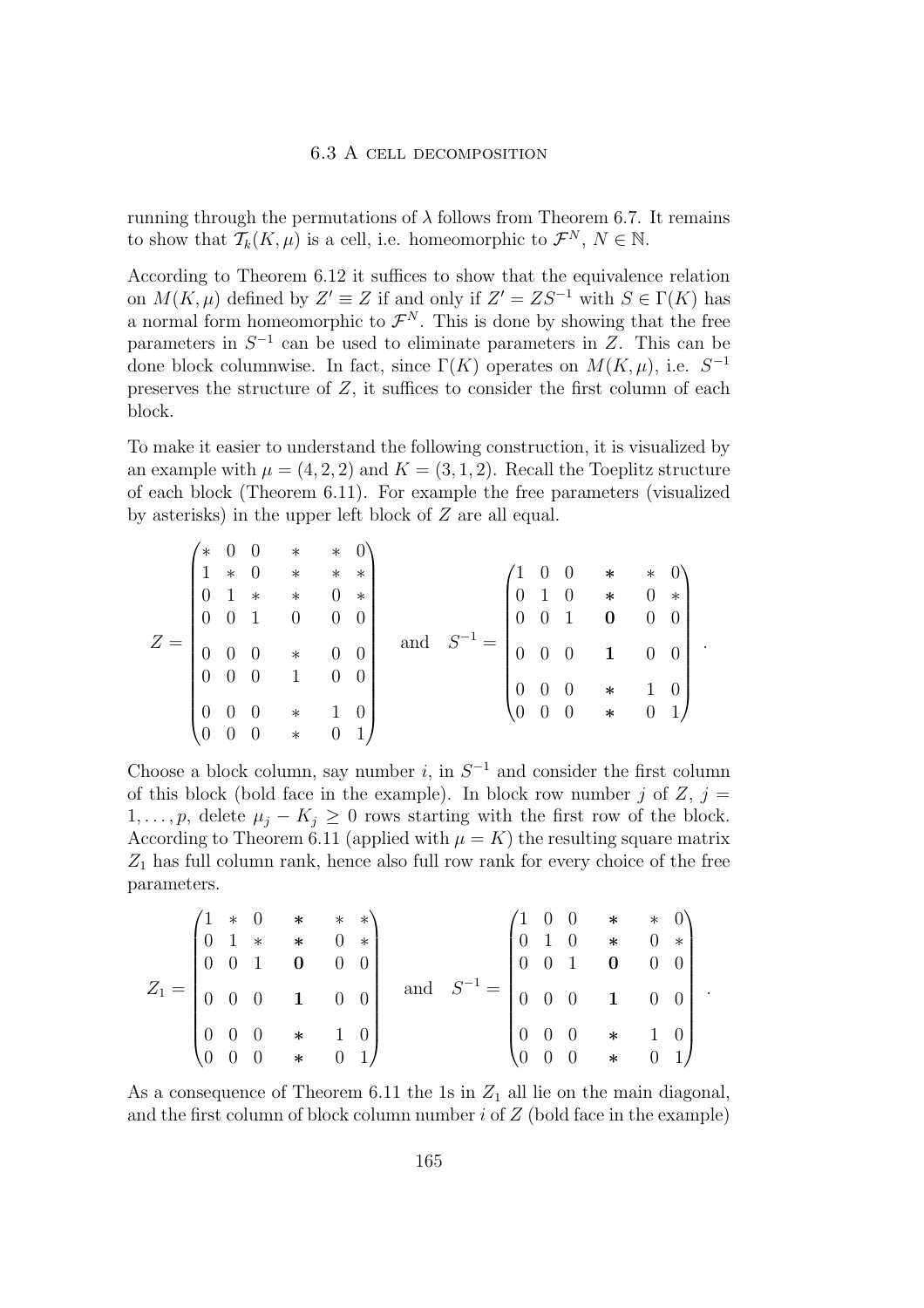coincides with the corresponding column in  $S^{-1}$ . Let  $j_1, \ldots, j_q$  be the row numbers of the zero entries of this column. Let  $A_i$  be the row number of the 1 in this column. Delete the rows  $j_1, \ldots, j_q$  and the row  $A_i$  from  $Z_1$ . Then the resulting matrix  $Z_2$  still has full row rank for each choice of the free parameters.

$$
Z_2 = \begin{pmatrix} 1 & * & 0 & * & * & * \\ 0 & 1 & * & * & 0 & * \\ 0 & 0 & 0 & * & 1 & 0 \\ 0 & 0 & 0 & * & 0 & 1 \end{pmatrix} \quad \text{and} \quad S^{-1} = \begin{pmatrix} 1 & 0 & 0 & * & * & 0 \\ 0 & 1 & 0 & * & 0 & * \\ 0 & 0 & 1 & 0 & 0 & 0 \\ 0 & 0 & 0 & 1 & 0 & 0 \\ 0 & 0 & 0 & * & 1 & 0 \\ 0 & 0 & 0 & * & 0 & 1 \end{pmatrix}.
$$

By construction the column  $A_i$  of  $Z_2$  only consists of free parameters. Since the 1s in  $Z_1$  are on the main diagonal, the columns  $j_1, \ldots, j_q$  and the column  $A_i$  of  $Z_2$  contain no 1. Since  $Z_2$  has full row rank for every choice of the free parameters, especially if the free parameters in the columns  $j_1, \ldots, j_p$  and in column  $A_i$  are set to zero, deleting these columns from  $Z_2$  results in a full rank square matrix  $Z_3$ .

$$
Z_3 = \begin{pmatrix} 1 & * & * & * \\ 0 & 1 & 0 & * \\ 0 & 0 & 1 & 0 \\ 0 & 0 & 0 & 1 \end{pmatrix}.
$$

The following picture visualizes the locus of  $Z_3$  (bold face) in Z.

|       | ั∗                                             |                  |                |                                                                                     | $*$            |                |     |          |                         |                |                |                                                                                |            |                |
|-------|------------------------------------------------|------------------|----------------|-------------------------------------------------------------------------------------|----------------|----------------|-----|----------|-------------------------|----------------|----------------|--------------------------------------------------------------------------------|------------|----------------|
|       | $1 * 0$                                        |                  |                | $\begin{array}{c cc} * & * \\ \hline * & * \\ \hline * & 0 \\ 0 & 0 \\ \end{array}$ |                | $\ast$         |     |          |                         |                |                |                                                                                |            |                |
|       | $\begin{vmatrix} 0 & 1 \\ 1 & 1 \end{vmatrix}$ |                  |                |                                                                                     |                | $\ast$         |     |          |                         |                |                | $\begin{pmatrix} 1 & 0 & 0 & * & * & 0 \\ 0 & 1 & 0 & * & 0 & * \end{pmatrix}$ |            |                |
|       | $\begin{bmatrix} 0 & 0 \end{bmatrix}$          |                  | $\overline{1}$ |                                                                                     |                | 0 <sub>1</sub> |     |          | $\mathbf{1} \mathbf{0}$ | $\overline{0}$ | $\overline{1}$ | $\bf{0}$                                                                       | $0\quad 0$ |                |
| $Z =$ | $\theta$                                       | $\theta$         | $\overline{0}$ | $\begin{array}{c} * \\ 1 \end{array}$                                               | $\overline{0}$ | $\overline{0}$ | and | $C^{-1}$ | $\overline{0}$          | $\overline{0}$ | $\theta$       |                                                                                |            | $0\quad 0$     |
|       | $\begin{pmatrix} 0 & 0 & 0 \end{pmatrix}$      |                  |                |                                                                                     | $0\quad 0$     |                |     |          | $\mathbf{1}_{0}$        |                | $\theta$       | $*$                                                                            | $1\quad 0$ |                |
|       | $\overline{0}$                                 | $\boldsymbol{0}$ | $\theta$       | $*$                                                                                 | $\mathbf{1}$   | $\bf{0}$       |     |          | $\sqrt{0}$              | $\overline{0}$ | $\overline{0}$ |                                                                                |            | 0 <sub>1</sub> |
|       | $\sqrt{0}$                                     |                  | $\overline{0}$ | $*$                                                                                 | $\bf{0}$       | $\mathbf{1}$   |     |          |                         |                |                |                                                                                |            |                |

.

From the construction it is now clear that there is a unique choice of the free parameters in column  $A_i$  of  $S^{-1}$  (bold face in the example, they meet  $Z_3$ when multiplying  $Z$  by  $S^{-1}$ ) which zeros out column  $A_i$  in  $Z_2$  (framed entries in the example) when multiplying  $Z$  by  $S^{-1}$ . As has been said before, these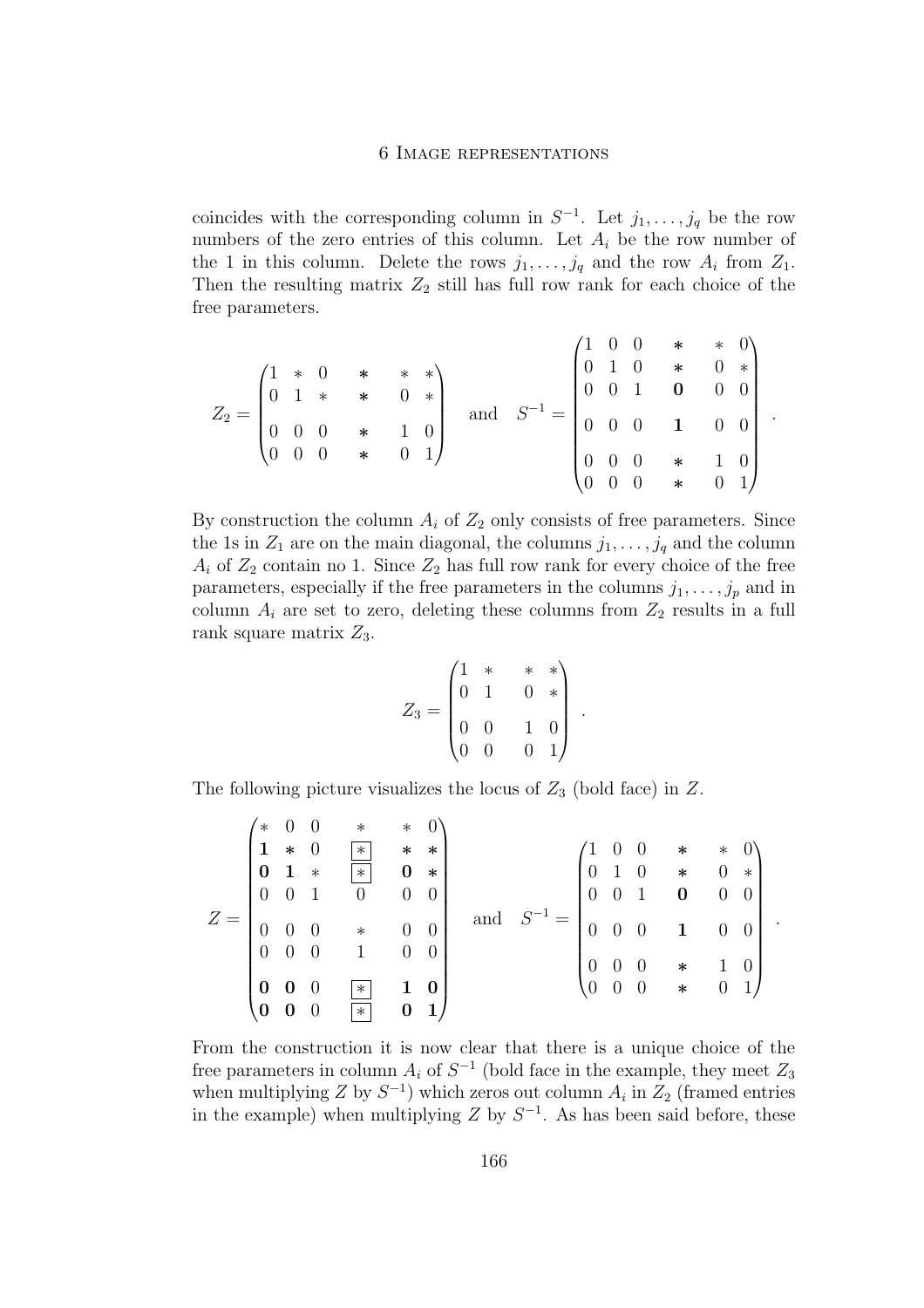entries are all free parameters. Note that the position of these entries in Z does only depend on i, K and  $\mu$ , but not on the values of the free parameters in Z.

Iterating this construction over all block columns of  $S^{-1}$  results in a normal form  $Z_{\text{norm}}$  of Z which is homeomorphic to  $\mathcal{F}^N$ , where N is the difference of the number of free parameters in Z and the number of free parameters in  $S^{-1}$ .

$$
Z_{\text{norm}} = \begin{pmatrix} * & 0 & 0 & * & * & 0 \\ 1 & * & 0 & \mathbf{0} & \mathbf{0} & * \\ 0 & 1 & * & \mathbf{0} & 0 & \mathbf{0} \\ 0 & 0 & 1 & 0 & 0 & 0 \\ 0 & 0 & 0 & * & 0 & 0 \\ 0 & 0 & 0 & 1 & 0 & 0 \\ 0 & 0 & \mathbf{0} & \mathbf{0} & 0 & 1 \end{pmatrix}
$$

.

 $\Box$ 

Corollary 6.27. If  $K_i \leq \mu_i$ ,  $i = 1, \ldots, p$ , then

$$
\dim \mathcal{T}_{k}(K,\mu) = \sum_{i,j=1}^{p} \max\{\mu_{i} - K_{j} + 1, 0\} - \sum_{i=1}^{p} i - \sum_{i,j=1}^{p} \max\{K_{i} - K_{j} + 1, 0\} + \# \{K_{i} \ge K_{j} | 1 \le i \le j \le p\}.
$$

*Proof.* Count the free parameters in  $M(K, \mu)$  and  $\Gamma(K)$ .

To get an index set for the decomposition of  $\mathcal{T}_{k}(\lambda, \mu)$  in Kronecker cells, permutations  $\pi$  and  $\pi'$  of  $\lambda$  leading to the same K must be identified. This is done using the set  $S^{\lambda}(p)$  of minimal length coset representatives of  $S(p)/S_{\lambda}(p)$ , cf. page 160. The required index set is the set consisting of all  $\pi \in S^{\lambda}(p)$  satisfying  $\lambda_{\pi(j)} \leq \mu_j$  for all  $j = 1, \ldots, p$ .

In order to see that the decomposition of  $\mathcal{T}_{k}(\lambda,\mu)$  in Kronecker cells is indeed a cell decomposition in the topological sense it is shown to be induced by a Bruhat decomposition of a generalized flag manifold. Recall the following definition of a cell decomposition.

**Definition 6.28.** Let X be a Hausdorff space. A decomposition  $(X_i)_{i\in I}$  of X into disjoint subsets is called a *cell decomposition* if

 $\Box$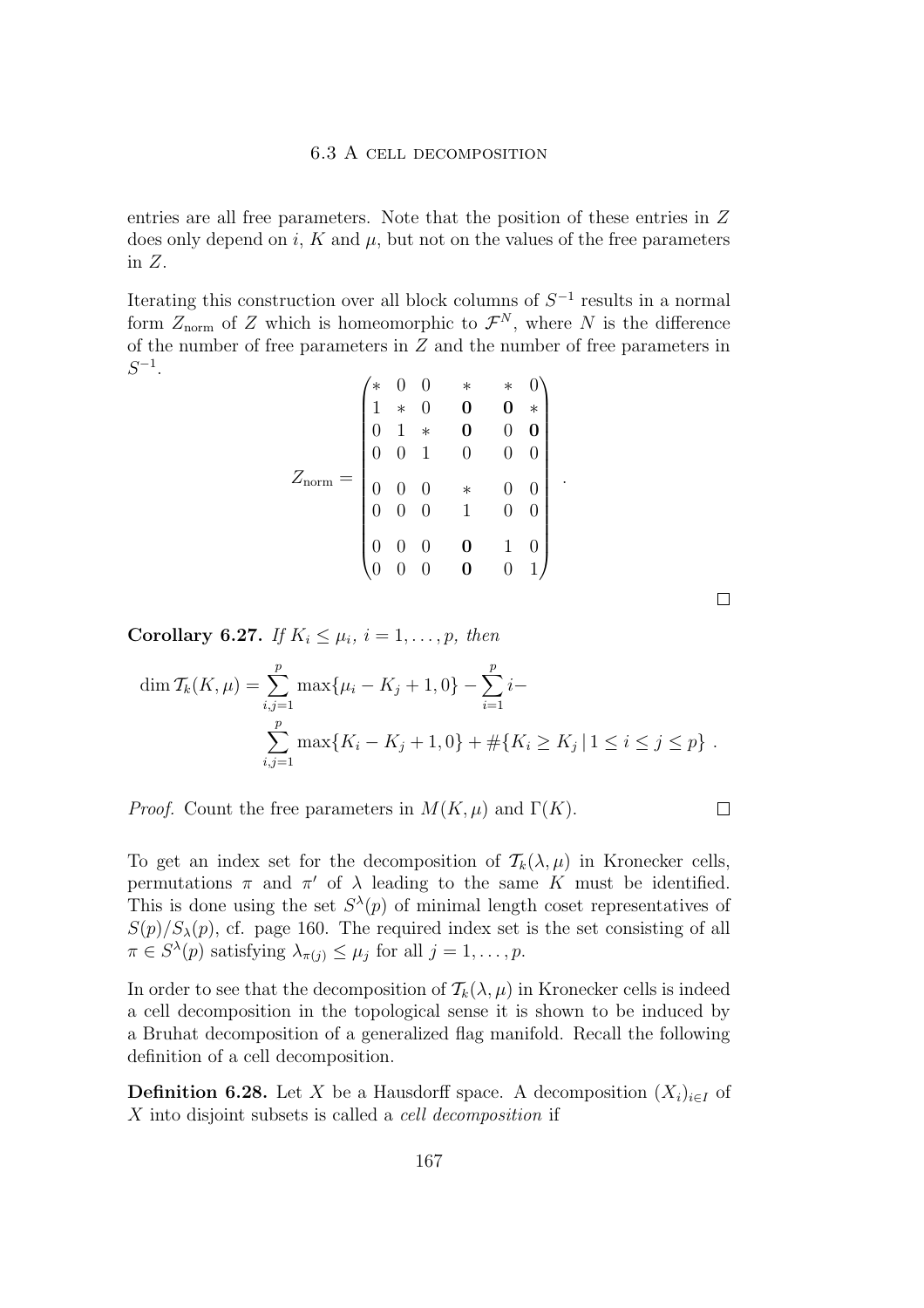- (1)  $(X_i)_{i \in I}$  is locally finite and each  $X_i$  is homeomorphic to some  $\mathbb{R}^{n_i}$ ,
- (2)  $\bar{X}_i \backslash X_i$  is contained in the union of cells  $X_j$  of strictly smaller dimension, where  $\bar{X}_i$  denotes the topological closure of  $X_i$ .

The cell decomposition is called *finite*, if  $I$  is a finite set. The cell decomposition is said to satisfy the frontier condition, if additionally

(3)  $X_j \cap \bar{X}_i \neq \emptyset$  if and only if  $X_j \subset \bar{X}_i$  for all  $i, j \in I$ .

Let  $b = (b_1, \ldots, b_{\mu_1})$  be the *conjugate indices* of  $\mu$  read from right to left, i.e. let  $b_i = #\{j \in \{1, ..., p\} | \mu_j \geq \mu_1 - i + 1\}$  for  $i = 1, ..., \mu_1$ . Then  $1 \leq b_1 \leq \cdots \leq b_{\mu_1} = p$ . Let  $a = (a_1, \ldots, a_{\mu_1})$  be the *conjugate indices* of  $\lambda$  read from right to left and brought into line with b, i.e. let  $a_i = #\{j \in$  $\{1,\ldots,p\} | \lambda_i \geq \mu_1 - i + 1\}$  for  $i = 1,\ldots,\mu_1$ . Then  $0 \leq a_1 \leq \cdots \leq a_{\mu_1} = p$ , and  $\lambda_i \leq \mu_i$  for all  $i = 1, \ldots, p$  implies  $a_i \leq b_i$  for all  $i = 1, \ldots, \mu_1$ .

Consider the compact analytic manifold of partial flags of type a

$$
\mathrm{Flag}(a,\mathcal{F}^p) = \{(\mathcal{V}_1,\ldots,\mathcal{V}_{\mu_1}) \in \prod_{i=1}^{\mu_1} G_{a_i}(\mathcal{F}^p) \, | \, \mathcal{V}_1 \subset \cdots \subset \mathcal{V}_{\mu_1}\}
$$

(see e.g. Hiller [Hil82]). It is well known that each (complete) reference flag

$$
\mathsf{V}^* = (\mathcal{V}_1^*, \dots, \mathcal{V}_p^*) \ , \quad \mathcal{V}_1^* \subset \dots \subset \mathcal{V}_p^* \quad \text{and} \quad \dim \mathcal{V}_j^* = j \text{ for } j = 1, \dots, p
$$

induces a finite cell decomposition on  $Flag(a, \mathcal{F}^p)$  via the following construction. For a k-dimensional subspace  $\mathcal{V} \subset \mathcal{F}^p$  define the *signature*  $sig_{\mathsf{V}^*}(\mathcal{V}) =$  $\{s_1, \ldots, s_k\}$ , where  $s_1 < \cdots < s_k$  are the "jump points" of V with respect to the reference flag  $V^*$ , i.e.  $(\mathcal{V}_0^* := \{0\})$ 

$$
\mathcal{V} \cap \mathcal{V}_{s_i-1}^* \neq \mathcal{V} \cap \mathcal{V}_{s_i}^*, \quad i = 1, \ldots, k.
$$

Then  $V \subset V'$  implies  $sig_{V^*}(\mathcal{V}) \subset sig_{V^*}(\mathcal{V}')$ . In particular, for any flag  $V = (V_1, \ldots, V_{\mu_1}) \in Flag(a, \mathcal{F}^p)$  there is an increasing sequence of signatures  $sig_{V^*}(V) := (sig_{V^*}(\mathcal{V}_1), \ldots, sig_{V^*}(\mathcal{V}_{\mu_1}))$  with

- (1)  $\operatorname{sig}_{\mathsf{V}^*}(\mathcal{V}_1) \subset \cdots \subset \operatorname{sig}_{\mathsf{V}^*}(\mathcal{V}_{\mu_1}) \subset \{1,\ldots,p\},\$
- (2)  $\# \text{sig}_{V^*}(V_i) = a_i \text{ for } i = 1, ..., \mu_1.$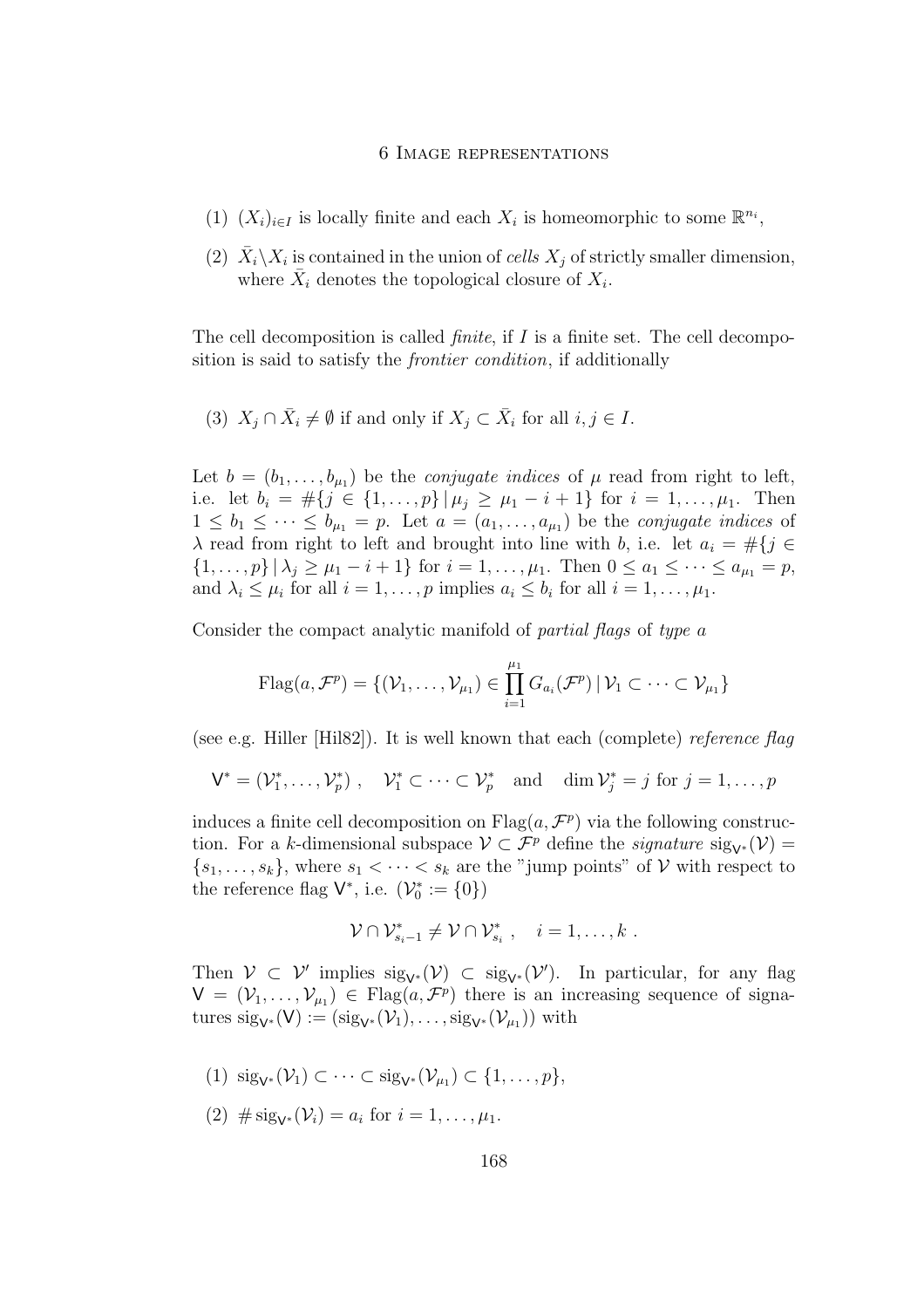#### 6.3 A cell decomposition

Any such sequence  $S = (S_1, \ldots, S_{\mu_1})$  of subsets of  $\{1, \ldots, p\}$  satisfying (1) and (2) is called a *flag symbol* of type a. Let  $F(a)$  denote the set of all such flag symbols. Now for any flag symbol  $S \in F(a)$  the set

$$
B_{\mathsf{V}^*}^S := \{(\mathcal{V}_1, \ldots, \mathcal{V}_{\mu_1}) \in \mathrm{Flag}(a, \mathcal{F}^p) \mid \mathrm{sig}_{\mathsf{V}^*}(\mathcal{V}_1, \ldots, \mathcal{V}_{\mu_1}) = S\}
$$

is a cell, a so called *Bruhat cell* of  $Flag(a, \mathcal{F}^p)$  with respect to the given reference flag  $V^*$ . All these cells form a (obviously finite) cell decomposition  $(B_{\mathsf{V}^*}^S)_{S \in F(a)}$  of Flag $(a, \mathcal{F}^p)$  which satisfies the frontier condition.

If in particular the reference flag  $V^*$  is chosen to be the *standard flag* 

 $\mathsf{V}^0 = (\mathcal{V}^0_1, \ldots, \mathcal{V}^0_p)$ ,  $\mathcal{V}^0_j = \text{span}\{e_1, \ldots, e_j\}$  for  $j = 1, \ldots, p$ ,

where  $e_j$ ,  $j = 1, \ldots, p$ , denotes the j-th standard basis vector of  $\mathcal{F}^p$ , then the corresponding (classical) *Bruhat decomposition*  $(B_{\mathsf{V}^0}^S)_{S \in F(a)}$  restricts to the compact analytic generalized flag manifold (cf. Helmke and Shayman [HS87])

$$
\mathrm{Flag}(a, b, \mathcal{F}^p) = \{(\mathcal{V}_1, \ldots, \mathcal{V}_{\mu_1}) \in \mathrm{Flag}(a, \mathcal{F}^p) \, | \, \mathcal{V}_i \subset \mathcal{V}_{b_i}^0, i = 1, \ldots, \mu_1 \} \; .
$$

Apparently, for any flag symbol  $S \in F(a)$  the intersection  $B_{\mathsf{V}^0}^S \cap \text{Flag}(a, b, \mathcal{F}^p)$ is nonempty if and only if the flag symbol  $S = (S_1, \ldots, S_{\mu_1})$  is  $(a, b)$ -admis*sible*, i.e.  $S_i \subset \{1, \ldots, b_i\}$  for  $i = 1, \ldots, \mu_1$ . In this case  $B_{\mathsf{V}^0}^S \subset \text{Flag}(a, b, \mathcal{F}^p)$ holds. Let  $F(a, b)$  denote the set of all  $(a, b)$ -admissible flag symbols of type a, then  $(B_{\mathsf{V}^0}^S)_{S \in F(a,b)}$  is a cell decomposition of  $\text{Flag}(a, b, \mathcal{F}^p)$  which satisfies the frontier condition.

A convenient way to describe the boundary relation of a cell decomposition satisfying the frontier condition is the so called adherence order , a partial order  $\leq$  defined on the index set I which has the property that  $X_j \subset \overline{X}_i$  if and only if  $j \leq i$ . For the Bruhat decomposition  $(B_{\mathsf{V}^0}^S)_{S \in F(a)}$  of  $\text{Flag}(a, \mathcal{F}^p)$  this adherence order is induced by the well known Bruhat order on the symmetric group  $S(p)$ : To any flag symbol

$$
S = (S_1, \ldots, S_{\mu_1}) = (\{s_{11}, \ldots, s_{1a_1}\}, \ldots, \{s_{\mu_1 1}, \ldots, s_{\mu_1 a_{\mu_1}}\}) \in F(a)
$$

associate a permutation  $\pi_{\mathsf{V}^0}(S)$  in the following way. Consider the sequence  $r_{\mathsf{V}^0}(S) := (r_{\mathsf{V}^0}^1(S), \ldots, r_{\mathsf{V}^0}^p(S))$  with  $\{r_{\mathsf{V}^0}^{a_{i-1}+1}(S), \ldots, r_{\mathsf{V}^0}^{a_i}(S)\} = S_i \setminus S_{i-1}$  and  $(r_{V^0}^{a_{i-1}+1}(S),...,r_{V^0}^{a_i}(S))$  ordered increasingly,  $i = 1,..., \mu_1$  (set  $a_0 := 0$  and  $S_0 := \emptyset$ ). Since  $S_{i-1} \subset S_i$ ,  $i = 1, ..., \mu_1$ , it follows  $\{r^1_{\mathsf{V}^0}(S), ..., r^p_{\mathsf{V}^0}(S)\}$  $\{1,\ldots,p\}$ . Hence there exists a unique permutation  $\pi_{\mathsf{V}^0}(S) \in S(p)$  with  $\pi_{\mathsf{V}^0}(S)(j) = r_{\mathsf{V}^0}^j(S), j = 1, \ldots, p.$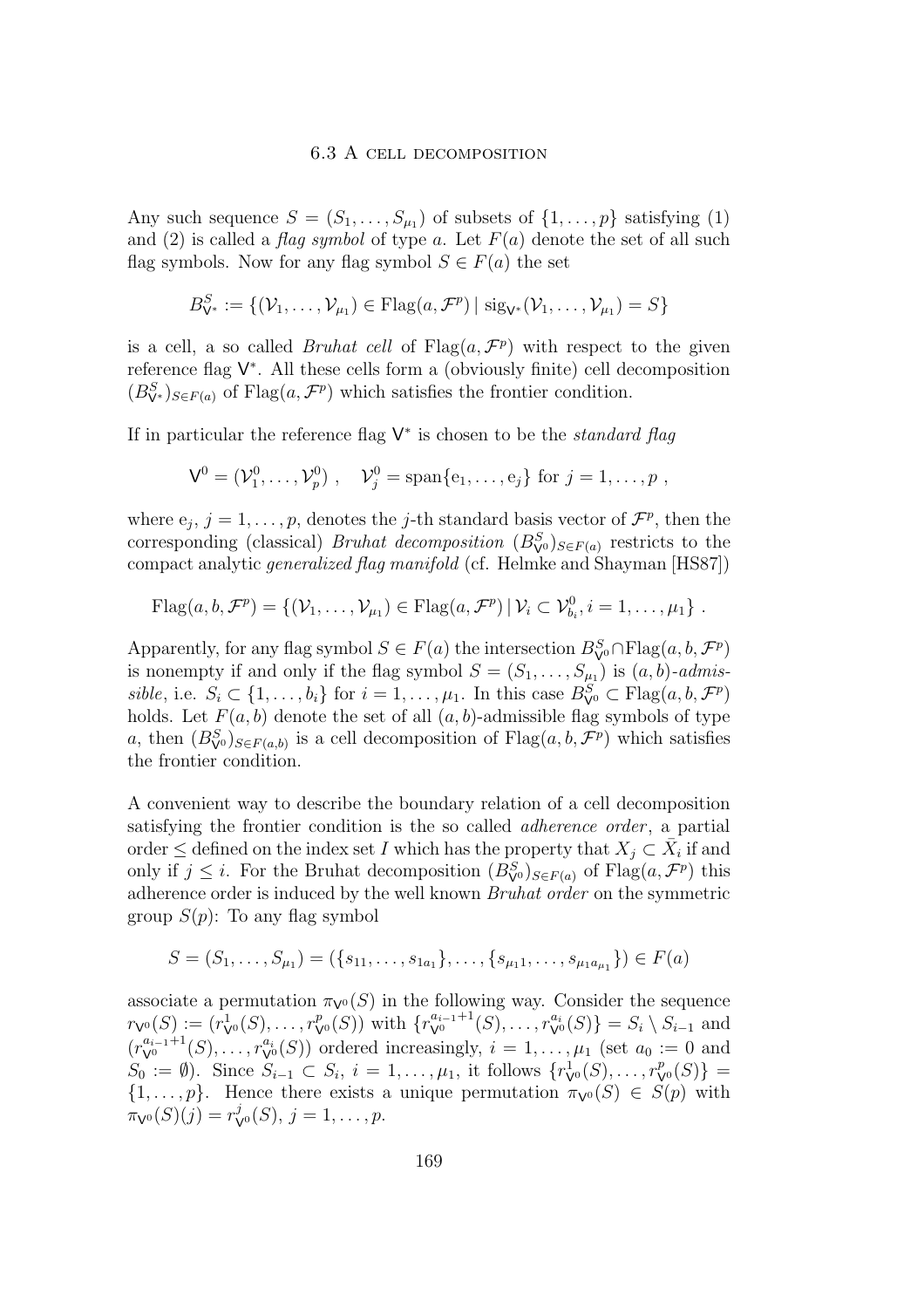**Example 6.29.** Let  $a := (0, 0, 1, 3, 3, 5, 6)$  and

$$
S := (\emptyset, \emptyset, \{2\}, \{1, 2, 4\}, \{1, 2, 4\}, \{1, 2, 3, 4, 6\}, \{1, 2, 3, 4, 5, 6\}) \in F(a) .
$$

Then  $r_{\mathsf{V}^0}(S) = (2, 1, 4, 3, 6, 5)$  and  $\pi_{\mathsf{V}^0}(S) = (1, 2)(3, 4)(5, 6)$ .

From the construction it follows that  $\pi_{V}(\mathcal{F}(a)) = S^{\lambda}(p) \subset S(p)$  (for the meaning of  $S^{\lambda}(p)$  see page 160). Now the Bruhat order on  $S(p)$  yields a partial order on  $S^{\lambda}(p) = \pi_{V^0}(F(a))$  via

$$
\pi \leq \pi' \iff \exists_{\tau,\tau' \in S_{\lambda}(p)} \pi \circ \tau \leq \pi' \circ \tau' .
$$

This order in turn induces a partial order on  $F(a)$  via  $\pi_{V^0}(.)$ . This order, denoted by  $\leq_{\text{Bru}}$  and also called Bruhat order, turns out to be the adherence order of  $(B_{\mathbf{V}^0}^S)_{S \in F(a)}$ . Apparently, the restriction of this order to  $F(a, b)$ then is the adherence order of the Bruhat decomposition  $(B_{V^0}^S)_{S\in F(a,b)}$  of  $Flag(a, b, \mathcal{F}^p).$ 

Now consider the reverse standard flag

$$
\mathsf{V}^p = (\mathcal{V}^p_1, \dots, \mathcal{V}^p_p) \ , \quad \mathcal{V}^p_j = \text{span}\{e_{p-j+1}, \dots, e_p\} \text{ for } j = 1, \dots, p \ ,
$$

and the corresponding Bruhat decomposition  $(B_{\mathsf{V}^p}^S)_{S \in F(a)}$  of  $\text{Flag}(a, \mathcal{F}^p)$ . This decomposition also satisfies the frontier condition. Associate to any flag symbol

$$
S = (S_1, \ldots, S_{\mu_1}) = (\{s_{11}, \ldots, s_{1a_1}\}, \ldots, \{s_{\mu_1 1}, \ldots, s_{\mu_1 a_{\mu_1}}\}) \in F(a)
$$

a permutation  $\pi_{\mathsf{V}^p}(S)$  by the following construction. Consider the sequence of numbers  $r_{\mathsf{V}^p}(S) := (r_{\mathsf{V}^p}^1(S), \ldots, r_{\mathsf{V}^p}^p(S))$  where  $\{r_{\mathsf{V}^p}^{a_{i-1}+1}(S), \ldots, r_{\mathsf{V}^p}^{a_i}(S)\} =$  ${p-r_{\mathsf{V}^0}^{a_{i-1}+1}(S) + 1, \ldots, p-r_{\mathsf{V}^0}^{a_i}(S) + 1}$  and  $(r_{\mathsf{V}^p}^{a_{i-1}+1}(S), \ldots, r_{\mathsf{V}^p}^{a_i}(S))$  is ordered increasingly,  $i = 1, ..., \mu_1$  (set  $a_0 := 0$  and  $S_0 := \emptyset$ ). As before it follows  $\{r^1_{\mathsf{V}^p}(S), \ldots, r^p_{\mathsf{V}^p}(S)\} = \{1, \ldots, p\}$  and there exists a unique permutation  $\pi_{\mathsf{V}^p}(S) \in S(p)$  with  $\pi_{\mathsf{V}^p}(S)(j) = r_{\mathsf{V}^p}^j(S), j = 1, \ldots, p$ .

**Example 6.30.** Consider Example 6.29. Here  $r_{V_P}(S) = (5, 3, 6, 1, 4, 2)$  and  $\pi_{\mathsf{V}^p}(S) = (1, 4, 5)(6, 3, 2).$ 

It is  $\pi_{\mathsf{V}^p}(F(a)) = \pi_{\mathsf{V}^0}(F(a)) = S^{\lambda}(p) \subset S(p)$  and the Bruhat order on  $S(p)$ induces a partial order on  $F(a)$  via  $\pi_{V_P}$ . By symmetry considerations it follows that this order is the reverse order of the Bruhat order  $\leq_{\text{Bru}}$ . It turns out that the adherence order of  $(B_{\mathsf{V}^p}^S)_{S \in F(a)}$  is the Bruhat order  $\leq_{\mathrm{Bru}}$ , i.e. the same order as the adherence order of  $(B_{\mathsf{V}^0}^S)_{S \in F(a)}$ .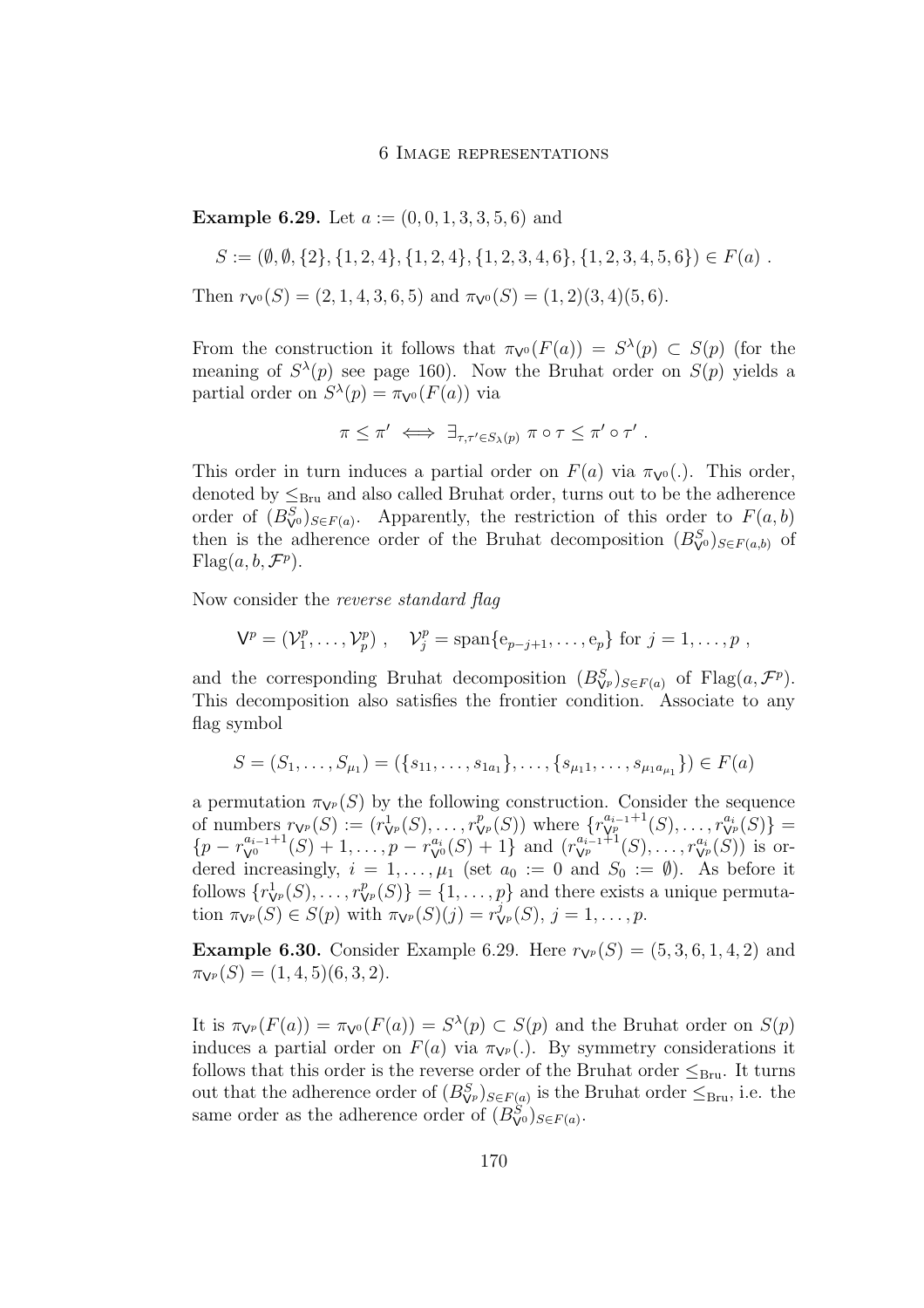#### 6.3 A cell decomposition

A flag symbol  $(S_1, \ldots, S_{\mu_1}) \in F(a)$  is called *reversely*  $(a, b)$ -*admissible* if  $S_i \subset$  $\{p-b_i+1,\ldots,p\}, i=1,\ldots,\mu_1$ , holds. Let  $F_p(a,b)\subset F(a)$  denote the set of all reversely  $(a, b)$ -admissible flag symbols. The next proposition shows that the Bruhat decomposition of  $Flag(a, \mathcal{F}^p)$  with respect to the reverse standard flag  $\mathsf{V}^p$  induces a cell decomposition with index set  $F_p(a, b)$  on  $\text{Flag}(a, b, \mathcal{F}^p)$ by restriction. The proof uses the following well known homogeneous space descriptions of  $\text{Flag}(a, \mathcal{F}^p)$  and  $\text{Flag}(a, b, \mathcal{F}^b)$ .

Let  $V(a, b)$  denote the set of those matrices in  $GL(\mathcal{F}^p)$  for which the last  $p - b_i$  entries in columns  $a_{i-1} + 1, \ldots, a_i$  (set  $a_0 := 0$ ) are zero,  $i = 1, \ldots, \mu_1$ . Then  $P(a) := V(a, a)$  is a parabolic subgroup of  $GL(\mathcal{F}^p)$ . Furthermore Flag(a,  $\mathcal{F}^p$ ) is diffeomorphic to  $GL(\mathcal{F}^p)/P(a)$  and Flag(a, b,  $\mathcal{F}^p$ ) is diffeomorphic to  $V(a, b)/P(a)$ : Any matrix  $Z \in GL(\mathcal{F}^p)$  (resp.  $Z \in V(a, b)$ ) represents a flag  $V = (\mathcal{V}_1, \ldots, \mathcal{V}_{\mu_1}) \in Flag(a, \mathcal{F}^p)$  (resp.  $V \in Flag(a, b, \mathcal{F}^p)$ ) via  $\mathcal{V}_i := \text{columnspan}\left(z_1 \dots z_{a_i}\right), i = 1,\dots,\mu_1, \text{ where } z_j, j = 1,\dots,p,$ denotes the j-th column of Z. Z and Z' represent the same flag if and only if  $Z' = ZS^{-1}$  with  $S \in P(a)$ .

**Proposition 6.31.**  $(B_{\mathsf{V}^p}^S \cap \mathrm{Flag}(a, b, \mathcal{F}^p))_{S \in F_p(a,b)}$  is a cell decomposition of  $Flag(a, b, \mathcal{F}^p)$  which satisfies the frontier condition. Its adherence order is the restriction of the Bruhat order  $\leq_{\text{Bru}}$  to  $F_p(a, b) \subset F(a)$ .

*Proof.* Let  $S \in F(a)$ . A flag  $V \in B_{V^p}^S \subset Flag(a, \mathcal{F}^p)$  has a unique representative  $Z = \begin{pmatrix} z_1 & \dots & z_p \end{pmatrix} \in \text{GL}(\mathcal{F}^p)$  in generalized Echelon normal form:

$$
z_j = \begin{pmatrix} 0 \\ \vdots \\ 0 \\ 1 \\ \vdots \\ 0 \end{pmatrix} , \quad j = 1, \dots, p ,
$$

where the 1-entry is in row number  $r_{V^p}^j(S)$ , and the ?-entry in row number  $k \in \{r^j_{\mathsf{V}^p}(S) + 1, \ldots, p\}$  is zero if  $k \in \{r^1_{\mathsf{V}^p}(S), \ldots, r^{\mathsf{a}(j)}_{\mathsf{V}^p}(S)\},\$  where  $a(j) := \min\{a_i \geq j \mid i = 1, \ldots, \mu_1\}$ , otherwise it is a free parameter. To avoid misunderstandings, the normal form for Example 6.29/6.30 is given here.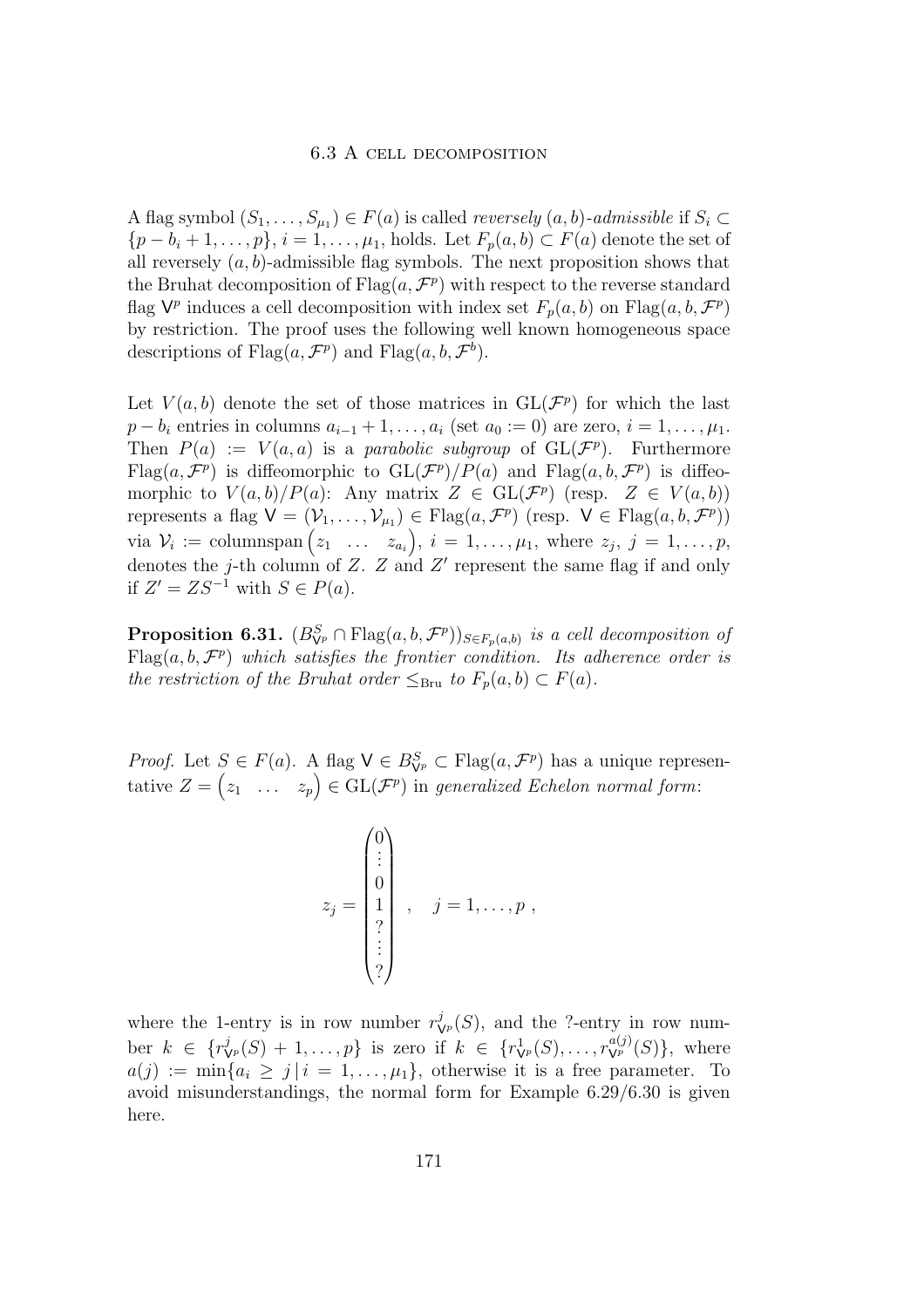|                                                            | $0 \quad 0$    |                |                | $1 \quad 0$    |                                                           |
|------------------------------------------------------------|----------------|----------------|----------------|----------------|-----------------------------------------------------------|
|                                                            | $0 \quad 0$    |                |                | $* 0$          |                                                           |
|                                                            | $1 \quad 0$    |                |                | $0 \quad 0$    |                                                           |
| $\begin{pmatrix} 0 \\ 0 \\ 0 \\ 0 \\ 1 \\ * \end{pmatrix}$ | $\ast$         | $\overline{0}$ |                | 0 <sub>1</sub> | $\begin{pmatrix} 0 \ 1 \ 0 \ 0 \ 0 \ 0 \ 0 \end{pmatrix}$ |
|                                                            | $\overline{0}$ | $\overline{0}$ | $\overline{0}$ | $\overline{0}$ |                                                           |
|                                                            | 0 <sub>1</sub> |                | $\overline{0}$ | $\overline{0}$ |                                                           |

From this normal form it is clear that  $B_{\mathsf{V}^p}^S \cap \mathrm{Flag}(a, b, \mathcal{F}^p) \neq \emptyset$  if and only if the row positions of the 1-entries in columns  $1, \ldots, a_i$  are smaller or equal than  $b_i, i = 1, \ldots, \mu_1$ , i.e. if and only if  $p - s + 1 \leq b_i$  for all  $s \in S_i$ ,  $i = 1, \ldots, \mu_1$ , i.e. if and only if  $S_i \subset \{p - b_i + 1, \ldots, p\}, i = 1, \ldots, \mu_1$ , i.e. if and only if  $S \in F_p(a, b)$ . In this case the last  $p - b_i$  entries in columns  $a_{i-1} + 1, \ldots, a_i$ ,  $i = 1, \ldots, \mu_1$ , are all free parameters. Setting them to zero hence yields a normal form for elements of  $B_{\mathsf{V}^p}^S \cap \mathrm{Flag}(a, b, \mathcal{F}^p)$ , which is therefore a cell, i.e. homeomorphic to some  $\mathbb{R}^{N_S}$ . These cells clearly decompose  $Flag(a, b, \mathcal{F}^p)$ . Furthermore dim  $B_{\mathsf{V}^p}^S <$  dim  $B_{\mathsf{V}^p}^{S'}$  if and only if  $\dim(B_{\mathsf{V}^p}^S \cap \text{Flag}(a, b, \mathcal{F}^p))$  <  $\dim(B_{\mathsf{V}^p}^{S'} \cap \mathrm{Flag}(a, b, \mathcal{F}^p)),$  whenever  $S, S' \in F_p(a, b)$ .

Consider the natural projections  $p_i: G_{a_i}(\mathcal{F}^p) \longrightarrow G_{a_i}(\mathcal{F}^{b_i})$  induced by the linear projections  $\mathcal{F}^p \longrightarrow \mathcal{F}^{b_i}$  with kernel span $\{e_{b_i+1}, \ldots, e_p\}, i = 1, \ldots, \mu_1$ , where  $e_j$ ,  $j = 1, \ldots, p$ , denotes the j-th standard basis vector of  $\mathcal{F}^p$ . Then the projection  $p := (p_1 \times \cdots \times p_{\mu_1})|_{\text{Flag}(a,\mathcal{F}^p)}$  restricts to a homeomorphism  $p|_{\text{Flag}(a,b,\mathcal{F}^p)} : \text{Flag}(a,b,\mathcal{F}^p) \longrightarrow p(\text{Flag}(a,b,\mathcal{F}^p)).$  It follows from the above considerations that  $p(B_{\mathsf{V}^p}^S \cap \mathrm{Flag}(a, b, \mathcal{F}^p)) = p(B_{\mathsf{V}^p}^S)$  for all  $S \in F_p(a, b)$ .

Now let  $S, S' \in F_p(a, b)$  and let  $S \leq_{\text{Bru}} S'$ , then  $B_{\mathsf{V}^p}^S \subset \overline{B_{\mathsf{V}^p}^S}$ . Since p is continuous this implies

$$
p(B_{\mathsf{V}^p}^S \cap \operatorname{Flag}(a, b, \mathcal{F}^p)) = p(B_{\mathsf{V}^p}^S)
$$
  
\n
$$
\subset p(\overline{B_{\mathsf{V}^p}^{S'}})
$$
  
\n
$$
\subset \overline{p(B_{\mathsf{V}^p}^{S'})}
$$
  
\n
$$
= \overline{p(B_{\mathsf{V}^p}^{S'} \cap \operatorname{Flag}(a, b, \mathcal{F}^p))}.
$$

But then  $(p|_{Flag(a,b,\mathcal{F}^p)})^{-1}$  being continuous yields  $B_{\mathsf{V}^p}^S \cap Flag(a,b,\mathcal{F}^p) \subset$  $\overline{B_{\mathsf{V}^p}^{S'}} \cap \mathrm{Flag}(a, b, \mathcal{F}^p).$ 

Conversely, let  $(B_{\mathsf{V}^p}^S \cap \mathrm{Flag}(a, b, \mathcal{F}^p)) \cap \overline{(B_{\mathsf{V}^p}^{S'} \cap \mathrm{Flag}(a, b, \mathcal{F}^p))} \neq \emptyset$ . Then clearly  $S, S' \in F_p(a, b)$  and  $B_{\mathsf{V}^p}^S \cap \overline{B_{\mathsf{V}^p}^{S'}} \neq \emptyset$ , i.e.  $B_{\mathsf{V}^p}^S \subset \overline{B_{\mathsf{V}^p}^{S'}}$  (frontier condition). But this implies  $S \leq_{\text{Bru}} S'$  and  $B_{\mathsf{V}^p}^S \cap \text{Flag}(a, b, \mathcal{F}^p) \subset \overline{B_{\mathsf{V}^p}^{S'}} \cap \text{Flag}(a, b, \mathcal{F}^p)$ , as has just been shown. This completes the proof.  $\Box$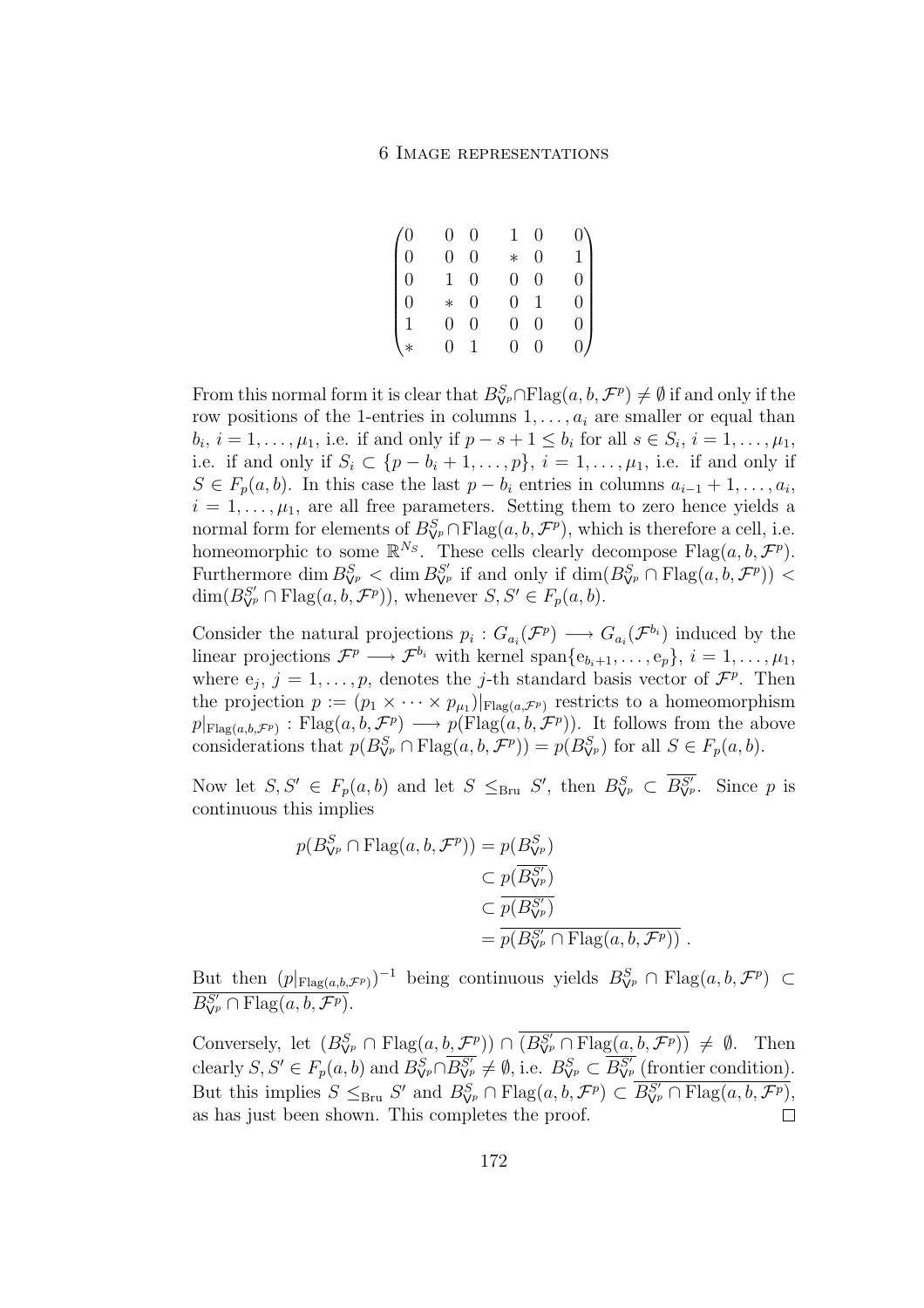The following result due to X. Puerta and Helmke [PH00] relates  $\mathcal{T}_{k}(\lambda, \mu)$ and  $Flag(a, b, \mathcal{F}^p)$ .

Theorem 6.32. The surjective smooth and closed maps

$$
\gamma: M(\lambda, \mu) \longrightarrow V(a, b) ,
$$
  

$$
Z \mapsto \mathsf{C} Z \overline{C}^\top
$$

and

$$
\gamma : \Gamma(\lambda) \longrightarrow P(a) ,
$$
  

$$
S \mapsto \bar{C} S \bar{C}^{\top}
$$

induce a surjective smooth and closed map

$$
\tilde{\gamma} : \mathcal{T}_{k}(\lambda, \mu) \equiv M(\lambda, \mu)/\Gamma(\lambda) \longrightarrow V(a, b)/P(a) \equiv \text{Flag}(a, b, \mathcal{F}^{p})
$$

on quotients. Furthermore,  $Flag(a, b, \mathcal{F}^p)$  is a strong deformation retract of  $\mathcal{T}_{k}(\lambda,\mu)$ , hence  $\mathcal{T}_{k}(\lambda,\mu)$  and  $\text{Flag}(a,b,\mathcal{F}^{p})$  are homotopy equivalent.

Note that  $\bar{C}$  denotes a matrix in dual Brunovsky canonical form with indices  $λ$ , here. As the next proposition shows, the map  $\tilde{γ}$  behaves well with respect to the decompositions in cells constructed above.

**Proposition 6.33.**  $\tilde{\gamma}$  maps Kronecker cells onto Bruhat cells with respect to the reverse standard flag.

*Proof.* Let  $\pi \in S^{\lambda}(p)$  and let  $K = (K_1, \ldots, K_p) = (\lambda_{\pi(1)}, \ldots, \lambda_{\pi(p)})$  be such that  $K_j \leq \mu_j$  for all  $j = 1, \ldots, p$ . Let  $\mathcal{V} \in \mathcal{T}_k(K, \mu) \subset \mathcal{T}_k(\lambda, \mu)$ . According to Theorem 6.11 there exists  $Z \in M(K,\mu)$  such that  $\mathcal{V} = \text{Im } Z$ . Let  $P_{\pi^{-1}}$ be the standard permutation matrix that permutes the block columns of Z according to  $\pi^{-1}$  when multiplied to Z from the right. Then  $\mathcal{V} = \text{Im } Z'$  where  $Z' := ZP_{\pi^{-1}}$ . From Theorem 6.5 it follows that  $Z' \in M(\lambda, \mu)$ . Furthermore, since the matrix formed of the lower right corner entries of each block of Z is unipotent lower triangular, the matrix  $\gamma(Z') = \mathsf{C} Z' \overline{C}^\top = \begin{pmatrix} g_1 & \dots & g_p \end{pmatrix}$ formed of the lower right corner entries of each block of  $Z'$  has the following structure:

$$
g_j = \begin{pmatrix} 0 \\ \vdots \\ 0 \\ 1 \\ \vdots \\ 0 \end{pmatrix} ,
$$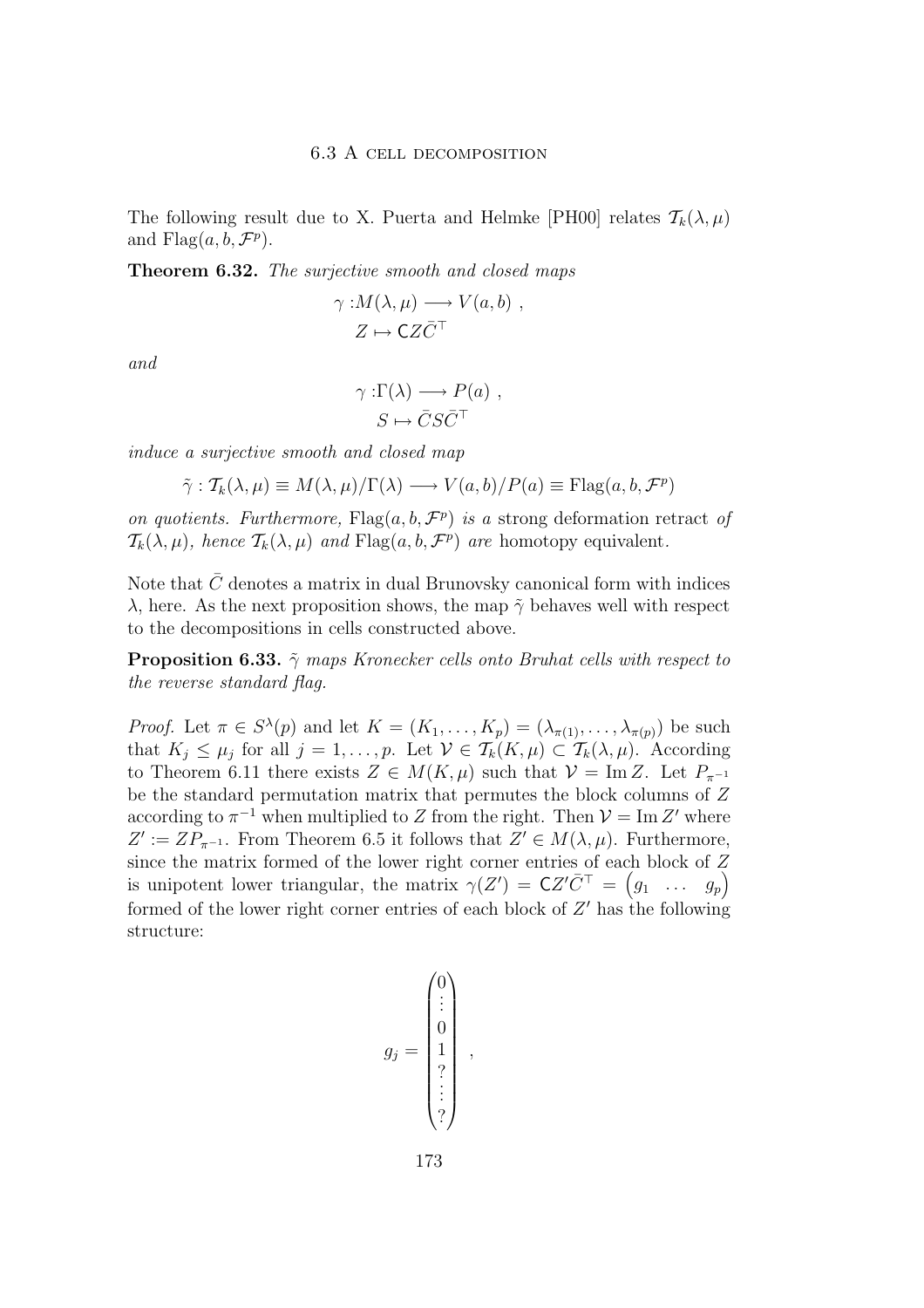where the 1-entry is in row number  $\pi^{-1}(j)$ ,  $j = 1, \ldots, p$ . Since  $\gamma(Z') \in$  $V(a, b)$ , it represents a flag  $V \in Flag(a, b, \mathcal{F}^p)$ . From the structure of  $\gamma(Z')$ it follows that  $sig_{V_P}(V)$  is such that  $r_{V_P}^j(sig_{V_P}(V)) = \pi^{-1}(j)$ ,  $j = 1, \ldots, p$ , i.e. such that  $\pi_{V^p}(\text{sig}_{V^p}(V)) = \pi^{-1}$ . Hence  $\text{sig}_{V^p}(V)$  does only depend on the choice of  $\pi$  and not on  $Z'$  or  $Z$ .

It follows that  $\tilde{\gamma}$  maps any Kronecker cell into a corresponding Bruhat cell with respect to the reverse standard flag (cf. Proposition 6.31). Since  $\tilde{\gamma}$  is surjective, the statement follows.  $\Box$ 

Now the promised topological result follows immediately.

**Theorem 6.34.** The decomposition of  $T_k(\lambda, \mu)$  into Kronecker cells is a finite cell decomposition. Furthermore,  $\mathcal{T}_k(K,\mu) \cap \mathcal{T}_k(K',\mu) \neq \emptyset$  if and only if  $K \leq_{\text{Kro}} K'$  (*cf. Section* 6.2).

*Proof.* For  $K = (K_1, \ldots, K_p) = (\lambda_{\pi(1)}, \ldots, \lambda_{\pi(p)})$ , where  $\pi \in S^{\lambda}(p)$  and  $K_j \leq \mu_j$  for all  $j = 1, \ldots, p$ , let  $S(K)$  denote the flag symbol of the Bruhat cell  $(B_{\mathsf{V}^p}^S \cap \mathrm{Flag}(a, b, \mathcal{F}^p))$  on which  $\mathcal{T}_k(K, \mu)$  is mapped by  $\tilde{\gamma}$  (cf. Proposition 6.33). Let  $K = (K_1, \ldots, K_p) = (\lambda_{\pi(1)}, \ldots, \lambda_{\pi(p)})$  and  $K' =$  $(K'_1, \ldots, K'_p) = (\lambda_{\pi'(1)}, \ldots, \lambda_{\pi'(p)})$  be as stated. According to Theorem 6.16 it is  $K \leq_{\text{Kro}} K'$  if and only if  $\pi' \leq_{\text{Bru}} \pi$ . The latter is equivalent to  $(\pi')^{-1} \le_{\text{Bru}} \pi^{-1}$ , i.e. to  $\pi_{\mathsf{V}^p}(S(K')) \le_{\text{Bru}} \pi_{\mathsf{V}^p}(S(K))$  as has been shown in the proof of Proposition 6.33. Since  $\pi_{V_p}$ . induces the reverse order of the Bruhat order on  $F(a)$ , it follows that  $K \leq_{\text{Kro}} K'$  if and only if  $S(K) \leq_{\text{Bru}} S(K')$ .

Let  $\mathcal{T}_k(K,\mu) \cap \mathcal{T}_k(K',\mu) \neq \emptyset$  then  $\tilde{\gamma}(\mathcal{T}_k(K,\mu)) \cap \tilde{\gamma}(\mathcal{T}_k(K',\mu)) \neq \emptyset$ . Since  $\tilde{\gamma}$  is continuous, it is  $\tilde{\gamma}(\mathcal{T}_k(K', \mu)) \subset \tilde{\gamma}(\mathcal{T}_k(K', \mu))$ . But then it follows  $\tilde{\gamma}(\mathcal{T}_{k}(K,\mu)) \cap \tilde{\gamma}(\mathcal{T}_{k}(K',\mu)) \neq \emptyset$ , in other words

$$
(B_{\mathsf{V}^p}^{S(K)} \cap \mathrm{Flag}(a, b, \mathcal{F}^p)) \cap \overline{(B_{\mathsf{V}^p}^{S(K')}\cap \mathrm{Flag}(a, b, \mathcal{F}^p))} \neq \emptyset.
$$

By the frontier condition this implies

$$
B_{\mathsf{V}^p}^{S(K)} \cap \mathrm{Flag}(a, b, \mathcal{F}^p) \subset \overline{B_{\mathsf{V}^p}^{S(K')}} \cap \mathrm{Flag}(a, b, \mathcal{F}^p)
$$
(6.1)

and hence  $S(K) \leq_{\text{Bru}} S(K')$ , i.e.  $K \leq_{\text{Kro}} K'$ .

Conversely let  $K \leq_{\text{Kro}} K'$ , then  $S(K) \leq_{\text{Bru}} S(K')$  implies (6.1), i.e.

$$
\tilde{\gamma}(\mathcal{T}_k(K,\mu)) \subset \overline{\tilde{\gamma}(\mathcal{T}_k(K',\mu))} = \tilde{\gamma}(\overline{\mathcal{T}_k(K',\mu)}) ,
$$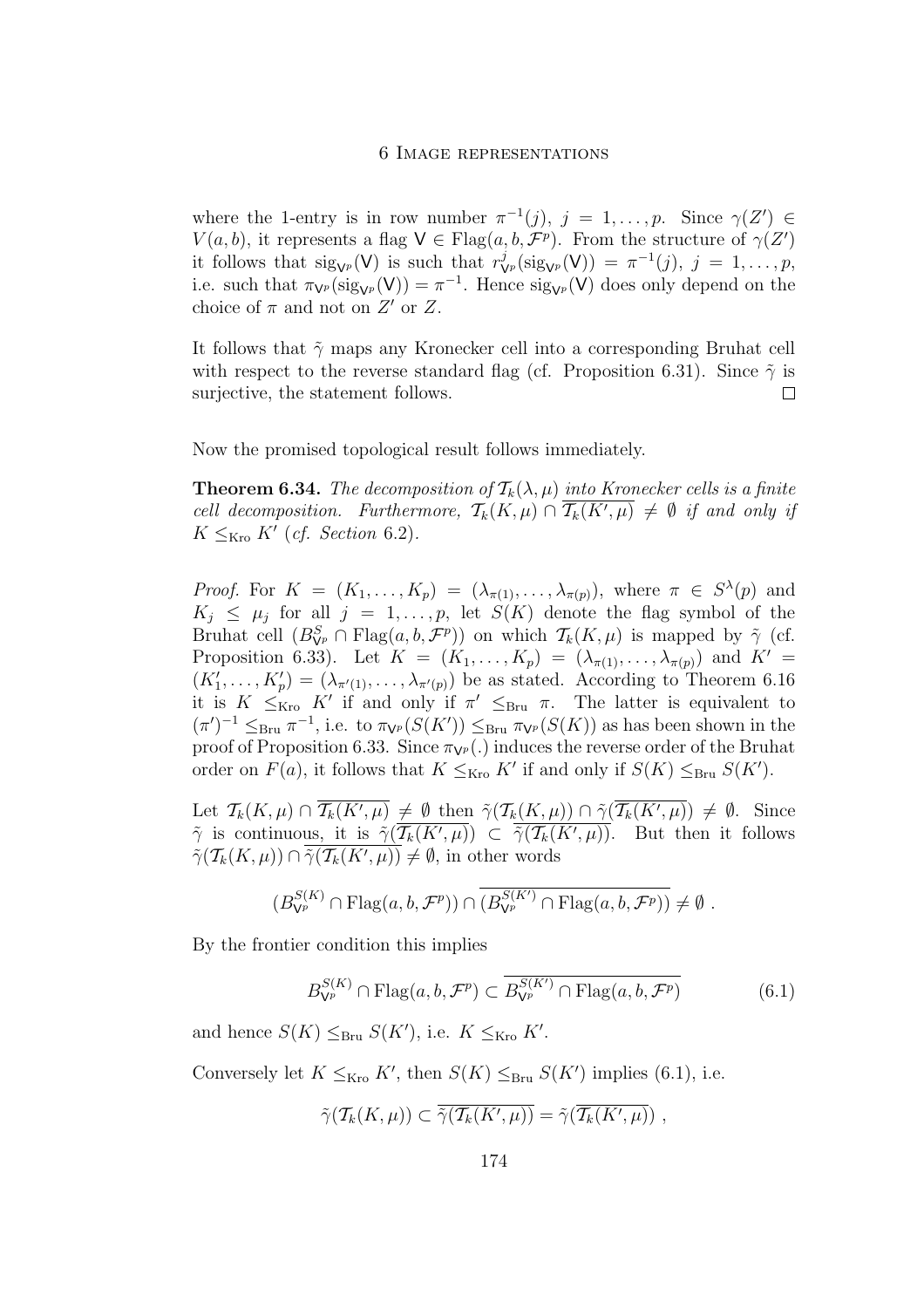#### 6.3 A cell decomposition

where the last equality follows from  $\tilde{\gamma}$  being continuous and closed. Since  $\tilde{\gamma}^{-1}(\tilde{\gamma}(\mathcal{T}_{k}(K,\mu)))=\mathcal{T}_{k}(K,\mu),$  this implies  $\mathcal{T}_{k}(K,\mu)\cap\overline{\mathcal{T}_{k}(K',\mu)}}\neq\emptyset$ .

Now let  $K \leq_{\text{Kro}} K'$  and  $K \neq K'$ . It remains to show that  $\dim \mathcal{T}_{k}(K, \mu)$  $\dim T_k(K',\mu)$ . In view of Corollary 6.27 this is equivalent to

$$
\#\{K_i \ge K_j \mid 1 \le i \le j \le p\} < \#\{K'_i \ge K'_j \mid 1 \le i \le j \le p\}
$$

since the other terms in the dimension formula for  $\mathcal{T}_{k}(K,\mu)$  do not depend on the order of the elements of  $K$ . But then the claim follows from Proposition 6.19.  $\Box$ 

- Remark 6.35. (1) It is not at all clear if the decomposition of  $\mathcal{T}_k(\lambda, \mu)$  in Kronecker cells satisfies the frontier condition or not. A proof or disproof of this should make heavy use of the structure of matrices in  $M(K,\mu).$ 
	- (2) A generalization of the results presented in this chapter to the non tight case, which is also covered by the work of Ferrer, F. Puerta and X. Puerta [FPP98], X. Puerta and Helmke [PH00] and F. Puerta, X. Puerta and Zaballa [PPZ01], is subject to future research.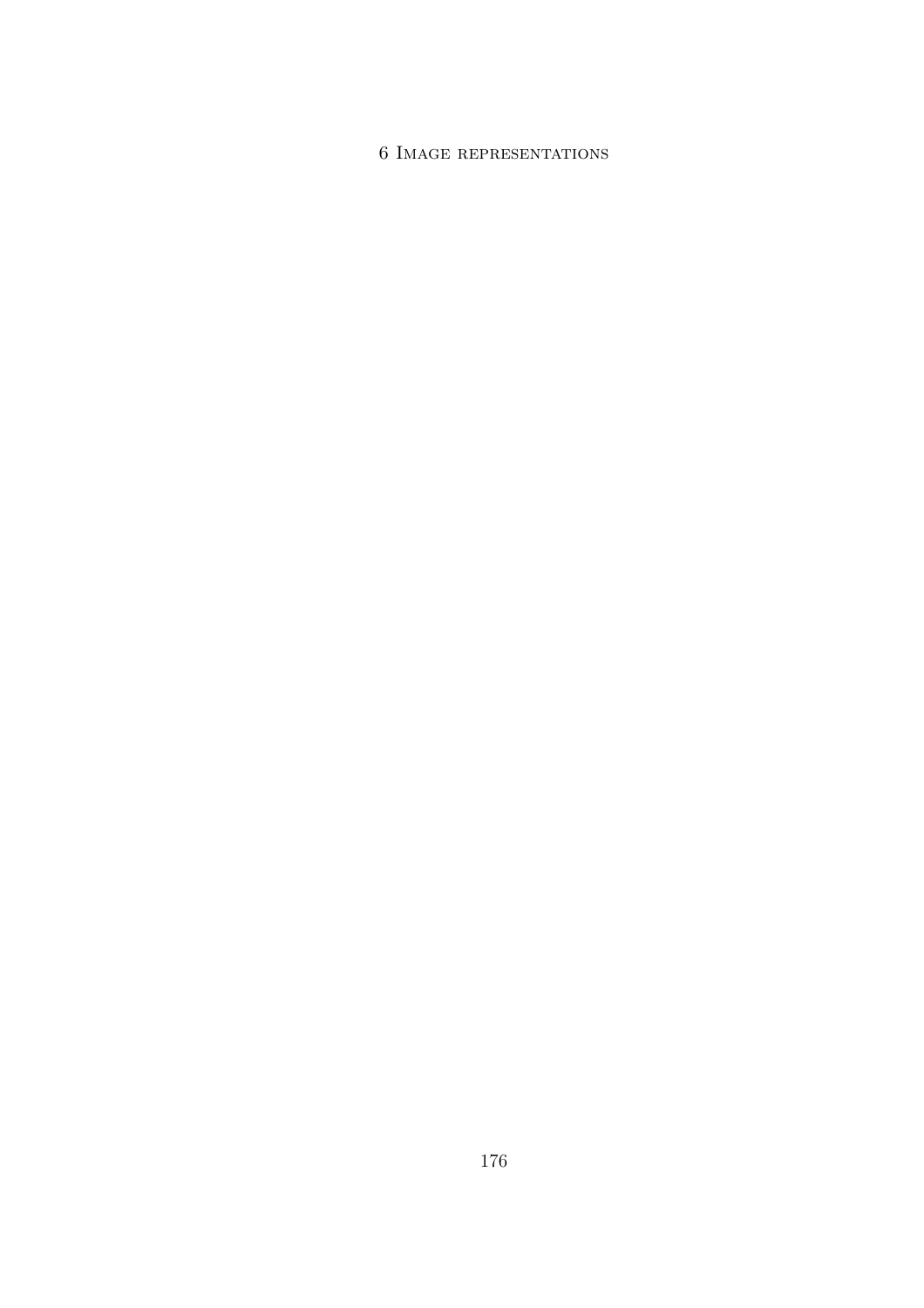# Appendix A

# Topology of orbit spaces

In this appendix some facts about the topology of orbit spaces of Lie group actions on manifolds are presented.

**Definition A.1.** A Lie group action of a Lie group G on a manifold M is a differentiable map

$$
\Phi: G \times M \longrightarrow M, \ (g, p) \mapsto \Phi(g, p) =: g \cdot p
$$

with  $e \cdot p = p$  and  $(qh) \cdot p = q \cdot (h \cdot p)$  for all  $q, h \in G, p \in M$ . Sometimes G is called Lie transformation group, the pair  $(M, \Phi)$  is often referred to as a G-manifold.

The *isotropy subgroup* or *stabilizer subgroup* of a point  $p \in M$  is the closed subgroup  $G_p = \{g \in G \mid g \cdot p = p\}$  of G. The action  $\Phi$  is called free, if every isotropy subroup is trivial, i.e.  $G_p = \{e\}$  for every  $p \in M$ .

The *orbit* of a point  $p \in M$  is the subset  $G \cdot p = \{g \cdot p \mid g \in G\}$  of M. The action  $\Phi$  is called *transitive* if for one (and therefore for every) point  $p \in M$ the orbit  $G \cdot p$  is all of M. One says, G acts transitively on M, then.

For non-transitive actions  $\Phi$  one consideres the *orbit space*  $M/G = M/\sim_{\Phi}$ , where  $\sim_{\Phi}$  denotes the equivalence relation on M set up by  $\Phi$ :  $m \sim_{\Phi} m'$  if there exists a  $q \in G$  with  $m' = q \cdot m$ . The orbit space  $M/G$  is equipped with the quotient topology, i.e. the finest topology for which the *natural* projection

$$
\pi: M \longrightarrow M/G, \ m \mapsto [m]_{\sim_{\Phi}}
$$

is continous.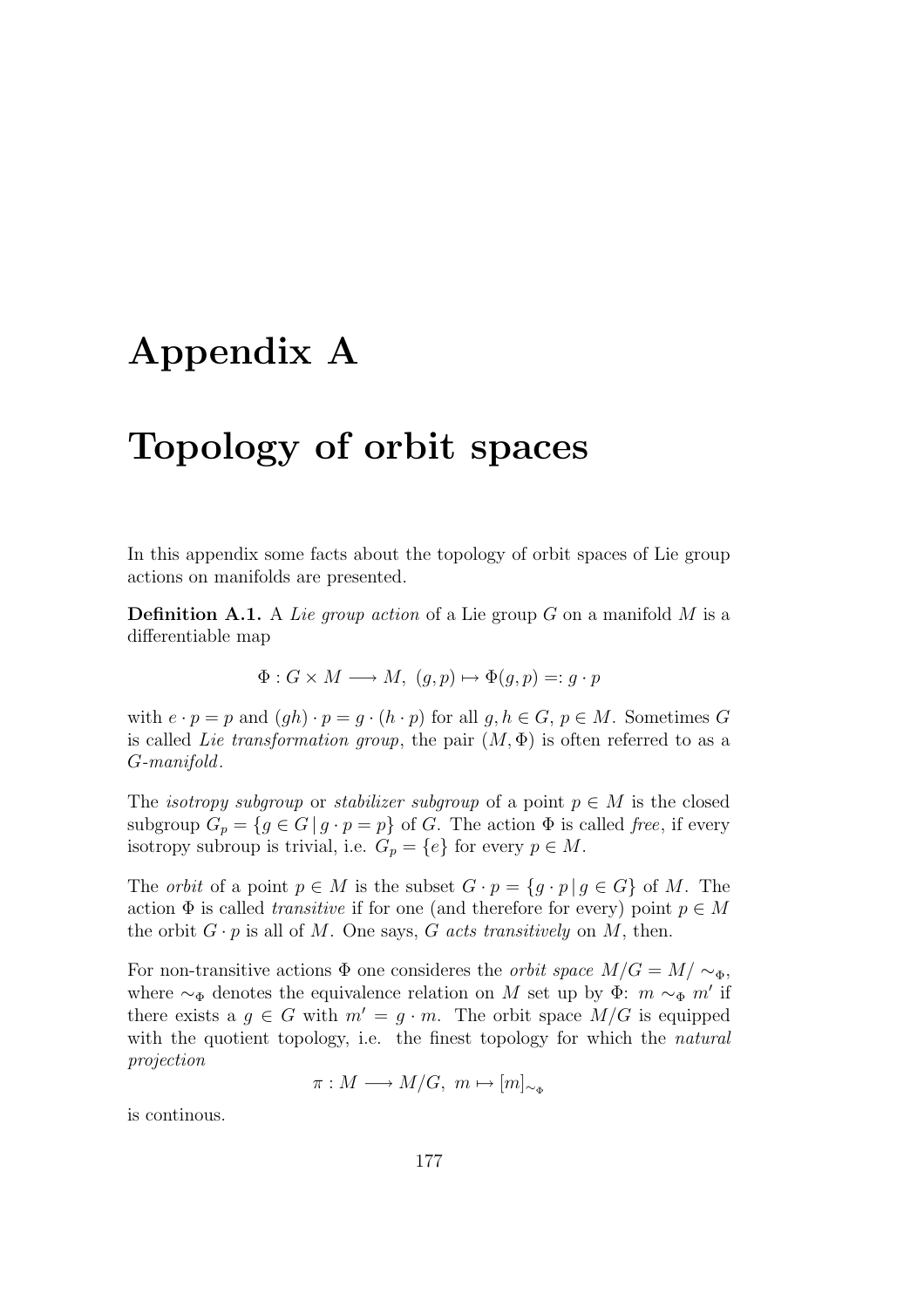#### A Topology of orbit spaces

The *graph* map  $\hat{\Phi}$  associated to  $\Phi$  is the map

 $\hat{\Phi}: G \times M \longrightarrow M \times M$ ,  $(q, p) \mapsto (p, q \cdot p)$ .

The image of  $\hat{\Phi}$  is nothing else but the relation  $\sim_{\Phi}$  seen as a subspace of  $M \times M$ .

Under certain circumstances the orbit space  $M/G$  is a manifold again. The following necessary and sufficient condition can be found in [Die82, Theorem 16.10.3].

**Theorem A.2.** There is a unique manifold structure on  $M/G$  such that the natural projection  $\pi$  is a submersion if and only if the image of the graph map Im  $\Phi$  is a closed submanifold of  $M \times M$ .

If the action  $\Phi$  is free, Im  $\Phi$  being a closed submanifold can be checked easily.

**Proposition A.3.** Let  $\Phi$  be a free Lie group action of G on M. Then  $\text{Im } \hat{\Phi}$ is a closed submanifold of  $M \times M$  if and only if  $\hat{\Phi}$  is a closed map, i.e. maps closed sets to closed sets.

*Proof.* Since  $\Phi$  is free,  $\hat{\Phi}$  is injective. The map

 $\Phi_n: G \longrightarrow M, \ q \mapsto q \cdot p$ 

is a subimmersion ( $[Die 82, Proposition 16.10.2]$ ) and hence  $\Phi$  being free implies  $\text{Ker } T_g \Phi_p = T_g \Phi_p^{-1}(g \cdot p) = T_g \{g\} = \{0\}.$  Therefore  $T_g \Phi_p$  is injective and  $\Phi_p$  is an immersion. Since the projections

 $pr_1: G \times M \longrightarrow G$ ,  $(g, p) \mapsto g$  and  $pr_2: G \times M \longrightarrow M$ ,  $(g, p) \mapsto p$ 

are immersions and  $\hat{\Phi} = pr_2 \times (\Phi_p \circ pr_1)$ , it follows that  $\hat{\Phi}$  is an injective immersion. But then  $\hat{\Phi}$  is an embedding with Im  $\hat{\Phi}$  closed if and only if  $\hat{\Phi}$  is a closed map. The statement follows.  $\Box$ 

In the case of a free action  $\Phi$  there is a sequence criterion for  $\Phi$  being a closed map.

**Proposition A.4.** Let  $\Phi$  be a free Lie group action of G on M. Then  $\Phi$ is a closed map if and only if for every sequence  $((g_i, p_i))_{i \in \mathbb{N}}$  in  $G \times M$  for which the sequence  $(\hat{\Phi}(g_i, p_i))_{i \in \mathbb{N}}$  in  $M \times M$  converges, the sequence  $(g_i)_{i \in \mathbb{N}}$ in G has an accumulation point.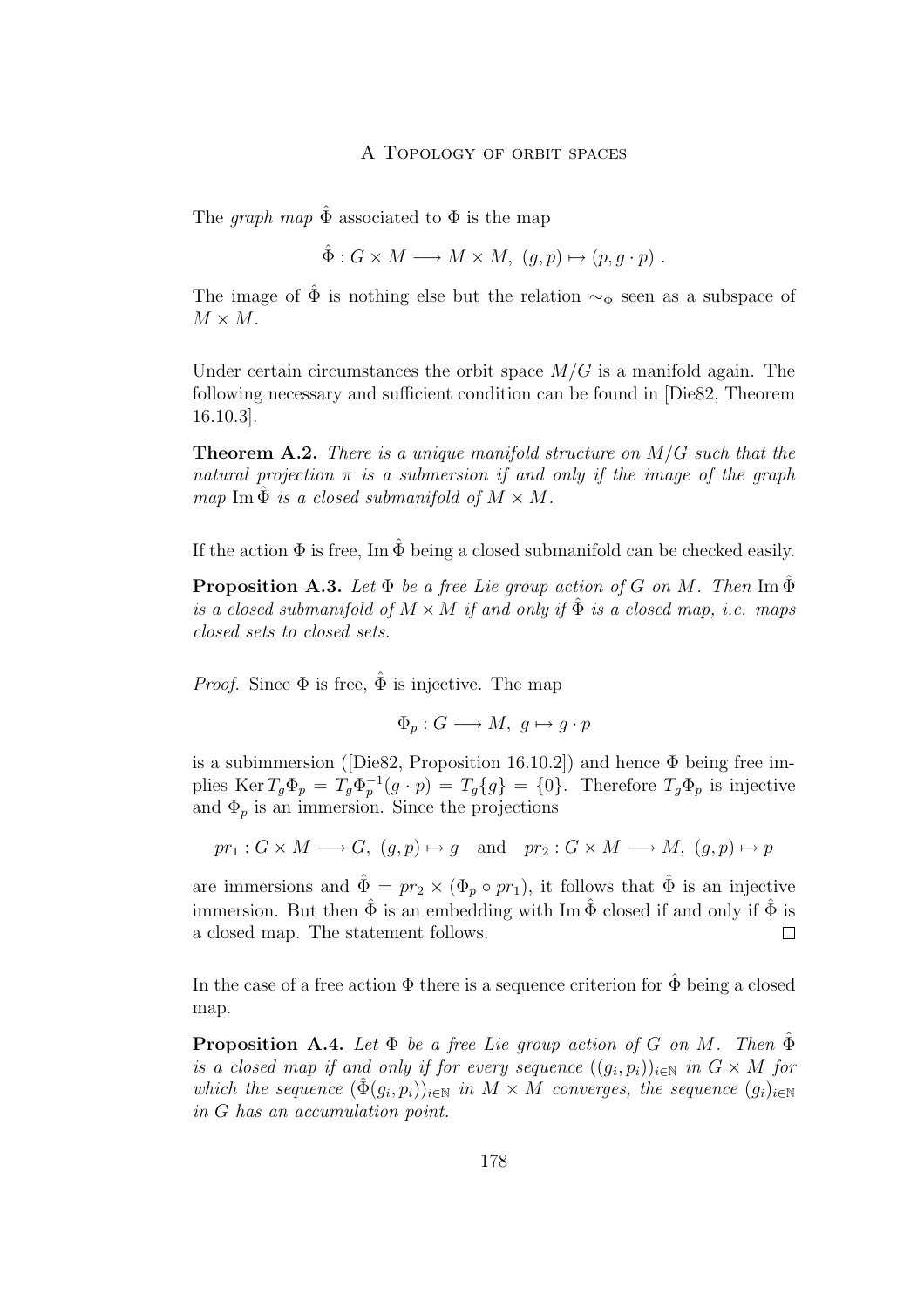#### A Topology of orbit spaces

*Proof.* Let  $\hat{\Phi}$  be a closed map. Let  $((g_i, p_i))_{i \in \mathbb{N}}$  be a sequence for which the sequence  $(\hat{\Phi}(g_i, p_i) = (p_i, g_i \cdot p_i))_{i \in \mathbb{N}}$  converges to  $(p, p')$ . Since Im  $\hat{\Phi}$  is closed, there exists a  $g \in G$  with  $p' = g \cdot p$ . Assume that the sequence  $(g_i)_{i \in \mathbb{N}} \subset G$ has no accumulation point. Then  $((g_i, p_i))_{i \in \mathbb{N}}$  has no accumulation point, either. But that means the set  $\{(g_i, p_i) | i \in \mathbb{N}\}\$ is closed and therefore the set  $\{\hat{\Phi}(g_i, p_i) = (p_i, g_i \cdot p_i) | i \in \mathbb{N}\}\$ is closed, too, and contains the point  $(p, g \cdot p)$ . Since  $\Phi$  is free it follows  $(g, p) \in \{(g_i, p_i) | i \in \mathbb{N}\}\.$  Assume the set  $I = \{i \in \mathbb{N} \mid (g_i, p_i) = (g, p)\}\$ is finite. Then repeat the same argument for the still closed set  $\{(g_i, p_i) | i \in \mathbb{N} \setminus I\}$  which then contains the point  $(g, p)$ , a contradiction. So, I must be infinite. But then  $(q, p)$  is an accumulation point of  $((g_i, p_i))_{i \in \mathbb{N}}$ , a contradiction.

Conversely let  $A \subset G \times M$  be closed and let  $(p_i, g_i \cdot p_i)$  be a convergent sequence in  $\hat{\Phi}(A)$  with limit  $(p, p')$ . Then the sequence  $(g_i)_{i \in \mathbb{N}}$  has an accumulation point g, i.e. there exists a subsequence  $(h_i)_{i\in\mathbb{N}}$  of  $(g_i)_{i\in\mathbb{N}}$  with  $h_j \to g$ . Then  $(h_j, p_j) \to (g, p)$  and  $(g, p) \in A$  since A is closed. Furthermore  $(p_j, h_j \cdot p_j) \to (p, g \cdot p) = (p, p')$  since  $\hat{\Phi}$  is continous. But then  $(p, p') \in \hat{\Phi}(A)$ and  $\ddot{\Phi}(A)$  is closed. Note that  $\Phi$  was not required to be free in this direction of the proof.  $\Box$ 

In the literature another condition for  $M/G$  being a manifold can be found.

**Theorem A.5.** Let  $\Phi$  be a free Lie group action of G on M. Then  $M/G$ is a manifold if and only if  $\Phi$  is proper. Especially, if  $\Phi$  is a free Lie group action of a compact Lie group  $G$  on  $M$  then  $M/G$  is a manifold.

*Proof.*  $\Phi$  is a proper action if and only if  $\hat{\Phi}$  is a proper map. If  $\Phi$  is a free action,  $\hat{\Phi}$  is injective and hence a proper map if and only if it is a closed map ([Bou66, Chapter I, §10.1, Proposition 2]). If G is compact,  $\Phi$  is necessarily proper ([Bou66, Chapter III, §4.1, Proposition 2]).  $\Box$ 

In the proper context, the sequence criterion of Proposition A.4 can be found in [Bou66, Chapter III, §4.1].

The closedness of Im  $\Phi$  plays an important role in the whole theory.  $M/G$ is a Hausdorff space if and only if Im  $\hat{\Phi}$  is closed ([Bou66, Chapter I, §8.3, Proposition 8 and Chapter III,  $\S 2.4$ , Lemma 2.). Nevertheless,  $M/G$  being a manifold requires more than that. In the following example of a free Lie group action Im  $\hat{\Phi}$  is a closed set but  $\hat{\Phi}$  is not a closed map.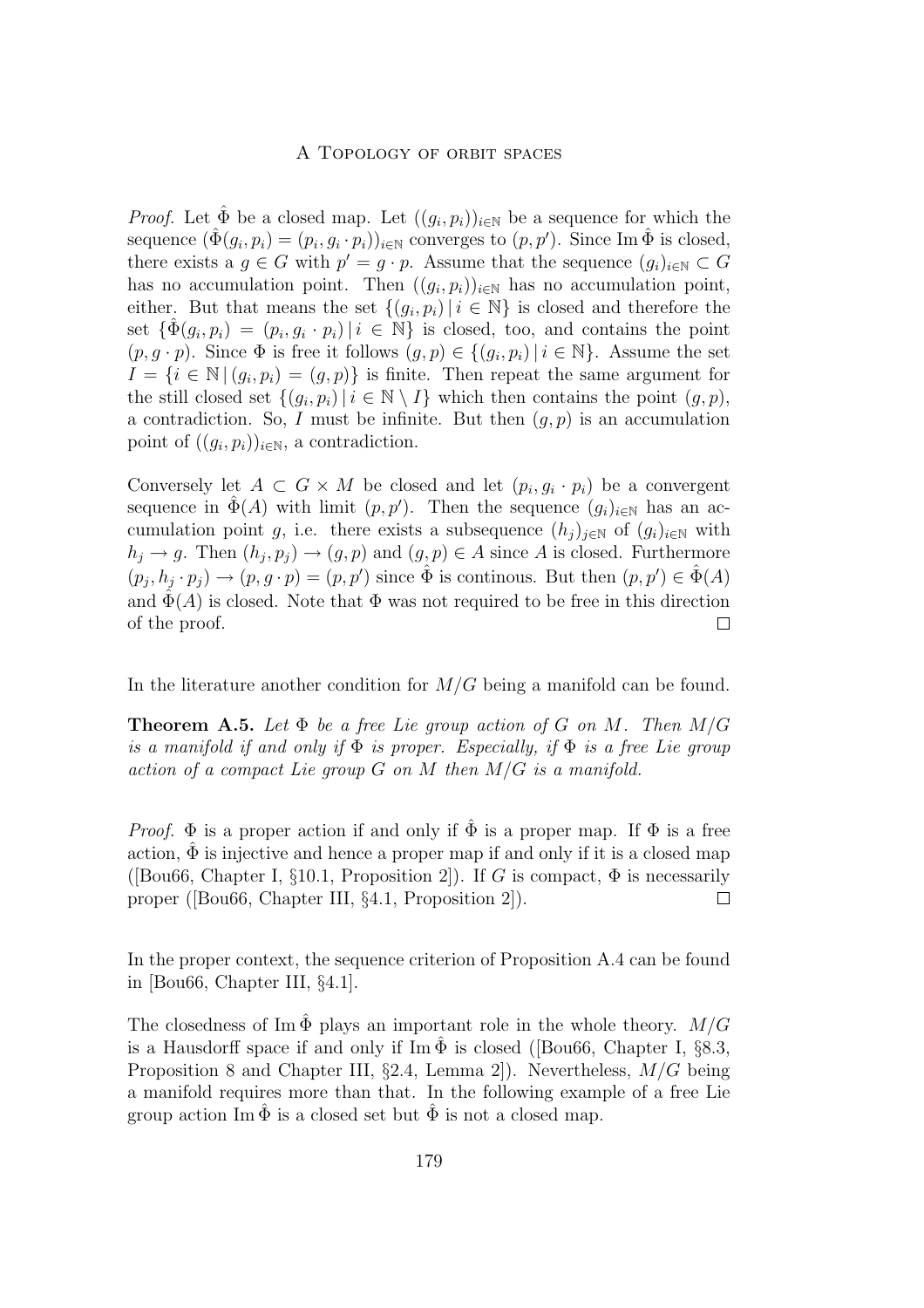#### A Topology of orbit spaces

**Example A.6.** Note first, that a global analytic injective flow on  $\mathbb{R}^2$ 

$$
\Phi: \mathbb{R} \times \mathbb{R}^2 \longrightarrow \mathbb{R}^2, \ (t, (x, y)) \mapsto \Phi_t(x, y)
$$

is a free analytic Lie group action of the group  $G := (\mathbb{R}, +)$  on the manifold  $\mathbb{R}^2$ . If  $\Phi$  is invariant under the transformation

$$
\tau : \mathbb{R}^2 \longrightarrow \mathbb{R}^2, (x, y) \mapsto (x + 2, -y) ,
$$

i.e.  $\Phi \circ (\mathrm{id}_{\mathbb{R}} \times \tau) = \tau \circ \Phi$ , then  $\Phi$  can be seen as a global analytic flow on the Möbiusband  $M := \mathbb{R}^2 / \langle \tau \rangle$ , where  $\langle \tau \rangle$  denotes the subgroup of End( $\mathbb{R}^2$ ) generated by  $\tau$ . Then  $\Phi: G \times M \longrightarrow M$  is a free analytic Lie group action. Consider now the injective flow on  $\mathbb{R}^2$  induced by the vector field

$$
x' = (1 - \sin^2(\frac{\pi}{2}x))^2
$$
  

$$
y' = -\sin(\frac{\pi}{2}x).
$$

It is obviously  $\tau$ -invariant. Seen on M, Im  $\hat{\Phi}$  is closed since  $M/G$  is Hausdorff, but  $\hat{\Phi}$  is not closed, since the sequence criterion of Proposition A.4 is violated for a sequence  $(x_i, y_i) \rightarrow (-1, -y)$  and  $\Phi_{t_i}(x_i, y_i) \rightarrow (1, y)$   $(\equiv (-1, -y)$  in M) monotonically, because then  $t_i \to \infty$  monotonically and hence  $(t_i)_{i \in \mathbb{N}}$  has no accumulation point.

The sequence criterion of Proposition A.4 is used by Helmke [Hel92] to show that the orbit space  $\Sigma_{k,p}(\mathcal{F})$  of the similarity action  $\sigma$  (cf. Section 4.1) is a manifold. In particular, he shows that  $\sigma$  is a free action when restricted to the space of controllable pairs.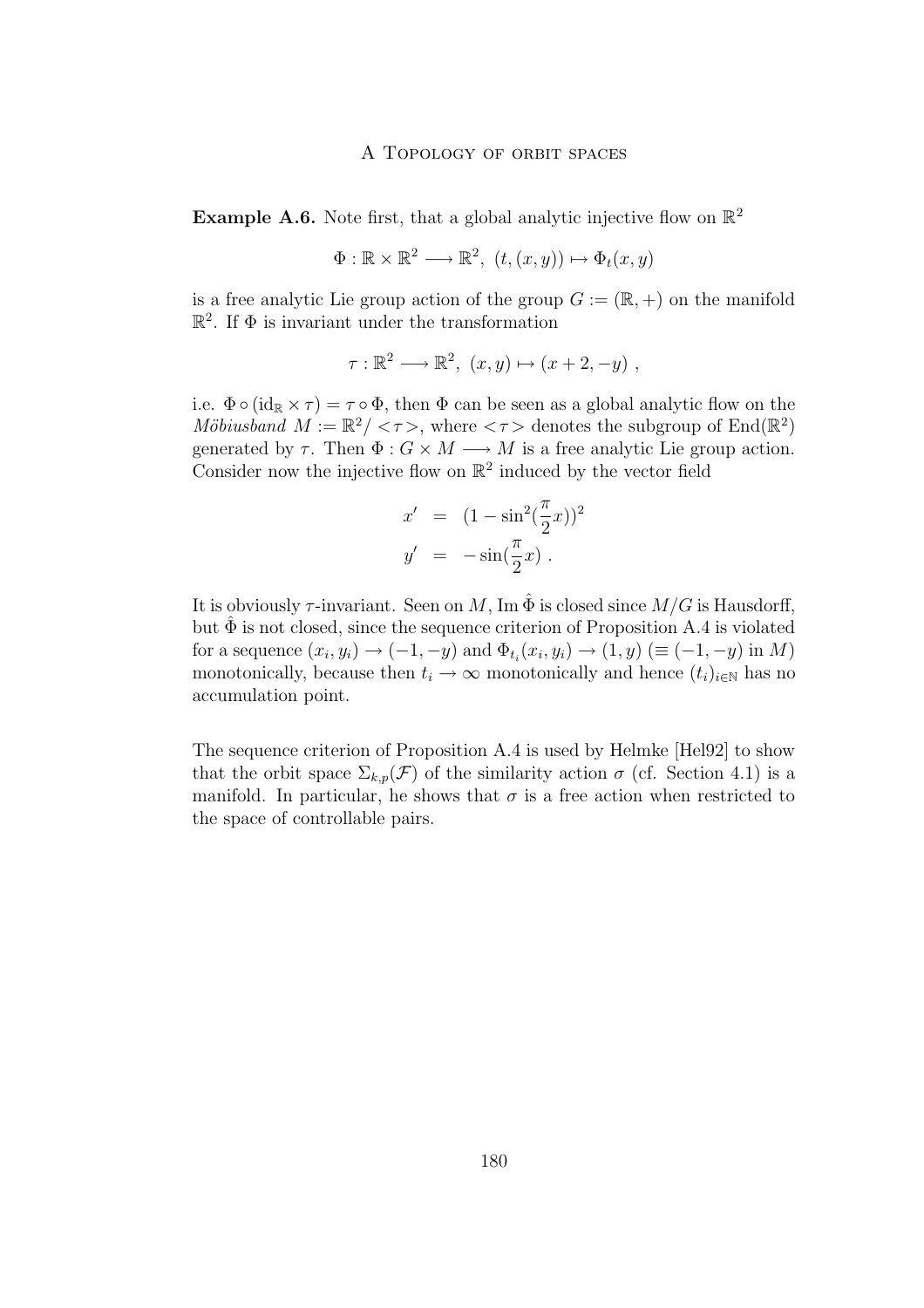# Appendix B

# On the differentiability of vector bundles

In this appendix a sufficient condition for a (topological) vector bundle being a differentiable vector bundle is presented. The result also provides a sufficient condition for the preimage of a differentiable submanifold being a differentiable submanifold again. Second, quotients of differentiable vector bundles with respect to free and proper Lie group actions are shown to be differentiable vector bundles.

**Definition B.1.** Let  $X$  and  $B$  be Hausdorff spaces and let

$$
f: X \longrightarrow B
$$

be a continuous surjection. Let  $p \in \mathbb{N}$  be fixed. For each point  $x \in B$  let there exist an open neighborhood  $U$  such that there is a homeomorphism

$$
\phi_U: U \times \mathcal{F}^p \longrightarrow f^{-1}(U)
$$

such that

$$
f(\phi_U(x,y)) = x
$$

for all  $x \in U$  and all  $y \in \mathcal{F}^p$ . Such a homeomorphism is called a *local trivialization* of f. For each pair  $\phi_U$  and  $\phi_V$  of local trivializations and each point  $x \in U \cap V$  let there exist a map  $\theta_{V,U,x} \in GL(\mathcal{F}^p)$  such that

$$
\phi_V^{-1} \circ \phi_U(x, y) = (x, \theta_{V, U, x}(y))
$$

for all  $y \in \mathcal{F}^p$ , i.e. the induced change of coordinates function on  $\mathcal{F}^p$  is linear. If all these hypotheses hold then f is called a vector bundle with fiber  $\mathcal{F}^p$ . If X and B are differentiable manifolds, f is a differentiable map and each  $\phi_U$ is a diffeomorphism then the bundle  $f$  is called *differentiable*.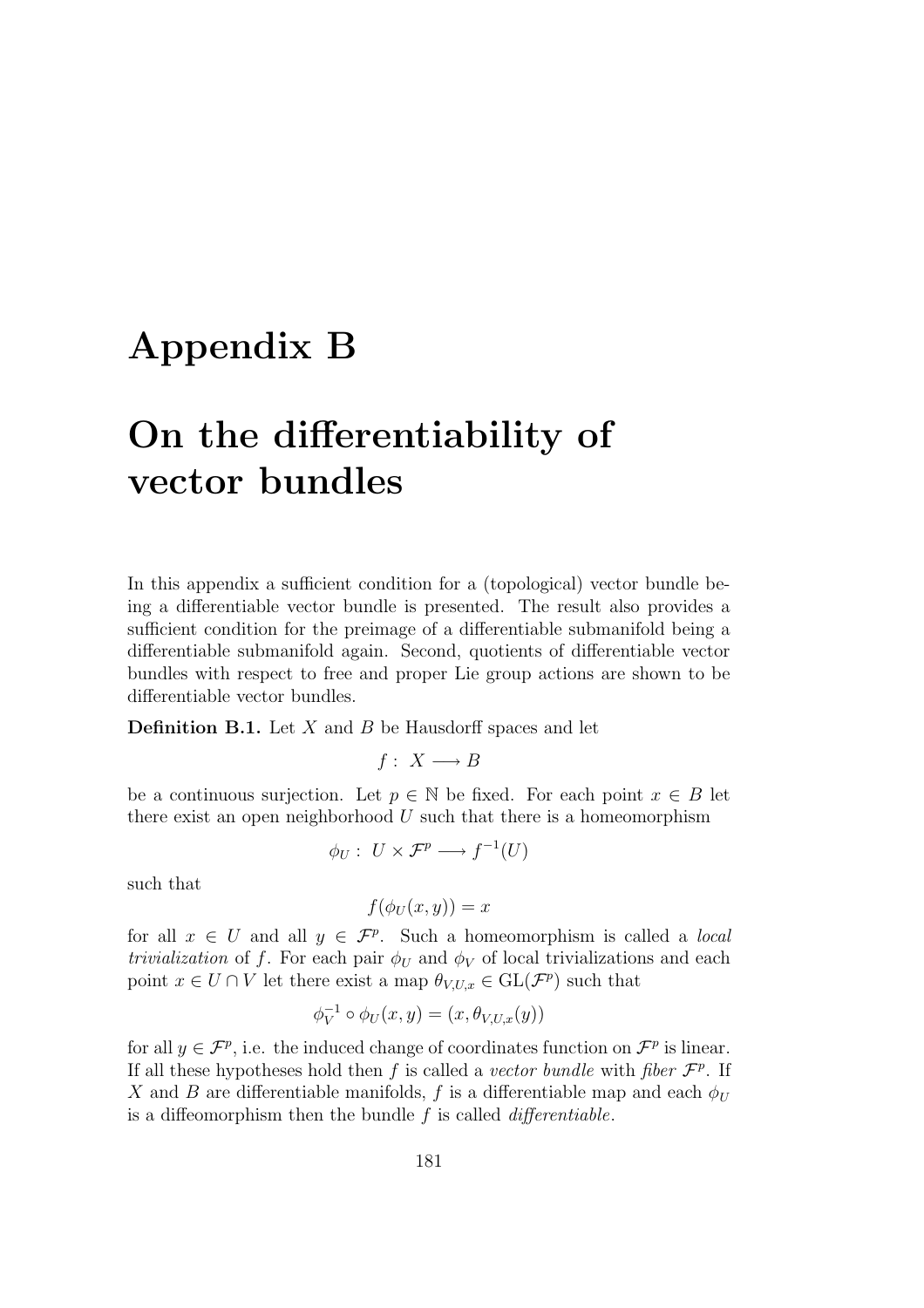**Theorem B.2.** Let  $X \subset \mathcal{F}^n$  and  $B \subset \mathcal{F}^m$  be topological subspaces and let  $f: X \longrightarrow B$  be a vector bundle such that f is the restriction of a differentiable map

$$
F: U_X \longrightarrow \mathcal{F}^m ,
$$

where  $U_X$  is an open neighborhood of X in  $\mathcal{F}^n$ . Let B be a q-dimensional differentiable submanifold of  $\mathcal{F}^m$  and let each local trivialization  $\phi_U : U \times$  $\mathcal{F}^p \longrightarrow f^{-1}(U) \subset \mathcal{F}^n$  of f be differentiable and such that  $\phi_U^{-1} : f^{-1}(U) \longrightarrow$  $U \times \mathcal{F}^p$  is the restriction of a differentiable map

$$
\Phi_{U,\text{inv}}: U_{f^{-1}(U)} \longrightarrow \mathcal{F}^m \times \mathcal{F}^p ,
$$

where  $U_{f^{-1}(U)}$  is an open neighborhood of  $f^{-1}(U)$  in  $\mathcal{F}^n$ . Then X is a  $(q+p)$ dimensional submanifold of  $\mathcal{F}^n$  and f is a differentiable vector bundle.

*Proof.* Let  $x_0 \in X$ , then there exists an open neighborhood  $U_1$  of  $f(x_0)$  in B and a local trivialization  $\phi_{U_1}: U_1 \times \mathcal{F}^p \longrightarrow f^{-1}(U_1)$  of f. Furthermore, there exists an open neighborhood  $U_2$  of  $f(x_0)$  in B and a local coordinate chart  $\varphi_{U_2}: U_2 \longrightarrow \varphi_{U_2}(U_2) \subset \mathcal{F}^q$  of B around  $f(x_0)$ . Set  $U := U_1 \cap U_2$ , then U is open in B and  $\phi_U := \phi_{U_1}|_{U \times \mathcal{F}^p} : U \times \mathcal{F}^p \longrightarrow f^{-1}(U)$  is a local trivialization of f. Furthermore,  $\varphi_U := \varphi_{U_2}|_U : U \longrightarrow \varphi_U(U) = \varphi_{U_2}(U)$  is a local coordinate chart of B around  $f(x_0)$ . Define a local coordinate chart  $\psi_{f^{-1}(U)} : f^{-1}(U) \longrightarrow \varphi_U(U) \times \mathcal{F}^p$  of X around  $x_0$  by

$$
x \mapsto (\varphi_U \circ \text{pr}_1 \circ \phi_U^{-1}(x), \text{pr}_2 \circ \phi_U^{-1}(x)) .
$$

Here  $pr_1$  and  $pr_2$  denote the projections on the first and second factor of  $U \times \mathcal{F}^p$ , respectively. Note that  $f^{-1}(U)$  is open in X since f is continuous. Note further that  $\varphi_U(U) \times \mathcal{F}^p$  is open in  $\mathcal{F}^q \times \mathcal{F}^p$  since  $\varphi_U$  is a local coordinate chart of B. Since  $\phi_U^{-1}$  and  $\varphi_U$  are both bijective, so is  $\psi_{f^{-1}(U)}$ . Furthermore,  $\psi_{f^{-1}(U)}$  is continuous as concatenation of continuous maps, hence it is a homeomorphism.

Now let  $\psi_{f^{-1}(U)}$  and  $\psi_{f^{-1}(V)}$  be two such local coordinate charts of X and let  $f^{-1}(U) \cap f^{-1}(V) \neq \emptyset$ . Then

$$
\psi_{f^{-1}(V)} \circ \psi_{f^{-1}(U)}^{-1} : \varphi_U(U \cap V) \times \mathcal{F}^p \longrightarrow \varphi_V(U \cap V) \times \mathcal{F}^p,
$$

which is given by

$$
(z,y) \mapsto (\varphi_V \circ pr_1 \circ \phi_V^{-1} \circ \phi_U(\varphi_U^{-1}(z),y), pr_2 \circ \phi_V^{-1} \circ \phi_U(\varphi_U^{-1}(z),y)) = (\varphi_V \circ \varphi_U^{-1}(z), \theta_{V,U,\varphi_U^{-1}(z)}(y)),
$$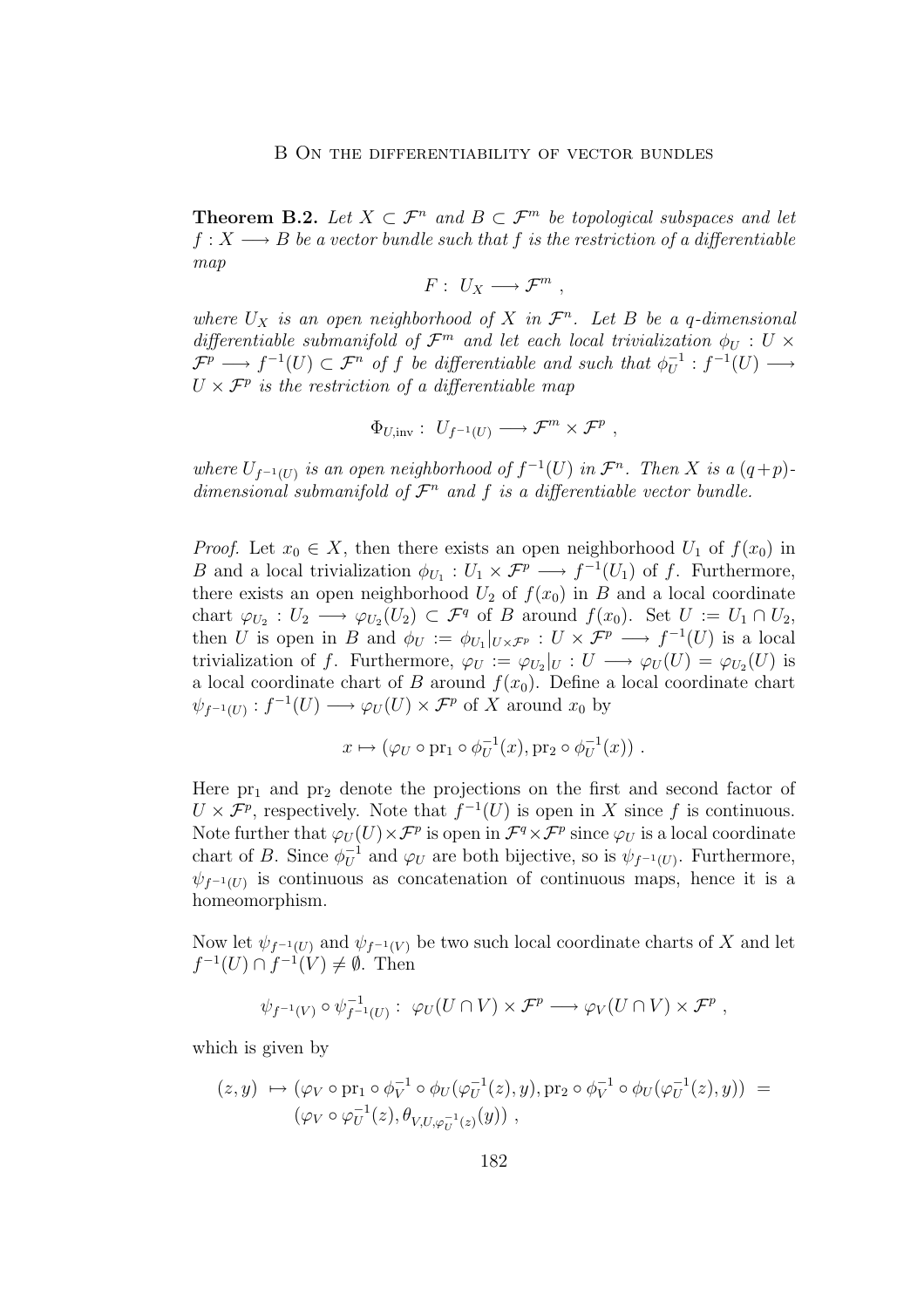#### B On the differentiability of vector bundles

is a diffeomorphism since  $\varphi_V \circ \varphi_U^{-1}$  is a diffeomorphism (because B is a differentiable manifold) and  $\theta_{V,U,\varphi_U^{-1}(z)} \in GL(\mathcal{F}^p)$ . It follows that X is a  $(p+q)$ -dimensional differentiable manifold. Since the local coordinate charts of X are continuous, the preimage of any open set in  $\mathcal{F}^q \times \mathcal{F}^p$  under any chart is open in X. Since these preimages form a basis of the topology  $\tau$  induced on X by its differentiable structure,  $\tau$  coincides with the given topology on X, which is the subspace topology induced by the topology on  $\mathcal{F}^n$ . Hence X is a submanifold of  $\mathcal{F}^n$ .

Since f and the inverse maps  $\phi_U^{-1}$  of all local trivializations  $\phi_U$  of f are restrictions of differentiable maps defined on open subsets of  $\mathcal{F}^n$ , they are differentiable themselves. Since each  $\phi_U$  is also differentiable, it follows that f is a differentiable vector bundle.  $\Box$ 

**Theorem B.3.** Let  $f : X \longrightarrow B$  be a differentiable vector bundle with fiber  $\mathcal{F}^p$  and let  $\phi_X: G \times X \longrightarrow X$ 

and

$$
\phi_B: G \times B \longrightarrow B
$$

be free and proper actions of the Lie group  $G$  on  $X$  and  $B$ , respectively. For every local trivialization  $\phi_U$  of f let U consist of full G-orbits (i.e.  $x \in U$ implies  $\phi_B(q, x) \in U$  for all  $q \in G$ ) and let

$$
\phi_U(\phi_B(g, x), y) = \phi_X(g, \phi_U(x, y))
$$
\n(B.1)

for all  $g \in G$ ,  $x \in U$  and  $y \in \mathcal{F}^p$ . Then

$$
\bar{f}: X/G \longrightarrow B/G ,
$$

$$
[x]_{\sim_{\phi_X}} \mapsto [f(x)]_{\sim_{\phi_B}}
$$

is a differentiable vector bundle with fiber  $\mathcal{F}^p$ .

*Proof.* Let  $x \in X$  and  $q \in G$  be arbitrary. Then  $f(x) \in B$  and hence there exists a neighborhood U of  $f(x)$  and a local trivialization  $\phi_U$  such that  $x = \phi_U(z, y)$  for appropriate  $z \in U$  and  $y \in \mathcal{F}^p$ . But then (B.1) implies  $f(\phi_X(g, x)) = f(\phi_X(g, \phi_U(z, y))) = f(\phi_U(\phi_B(g, z), y)) = \phi_B(g, z)$ . Taking  $q = e$  yields  $f(x) = z$ . But this means

$$
f \circ \phi_X(g, x) = \phi_B(g, f(x))
$$
 (B.2)

for all  $q \in G$  and  $x \in X$ .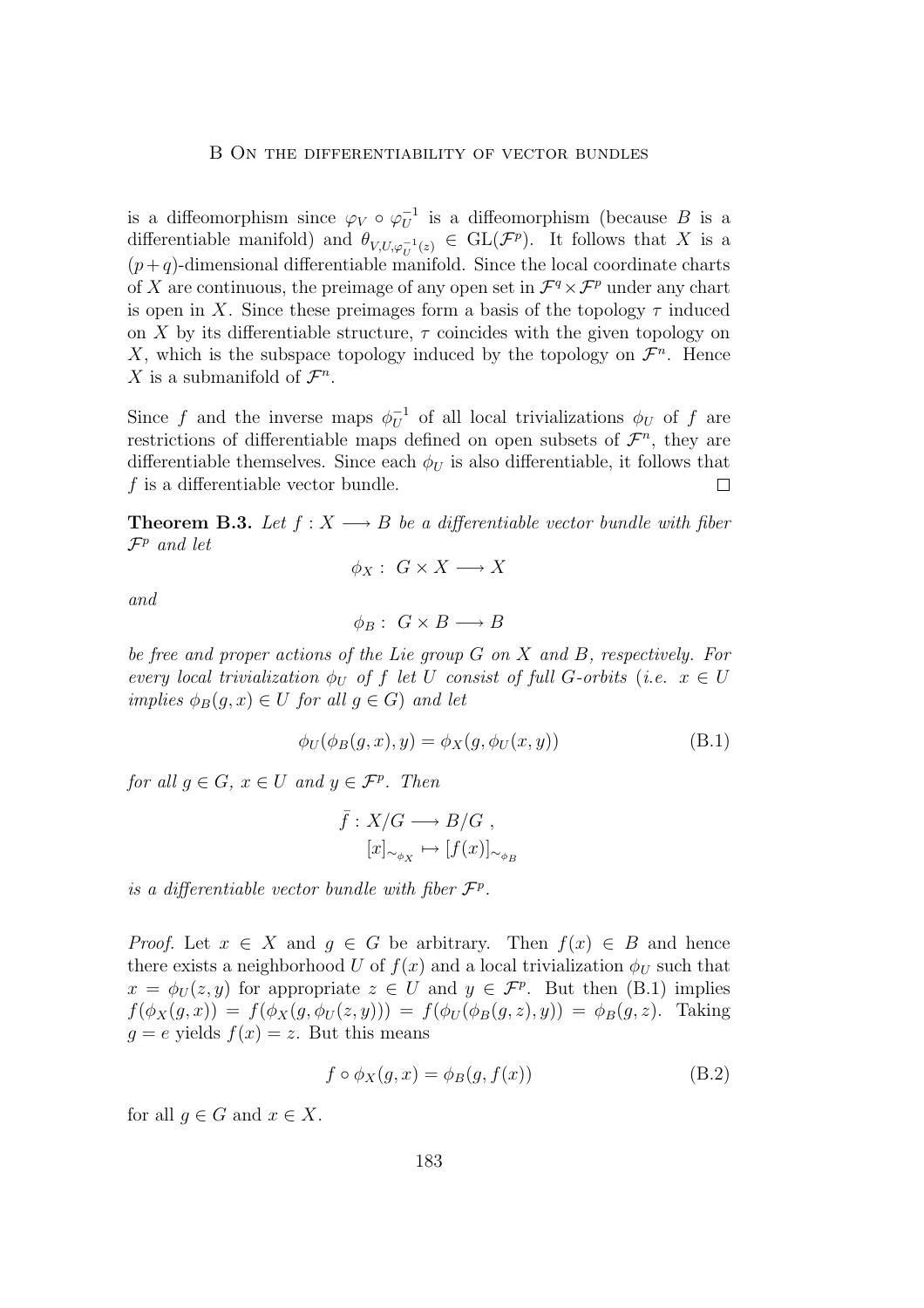From (B.2) it follows that  $\bar{f}$  is well defined. By Theorem A.5 the spaces  $X/G$  and  $B/G$  are both differentiable manifolds. Now consider the following commutative diagram:



Apparently the map  $\pi_B \circ f$  is differentiable and hence  $\bar{f}$  is differentiable by the universal property of quotients ([Die82, Proposition 16.10.4]).

For every local trivialization  $\phi_U$  of f define a local trivialization of  $\bar{f}$  by

$$
\overline{\phi}_U : \pi_B(U) \times \mathcal{F}^p \longrightarrow \pi_X(f^{-1}(U)),
$$
  

$$
([x]_{\sim_{\phi_B}}, y) \mapsto [\phi_U(x, y)]_{\sim_{\phi_X}}.
$$

From (B.1) it follows that  $\bar{\phi}_U$  is well defined. Since  $\pi_B$  is an open map, it follows that  $\pi_B(U)$  is open in  $B/G$ . Since  $\pi_B$  is surjective, the sets  $\pi_B(U)$ cover  $B/G$ . As before, the commutative diagram

$$
U \times \mathcal{F}^p \xrightarrow{\phi_U} f^{-1}(U)
$$
  

$$
\pi_B \times \mathrm{id} \downarrow \qquad \qquad \downarrow \pi_X
$$
  

$$
\pi_B(U) \times \mathcal{F}^p \xrightarrow{\bar{\phi}_U} \pi_X(f^{-1}(U))
$$

implies that  $\bar{\phi}_U$  is differentiable. Since  $\pi_X$  and  $\phi_U$  are both surjective so is  $\pi_X \circ \phi_U$ , and hence  $\bar{\phi}_U$  is surjective. To see that  $\bar{\phi}_U$  is also injective consider  $x, x' \in U$  and  $y, y' \in \mathcal{F}^p$  with  $[\phi_U(x, y)]_{\sim_{\phi_X}} = [\phi_U(x', y')]_{\sim_{\phi_X}}$ . Then there exists  $g \in G$  with  $\phi_U(x, y) = \phi_X(g, \phi_U(x', y')) = \phi_U(\phi_B(g, x'), y')$ , i.e.  $x = \phi_B(g, x')$  and  $y = y'$ , since  $\phi_U$  is injective. It follows that  $([x]_{\sim_{\phi_B}}, y) =$  $([x']_{\sim_{\phi_B}}, y')$  and  $\bar{\phi}_U$  is injective. Now the commutative diagram

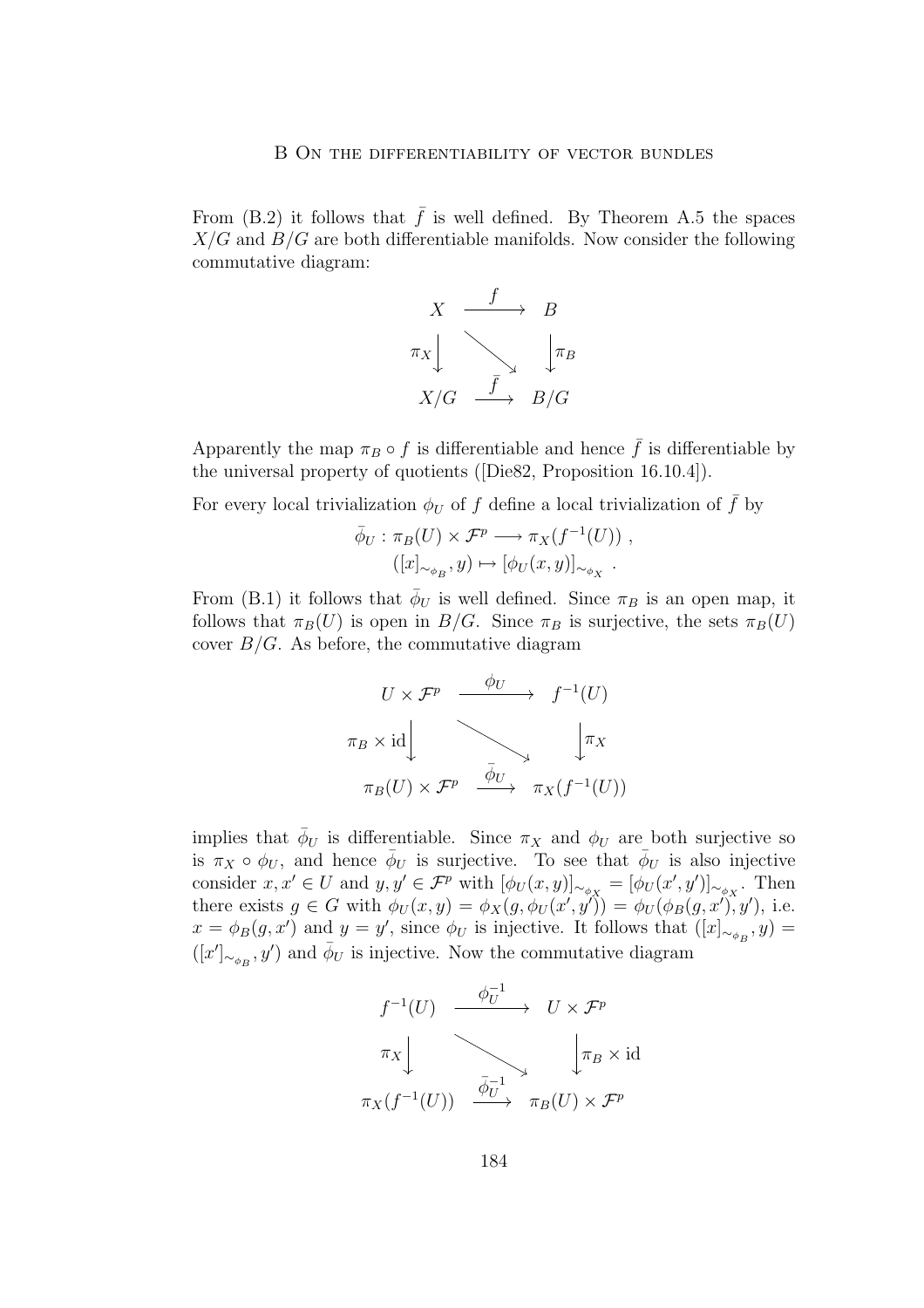#### B On the differentiability of vector bundles

implies that  $\bar{\phi}_U^{-1}$  is differentiable, hence  $\bar{\phi}_U$  is a diffeomorphism. Now let  $x \in U$  and  $y \in \mathcal{F}^p$ . Then

$$
\bar{f}(\bar{\phi}_U([x]_{\sim_{\phi_B}}, y)) = \bar{f}([\phi_U(x, y)]_{\sim_{\phi_X}})
$$

$$
= [f(\phi_U(x, y))]_{\sim_{\phi_B}}
$$

$$
= [x]_{\sim_{\phi_B}}.
$$

If  $\phi_V$  is another local trivialization of  $f, x \in U \cap V$  and  $y \in \mathcal{F}^p$  then

$$
\bar{\phi}_V([\text{pr}_1 \circ \phi_V^{-1} \circ \phi_U(x, y)]_{\sim_{\phi_B}}, \text{pr}_2 \circ \phi_V^{-1} \circ \phi_U(x, y)) =
$$
  

$$
[\phi_V(\text{pr}_1 \circ \phi_V^{-1} \circ \phi_U(x, y), \text{pr}_2 \circ \phi_V^{-1} \circ \phi_U(x, y))]_{\sim_{\phi_X}} =
$$
  

$$
[\phi_U(x, y)]_{\sim_{\phi_X}}
$$

implies

$$
\bar{\phi}_V^{-1} \circ \bar{\phi}_U([x]_{\sim_{\phi_B}}, y) = \bar{\phi}_V^{-1}([\phi_U(x, y)]_{\sim_{\phi_X}})
$$
  
= 
$$
([\text{pr}_1 \circ \phi_V^{-1} \circ \phi_U(x, y)]_{\sim_{\phi_B}}, \text{pr}_2 \circ \phi_V^{-1} \circ \phi_U(x, y))
$$
  
= 
$$
([x]_{\sim_{\phi_B}}, \theta_{V,U,x}(y)) .
$$

Let furthermore  $g \in G$  be arbitrary then successive use of  $(B.1)$  implies

$$
\theta_{V,U,\phi_B(g,x)}(y) = \text{pr}_2 \circ \phi_V^{-1} \circ \phi_U(\phi_B(g,x), y)
$$
  
\n
$$
= \text{pr}_2 \circ \phi_V^{-1} \circ \phi_X(g, \phi_U(x, y))
$$
  
\n
$$
= \text{pr}_2 \circ \phi_V^{-1} \circ \phi_X(g, \phi_V(\phi_V^{-1} \circ \phi_U(x, y)))
$$
  
\n
$$
= \text{pr}_2 \circ \phi_V^{-1} \circ \phi_X(g, \phi_V(x, \theta_{V,U,x}(y)))
$$
  
\n
$$
= \text{pr}_2 \circ \phi_V^{-1} \circ \phi_V(\phi_B(g, x), \theta_{V,U,x}(y))
$$
  
\n
$$
= \theta_{V,U,x}(y) .
$$

Hence

$$
\theta_{V,U,[x]_{\sim_{\phi_B}}} := \theta_{V,U,x}
$$

is well defined and

$$
\bar{\phi}_V^{-1} \circ \bar{\phi}_U([x]_{\sim_{\phi_B}}, y) = ([x]_{\sim_{\phi_B}}, \theta_{V,U,[x]_{\sim_{\phi_B}}}(y)) .
$$

It follows that  $\bar{f}$  is a differentiable vector bundle with fiber  $\mathcal{F}^p$ .

 $\Box$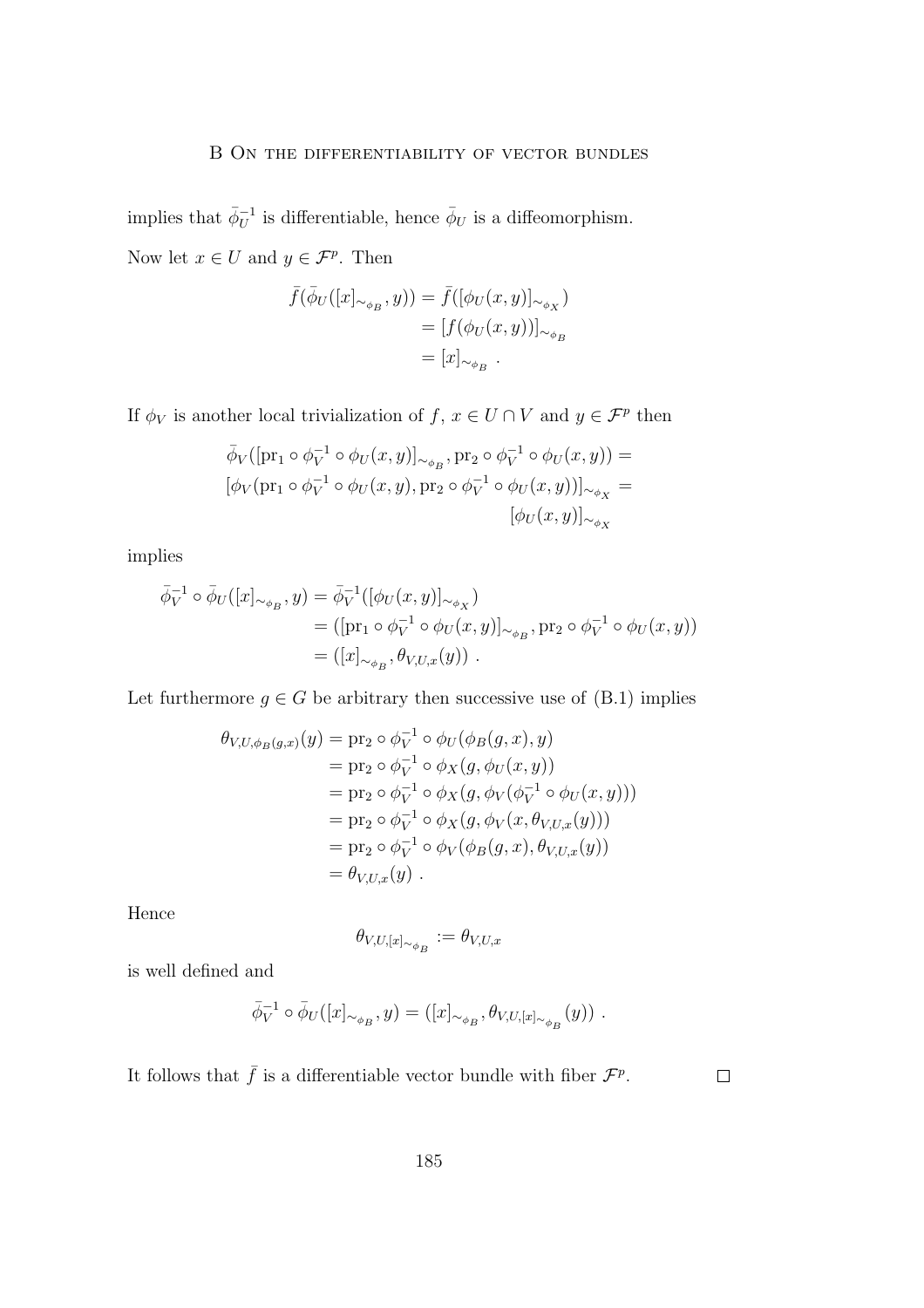## B On the differentiability of vector bundles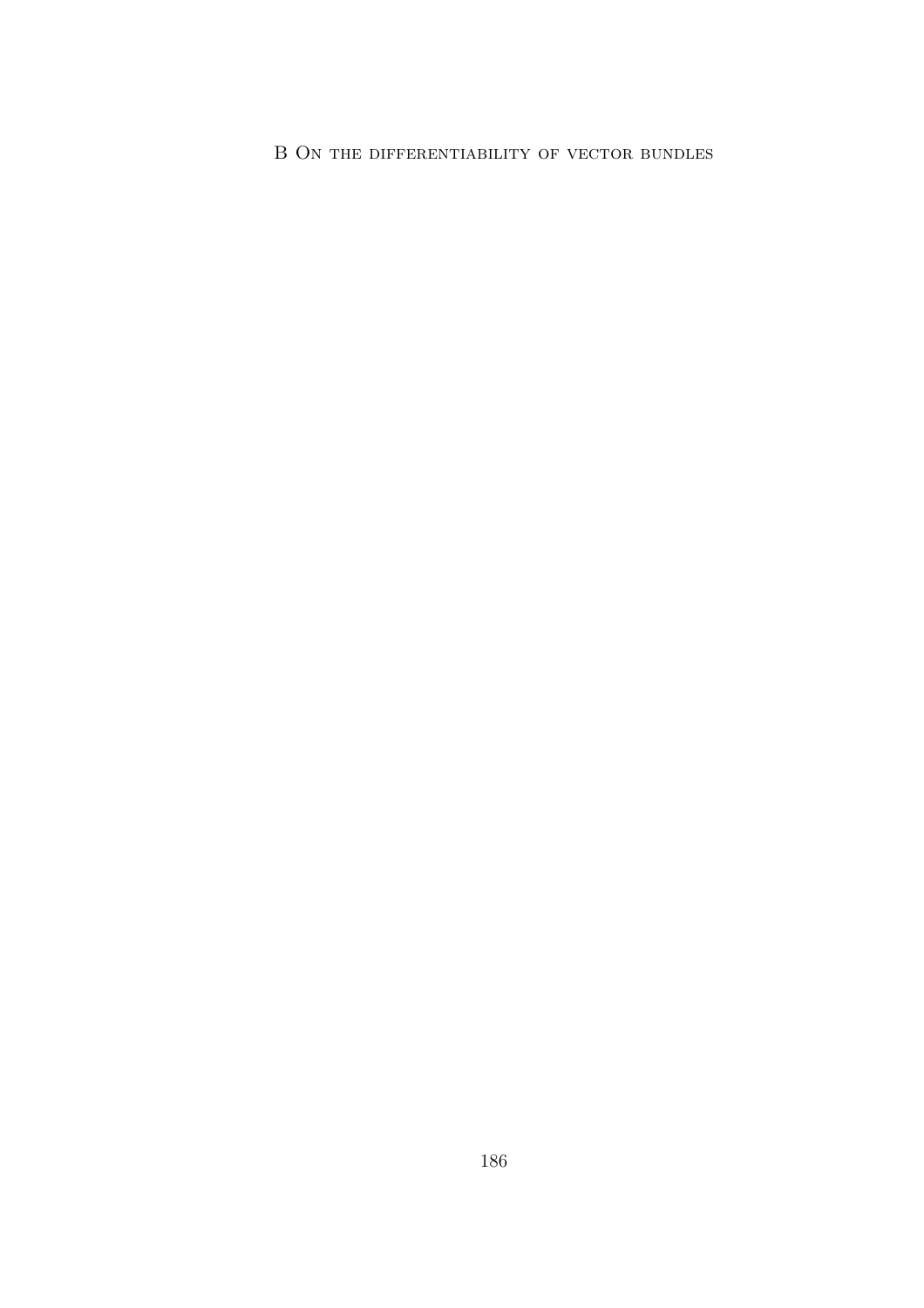# Bibliography

- [Aig79] M. Aigner. Combinatorial theory. Number 234 in Grundlehren der mathematischen Wissenschaften. Springer, 1979.
- [Ant83] A.C. Antoulas. New results on the algebraic theory of linear systems: The solution of the cover problems. Linear Algebra and its Applications, 50:1–43, 1983.
- [BH78] C.I. Byrnes and N.E. Hurt. The moduli of linear dynamical systems. Adv. in Math. Suppl. Series, 4:83–122, 1978.
- [BM69] G. Basile and G. Marro. Controlled and conditioned invariant subspaces in linear system theory. J. Optimiz. Th. Applic., 3(5):305– 315, 1969.
- [BM92] G. Basile and G. Marro. Controlled and conditioned invariants in linear system theory. Prentice Hall, 1992.
- [Bou66] N. Bourbaki. *General Topology, Part I*. Elements of Mathematics. Addison-Wesley, 1966.
- $[Bru70]$  P. Brunovsky. A classification of linear controllable systems. Kybernetika, 6(3):173–188, 1970.
- [BZ95] I. Baragaña and I. Zaballa. Block similarity invariants of restrictions to (A,B)-invariant subspaces. Linear Algebra and its Applications, 220:31–62, 1995.
- [BZ97] I. Baragaña and I. Zaballa. Feedback invariants of supplementary pairs of matrices. Automatica, 33(12):2119–2130, 1997.
- [BZ99] I. Baragaña and I. Zaballa. Feedback invariants of restrictions and quotients: Series connected systems. MCSS, 1999.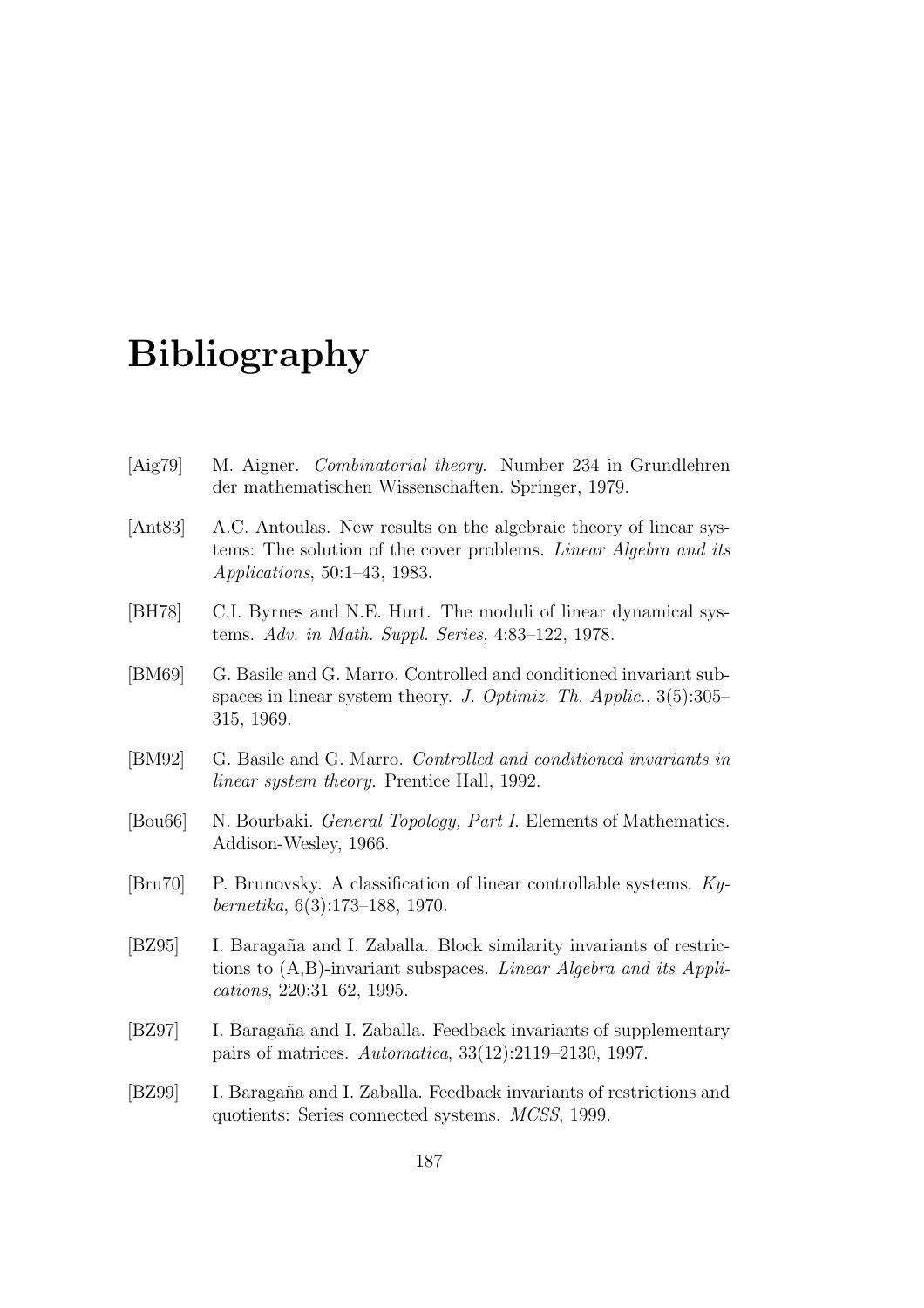- [Dai89] L. Dai. Singular control systems. Number 118 in Lecture Notes in Control and Information Sciences. Springer, 1989.
- [Deo77] V. Deodhar. Some characterizations of Bruhat ordering on a Coxeter group and determination of the relative Möbius function. Inv. Math., 39:187–198, 1977.
- [Die82] J. Dieudonné. Foundations of Modern Analysis, volume 3. Academic Press, 1982.
- [DP68] R.G. Douglas and C. Pearcy. On a topology for invariant subspaces. J. Functional Analysis, 2:323–341, 1968.
- [EH80] E. Emre and M.L.J. Hautus. A polynomial characterization of (A,B)-invariant and reachability subspaces. SIAM J. Control and Optimization, 18:420–436, 1980.
- [FH97] P.A. Fuhrmann and U. Helmke. A homeomorphism between observable pairs and conditioned invariant subspaces. Systems and Control Letters, 30:217–223, 1997.
- [FH00] P.A. Fuhrmann and U. Helmke. On the parametrization of conditioned invariant subspaces. In F. Colonius, U. Helmke, D. Prätzel-Wolters, and F. Wirth, editors, Advances in mathematical systems theory. A volume in honor of Diederich Hinrichsen on the occasion of his 60th birthday, Systems and Control: Foundations and Applications. Birkhäuser, Boston, 2000.
- [FH01] P.A. Fuhrmann and U. Helmke. On the parametrization of conditioned invariant subspaces and observer theory. Linear Algebra and its Applications, 332–334:265–353, 2001.
- [FPP98] J. Ferrer, F. Puerta, and X. Puerta. Differentiable structure of the set of controllable  $(A, B)^t$ -invariant subspaces. *Linear Algebra* and its Applications, 275–276:161–177, 1998.
- [FPP00] J. Ferrer, F. Puerta, and X. Puerta. Stratification and bundle structure of the set of conditioned invariant subspaces in the general case. Preprint, 2000.
- [Fuh81] P.A. Fuhrmann. Duality in polynomial models with some applications to geometric control theory. IEEE Transactions on Automatic Control, AC-26:284–295, 1981.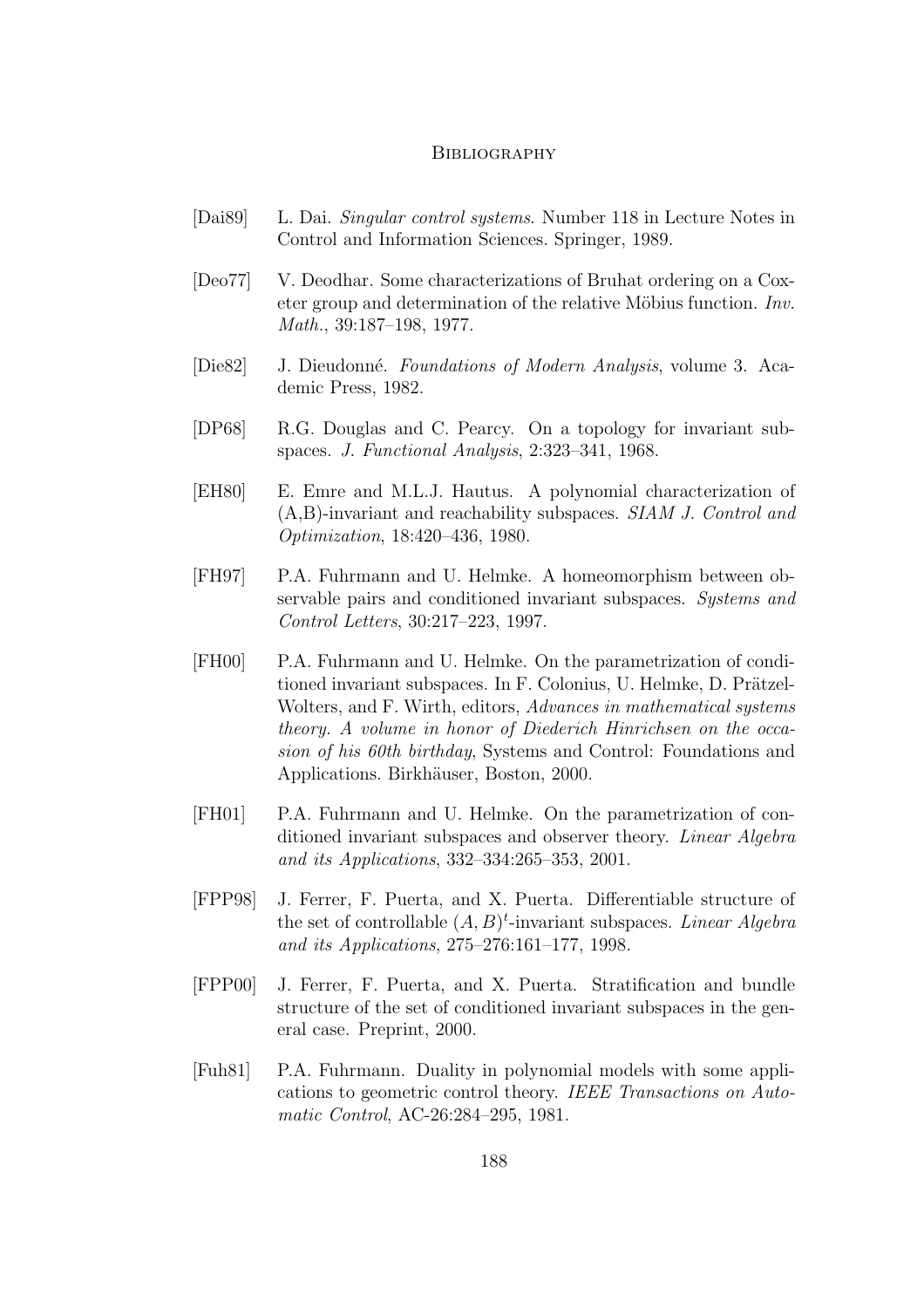- [Ful97] W. Fulton. Young tableaux. With applications to representation theory and geometry. Number 35 in London Mathematical Society Student Texts. Cambridge University Press, 1997.
- [FW72] T.E. Fortmann and D. Williamson. Design of low-order observers for linear feedback control laws. IEEE Transactions on Automatic Control, AC-17(3):301–308, 1972.
- [FW79] P.A. Fuhrmann and J.C. Willems. Factorization indices at infinity for rational matrix functions. Integral Eq. and Oper. Th., 2:287– 301, 1979.
- [FW80] P.A. Fuhrmann and J.C. Willems. A study of (A,B)-invariant subspaces via polynomial models. Int. J. Control, 31:467–494, 1980.
- [Gan59] E.R. Gantmacher. The theory of matrices, volume 2. Chelsea, New York, 1959.
- [GKL91] I. Gohberg, M.A. Kaashoek, and L.Lerer. A directional partial realization problem. Systems and Control Letters, 17:305–314, 1991.
- [Hau80] M.L.J. Hautus. (A,B)-invariant and stabilizability subspaces, a frequency domain description. Automatica, 16:703–707, 1980.
- [Haz77] M. Hazewinkel. Moduli and canonical forms for linear dynamical systems III: The algebraic geometric case. In C.F. Martin and R. Hermann, editors, The 1976 Ames Research Conference on Geometric Control Theory. Math. Sci. Press, 1977.
- [Hel82] U. Helmke. Zur Topologie des Raumes linearer Kontrollsysteme. PhD thesis, Universität Bremen, 1982.
- [Hel85] U. Helmke. The topology of a moduli space for linear dynamical systems. Comment. Math. Helvetici, 60:630–655, 1985.
- [Hel92] U. Helmke. The cohomology of moduli spaces of linear dynamic systems. Number 24 in Regensburger Mathematische Schriften. Fakultät für Mathematik der Universität Regensburg, 1992.
- [Hey76] M. Heymann. Controllability subspaces and feedback simulation. SIAM J. Control and Optimization, 14(4):769–789, 1976.
- [Hil82] H. Hiller. *Geometry of Coxeter Groups*. Pitman, 1982.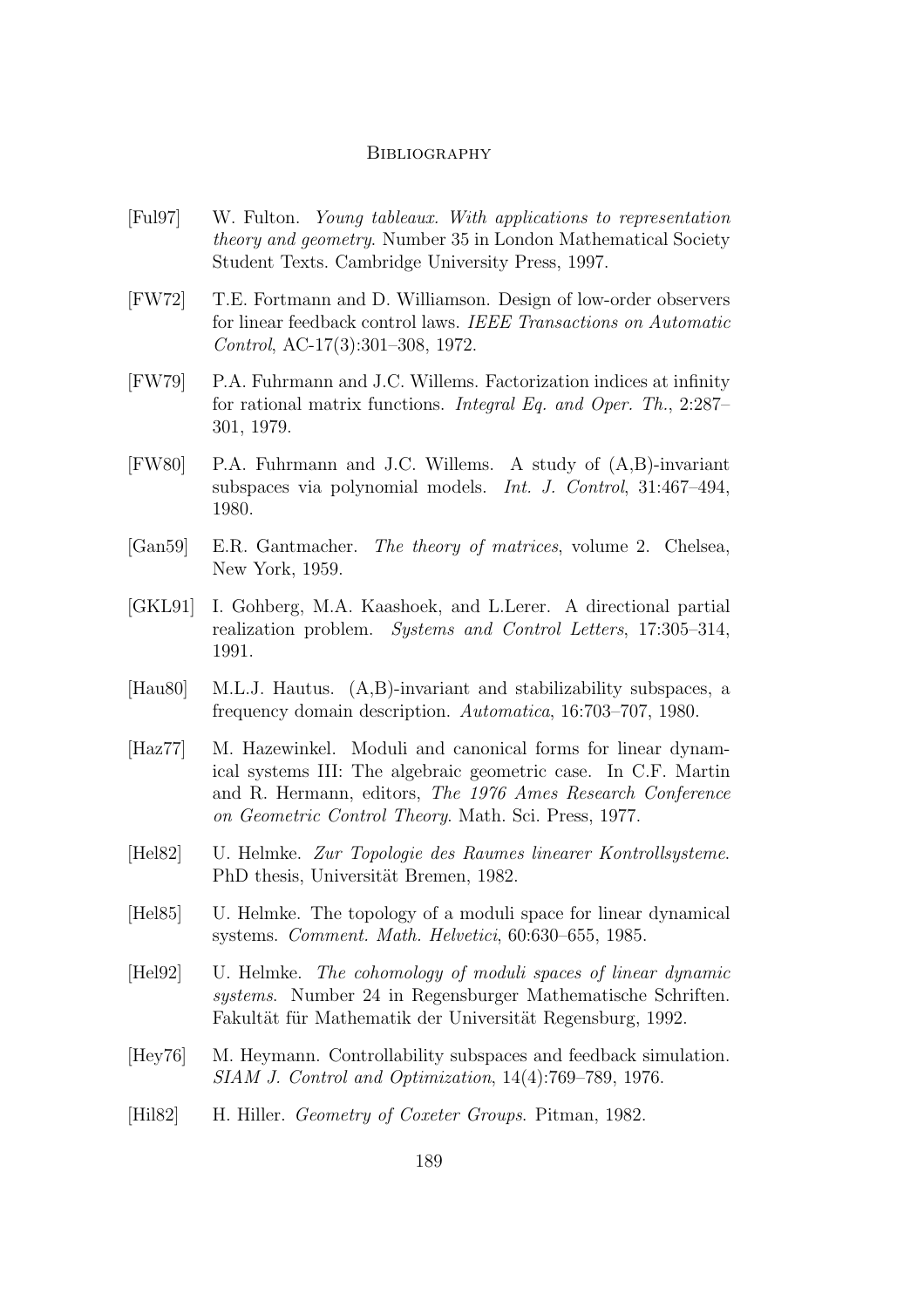- [HM83] M. Hazewinkel and C.F. Martin. Representations of the symmetric group, the specialization order, systems and Grassmann manifolds. L'Enseignement Mathématique, 29:53–87, 1983.
- [HMP81] D. Hinrichsen, H.F. Münzner, and D. Prätzel-Wolters. Parametrization of (C,A)-invariant subspaces. Systems and Control Letters, 1:192–199, 1981.
- [HS87] U. Helmke and M.A. Shayman. The biflag manifold and the fixed points of a unipotent transformation on the flag manifold. Linear Algebra and its Applications, 92:125–159, 1987.
- [JK81] S. Jaffe and N. Karcanias. Matrix pencil characterizations of almost (A,B)-invariant subspaces: A classification of geometric concepts. International Journal of Control, 33(1):51–93, 1981.
- [Kai80] T. Kailath. *Linear systems*. Prentice-Hall, 1980.
- [Kaw80] S. Kawaji. Design procedures of observer for linear function of the state. International Journal of Control, 32(3):381–394, 1980.
- [KFA69] R.E. Kalman, P.L. Falb, and M.A. Arbib. Topics in mathematical system theory. McGraw-Hill, 1969.
- [Kim77] H. Kimura. Geometric structure of observers for linear feedback control laws. IEEE Transactions on Automatic Control, AC-22:846–854, 1977.
- [KK74] H.W. Knobloch and F. Kappel. *Gewöhnliche Differentialgleichun*gen. Teubner, 1974.
- [Kre86] A.J. Krener. Conditioned invariant and locally conditioned invariant distributions. Systems and Control Letters, 8:69–74, 1986.
- [Lew86] F.L. Lewis. A survey of linear singular systems. Circuits, Systems and Signal Processing, 5(1):3–36, 1986.
- [Lue64] D.G. Luenberger. Observing the state of a linear system with observers of low dynamic order. IEEE Trans. Mil. Electr., ME-8:74–80, 1964.
- [Lue66] D.G. Luenberger. Observers for multivariable systems. IEEE Transactions on Automatic Control, AC-11(2):190–197, 1966.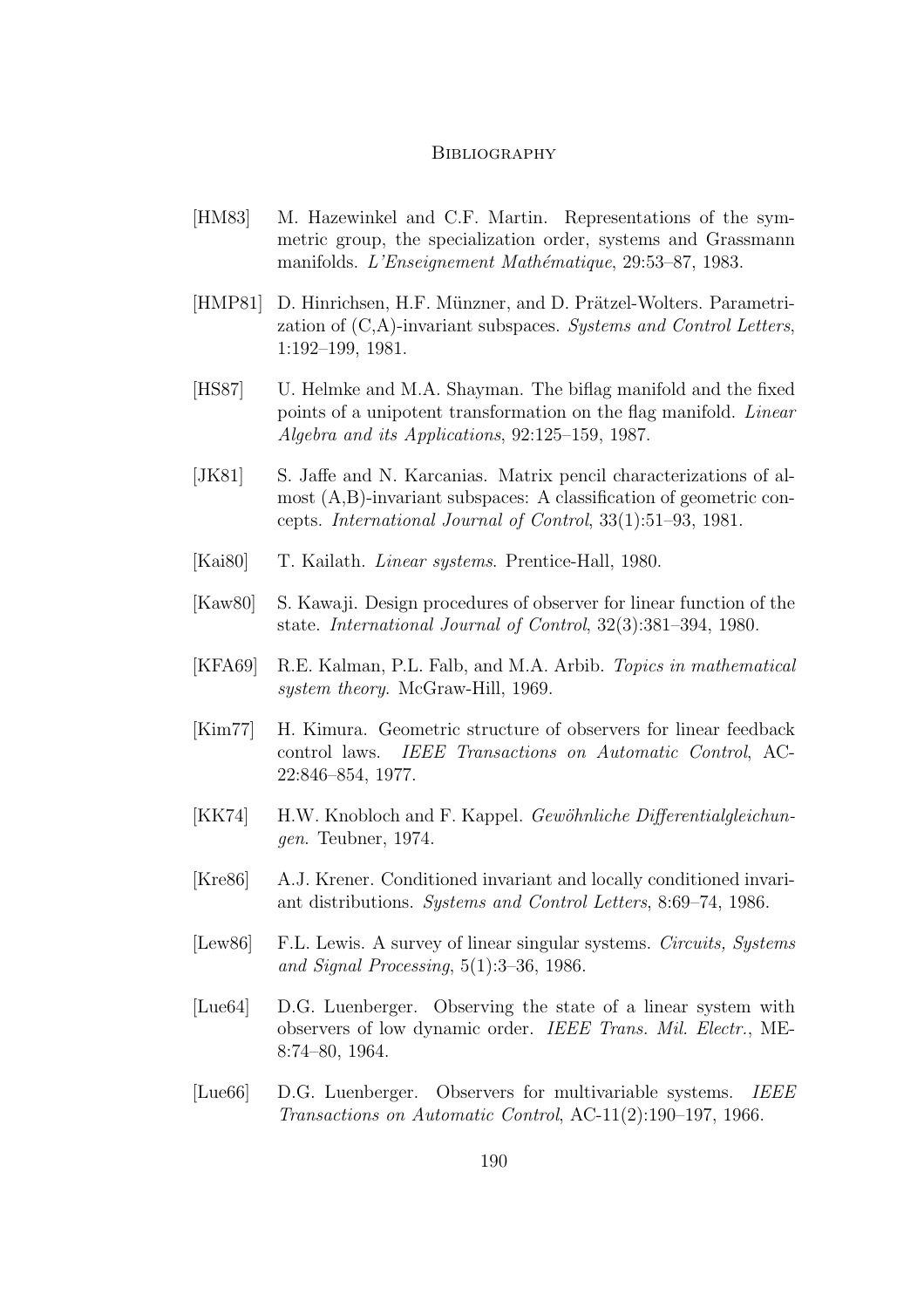- [Lue71] D.G. Luenberger. An introduction to observers. IEEE Transactions on Automatic Control, AC-16(6):596–602, 1971.
- [ML75] J.B. Moore and G.F. Ledwich. Minimal order observers for estimating linear functions of a state vector. IEEE Transactions on Automatic Control, AC-20(5):623–632, 1975.
- [Mor73] A.S. Morse. Structural invariants of linear multivariable systems. SIAM J. Control, 11(3):446–465, 1973.
- [Mor93] M. Morimoto. An introduction to Sato's hyperfunctions. Number 129 in Translations of Mathematical Monographs. AMS, 1993.
- [MPW78] H.F. Münzner and D. Prätzel-Wolters. Minimalbasen polynomialer Moduln, Strukturindizes und Brunovsky-Transformationen. Report 12, Forschungsschwerpunkt Dynamische Systeme an der Universität Bremen, 1978.
- [ÖVW88] C.M. Özveren, G.C. Verghese, and A.S. Willsky. Asymptotic orders of reachability in perturbed linear systems. IEEE Transactions on Automatic Control, AC-33(10):915–923, 1988.
- [PH00] X. Puerta and U. Helmke. The topology of the set of conditioned invariant subspaces. Systems and Control Letters, 40:97– 105, 2000.
- [PPZ00] F. Puerta, X. Puerta, and I. Zaballa. A coordinate atlas of the manifold of observable conditioned invariant subspaces. Preprint, 2000.
- [PPZ01] F. Puerta, X. Puerta, and I. Zaballa. A cellular decomposition of the manifold of observable conditioned invariant subspaces. Submitted to Linear Algebra and its Applications, 2001.
- [PW98] J.W. Polderman and J.C. Willems. Introduction to mathematical systems theory. A behavioral approach. Number 26 in Texts in applied mathematics. Springer, 1998.
- [RB75] J.R. Roman and T.E. Bullock. Minimal partial realizations in a canonical form. IEEE Transactions on Automatic Control, AC-20:529–533, 1975.
- [Sch80a] J.M. Schumacher. A complement on pole placement. IEEE Transactions on Automatic Control, 25(2):281–282, 1980.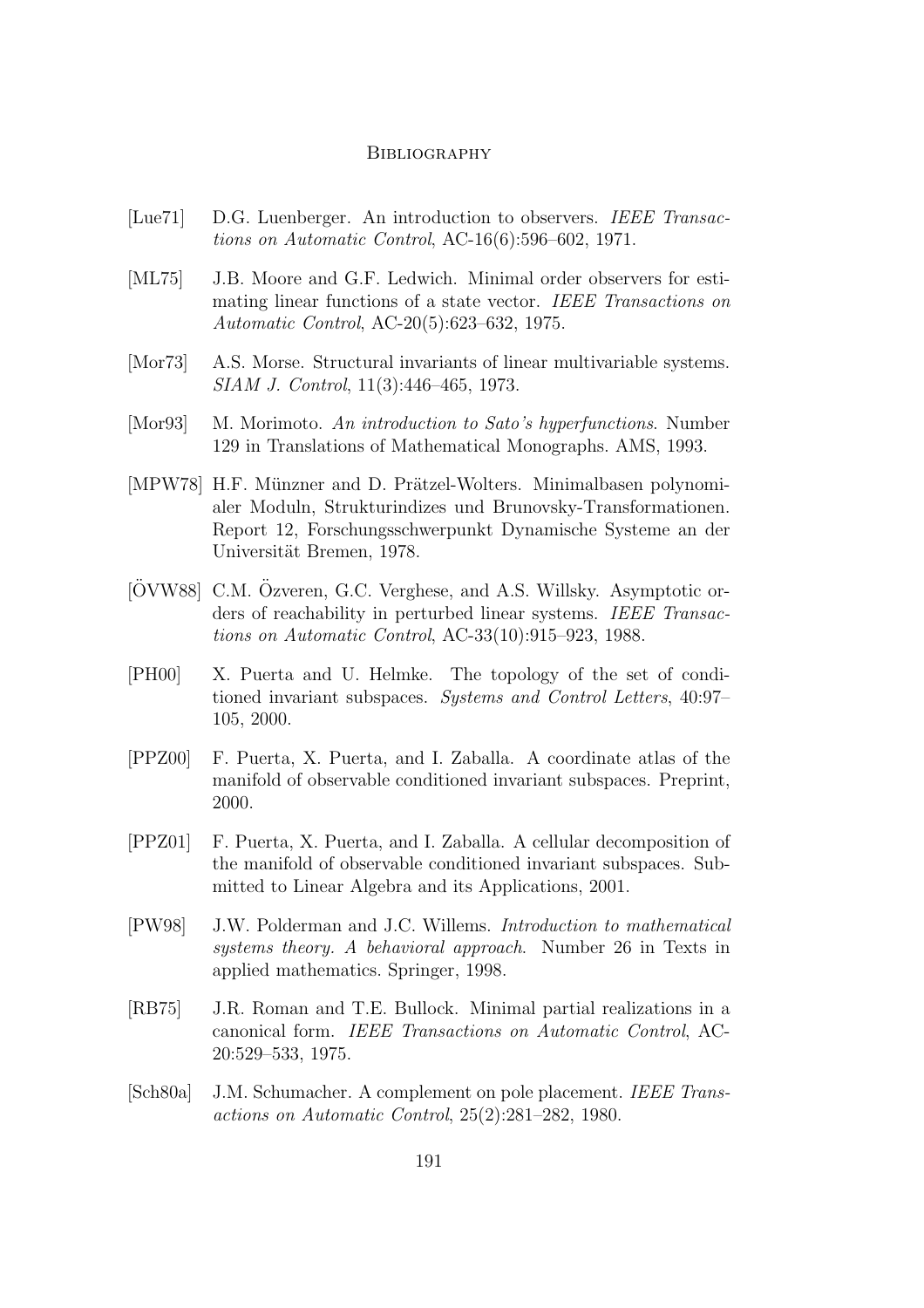- [Sch80b] J.M. Schumacher. On the minimal stable observer problem. International Journal of Control, 32(1):17–30, 1980.
- [Sch81] J.M. Schumacher. Dynamic feedback in finite and infinite dimensional linear systems. Number 143 in Math. Centre Tracts. Amsterdam, 1981.
- [Sch83] J.M. Schumacher. Algebraic characterizations of almost invariance. International Journal of Control, 38(1):107–124, 1983.
- [Sha82] M.A. Shayman. On the variety of invariant subspaces of a finitedimensional linear operator. Trans. Math. Soc., 274:721-747, 1982.
- [Shi80] N. Shimomura. A theorem on the fixed point set of a unipotent transformation on the flag manifold. J. Math. Soc. Japan, 32(1):55–64, 1980.
- [Shi85] N. Shimomura. The fixed point subvarieties of unipotent transformations on the flag varieties. J. Math. Soc. Japan, 37(3):537–556, 1985.
- [Sie97] G. Siefert. Minimale Beobachter linearer, zeitinvarianter dynamischer Systeme. Master's thesis, Universität Würzburg, 1997.
- [Sir79] H.R. Sirisena. Minimal-order observers for linear functions of a state vector. Int. J. Control, 29(2):235–254, 1979.
- [Ste76] R. Steinberg. On the desingularization of the unipotent variety. Invent. Math., 36:209–224, 1976.
- [THF02] J. Trumpf, U. Helmke, and P.A. Fuhrmann. Towards a compactification of the set of conditioned invariant subspaces. submitted to Systems and Control Letters, 2002.
- [Tre84] H.L. Trentelman. Reduction of observer order by differentiation, almost controllability subspace covers and minimal order pidobservers. Systems and Control Letters, 4:57–64, 1984.
- [Tre85] H.L. Trentelman. Almost invariant subspaces and high gain feedback. PhD thesis, Rijksuniversiteit Groningen, 1985.
- [TSH01] H.L. Trentelman, A.A. Stoorvogel, and M. Hautus. Control theory for linear systems. Communications and Control Engineering. Springer, 2001.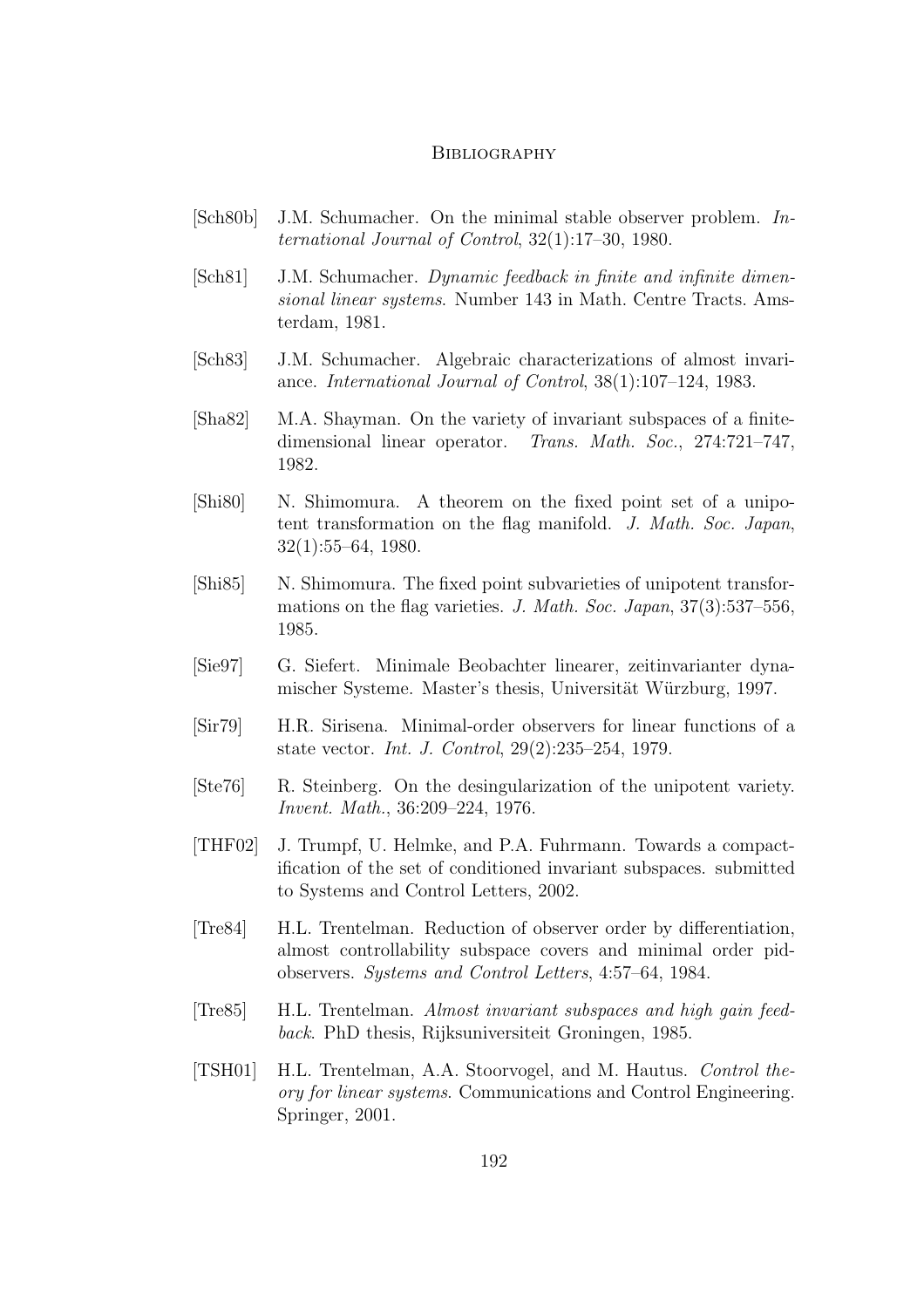- [vdS85] A.J. van der Schaft. On nonlinear observers. IEEE Transactions on Automatic Control, AC-30(12):1254–1256, 1985.
- [WC81] J.C. Willems and C. Commault. Disturbance decoupling by measurement feedback with stability or pole placement. SIAM J. Control and Optimization, 19(4):490–504, 1981.
- [Wil80] J.C. Willems. Almost  $A$ (mod B)-invariant subspaces. Astérisque, 75–76:239–248, 1980.
- [Wil81] J.C. Willems. Almost invariant subspaces: An approach to high gain feedback design — Part I: Almost controlled invariant subspaces. IEEE Transactions on Automatic Control, AC-26(1):235– 252, 1981.
- [Wil82] J.C. Willems. Almost invariant subspaces: An approach to high gain feedback design — Part II: Almost conditionally invariant subspaces. IEEE Transactions on Automatic Control, AC-27(5):1071–1084, 1982.
- [WM70] W.M. Wonham and A.S. Morse. Decoupling and pole assignment in linear multivariable systems: a geometric approach. SIAM J. Control, 8(1):1–18, 1970.
- [WM72] W.M. Wonham and A.S. Morse. Feedback invariants of linear multivariable systems. Automatica, 8(1):93–100, 1972.
- [Wol74] W.A. Wolovich. Linear multivariable systems. Number 11 in Applied Mathematical Sciences. Springer, 1974.
- [Won70] W.M. Wonham. Dynamic observers geometric theory. IEEE Transactions on Automatic Control, 15(2):258–259, 1970.
- [Won74] W.M. Wonham. Linear multivariable control. A geometric approach. Springer, 1974.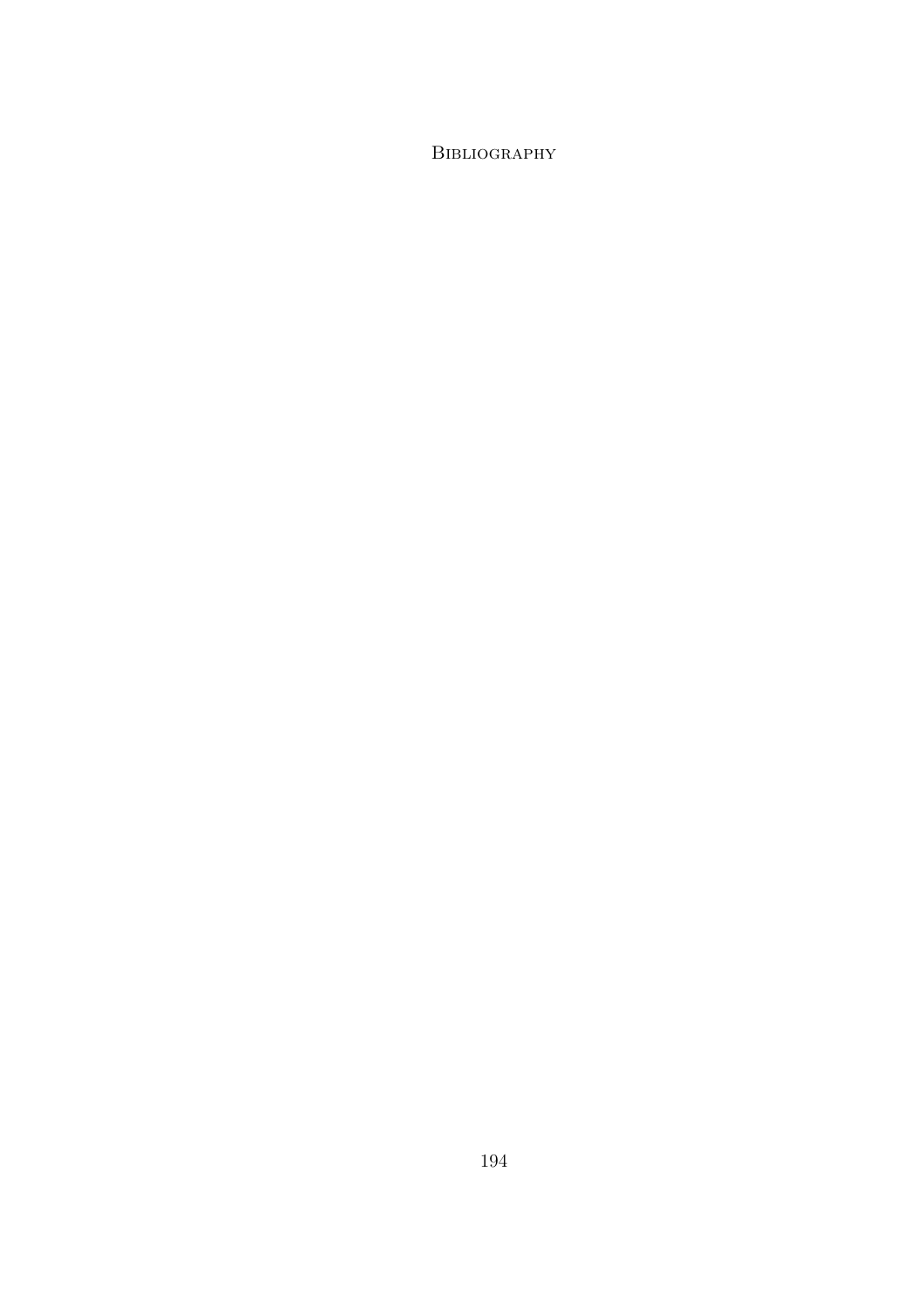# Notation

### **Structures**

| $\mathbb{C}^-$                     | stable part of the complex plane $\mathbb C$             | 16      |
|------------------------------------|----------------------------------------------------------|---------|
| $\mathbb{C}_q$                     | symmetric subset of $\mathbb C$ containing $ -\infty,c $ | 16      |
| $\mathcal{F}$                      | the underlying field, here $\mathbb R$ or $\mathbb C$    | 13      |
| F(a)                               | set of flag symbols of type $a$                          | 169     |
| F(a,b)                             | set of $(a, b)$ -admissible flag symbols                 | 169     |
| $F_n(a,b)$                         | set of reversely $(a, b)$ -admissible flag symbols       | 171     |
| $\mathcal{F}^k[s]$                 | set of k-vectors with polynomial entries                 | 50      |
| $\mathcal{F}^k(s)$                 | set of k-vectors with rational entries                   | 50      |
| $K_{n,m}$                          | set of combinations of $m$ numbers with sum $n$          | 158     |
| S(m), S(p)                         | 21, 34, 159, 169<br>the symmetric group                  |         |
| $S^{\kappa}(m)$ , $S^{\lambda}(p)$ | group of min. length coset representatives               | 160,167 |
| $\mathcal{U}[s]$                   | set of vectors in $U$ with polynomial entries            | 50      |
| $\mathcal{U}(s)$                   | set of vectors in $\mathcal U$ with rational entries     | 50      |

## Matrices

| $A_c, B_c, C_c$                   | composite system matrices                                  | 43,63,68,77 |
|-----------------------------------|------------------------------------------------------------|-------------|
| $A^J$                             | short for $A-JC$                                           | 28          |
| $A_F$                             | short for $A + BF$                                         | 15          |
| A, B, C                           | system matrices in (dual) Brunovsky form                   | 20,33       |
| $\tilde{A}, \tilde{B}, \tilde{C}$ | corestricted system matrices                               | 23,35       |
| $\bar{A}, \bar{B}, \bar{C}$       | restricted system matrices                                 | 23,35       |
| $H^{(i)}$                         | Markov parameters                                          | 128         |
| H(s)                              | transfer matrix                                            | 128         |
| $O_n(C, A)$                       | observability matrix of $(C, A)$                           | 29          |
| $O_{\kappa}(C, A)$                | $\kappa$ -partial observability matrix of $(C, A)$         | 109         |
| $\overleftarrow{O}_{\kappa}(C,A)$ | reverse $\kappa$ -partial observability matrix of $(C, A)$ | 115         |
| $O_{\kappa}(C_1, A_1, C_2, N)$    | combined $\kappa$ -partial observability matrix            | 120         |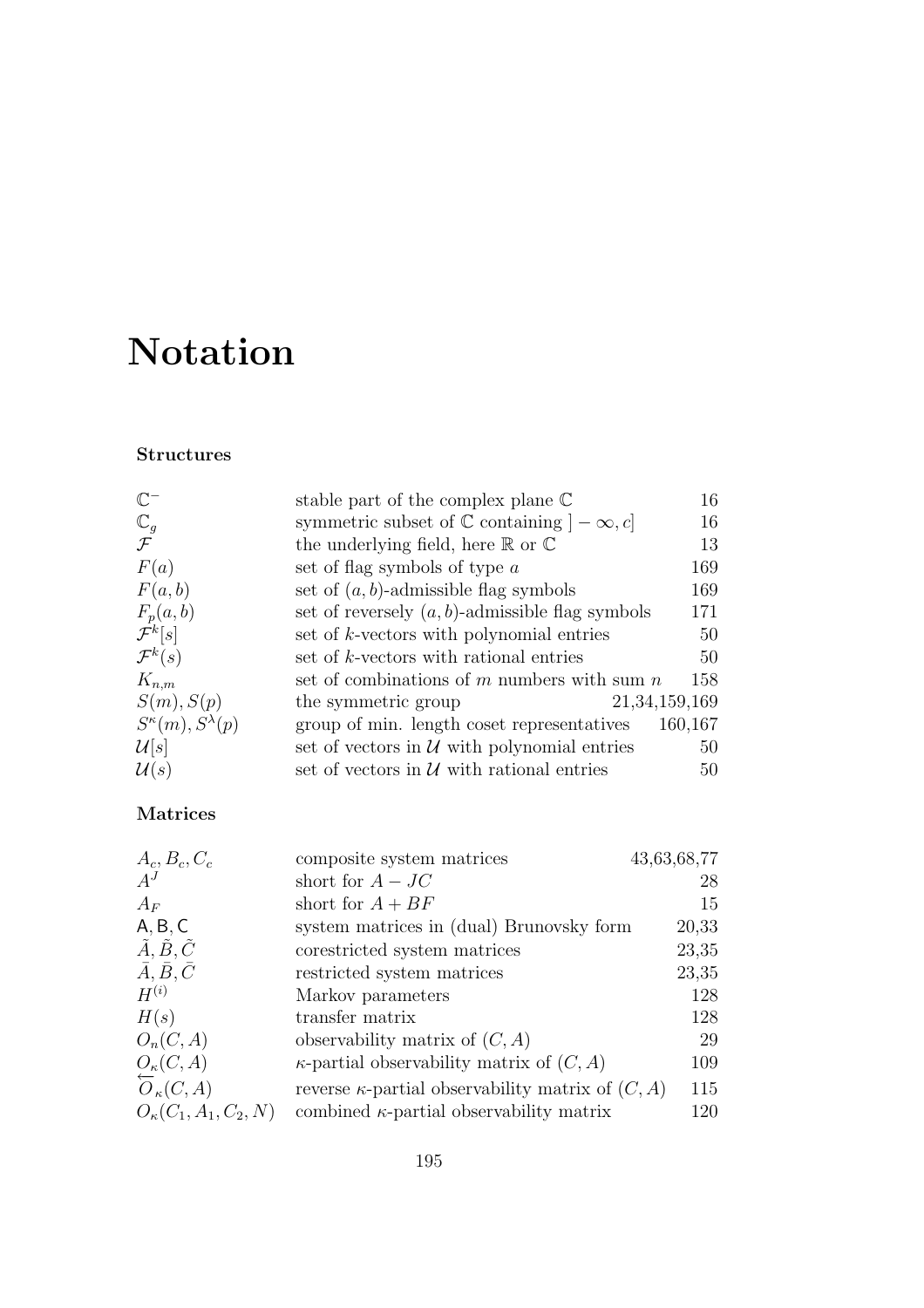## **NOTATION**

| $R_n(A, B)$                 | reachability matrix of $(A, B)$                        | 16  |
|-----------------------------|--------------------------------------------------------|-----|
| $R_\mu(A,B)$                | $\mu$ -partial reachability matrix of $(A, B)$         | 90  |
| $\overline{R}_{\mu}(A,B)$   | reverse $\mu$ -partial reachability matrix of $(A, B)$ | 90  |
| $R_{\mu}(A_1, B_1, N, B_2)$ | combined $\mu$ -partial reachability matrix            | 96  |
| $R_\mu(E, A, B)$            | $\mu$ -partial reachability matrix of $(E, A, B)$      | 141 |

## Subspaces

| $\mathcal{E}_{-}(A), \mathcal{E}_{+}(A)$                     | sums of certain generalized eigenspaces                     | 85 |
|--------------------------------------------------------------|-------------------------------------------------------------|----|
| $\mathcal{N}(C, A)$                                          | unobservable subspace of $\dot{x} = Ax, y = Cx$             | 29 |
| $\mathcal{O}_*(\mathcal{U})$                                 | min. observability subspace containing $\mathcal{U}$        | 30 |
| $\mathcal{O}_{a*}(\mathcal{U})$                              | min. almost observab. subspace containing $\mathcal{U}$     | 30 |
| $\mathcal{O}_0, \mathcal{O}_1, \ldots, \mathcal{O}_{\infty}$ | subspace sequence of AOSA and its limit                     | 32 |
| $\mathcal{R}(A,B)$                                           | reachable subspace of $\dot{x} = Ax + Bu$                   | 16 |
| $\mathcal{R}(\mathcal{U})$                                   | subspace of points reachable from $x(0) \in \mathcal{U}$    | 47 |
| $\mathcal{R}^*(\mathcal{U})$                                 | max. controllability subsp. contained in $\mathcal{U}$      | 17 |
| $\mathcal{R}_a^*(\mathcal{U})$                               | max. almost controllab. subsp. contained in $\mathcal{U}$   | 17 |
| $\mathcal{R}^0, \mathcal{R}^1, \ldots, \mathcal{R}^\infty$   | subspace sequence of ACSA and its limit                     | 19 |
| $\mathcal{V}^*(\mathcal{U})$                                 | max. $(A, B)$ -invariant subsp. contained in U              | 17 |
| $\mathcal{V}_a^*(\mathcal{U})$                               | max. almost $(A, B)$ -inv. subsp. contained in $\mathcal U$ | 17 |
| $\mathcal{V}^1, \mathcal{V}^2, \ldots, \mathcal{V}^\infty$   | subspace sequence of ISA and its limit                      | 19 |
| $\mathcal{V}_*(\mathcal{U})$                                 | min. $(C, A)$ -invariant subsp. containing U                | 30 |
| $\mathcal{V}_{a*}(\mathcal{U})$                              | min. almost $(C, A)$ -inv. subsp. containing $\mathcal U$   | 30 |
| $\mathcal{V}_1, \mathcal{V}_2, \ldots, \mathcal{V}_{\infty}$ | subspace sequence of CISA and its limit                     | 32 |
|                                                              |                                                             |    |

## Maps

| $\eta$      | r.s.e. action on admissible triples     | 95   |
|-------------|-----------------------------------------|------|
| $R_{k+1}$   | Kalman embedding                        | -91- |
| $R_{\mu+1}$ | $\mu$ -partial Kalman embedding         | 92   |
| $\sigma$    | similarity action on controllable pairs | 89.  |

## Topological spaces

| $B^S_{V^*}$                                                              | Bruhat cell                                                            | 169 |
|--------------------------------------------------------------------------|------------------------------------------------------------------------|-----|
| $C_{\rm abs}(\mathbb{R},\mathcal{F}^i)$                                  | absolutely continuous funct. $f:[0,T] \longrightarrow \mathcal{F}^i$   | 14  |
| $C_{k,p}(\mathcal{F})$                                                   | r.s.e. classes of controllable triples                                 | 96  |
| $C_{k,p}(\mu)$                                                           | r.s.e. classes of $\mu$ -regular triples                               | 97  |
|                                                                          | r.s.e. classes of $\mu$ -tight triples                                 | 97  |
| $\mathcal{C}_{k,p}^{\mathrm{t}}(\mu)$<br>$\mathcal{C}_{\mathrm{pw}}^{k}$ | piecewise continuous functions $f:[0,T] \longrightarrow \mathcal{F}^k$ | 26  |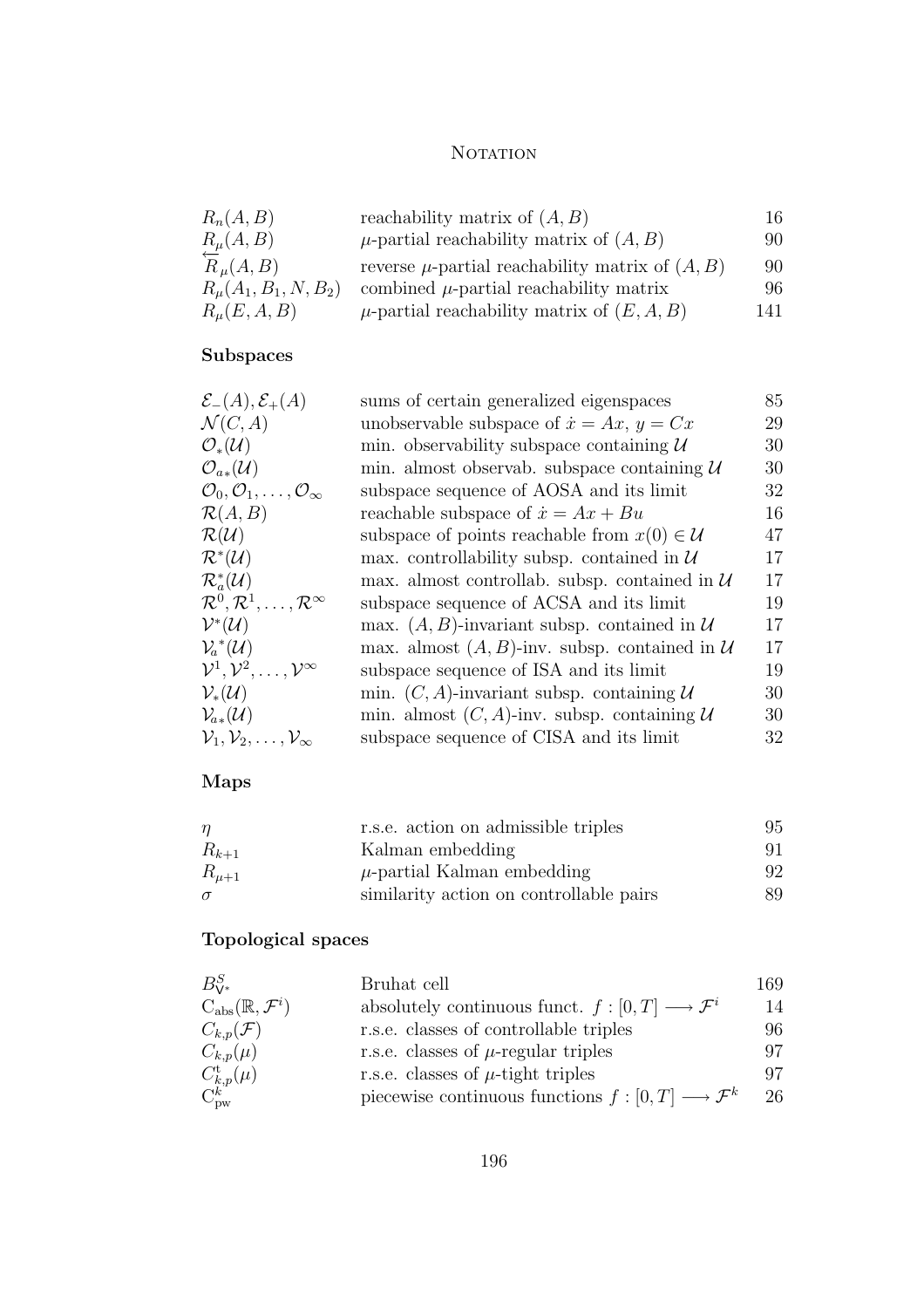## **NOTATION**

| $\mathcal{F}_k(\mathsf{C},\mathsf{A})$              | codim. k almost $(C, A)$ -inv. with $\mathcal{O}_* = \mathcal{F}^n$         | 124 |
|-----------------------------------------------------|-----------------------------------------------------------------------------|-----|
| $Flag(a, \mathcal{F}^p)$                            | partial flag manifold                                                       | 168 |
| $Flag(a, b, \mathcal{F}^p)$                         | generalized flag manifold                                                   | 169 |
| $\mathrm{G}_k(\mathcal{F}^n)$                       | Grassmann manifold of k-dim. subspaces of $\mathcal{F}^n$                   | 100 |
| $\Gamma(K)$                                         | square block Toeplitz type matrices                                         | 155 |
| $\Gamma(\lambda)$                                   | square block Toeplitz type matrices                                         | 150 |
| $\mathcal{I}_k(\mathsf{C},\mathsf{A})$              | codimension $k$ instantaneous subspaces                                     | 118 |
| $\text{InvJ}_{n-k}$                                 | $(C, A)$ -inv. subspaces of codim. k plus friends                           | 100 |
| $\mathcal{L}^{\rm loc}_1(\mathbb{R},\mathcal{F}^i)$ | locally integrable functions $f : \mathbb{R} \longrightarrow \mathcal{F}^i$ | 14  |
| $M(K,\mu)$                                          | block Toeplitz type matrices                                                | 155 |
| $M(\lambda,\mu)$                                    | block Toeplitz type matrices                                                | 150 |
| $\mathcal{N}_{k,p}(\mathcal{F})$                    | sim. classes of controllable pairs with $A$ nilp.                           | 90  |
| $\mathcal{N}_{k,p}(\mu)$                            | sim. classes of $\mu$ -regular pairs with A nilp.                           | 90  |
| $\mathcal{N}_{k,p}^{\text{t}}(\mu)$                 | sim. classes of $\mu$ -tight pairs with A nilp.                             | 90  |
| $\mathcal{O}_a(\mathsf{C},\mathsf{A})$              | almost observability suspaces                                               | 118 |
| $\mathcal{O}_a{}^k$ (C, A)                          | codimension $k$ almost observability subspaces                              | 118 |
| $Obs_k$                                             | order $k$ tracking observer parameters                                      | 98  |
| $\mathrm{Obs}_{k,k}$                                | order $k$ tracking obs. param. with full rank $V$                           | 99  |
| $\mathrm{Obs}_{k,k}^{\sigma}$                       | simil. classes of tracking observer parameters                              | 100 |
| $\mathrm{Obs}_k(V)$                                 | order k tracking observers for $Vx$                                         | 55  |
| $\mathrm{Obs}^{\mathrm{nil}}_k(V)$                  | nilpotent singular tracking observers for $Vx$                              | 140 |
| $\mathrm{Obs}_k^{\mathrm{sing}}(V)$                 | singular tracking observers for $Vx$                                        | 145 |
| $Obs_q^{\text{out}}(V)$                             | order q tracking observers with output for $Vx$                             | 136 |
| P(a)                                                | parabolic subgroup of $GL(\mathcal{F}^p)$                                   | 171 |
|                                                     | $\mu$ -representations of V                                                 | 134 |
| $\frac{P_k^{\rm id}(V)}{P^{\rm id}_k(V)}$           | reverse $\mu$ -representations of V                                         | 140 |
| $\hat{P}_k^{\rm id}(V)$                             | $\mu$ -representations of V by triples                                      | 144 |
| $\mathcal{P}_q(H^{\nu})$                            | similarity classes of order $q$ partial realizations                        | 131 |
| $P_q(V)$                                            | order $q$ partial realizations of $V$                                       | 136 |
| $\Sigma_x(A, B)$                                    | state trajectories of $\dot{x} = Ax + Bu$                                   | 14  |
| $\Sigma_{k,p}(\mathcal{F})$                         | similarity classes of controllable pairs                                    | 89  |
| $\Sigma_{k,p}(\mu)$                                 | similarity classes of $\mu$ -regular pairs                                  | 90  |
| $\Sigma_{k,p}^{\mathrm{t}}(\mu)$                    | similarity classes of $\mu$ -tight pairs                                    | 90  |
| $\mathrm{St}(k,n)$                                  | Stiefel manifold                                                            | 101 |
| $\mathcal{T}_{k}(\mathsf{C},\mathsf{A})$            | codimension $k$ tight subspaces                                             | 110 |
| $\mathcal{T}_{k}(K,\mu)$                            | Kronecker stratum of tight subspaces                                        | 157 |
| $\mathcal{T}_{k}(\lambda,\mu)$                      | Brunovsky stratum of tight subspaces                                        | 153 |
| V(a,b)                                              | matrices representing flags in $Flag(a, b, \mathcal{F}^p)$                  | 171 |
| V(C, A)                                             | $(C, A)$ -invariant subspaces                                               | 110 |
| $\mathcal{V}_k(\mathsf{C},\mathsf{A})$              | codimension $k$ (C, A)-invariant subspaces                                  | 110 |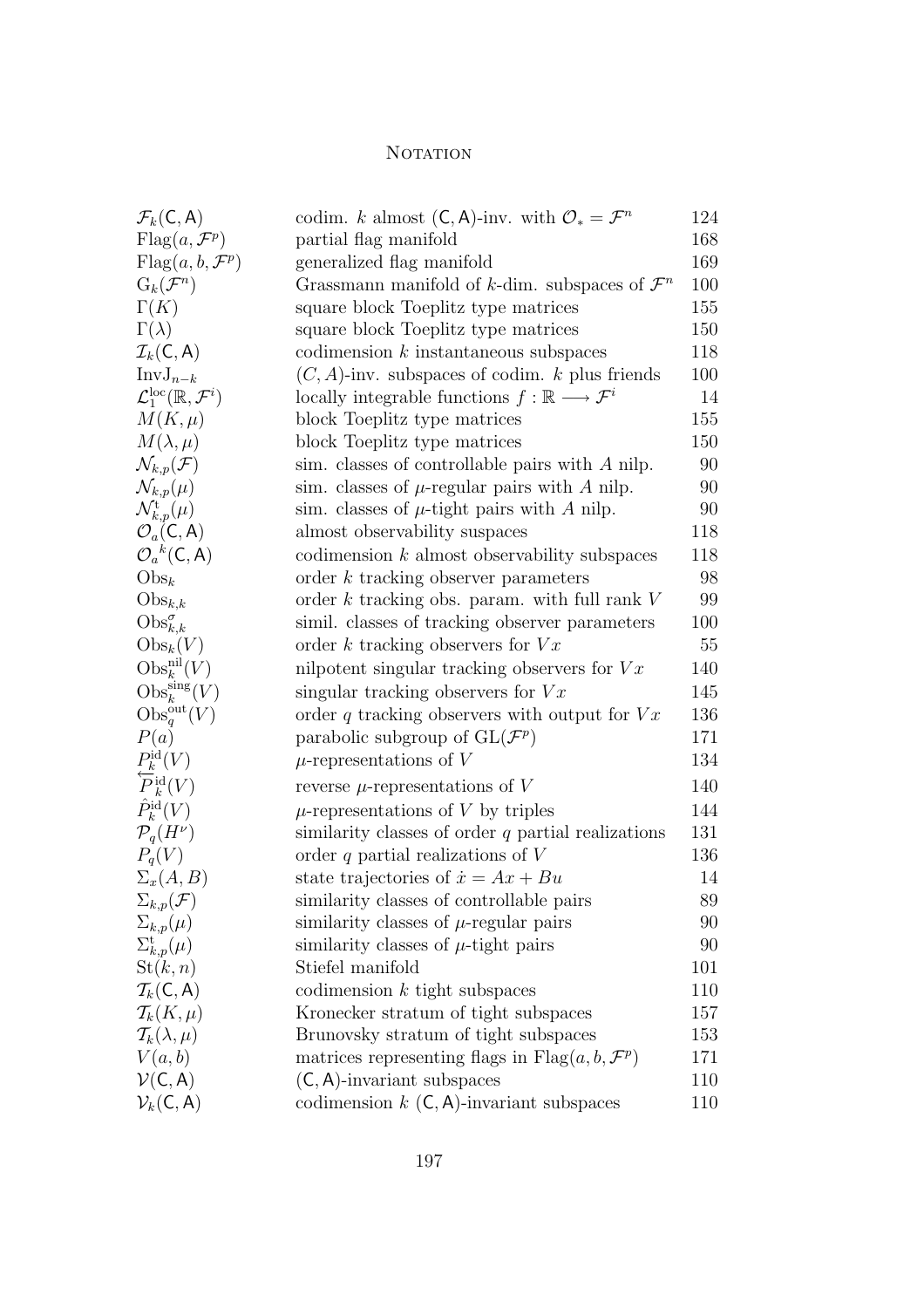## **NOTATION**

| $\mathcal{V}_a^{\text{Ker }V}(\mathsf{C},\mathsf{A})$ | codim. $q$ (C, A)-inv. subspaces in Ker V     | 131 |
|-------------------------------------------------------|-----------------------------------------------|-----|
| $\mathcal{V}_a(\mathsf{C},\mathsf{A})$                | almost $(C, A)$ -invariant subspaces          | 124 |
| $\mathcal{V}_a^k(\mathsf{C},\mathsf{A})$              | codim. k almost $(C, A)$ -invariant subspaces | 124 |

# System and subspace invariants

| $a=(a_1,\ldots,a_{\mu_1})$                 | conjugate indices of $\lambda$ lined up with $\mu$  | 168    |
|--------------------------------------------|-----------------------------------------------------|--------|
| $[A, B]_{\sigma}$                          | similarity class of the controllable pair $(A, B)$  | -89    |
| $[A, B, C]_{\sigma}$                       | simil. class of the partial realization $(A, B, C)$ | 131    |
| $b=(b_1,\ldots,b_{\mu_1})$                 | conjugate indices of $\mu$                          | 168    |
| $[E, A, B]_n$                              | r.s.e. class of the controllable triple $(E, A, B)$ | 96     |
| $[K, L, M, V]_{\sigma}$                    | simil. class of observer parameters                 | 100    |
| $\kappa = (\kappa_1, \ldots, \kappa_m)$    | controllability indices of $(A, B)$                 | 20     |
| $K = (K_1, , K_m)$                         | Kronecker indices of $(A, B)$                       | 21     |
| $K = (K_1, , K_p)$                         | Kronecker indices of $(C, A)$ or $V$                | 34,154 |
| $\lambda = (\lambda_1, \ldots, \lambda_p)$ | restriction indices                                 | 148    |
| $\mu = (\mu_1, \ldots, \mu_p)$             | observability indices of $(C, A)$                   | 33     |

## Miscellaneus

| $n_1(A)$                 | nilpotency index of $A$       | 111 |
|--------------------------|-------------------------------|-----|
| $\pi_{V^*}(S)$           | permutation of a flag symbol  | 169 |
| $r_{\mathsf{V}^*}(S)$    | row indices of a flag symbol  | 169 |
| $\sigma(A)$              | the spectrum of $A$           | 59  |
| $sig_{V^*}(\mathcal{V})$ | signature of a subspace       | 168 |
| $sig_{V^*}(V)$           | signature of a flag           | 168 |
| $T_{ii}$                 | transposition of combinations | 159 |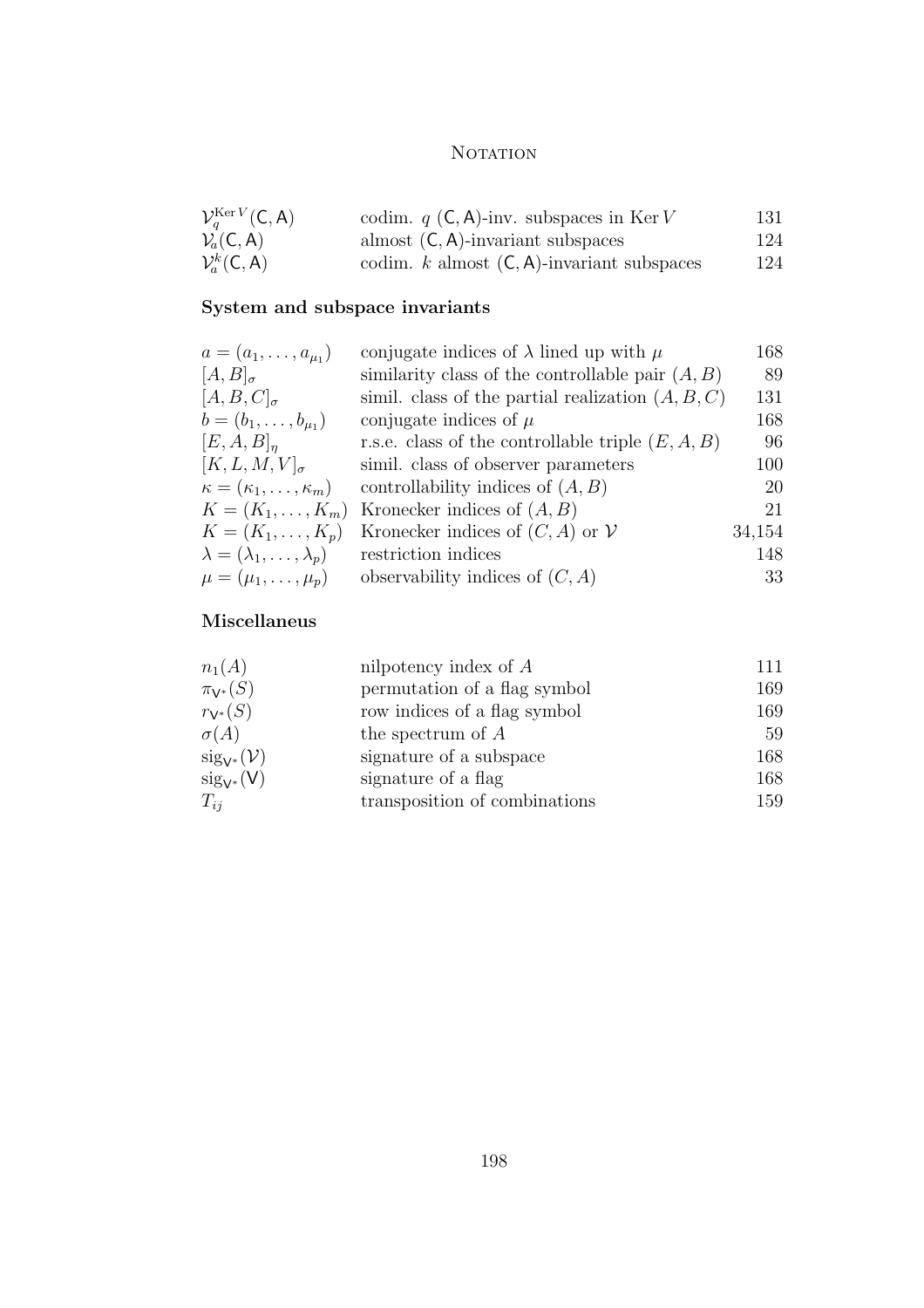# Index

 $(A, B)$ -invariant subspace, 14, 44  $(C, A)$ -invariant subspace, 28, 44  $(a, b)$ -admissible, 169 reversely, 171 G-manifold, 177  $\mu$ -partial Kalman embedding, 92 reachability matrix, 90  $\mu$ -regular pair, 90 triple, 97  $\mu$ -tight pair, 90 triple, 97  $\rho$ -tight subspace, 56 adherence order, 169 admissible system, 45 triple, 95 algorithms ACSA, 19 AOSA, 32 CISA, 32 ISA, 19 almost  $(A, B)$ -invariant subspace, 14  $(C, A)$ -invariant subspace, 28, 49 controllability subspace, 15 observability subspace, 29, 49 asymptotic observer, 67

output observer, 77 behavior, 14 block Toeplitz matrix, 152, 156 Bruhat cell, 169 decomposition, 169 order, 160, 169 Brunovsky form, 20, 33 strata, 22, 34, 153 canonical form Brunovsky, 20 dual Brunovsky, 33 dual Kronecker, 34 generalized Echelon, 171 Kronecker, 21 cell, 168 Bruhat, 169 decomposition, 167 Kronecker, 164 chain of subspaces, 16, 30 coasting subspace, 17 combinations, 158 combined  $\mu$ -partial reachability matrix, 96 complementary condition, 125 conditioned invariant subspace, 44 conjugate indices, 129, 160, 168 containing a function, 64 control, 13, 39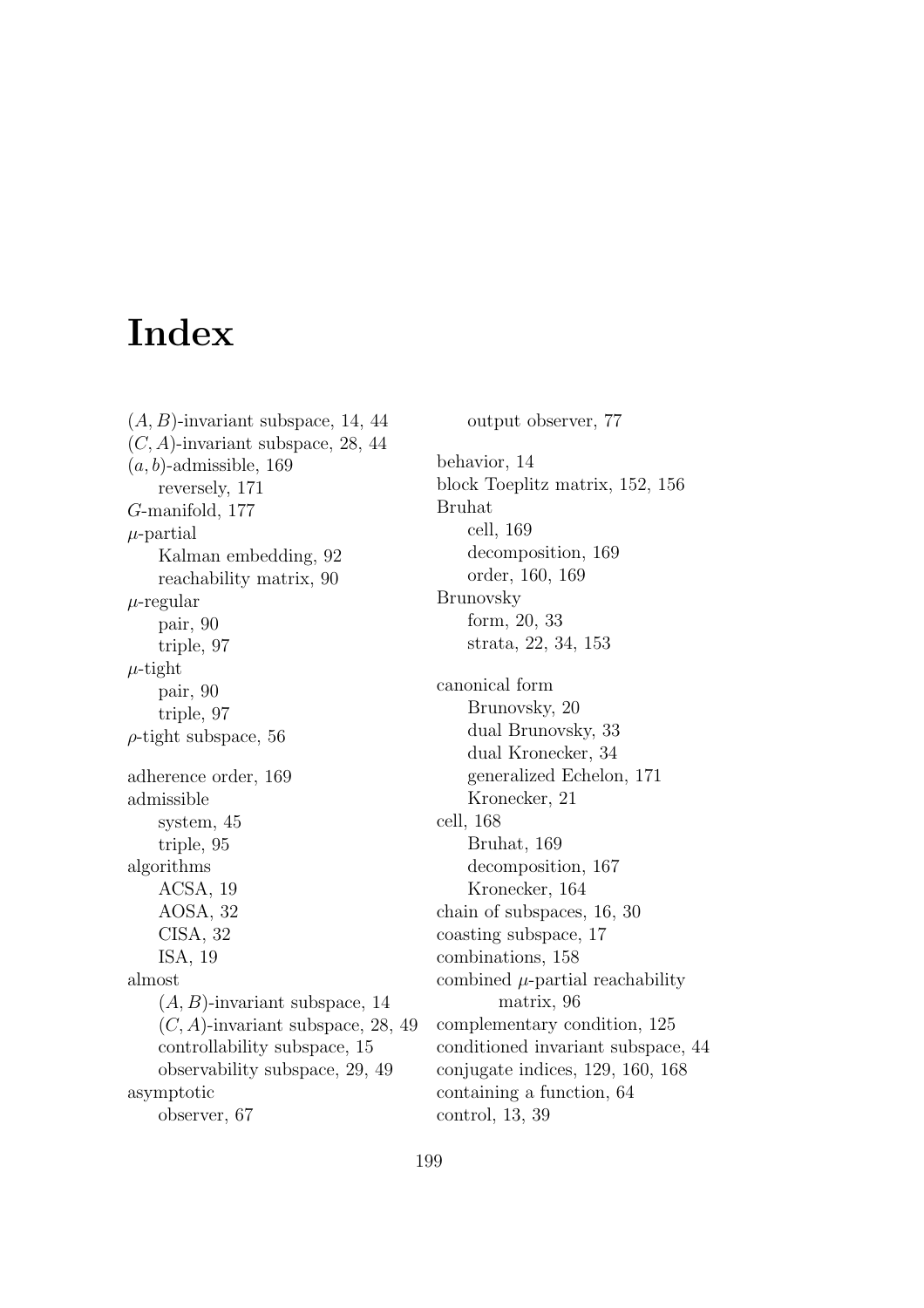control system, 13 controllability indices, 20 subspace, 15, 57 controllable triple, 96 controlled invariant subspace, 44 corestricted system, 23, 35 corestriction indices, 24, 36 cover, 159 degree of tightness, 56 descriptor system, 96 detectability subspace, 65 direct feedthrough, 41, 62, 65, 77 distributions, 18 disturbance, 70 dominance order, 163 dual system, 28 duality, 26 Echelon form generalized, 171 estimate, 40 estimation error, 40, 70 feedback, 15 equivalence, 20 transformation, 20 transformation group, 20 fiber, 181 flag reference, 168 reverse standard, 170 signature, 168 standard, 169 symbol, 169 type, 168 flag manifold generalized, 169 partial, 168 free action, 177 friend of a subspace, 15, 28, 44

frontier condition, 168 full order observer, 40 gain matrix, 39 generalized flag manifold, 169 graph map, 178 Grassmann manifold, 91, 100, 110, 119 hidden modes, 35 homotopy equivalence, 173 hyperfunctions, 18 identity observer, 39 indices conjugate, 129, 160, 168 controllability, 20 corestriction, 24, 36 Kronecker, 21, 34, 156 nilpotency, 111 observability, 33 restriction, 24, 36, 148 initial manifold, 45 innovations, 40 input, 13, 39 input-state function, 26 instantaneous subspace, 30 instantaneously acting observer, 31 invariant factors, 22, 35 isotropy subgroup, 177 Kalman embedding, 92  $\mu$ -partial, 92 Kronecker cell, 164 form, 21, 34 indices, 21, 34, 156 order, 159 strata, 22, 34, 157 length function, 160 lexicographic order, 158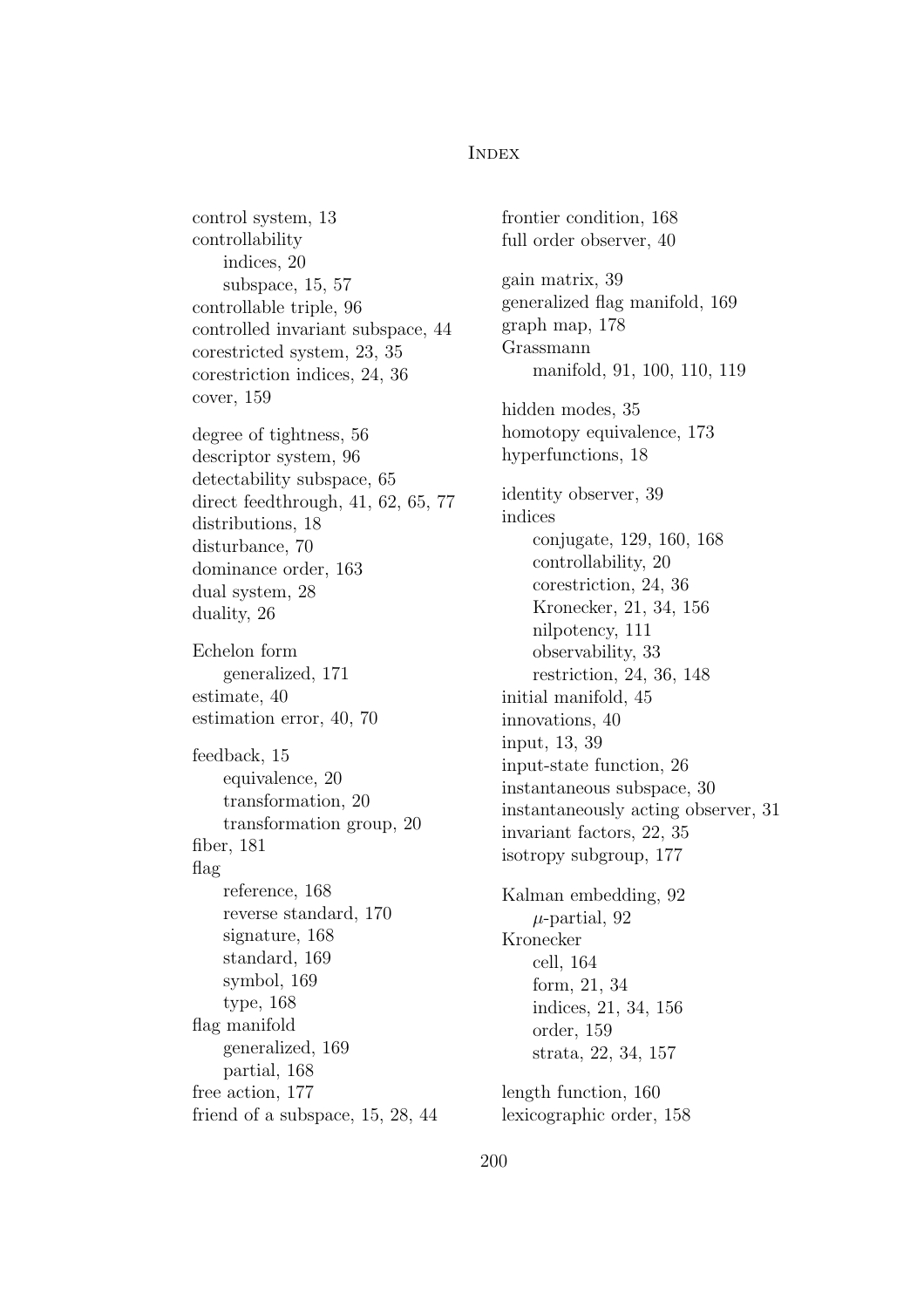Lie transformation group, 177 linear DAE, 96 local trivialization, 181 Luenberger observer, 65 Möbiusband, 180 Markov parameters, 128 matrix  $\mu$ -partial reachability, 90 block Toeplitz, 152, 156 combined  $\mu$ -partial reachability, 96 reverse  $\mu$ -partial reachability, 90 unipotent, 21, 34, 154 matrix pencil, 45, 95 maximal subspace, 17 McMillan degree, 129 minimal order observer, 83 minimal subspace, 30 natural projection, 177 nice partial realization problem, 128 nice sequence, 129 nilpotency index, 111 observability indices, 33 subspace, 29, 57 observable observer, 77 observer asymptotic, 67 asymptotic output, 77 full order, 40 gain matrix, 39 identity, 39 instananeously acting, 31 Luenberger, 65 minimal order, 83 observable, 77

Lie group action, 177

order, 41, 46, 63, 67, 77 partial, 41 PD, 54 PID, 54, 66 poles, 59 reduced order, 41, 65 singular partially tracking, 46 singular tracking, 46 stable, 69, 77 tracking, 41 tracking output, 63 orbit, 177 orbit space, 177 order adherence, 169 Bruhat, 160, 169 cover, 159 dominance, 163 Kronecker, 159 lexicographic, 158 of an observer, 41, 46, 63, 67, 77 specialization, 164 outer detectable subspace, 65, 73 output, 13, 39 output injection, 28 equivalence, 33 transformation, 33 transformation group, 33

#### pair

 $\mu$ -regular, 90  $\mu$ -tight, 90 parabolic subgroup, 171 partial flag manifold, 168 observer, 41 realization, 129 realization problem, 128 tracking property, 46 partitions, 164 PD-observer, 54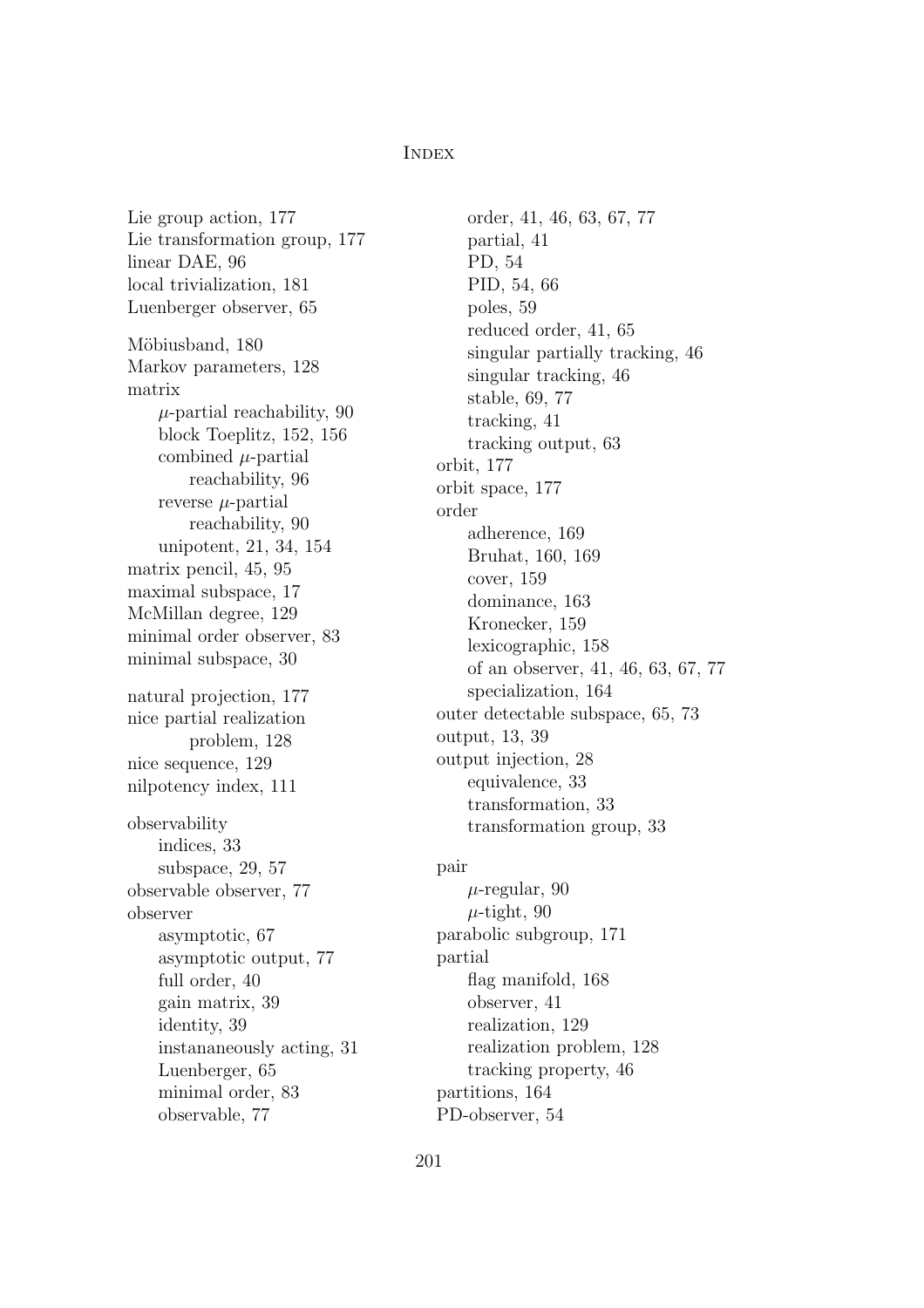pencil of matrices, 45, 95 regular, 45, 95 PID-observer, 54, 66 poles of an observer, 59 position of a combination, 158 preobserver, 65 quasi Weierstraß form, 142 reachable subspace, 16, 43, 67 realization problem nice partial, 128 partial, 128 reduced order observer, 41, 65 reference flag, 168 regular pencil, 45, 95 restricted feedback equivalence, 21 transformation, 21 transformation group, 21 restricted output injection equivalence, 34 transformation, 34 transformation group, 34 restricted system, 23, 35 equivalence action, 95 equivalence class, 96 restriction indices, 24, 36, 148 pencil, 126 retract strong deformation, 173 reverse  $\mu$ -partial reachability matrix, 90 reverse standard flag, 170 reversely  $(a, b)$ -admissible, 171 semilattice structure, 17, 30 signature of a flag, 168 of a subspace, 168

similarity action, 89, 100 class, 89, 100, 131 singular control system, 96 partially tracking observer, 46 tracking observer, 46 sliding subspace, 17 specialization order, 164 stabilizability subspace, 65 stabilizer subgroup, 152, 177 stable observer, 69, 77 standard flag, 169 state, 13, 39 estimate, 40 space, 13 state-output function, 27 state-state function, 26 Stiefel manifold, 101 strata Brunovsky, 22, 34, 153 Kronecker, 22, 34, 157 strong deformation retract, 173 subspace  $(A, B)$ -invariant, 14, 44  $(C, A)$ -invariant, 28, 44  $\rho$ -tight, 56 almost  $(A, B)$ -invariant, 14 almost  $(C, A)$ -invariant, 28, 49 almost controllability, 15 almost observability, 29, 49 coasting, 17 conditioned invariant, 44 controllability, 15, 57 controlled invariant, 44 detectability, 65 instantaneous, 30 maximal, 17 minimal, 30 observability, 29, 57 outer detectable, 65, 73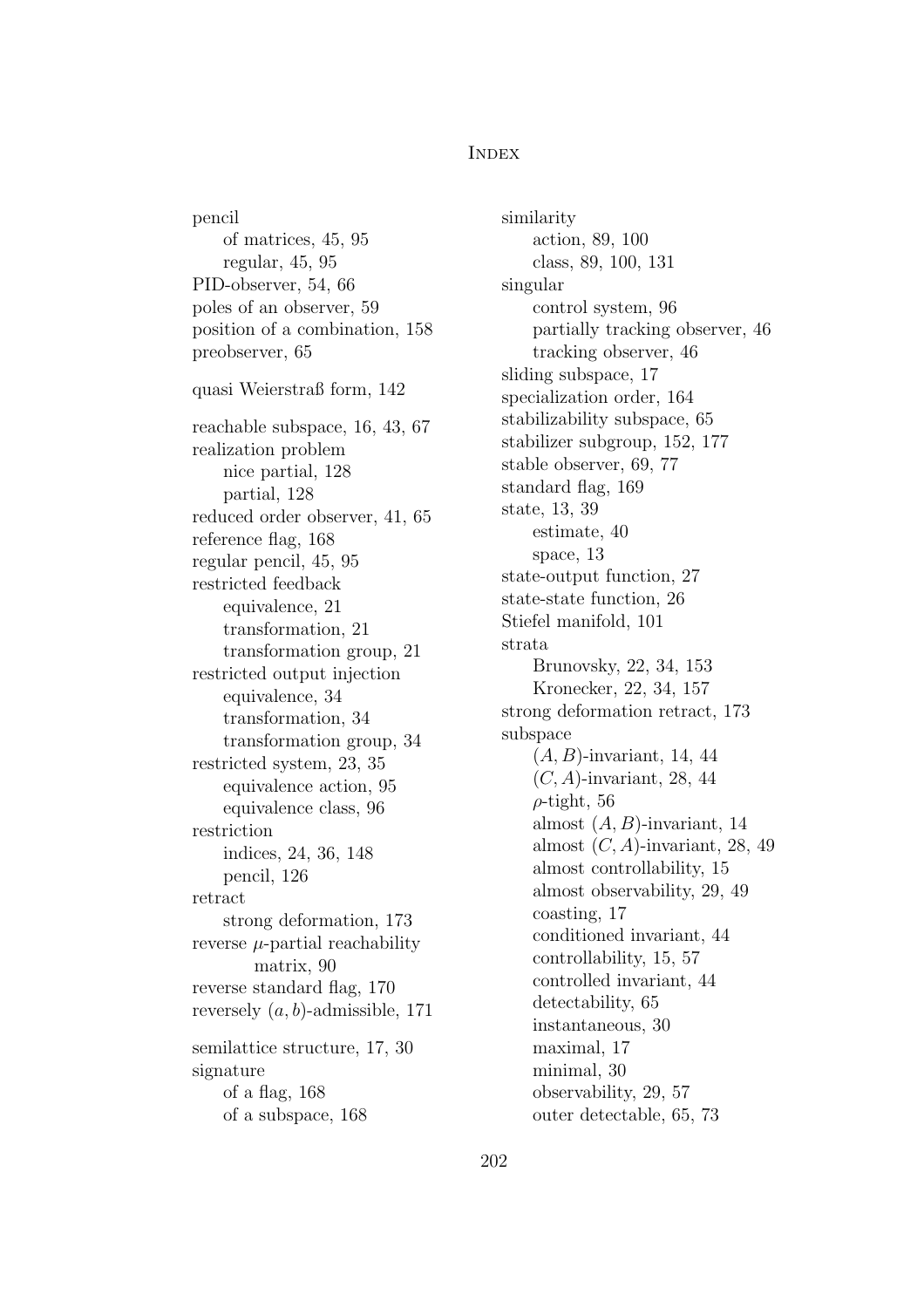reachable, 16, 43, 67 signature, 168 sliding, 17 stabilizability, 65 tight, 30, 56 unobservable, 29, 49, 67 subspaces, chain of, 16, 30 system control, 13, 39 disturbance, 70 input, 13, 39 output, 13, 39 state, 13, 39 tight subspace, 30, 56 time reversal, 28 tracking error, 42, 66 observer, 41 output observer, 63 output property, 63 property, 40, 41, 46 transfer function, 128 transitive action, 177 transposition of a combination, 159 transversal intersection, 31 triple  $\mu$ -regular, 97  $\mu$ -tight, 97 admissible, 95 controllable, 96 trivialization local, 181 uncontrollable modes, 22 unipotent matrix, 21, 34, 154 unobservable subspace, 29, 49, 67 vector bundle, 181 differentiable, 181 Weierstraß decomposition, 45, 95

Weierstraß form, quasi, 142 Young diagram, 158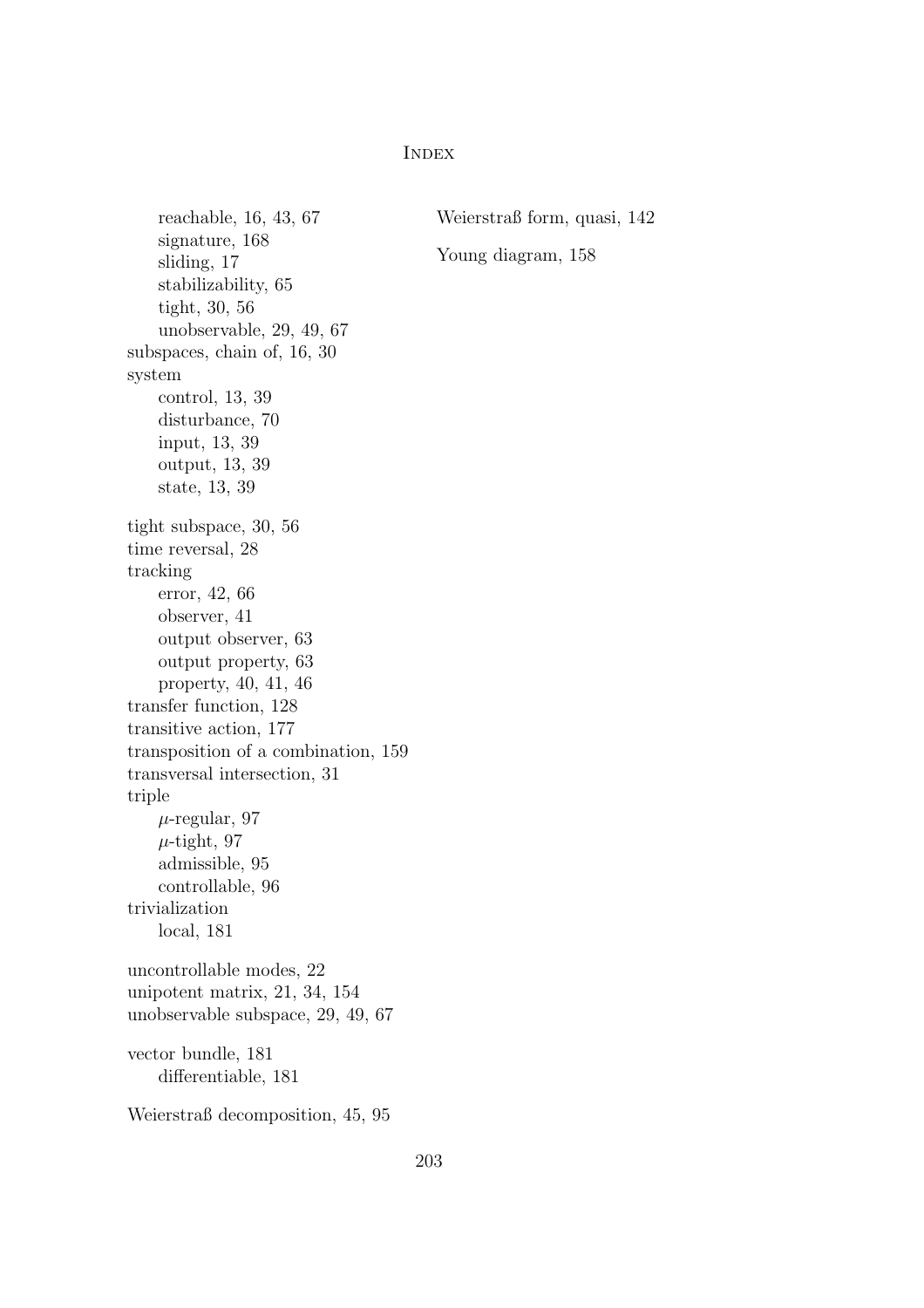Index